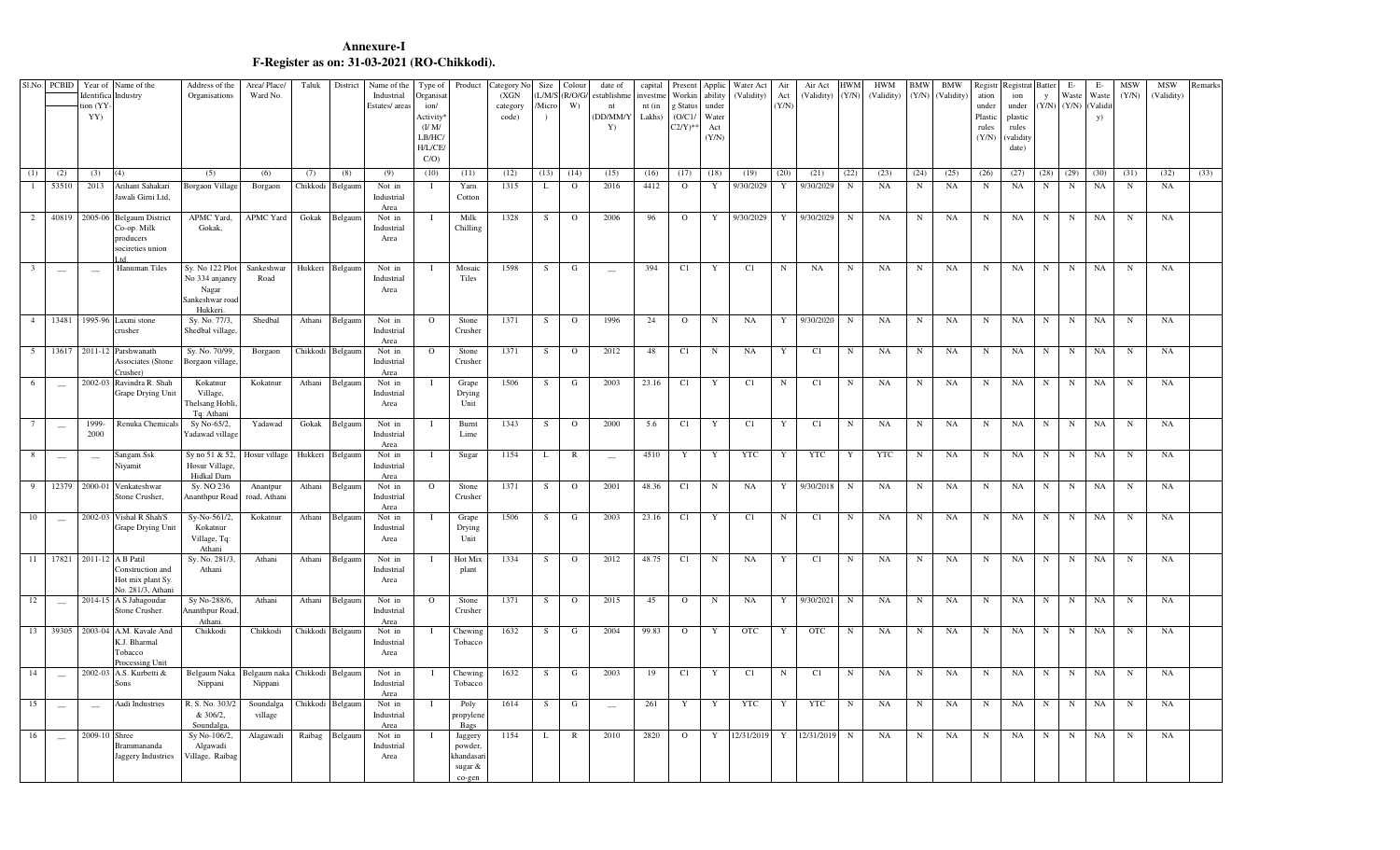| 17 |                                                | 75242 1984-85 Abbas Shahibuddir<br>Saheb Tobacco<br>Processing Unit                                              | Sy NO 323,<br>Yarnal-post                                                         | Yarnal Post-<br>Nippani |       | Chikkodi Belgaum | Not in<br>Industrial<br>Area           |     | Chewing<br>Tobacco                                      | 1632 | -S | G              | 1985    | 13.98 | $\Omega$       |              | <b>OTC</b>   |   | OTC            | N           | NA                                  | N           | NA | N           | NA | N | N           | NA |             | NA |  |
|----|------------------------------------------------|------------------------------------------------------------------------------------------------------------------|-----------------------------------------------------------------------------------|-------------------------|-------|------------------|----------------------------------------|-----|---------------------------------------------------------|------|----|----------------|---------|-------|----------------|--------------|--------------|---|----------------|-------------|-------------------------------------|-------------|----|-------------|----|---|-------------|----|-------------|----|--|
| 18 | $\hspace{0.1mm}$                               | Abdulla<br>1999-<br>2000<br>Mohyuddin & Co.<br>Tobacco<br>Processing Unit                                        | Tobacco<br>Processing Unit<br>Joshi Gall                                          | Nippani                 |       | Chikkodi Belgaum | Not in<br>Industrial<br>Area           |     | Chewing<br>Tobacco                                      | 1632 | S  | G              | 2000    | 80.97 | $\mathbf{O}$   | Y            | 12/31/2023   | N | NA             | $\mathbf N$ | NA                                  | $\mathbf N$ | NA | $\mathbf N$ | NA | N | N           | NA | $\mathbf N$ | NA |  |
|    |                                                | 19 34903 2005-06 Adarsh Minerals,<br>Mallangouda<br>Shivanagouda Patil<br>Lime Stone Mine)                       | Sy.No.152,<br>Awaradi Village,<br>Gokak Tq,<br>Belgaum Dt.                        | Awaradi<br>Village,     | Gokak | Belgaum          | Not in<br>Industrial<br>Area           | M   | Mine<br>(Lime<br>Stone)                                 | 1134 | S  | $\mathbb{R}$   | 2006    | 13.45 | C1             | Y            | C1           | Y | C1             | $\mathbf N$ | NA                                  | $\mathbf N$ | NA | $\mathbf N$ | NA | N | N           | NA | $\mathbf N$ | NA |  |
| 20 | $\hspace{0.1mm}-\hspace{0.1mm}-\hspace{0.1mm}$ | Adarsha<br>$\hspace{0.1mm}-\hspace{0.1mm}$<br>Enterprises                                                        | Sy. No. 195,<br>behind,<br>Murusiddheshw<br>ar Temple,<br>Muragundi,              | Murugundi               |       | Athani Belgaum   | Not in<br>Industrial<br>Area           |     | Mineral<br>Water<br>Bottling                            | 1538 | S  | G              | $\sim$  | 86.1  | Y              | Y            | <b>YTC</b>   | N | NA             | N           | NA                                  | N           | NA | N           | NA | N | N           | NA | $\mathbf N$ | NA |  |
| 21 |                                                | 33033 2011-12 Adarsha Metal<br>Rolling Mill &<br><b>Engineering Works</b>                                        | Sy<br>No.124/3, Plot<br>No.1515/3,<br>Dhupadal<br>Grampanchayat                   | Dhupadal                |       | Gokak Belgaum    | Not in<br>Industrial<br>Area           |     | Manufactu<br>re of<br>Aluminun                          | 1302 | S  | $\Omega$       | 2012    | 22.9  | $\Omega$       | Y            | 9/30/2021    | Y | 9/30/2021 N    |             | NA                                  | $\mathbf N$ | NA | N           | NA | N | $\mathbf N$ | NA | $\mathbf N$ | NA |  |
| 22 |                                                | 29213 2011-12 Aequs Pvt Ltd.<br>Unit-II (Quest<br>Global<br>Manufacturing Pvt No.44,437/A,Ha<br>Ltd.- $Unit-II)$ | Aequs Special<br>Economic<br>Zone(SEZ), Plot<br>ttargi village,                   | Hattaragi               |       | Hukkeri Belgaum  | Not in<br>Industrial<br>Area           |     | Aero<br>Actuation<br>Parts                              | 1631 | L  | G              | 2012    | 1635  | $\overline{O}$ | $\mathbf{Y}$ | 12/31/2022   |   | Y 12/31/2022 Y |             | 12/31/2022 N                        |             | NA | $\mathbf N$ | NA | N | N           | NA | $\mathbf N$ | NA |  |
|    |                                                | 23 29295 2012-13 Aequs Pvt Ltd.<br>∪nit-III                                                                      | Aequs Special<br>Economic<br>Zone(SEZ), Plot<br>No.44,437/A,Ha<br>ttargi village, | Hattargi<br>village     |       | Hukkeri Belgaum  | Not in<br>Industrial<br>Area           | - I | Aerospace<br>Automoti <sup>,</sup><br>e &<br>Industrial | 1631 | L. | G              | 2013    | 4858  | $\overline{O}$ |              | Y 12/31/2022 |   |                |             | Y   12/31/2022   Y   12/31/2022   N |             | NA | N           | NA | N | N           | NA | $\mathbf N$ | NA |  |
|    |                                                | 24 29300 2015-16 Aequs Automotive<br>Pvt Ltd.                                                                    | Sy. No. 437/A<br>Plot No.4                                                        | Hattargi<br>Village     |       |                  | Hukkeri Belgaum Aequs SEZ<br>Pvt. Ltd. |     | Heat<br>Treatmen<br><b>Using Oil</b>                    | 1577 | L  | G              | 2015-16 | 3320  | $\mathbf{O}$   | Y            | 12/31/2026   |   |                |             | Y 12/31/2026 Y 12/31/2021 N         |             | NA | N           | NA | N | N           | NA | $\mathbf N$ | NA |  |
| 25 |                                                | 26298 2014-15 Aequs Engineered<br>Plastics Pvt Ltd.                                                              | Sy No-437/A<br>Hattaragi<br>Village                                               | Hattaragi               |       | Hukkeri Belgaum  | Not in<br>Industrial<br>Area           |     | Spray<br>Painting                                       | 1543 | L  | $\overline{O}$ | 2015    | 1998  | $\Omega$       | Y            | 9/30/2022    | Y | 9/30/2022 Y    |             | 9/30/2022 N                         |             | NA | Y           | NA | N | N           | NA | N           | NA |  |
| 26 |                                                | 12290 2007-08 Aequs SEZ Pvt Ltd<br>(earlier Quest Sez<br>Development Pvt<br>Ltd)                                 | Sy. No<br>437/A,438,&<br>439 Hatargi<br>Village Hukkeri<br>Tq: belgaum            | Hattargi<br>village     |       | Hukkeri Belgaum  | Not in<br>Industrial<br>Area           |     | SEZ                                                     | 1173 | L  | $\mathbb{R}$   | 2008    | 6,024 | $\Omega$       | Y            | 6/30/2021    | Y | 6/30/2021 Y    |             | 6/30/2020 N                         |             | NA | $\mathbf N$ | NA | N | $\mathbf N$ | NA | N           | NA |  |
| 27 |                                                | 19695 2007-08 Aerospace<br>Processing India<br>Pvt Ltd.                                                          | Plot No. 6 Aequs<br>Sez 437/A,<br>Hattargi village.<br>Hukkeri                    | Hattargi                |       | Hukkeri Belgaum  | Not in<br>Industrial<br>Area           |     | Metal<br>Surface<br>Treatmen                            | 1125 | L  | $\mathbb{R}$   | 2008    | 2,405 | $\Omega$       | Y            | 6/30/2021    | Y | 6/30/2021 Y    |             | 6/30/2019 N                         |             | NA | $\mathbf N$ | NA | N | N           | NA | N           | NA |  |
| 28 |                                                | 19694 2016-17 AeroStructure<br>Manufacturing<br>India Pvt.Ltd.,                                                  | Plot No-37,<br>Aques SEZ,<br>Hattaragi                                            | Hattaragi               |       | Hukkeri Belgaum  | Not in<br>Industrial<br>Area           |     | Manufactu<br>re of<br>aerospace,<br>automotiv<br>e &    | 1530 | L  | G              | 2016-17 | 4281  | $\overline{O}$ |              | Y 12/31/2021 |   |                |             | Y 12/31/2021 Y 12/31/2020 N         |             | NA | $\mathbf N$ | NA | N | N           | NA | $\mathbf N$ | NA |  |
|    |                                                | 29 29297 2012-13 Aerostructures<br>Assemblies India<br>Pvt Ltd.                                                  | Plot No. 46,<br>Aequs SEZ,<br>437/A, Hattargi<br>village, Hukkeri                 | Hattargi<br>village     |       | Hukkeri Belgaum  | Not in<br>Industrial<br>Area           |     | Aerostruct<br>ure<br>Assemblie                          | 1369 | L  | $\mathbf{O}$   | 2013    | 1402  | $\overline{O}$ |              | Y 9/30/2021  | Y | 9/30/2021 Y    |             | 9/30/2021 N                         |             | NA | $\mathbf N$ | NA | N | N           | NA | N           | NA |  |
|    |                                                | 30 25431 2014-15 AeroStructures<br>Manufacturing<br>India Pvt Ltd. Unit-                                         | Plot No-41& 45,<br>Aequs SEZ,<br>Hattaragi<br>Village.                            | Hattaragi               |       | Hukkeri Belgaum  | Not in<br>Industrial<br>Area           |     | Engineeri<br>ng Unit<br>(General)                       | 1577 | L  | G              | 2015    | 1109  | $\overline{O}$ |              | Y 12/3/2025  | N | NA             |             | Y 12/31/2022 N                      |             | NA | $\mathbf N$ | NA |   | $N$ $N$     | NA | N           | NA |  |
| 31 | $\hspace{0.1mm}-\hspace{0.1mm}$                | AI-Ayaan Export<br>$\sim$                                                                                        | Sy. No.<br>418/3A, 418/3B<br>48/3C Kudachi<br>Raibag                              | Kudachi                 |       | Raibag Belgaum   | Not in<br>Industrial<br>Area           |     | Processing<br>of Meat<br>Animal<br>Horns etc.           | 1153 | M  | $\mathbb{R}$   | $\sim$  | 700   | Y              | Y            | YTC 1        | Y | YTC N          |             | NA                                  | N           | NA | N           |    |   | NA N N NA   |    | N           | NA |  |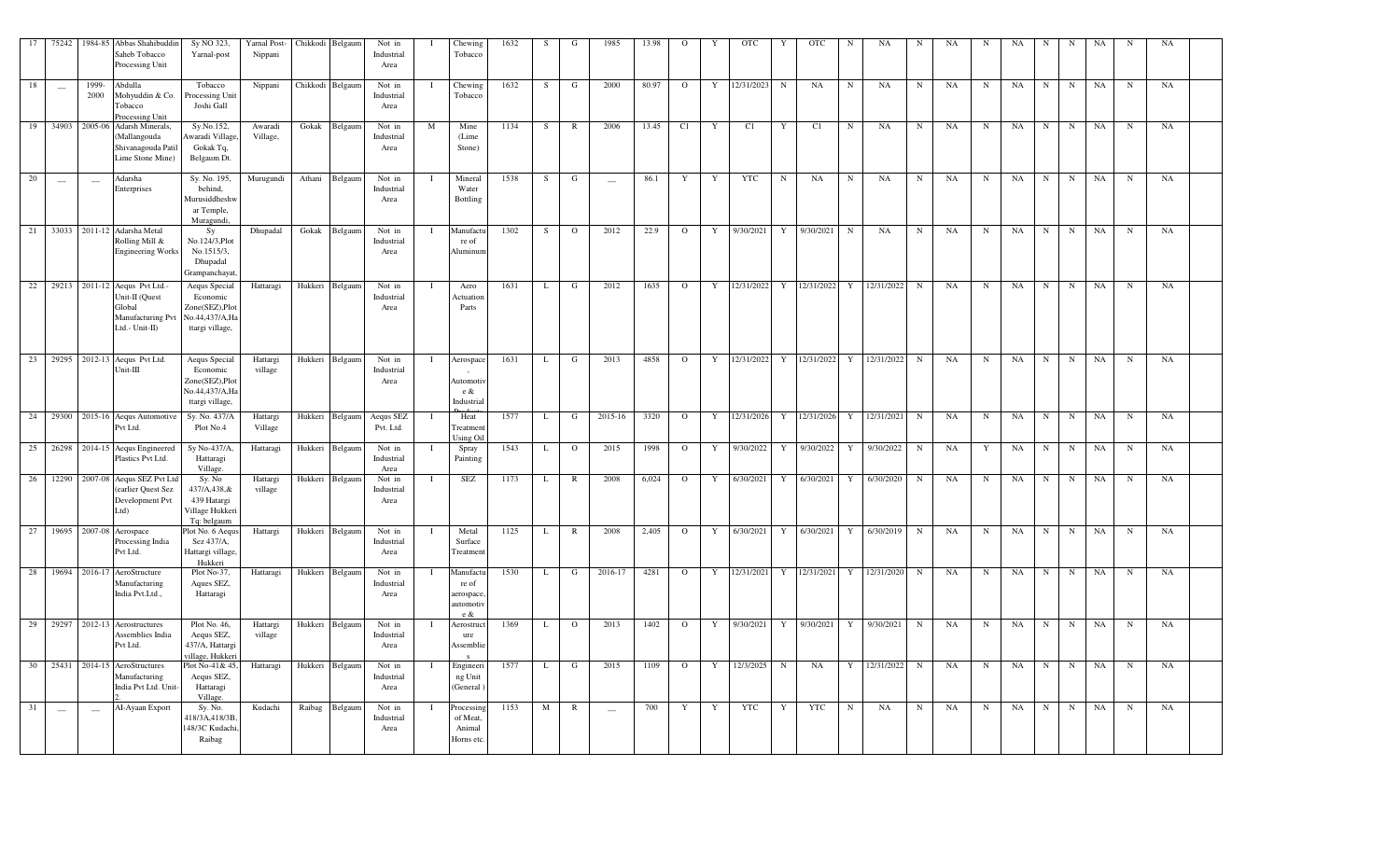| 32    | 38722                    | 2019                            | Aishwarya<br>Industries                                                        | Sy No-180/4,<br>Godageri<br>village.                                                                              | Godageri                   | Hukkeri          | Belgaum         | Not in<br>Industrial<br>Area |          | Plastic<br>sack bags.<br>woven<br>sack with<br>HDPE,<br>LCPE,<br>Polythi | 1614 |    | G              | 2020                     | 400            | $\Omega$       |              | 31/12/2035 | Y             | 31/12/2035              |             | NA  | N           | NA | N           | NA   | N           | N           | NA        | N           | NA        |  |
|-------|--------------------------|---------------------------------|--------------------------------------------------------------------------------|-------------------------------------------------------------------------------------------------------------------|----------------------------|------------------|-----------------|------------------------------|----------|--------------------------------------------------------------------------|------|----|----------------|--------------------------|----------------|----------------|--------------|------------|---------------|-------------------------|-------------|-----|-------------|----|-------------|------|-------------|-------------|-----------|-------------|-----------|--|
| 33    | $\overline{\phantom{a}}$ | 1999-<br>2000                   | Ajit Tyre works                                                                | Hattargi village,                                                                                                 | Hattargi                   |                  | Hukkeri Belgaum | Not in<br>Industrial<br>Area |          | Tyre<br>Retreadir                                                        | 1381 | S  | $\overline{O}$ | 2000                     | 7.2            | C1             | Y            | C1         | Y             | C1                      | N           | NA  | $\mathbf N$ | NA | N           | NA   | N           | N           | NA        | N           | NA        |  |
| 34    | $\overline{\phantom{a}}$ |                                 | 1997-98 Akash Alluminium<br>Industries                                         | Sy-No-124/2<br>Ghataprabha                                                                                        | Dhupadal                   | Gokak            | Belgaum         | Not in<br>Industrial<br>Area |          | Aluminiu<br>m Utensil                                                    | 1501 | S  | G              | 1998                     | 9.28           | C1             | Y            | C1         | Y             | C1                      | $\mathbf N$ | NA  | $\mathbf N$ | NA | N           | NA   | $\mathbf N$ | N           | NA        | N           | NA        |  |
|       |                          |                                 | 35 29630 2014-15 Akash R Hanji<br>Sand Stone<br><b>Crusher Products</b>        | Sy No-108/16,<br>Jinaral Village.                                                                                 | Jinaral                    |                  | Hukkeri Belgaum | Not in<br>Industrial<br>Area | $\circ$  | Stone<br>Crusher                                                         | 1371 | S. | $\overline{O}$ | 2015                     | 12             | C2             | $\mathbf{Y}$ | 3/31/2021  |               | Y 3/31/2021             | $\mathbf N$ | NA  | $\mathbf N$ | NA | N           | NA   | N           | N           | NA        | $\mathbf N$ | NA        |  |
| 36    |                          |                                 | 25735 2014-15 Al Ataa Agro Food<br>Cold Storage                                | Plot/Phase No<br>VPC No-3489,<br>Boragaon<br>Village.                                                             | Boragaon                   | Chikkodi Belgaum |                 | Not in<br>Industrial<br>Area |          | Cold<br>Storage                                                          | 1514 | S  | G              | 2015                     | 150            | $\Omega$       | Y            | 10/6/2026  | N             | NA                      | $\mathbf N$ | NA  | $\mathbf N$ | NA | N           | NA   | $\mathbf N$ | N           | NA        | $\mathbf N$ | <b>NA</b> |  |
| 37    | $\sim$                   | $\hspace{0.1mm}-\hspace{0.1mm}$ | Alagwadi<br><b>Bereshwar Sugars</b>                                            | Sy no 104(P),<br>183, 192,98 (P),<br>100(P), 103(P),<br>105, Alagawadi<br>Village, Raibag-<br>Tq, Belgaum<br>Dist | Alagawadi                  |                  | Raibag Belgaum  | Not in<br>Industrial<br>Area |          | Sugar                                                                    | 1154 | L  | $\mathbb{R}$   | $\frac{1}{2}$            | 12096          | Y              | Y            | YTC        | Y             | YTC                     | Y           | YTC | $\mathbf N$ | NA | N           | NA   | N           | N           | NA        | N           | NA        |  |
|       |                          |                                 | 38 39949 2017-18 Aman Stone<br>Crusher                                         | Sy No-68(P),<br>Manganoor<br>Village.                                                                             | Manganoor Chikkodi Belgaum |                  |                 | Not in<br>Industrial<br>Area | $\circ$  | Stone<br>Crusher                                                         | 1371 | S. | $\overline{O}$ | 2018                     | 120.58         | $\mathbf{O}$   | $\mathbf N$  | NA         |               | Y 3/31/2023             | $\mathbf N$ | NA  | $\mathbf N$ | NA | N           | NA   |             | $N$ N       | NA        | N           | NA        |  |
| 39    | $\sim$                   |                                 | 2017-18 Ambika<br>Constructions                                                | Plot No-106,<br>Hanchinal<br>Village.                                                                             | Hanchinal                  | Chikkodi Belgaum |                 | Not in<br>Industrial<br>Area | $\circ$  | Stone<br>Crusher                                                         | 1371 | S. | $\overline{O}$ | 2018                     | 44.26          | $\Omega$       | $\mathbf N$  | NA         |               | Y 9/30/2020             | $\mathbf N$ | NA  | $\mathbf N$ | NA | $\mathbf N$ | NA   | N           | N           | NA        | $\mathbf N$ | NA        |  |
| 40    | $\overline{\phantom{m}}$ |                                 | 2001-02 Anand minerals                                                         | Sy. No. 137(P)<br>& 138(P)<br>Hunshayal<br>Village                                                                | Hunshayal<br>Village       | Gokak            | Belgaum         | Not in<br>Industrial<br>Area | M        | Mine<br>(Lime<br>Stone)                                                  | 1134 | S  | $\mathbb{R}$   | 2002                     | 46.5           | C1             | Y            | C1         | Y             | C1                      | $\mathbf N$ | NA  | $\mathbf N$ | NA | N           | NA   | $\mathbf N$ | N           | NA        | N           | NA        |  |
| 41    |                          |                                 | 34158 2002-03 Anand minerals<br>(Dolomite Crusher)                             | Sy. No. 31 & 40<br>(Part)<br>Davaleshwar<br>Village                                                               | Davaleshwar<br>Village     | Gokak            | Belgaum         | Not in<br>Industrial<br>Area | M        | Mine<br>Dolomit                                                          | 1134 | S  | $\mathbb{R}$   | 2003                     | 24             | $\Omega$       | $\mathbf N$  | NA         |               | Y 6/30/2022             | N           | NA  | $\mathbf N$ | NA | N           | NA   | $\mathbf N$ | N           | NA        | $\mathbf N$ | NA        |  |
|       |                          |                                 | 42 38538 2003-04 Anand Tobacco<br>Company (Tobacco<br>Processing Unit)         | (Tobacco)<br>Processing Unit)<br>Chikkodi Road                                                                    | Nippani                    | Chikkodi Belgaum |                 | Not in<br>Industrial<br>Area |          | Chewing<br>Tobacco                                                       | 1632 | S. | G              | 2004                     | 9.29           | $\mathbf{O}$   | Y            | <b>OTC</b> | N             | NA                      | $\mathbf N$ | NA  | $\mathbf N$ | NA | N           | NA   | N           | N           | NA        | $\mathbf N$ | NA        |  |
| $-43$ |                          |                                 | 13496 2016-17 Anil Stone crusher                                               | Sy No-211,<br>Nandukurli<br>Village.                                                                              | Nandikurli                 | Raibag           | Belgaum         | Not in<br>Industrial<br>Area | $\Omega$ | Stone<br>Crusher                                                         | 1371 | S  | $\overline{O}$ | 2017                     | 39.5           | $\Omega$       | Y            |            |               | 9/30/2030 Y 9/30/2030 N |             | NA  | $\mathbf N$ | NA | N           | NA   | $\mathbf N$ | N           | NA        | $\mathbf N$ | NA        |  |
|       |                          | 44 98864 2012-13 Aniket         | Alluminium<br>Rolling Milll Pvt                                                | Plot No-29 &<br>30, KSSIDC indl<br>Area, Satti Road,<br>Athani.                                                   | Athani                     | Athani           | Belgaum         | Not in<br>Industrial<br>Area |          | Aluminiu<br>m Utensil                                                    | 1302 | S  | $\overline{O}$ | 2013                     | 124            | $\overline{O}$ | Y            | 9/30/2030  |               | Y 9/30/2030             | $\mathbf N$ | NA  | $\mathbf N$ | NA | $\mathbf N$ | NA   | $\mathbf N$ | $\mathbf N$ | NA        | $\mathbf N$ | NA        |  |
| 45    | $\hspace{0.1mm}$         | $\hspace{0.1mm}$                | <b>Ankit Cotton Mills</b>                                                      | Nej village                                                                                                       | Nej                        | Chikkodi Belgaum |                 | Not in<br>Industrial<br>Area |          | Yarn<br>Cotton                                                           | 1517 | S  | G              | $\overline{\phantom{a}}$ | 87             | Y              | Y            | YTC        | Y             | YTC                     | $\mathbf N$ | NA  | N           | NA | N           | NA 1 | N           | N           | NA        | N           | NA        |  |
|       |                          |                                 | 46 29335 2014-15 Ashoka Buildcon<br>Ltd.                                       | Sy No-98, at KM kappalguddi Raibag Belgaum<br>30,<br>Kappalaguddi<br>Village.                                     |                            |                  |                 | Not in<br>Industrial<br>Area |          | Redy Mix<br>Cement<br>Concrete                                           | 1548 | S. | G              | 2015                     | 264.69 C1      |                | Y            | C1         | Y             | C1                      | $\mathbf N$ | NA  | $\mathbf N$ | NA | N           | NA 1 | N           | N           | NA        | $\mathbf N$ | NA        |  |
|       |                          |                                 | 47 29335 2013-14 Ashoka Buildcon<br>Ltd                                        | Sy no 100<br>kappalguddi<br>village                                                                               | kappalguddi Raibag Belgaum |                  |                 | Not in<br>Industrial<br>Area |          | Hot Mix<br>plant                                                         | 1334 | S  | $\overline{O}$ |                          | 2014 246.53 C1 |                | $Y \cup$     | C1         | $Y \parallel$ | C1                      | N           | NA  | N           | NA | N           |      |             |             | NA N N NA | N           | NA        |  |
| 48    | $\sim$                   | 1999-<br>2000                   | Athani Aspalters                                                               | Sy. NO 288/2<br>Sankonatti<br>Village Athani<br>Belgaum                                                           | Sankonatti<br>Village      |                  | Athani Belgaum  | Not in<br>Industrial<br>Area |          | Hot Mix<br>plant                                                         | 1334 | S. | $\overline{O}$ | 2000                     | 23.82 C1       |                | N            | NA         | Y             | C1                      | $\mathbf N$ | NA  | N           | NA | N           |      |             | NA N N      | NA        | $\mathbf N$ | NA        |  |
| 49    |                          |                                 | 30919 2016-17 Athani Raisin<br>Processing Cluster<br><b>Association Athani</b> | Sy. No. 388/2 &<br>389/4, Kohalli<br>Village                                                                      | Kohalli<br>Village         |                  | Athani Belgaum  | Not in<br>Industrial<br>Area |          | Processed<br>Raisin                                                      | 1594 |    | G              | 2016-17                  | 1498           | C1             | Y            | C1         | Y             | C1                      | N           | NA  | $\mathbf N$ | NA | N           | NA 1 | N           | N           | NA        | $\mathbf N$ | NA        |  |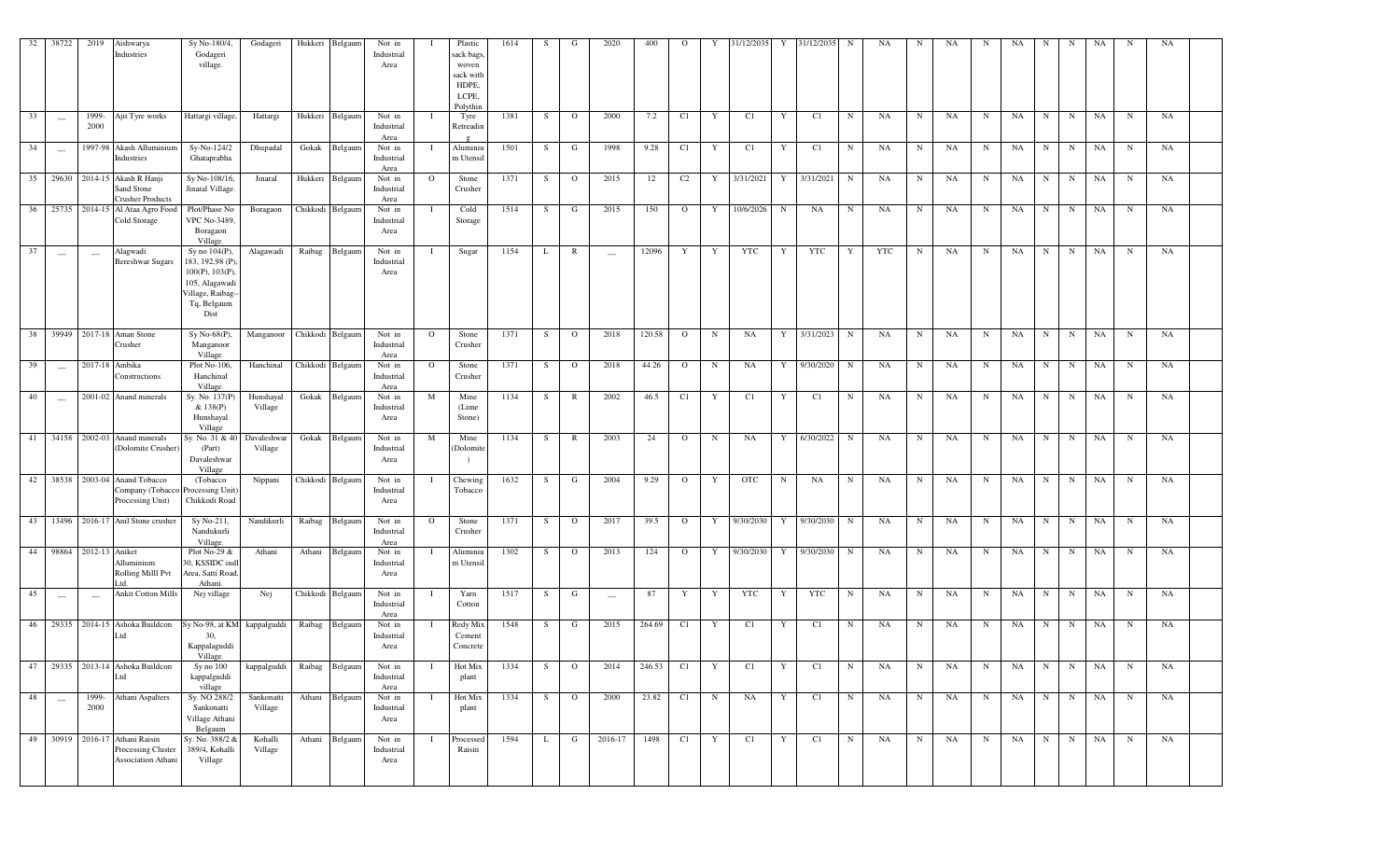| 50 | 10670                                          | 2000-01                         | Athani Sugars Ltd.                                           | Sy No 437(P),<br>436(P), 509(P)<br>53 (P), 54(P), 56<br>$(P)$ ,<br>Vishnuannanaga<br>r, Navalihal PO,<br>Atani Tq,<br><b>Belgaum Dist</b> | Navalihal                | Athani | Belgaum          | Not in<br>Industrial<br>Area |              | $17$ -Cat<br>(Sugar,<br>Distillery<br>& Co-<br>gen) | 1154 | L  | R              | 2001                            | 18000     | $\circ$        | Y           | 2/2/2022                            |   | 2/2/2022     |             | 6/30/2019  | N           | NA   | N | NA   | N           | -N          | NA     |             | NA |  |
|----|------------------------------------------------|---------------------------------|--------------------------------------------------------------|-------------------------------------------------------------------------------------------------------------------------------------------|--------------------------|--------|------------------|------------------------------|--------------|-----------------------------------------------------|------|----|----------------|---------------------------------|-----------|----------------|-------------|-------------------------------------|---|--------------|-------------|------------|-------------|------|---|------|-------------|-------------|--------|-------------|----|--|
| 51 | $\sim$                                         | $\equiv$                        | <b>Atharv Jaggery</b><br>Industries                          | Plot no 1634<br>Morab Alagwadi<br>road                                                                                                    | Morab                    |        | Raibag Belgaum   | Not in<br>Industrial<br>Area | $\mathbf{I}$ | Jaggery                                             | 1599 | S  | G              | $\overline{\phantom{a}}$        | 44.51     | Y              | Y           | YTC                                 | Y | YTC          | N           | NA         | N           | NA   | N | NA   | N           | N           | NA     | $\mathbf N$ | NA |  |
|    | 52 20084                                       |                                 | 2009-10 Aurora Apparels<br>Pvt. Ltd.                         | Nippani Village,<br>Chikkodi Taluk                                                                                                        | Nippani                  |        | Chikkodi Belgaum | Not in<br>Industrial<br>Area | - 1          | Garment<br>Stiching                                 | 1589 | L  | G              | 2010                            | 1352.47 O |                |             | Y 31/12/2035                        |   | Y 31/12/2035 | N           | NA         | $\mathbf N$ | NA   | N | NA   | N           | N           | NA     | $\mathbf N$ | NA |  |
|    |                                                |                                 | 53 17815 1993-94 B.G.K. Sangha<br><b>Lime Stone Mine</b>     | Sy. No. 345,<br>346, 347, ML<br>No. 2428,<br>Yadwad.                                                                                      | Yadwad                   |        | Gokak Belgaum    | Not in<br>Industrial<br>Area | M            | Mine<br>(Lime<br>Stone)                             | 1134 | S. | $\mathbb{R}$   | 1994                            | 46.5      | C1             | Y           | C1                                  | Y | C1           | $\mathbf N$ | NA         | N           | NA   | N | NA   | N           | $\mathbf N$ | NA     | $\mathbf N$ | NA |  |
| 54 | $\overline{\phantom{a}}$                       | $\sim$                          | Badkar Dairy &<br><b>Milk Products</b>                       | Sy. No. 135,<br>Ankale, Hukkeri<br>taluk                                                                                                  | Ankale                   |        | Hukkeri Belgaum  | Not in<br>Industrial<br>Area |              | Milk<br>Chilling                                    | 1328 | S. | $\Omega$       | $\hspace{0.1mm}-\hspace{0.1mm}$ | 63.91     | Y              | Y           | YTC                                 | Y | YTC          | N           | NA         | $\mathbf N$ | NA   | N | NA   | N           | N           | NA     | $\mathbf N$ | NA |  |
| 55 | 32233                                          | $\overline{\phantom{a}}$        | Badnikai<br>Enterprises                                      | Sy No-578/3,<br>Yalparatti Road,<br>Harugeri                                                                                              | Harugeri                 |        | Raibag Belgaum   | Not in<br>Industrial<br>Area |              | Jaggery                                             | 1599 | S  | G              | $\overline{\phantom{a}}$        | 24.88     | Y              | Y           | YTC                                 | Y | YTC          | N           | NA         | $\mathbf N$ | NA   | N | NA   | N           | N           | NA     | $\mathbf N$ | NA |  |
| 56 | $\hspace{0.05cm}$                              | $\overline{\phantom{a}}$        | Balabhima Stone<br>Crusher                                   | Sy NO 2,<br>Bilkundi Village                                                                                                              | Bilkundi                 |        | Gokak Belgaum    | Not in<br>Industrial<br>Area | $\Omega$     | Stone<br>Crusher                                    | 1371 | S  | $\mathbf{O}$   | $\overline{\phantom{a}}$        | 43.84     | Y              | N           | NA                                  | Y | YTC          | $_{\rm N}$  | NA         | $\mathbf N$ | NA   | N | NA   | N           | $\mathbf N$ | NA     | $\mathbf N$ | NA |  |
| 57 | $\overline{\phantom{a}}$                       |                                 | 2005-06 Balaji Aqua<br>Minerals,                             | Sy no-73/1, Ne<br>Village,<br>Chikkodi                                                                                                    | Nej Village              |        | Chikkodi Belgaum | Not in<br>Industrial<br>Area |              | Mineral<br>Water<br>Bottlins                        | 1538 | S. | G              | 2006                            | 24.66     | C1             | Y           | C1                                  | N | C1           | $_{\rm N}$  | NA         | $_{\rm N}$  | NA   | N | NA   | N           | $\mathbf N$ | NA     | $\mathbf N$ | NA |  |
| 58 | $\hspace{0.05cm}$                              | $\hspace{0.1mm}-\hspace{0.1mm}$ | Balaji Earth<br>Movers                                       | y No-91, 93, 94<br>Plot No-5,<br>Bastawad<br>Village.                                                                                     | Bastawad                 |        | Raibag Belgaum   | Not in<br>Industrial<br>Area | $\circ$      | Stone<br>Crusher                                    | 1371 | S. | $\circ$        | $\overline{\phantom{a}}$        | 115       | Y              | $\mathbf N$ | NA                                  | Y | <b>YTC</b>   | $_{\rm N}$  | NA         | $\mathbf N$ | NA   | N | NA   | $\mathbf N$ | $\mathbf N$ | NA     | N           | NA |  |
| 59 | $\sim$                                         |                                 | 1995-96 Bandwadkar<br>Cements Pvt Ltd.                       | 21 F, 18/1<br>Borgoan vilalge<br>Tq-Chikkodi                                                                                              | Borgoan<br>vilalge       |        | Chikkodi Belgaum | Not in<br>Industrial<br>Area |              | Ordinary<br>Portland<br>cement                      | 1105 | S. | $\mathbb{R}$   | 1996                            | 77.15     | C1             | Y           | C1                                  | Y | C1           | $_{\rm N}$  | NA         | $\mathbf N$ | NA   | N | NA   | N           | N           | NA     | $\mathbf N$ | NA |  |
| 60 |                                                | 23186 2006-07                   | Bansal lime &<br>Chemicals                                   | $Sy No-1$<br>Kamanakatti<br>Village                                                                                                       | Yadawad                  |        | Gokak Belgaum    | Not in<br>Industrial<br>Area |              | Burnt<br>Lime                                       | 1343 | S  | $\overline{O}$ | 2007                            | 125       | $\overline{0}$ | $\mathbf N$ | NA                                  | Y | 9/30/2029    | N           | NA         | $\mathbf N$ | NA   | N | NA   | N           | $\mathbf N$ | NA     | $\mathbf N$ | NA |  |
| 61 | $\hspace{0.1mm}-\hspace{0.1mm}-\hspace{0.1mm}$ | $\hspace{0.05cm}$               | <b>Banwarilal Poddar</b><br>Mine Lime stone<br>Mine          | Sy-No-425 (P).<br>Yadwad                                                                                                                  | Yadwad                   |        | Gokak Belgaum    | Not in<br>Industrial<br>Area | M            | Mine<br>(Lime<br>Stone)                             | 1134 | S  | $\mathbb{R}$   | $\hspace{0.1mm}-\hspace{0.1mm}$ | 43        | Y              | Y           | YTC                                 | Y | YTC          | $\mathbf N$ | NA         | $\mathbf N$ | NA   | N | NA   | N           | N           | NA     | $\mathbf N$ | NA |  |
| 62 | $\sim$                                         |                                 | 2002-03 Basaveshwar<br>Minerals                              | $Sy-No-345$ ,<br>Yadwad Village                                                                                                           | Yadawad                  |        | Gokak Belgaum    | Not in<br>Industrial<br>Area | M            | Lime<br>Stone<br>Crusher                            | 1134 | S. | $\mathbb{R}$   | 2003                            | 22.5      | C1             | N           | NA                                  | Y | C1           | N           | NA         | $\mathbf N$ | NA   | N | NA   | N           | $\mathbf N$ | NA     | $\mathbf N$ | NA |  |
| 63 | $\overline{\phantom{a}}$                       | $\overline{\phantom{a}}$        | Basaveshwar<br>Sugar,                                        | Sy no 362/2,<br>362/3, 366/P1<br>Baligeri Village<br>Athani Tq,<br><b>Belgaum</b> Dist                                                    | Baligeri<br>Village      |        | Athani Belgaum   | Not in<br>Industrial<br>Area |              | Sugar                                               | 1154 | L  | $\mathbb{R}$   | $\overline{\phantom{a}}$        | 7455      | Y              | Y           | YTC                                 | Y | <b>YTC</b>   | Y           | <b>YTC</b> | $\mathbf N$ | NA   | N | NA   | N           | $\mathbf N$ | NA     | $\mathbf N$ | NA |  |
| 64 | $\sim$                                         |                                 | 2004-05 Basaweshwar Tyre<br>Care Center                      | Chikkodi -<br>Ankali Road,<br>Kerur                                                                                                       | Chikkodi-<br>Ankali Road |        | Chikkodi Belgaum | Not in<br>Industrial<br>Area |              | Tyre<br>Retreadin                                   | 1381 | S  | $\mathbf{O}$   | 2005                            | 22        | C1             | Y           | C1                                  | Y | C1           | N           | NA         | $\mathbf N$ | NA   | N | NA   | N           | $\mathbf N$ | NA     | $\mathbf N$ | NA |  |
| 65 | $\hspace{0.1mm}$                               | $\overline{\phantom{a}}$        | <b>Belgaum</b> Integrated<br>Rural Development<br>Society    | Sy. No. 28/80-<br>81, Naganur                                                                                                             | Nagnur                   |        | Gokak Belgaum    | Not in<br>Industrial<br>Area |              | Ashwagan<br>dha,<br>Churna,<br>Trikute              | 1502 | S  | G              | $\overline{\phantom{a}}$        | 18.82     | Y              | N           | NA                                  | Y | YTC          | N           | NA         | $\mathbf N$ | NA   | N | NA   | N           | N           | NA     | N           | NA |  |
|    |                                                |                                 | 66 13966 2008-09 Bhagyalakshmi<br>Stone Crusher<br>ndustries | Sy.No:330, Galag Galagata<br>ata Village                                                                                                  | Village                  |        | Chikkodi Belgaum | Not in<br>Industrial<br>Area | $\circ$      | Stone<br>Crusher                                    | 1371 | S  | $\overline{O}$ | 2009                            |           |                |             | 18.5 0 Y 9/30/2030 Y 9/30/2030 N NA |   |              |             |            |             | N NA |   | N NA |             |             | N N NA | N           | NA |  |
| 67 |                                                |                                 | 75193 2016-17 Bhagyashree<br>agamavva Sugars                 | Sy.No. 260<br>Bekkeri Village                                                                                                             | Bekkeri<br>Village       |        | Raibag Belgaum   | Not in<br>Industrial<br>Area |              | Jaggery &<br>Captive<br>Power                       | 1599 | S  | $\mathbb{R}$   | 2017                            | 460.15    | $\overline{O}$ | Y           | 6/30/2023                           | Y | 6/30/2023    | N           | NA         | N           | NA   | N | NA   | N           | N           | NA     | $\mathbf N$ | NA |  |
|    |                                                |                                 | 68 39947 2016-17 Bhagyashree Stone<br>Crusher                | Sy No-475/3,<br>Athani                                                                                                                    | Athani                   |        | Athani Belgaum   | Not in<br>Industrial<br>Area | $\mathbf{O}$ | Stone<br>Crusher                                    | 1371 | S  | $\overline{O}$ | 2016-17                         | 165       | $\overline{O}$ | N           | NA                                  |   | Y 3/31/2023  | $\mathbf N$ | NA         | N           | NA   | N | NA   | N           | N           | NA     | N           | NA |  |
| 69 |                                                |                                 | 32279 2010-11 Bhagyavanti<br>Constructions                   | Sy. No.<br>363/1A/2 &<br>363/1A/3,<br>Chamakeri Road                                                                                      | Chamakeri                |        | Athani Belgaum   | Not in<br>Industrial<br>Area | - 1          | Hot Mix<br>plant                                    | 1334 | S. | $\mathbf{O}$   | 2011                            | 54.09     | $\overline{O}$ | Y           | 9/30/2020                           | Y | 9/30/2020    | N           | NA         | N           | NA   | N | NA   | N           | N           | NA     | $\mathbf N$ | NA |  |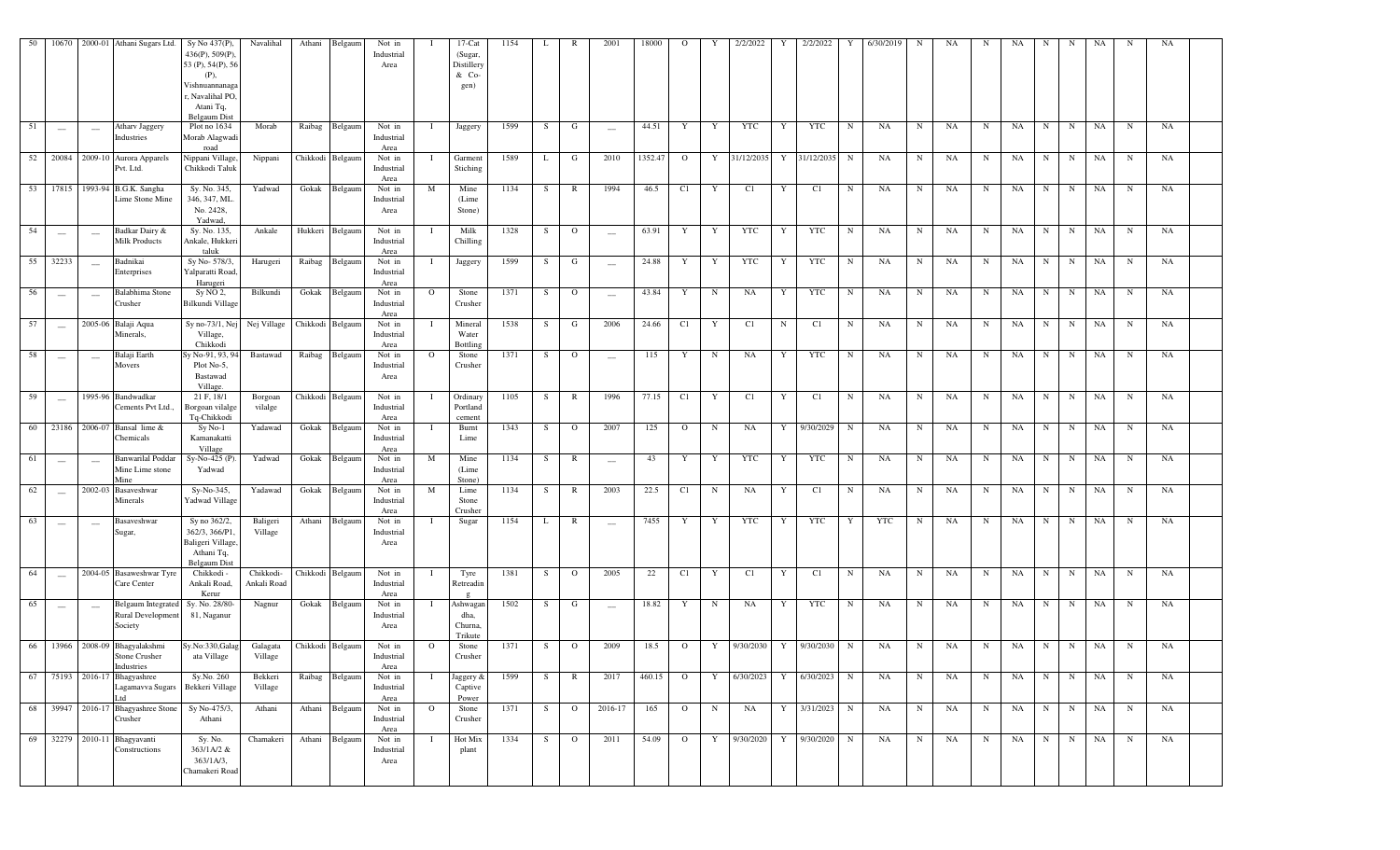|    | 70 12372                        |                 | 2007-08 Bhagyavathi Stone<br>Crusher                                            | Sy.No:363/1A/2<br>& 3, Chamakeri                                                     | Chamakeri                            | Athani<br>Belgaum                            | Not in<br>Industrial<br>Area | $\overline{O}$ | Stone<br>Crusher                                                          | 1371 | S       | $\mathbf{O}$   | 2008                     | 121.79         | $\overline{O}$ | N            | NA         | Y | 3/31/2022                   | N          | NA | N           | NA | N           | NA | N           | N           | NA        | N           | NA        |  |
|----|---------------------------------|-----------------|---------------------------------------------------------------------------------|--------------------------------------------------------------------------------------|--------------------------------------|----------------------------------------------|------------------------------|----------------|---------------------------------------------------------------------------|------|---------|----------------|--------------------------|----------------|----------------|--------------|------------|---|-----------------------------|------------|----|-------------|----|-------------|----|-------------|-------------|-----------|-------------|-----------|--|
| 71 | $\overline{\phantom{m}}$        |                 | Bhakti Fab Tex                                                                  | Plot No. 58 &<br>59, Rajeev<br>Gandhi Nagar,<br>Kognoli village,<br>Chikkodi         | Kognoil<br>village                   | Chikkodi Belgaum                             | Not in<br>Industrial<br>Area | Ι.             | Power<br>Looms (<br>without<br>Dye and<br>bleaching                       | 1545 | S.      | G              |                          | 95.24          | Y              | Y            | YTC        | Y | <b>YTC</b>                  | N          | NA | N           | NA | N           | NA | $\mathbf N$ | N           | NA        | $\mathbf N$ | <b>NA</b> |  |
| 72 | $\sim$                          |                 | 2005-06 Bharat Milk<br>Processors                                               | R S No. 131/2/2<br>Yelparatti,<br>Khemalapur<br>Gram Panchayat,                      | Yelparatti                           | Belgaun<br>Raibag                            | Not in<br>Industrial<br>Area |                | Milk<br>Chilling                                                          | 1328 | S       | $\overline{O}$ | 2006                     | 61.33          | $\overline{O}$ | Y            | 9/30/2017  | Y | 9/30/2017                   | N          | NA | N           | NA | N           | NA | $\mathbf N$ | N           | NA        | N           | <b>NA</b> |  |
|    | 73 30685                        | 1999-<br>2000   | <b>Bharat Stone</b><br>Crusher,                                                 | Sy.No.775/2,<br>Nandgaon Road,<br>Athani, Athani<br>Tq, Belgaum Dt                   | Nandgaon<br>Road, Athani<br>Village. | Athani<br>Belgaum                            | Not in<br>Industrial<br>Area | $\mathbf{O}$   | Stone<br>Crusher                                                          | 1371 | S       | $\overline{O}$ | 2000                     | 134.1          | $\overline{O}$ | Y            | 9/30/2030  | Y | 9/30/2030                   | N          | NA | N           | NA | N           | NA | $\mathbf N$ | N           | NA        | $\mathbf N$ | NA        |  |
|    |                                 |                 | 74 74237 2003-04 Bharath Dairy &<br>agro,                                       | Sy. No. 99<br>Naslapur Village                                                       | Naslapur                             | Raibag<br>Belgaum                            | Not in<br>Industrial<br>Area | - 1            | Milk<br>Chilling                                                          | 1328 | S       | $\overline{O}$ | 2004                     | 49.84          | $\overline{O}$ | Y            | 9/30/2012  | Y | 9/30/2012                   | N          | NA | N           | NA | N           | NA | $\mathbf N$ | N           | <b>NA</b> | $\mathbf N$ | NA        |  |
|    |                                 |                 | 75 100992 2008-09 Bharath Tobacco<br>Trading Co.,                               | P.B. No 46 P.B.<br>Road Nippani,<br>tq: Chikkodi,<br>Dist: Belgaum                   | Nippani                              | chikkodi Belgaum                             | Not in<br>Industrial<br>Area |                | Chewing<br>Tobacco                                                        | 1632 | S       | G              | 2009                     | 22.27          | $\mathbf{O}$   | Y            | <b>OTC</b> | Y | <b>OTC</b>                  | $_{\rm N}$ | NA | $_{\rm N}$  | NA | N           | NA | $\mathbf N$ | N           | NA        | N           | NA        |  |
| 76 | $\overline{\phantom{m}}$        |                 | 2009-10 Bhavani Industries                                                      | Plot No. 21,<br>Halyal Road,<br>Bhavani<br>Extension,<br>Athani                      | Halyal Road,<br>Athani               | Athani<br>Belgaum                            | Not in<br>Industrial<br>Area | $\mathbf{I}$   | Water<br>Packeging                                                        | 1538 | S       | G              | 2010                     | 12.59          | C1             | $\mathbf N$  | NA         | Y | C1                          | N          | NA | N           | NA | N           | NA | $\mathbf N$ | N           | NA        | $\mathbf N$ | NA        |  |
|    |                                 |                 | 77 29850 2014-15 Bhavani Stone<br>Crusher & M Sand<br>Plant.                    | Sy No-16/8,<br>Nanadi Village.                                                       | Nanadi                               | Chikkodi Belgaum                             | Not in<br>Industrial<br>Area | $\mathbf{O}$   | Stone<br>Crusher                                                          | 1371 | S       | $\overline{O}$ | 2015                     | 465.59         | $\overline{O}$ | Y            |            |   | 9/30/2030 Y 9/30/2030       | N          | NA | N           | NA | N           | NA | N           | N           | NA        | $\mathbf N$ | NA        |  |
| 78 | $\sim$                          |                 | 2008-09 Bidari Limestone<br>& Dolomite Mine                                     | Sy. No. 412/A &<br>413 Yadwad<br>Village,                                            | Yadwad                               | Gokak Belgaum                                | Not in<br>Industrial<br>Area | M              | Mine<br>(Lime<br>Stone)                                                   | 1134 | S       | $\mathbb{R}$   | 2009                     | 100            | C1             | Y            | C1         | Y | C1                          | N          | NA | N           | NA | N           | NA | $\mathbf N$ | N           | NA        | $\mathbf N$ | NA        |  |
| 79 | $\hspace{0.1mm}-\hspace{0.1mm}$ | 2000-01 Biradar | Constructions                                                                   | Sy. No. 288/2,<br>Anantpur Road,<br>Athani                                           | Anantpur                             | Athani<br>Belgaum                            | Not in<br>Industrial<br>Area | $\mathbf{I}$   | Hot Mix<br>plant                                                          | 1334 | S       | $\overline{O}$ | 2001                     | 24.17          | $\mathbf{O}$   | $\mathbf{Y}$ | 30/09/2028 | Y | 30/09/2028                  | $_{\rm N}$ | NA | N           | NA | N           | NA | $\mathbf N$ | N           | NA        | $\mathbf N$ | NA        |  |
|    |                                 |                 | 80 12335 2000-01 Biradar Stone<br>Crusher [Earlier<br>Deccan Stone<br>Crusher], | Sy.No.288/2,<br>Anathpur Road,<br>Sankonatti<br>Village,<br>Tq.Athani,<br>Dt.Belgaum | Sankonatti                           | Athani Belgaum                               | Not in<br>Industrial<br>Area | $\Omega$       | Stone<br>Crusher                                                          | 1371 | S –     | $\overline{O}$ | 2001                     | 51.5           | $\circ$        | $\mathbf{Y}$ | 30/09/2030 |   | Y 30/09/2030                | N          | NA | N           | NA | $\mathbf N$ | NA | $\mathbf N$ | N           | NA        | $\mathbf N$ | NA        |  |
|    |                                 |                 | 81 32374 2016-17 Brain Chamber<br>Polymer Pvt Ltd.                              | Sy No-112/1A,<br>Kurli Village.                                                      | Kurli                                | Chikkodi Belgaum                             | Not in<br>Industrial<br>Area | $\bf{I}$       | Plastic<br>sack bags,<br>woven<br>sack with<br>HDPE,<br>LCPE,<br>Polythin | 1614 | M       | G              | 2016-17                  | 767            | $\overline{O}$ |              |            |   | Y 12/31/2026 Y 12/31/2026 N |            | NA | N           | NA | N           | NA | N           | N           | <b>NA</b> | $\mathbf N$ | NA        |  |
| 82 | $\sim$                          |                 | 2016-17 BVH Hydel Pvt.<br>Ltd.,                                                 | 135/1, Hudli<br>Village,<br>Markandeya<br>Dam, Shirur<br>Village, Hukkeri<br>Tq.     |                                      | Sy. No. 134 & Shirur Village Hukkeri Belgaum | Not in<br>Industrial<br>Area | $\bf{I}$       | Hydel<br>power                                                            | 1635 | S       | G              | 2016-17                  | 399            | C1             | Y            | C1         | Y | C1                          | N          | NA | N           | NA | N           | NA | N           | N           | NA        | $\mathbf N$ | NA        |  |
|    | 83 30608                        | $\sim$          | Chinmay<br>developers                                                           | R. S. No. 211,<br>213/3B, 214/3,<br>Karoshi Village,<br>Chikkodi Tq.                 | Karoshi                              | Chikkodi Belgaum                             | Not in<br>Industrial<br>Area | L.             | Residentia<br>1 Layout.                                                   | 1162 | L       | $\mathbb{R}$   | $\overline{\phantom{m}}$ | 3375           | Y              | Y            | YTC        | Y | <b>YTC</b>                  | N          | NA | $\mathbf N$ | NA | N           | NA | $\mathbf N$ | $\mathbf N$ | NA        | $\mathbf N$ | NA        |  |
|    |                                 |                 | 84 17813 2004-05 Choudhary<br>Aluminium                                         | Sy. No.107/7A<br>Chikkodi Road,                                                      |                                      | Chikodi Road Hukkeri Belgaum                 | Not in<br>Industrial<br>Area | -1             | Aluminiu<br>m Utensil                                                     | 1302 | S.      | $\overline{O}$ | 2005                     | 10.53          | C1             | Y            | C1         | Y | C1                          | N          | NA | $\mathbf N$ | NA | N           | NA | $\mathbf N$ | N           | NA        | $_{\rm N}$  | NA        |  |
| 85 | $\overline{\phantom{m}}$        |                 | 1988-89 City Minicipal<br>Council                                               | Gokak                                                                                | Gokak                                | Gokak<br>Belgaum                             | Not in<br>Industrial<br>Area | LB             | LB                                                                        | 1181 | $_{LB}$ | LB             | 1989                     | POPN-<br>79121 | $\mathbf{O}$   | Y            | 6/30/2017  | N | NA                          | N          | NA | N           | NA | N           | NA | $\mathbf N$ | $\mathbf N$ | NA        | $\mathbf N$ | NA        |  |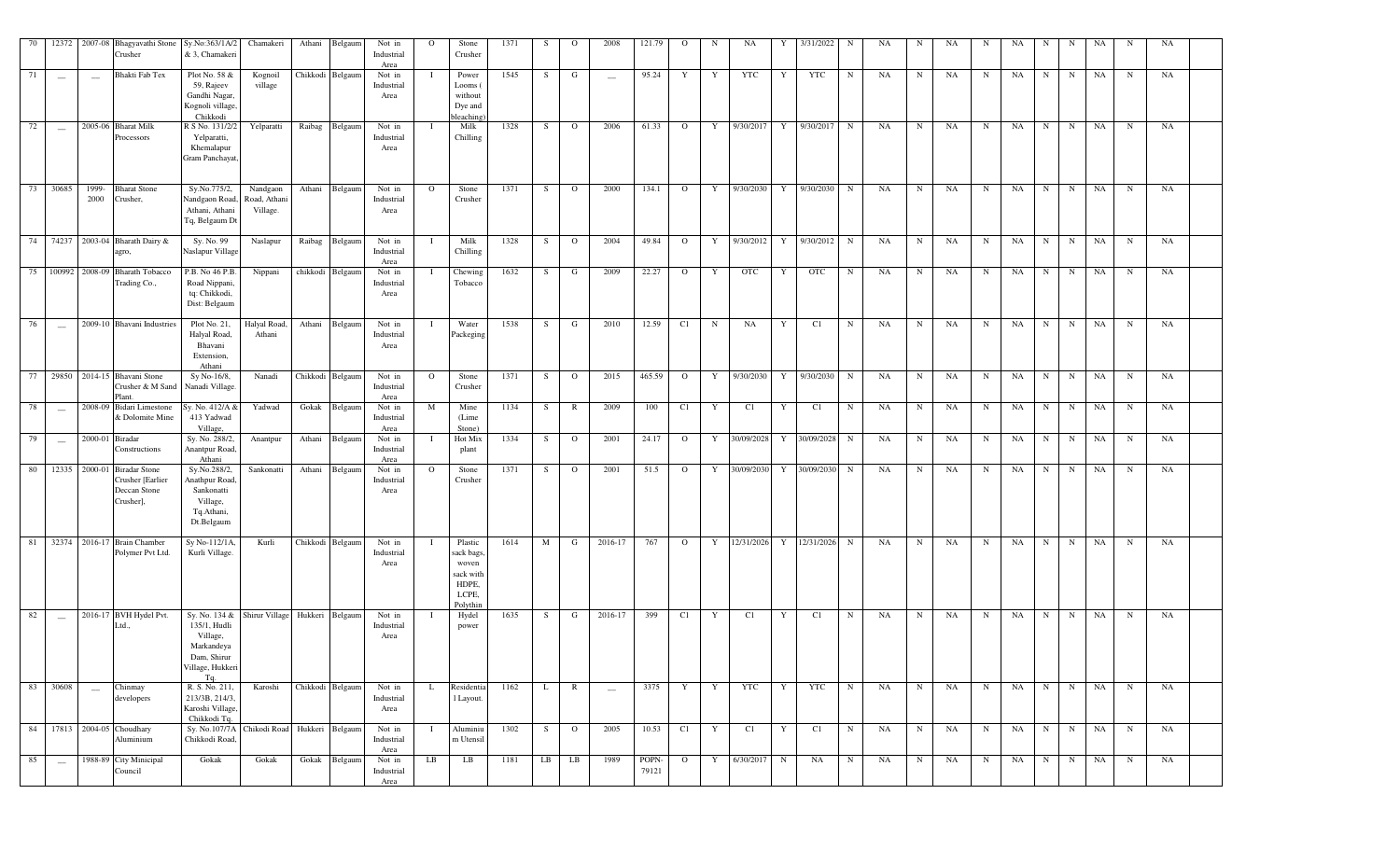| 86  | $\hspace{0.05cm}$                              |                                                | 1989-90 City Minicipal<br>Council                                                                                          | Nippani                                                                                | Nippani                                  | Chikkodi Belgaum |                | Not in<br>Industrial<br>Area         | LB           | LB                                                 | 1181 | LB | LB             | 1990                     | POPN-<br>62865 | $\Omega$       |             | 6/30/2006                 |   | NA            |             | NA        | N           | NA        |             | NA |             | N       | NA       | $\mathbf N$ | NA |  |
|-----|------------------------------------------------|------------------------------------------------|----------------------------------------------------------------------------------------------------------------------------|----------------------------------------------------------------------------------------|------------------------------------------|------------------|----------------|--------------------------------------|--------------|----------------------------------------------------|------|----|----------------|--------------------------|----------------|----------------|-------------|---------------------------|---|---------------|-------------|-----------|-------------|-----------|-------------|----|-------------|---------|----------|-------------|----|--|
|     |                                                |                                                | 87 31563 2016-17 Concrete Tower<br>Factory                                                                                 | Sy No-461/1,2<br>& 3, Kakamari                                                         | Kakamari                                 |                  | Athani Belgaum | Not in<br>Industrial<br>Area         | 1            | Redy Mix<br>Cement<br>Concrete                     | 1548 | M  | G              | 2016-17                  | 800            | $\overline{O}$ | N           | NA                        |   | Y 12/31/2024  | N           | NA        | $_{\rm N}$  | NA        | N           | NA | N           | N       | NA       | $\mathbf N$ | NA |  |
|     |                                                | 88 31726 2016-17 DRN                           | Infrastructure                                                                                                             | Sy No-50/1,<br>Itnal Village.                                                          | Itnal                                    |                  | Raibag Belgaum | Not in<br>Industrial<br>Area         |              | Hot Mix<br>plant                                   | 1334 | S  | $\overline{O}$ | 2016-17                  | 98.4           | $\overline{O}$ |             | Y 9/30/2021               | Y | 9/30/2021     | $\mathbf N$ | NA        | N           | NA        | $\mathbf N$ | NA | N           | N       | NA       | $\mathbf N$ | NA |  |
|     |                                                | 89 30852 2016-17 DRN                           | Infrastructure                                                                                                             | Sy No-285/5,<br>Jath-Jamboti<br>road, Athani                                           | Athani                                   |                  | Athani Belgaum | Not in<br>Industrial<br>Area         |              | Hot Mix<br>plant                                   | 1334 | S  | $\overline{O}$ | 2016-17                  | 105            | $\overline{O}$ |             | Y 9/30/2021 Y 9/30/2021   |   |               | N           | NA        | $\mathbf N$ | NA        | N           | NA | N           | N       | NA       | $\mathbf N$ | NA |  |
|     |                                                |                                                | 90 38537 2004-05 D.B.Tarale and<br>Сo.,                                                                                    | Sy No 29, Plot<br>NO 116 Yarnal<br>Road Nippani                                        | Nippani                                  | chikkodi Belgaum |                | Not in<br>Industrial<br>Area         | Ι.           | Chewing<br>Tobacco                                 | 1632 | S. | $\mathbf{G}$   | 2005                     | 9.32           | $\overline{O}$ | Y           | OTC                       | Y | <b>OTC</b>    | $\mathbf N$ | NA        | $\mathbf N$ | NA        | N           | NA |             | $N$ $N$ | NA       | N           | NA |  |
|     |                                                |                                                | 91 35358 2006-07 Dada wineries                                                                                             | Dist-Belgaum<br>Sy. No 111 Nej<br>bedkihal, village<br>Tq-Chikkodi<br>Dist-Belgaum     | Nej Bedkihal Chikkodi Belgaum<br>village |                  |                | Not in<br>Industrial<br>Area         | $\bf{I}$     | Wine                                               | 1396 | S  | $\overline{O}$ | 2007                     | 301            | $\overline{O}$ |             | Y 9/30/2022 Y 9/30/2022 N |   |               |             | NA        | $\mathbf N$ | NA        | N           | NA | N           | N       | NA       | $\mathbf N$ | NA |  |
|     |                                                |                                                | 92 31687 2006-07 Dalmia Cements<br>(Bharat) ltd.                                                                           | Yadwad, Gokak-<br>Tq, Belgaum<br>Dist                                                  | Yadawad                                  |                  | Gokak Belgaum  | Not in<br>Industrial<br>Area         | $\bf{I}$     | $17$ -Cat<br>(Cement)                              | 1105 | L  | $\mathbb{R}$   | 06-07                    | 104,721        | $\mathbf{O}$   |             | Y 6/30/2021               |   | Y 6/30/2021 Y |             | 6/30/2021 | $\mathbf N$ | NA        | $\mathbf N$ | NA | N           | N       | NA       | $\mathbf N$ | NA |  |
|     |                                                |                                                | 93 32790 2016-17 Dalmia Cements<br>(Bharat) ltd.(Lime<br>Stone Mine)                                                       | Yadwad                                                                                 | Yadwad                                   | Gokak            | Belgaum        | Not in<br>Industrial<br>Area         | M            | Mine<br>(Lime)<br>Stone)                           | 1134 | L  | $\mathbb{R}$   | 2017                     | 72000          | $\overline{O}$ |             | Y 6/30/2021               |   | Y 6/30/2021   | N           | NA        | $_{\rm N}$  | NA        | N           | NA | N           | N       | NA       | $\mathbf N$ | NA |  |
| 94  | $\overline{\phantom{a}}$                       | $\hspace{0.1mm}$                               | Danammadevi<br>Stone Crusher.                                                                                              | Sy No-190/1.<br>Belligeri<br>Village.                                                  | Belligeri                                | Athani           | Belgaum        | Not in<br>Industrial<br>Area         | $\circ$      | Stone<br>Crusher                                   | 1371 | S  | $\mathbf{O}$   | $\sim$                   | 60             | Y              | $\mathbf N$ | NA                        | Y | YTC           | N           | NA        | N           | NA        | N           | NA | N           | N       | NA       | $\mathbf N$ | NA |  |
| 95  | $\hspace{0.05cm}$                              | $\hspace{0.1mm}-\hspace{0.1mm}-\hspace{0.1mm}$ | Daplapur Dairy &<br><b>Agro Products</b>                                                                                   | Sy no 750/2A<br>SH<br>31Mugalkhod<br>Village                                           | Mugalkhod                                | Raibag Belgaum   |                | Not in<br>Industrial<br>Area         |              | Milk<br>Chilling                                   | 1328 | S. | $\overline{O}$ | $\overline{\phantom{a}}$ | 62             | Y              | Y           | YTC                       | Y | YTC           | $\mathbf N$ | NA        | N           | NA        | N           | NA | N           | N       | NA       | $\mathbf N$ | NA |  |
| 96  | $\overline{\phantom{m}}$                       |                                                | 2003-04 Datta Cashew<br>Factory                                                                                            | Rs No<br>112/1Murgood<br>Road Nippani                                                  | Nippani                                  | Chikkodi Belgaum |                | Not in<br>Industrial<br>Area         |              | Cashew<br>Processing                               | 1308 | S. | $\overline{O}$ | 2004                     | 4.49           | C1             |             | Y 9/30/2018 Y 9/30/2018 N |   |               |             | NA        | $\mathbf N$ | NA        | $\mathbf N$ | NA | N           | N       | NA       | N           | NA |  |
| 97  | $\qquad \qquad -$                              |                                                | 1982-83 Deccan Sales<br>Corporation,                                                                                       | R.S. No. 16,<br>Khadaklat<br>Village & Post-<br>Chikkodi                               | Khadaklat                                | Chikkodi Belgaum |                | Not in<br>Industrial<br>Area         | <b>I</b>     | <b>NPK</b><br>Fertilizers<br><b>formulatio</b>     | 1323 | S. | $\overline{O}$ | 1982                     | 111.8          | C1             | Y           | C1                        | Y | C1            | N           | NA        | $\mathbf N$ | NA        | N           | NA | N           | N       | NA       | $\mathbf N$ | NA |  |
|     |                                                |                                                | 98 74427 1989-90 Deepak Aluminiun<br>Industries,                                                                           | Sy. No.<br>1144/1217<br>Ghataprabha                                                    | Ghataprabha                              |                  | Gokak Belgaum  | Not in<br>Industrial<br>Area         | $\bf{I}$     | Aluminiu<br>m Utensil                              | 1302 | S  | $\overline{O}$ | 1990                     | 73             | $\mathbf{O}$   | Y           | 9/30/2023                 | Y | 9/30/2023     | N           | NA        | N           | <b>NA</b> | $\mathbf N$ | NA | N           | N       | NA       | N           | NA |  |
| 99  | 14457                                          | $\sim$                                         | Dev Mahalasa Infra<br>Structural India                                                                                     | Sy. No. 114/1                                                                          | Ullagadi<br>Khanapur                     | Hukkeri Belgaum  |                | Not in<br>Industrial                 | $\mathbf{I}$ | Hot Mix<br>plant                                   | 1334 | S  | $\overline{O}$ | $\overline{\phantom{m}}$ | 50             | Y              | Y           | YTC                       | Y | YTC           | $\mathbf N$ | NA        | N           | NA        | N           | NA | N           | N       | NA       | $\mathbf N$ | NA |  |
| 100 | $\frac{1}{2}$                                  | $\frac{1}{2}$                                  | Pvt. Ltd<br>Devratna Textiles                                                                                              | Plot No. 58 &<br>59, Rajeev<br>Gandhi Nagar,<br>Kognoli village,<br>Chikkodi           | Kognoli<br>village                       | Chikkodi Belgaum |                | Area<br>Not in<br>Industrial<br>Area |              | Power<br>Looms (<br>without<br>Dye and<br>leaching | 1545 | -S | G              |                          | 95.24          | Y              | Y           | YTC                       | Y | YTC           | N           | NA        | N           | NA        | N           | NA | N           | N       | NA       | N           | NA |  |
| 101 | $\hspace{0.1mm}-\hspace{0.1mm}-\hspace{0.1mm}$ | $\hspace{0.1mm}$                               | Donna Cold<br>Storage                                                                                                      | Sy No-536/2A,<br>Miraj Road,<br>Madhabhavi<br>Village                                  | Madhabhavi                               | Athani           | Belgaum        | Not in<br>Industrial<br>Area         |              | Cold<br>Storage<br>Meet<br>l'rimming               | 1325 | S. | $\overline{O}$ | $\overline{\phantom{a}}$ | 120            | Y              | Y           | YTC                       | N | NA            | $\mathbf N$ | NA        | $\mathbf N$ | NA        | $\mathbf N$ | NA | $\mathbf N$ | N       | NA       | $\mathbf N$ | NA |  |
|     |                                                |                                                | 102 13218 1995-96 Doodganga<br>Krishna SSK<br>Niyamit,                                                                     | Sy no. 184 &<br>185, Nanadi<br>Village,<br>Chikkodi                                    | Nandi village Chikkodi Belgaum           |                  |                | Not in<br>Industrial<br>Area         |              | $17$ -Cat<br>(Sugar,<br>Distillery<br>$& Co-$      | 1154 | L  | $\mathbb{R}$   | 1996                     | 41949          | $\overline{O}$ |             | Y 6/30/2021               |   | Y 6/30/2021   | Y           | 6/30/2020 | $_{\rm N}$  | NA        | N           | NA | N           | N       | NA       | $_{\rm N}$  | NA |  |
|     | 103 32122                                      |                                                | Dr. N A Magadum PlotNo-1723, Ankali Chikkodi Belgaum<br>Ayurvedic Medical 1723/2, 1723A,<br>Collage and<br>Research Centre | 1718B & 1720,<br>Ankali.                                                               |                                          |                  |                | Not in<br>Industrial<br>Area         | HC           | Hospital                                           | 1386 |    | $S$ 0          | and the state of the     |                |                |             | 421 Y Y YTC Y YTC N NA    |   |               |             |           | Y           |           | N           |    |             |         | N N NA N |             | NA |  |
| 104 | $\sim$                                         |                                                | 2010-11 Durga Engineering<br>Works                                                                                         | Sy No.124/3,<br>Plot No.1515/4,<br>Dhupadal<br>Village,<br>Grampanchayat<br>,Tal:Gokak | Dupadal                                  | Gokak            | Belgaum        | Not in<br>Industrial<br>Area         |              | Finished<br>Aluminur<br>Utensils                   | 1501 | S  | G              | 2011                     | 23.93          | $\overline{O}$ | Y           | <b>OTC</b>                | Y | <b>OTC</b>    | N           | NA        | $\mathbf N$ | NA        | N           | NA | N           | N       | NA       | $\mathbf N$ | NA |  |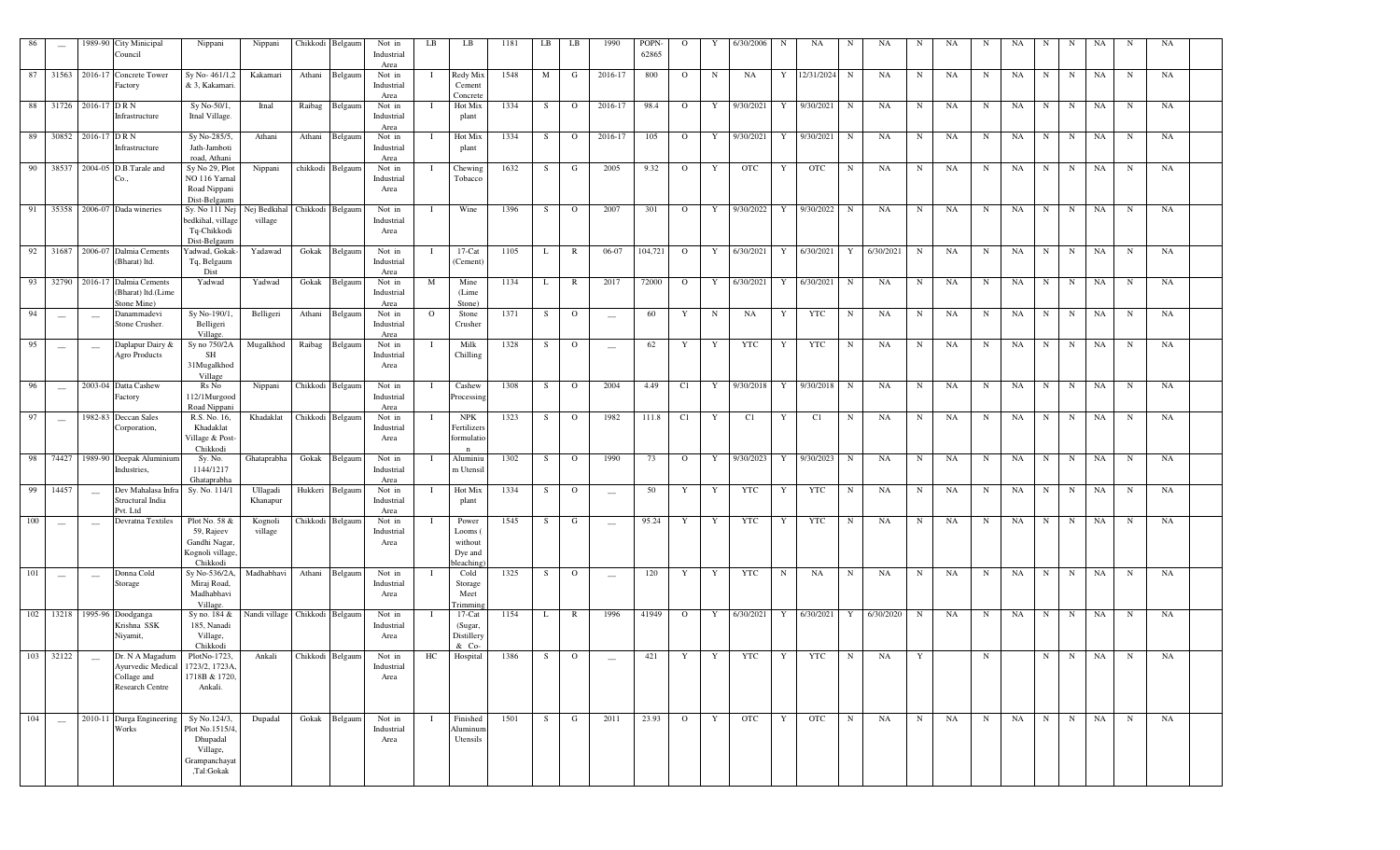| 105 | 29507                           | 2001-02 Durga Stone<br>Crusher                                                              | Sy. No 73/1A/1<br>Dhupdal Village,                                                | Dhupadal              |                  | Gokak Belgaum    | Not in<br>Industrial<br>Area | $\Omega$     | Stone<br>Crusher                              | 1371 | S.           | $\Omega$       | 2002                            | 91.05 | $\Omega$       | N           | NA           |   | 9/30/2020                           | N           | NA          | N           | <b>NA</b> | N           | NA        | N           | N           | NA | N           | NA |  |
|-----|---------------------------------|---------------------------------------------------------------------------------------------|-----------------------------------------------------------------------------------|-----------------------|------------------|------------------|------------------------------|--------------|-----------------------------------------------|------|--------------|----------------|---------------------------------|-------|----------------|-------------|--------------|---|-------------------------------------|-------------|-------------|-------------|-----------|-------------|-----------|-------------|-------------|----|-------------|----|--|
|     |                                 | 106 39303 2003-04 Faiz Mohamed<br>Abubackar Pathan<br>& Sons Tobacco<br>Processing Unit     | Nippani                                                                           | Chikkodi              |                  | Chikkodi Belgaum | Not in<br>Industrial<br>Area |              | Chewing<br>Tobacco                            | 1632 | S            | G              | 2004                            | 11.67 | C1             | Y           | C1           | N | C1                                  | N           | NA          | N           | NA        | N           | NA        | N           | $\mathbf N$ | NA | N           | NA |  |
| 107 |                                 | 39303 2003-04 Faiz Mohamed<br>Abubackar Pathan<br>& Sons Tobacco<br>Processing Unit         | Tobacco<br>Processing Unit<br>Mistri Steet<br>Nippani                             | Nippani               |                  | Chikkodi Belgaum | Not in<br>Industrial<br>Area |              | Chewing<br>Tobacco                            | 1632 | S            | G              | 2004                            | 27.46 | $\overline{O}$ | Y           | 12/31/2027   | Y | 12/31/2027                          | N           | NA          | $\mathbf N$ | NA        | $\mathbf N$ | NA        | $_{\rm N}$  | $\mathbf N$ | NA | N           | NA |  |
|     |                                 | 108 38534 2007-08 G.K. Manavi &<br>Sons Tobacco<br>Processing Unit                          | Tobacco<br>Processing Unit<br>Yarnal P B Road<br>Nippani                          | Nippani               |                  | Chikkodi Belgaum | Not in<br>Industrial<br>Area |              | Chewing<br>Tobacco                            | 1632 | S            | G              | 2008                            | 26.6  | $\circ$        | $_{\rm N}$  | NA           | Y | 12/31/2027                          | N           | NA          | $\mathbf N$ | NA        | $\mathbf N$ | <b>NA</b> | $_{\rm N}$  | N           | NA | $\mathbf N$ | NA |  |
|     | 109 29505                       | G.N. Golashetty<br>$\overline{\phantom{a}}$<br>Stone Crusher                                | Sy. No 73/1A/1,<br>Dhupadal village                                               | Dhupadal              |                  | Gokak Belgaum    | Not in<br>Industrial<br>Area | $\Omega$     | Stone<br>Crusher                              | 1371 | S            | $\overline{O}$ | $\hspace{0.1mm}-\hspace{0.1mm}$ | 95.15 | Y              | N           | NA           | Y | YTC                                 | $\mathbf N$ | NA          | N           | NA        | N           | NA        | $\mathbf N$ | $\mathbf N$ | NA | N           | NA |  |
|     |                                 | 110 40827 2002-03 G.S. Kurbetti &<br>I.S. Kurbetti                                          | Nippani Tq-<br>Chikkodi Dist-<br>Belgaum                                          | Nippani               |                  | Chikkodi Belgaum | Not in<br>Industrial<br>Area |              | Chewing<br>Tobacco                            | 1632 | S.           | G              | 2003                            | 26    | $\mathbf{O}$   | Y           | <b>OTC</b>   | Y | OTC                                 | N           | NA          | N           | NA        | $\mathbf N$ | NA        | $\mathbf N$ | N           | NA | N           | NA |  |
|     |                                 | 111 13486 2005-06 Ganga Stone<br>Crusher                                                    | Sy. No 38/3,<br><b>Bharbimal Jatra</b><br>Road nippani                            | Jatrat Road           | Chikkodi Belgaum |                  | Not in<br>Industrial<br>Area | $\mathbf{O}$ | Stone<br>Crusher                              | 1371 | S            | $\overline{O}$ | 2006                            | 13.53 | $\circ$        | $\mathbf N$ | NA           | Y | 9/30/2030                           | N           | NA          | $\mathbf N$ | NA        | N           | NA        | N           | $\mathbf N$ | NA | $\mathbf N$ | NA |  |
| 112 | $\overline{\phantom{m}}$        | 2008-09 Gayatri Plastic<br>Industries                                                       | Plot No-4, B, Sy<br>No-258/1, &<br>259, KIADB Ind<br>Area Gokak                   | Gokak                 |                  | Gokak Belgaum    | Not in<br>Industrial<br>Area |              | Plastic<br>Recycling                          | 1366 | S            | $\overline{O}$ | 2009                            | 28.1  | C1             |             | Y 12/31/2020 | N | NA                                  | N           | NA          | $\mathbf N$ | NA        | N           | NA        | N           | $\mathbf N$ | NA | $\mathbf N$ | NA |  |
|     |                                 | 113 30930 2004-05 Ghataprabha<br>Fertilizers pvt LTd                                        | Sy. No 329/1<br>Nandikurli<br>village Kempatti<br>road Raibag Tq,<br>Belgaum Dist | Nandikulri<br>Village |                  | Raibag Belgaum   | Not in<br>Industrial<br>Area |              | <b>NPK</b><br>Fertilizers<br>formulatio<br>n  | 1323 | L            | $\mathbb{R}$   | 2005                            | 945   | $\overline{O}$ | Y           | 9/30/2021    |   | Y 9/30/2021                         | N           | NA          | $\mathbf N$ | NA        | N           | <b>NA</b> | N           | $\mathbf N$ | NA | $\mathbf N$ | NA |  |
|     |                                 | 114 12661 1992-93 Ghataprabha Ssk<br>Nivamit                                                | Singlapur<br>Village, Gokak<br>Tq, elgaum Dist                                    | Singlapur             |                  | Gokak Belgaum    | Not in<br>Industrial<br>Area |              | $17$ -Cat<br>(Sugar)                          | 1154 | L            | $\mathbb{R}$   | 1993                            | 3,600 | $\overline{O}$ |             | Y 6/30/2021  |   | Y 6/30/2021 Y 6/30/2020             |             |             | N           | NA        | N           | <b>NA</b> | N           | N           | NA | $\mathbf N$ | NA |  |
|     |                                 | 115 14750 2008-09 Ghatti Basavanna<br>Stone Crusher                                         | Sy. No. 31,<br>Jainapur Village                                                   | Jainapur              |                  | Chikkodi Belgaum | Not in<br>Industrial<br>Area | $\circ$      | Stone<br>Crusher                              | 1371 | S            | $\overline{O}$ | 2009                            | 58    | $\circ$        | $\mathbf N$ | NA           |   | Y 9/30/2020                         | N           | NA          | $\mathbf N$ | NA        | N           | NA        | N           | N           | NA | $\mathbf N$ | NA |  |
| 116 | $\hspace{0.1mm}-\hspace{0.1mm}$ | GHV India Pvt Ltd<br>$\hspace{0.1mm}-\hspace{0.1mm}$<br>Hot Mix plant                       | R S No-53,<br>Yamakanamarad<br>i Village.                                         | Yamakanamar<br>adi    |                  | Hukkeri Belgaum  | Not in<br>Industrial<br>Area |              | Hot Mix<br>plant                              | 1334 | S.           | $\mathbf{O}$   | $\overline{\phantom{m}}$        | 337   | Y              | N           | NA           | Y | YTC                                 | N           | NA          | N           | NA        | N           | NA        | N           | $\mathbf N$ | NA | N           | NA |  |
| 117 | $\overline{\phantom{0}}$        | 2001-02 Godawat Pan<br>Masala Products (I<br>Ltd.                                           | Sy NO<br>21/G,Borgaon<br>village, Tq-<br>Chikkodi                                 | Borgaon               |                  | Chikkodi Belgaum | Not in<br>Industrial<br>Area |              | Pan<br>Masala<br>with<br>Tobbaco              | 1559 | L            | G              | 2002                            | 1106  | C1             | Y           | C1           | Y | C1                                  | N           | NA          | $_{\rm N}$  | NA        | N           | <b>NA</b> | $\mathbf N$ | $\mathbf N$ | NA | $\mathbf N$ | NA |  |
|     |                                 | 118 10675 2008-09 Gokak Sugars Ltd                                                          | Sy No 236, 238<br>Kolavi Village                                                  | Kolavi                |                  | Gokak Belgaum    | Not in<br>Industrial<br>Area |              | $17$ -Cat<br>(Sugar $&$<br>$Co$ -gen)         | 1154 | $\mathbf{L}$ | $\mathbb{R}$   | 2009                            | 12698 | $\overline{O}$ |             |              |   | Y 6/30/2021 Y 6/30/2021 Y 6/30/2021 |             |             | N           | NA        | N           | NA        | N           | N           | NA | $\mathbf N$ | NA |  |
|     |                                 | 119 13984 1986-87 Gokak Textiles Ltd<br>(Earlier Forbes<br>Gokak Ltd &<br>Gokak Mills Ltd), | <b>Gokak Falls</b>                                                                | Gokak falls           |                  | Gokak Belgaum    | Not in<br>Industrial<br>Area |              | Cotton &<br>Blended<br>Yarn<br>Cotton<br>Dyed | 1158 | L            | $\mathbb{R}$   | 1987                            | 35673 | $\mathbf{O}$   | Y           | 6/30/2021    | Y | 6/30/2021                           |             | Y 6/30/2021 | $\mathbf N$ | NA        | N           | NA        | N           | N           | NA | $\mathbf N$ | NA |  |
| 120 | $\overline{\phantom{m}}$        | Gold Pharma<br>$\sim$                                                                       | R.S. No. 560,<br>Mudhol Road<br>Gurlapur Cross,<br>(Mudalagi)<br>Gokak            | Mudalagi              |                  | Gokak Belgaum    | Not in<br>Industrial<br>Area |              | Homeopat<br>hic<br>medicine                   | 1502 | S            | G              | $\hspace{0.1mm}-\hspace{0.1mm}$ | 7.9   | Y              | Y           | YTC          | Y | YTC                                 | $\mathbf N$ | NA          | N           | NA        | $\mathbf N$ | NA        | $\mathbf N$ | $\mathbf N$ | NA | N           | NA |  |
| 121 | 42357                           | Shree Automobiles<br>$\hspace{0.1mm}$                                                       | Sy No-56A/2D,<br>Ugarkhurd                                                        | Ugarkhurd             |                  | Athani Belgaum   | Not in<br>Industrial<br>Area |              | Automobi<br>le<br>servicing.<br>repairing     | 1303 | S            | $\overline{O}$ | 2020                            | 60    | $\overline{O}$ | Y           | 9/30/2028    | N | NA                                  | N           | NA          | N           | NA        | N           | NA        | N           | N           | NA | $\mathbf N$ | NA |  |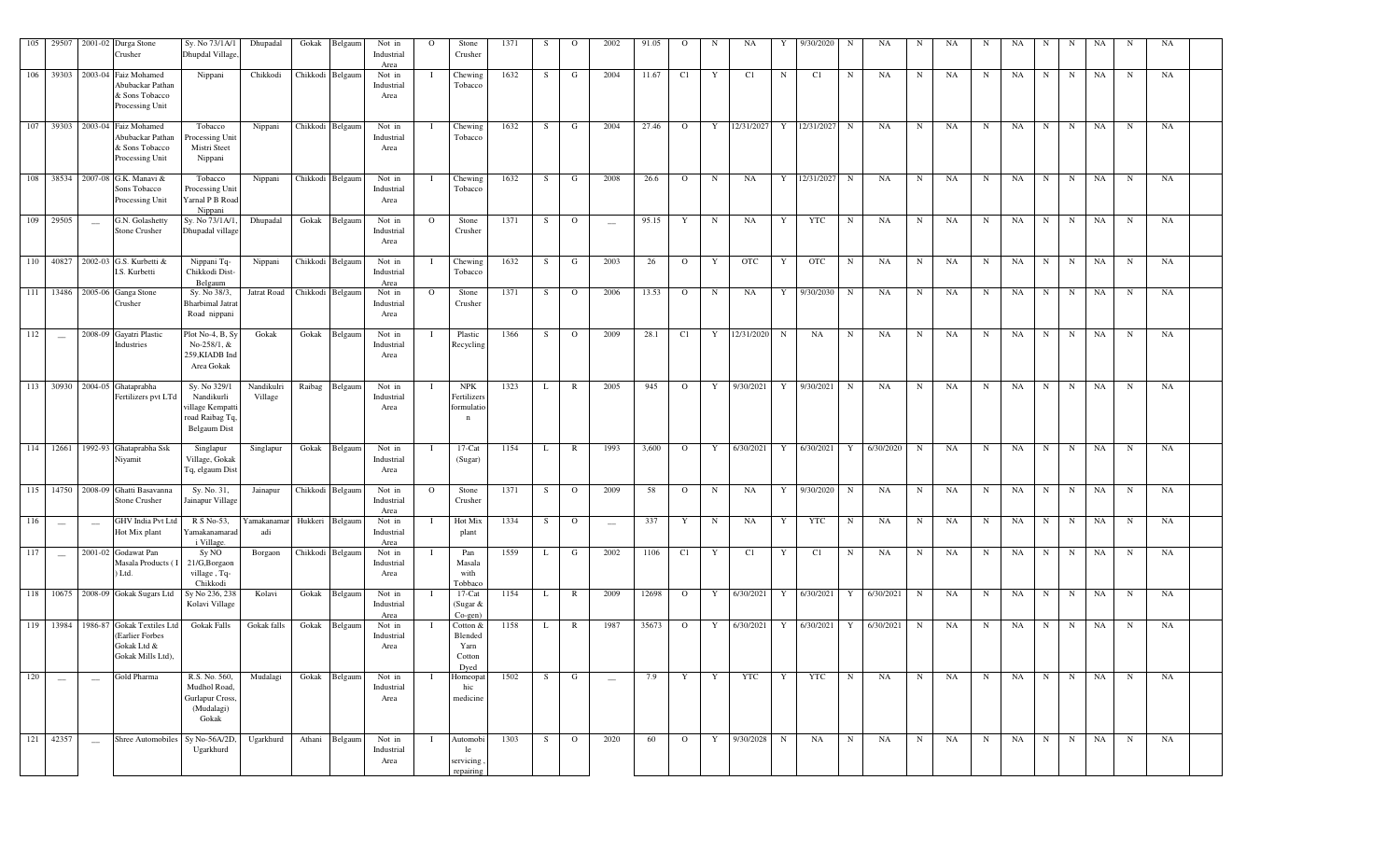| 122 | 23330         |         | 2009-10 Gousiya Plastic<br><b>Grinding Works</b>                                                           | P. No.-145/3,<br><b>KSSIDC</b><br>Industrial Area,<br><b>Gokak Falls</b><br>Road, Gokak                                  | Gokak                                | Gokak  | Belgaun          | Not in<br>Industrial<br>Area |              | Plastic<br>Scrap<br>Processing                              | 1614 |              | G              | 2010                     | 4.5     | $\Omega$       | Y           | <b>OTC</b> | N | NA          | N           | NA                                    | N           | NA          | N | NA | N           | N           | NA | N           | NA |  |
|-----|---------------|---------|------------------------------------------------------------------------------------------------------------|--------------------------------------------------------------------------------------------------------------------------|--------------------------------------|--------|------------------|------------------------------|--------------|-------------------------------------------------------------|------|--------------|----------------|--------------------------|---------|----------------|-------------|------------|---|-------------|-------------|---------------------------------------|-------------|-------------|---|----|-------------|-------------|----|-------------|----|--|
|     |               |         | 123 40826 2002-03 Gunadhar<br>Ramachandra<br>Nagaonkar &<br>Company (Tobacco<br>Processor)                 | Gunadhar<br>Ramachandra<br>Nagaonkar &<br>Company<br>(Tobacco)<br>Processor)                                             | Shirpewadi<br>Post-Naganu<br>Nippani |        | Chikkodi Belgaun | Not in<br>Industrial<br>Area |              | Chewing<br>Tobacco                                          | 1632 | S            | G              | 2003                     | 4.16    | $\circ$        | N           | NA         | Y | <b>OTC</b>  | $\mathbf N$ | NA                                    | N           | NA          | N | NA | N           | N           | NA | N           | NA |  |
|     |               |         | 124 25167 2014-15 GVR Infra Project<br>Ltd.                                                                | Sy No-79/1,<br>Chinchani<br>Village.                                                                                     | Chinchani                            |        | Chikkodi Belgaum | Not in<br>Industrial<br>Area |              | RMC &<br><b>WMM</b>                                         | 1548 | S            | G              | 2015                     | 86      | C1             | Y           | C1         | Y | C1          | N           | NA                                    | N           | NA          | N | NA | $\mathbf N$ | $\mathbf N$ | NA | $_{\rm N}$  | NA |  |
|     | 125 30445     |         | 2014-15 GVR Infra Project<br>_td.                                                                          | Sy No-79/1,<br>Chinchani<br>Village.                                                                                     | Chinchani                            |        | Chikkodi Belgaun | Not in<br>Industrial<br>Area |              | Hot Mix<br>plant                                            | 1334 | S.           | $\circ$        | 2015                     | 75      | C1             | Y           | C1         | Y | C1          | $\mathbf N$ | NA                                    | N           | NA          | N | NA | N           | N           | NA | N           | NA |  |
| 126 | $\sim$        |         | 2003-04 H.S. Shandage<br>Tobacco<br>Processing Unit                                                        | Tobacco<br>Processing Unit<br>Shintra Colony<br>Temple Road<br>Nippani                                                   | Nippani                              |        | Chikkodi Belgaun | Not in<br>Industrial<br>Area |              | Chewing<br>Tobacco                                          | 1632 | S            | G              | 2004                     | 15      | C1             | N           | NA         | Y | C1          | $\mathbf N$ | NA                                    | N           | NA          | N | NA | N           | N           | NA | N           | NA |  |
|     | 127 11459     |         | 2000-01 Halasiddhanatha<br>SSK Niyamit                                                                     | Sy. No.<br>52,57,62,94 &<br>96 of Kadoni<br>village, & Sy.<br>No.<br>75,85,106,107 &<br>$108$ of<br>Yamagarni<br>village | Kadoni &<br>Yamagarni<br>village     |        | Chikkodi Belgaun | Not in<br>Industrial<br>Area |              | $17-Cat$<br>(Sugar)                                         | 1154 | L            | R              | 2001                     | 8972    | $\mathbf{O}$   | Y           | 6/30/2021  | Y | 6/30/2021   | Y           | 6/30/2018                             | N           | NA          | N | NA | N           | N           | NA | N           | NA |  |
| 128 | $\frac{1}{2}$ | $\sim$  | Halasidheshwar<br>Dhuda Utpadak<br>Sanga                                                                   | Sy. No. 112,<br>Kankanawadi                                                                                              | Kankanawadi                          | Raibag | Belgaum          | Not in<br>Industrial<br>Area |              | Milk<br>Chilling                                            | 1328 | <sub>S</sub> | $\circ$        | $\overline{\phantom{m}}$ | 12.9    | Y              | $\mathbf Y$ | <b>YTC</b> | Y | <b>YTC</b>  | N           | NA                                    | N           | NA          | N | NA | $\mathbf N$ | N           | NA | $_{\rm N}$  | NA |  |
|     | 129 29190     | 2005-06 | Hanif Karimsab<br>Bepari Slaughter<br>House                                                                | Sy. No.<br>437/A/48,<br>Yamakanmardi<br>village                                                                          | Yamkanmardi<br>village               |        | Hukkeri Belgaun  | Not in<br>Industrial<br>Area |              | Slaughteri<br>ng process                                    | 1153 | S.           | R              | 2006                     | 41.91   | $\mathbf{O}$   | Y           | 6/30/2021  | Y | 6/30/2021   | N           | NA                                    | N           | NA          | N | NA | N           | N           | NA | N           | NA |  |
|     | $130$ 31631   |         | 2015-16 Hermes Distilleries                                                                                | Sy. No. 98/1B/3<br>98/1B/4,<br>98/1B/5, & 96/5,<br>Yadravi village                                                       | Yadravi                              | Raibag | Belgaum          | Not in<br>Industrial<br>Area |              | $17-Cat$<br>(Distillery                                     | 1112 |              | R              | 2016                     | 11500   | $\circ$        | Y           | 6/30/2021  | Y | 6/30/2021   | Y           |                                       | N           | NA          | N | NA | N           | N           | NA | N           | NA |  |
|     |               |         | 131 17816 2008-09 Hindustan Lime<br>Products                                                               | Sy. No. 25/3,<br><b>Yadwad Village</b>                                                                                   | Yadwad                               | Gokak  | Belgaum          | Not in<br>Industrial<br>Area |              | Burnt<br>Lime                                               | 1343 | S            | $\circ$        | 2009                     | 4.6     | C1             | Y           | C1         | Y | C1          | $\mathbf N$ | NA                                    | N           | NA          | N | NA | $\mathbf N$ | $\mathbf N$ | NA | $\mathbf N$ | NA |  |
|     | 132 82473     |         | 2002-03 Hira Enterprises,                                                                                  | Plot No 37/2<br>Bairoba Mal<br>Nippani Tq-<br>Chikkodi                                                                   | Nippani                              |        | Chikkodi Belgaun | Not in<br>Industrial<br>Area |              | Pan<br>Masala<br>with<br>Tobbacc                            | 1559 |              | G              | 2003                     | 1003.31 | $\overline{O}$ | Y           | 31/12/2035 | Y | 31/12/2035  | $\mathbf N$ | NA                                    | N           | $_{\rm NA}$ | N | NA | N           | N           | NA | N           | NA |  |
|     | 133 40180     |         | 2003-04 Hirachand<br>Chaturchand<br>Diwani Tobacco<br>Processing Unit                                      | Sy No 24 Yarnal<br>Road Nippani                                                                                          | Yarnal Road<br>Nippani               |        | Chikkodi Belgaun | Not in<br>Industrial<br>Area |              | Chewing<br>Tobacco                                          | 1632 | S.           | G              | 2004                     | 82.71   | $\overline{O}$ | $\mathbf N$ | NA         | Y | 12/31/2027  | $\mathbf N$ | NA                                    | N           | NA          | N | NA | N           | $\mathbf N$ | NA | N           | NA |  |
|     | 134 12690     |         | 1993-94 Hiranyakeshi SSK<br>Niyamit,                                                                       | Sankeshwar,<br>Hukkeri                                                                                                   | Sankeshwar                           |        | Hukkeri Belgaun  | Not in<br>Industrial<br>Area |              | $17$ -Cat<br>(Sugar,<br>Distillery<br>& Co-                 | 1154 | L            | $\mathbb{R}$   | 1994                     | 34438   | $\overline{O}$ | Y           | 6/30/2021  | Y | 6/30/2021   | Y           | 6/30/2020                             | $\mathbf N$ | NA          | N | NA | $_{\rm N}$  | $\mathbf N$ | NA | N           | NA |  |
|     |               |         | 135 11638 1992-93 HLL Lifecare Ltd Sy no 52, 53, 75-<br>(Earlier Hindustan   1,2,3, Kanagala<br>Latex Ltd) | Villgae 591 225,                                                                                                         | kanagala                             |        | Hukkeri Belgaum  | Not in<br>Industrial<br>Area | $\mathbf{I}$ | 17-Cat<br>(Bulk<br>Drug,<br>Condoms<br>Saheli &<br>Sanitary | 1141 | L            | $\mathbb{R}$   | 1993                     | 5388    | $\overline{O}$ |             |            |   |             |             | Y 6/30/2021 Y 6/30/2021 Y 6/30/2021 N |             | NA          | N | NA | N           | N           | NA | $\mathbf N$ | NA |  |
| 136 |               |         | 2004-05 IM Ganachari<br>Stone Crusher                                                                      | Sy. No. 73/1A/1,<br>Dhupadal<br>Village,                                                                                 | Dhupadal                             | Gokak  | Belgaum          | Not in<br>Industrial<br>Area | $\mathbf{O}$ | Stone<br>Crusher                                            | 1371 | S            | $\overline{O}$ | 2005                     | 6.5     | $\overline{O}$ | $\mathbf N$ | NA         | Y | 3/31/2020 N |             | NA                                    | N           | NA          | N | NA | N           | N           | NA | $\mathbf N$ | NA |  |
|     |               |         | 137 40827 1982-83 IS. Kurbetti &<br>Company                                                                | Nippani, Tq-<br>Chikkodi Dist-<br>Belgaum                                                                                | Nippani                              |        | Chikkodi Belgaum | Not in<br>Industrial<br>Area |              | Chewing<br>Tobacco                                          | 1632 | S            | G              | 1980                     | 19.23   | C1             | Y           | C1         | Y | C1          | $\mathbf N$ | NA                                    | $\mathbf N$ | NA          | N | NA | $\mathbf N$ | N           | NA | $\mathbf N$ | NA |  |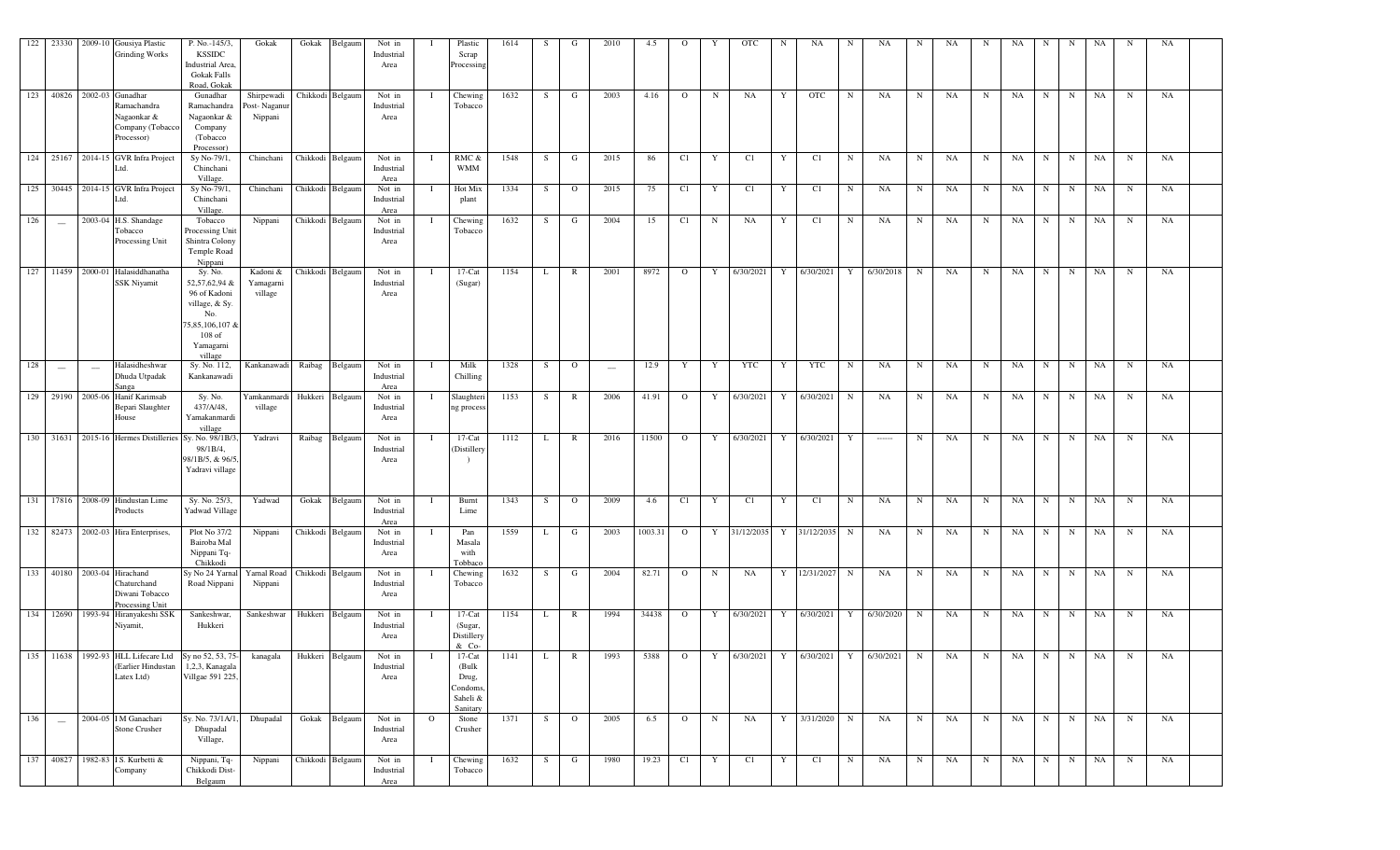| 138 | $\overline{\phantom{a}}$        |                          | 2012-13 India Churmuri<br>Industry                                                             | PTMC no<br>2813/1314/4-2<br>Xamba Road<br>Ankali                                                                    | Ankali                  | Chikkodi         | Belgaum          | Not in<br>Industrial<br>Area |          | Rice<br>Hulling &<br>Phova<br>Manufact      | 1546 | S  | G            | 2013                     | 18.6   | О              |   | <b>OTC</b> |   | <b>OTC</b>             | N           | NA         | N           | NA          | N           | NA          | N           | N           | NA        | N           | NA        |  |
|-----|---------------------------------|--------------------------|------------------------------------------------------------------------------------------------|---------------------------------------------------------------------------------------------------------------------|-------------------------|------------------|------------------|------------------------------|----------|---------------------------------------------|------|----|--------------|--------------------------|--------|----------------|---|------------|---|------------------------|-------------|------------|-------------|-------------|-------------|-------------|-------------|-------------|-----------|-------------|-----------|--|
|     |                                 |                          | 139 25032 2011-12 Indo Schottle Auto<br>Parts Pvt ltd                                          | Pl. no. 7 & 8,<br>Qwest SEZ,<br>437/A, Hattargi<br>village                                                          | Hattargi                | Hukkeri          | Belgaum          | Not in<br>Industrial<br>Area |          | Shot<br>blasting                            | 1631 | L  | G            | 2012                     | 1700   | $\overline{O}$ | Y | 12/31/2022 | Y | 12/31/2022             | Y           | 12/31/2022 | N           | NA          | $\mathbf N$ | NA          | $\mathbf N$ | $\mathbf N$ | NA        | N           | NA        |  |
| 140 | 12318                           |                          | 2001-02 IOCL (LPG<br>Bottling Kanagala).                                                       | Sy no 72, 73, 79,<br>80 & 81,<br>Kanagala                                                                           | kanagala                | Hukkeri          | Belgaun          | Not in<br>Industrial<br>Area |          | Receipt,<br>Storage &<br>Bottling<br>of LPG | 1137 | L  | $\mathbb{R}$ | 2002                     | 1465   | $\circ$        | Y | 2/7/2021   | Y | 2/7/2021               | Y           | 6/30/2020  | $\mathbf N$ | NA          | $\mathbf N$ | NA          | $\mathbf N$ | $_{\rm N}$  | NA        | N           | NA        |  |
|     | 141 33666                       | 1999-<br>2000            | J. G. Co-Operative<br><b>Hospital Society</b><br>Ltd                                           | Sy. No. 44B,<br>Dhupadal,                                                                                           | Dhupadal                | Gokak            | Belgaum          | Not in<br>Industrial<br>Area | HC       | Hospital                                    | 1386 | S  | $\circ$      | 2000                     | 455    | $\mathbf{O}$   | Y | 9/30/2021  | Y | 9/30/2021              | N           | NA         | Y           | 6/30/2019   | $\mathbf N$ |             | N           | $\mathbf N$ | NA        | N           | NA        |  |
| 142 |                                 | $\sim$                   | Jai Hanuman<br>Jaggery Industries                                                              | $Sy$ no $5/1$<br>Chinchali village                                                                                  | Chinchali               | Raibag           | Belgaun          | Not in<br>Industrial<br>Area | - 1      | Jaggery                                     | 1599 | S  | G            | $\overline{\phantom{0}}$ | 38.906 | Y              | Y | <b>YTC</b> | Y | <b>YTC</b>             | $_{\rm N}$  | NA         | $\mathbf N$ | NA          | $\mathbf N$ | NA          | $\mathbf N$ | $\mathbf N$ | <b>NA</b> | N           | NA        |  |
| 143 | 13608                           |                          | 2008-09 Jay Industries<br>Stone Crusher                                                        | Sy. No. $\overline{98}$ ,<br>amagarniVillag<br>e, Nippani,<br>Kollapur road<br>NH4, Tq-<br>Chikkodi Dist<br>Belgaum | Yamagrni<br>Village     | Chikkodi         | Belgaum          | Not in<br>Industrial<br>Area | $\Omega$ | Stone<br>Crusher                            | 1371 | S  | $\circ$      | 2009                     | 82.99  | $\circ$        | Y | 9/30/2030  | Y | 9/30/2030              | $_{\rm N}$  | NA         | N           | NA          | N           | NA          | N           | N           | <b>NA</b> | ${\bf N}$   | NA        |  |
| 144 | $\sim$                          |                          | 2003-04 Jay Mahalakshmi<br><b>Metal Industries</b>                                             | 122/4<br>Ghataprabha                                                                                                | Ghataprabha             | Gokak            | Belgaum          | Not in<br>Industrial<br>Area |          | Aluminiu<br>m Utensi                        | 1501 | S  | G            | 2004                     | 47     | C1             | Y | C1         | Y | C1                     | N           | NA         | N           | <b>NA</b>   | N           | <b>NA</b>   | N           | N           | <b>NA</b> | N           | NA        |  |
| 145 | $\hspace{0.1mm}-\hspace{0.1mm}$ | $\overline{\phantom{a}}$ | Kalpataru Animal<br>Feeds                                                                      | $Plot No. S-6,$<br><b>KSSIDC</b><br>ndustrial estate.<br>Chikkodi,                                                  | Chikkodi                |                  | Chikkodi Belgaum | Govt.<br>Industrial<br>Area  |          | Animal<br>Feeds<br>with<br>Molasses         | 1324 | S  | $\circ$      | $\hspace{0.05cm}$        | 8.99   | C1             | N | NA         | Y | C1                     | N           | NA         | N           | NA          | N           | <b>NA</b>   | N           | N           | <b>NA</b> | N           | <b>NA</b> |  |
| 146 | 41651                           |                          | 2012-13 Karisiddeshwar<br>Minerals<br>Limestone &<br>Dolomite mine                             | Sy. No.<br>$103/1A/2$ ,<br>Yadwad Village                                                                           | Yadwad                  | Gokak            | Belgaum          | Not in<br>Industrial<br>Area | M        | Mine<br>(Lime $&$<br>Dolomite               | 1134 | S. | R            | 2013                     | 9.4    | $\mathbf{O}$   | Y | 3/31/2023  | Y | 3/31/2023              | N           | NA         | N           | NA          | N           | <b>NA</b>   | N           | N           | <b>NA</b> | N           | NA        |  |
| 147 | --                              | $\overline{\phantom{a}}$ | Karnataka Dairv<br><b>And Products</b>                                                         | RS-No. 113/7<br>Halyal Ghatnatt<br>Cross, Satti-<br>Athani Road                                                     | Satti-Athani            | Athani           | Belgaum          | Not in<br>Industrial<br>Area |          | Milk<br>Chilling                            | 1328 | S  | $\Omega$     | $\overline{\phantom{0}}$ | 77.25  | C1             | Y | C1         | Y | C1                     | N           | NA         | N           | <b>NA</b>   | N           | <b>NA</b>   | $_{\rm N}$  | N           | <b>NA</b> | N           | NA        |  |
| 148 | 39049                           |                          | 1994-95 Karnataka Health<br>Institute                                                          | Ghataprabha<br>Belgaum                                                                                              | Ghataprabha             | Gokak            | Belgaum          | Not in<br>Industrial<br>Area | HC       | Hospital                                    | 1386 | S  | $\circ$      | 1994-95                  | 24     | $\circ$        | Y | 9/30/2028  | Y | 9/30/2028              | $\mathbf N$ | NA         | Y           | 6/30/2019   | $\mathbf N$ |             | $\mathbf N$ | N           | NA        | $\mathbf N$ | NA        |  |
| 149 | $\overline{\phantom{0}}$        |                          | 1984-85 Katwa Cements<br>Company,                                                              | Sy.No. 819/1<br>Yadwad, Tq:<br>Gokak, Dist:<br>Belgaum                                                              | Yadwad                  | Gokak            | Belgaum          | Not in<br>Industrial<br>Area |          | Ordinary<br>Portland<br>cement              | 1105 | S  | R            | 1985                     | 65.41  | C1             | Y | C1         | Y | C1                     | N           | NA         | N           | NA          | N           | NA          | N           | N           | <b>NA</b> | N           | NA        |  |
| 150 | 22970                           |                          | 1983-84 Katwa Cements<br>Pvt. Ltd.                                                             | Sy. No. 817/1<br><b>Yadwad Village</b>                                                                              | Yadwad                  | Gokak            | Belgaum          | Not in<br>Industrial<br>Area |          | Ordinary<br>Portland<br>cement              | 1105 | M  | R            | 1984                     | 650    | $\circ$        | Y | 6/30/2021  | Y | 6/30/2021              | Y           | 6/30/2020  | N           | NA          | $\mathbf N$ | NA          | $_{\rm N}$  | N           | NA        | N           | NA        |  |
| 151 | 26018                           |                          | 2014-15 Khandelwal<br>Biofertilizers.                                                          | Plot No-21/E<br>Boragaon<br><b>Village</b>                                                                          | Boragaon                | Chikkodi         | Belgaum          | Not in<br>Industrial<br>Area |          | Bio<br>Fertilizer                           | 1584 | S  | G            | 2015                     | 100.1  | $\circ$        | N | NA         | Y | 9/26/2026              | $_{\rm N}$  | NA         | N           | NA          | $\mathbf N$ | $_{\rm NA}$ | $\mathbf N$ | ${\bf N}$   | <b>NA</b> | $\,$ N      | NA        |  |
|     | 152 26557                       |                          | 2014-15 Khandelwal Herbo<br>Chem Industries.                                                   | Plot No-<br>$21/E/2/3$ ,<br>Boragaon<br>Village.                                                                    | Boragaon                | Chikkodi         | Belgaum          | Not in<br>Industrial<br>Area |          | Pesticides                                  | 1584 | S  | G            | 2015                     | 99.95  | $\circ$        | Y | 9/26/2026  | Y | 9/26/2026              | N           | NA         | N           | NA          | N           | $_{\rm NA}$ | $_{\rm N}$  | N           | <b>NA</b> | N           | NA        |  |
|     |                                 |                          | 153 32276 2016-17 Kle's Prabhakar<br>Kore Hospital                                             | CTS. No.<br>2976/2, A/p:<br>Chikkodi,<br>Chikkodi-Tq                                                                | Chikkodi                | Chikkodi Belgaum |                  | Not in<br>Industrial<br>Area | HC       | Hospital                                    | 1386 | S  | $\Omega$     | 2016-17                  | 472    | $\Omega$       | Y | 9/30/2021  |   | Y 9/30/2021            | $\mathbf N$ | NA         |             | Y 9/30/2021 | N           |             | N           | N           | NA        | N           | NA        |  |
|     |                                 |                          | 154 39300 2003-04 Kothiwale Tobacco<br><b>Trading Company</b><br>(Tobacco<br>Processing Unit), | Sy No 32/2,<br>Ramanagar<br>Akkol Road<br>Nippani                                                                   | Ramanagar<br>Akkol Road |                  | Chikkodi Belgaum | Not in<br>Industrial<br>Area |          | Chewing<br>Tobacco                          | 1632 | S  | G            | 2004                     | 104    | $\overline{O}$ | Y | 12/31/2027 |   | Y 12/31/2027           | $\mathbf N$ | NA         | N           | NA          | $\mathbf N$ | NA          | N           | N           | NA        | $\mathbf N$ | NA        |  |
|     |                                 |                          | 155 17844 2002-03 Krishna Lime<br>Industries                                                   | Sy. No. 19/2<br>Kamankaati<br>village Yadwad                                                                        | Yadwad                  | gokak            | Belgaum          | Not in<br>Industrial<br>Area |          | Burnt<br>Lime                               | 1343 | S  | $\mathbf{O}$ | 2003                     | 179    | $\overline{O}$ | N | NA         | Y | $\frac{1}{9}$ /30/2029 | N           | NA         | $\mathbf N$ | NA          | $\mathbf N$ | NA          | N           | N           | NA        | N           | NA        |  |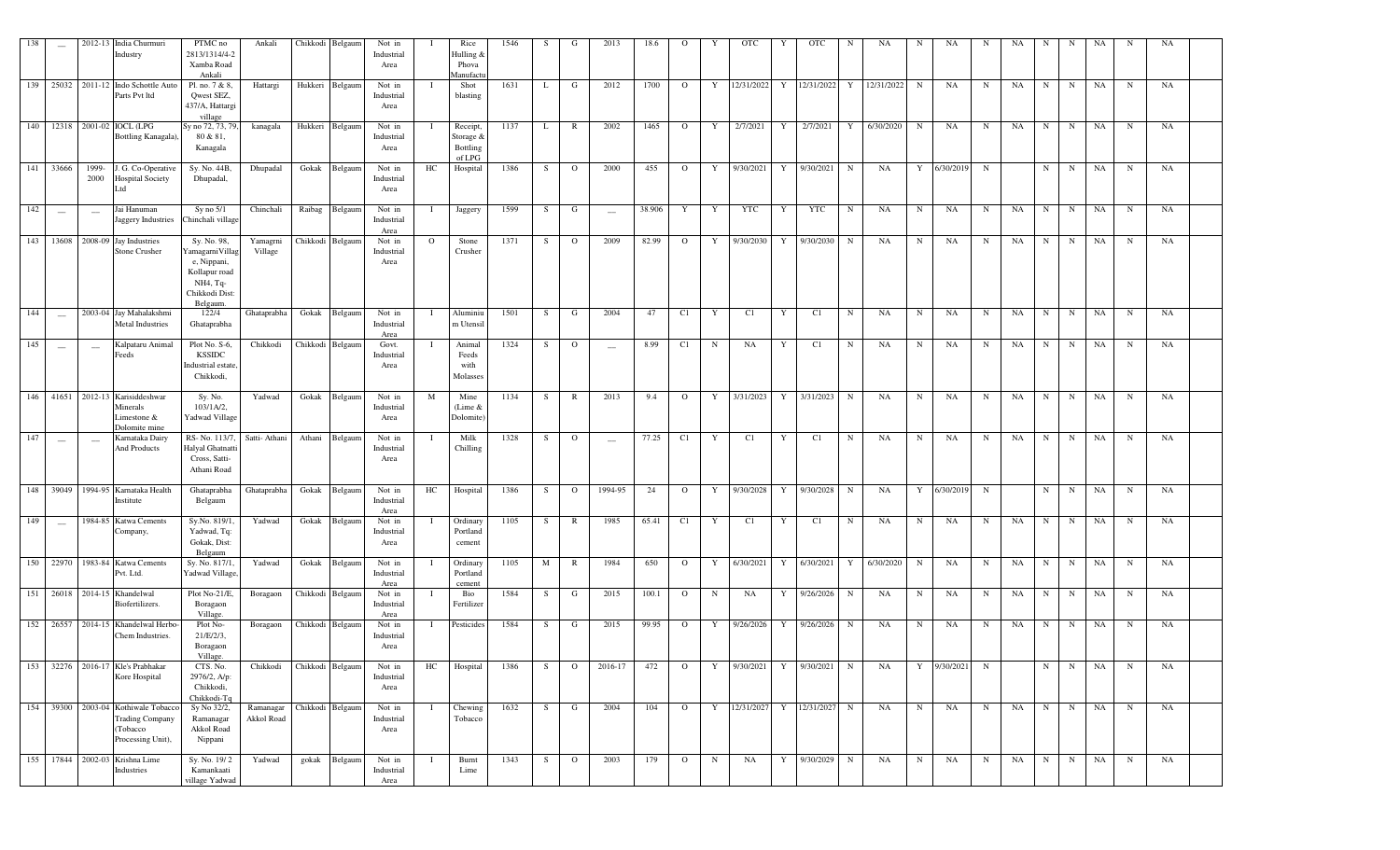| 156 | --                              | $\overline{\phantom{a}}$ | Kuber Lime Stone<br>Industries                                                                                                                                                         | Sy No-20/2,3<br>Kamanakatti<br>Village,<br>Yadawad                     | Kamanakatti        | Gokak    | Belgaum          | Not in<br>Industrial<br>Area |              | Palverrise                          | 1320 |              | $\Omega$       | $\sim$                   | 45.3  |                | Y           | YTC        |   | YTC           | N           | NA | N          | NA          | N          | NA | N           | N           | NA        | N           | NA |  |
|-----|---------------------------------|--------------------------|----------------------------------------------------------------------------------------------------------------------------------------------------------------------------------------|------------------------------------------------------------------------|--------------------|----------|------------------|------------------------------|--------------|-------------------------------------|------|--------------|----------------|--------------------------|-------|----------------|-------------|------------|---|---------------|-------------|----|------------|-------------|------------|----|-------------|-------------|-----------|-------------|----|--|
|     | 157 12712                       | 1999-<br>2000            | Kumbar Stone<br>Crushers.                                                                                                                                                              | Sy. No 1215/1<br>Sankonati<br>Village, Tq:<br>Athani, Dist:<br>Belgaum | Sankonatti         | Athani   | Belgaum          | Not in<br>Industrial<br>Area | $\circ$      | Stone<br>Crusher                    | 1371 | S            | $\circ$        | 2000                     | 23.75 | C1             | $\mathbf N$ | <b>NA</b>  | Y | 9/30/2018     | N           | NA | N          | NA          | $_{\rm N}$ | NA | N           | N           | NA        | $\mathbf N$ | NA |  |
| 158 | 53427                           |                          | 2016-17 Kumbar Stone<br>Crushers,                                                                                                                                                      | Sy No-190/3<br>Belligeri<br>Village.                                   | Belligeri          | Athani   | Belgaum          | Not in<br>Industrial<br>Area | $\Omega$     | Stone<br>Crusher                    | 1371 | <sub>S</sub> | $\circ$        | 2017                     | 49    | $\circ$        | N           | NA         | Y | 3/31/2022     | N           | NA | N          | <b>NA</b>   | N          | NA | N           | $_{\rm N}$  | NA        | N           | NA |  |
| 159 | 39570                           |                          | 2002-03 Kurbetti Traders,<br>Nippani                                                                                                                                                   | Belgaum Naka<br>Chikkodi                                               | Chikkodi           | Chikkodi | Belgaum          | Not in<br>Industrial<br>Area |              | Chewing<br>Tobacco                  | 1632 | S            | G              | 2003                     | 33.13 | $\Omega$       | N           | NA         | Y | 12/31/2027    | $\mathbf N$ | NA | N          | NA          | N          | NA | N           | N           | NA        | N           | NA |  |
|     | 160 38528                       |                          | 2003-04 L.V. Chougale<br>S.S. Vhadadi,<br>Latkar & Tobacco<br>Processing Unit                                                                                                          | Sentari Colony<br>Nippani                                              | Nippani            | Chikkodi | Belgaum          | Not in<br>Industrial<br>Area |              | Chewing<br>Tobacco                  | 1632 | S            | G              | 2004                     | 24.08 | $\circ$        | N           | NA         | Y | <b>OTC</b>    | N           | NA | N          | NA          | N          | NA | N           | N           | NA        | N           | NA |  |
| 161 | $\sim$                          |                          | 2007-08 Laxman B. Keri.<br>Lime stone Mine                                                                                                                                             | Sy-No-64/2A,<br>Yadravi-<br>Nandikurli<br>Road, Yadravi<br>Village     | Yadravi<br>Village | Raibag   | Belgaum          | Not in<br>Industrial<br>Area | M            | Mine<br>(Lime<br>Stone)             | 1134 | S            | $\mathbb{R}$   | 2008                     | 37.97 | C1             | $\mathbf N$ | <b>NA</b>  | Y | C1            | $\mathbf N$ | NA | $_{\rm N}$ | NA          | N          | NA | N           | $\mathbf N$ | NA        | $\mathbf N$ | NA |  |
| 162 | 17818                           |                          | 2007-08 Laxman B. Keri.<br>Lime stone Mine                                                                                                                                             | Sy. No.<br>363/1, Yadawad<br>Village, Tq-<br>Gokak                     | Yadawad            | Gokak    | Belgaum          | Not in<br>Industrial<br>Area | M            | Mine<br>(Lime<br>Stone)             | 1134 | S            | R              | 2008                     | 47.5  | C1             | $\mathbf N$ | <b>NA</b>  | Y | C1            | $\mathbf N$ | NA | N          | NA          | N          | NA | $_{\rm N}$  | $\mathbf N$ | NA        | $_{\rm N}$  | NA |  |
| 163 | $\overline{\phantom{m}}$        | $\frac{1}{2}$            | Laxmi Flex<br>polymers                                                                                                                                                                 | Sy. No. 63/2,<br>Borgaon Village<br>Chikkodi                           | Borgaon            |          | Chikkodi Belgaum | Not in<br>Industrial<br>Area |              | <b>PVC</b><br>Pipes                 | 1614 | S            | G              | $\overline{\phantom{m}}$ | 54.12 | Y              | Y           | <b>YTC</b> | N | NA            | N           | NA | N          | NA          | N          | NA | N           | $\mathbf N$ | NA        | N           | NA |  |
| 164 | $\overline{\phantom{0}}$        |                          | 1991-92 Laxmi Minerals                                                                                                                                                                 | Sy. No. 794(P<br>Yadwad                                                | Yadwad             | Gokak    | Belgaum          | Not in<br>Industrial<br>Area | M            | Mine<br>(Lime<br>Stone)             | 1134 | S            | R              | 1992                     | 9.75  | C1             | $\mathbf N$ | NA         | Y | C1            | $\mathbf N$ | NA | N          | NA          | N          | NA | N           | N           | NA        | N           | NA |  |
| 165 | $\frac{1}{2}$                   |                          | 2014-15 Laxmi Plastic<br>Scrap Grinding<br>Works                                                                                                                                       | Sy No. 860/1                                                           | Yadwad             | Gokak    | Belgaum          | Not in<br>Industrial<br>Area |              | Plastic<br>Scrap<br>rocessin        | 1614 | S            | G              | 2014-15                  | 4.4   | C1             | Y           | 12/31/2019 | N | NA            | $\mathbf N$ | NA | N          | NA          | N          | NA | $\mathbf N$ | N           | NA        | N           | NA |  |
| 166 | 32527                           | $\overline{\phantom{0}}$ | Loyal Enterprise                                                                                                                                                                       | <b>VPC No. 3487</b><br>A/p: Boragaon<br>Chikkodi-Tq,<br>Belagavi-Dist  | Boragaon           |          | Chikkodi Belgaum | Not in<br>Industrial<br>Area |              | Sizing of<br>Yarn                   | 1517 | S            | G              | $\overline{\phantom{0}}$ | 421.3 | Y              | Y           | <b>YTC</b> | Y | <b>YTC</b>    | N           | NA | N          | NA          | N          | NA | N           | $_{\rm N}$  | NA        | N           | NA |  |
| 167 | 17441                           |                          | 2008-09 M S Chekkennavar<br>Limestone Mine (<br>MML No. 2617)                                                                                                                          | Sy. No. 84 (P).<br>Yadwad Village,<br>Gokak Tq.                        | Yadwad             | Gokak    | Belgaum          | Not in<br>Industrial<br>Area | M            | Mine<br>(Lime<br>Stone)             | 1134 | S            | R              | 2009                     | 3.25  | $\circ$        | Y           | 31/06/2024 | Y | 6/30/2024     | N           | NA | N          | $_{\rm NA}$ | N          | NA | N           | $_{\rm N}$  | NA        | N           | NA |  |
| 168 | $\sim$                          |                          | 2003-04 M. Mohiyuddin<br>And Brothers<br>Tobacco<br>Processing Unit                                                                                                                    | Tobacco<br>Processing Unit<br>Joshi Galli<br>Nippani<br>Chikkodi-Tq    | Nppani             |          | Chikkodi Belgaum | Not in<br>Industrial<br>Area |              | Chewing<br>Tobacco                  | 1632 | S            | G              | 2004                     | 20.4  | $\circ$        | Y           | <b>OTC</b> | Y | <b>OTC</b>    | N           | NA | N          | <b>NA</b>   | N          | NA | N           | $_{\rm N}$  | <b>NA</b> | N           | NA |  |
| 169 | $\overline{\phantom{a}}$        |                          | 2003-04 M.B. Shandage<br>Tobacco<br>Processing Unit                                                                                                                                    | Shintre Colony<br>Temple Road<br>Nippani                               | Nippani            |          | Chikkodi Belgaum | Not in<br>Industrial<br>Area |              | Chewing<br>Tobacco                  | 1632 | S            | G              | 2004                     | 18.97 | C1             | N           | NA         | Y | C1            | $_{\rm N}$  | NA | N          | NA          | $_{\rm N}$ | NA | $_{\rm N}$  | $\mathbf N$ | NA        | $\mathbf N$ | NA |  |
|     | 170 29244                       | $\overline{\phantom{a}}$ | Ashok Raj Textile<br>Industries.                                                                                                                                                       | Plot No. 5049<br>Borgaon-<br>Inchalkaranji<br>road.                    | Borgaon<br>Village |          | Chikkodi Belgaum | Not in<br>Industrial<br>Area |              | Yarn<br>Sizing                      | 1647 | S            | G              | $\frac{1}{2}$            | 97.12 | Y              | Y           | <b>YTC</b> | Y | YTC           | N           | NA | N          | NA          | N          | NA | $_{\rm N}$  | $\mathbf N$ | NA        | $\mathbf N$ | NA |  |
|     |                                 |                          | 171   14457   2002-03 Dev Mahalsa Infra   Sy. No 114/1 2 3   U. Khanapur   Hukkeri   Belgaum<br>(Stone Crusher)<br>(Earlier Punj Lloyd Village Hukkeri<br>Ltd; (Stone<br>Crusher Unit) | 4 U. Khanapur<br>Tq                                                    |                    |          |                  | Not in<br>Industrial<br>Area | $\mathbf{O}$ | Stone<br>Crusher                    | 1371 | S            | $\overline{O}$ | 2003                     | 50    | $\overline{O}$ | N           | NA         |   | Y 9/30/2020 N |             | NA | N          | NA          | N          | NA | N           | N           | NA        | $\mathbf N$ | NA |  |
| 172 | $\hspace{0.1mm}-\hspace{0.1mm}$ | $\sim$                   | Krishna Ayurvedic<br>Medical College &<br>Hospital                                                                                                                                     | Sy. No. 16/1,<br>TS No. 4100/2,<br>Sankeshwar                          | Sankeshwar         |          | Hukkeri Belgaum  | Not in<br>Industrial<br>Area | HC           | Hospital                            | 1386 | S            | $\overline{O}$ | $\overline{\phantom{a}}$ | 90    | Y              | Y           | YTC        | Y | YTC           | N           | NA | Y          |             | N          |    | N           | N           | NA        | $\mathbf N$ | NA |  |
|     | 173 29278                       |                          | Shri Siddeshwar<br>Plastic And<br>Irrigation.                                                                                                                                          | Sy No. 348/3<br>Shedbal Station                                        | Shedbal<br>Station | Athani   | Belgaum          | Not in<br>Industrial<br>Area |              | <b>PVC</b><br>Pipes &<br>Irrigation | 1614 | S            | G              | $\sim$                   | 121   | Y              | Y           | YTC        | Y | YTC           | N           | NA | N          | NA          | N          | NA | N           | N           | NA        | $\mathbf N$ | NA |  |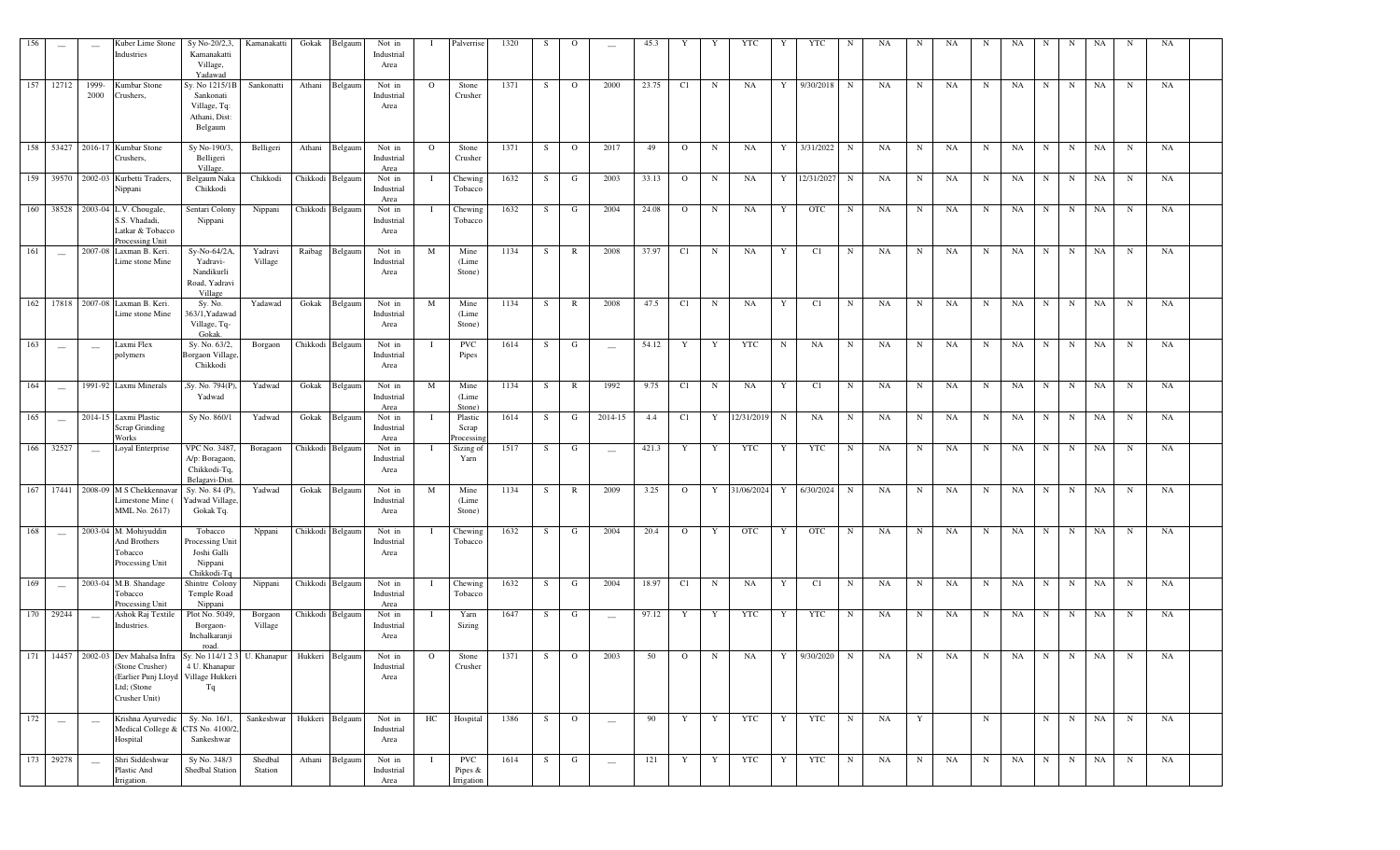| 174 | $\overline{\phantom{a}}$ |                          | Vijay Bhutda                                                                  | R.S. No. 191/E,<br>Mayur School<br>Road, Gokak.                          | Gokak                              | Gokak            | Belgaum          | Not in<br>Industrial<br>Area                       |              | Dry<br>Readymad<br>e Cement<br>Plaster                        | 1511                     | S  | G              |                          | 20    | Y            | Y           | YTC        | Y           | YTC         | N           | NA.       | N           | NA        | N          | NA |             | N           | NA | N           | NA |  |
|-----|--------------------------|--------------------------|-------------------------------------------------------------------------------|--------------------------------------------------------------------------|------------------------------------|------------------|------------------|----------------------------------------------------|--------------|---------------------------------------------------------------|--------------------------|----|----------------|--------------------------|-------|--------------|-------------|------------|-------------|-------------|-------------|-----------|-------------|-----------|------------|----|-------------|-------------|----|-------------|----|--|
| 175 | 42785                    | $\overline{\phantom{a}}$ | Theur Gases Pvt.<br>td,                                                       | Sy. No. 56,<br>Within Athani<br>Sugars Ltd.<br>Premises.                 | Vishnuanna<br>Nagar,<br>Navalihal, | Athani           | Belgaum          | Not in<br>Industrial<br>Area                       |              | Liquid<br>Corbon<br>Dioxide                                   | 1515                     | S  | G              | $\overline{\phantom{m}}$ | 146   | $\Omega$     | Y           | 12/31/2027 | $\mathbf N$ | NA          | N           | NA        | N           | NA        | N          | NA | $\mathbf N$ | $\mathbf N$ | NA | $\mathbf N$ | NA |  |
| 176 | 32323                    |                          | Kausar Pure<br>Drinking Water<br>Ltd                                          | Sy. No. 21/7,<br>A/p: Hukkeri,<br>Hukkeri-Tq                             | Hukkeri                            | Hukkeri          | Belgaum          | Not in<br>Industrial<br>Area                       |              | Mineral<br>Water<br><b>Bottling</b>                           | 1538                     | S  | G              |                          | 29.25 | Y            | Y           | <b>YTC</b> | Y           | <b>YTC</b>  | N           | NA        | $\mathbf N$ | NA        | N          | NA | $\mathbf N$ | $\mathbf N$ | NA | $\mathbf N$ | NA |  |
|     | 177 31070                | $\overline{\phantom{a}}$ | Meti Cotton<br><b>Ginning And</b><br><b>Pressing Factory</b>                  | R. S. No. 117/B.<br>Yaragatti road,<br>Gokak, Gokak-<br>Tq.              | Gokak                              |                  | Gokak Belgaum    | Not in<br>Industrial<br>Area                       |              | Cotton<br>kniting                                             | 1574                     | M  | G              | $\overline{\phantom{m}}$ | 700   | Y            | Y           | <b>YTC</b> | Y           | <b>YTC</b>  | N           | NA        | N           | NA        | N          | NA | $\mathbf N$ | $\mathbf N$ | NA | $\mathbf N$ | NA |  |
|     |                          |                          | 178 31208 2016-17 Sanmati Paper<br><b>Board Industries</b>                    | Plot No. 9 and<br>10, KIADB<br>ndustrial estate<br>Gokak                 | Gokak                              | Gokak            | Belgaum          | <b>KIADB</b><br>industrial<br>estate, Gokak        |              | Card<br>Board &<br>Corregate<br>d Boxes &<br>Paper<br>Product | 1509                     | S  | G              | 2016-17                  | 28.5  | $\mathbf{O}$ | Y           | 9/26/2026  | Y           | 9/26/2026   | N           | NA        | N           | NA        | N          | NA | $_{\rm N}$  | $\mathbf N$ | NA | N           | NA |  |
|     |                          |                          | 179 13177 2004-05 Mahalakshmi<br>Enterprises (Stone<br>Crusher),              | Sy. No 68(Part)<br>Manganur<br>Village,<br>Tq:Chikkodi,<br>Dist: Belgaum | Mangnur                            |                  | Chikkodi Belgaum | Not in<br>Industrial<br>Area                       | $\Omega$     | Stone<br>Crusher                                              | 1371                     | S  | $\mathbf{O}$   | 2005                     | 18.5  | $\circ$      | Y           | 9/30/2030  | Y           | 9/30/2030   | N           | <b>NA</b> | N           | <b>NA</b> | N          | NA | N           | N           | NA | $\mathbf N$ | NA |  |
| 180 | $\sim$                   |                          | Mahalakshmi<br>Sugar Works Pvt<br>td                                          | Kudachi<br>Raibagh;                                                      | Kudachi                            | Raibag           | Belgaum          | Not in<br>Industrial<br>Area                       | - 1          | Sugar                                                         | 1154                     | S  | R              | $\qquad \qquad -$        | 85    | Y            | Y           | <b>YTC</b> | Y           | <b>YTC</b>  | N           | NA        | $\mathbf N$ | NA        | N          | NA | $_{\rm N}$  | $\mathbf N$ | NA | $\mathbf N$ | NA |  |
| 181 | $\sim$                   | $\sim$                   | Mahalaxmi Metal<br>Industries                                                 | Plot No.- 2585<br>Sy.No.-160/1.<br>Ankali village.                       | Ankali                             |                  | Chikkodi Belgaum | Not in<br>Industrial<br>Area                       |              | Aluminiu<br>m Utensil                                         | 1501                     | S  | G              | $\overline{\phantom{a}}$ | 96.69 | Y            | Y           | <b>YTC</b> | N           | NA          | N           | NA        | N           | NA        | N          | NA | $\mathbf N$ | $\mathbf N$ | NA | $\mathbf N$ | NA |  |
| 182 | 74709                    | 2008-09                  | Mahalaxmi Stone<br>Crusher                                                    | Sy. No. 89,<br>ainapur village<br>Chikkodi                               | Jainapur                           |                  | Chikkodi Belgaum | Not in<br>Industrial<br>Area                       | $\circ$      | Stone<br>Crusher                                              | 1371                     | S  | $\circ$        | 2009                     | 9.78  | C1           | N           | NA         | Y           | 3/31/2019   | N           | NA        | N           | NA        | N          | NA | N           | N           | NA | N           | NA |  |
| 183 |                          | $\frac{1}{2}$            | Mahalaxmi Stone<br>Crusher                                                    | Sy No-69/2,<br><b>Byakud Village</b>                                     | Byakud.                            |                  | Raibag Belgaum   | Not in<br>Industrial<br>Area                       | $\circ$      | Stone<br>Crusher                                              | 1371                     | S  | $\Omega$       | $\overline{\phantom{0}}$ | 49.78 | Y            | N           | NA         | Y           | <b>YTC</b>  | N           | NA        | N           | NA        | N          | NA | N           | N           | NA | N           | NA |  |
| 184 |                          |                          | Mahalaxmi<br>Textiles<br>Garments)                                            | Khadakalat<br>Village.                                                   | Khadakalat                         | Chikkodi Belgaun |                  | Not in<br>Industrial<br>Area                       |              | Garment<br>Stiching                                           | 1589                     | S  | G              | $\overline{\phantom{0}}$ | 8.75  | Y            | Y           | <b>YTC</b> | Y           | <b>YTC</b>  | N           | NA        | N           | NA        | $_{\rm N}$ | NA | N           | $\mathbf N$ | NA | $\mathbf N$ | NA |  |
| 185 |                          | 2009-10                  | Mahanandi<br>Beverages                                                        | Plot No-15 and<br>16 KSSIDC<br><b>Industrial Estate</b><br>Gokak         | Gokak                              | Gokak            | Belgaum          | <b>KSSIDC</b><br>Industrial<br><b>Estate Gokak</b> |              | Packaging<br>of<br>Drinking<br>Water                          | 1538                     | S  | G              | 2010                     | 37.2  | $\circ$      | Y           | 12/31/2019 | Y           | 12/31/2019  | $\mathbf N$ | NA        | $\mathbf N$ | NA        | N          | NA | N           | $\mathbf N$ | NA | $\mathbf N$ | NA |  |
| 186 |                          |                          | 38535 2007-08 Mahant And<br>Company                                           | Pattanakudi<br>Nippani                                                   | Nippani                            |                  | Chikkodi Belgaum | Not in<br>Industrial<br>Area                       |              | Chewing<br>Tobacco                                            | 1632                     | S  | G              | 2008                     | 94.41 | $\mathbf{O}$ | $\mathbf N$ | NA         | Y           | 12/31/2027  | N           | NA        | $\mathbf N$ | NA        | N          | NA | $_{\rm N}$  | $\mathbf N$ | NA | N           | NA |  |
| 187 | 14460                    |                          | 2001-02 Shree Mahanth<br>Duradundeshwara<br>stone cursher                     | Sy.No89/3,<br>Jainapur<br>Village, Tq:<br>Chikkodi                       | Jainapur                           |                  | Chikkodi Belgaum | Not in<br>Industrial<br>Area                       | $\circ$      | Stone<br>Crusher                                              | 1371                     | S  | $\mathbf{O}$   | 2002                     | 43.7  | $\circ$      | Y           | 9/30/2030  | Y           | 9/30/2030   | N           | NA        | N           | NA        | N          | NA | N           | N           | NA | N           | NA |  |
| 188 |                          |                          | 1995-96 Mahaveer Co-<br>Operative<br>Spinning,                                | Gokak Belgaum                                                            | Gokak                              |                  | Gokak Belgaum    | Not in<br>Industrial<br>Area                       |              | Spinning<br>Mill                                              | 1517                     | S  | G              | 1996                     | 17    | C1           | Y           | C1         | N           | C1          | N           | NA        | N           | NA        | N          | NA | N           | $\mathbf N$ | NA | $\mathbf N$ | NA |  |
| 189 | 29508                    |                          | 1991-92 Malikjan Stone<br>Crusher (Earlier<br>RK Industries<br>Stone Crusher) | Sy. No 73/1A/1<br>Dhupadal village<br>Tal: Gokak                         | Dhupadal                           |                  | Gokak Belgaum    | Not in<br>Industrial<br>Area                       | $\mathbf{O}$ | Stone<br>Crusher                                              | 1371                     | S  | $\mathbf{O}$   | 1992                     | 89    | $\circ$      | Y           | 30/09/2030 | Y           | 30/09/2030  | $\mathbf N$ | NA        | $_{\rm N}$  | NA        | N          | NA | N           | $\mathbf N$ | NA | $\mathbf N$ | NA |  |
| 190 | $\sim$                   |                          | Mallikarjun<br>Chemicals                                                      | Shirguppi Ugar<br>Road Tq-Athani                                         | Shiraguppi                         |                  | Athani Belgaum   | Not in<br>Industrial<br>Area                       |              | Feric<br>Allum                                                | 1138                     | S. | $\mathbb{R}$   | $\overline{\phantom{a}}$ | 5.88  | Y            | Y           | YTC        | Y           | YTC         | $\mathbf N$ | NA        | $\mathbf N$ | NA        | N          | NA | N           | $\mathbf N$ | NA | $\mathbf N$ | NA |  |
|     | 191 42799                |                          | Mallikarjun Stone<br>Crusher.                                                 | Sy No-190/5,<br>Belligeri<br>Village.                                    | Belligeri                          | Athani           | Belgaum          | Not in<br>Industrial<br>Area                       | $\mathbf{O}$ | Stone<br>Crusher                                              | 1371                     | S  | $\overline{O}$ | 2019                     | 29    | $\mathbf{O}$ | $\mathbf N$ | NA         |             | Y 3/31/2028 | $\mathbf N$ | NA        | $\mathbf N$ | NA        | N          | NA | N           | $\mathbf N$ | NA | $\mathbf N$ | NA |  |
| 192 | $\overline{\phantom{m}}$ |                          | Markandeya<br>Reservior Project                                               | Hidkal Dam Tal: Hidkal Dam<br>Hukkeri.                                   |                                    |                  | Hukkeri Belgaum  | Not in<br>Industrial<br>Area                       |              | Markende<br>ya river<br>project                               | $\overline{\phantom{a}}$ | L  | $\overline{O}$ | $\overline{\phantom{0}}$ | 120   | Y            | Y           | YTC        | Y           | YTC         | Y           | YTC       | $\mathbf N$ | NA        | $_{\rm N}$ | NA | N           | N           | NA | $\mathbf N$ | NA |  |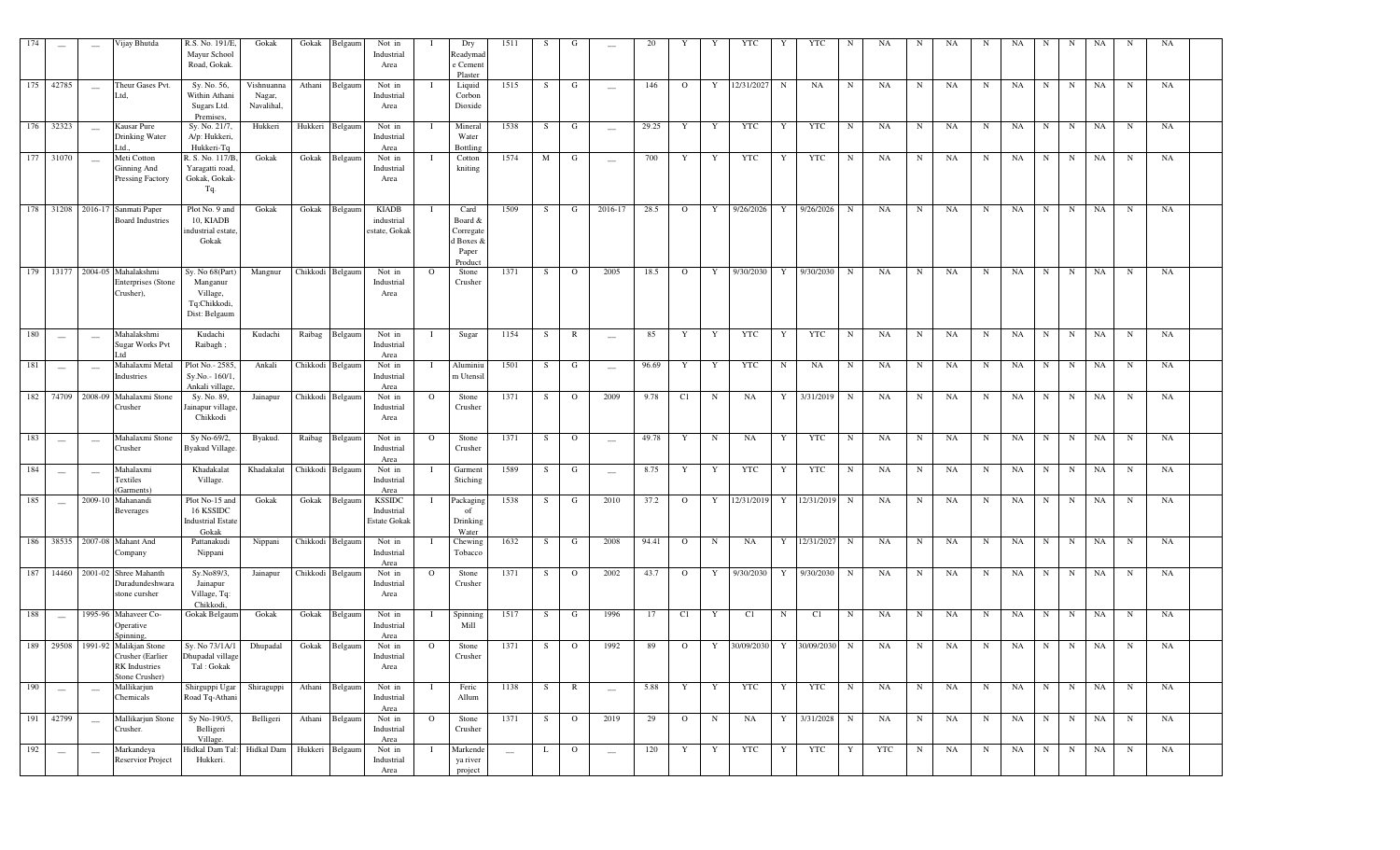| 193 | 32750                    |                          | 2016-17 Masurkar Hospital                                                                         | R.S.No. 136,<br>A/p: Gokak,<br>Belagavi-Dist                                                                           | Gokak                 | Gokak    | Belgaum          | Not in<br>Industrial<br>Area                | HC       | Hospital                         | 1386 | <sub>S</sub> | $\Omega$       | 2016-17                  | 23.2            | $\Omega$       | Y            | 9/30/2021               |            | 9/30/2021  | N            | NA        | Y           | 9/30/2021 | N           |    | N           | N           | <b>NA</b> | N           | NA        |  |
|-----|--------------------------|--------------------------|---------------------------------------------------------------------------------------------------|------------------------------------------------------------------------------------------------------------------------|-----------------------|----------|------------------|---------------------------------------------|----------|----------------------------------|------|--------------|----------------|--------------------------|-----------------|----------------|--------------|-------------------------|------------|------------|--------------|-----------|-------------|-----------|-------------|----|-------------|-------------|-----------|-------------|-----------|--|
| 194 | $\frac{1}{2}$            |                          | Maxima Fashion<br><b>Expert Pvt Ltd</b>                                                           | Sy no 132/2<br>132/3 132/5 Nej<br>village                                                                              | Nej Village           |          | Chikkodi Belgaum | Not in<br>Industrial<br>Area                |          | Garment<br>Stiching              | 1589 | S            | G              | $\overline{\phantom{m}}$ | 449             | Y              | Y            | <b>YTC</b>              | Y          | <b>YTC</b> | N            | NA        | N           | NA        | $\mathbf N$ | NA | N           | $_{\rm N}$  | NA        | $\mathbf N$ | NA        |  |
| 195 | $\overline{\phantom{a}}$ |                          | 2008-09 Mehta Enterprises,                                                                        | Mehata<br>Industrial Estate<br>Nippani,<br>Tq:Chikkodi,<br>Dist: Belgaum                                               | Nippani               |          | Chikkodi Belgaum | Not in<br>Industrial<br>Area                |          | Aluminiu<br>m Utensil            | 1302 | S            | $\circ$        | 2009                     | 138             | C1             | $\mathbf{Y}$ | C1                      | Y          | C1         | N            | NA        | N           | NA        | $\mathbf N$ | NA | N           | N           | NA        | $\mathbf N$ | NA        |  |
| 196 |                          |                          | 1995-96 Metal Converters,                                                                         | Nippani, Tq:Chil<br>kodi, Dist:<br>Belgaum                                                                             | Nippani               |          | Chikkodi Belgaum | Not in<br>Industrial<br>Area                |          | Aluminiu<br>m Utensil            | 1501 | S            | G              | 1996                     | 0.67            | C1             | N            | NA                      | Y          | C1         | $\mathbf N$  | NA        | $_{\rm N}$  | NA        | N           | NA | $\mathbf N$ | $\mathbf N$ | <b>NA</b> | $\mathbf N$ | NA        |  |
|     | 197 28645                |                          | 2007-08 Millennium Starch<br>India Pvt Ltd                                                        | Plot No.SPL<br>01, KSSIDC Ind<br>Area, Village<br>Satti                                                                | Satti                 | Athani   | Belgaum          | <b>KSSIDC</b><br>Industrial<br>Area, Athani | T        | Starch                           | 1184 | L            | $\mathbb{R}$   | 2008                     | 4000            | $\overline{O}$ | Y            | 6/30/2021               | Y          | 6/30/2021  | Y            | 6/30/2021 | $\mathbf N$ | NA        | $_{\rm N}$  | NA | $_{\rm N}$  | N           | NA        | $_{\rm N}$  | NA        |  |
| 198 | $\frac{1}{2}$            | $\overline{\phantom{a}}$ | Modern Slaughter<br><b>House CMC Gokak</b>                                                        | Sy No-175/4<br><b>CMC</b> Gokak.                                                                                       | Gokak                 | Gokak    | Belgaum          | Not in<br>Industrial<br>Area                |          | Slaughteri<br>ng process         | 1153 | S            | R              | $\overline{\phantom{a}}$ | 75              | Y              | Y            | <b>YTC</b>              | N          | <b>NA</b>  | N            | NA        | $\mathbf N$ | NA        | $_{\rm N}$  | NA | N           | $\mathbf N$ | NA        | $_{\rm N}$  | NA        |  |
| 199 |                          | $\sim$                   | Modern Slaughter<br>House CMC<br>Nippani                                                          | Sy. No. 7,<br>Nippani                                                                                                  | Nippani               |          | Chikkodi Belgaun | Not in<br>Industrial<br>Area                |          | Slaughter<br>ng process          | 1153 | S            | R              | $\sim$                   | 75              | Y              | Y            | <b>YTC</b>              | N          | <b>NA</b>  | N            | NA        | N           | NA        | $_{\rm N}$  | NA | N           | N           | <b>NA</b> | $_{\rm N}$  | NA        |  |
| 200 | $\sim$                   | $\sim$                   | Moodabagil Power<br>Pvt Ltd                                                                       | Mugalkhod<br>village                                                                                                   | Mugalkhod<br>village  | Raibag   | Belgaum          | Not in<br>Industrial<br>Area                |          | Power<br>Generatic<br>a by wate: | 1635 | L            | G              | $\overline{\phantom{a}}$ | 1225            | Y              | $\mathbf Y$  | <b>YTC</b>              | Y          | <b>YTC</b> | $\mathbf N$  | NA        | $\mathbf N$ | NA        | $\mathbf N$ | NA | N           | $\mathbf N$ | <b>NA</b> | $\mathbf N$ | NA        |  |
| 201 |                          |                          | 2004-05 Motibhai Manibhai<br>atel &<br>Co.Tobacco<br>Processing Unit                              | Jatrat Road<br>Nippani                                                                                                 | Nippani               | Chikkodi | Belgaum          | Not in<br>Industrial<br>Area                |          | Chewing<br>Tobacco               | 1632 | S            | G              | 2005                     | 21.9            | C1             | N            | <b>NA</b>               | Y          | C1         | N            | NA        | $\mathbf N$ | NA        | $\mathbf N$ | NA | N           | $_{\rm N}$  | <b>NA</b> | $\mathbf N$ | NA        |  |
| 202 |                          |                          | 2006-07 Mysore Minerals<br>Ltd., Kuligod<br>Mines                                                 | (288.32)<br>Hecteres)<br>Sy.No.113, 114<br>124, & 125,<br>Kuligod &<br>Hosahatti<br>Villages, Gokak<br>Tq, Belgaum Dt. | Hosahatti<br>Villages | Gokak    | Belgaum          | Not in<br>Industrial<br>Area                | M        | Mine<br>(Lime<br>Stone)          | 1134 | S            | R              | 2007                     | $7\phantom{.0}$ | C1             | Y            | C1                      | Y          | C1         | N            | NA        | N           | NA        | $\mathbf N$ | NA | N           | N           | NA        | $\mathbf N$ | <b>NA</b> |  |
| 203 | 13521                    |                          | 2006-07 Mysore Minerals<br>Ltd., Yadwad Lime<br>Stone<br>MinesM.L.No.<br>2170 (91.05<br>Hecteres) | Sy.No.266,<br>adwad Village<br>Gokak Tq,<br>Belgaum Dt.                                                                | Yadwad<br>Village,    | Gokak    | Belgaun          | Not in<br>Industrial<br>Area                | M        | Mine<br>(Lime<br>Stone)          | 1134 | S            | R              | 2007                     | $7\phantom{.0}$ | C1             | Y            | C1                      | Y          | C1         | N            | NA        | $\mathbf N$ | NA        | $\mathbf N$ | NA | N           | N           | <b>NA</b> | $\mathbf N$ | NA        |  |
| 204 | 29506                    |                          | 2001-02 Nagendra Concrete<br>Materials (Earlier<br>M.G. Gadivaddar<br>Stone Crusher)              | Dhupdal Village                                                                                                        | Dhupadal              | Gokak    | Belgaum          | Not in<br>Industrial<br>Area                | $\Omega$ | Stone<br>Crusher                 | 1371 | S            | $\circ$        | 2002                     | 90.6            | $\Omega$       | $\mathbf N$  | <b>NA</b>               | Y          | 9/30/2020  | N            | NA        | N           | NA        | N           | NA | $_{\rm N}$  | N           | NA        | $\mathbf N$ | NA        |  |
| 205 | $\overline{\phantom{0}}$ |                          | 1998-99 Nageshwara Cotton<br>Oil Industries                                                       | Near $I\overline{B}$ ,<br>Belgaum Road,<br>Gokak                                                                       | Gokak                 | Gokak    | Belgaum          | Not in<br>Industrial<br>Area                |          | Oil<br>Expeller                  | 1581 | S            | G              | 1999                     | 12              | C1             | $\mathbf Y$  | C1                      | Y          | C1         | N            | NA        | N           | NA        | $\mathbf N$ | NA | N           | $\mathbf N$ | NA        | $\mathbf N$ | NA        |  |
| 206 | $\overline{\phantom{0}}$ |                          | 1982-83 Nanchand<br>Gangaram Shedji<br>Tobacco<br>Processing Unit                                 | House No. 3785<br>Shivaji Chowk                                                                                        | Nippani               |          | Chikkodi Belgaum | Not in<br>Industrial<br>Area                |          | Chewing<br>Tobacco               | 1632 | S            | G              | 1983                     | 9.98            | C1             | N            | NA                      | Y          | C1         | N            | NA        | N           | NA        | $\mathbf N$ | NA | $_{\rm N}$  | $_{\rm N}$  | NA        | N           | NA        |  |
|     |                          |                          | 207 17848 2009-10 Nandi Inorganics Sy. No. 590/2, Mardishivapur                                   | Maradishivapur<br>Village, Gokak                                                                                       |                       | Gokak    | Belgaum          | Not in<br>Industrial<br>Area                |          | Ferrous<br>Sulphate              | 1165 | S            | $\mathbb{R}$   | 2010                     | 65.4            | $\overline{O}$ |              | Y 6/30/2023 Y 6/30/2023 |            |            | $\mathbf{Y}$ | 6/30/2023 | N           | NA        | N           | NA | N           | N           | NA        | $\mathbf N$ | NA        |  |
| 208 | $\overline{\phantom{0}}$ |                          | 1984-85 Narsingh Tobacco<br>Products,                                                             | Nippani Dist-<br>Belgaum                                                                                               | Nippani               |          | Chikkodi Belgaum | Not in<br>Industrial<br>Area                |          | Chewing<br>Tobacco               | 1632 | S            | G              | 1985                     | 80              | C1             | Y            | C1                      | $_{\rm N}$ | C1         | N            | NA        | $_{\rm N}$  | NA        | N           | NA | $\mathbf N$ | $\mathbf N$ | NA        | $\mathbf N$ | NA        |  |
| 209 | $\frac{1}{2}$            |                          | 2012-13 Nector Veniyard<br>Pvt Ltd                                                                | R S No-<br>524/4, Athini<br>Bijapir Road,<br>Near Telsang<br>Cross                                                     | Telsang               | Athani   | Belgaum          | Not in<br>Industrial<br>Area                |          | Wine (<br>Grape)                 | 1396 | S            | $\overline{O}$ | 2013                     | 319             | $\Omega$       | Y            | 9/30/2020               | Y          | 9/30/2020  | $\mathbf N$  | NA        | $\mathbf N$ | NA        | $\mathbf N$ | NA | $\mathbf N$ | N           | NA        | N           | NA        |  |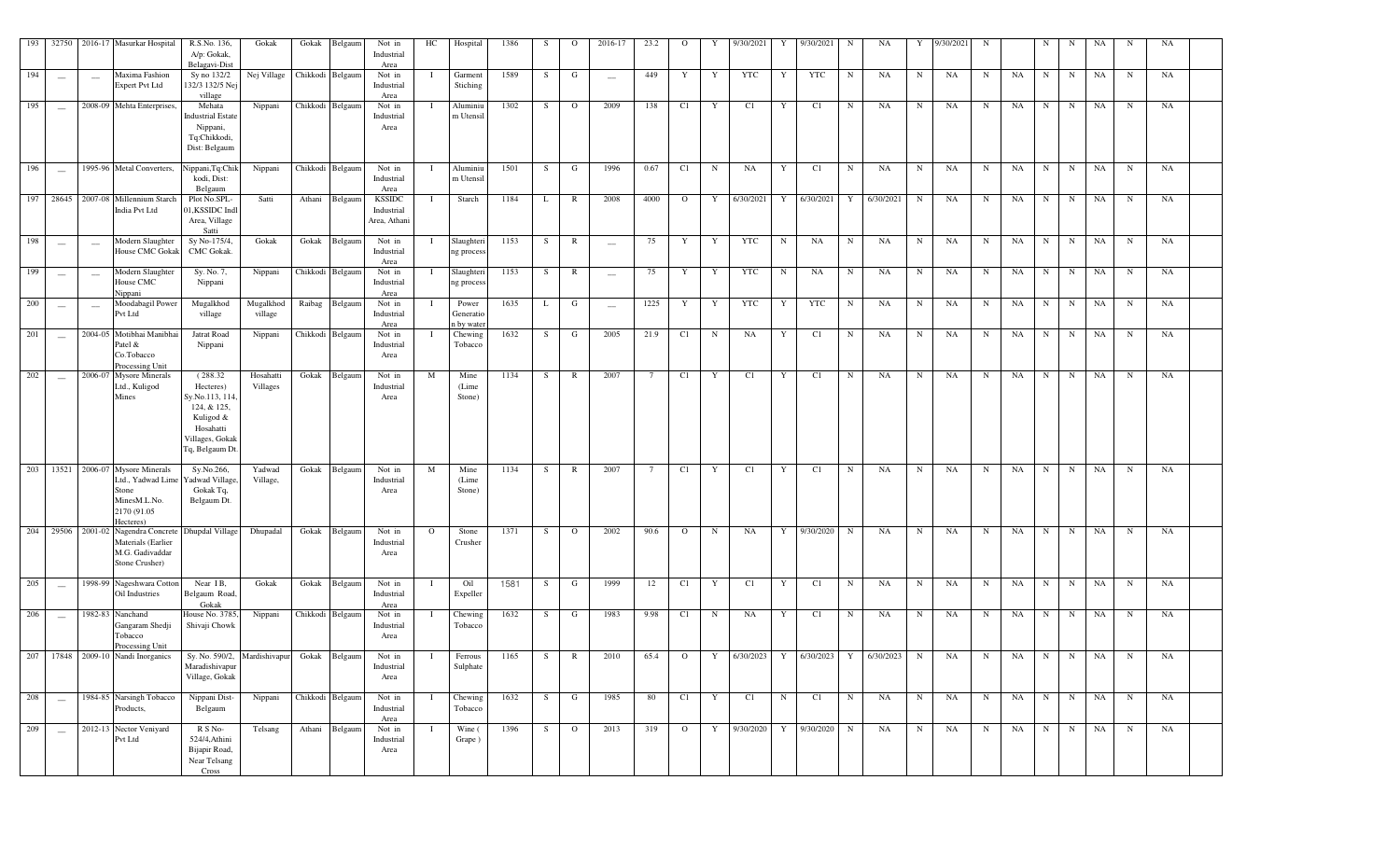| 210              | $\sim$                                         |         | 1997-98 Nippani Chemicals                                                                                          | Plot No. 88<br>Nippani Co-<br>Operative<br><b>Industrial Estate</b><br>Jatrat road<br>Nippani                           | Jatrat Road            |         | Chikkodi Belgaum | Nippani Co-<br>Operative<br>Industrial<br>Estate |         | Phenytoin<br>Sodium                    | 1104 | S.  | $\mathbb{R}$   | 1998                     | 28.85          | C1             | Y           | C1        | Y           | C1          | N           | NA        | N           | NA        | N           | NA. | N           | N           | NA        | N           | NA |  |
|------------------|------------------------------------------------|---------|--------------------------------------------------------------------------------------------------------------------|-------------------------------------------------------------------------------------------------------------------------|------------------------|---------|------------------|--------------------------------------------------|---------|----------------------------------------|------|-----|----------------|--------------------------|----------------|----------------|-------------|-----------|-------------|-------------|-------------|-----------|-------------|-----------|-------------|-----|-------------|-------------|-----------|-------------|----|--|
|                  |                                                |         | 211 41262 1982-83 NWKRTC Athani<br>Depot                                                                           | Athani Depot                                                                                                            | Athani                 | Athani  | Belgaum          | Not in<br>Industrial<br>Area                     |         | Depot                                  | 1303 | S.  | $\overline{O}$ | 1957                     | 2              | $\mathbf{O}$   | Y           | 9/30/2017 | Y           | 9/30/2017   | Y           | 9/30/2010 | $\mathbf N$ | NA        | $\mathbf N$ | NA  | N           | N           | NA        | $\mathbf N$ | NA |  |
|                  |                                                |         | 212 41260 2008-09 NWKRTC Depot<br>Raibag                                                                           | Raibag                                                                                                                  | Raibag                 | Raibag  | Belgaum          | Not in<br>Industrial<br>Area                     |         | Depot                                  | 1303 | S.  | $\overline{O}$ | 2009                     | $\overline{2}$ | $\mathbf{O}$   | Y           | 9/30/2017 | Y           | 9/30/2017   | Y           |           | $\mathbf N$ | NA        | $\mathbf N$ | NA  | N           | $\mathbf N$ | NA        | $\mathbf N$ | NA |  |
|                  |                                                |         | 213 41188 1990-91 NWKRTC<br>Divisional<br>Workshop,<br>Chikkodi                                                    | Chikkodi                                                                                                                | Chikkodi               |         | Chikkodi Belgaum | Not in<br>Industrial<br>Area                     |         | Depot                                  | 1303 | S.  | $\mathbf{O}$   | 1991                     | 35.1           | $\mathbf{O}$   | Y           | 9/30/2017 | Y           | 9/30/2017   | Y           | $\cdots$  | $\mathbf N$ | NA        | $\mathbf N$ | NA  | N           | N           | NA        | $\mathbf N$ | NA |  |
|                  |                                                |         | 214 41266 1982-83 NWKRTC Gokak<br>Depot                                                                            | Gokak Depot                                                                                                             | Gokak                  | Gokak   | Belgaum          | Not in<br>Industrial<br>Area                     |         | Depot                                  | 1303 | S.  | $\overline{O}$ | 1956                     | 5              | $\circ$        | Y           | 9/30/2017 | Y           | 9/30/2017   | Y           | 9/30/2013 | N           | NA        | $\mathbf N$ | NA  | N           | $\mathbf N$ | NA        | $\mathbf N$ | NA |  |
|                  |                                                |         | 215 41264 1993-94 NWKRTC<br>Chikkodi Depot                                                                         | Chikkodi Depot                                                                                                          | Chikkodi               |         | Chikkodi Belgaum | Not in<br>Industrial<br>Area                     |         | Depot                                  | 1303 | S.  | $\overline{O}$ | 1994                     | 2              | $\mathbf{O}$   | Y           | 9/30/2017 |             | Y 9/30/2017 | Y           | 9/30/2013 | $\mathbf N$ | NA        | $\mathbf N$ | NA  | N           | N           | NA        | $\mathbf N$ | NA |  |
|                  |                                                |         | 216 41266 1982-83 NWKRTC Nippani<br>Depot                                                                          | Nippani Depot                                                                                                           | Nippani                |         | Chikkodi Belgaum | Not in<br>Industrial<br>Area                     |         | Depot                                  | 1303 | - S | $\overline{O}$ | 1958                     | $\overline{2}$ | $\circ$        | Y           | 9/30/2017 | Y           | 9/30/2017   | Y           | 9/30/2013 | N           | NA        | N           | NA  | N           | N           | NA        | N           | NA |  |
|                  |                                                |         | 217 41261 1989-90 NWKRTC<br>Sankeshwar Depot                                                                       | Sankeshwar<br>Depot                                                                                                     | Sankeshwar             | Hukkeri | Belgaum          | Not in<br>Industrial<br>Area                     |         | Depot                                  | 1303 | - S | $\overline{O}$ | 1990                     | 5              | $\mathbf{O}$   | Y           | 9/30/2017 | Y           | 9/30/2017   | Y           | 9/30/2013 | $\mathbf N$ | NA        | $\mathbf N$ | NA  | N           | $\mathbf N$ | NA        | N           | NA |  |
|                  |                                                |         | 218 40780 2007-08 Om Ganesh Stone<br>Crusher                                                                       | Sy-No-98, Nej 1<br>Village, Tq-<br>Chikkodi, dist-<br>Belgaum                                                           | Nej Village            |         | Chikkodi Belgaum | Not in<br>Industrial<br>Area                     | $\circ$ | Stone<br>Crusher                       | 1371 | S.  | $\overline{O}$ | 2008                     | 27             | $\circ$        | $\mathbf N$ | NA        | Y           | 3/31/2019   | N           | NA        | $\mathbf N$ | NA        | N           | NA  | N           | N           | NA        | $\mathbf N$ | NA |  |
|                  |                                                |         | 219 14836 2009-10 Om Ganesh Stone<br>Crusher                                                                       | Sy. No. 99/2,<br>Karoshi Village                                                                                        | Karoshi                |         | Chikkodi Belgaum | Not in<br>Industrial<br>Area                     | $\circ$ | Stone<br>Crusher                       | 1371 | S.  | $\overline{O}$ | 2010                     | 42.49          | $\mathbf{O}$   | Y           | 9/30/2020 | Y           | 9/30/2020   | N           | NA        | N           | NA        | $\mathbf N$ | NA  | N           | $\mathbf N$ | NA        | $\mathbf N$ | NA |  |
| 220              |                                                |         | 28878 2015-16 Om Stone Crusher                                                                                     | Sy No.5/5B                                                                                                              | Nadiguketar<br>Village |         | Hukkeri Belgaum  | Not in<br>Industrial<br>Area                     | $\circ$ | Stone<br>Crusher                       | 1371 | S.  | $\overline{O}$ | 5/4/2016                 | 48.1           | $\mathbf{O}$   | $\mathbf N$ | NA        | Y           | 3/31/2021   | $\mathbf N$ | NA        | N           | NA        | $\mathbf N$ | NA  | $\mathbf N$ | $\mathbf N$ | NA        | $\mathbf N$ | NA |  |
|                  |                                                |         | 221 30457 2010-11 Om Sugars Ltd                                                                                    | Sy<br>No.2/1,2/2,2/3,3<br>/2,3/3A,4/1A,<br>4/1B, 4/12B, 4/3<br>$A/1, 4/3A/2$ ,<br>4/3B, 6a/2B, 4/3/<br>& 37 of Jainapur | Jainapur               |         | Chikkodi Belgaum | Not in<br>Industrial<br>Area                     |         | $17$ -Cat<br>(Sugar &<br>$Co$ -gen $)$ | 1154 | L   | R              | 2011                     | 7395           | $\mathbf{O}$   | Y           | 6/30/2021 | Y           | 6/30/2021   | Y           | 6/30/2019 | N           | NA        | N           | NA  | N           | N           | NA        | N           | NA |  |
| 222              | $\overline{\phantom{a}}$                       |         | 1998-99 P.B. Vantamutte<br>Automatic Aspalt<br>Mix Plant,                                                          | Sy. No. 72/1B<br>Jainapur Village<br>Tq; Chikkodi,<br>Dist: Belgaum                                                     | Jainapur               |         | Chikkodi Belgaum | Not in<br>Industrial<br>Area                     |         | Hot Mix<br>plant                       | 1334 | - S | $\overline{O}$ | 1999                     | 53.72          | C1             | $_{\rm N}$  | NA        | Y           | C1          | N           | NA        | N           | NA        | $_{\rm N}$  | NA  | N           | N           | NA        | N           | NA |  |
| 223              |                                                |         | 13250 2003-04 Padamchand<br>Milapchand Jain<br>(erlier The<br>Karnataka Co-Op<br><b>Textile Processors</b><br>Ltd) | Sy no 21/H/1,<br><b>Borgaon Village</b>                                                                                 | Borgaon                |         | Chikkodi Belgaum | Not in<br>Industrial<br>Area                     |         | Textile                                | 1158 | L   | $\mathbb{R}$   | 03-04                    | 1700           | $\overline{O}$ | Y           | 7/27/2021 | Y           | 7/27/2021   | Y           | 6/30/2021 | N           | <b>NA</b> | $\mathbf N$ | NA  | N           | N           | <b>NA</b> | $\mathbf N$ | NA |  |
| 224              | $\sim$                                         | 2011-12 | Padmavati Stone<br>Crusher                                                                                         | Sy. No. 930/A/1<br>Kagawad<br>village,                                                                                  | Kagawad                | Athani  | Belgaum          | Not in<br>Industrial<br>Area                     |         | Stone<br>Crusher                       | 1371 | S.  | $\overline{O}$ | 2012                     | 49             | C1             | $\mathbf N$ | NA        | Y           | C1          | N           | NA        | N           | NA        | N           | NA  | $\mathbf N$ | $_{\rm N}$  | NA        | $\mathbf N$ | NA |  |
| 225              | $\sim$                                         | 2001-02 | Pragati Pipe<br>Industries                                                                                         | Sy NO 49/2B<br>Nasalapur<br>village Tq-<br>Raibag.                                                                      | Nasalapur<br>village   | Raibag  | Belgaum          | Not in<br>Industrial<br>Area                     |         | <b>PVC</b><br>Pipes                    | 1614 | S.  | G              | 2002                     | 36.28          | C1             | Y           | C1        | Y           | C1          | N           | NA        | N           | NA        | N           | NA  | N           | N           | NA        | $\mathbf N$ | NA |  |
| 226              | $\hspace{0.1mm}-\hspace{0.1mm}-\hspace{0.1mm}$ |         | Prahlad M<br>Deshpande Lime<br>stone Mine                                                                          | $Sy-No-429(P)$<br>Yadwad Village<br>Tq-Gokak Dist-<br>Belgaum                                                           | Yadwad                 | Gokak   | Belgaum          | Not in<br>Industrial<br>Area                     | M       | Mine<br>(Lime<br>Stone)                | 1134 | S.  | $\mathbb{R}$   | $\overline{\phantom{a}}$ | 45.5           | Y              | Y           | YTC       | Y           | YTC         | $\mathbf N$ | NA        | N           | NA        | $\mathbf N$ | NA  | N           | N           | NA        | $\mathbf N$ | NA |  |
| $\overline{227}$ | $\sim$                                         | $\sim$  | Prashank Chemica<br><b>Industries Pvt Ltd</b>                                                                      | Kanagala vilalge                                                                                                        | Kanagala               | Hukkeri | Belgaum          | Not in<br>Industrial<br>Area                     |         | Organic<br>Chemical                    | 1138 | S.  | $\mathbb{R}$   | $\overline{\phantom{a}}$ | 5.5            | Y              | Y           | YTC       | $\mathbf N$ | NA          | $\mathbf N$ | NA        | N           | NA        | N           | NA  | N           | N           | NA        | $\mathbf N$ | NA |  |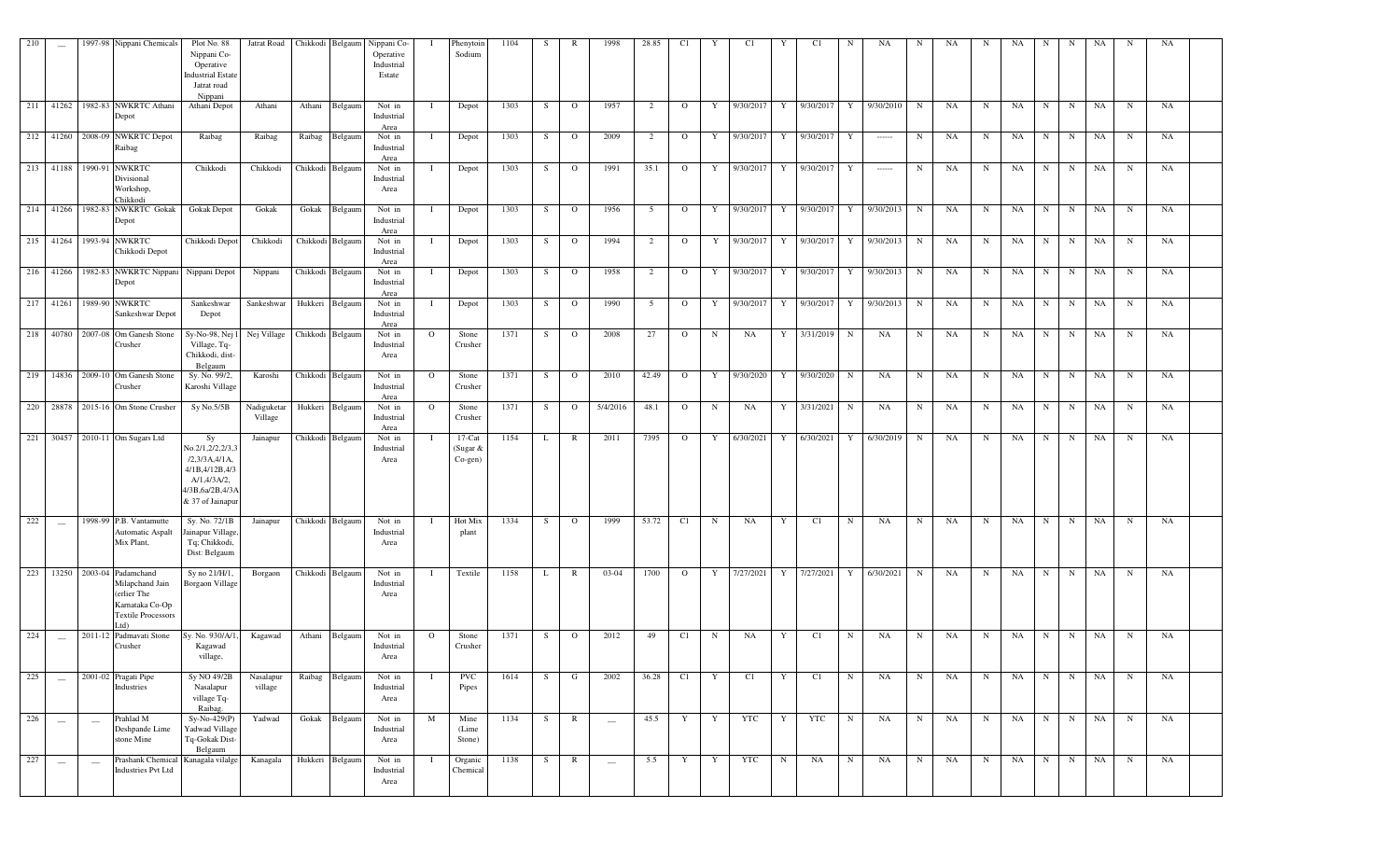|     |                                                |                                                | 228 42375 2010-11 Shri Abhayakumar<br>Baburao<br>Sirmagadam (Huf)<br>Tobacco Marchant | Sy No-369/2,<br>Pattanakudi                                                          | Pattanakudi                   | Chikkodi Belgaum |                  | Not in<br>Industrial<br>Area                            |              | Tobaco<br>manufactu<br>ring for<br>beedi                          | 1632              | S. | G              | 2011                            | 13.5  | $\mathbf{O}$   | Y           | <b>OTC</b>                    | OTC<br>Y       | N           | NA                                                                                                                                                                                                                                                                                                                                                                                                                                                                                     | N           | NA | N           | NA   | N           | N           | NA        | N           | NA |  |
|-----|------------------------------------------------|------------------------------------------------|---------------------------------------------------------------------------------------|--------------------------------------------------------------------------------------|-------------------------------|------------------|------------------|---------------------------------------------------------|--------------|-------------------------------------------------------------------|-------------------|----|----------------|---------------------------------|-------|----------------|-------------|-------------------------------|----------------|-------------|----------------------------------------------------------------------------------------------------------------------------------------------------------------------------------------------------------------------------------------------------------------------------------------------------------------------------------------------------------------------------------------------------------------------------------------------------------------------------------------|-------------|----|-------------|------|-------------|-------------|-----------|-------------|----|--|
| 229 | $\sim$                                         |                                                | 2010-11 Pratibha Polypet<br>Pvt Ltd                                                   | Plot No.18/4,<br>Ramanagar<br>Nippani,Tal:Chi<br>kkodi                               | Nippani                       |                  | Chikkodi Belgaum | Not in<br>Industrial<br>Area                            |              | Pet<br><b>Bottles</b><br>Preforms<br>and Bottle                   | 1543              | M  | G              | 2011                            | 619   | C1             | Y           | C1                            | C1<br>Y        | N           | NA                                                                                                                                                                                                                                                                                                                                                                                                                                                                                     | $\mathbf N$ | NA | N           | NA   | $\mathbf N$ | N           | NA        | N           | NA |  |
| 230 |                                                |                                                | 32252 2016-17 Prime Gases Pvt<br>Ltd.,                                                | Sy. No. 98/1B/4,<br>C/o. Hermes<br>distillery<br>premises,<br>Yadrav, Raibag-<br>Tq. | Yadrav                        |                  | Raibag Belgaum   | Not in<br>Industrial<br>Area                            |              | (Activated<br>Carbon)<br>liquid<br>carbon di<br>oxide, dry<br>ice | 1515              | S. | G              | 2016-17                         | 225   | $\overline{O}$ |             | Y 12/31/2026 Y 12/31/2026 N   |                |             | NA                                                                                                                                                                                                                                                                                                                                                                                                                                                                                     | N           | NA | N           | NA   | N           | N           | NA        | $\mathbf N$ | NA |  |
| 231 | $\sim$                                         |                                                | 2009-10 Prithvi Converters                                                            | Plot No-2A and<br>3, KIADB                                                           | Gokak                         |                  | Gokak Belgaum    | <b>KIADB</b><br>Industrial<br>Area, Falls<br>Road Gokal |              | Cotton<br>Seed Oil<br>Maize<br>Husk                               | 1581              | S  | $\mathbf{G}$   | 2010                            | 31.91 | $\overline{O}$ |             | Y 12/31/2034 Y 12/31/2034 N   |                |             | NA                                                                                                                                                                                                                                                                                                                                                                                                                                                                                     | N           | NA | N           | NA   | N           | $\mathbf N$ | NA        | N           | NA |  |
| 232 | $\sim$                                         | $\hspace{0.1mm}-\hspace{0.1mm}$                | Priyanshi Polymers                                                                    | CPO No.<br>3556/57, Near<br>ICO,Boragaon                                             | Borgaon                       |                  | Chikkodi Belgaum | Not in<br>Industrial<br>Area                            |              | Manufactu<br>re of<br>Polymer<br>pipes $\&$                       | 1614              | S  | G              | $\sim$                          | 4.69  | Y              | N           | NA<br>Y                       | <b>YTC</b>     | $\mathbf N$ | NA                                                                                                                                                                                                                                                                                                                                                                                                                                                                                     | $\mathbf N$ | NA | $\mathbf N$ | NA   | N           | $\mathbf N$ | NA        | $\mathbf N$ | NA |  |
| 233 | $\hspace{0.1mm}-\hspace{0.1mm}$                | 2003-04                                        | Puskharaj<br>Industries<br>Tobacco<br>Processing Unit)                                | Tobacco<br>Processing<br>Unit)Akkol<br>Road Nippani                                  | Nippani                       |                  | Chikkodi Belgaum | Not in<br>Industrial<br>Area                            |              | Chewing<br>Tobacco                                                | 1632              | S. | G              | 2004                            | 18.63 | C1             | Y           | C1<br>Y                       | C1             | $\mathbf N$ | NA                                                                                                                                                                                                                                                                                                                                                                                                                                                                                     | $\mathbf N$ | NA | N           | NA   | N           | N           | NA        | $\mathbf N$ | NA |  |
|     |                                                |                                                | 234 12344 2005-06 R S Patil stone<br>Crusher                                          | Sy.No:62/2A, Ya<br>dravi Village                                                     | Yadravi<br>Village            |                  | Raibag Belgaum   | Not in<br>Industrial<br>Area                            | $\circ$      | Stone<br>Crusher                                                  | 1371              | S. | $\overline{O}$ | 2006                            | 233   | $\overline{O}$ | $\mathbf N$ | NA<br>Y                       | 9/30/2020      | N           | NA                                                                                                                                                                                                                                                                                                                                                                                                                                                                                     | $\mathbf N$ | NA | N           | NA   | N           | N           | NA        |             | NA |  |
| 235 | $\hspace{0.1mm}-\hspace{0.1mm}$                |                                                | 2013-14 R.S. Patil WET<br>mix Plant                                                   | Sy. No. 67/1,<br>Yadrav Village                                                      | Yadarv                        |                  | Raibag Belgaum   | Not in<br>Industrial<br>Area                            |              | Wet mix<br>Mecadam                                                | 1548              | S  | G              | 2014                            | 36.7  | $\overline{O}$ | Y           | 1/18/2025                     | Y 1/18/2025    | $\mathbf N$ | NA                                                                                                                                                                                                                                                                                                                                                                                                                                                                                     | $\mathbf N$ | NA | N           | NA   | N           | N           | NA        | N           | NA |  |
| 236 | $\sim$                                         |                                                | 2011-12 Radhkrishna<br>Poultry Farm                                                   | Sy No. 32,<br>Lokur                                                                  | Lokur Village                 | Athani           | Belgaum          | Not in<br>Industrial<br>Area                            |              | Poultry<br>Farm                                                   | 1544              | S  | G              | 1/21/2012                       | 271   | C1             | Y           | C1                            | C1<br>Y        | $\mathbf N$ | NA                                                                                                                                                                                                                                                                                                                                                                                                                                                                                     | $\mathbf N$ | NA | $\mathbf N$ | NA   | N           | N           | NA        |             | NA |  |
| 237 | $\overline{\phantom{a}}$                       |                                                | 2002-03 Raj Products                                                                  | RS-No. 309,<br>Soundalaga<br>Village                                                 | Soundalga                     |                  | Chikkodi Belgaum | Not in<br>Industrial<br>Area                            |              | Pan<br>Masala<br>with                                             | 1559              | S  | G              | 2003                            | 20    | C1             | Y           | C1<br>Y                       | C1             | $\mathbf N$ | NA                                                                                                                                                                                                                                                                                                                                                                                                                                                                                     | $\mathbf N$ | NA | $\mathbf N$ | NA   | $\mathbf N$ | $\mathbf N$ | NA        | N           | NA |  |
| 238 | $\sim$                                         |                                                | 2008-09 Rajnandini Foods<br>Pvt. Ltd. Unit-II                                         | R.S. No. 309,<br>Soundalga<br>Village,<br>Appachiwadi<br>Road, Chikkod               | Soundalga                     |                  | Chikkodi Belgaum | Not in<br>Industrial<br>Area                            |              | Pan<br>Masala<br>with<br>Tobbaco                                  | 1559              | M  | G              | 2009                            | 900   | $\overline{O}$ |             | Y 6/30/2024<br>Y              | 6/30/2024      | $\mathbf N$ | NA                                                                                                                                                                                                                                                                                                                                                                                                                                                                                     | $\mathbf N$ | NA | $\mathbf N$ | NA   | N           | $\mathbf N$ | NA        |             | NA |  |
| 239 | $\overline{\phantom{a}}$                       | 1999-<br>2000                                  | Rajyogi Ice<br>Industries                                                             | Plot No 1748<br>goodshed Road<br>Post Kudchi Tal<br>Raibag                           | Kudchi                        |                  | Raibag Belgaum   | Not in<br>Industrial<br>Area                            |              | Ice<br>Manufactu<br>ring Unit                                     | 1594              | S. | G              | 2000                            | 19.1  | $\overline{O}$ | Y           | <b>OTC</b><br>Y               | <b>OTC</b>     | $\mathbf N$ | NA                                                                                                                                                                                                                                                                                                                                                                                                                                                                                     | $\mathbf N$ | NA | N           | NA   | N           | N           | NA        | N           | NA |  |
| 240 | $\hspace{0.1mm}$                               | $\hspace{0.1mm}-\hspace{0.1mm}-\hspace{0.1mm}$ | Ramappa Kareppa<br>Utagi Lime Stone<br>Mine                                           | Sy. No 154/3+4<br>Avaradi Village<br>Tal Gokak                                       | Avaradhi<br>Village           |                  | Gokak Belgaum    | Not in<br>Industrial<br>Area                            | M            | Mine<br>(Lime<br>Stone)                                           | 1134              | S. | $\mathbb{R}$   | $\hspace{0.1mm}-\hspace{0.1mm}$ | 65    | Y              | Y           | YTC                           | YTC<br>Y       | $\mathbf N$ | NA                                                                                                                                                                                                                                                                                                                                                                                                                                                                                     | $\mathbf N$ | NA | N           | NA   | N           | N           | NA        | $\mathbf N$ | NA |  |
| 241 | $\hspace{0.1mm}-\hspace{0.1mm}-\hspace{0.1mm}$ | $\hspace{0.1mm}-\hspace{0.1mm}-\hspace{0.1mm}$ | Rameshwar Lift<br><b>Irrigation Project</b>                                           | Arlimatti Village                                                                    | Aralimatti                    |                  | Gokak Belgaum    | Not in<br>Industrial<br>Area                            |              | Lift<br>Irrigation<br>scheme                                      | $\hspace{0.05cm}$ | L  | $\mathbb{R}$   | $\hspace{0.1mm}-\hspace{0.1mm}$ | 2,180 | Y              | Y           | YTC<br>Y                      | YTC            | Y           | YTC                                                                                                                                                                                                                                                                                                                                                                                                                                                                                    | $\mathbf N$ | NA | N           | NA   | N           | N           | NA        | $\mathbf N$ | NA |  |
|     |                                                | 242 12338 2005-06 Ramu B.                      | Gadiwadder Stone Chemakeri Road<br>crusher,                                           | Sy. No. -364,<br>Athani                                                              | Athani                        | Athani           | Belgaum          | Not in<br>Industrial<br>Area                            | $\Omega$     | Stone<br>Crusher                                                  | 1371              | S  | $\overline{O}$ | 2006                            | 96.5  | $\overline{O}$ | N           | NA                            | 9/30/2020<br>Y | $\mathbf N$ | NA                                                                                                                                                                                                                                                                                                                                                                                                                                                                                     | N           | NA | N           | NA   | N           | N           | NA        | N           | NA |  |
|     |                                                |                                                | 243 28885 1995-96 Ratna Cements<br>(Yadwad) Ltd,                                      | Sy no. 252, 259<br>& 260, Yadwad<br>Village                                          | Yadwad                        |                  | Gokak Belgaum    | Not in<br>Industrial<br>Area                            | $\mathbf{I}$ | $17-Cat$<br>(Cement)                                              | 1105              | L. | $\mathbb{R}$   | 1996                            | 4480  |                |             | $O$ Y 6/30/2021 Y 6/30/2021 Y |                |             | $\begin{array}{ccc} \multicolumn{3}{c}{} & \multicolumn{3}{c}{} & \multicolumn{3}{c}{} & \multicolumn{3}{c}{} & \multicolumn{3}{c}{} & \multicolumn{3}{c}{} & \multicolumn{3}{c}{} & \multicolumn{3}{c}{} & \multicolumn{3}{c}{} & \multicolumn{3}{c}{} & \multicolumn{3}{c}{} & \multicolumn{3}{c}{} & \multicolumn{3}{c}{} & \multicolumn{3}{c}{} & \multicolumn{3}{c}{} & \multicolumn{3}{c}{} & \multicolumn{3}{c}{} & \multicolumn{3}{c}{} & \multicolumn{3}{c}{} & \multicolumn$ | N           | NA | N           |      |             |             | NA N N NA | $\mathbf N$ | NA |  |
| 244 | $\sim$                                         |                                                | 2014-15 Ratna Stone<br>Crusher Industry                                               | Sy No-114,<br>Nadigudiketar<br>Village.                                              | Nadigudaketar Hukkeri Belgaum |                  |                  | Not in<br>Industrial<br>Area                            | $\mathbf{O}$ | Stone<br>Crusher                                                  | 1371              | S  | $\overline{O}$ | 2015                            | 38.06 | $\overline{O}$ | N           | NA                            | Y 3/31/2022 N  |             | NA                                                                                                                                                                                                                                                                                                                                                                                                                                                                                     | N           | NA | N           | NA 1 | N           | N           | NA        | $\mathbf N$ | NA |  |
|     |                                                |                                                | 245 28430 2012-13 Ravajibhai Exports                                                  | Sy No-261, Pl.<br>No. 62, Jatrat<br>Road,<br>Shirpewadi,<br>Nippani                  | Nippani                       | Chikkodi Belgaum |                  | Not in<br>Industrial<br>Area                            |              | Aluminiu<br>m Utensil                                             | 1302              | S  | $\overline{O}$ | 2013                            | 182   | $\overline{O}$ |             | Y 9/30/2021 Y 9/30/2021 Y     |                |             | $\cdots$                                                                                                                                                                                                                                                                                                                                                                                                                                                                               | N           | NA | N           | NA 1 | N           |             | N NA      | $\mathbf N$ | NA |  |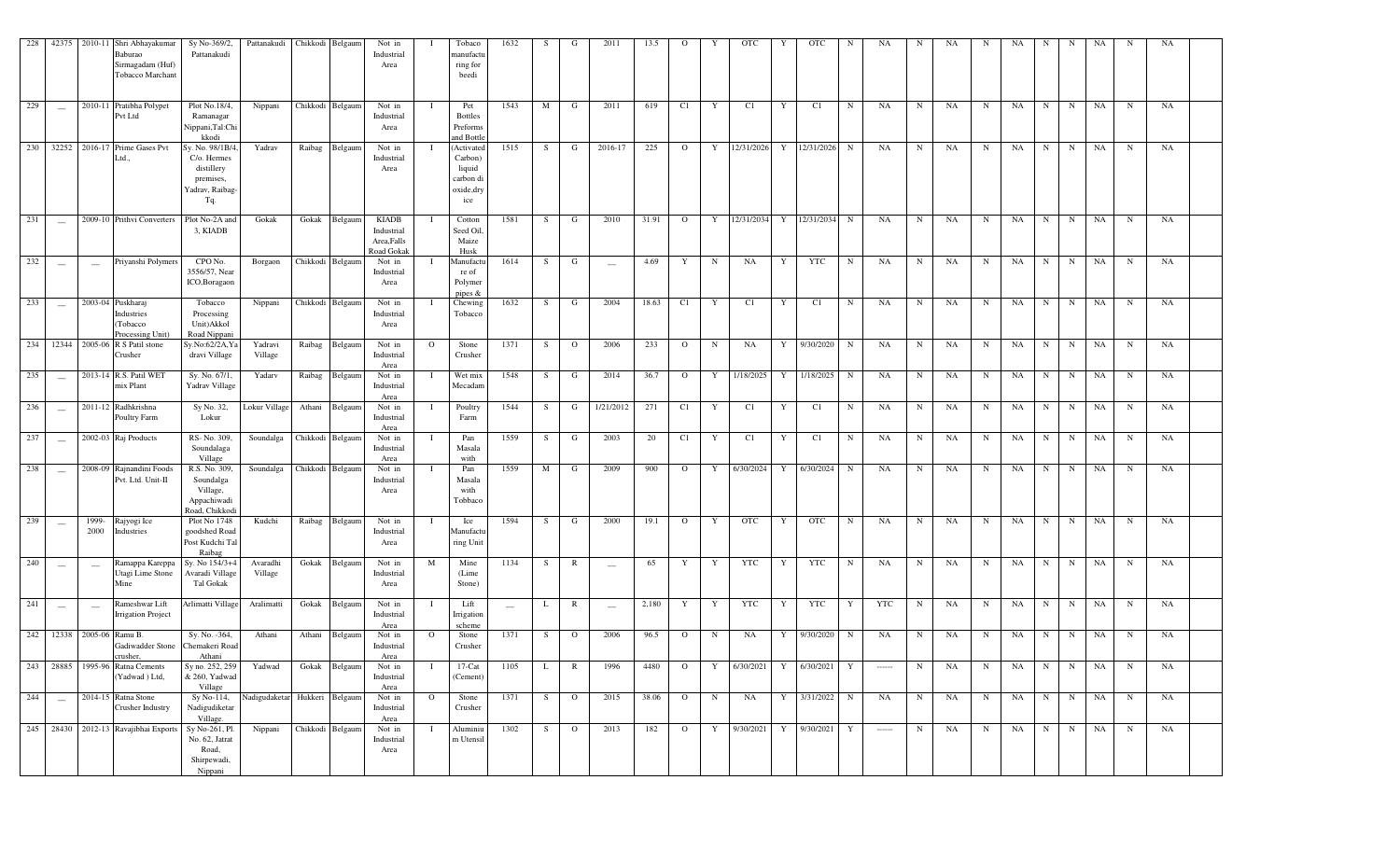| 246 |                          |               | 1994-95 Ravji Bhai Udyog                                                                        | Sy. NO 68G<br>Mehta Industrial<br>Estate Nippani<br>Tq: Chikkodi,<br>Dist: Belgaum | Nippani                         |        | Chikkodi Belgaum | Not in<br>Industrial<br>Area |          | Aluminiu<br>m Utensil                               | 1302 | S  | $\Omega$       | 1995                     | 116             | C1             | Y           | C1           |   | C1         |             | NA        | N           | NA | N           | NA          | N            | N           | NA          | N            | NA        |  |
|-----|--------------------------|---------------|-------------------------------------------------------------------------------------------------|------------------------------------------------------------------------------------|---------------------------------|--------|------------------|------------------------------|----------|-----------------------------------------------------|------|----|----------------|--------------------------|-----------------|----------------|-------------|--------------|---|------------|-------------|-----------|-------------|----|-------------|-------------|--------------|-------------|-------------|--------------|-----------|--|
| 247 |                          |               | 1982-83 Renuka Ginning<br>Factory                                                               | Sy. No. 191/2B<br>Fort road Basav<br>Nagar<br>Extensition<br>gokak                 | Fort Road                       | Gokak  | Belgaum          | Not in<br>Industrial<br>Area |          | Cotton<br>ginning                                   | 1574 | S  | G              | 1979                     | 235             | C1             | $\mathbf N$ | NA           | Y | C1         | N           | NA        | $_{\rm N}$  | NA | $\mathbf N$ | NA          | $\, {\rm N}$ | N           | NA          | $\, {\bf N}$ | NA        |  |
| 248 |                          |               | 1991-92 Renuka Industries                                                                       | Yadwad Gokak<br>Road<br>Belgaum                                                    | Gokak                           | Gokak  | Belgaum          | Not in<br>Industrial<br>Area |          | Pulverisin<br>g<br>activities                       | 1320 | S  | $\mathbf{o}$   | 1992                     | 20              | C1             | $\mathbf N$ | <b>NA</b>    | Y | C1         | N           | NA        | $_{\rm N}$  | NA | $\mathbf N$ | $_{\rm NA}$ | $\, {\rm N}$ | $\mathbf N$ | NA          | $\, {\bf N}$ | NA        |  |
| 249 |                          | $\sim$        | Renuka Lime<br>Industries                                                                       | Sy No-25,<br>Kamanakatti<br>Village,<br>Yadawad                                    | Kamanakatti                     | Gokak  | Belgaum          | Not in<br>Industrial<br>Area |          | Burnt<br>Lime                                       | 1343 | S  | $\circ$        | $\frac{1}{2}$            | 24.1            | Y              | Y           | <b>YTC</b>   | Y | <b>YTC</b> | N           | NA        | N           | NA | $_{\rm N}$  | NA          | N            | N           | <b>NA</b>   | N            | NA        |  |
| 250 | 10705                    |               | 2005-06 Renuka Sugars Ltd,<br>unit-4                                                            | R.S. No 377,<br>Buralatti<br>Village, Athani<br>Tq, Belgaum<br>Dist                | Buralatti                       | Athani | Belgaum          | Not in<br>Industrial<br>Area |          | $17$ -Cat<br>(Sugar,<br>Distillery<br>& Co-<br>gen) | 1154 |    | R              | 2006                     | 82150           | $\mathbf{O}$   | Y           | 6/30/2021    | Y | 6/30/2021  |             | 6/30/2021 | $\mathbf N$ | NA | N           | NA          | N            | N           | <b>NA</b>   | N            | NA        |  |
| 251 |                          |               | 10640 1988-89 Renuka Sugars Ltd. Sy. No. 30 to 35<br>Unit 10 (Earlier<br>Raibag SSK<br>Niyamit) | & 40, Bavachi<br>Village,                                                          | Bavachi                         | Raibag | Belgaum          | Not in<br>Industrial<br>Area |          | $17$ -Cat<br>(Sugar)                                | 1154 | L  | $\mathbb{R}$   | 1989                     | 5109            | $\mathbf{O}$   | Y           | 6/30/2021    | Y | 6/30/2021  | Y           | 5/7/2022  | $\mathbf N$ | NA | $\mathbf N$ | NA          | $\mathbf N$  | N           | NA          | $\, {\bf N}$ | NA        |  |
| 252 | 10746                    | 1999-<br>2000 | Roquette Riddhi<br>Siddhi Pvt Ltd.                                                              | Sy no 250, 259.<br>260, 262, 471,<br>263 & 473 Falls<br>Road, Gokak                | Gokak                           | Gokak  | Belgaum          | Not in<br>Industrial<br>Area |          | Starch                                              | 1184 | L  | $\mathbb{R}$   | 2000                     | 44288           | $\overline{O}$ | Y           | 6/30/2021 Y  |   | 6/30/2021  | Y           | 6/30/2021 | N           | NA | $\mathbf N$ | NA          | $\mathbf N$  | N           | $_{\rm NA}$ | $\mathbf N$  | NA        |  |
| 253 |                          |               | 38459 2011-12 S A Kadam<br>Mineral Grinding                                                     | $S_y$<br>No.824/3, Yadwa<br>d Village,<br>Tla:Gokak,Dist<br>Belgaum                | Yadwad                          | Gokak  | Belgaum          | Not in<br>Industrial<br>Area |          | Palverrise                                          | 1320 | S  | $\mathbf{O}$   | 2012                     | 205             | $\overline{O}$ | Y           | 9/30/2022 Y  |   | 9/30/2022  | $\mathbf N$ | NA        | $\mathbf N$ | NA | $\mathbf N$ | NA          | $_{\rm N}$   | $\mathbf N$ | NA          | $\mathbf N$  | NA        |  |
| 254 |                          | $\sim$        | <b>S M S Trading</b><br>Companey                                                                | CTS No-<br>600/1A/3, Dhre<br>Galli, Neharu<br>Chowk Nippani                        | Nippani                         |        | Chikkodi Belgaum | Not in<br>Industrial<br>Area |          | Edible Oil                                          | 1540 | S  | G              | $\overline{\phantom{a}}$ | 7.93            | Y              | Y           | YTC          | Y | <b>YTC</b> | N           | NA        | N           | NA | $\mathbf N$ | NA          | $_{\rm N}$   | N           | NA          | $\mathbf N$  | NA        |  |
| 255 | 13201                    |               | 2015-16 S R Gulappanavar<br>Hot Mix Plant                                                       | Sy No. 148,<br>Kirangi Road                                                        | Athani                          | Athani | Belgaum          | Not in<br>Industrial<br>Area |          | Hot Mix<br>plant                                    | 1334 | S  | $\Omega$       | 2015-16                  | 16.18           | C1             | Y           | 6/30/2019    | Y | 6/30/2019  | $\mathbf N$ | NA        | N           | NA | N           | NA          | N            | N           | <b>NA</b>   | N            | NA        |  |
| 256 | $\sim$                   |               | 1997-98 S.L. Karigar<br>Quartzite Mine                                                          | sy.No 140/50<br>No2234<br>Betageri                                                 | Betageri                        |        | gokak Belgaum    | Not in<br>Industrial<br>Area | M        | Mine<br>(Quartzite                                  | 1134 | S  | $\mathbb{R}$   | 1998                     | $5\overline{5}$ | C1             | Y           | C1           | Y | C1         | N           | NA        | $\mathbf N$ | NA | $\mathbf N$ | NA          | $_{\rm N}$   | N           | NA          | $_{\rm N}$   | NA        |  |
| 257 | $\overline{\phantom{a}}$ |               | 2002-03 S.P. Laxmanan Hot<br>Mix plant                                                          | Sy. NO 81/2<br>ankalli village                                                     | Ankali village Chikkodi Belgaum |        |                  | Not in<br>Industrial<br>Area |          | Hot Mix<br>plant                                    | 1334 | S  | $\mathbf{O}$   | 2003                     | 14.7            | C1             | $\mathbf N$ | <b>NA</b>    | Y | C1         | $\mathbf N$ | NA        | $\mathbf N$ | NA | $\mathbf N$ | NA          | $_{\rm N}$   | $\mathbf N$ | NA          | $\mathbf N$  | NA        |  |
|     |                          |               | 258 30729 2006-07 S.R. Gulapanavar,<br>Stone crusher                                            | Sy-No-148,<br>Kirangi Road                                                         | Athani                          |        | Athani Belgaum   | Not in<br>Industrial<br>Area | $\Omega$ | Stone<br>Crusher                                    | 1371 | S  | $\mathbf{O}$   | 2007                     | 45.5            | C1             | $\mathbf N$ | <b>NA</b>    | Y | 3/31/2020  | $\mathbf N$ | NA        | N           | NA | N           | NA          | $\mathbf N$  | $\mathbf N$ | NA          | $\mathbf N$  | NA        |  |
| 259 | 41246                    | $\sim$        | S.V.G Herbal<br>Products                                                                        | RS no<br>189/2+3/1/21<br>Basava Nagar<br>Gokak                                     | Gokak                           |        | Gokak Belgaum    | Not in<br>Industrial<br>Area |          | Ayurvedio<br>&<br>Homeopat<br>ic                    | 1502 | S  | G              | $\overline{\phantom{m}}$ | 5               | C1             | Y           | C1           | Y | C1         | N           | NA        | N           | NA | $\mathbf N$ | NA          | N            | N           | <b>NA</b>   | N            | NA        |  |
| 260 | $\sim$                   |               | 2014-15 Servo Controls<br>aerospace Pvt. Ltd. Opp Aequs SEZ                                     | Sy. No. 297/1,<br>Pvt. Ltd.                                                        | Hattargi<br>Village             |        | Hukkeri Belgaum  | Not in<br>Industrial<br>Area | - 1      | Actuators<br>Motors $\&$<br>Encoders.               | 1604 | S. | G              | 2015                     | 423             | $\overline{O}$ | Y           | 4/3/2025 Y   |   | 4/3/2025   | $\mathbf N$ | NA        | $\mathbf N$ | NA | N           | NA          | N            | $\mathbf N$ | NA          | $_{\rm N}$   | <b>NA</b> |  |
| 261 | $\frac{1}{2}$            |               | $2012 - 13$ S.V.P Industries<br>KIADB Ind Area                                                  | Plot no 20 Falls<br>road Gokak                                                     | Gokak falls                     |        | Gokak Belgaum    | Not in<br>Industrial<br>Area |          | Oil Mill<br>Ghani &<br>Extraction                   | 1540 | S  | G              | 2013                     | 30.08           | $\overline{O}$ | Y           | 12/31/2023 Y |   | 12/31/2023 | $\mathbf N$ | NA        | $\mathbf N$ | NA | $\mathbf N$ | NA          | $\mathbf N$  | $\mathbf N$ | NA          | $\mathbf N$  | NA        |  |
| 262 | $\sim$                   |               | 2012-13 Rajnandini Foods<br>Pvt. Ltd.                                                           | RS No. 462/1, P.<br>B. road,<br>Kognolli                                           | Kognolli                        |        | Chikkodi Belgaum | Not in<br>Industrial<br>Area |          | Flavoured<br>Nut<br>Productio<br>n beatle           | 1632 | M  | G              | 2013                     | 778             | $\overline{O}$ | Y           | 7/1/2021 Y   |   | 7/1/2021   | N           | NA        | N           | NA | $_{\rm N}$  | NA          | N            | N           | NA          | $\mathbf N$  | NA        |  |
| 263 | $\sim$                   |               | 2006-07 Sagar Stone<br>crusher                                                                  | Sy No 24/2A,<br>Suttati Tq-<br>Raibag                                              | Suttati                         |        | Raibag Belgaum   | Not in<br>Industrial<br>Area | $\Omega$ | Stone<br>Crusher                                    | 1371 | S  | $\overline{O}$ | 2007                     | 14.77           | $\overline{O}$ | $\mathbf N$ | NA           | Y | 9/30/2018  | $\mathbf N$ | NA        | $\mathbf N$ | NA | $_{\rm N}$  | NA          | N            | N           | NA          | $\mathbf N$  | NA        |  |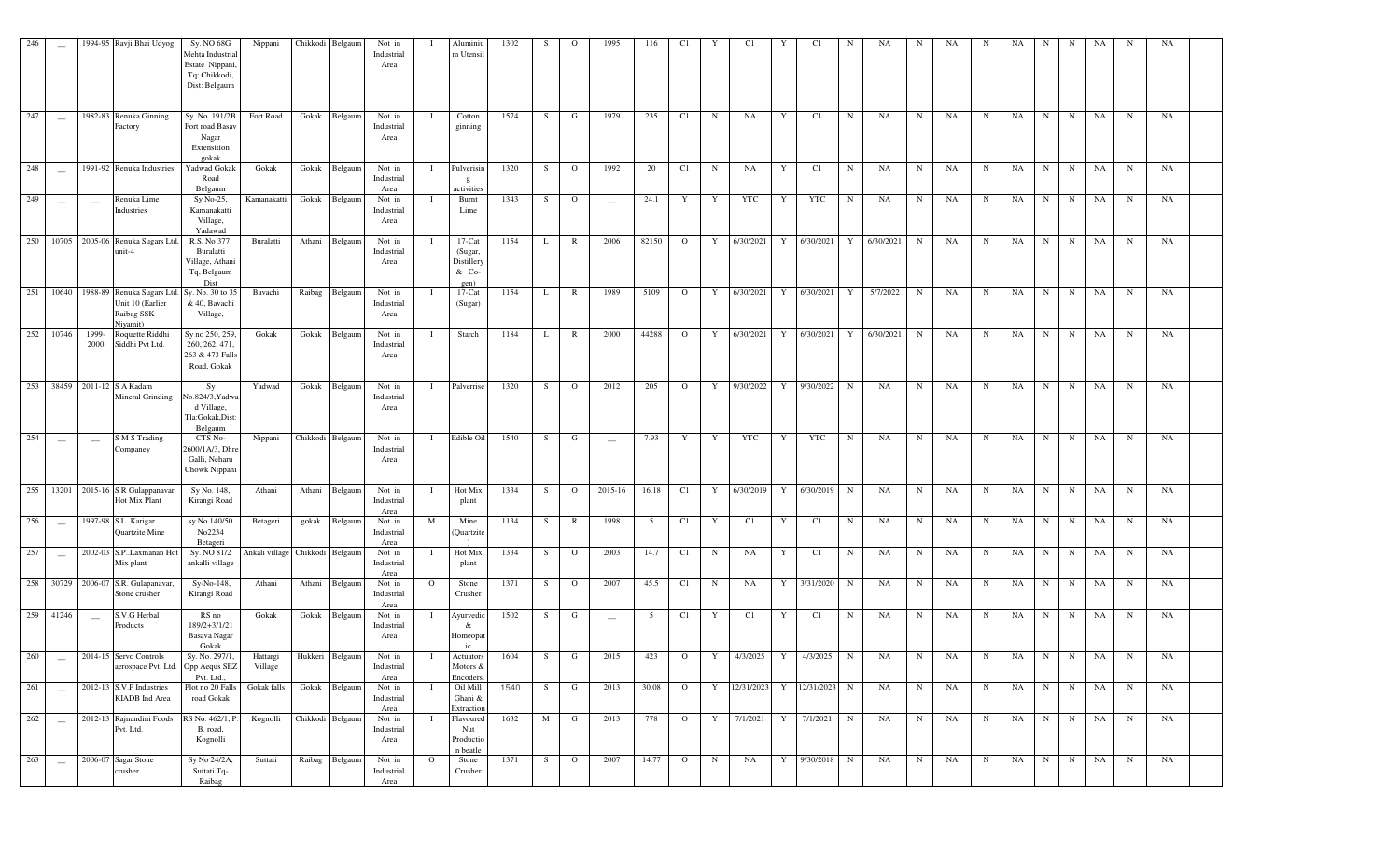|     |                                 |                          | 264 29512 1991-92 Sai Durga Stone<br>Crusher                                      | Sy. No73/1A/1<br>Dhupadal<br>Village,                                            | Dhupadal                       | Gokak  | Belgaum          | Not in<br>Industrial<br>Area | $\Omega$     | Stone<br>Crusher                                    | 1371 | -S | $\circ$        | $\overline{\phantom{a}}$ | 60     | Y              | N           | NA          | Y            | YTC                   | N           | NA        | N           | NA | N           | NA | N           | N           | NA | N           | NA |  |
|-----|---------------------------------|--------------------------|-----------------------------------------------------------------------------------|----------------------------------------------------------------------------------|--------------------------------|--------|------------------|------------------------------|--------------|-----------------------------------------------------|------|----|----------------|--------------------------|--------|----------------|-------------|-------------|--------------|-----------------------|-------------|-----------|-------------|----|-------------|----|-------------|-------------|----|-------------|----|--|
| 265 | $\hspace{0.1mm}-\hspace{0.1mm}$ | $\overline{\phantom{a}}$ | Sai Ganesh Metal                                                                  | Gokak                                                                            | Gokak                          | Gokak  | Belgaum          | Not in<br>Industrial<br>Area |              | Metal<br>Surface<br>Treatmen                        | 1125 | S  | $\mathbb{R}$   | $\overline{\phantom{m}}$ | 79     | Y              | Y           | YTC         | Y            | YTC                   | N           | NA        | $\mathbf N$ | NA | N           | NA | N           | $\mathbf N$ | NA | $\mathbf N$ | NA |  |
| 266 | $\overline{\phantom{a}}$        |                          | 2011-12 Sai Industries                                                            | Sy No. 234/1A<br><b>Falls Road</b><br>Gokak                                      | Gokak                          |        | Gokak Belgaum    | Not in<br>Industrial<br>Area |              | Cattle<br>Feed                                      | 1324 | S  | $\overline{O}$ | 5/28/2012                | 79     | $\overline{O}$ | Y           | 12/31/2021  | $\mathbf N$  | NA                    | N           | NA        | $\mathbf N$ | NA | N           | NA | N           | N           | NA | $\mathbf N$ | NA |  |
| 267 | $\sim$                          |                          | 2006-07 Sai Plastic Industry                                                      | Plot No.4/A,Sy<br>No.258&259,K<br>ADB Indl Area<br>Gokak                         | Gokak                          |        | Gokak Belgaum    | Not in<br>Industrial<br>Area |              | Plastic                                             | 1366 | S  | $\overline{O}$ | 2007                     | 24.75  | C1             | Y           | C1          | $\mathbf N$  | C1                    | N           | NA        | $\mathbf N$ | NA | $\mathbf N$ | NA | N           | N           | NA | $\mathbf N$ | NA |  |
|     |                                 |                          | 268 29074 2016-17 Sai Stone Crusher                                               | Sy No-73/1A/<br>Dhupadal<br>Village.                                             | Dhupadal                       |        | Gokak Belgaum    | Not in<br>Industrial<br>Area | $\Omega$     | Stone<br>Crusher                                    | 1371 | S. | $\overline{O}$ | 2017                     | 34.8   | $\Omega$       | Y           | 30/09/2030  | Y            | 30/09/2030            | $\mathbf N$ | NA        | N           | NA | N           | NA | N           | N           | NA | N           | NA |  |
| 269 | $\overline{\phantom{a}}$        |                          | 2009-10 Saibaba Industries                                                        | Sy. No 135/1S/2<br>Opposite to<br><b>APMC Gokak</b><br>Belgaum                   | <b>APMC Gokak</b>              | Gokak  | Belgaum          | Not in<br>Industrial<br>Area |              | Cotton<br>ginning &<br>pressing                     | 1574 | S. | G              | 2010                     | 42.55  | $\overline{O}$ | Y           | 12/31/2019  | $\mathbf{Y}$ | 12/31/2019            | N           | NA        | N           | NA | N           | NA | $\mathbf N$ | N           | NA | $\mathbf N$ | NA |  |
| 270 | $\hspace{0.1mm}-\hspace{0.1mm}$ | $\sim$                   | Sairaj Alluminium<br>Udyog                                                        | Plot No-09 $&$<br>10, Nippani Co-<br>Op Industrial<br>Estate, Jatrat<br>Villgae, | Jatrat                         |        | Chikkodi Belgaum | Industrail<br>Area           |              | Aluminiu<br>m Utensil                               | 1501 | S. | G              | $\sim$                   | 165.59 | Y              | $_{\rm N}$  | NA          | Y            | YTC                   | N           | NA        | $\mathbf N$ | NA | $\mathbf N$ | NA | $\mathbf N$ | N           | NA | $\mathbf N$ | NA |  |
|     |                                 |                          | 271 32673 2014-15 Samarth Dairy and<br>Agro product ltd                           | Sy. No. 104/3,<br>Siddheswar<br>nagar Ankali                                     | Ankali                         |        | Chikkodi Belgaum | Not in<br>Industrial<br>Area | - 1          | Milk<br>Chilling                                    | 1133 | S. | $\mathbb{R}$   | 2015                     | 4.39   | $\mathbf{O}$   | Y           | 6/30/2021   | Y            | 6/30/2021             | $\mathbf N$ | NA        | N           | NA | N           | NA | N           | $\mathbf N$ | NA | N           | NA |  |
| 272 | $\overline{\phantom{m}}$        | $\overline{\phantom{a}}$ | Samrudhi Textiles                                                                 | Plot No. 58 &<br>59, Rajeev<br>Gandhi Nagar,<br>Kognoli village,<br>Chikkodi     | Kognoil<br>village             |        | Chikkodi Belgaum | Not in<br>Industrial<br>Area |              | Power<br>Looms (<br>without<br>Dye and<br>bleaching | 1545 | S. | G              | $\sim$                   | 95.24  | Y              | Y           | YTC         | Y            | YTC                   | N           | NA        | $\mathbf N$ | NA | $\mathbf N$ | NA | N           | N           | NA | N           | NA |  |
| 273 | $\sim$                          |                          | 2006-07 Sangam Pet<br>Industries                                                  | Mallapur P.G<br>Ghataprabha                                                      | Ghataprabha                    |        | Gokak Belgaum    | Not in<br>Industrial<br>Area |              | Pet bottles                                         | 1543 | S. | G              | 2007                     | 22.85  | C1             | Y           | C1          | $\mathbf N$  | C1                    | $\mathbf N$ | NA        | N           | NA | N           | NA | $\mathbf N$ | N           | NA | $\mathbf N$ | NA |  |
| 274 | $\hspace{0.1mm}-\hspace{0.1mm}$ |                          | 2002-03 Sangameshwar<br>Feed Products                                             | Mallapur (PG),<br>Ghataprabha,<br>Tq:Gokak Dist-<br>Belgaum                      | Gokak                          |        | Gokak Belgaum    | Not in<br>Industrial<br>Area |              | Poultry<br>Feeds                                    | 1324 | S. | $\overline{O}$ | 2003                     | 4.8    | C1             | $\mathbf N$ | NA          | Y            | C1                    | $\mathbf N$ | NA        | N           | NA | N           | NA | N           | N           | NA | $\mathbf N$ | NA |  |
| 275 | $\hspace{0.1mm}$                |                          | 2004-05 Sanghavi Seth<br>C.M. Shaha &<br>Lagare Co.<br>Tobacco<br>Processing Unit | Bhaji Market Sy.<br>No. 1970/A,<br>Nippani                                       | Nippani                        |        | Chikkodi Belgaum | Not in<br>Industrial<br>Area |              | Chewing<br>Tobacco                                  | 1632 | -S | G              | 2005                     | 14.94  | C1             | N           | NA          | Y            | C1                    | N           | NA        | N           | NA | $\mathbf N$ | NA | N           | N           | NA | $\mathbf N$ | NA |  |
| 276 | $\overline{\phantom{m}}$        |                          | 2006-07 Sanjary Plastic<br>Granules,                                              | Plot No. 145/3,<br><b>KSSIDC</b><br>Industrial Area<br><b>Falls Road Goak</b>    | <b>Falls Road</b><br>Gokak     |        | Gokak Belgaum    | Not in<br>Industrial<br>Area |              | Plastic                                             | 1366 | -S | $\overline{O}$ | 2007                     | 5      | C1             | Y           | 12/31/2019  | N            | NA                    | N           | NA        | N           | NA | $\mathbf N$ | NA | N           | N           | NA | N           | NA |  |
| 277 | 32326                           | $\sim$                   | Sanjeevani Agro<br>Phale and Phule<br>Vikri Sahakari<br>anstha                    | Gat No-484/4,<br>Kognoli.                                                        | Kognoli                        |        | Chikkodi Belgaum | Not in<br>Industrial<br>Area |              | Cold<br>Storage                                     | 1514 | S  | G              | $\sim$                   | 16     | Y              | Y           | YTC         | Y            | YTC                   | N           | NA        | $\mathbf N$ | NA | $\mathbf N$ | NA | $\mathbf N$ | $\mathbf N$ | NA | $\mathbf N$ | NA |  |
|     |                                 | 278 30615 2014-15        | Sankapal Stone<br>Crusher & M Sand<br>Plant.                                      | Sy No-210/1B,<br>Nandukurli<br>Village.                                          | Nandikurli                     | Raibag | Belgaum          | Not in<br>Industrial<br>Area | $\mathbf{O}$ | Stone<br>Crusher                                    | 1371 | S. | $\overline{O}$ | 2015                     | 49     | $\overline{O}$ | Y           | 9/30/2030 Y |              | 9/30/2030             | $\mathbf N$ | NA        | N           | NA | N           | NA | $\mathbf N$ | $\mathbf N$ | NA | $\mathbf N$ | NA |  |
|     |                                 | 279 39304 2003-04        | Sanmati Tobacco<br>Processors                                                     | Tobacco<br>Processors<br>Ganesh Nagar<br>Akkol village                           | Akkol village Chikkodi Belgaum |        |                  | Not in<br>Industrial<br>Area |              | Chewing<br>Tobacco                                  | 1632 | S. | G              | 2004                     | 15.6   | $\mathbf{O}$   | Y           | <b>OTC</b>  | Y            | <b>OTC</b>            | $\mathbf N$ | NA        | N           | NA | N           | NA | N           | N           | NA | $\mathbf N$ | NA |  |
| 280 | $\hspace{0.1mm}$                | 1996-97                  | Santhosh<br>Aluminium<br>Industries                                               | Ghataprabha                                                                      | Ghataprabha                    |        | Gokak Belgaum    | Not in<br>Industrial<br>Area |              | Aluminiu<br>m Utensil                               | 1302 | S. | $\overline{O}$ | 1997                     | 22.5   | C1             | Y           | C1          | Y            | C1                    | N           | NA        | $\mathbf N$ | NA | N           | NA | N           | N           | NA | N           | NA |  |
|     |                                 |                          | 281 10425 2005-06 Satish Sugars Ltd.                                              | Hunshyal PG<br>Gokak                                                             | Hunshyal PG                    |        | Gokak Belgaum    | Not in<br>Industrial<br>Area |              | $17$ -Cat<br>(Sugar &<br>$Co$ -gen)                 | 1154 | L  | $\mathbb{R}$   | 2006                     | 40343  | $\overline{O}$ | Y           | 6/30/2021   | Y            | 6/30/2021             | Y           | 6/30/2019 | N           | NA | N           | NA | $\mathbf N$ | N           | NA | $\mathbf N$ | NA |  |
|     |                                 |                          | 282 31806 2005-06 Satish Sugars Ltd.                                              | Hunshyal PG<br>Gokak                                                             | Hunshyal PG                    | Gokak  | Belgaum          | Not in<br>Industrial<br>Area |              | $17$ -Cat<br>(Distillery                            | 1112 | L  | $\mathbb{R}$   | 2006                     | 4771   | $\mathbf{O}$   | Y           | 6/30/2021   | $\mathbf{Y}$ | 6/30/2021 Y 6/30/2019 |             |           | N           | NA | N           | NA | $\mathbf N$ | N           | NA | N           | NA |  |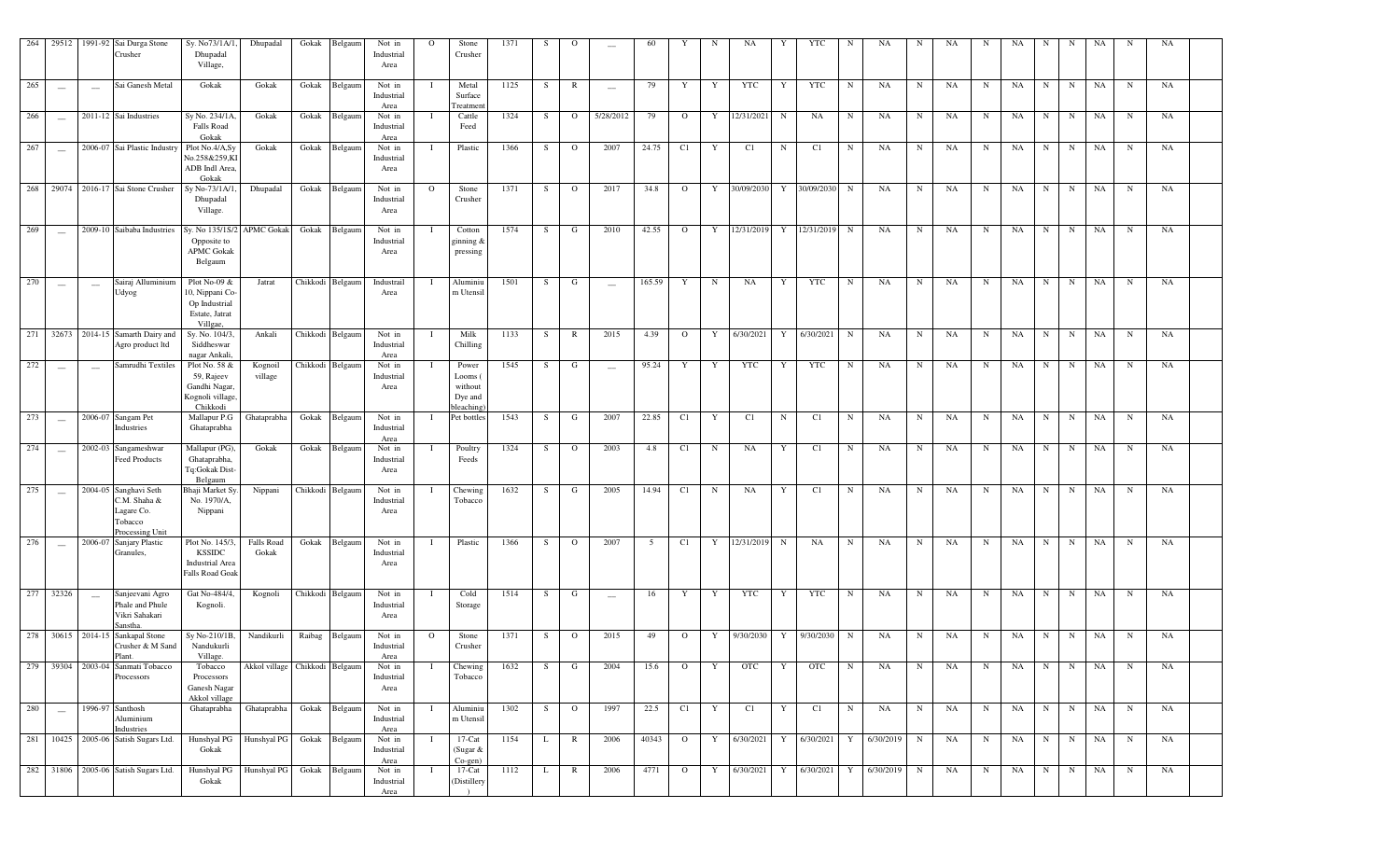|     |                                 |                          | 283 39724 1982-83 Shah Chaganlal<br>Jgarchang<br>Tobacco<br>Processing Pvt Ltd.                 | Nippani                                                                                                    | Nippani              | Chikkodi Belgaum | Not in<br>Industrial<br>Area |              | Chewing<br>Tobacco                      | 1632 | S. | G              | 1980                            | 32.1   | $\Omega$                | Y           | 12/31/2022   |             | 12/31/2022                          | N           | NA                                  | N           | NA        | N           | NA        | N           | N | NA        |             | NA        |  |
|-----|---------------------------------|--------------------------|-------------------------------------------------------------------------------------------------|------------------------------------------------------------------------------------------------------------|----------------------|------------------|------------------------------|--------------|-----------------------------------------|------|----|----------------|---------------------------------|--------|-------------------------|-------------|--------------|-------------|-------------------------------------|-------------|-------------------------------------|-------------|-----------|-------------|-----------|-------------|---|-----------|-------------|-----------|--|
|     |                                 |                          | 284 42373 2003-04 Shankar Dundappa<br>Wali Tobacco<br>Processing Unit                           | Sy NO 1970/A<br>Tobacco<br>Processing Unit<br>Ramapur Road<br>Nippani                                      | Nippani              | Chikkodi Belgaum | Not in<br>Industrial<br>Area |              | Chewing<br>Tobacco                      | 1632 | S  | G              | 2004                            | 19.32  | $\overline{O}$          | Y           | OTC          | Y           | OTC                                 | N           | NA                                  | $\mathbf N$ | NA        | N           | NA        | $\mathbf N$ | N | NA        | N           | NA        |  |
| 285 | $\overline{\phantom{a}}$        | $\sim$                   | Shashi Minerals,                                                                                | Sy. No<br>$311/1+2A/1$<br>Yadwad, Tq:<br>Gokak, Dist:<br>Belgaum                                           | Yadawad              | Gokak Belgaum    | Not in<br>Industrial<br>Area | M            | Mine<br>(Lime<br>Stone)                 | 1134 | S  | $\mathbb{R}$   | $\overline{\phantom{m}}$        | 9.15   | Y                       | Y           | YTC          | Y           | YTC                                 | $\mathbf N$ | NA                                  | $\mathbf N$ | NA        | $\mathbf N$ | NA        | $_{\rm N}$  | N | NA        | N           | NA        |  |
| 286 | $\overline{\phantom{a}}$        |                          | 1993-94 Shetkari Soya<br>Bean,                                                                  | Sy. NO. 20<br>Motiwadi<br>Village Nippani<br>Tal Chikodi                                                   | Motiwadi<br>Village  | Chikkodi Belgaum | Not in<br>Industrial<br>Area |              | Solvent<br>Extraction                   | 1382 | S  | $\overline{O}$ | 1994                            | 31.2   | C1                      | Y           | C1           | Y           | C1                                  | $\mathbf N$ | NA                                  | $\mathbf N$ | <b>NA</b> | $\mathbf N$ | NA        | $\mathbf N$ | N | NA        | $\mathbf N$ | NA        |  |
|     |                                 |                          | 287 26307 2015-16 Shetti Food &<br>Beverages.                                                   | Sy No-83/1, R S<br>No-2208,<br>Kadahatti Road<br><b>Bellad Bagewadi</b><br>Village.                        | Bellad<br>Bagewadi   | Hukkeri Belgaum  | Not in<br>Industrial<br>Area |              | Mineral<br>Water<br>Bottling            | 1538 | S  | G              | 2019                            | 76.07  | $\overline{O}$          |             | Y 12/31/2033 | N           | NA                                  | N           | NA                                  | $\mathbf N$ | NA        | $\mathbf N$ | NA        | $\mathbf N$ | N | NA        | $\mathbf N$ | NA        |  |
|     |                                 |                          | 288 12299 2005-06 Shiraguppi Sugar<br>Works Ltd.                                                | Sy no40 $(P)$ ,<br>48(P), 49 (P), 50<br>(P), 53(P),<br>54(P)41(P), 49,<br>23, Kagawad<br>Village, Athan    | Kagawad              | Athani Belgaum   | Not in<br>Industrial<br>Area |              | $17$ -Cat<br>(Sugar)                    | 1154 | L  | $\mathbb{R}$   | 2006                            | 28580  | $\overline{0}$          |             |              |             |                                     |             | Y 6/30/2021 Y 6/30/2021 Y 6/30/2021 | N           | NA        | N           | NA        | $\mathbf N$ | N | NA        | N           | NA        |  |
|     |                                 |                          | 289 17445 2006-07 Shirgave Dairy                                                                | Sy. No. 839/2P1<br>Kagwad Village                                                                          | Kagwad<br>Village    | Athani Belgaum   | Not in<br>Industrial<br>Area |              | Milk<br>processing<br>Unit              | 1133 | S. | $\mathbb{R}$   | 2007                            | 128.09 | $\overline{O}$          | Y           | 6/30/2021    | Y           | 6/30/2021                           | N           | NA                                  | $\mathbf N$ | <b>NA</b> | $\mathbf N$ | NA        | $\mathbf N$ | N | NA        | $\mathbf N$ | NA        |  |
| 290 | $\frac{1}{2}$                   |                          | 2009-10 Shiva Automobiles                                                                       | R.S. No. 2118/<br>Jath Road,<br>Athani                                                                     | Jath Road<br>Athani  | Athani Belgaum   | Not in<br>Industrial<br>Area |              | Repairs Of<br>Tractor                   | 1558 | S  | G              | 2010                            | 13     | C1                      | $\mathbf N$ | NA           | Y           | 12/31/2020                          | $\mathbf N$ | NA                                  | $\mathbf N$ | NA        | N           | NA        | N           | N | NA        | N           | NA        |  |
|     |                                 |                          | 291 24675 2014-15 Shiva Bleachers<br>Pvt Ltd.                                                   | <b>GPC No-2890</b><br>Boragaon<br>Village.                                                                 | Boragaon             | Chikkodi Belgaum | Not in<br>Industrial<br>Area |              | Cotton &<br>Blended<br>Yarn<br>Cotton   | 1517 | S  | G              | 2015                            | 47     | $\mathbf{O}$            |             | Y 12/31/2026 | $\mathbf N$ | NA                                  | $\mathbf N$ | NA                                  | $\mathbf N$ | NA        | N           | NA        | $\mathbf N$ | N | NA        | $\mathbf N$ | NA        |  |
|     | 292 29767                       | $\overline{\phantom{a}}$ | Shivaganga Foods<br>And Beverages.                                                              | Sy No. 2242/2.<br>Shindhihatti                                                                             | Hidakal dam          | Gokak Belgaum    | Not in<br>Industrial<br>Area |              | Mineral<br>Water<br>Bottling            | 1538 | S. | G              | 2019                            | 55.18  | $\overline{O}$          |             | Y 12/31/2033 | $\mathbf N$ | NA                                  | N           | NA                                  | $\mathbf N$ | NA        | N           | NA        | $\mathbf N$ | N | NA        | N           | NA        |  |
|     | 293 33038                       | $\overline{\phantom{a}}$ | Shivaganga<br>Hospital                                                                          | Sy. No. 1239/E<br>Plot No. 58,59.<br>A/p: Athani,<br>Athani-Tq.                                            | Athani               | Athani Belgaum   | Not in<br>Industrial<br>Area | HC           | Hospital                                | 1386 | S. | $\mathbf{O}$   | $\hspace{0.1mm}-\hspace{0.1mm}$ | 29     | Y                       | Y           | YTC          | Y           | YTC                                 | N           | NA                                  | Y           | YTC       | N           |           | $\mathbf N$ | N | NA        | N           | NA        |  |
| 294 | $\frac{1}{2}$                   |                          | 2016-17 Shivam Stone<br>Crushers.                                                               | Sy No-94/1A/2<br>Nej Village.                                                                              | Nej                  | Chikkodi Belgaum | Not in<br>Industrial<br>Area | $\circ$      | Stone<br>Crusher                        | 1371 | S  | $\overline{O}$ | 2017                            | 77     | C1                      | N           | NA           | Y           | 9/30/2018                           | N           | NA                                  | $\mathbf N$ | NA        | N           | NA        | $\mathbf N$ | N | <b>NA</b> | $\mathbf N$ | <b>NA</b> |  |
| 295 | $\equiv$                        |                          | 2006-07 Shivappa B<br>Kangavi Flour Mill                                                        | Aankalgi                                                                                                   | Ankalgi              | Gokak Belgaum    | Not in<br>Industrial<br>Area |              | Flour Mill                              | 1525 | S. | G              | 2007                            | -11    | C1                      | Y           | C1           | N           | C1                                  | $\mathbf N$ | NA                                  | $\mathbf N$ | NA        | N           | NA        | $\mathbf N$ | N | NA        | $\mathbf N$ | NA        |  |
|     |                                 |                          | 296 18753 2002-03 Shivappa B.<br>Nyamgoudar<br>(Earlier B.B.<br>Nyamagoudar)<br>Lime Stone Mine | Sy. No. 348,349<br>Yadwad,                                                                                 | Yadwad               | Gokak Belgaum    | Not in<br>Industrial<br>Area | M            | Mine<br>(Lime)<br>Stone)                | 1134 | S  | $\mathbb{R}$   | 2003                            | 30     | C1                      | Y           | C1           | Y           | C1                                  | $\mathbf N$ | NA                                  | $\mathbf N$ | NA        | N           | NA        | $\mathbf N$ | N | NA        | $\mathbf N$ | NA        |  |
| 297 | $\hspace{0.1mm}-\hspace{0.1mm}$ |                          | 2014-15 Shivashakti Stone<br>Crusher.                                                           | Sy No-6/B/1,<br>Jainapur Village.                                                                          | Jainapur             | Chikkodi Belgaum | Not in<br>Industrial<br>Area | $\mathbf{O}$ | Stone<br>Crusher                        | 1371 | S. | $\Omega$       | 2015                            | 39.01  | $\Omega$                | N           | NA           | Y           | 3/31/2021                           | N           | NA                                  | N           | NA        | N           | NA        | $\mathbf N$ | N | NA        | N           | NA        |  |
|     |                                 |                          | 298 21036 2007-08 Shivashakti Sugars<br>Ltd                                                     | Sy. No.<br>98/1,98/1C,6/1A<br>,6/1B,6/2A &<br>6/2B of Yadrav<br>village & 178/1<br>of Soundatti<br>village | Soundatti<br>village | Raibag Belgaum   | Not in<br>Industrial<br>Area |              | $17 - Cat$<br>(Sugar &<br>$Co$ -gen $)$ | 1154 | L  | $\mathbb{R}$   | 2008                            | 18000  | $\overline{\mathbf{O}}$ |             |              |             | Y 6/30/2021 Y 6/30/2021 Y 6/30/2020 |             |                                     | N           | NA        | N           | <b>NA</b> | N           | N | NA        | N           | NA        |  |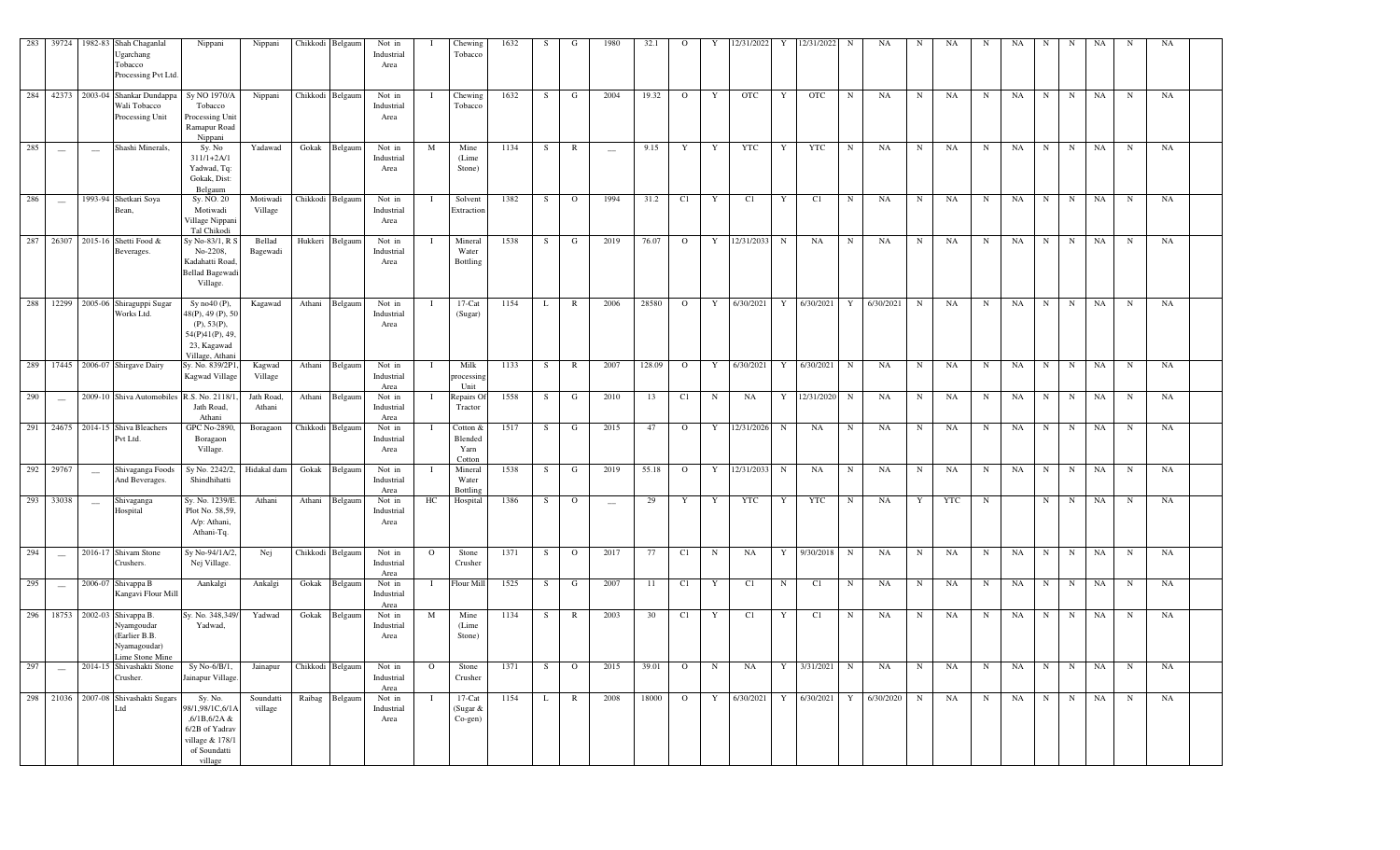| 299 | 29322                    |                          | 2007-08 Shivayogi Stone<br>Crusher                                      | Sy. No. 701/4,<br>Yankanchi<br>Cross, Bijapur<br>Road, Athani                  | Yankanchi              | Athani           | Belgaun          | Not in<br>Industrial<br>Area | $\Omega$ | Stone<br>Crusher                                      | 1371 | S         | $\mathbf{o}$   | 2008                     | 92.82 | $\Omega$     | N            | NA         | Y          | 9/30/2029  | N           | NA. | N           | NA        | N           | NA | N           | N           | NA          | N           | NA          |  |
|-----|--------------------------|--------------------------|-------------------------------------------------------------------------|--------------------------------------------------------------------------------|------------------------|------------------|------------------|------------------------------|----------|-------------------------------------------------------|------|-----------|----------------|--------------------------|-------|--------------|--------------|------------|------------|------------|-------------|-----|-------------|-----------|-------------|----|-------------|-------------|-------------|-------------|-------------|--|
| 300 |                          | $\sim$                   | Shivayogimath<br>Industries                                             | RS no 214A/1<br>Chamakeri<br>Village                                           | Chamakeri              | Athani           | Belgaum          | Not in<br>Industrial<br>Area |          | Cutting<br>Sizing<br>Polishing<br>of Marble<br>Stones | 1518 | S         | G              |                          | 1.65  | Y            | Y            | <b>YTC</b> | $_{\rm N}$ | NA         | N           | NA  | N           | NA        | $_{\rm N}$  | NA | N           | $\mathbf N$ | NA          | $_{\rm N}$  | NA          |  |
| 301 |                          | $\sim$                   | Shivendra Textiles                                                      | Plot No. 58 &<br>59, Rajeev<br>Gandhi Nagar.<br>Kognoli village<br>Chikkodi    | Kognoil<br>village     |                  | Chikkodi Belgaum | Not in<br>Industrial<br>Area |          | Power<br>Looms (<br>without<br>Dye and<br>bleaching   | 1545 | S         | G              | $\overline{\phantom{a}}$ | 95.24 | Y            | Y            | <b>YTC</b> | Y          | <b>YTC</b> | N           | NA  | $\mathbf N$ | NA        | $_{\rm N}$  | NA | $_{\rm N}$  | $\mathbf N$ | NA          | $\mathbf N$ | NA          |  |
| 302 |                          |                          | 12340 2008-09 Shree Durga<br><b>Enterprises</b> (Stone<br>Crusher Unit) | Sy. No. 818 A/<br>Kokatnur Raod                                                | Athani                 | Athani           | Belgaum          | Not in<br>Industrial<br>Area | $\Omega$ | Stone<br>Crusher                                      | 1371 | S         | $\circ$        | 2009                     | 15.9  | $\Omega$     | $\mathbf N$  | NA         | Y          | 3/31/2023  | N           | NA  | N           | NA        | N           | NA | N           | $\mathbf N$ | NA          | N           | NA          |  |
| 303 | 32153                    |                          | 2016-17 Shree Laxmi<br>Hanuman<br>Enterprises.                          | Sy No-31/3,<br>Ajjanakatti,<br>Mamadapur<br>Post.                              | Ajjanakatti            | Gokak            | Belgaum          | Not in<br>Industrial<br>Area |          | Mineral<br>Water<br>Bottling                          | 1538 | S         | G              | 2017                     | 150   | $\Omega$     | Y            | 12/30/2028 | Y          | 12/30/2028 | N           | NA  | N           | NA        | N           | NA | N           | N           | NA          | N           | NA          |  |
| 304 |                          |                          | 12344 2014-15 Shree R S Patil<br>Class 1 Contractor                     | Sy No. 64/2A                                                                   | Yadrav                 | Raibag           | Belgaum          | Not in<br>Industrial<br>Area |          | Hot Mix<br>plant                                      | 1334 | S         | $\circ$        | 2014-15                  | 124   | $\mathbf{O}$ | Y            | 9/30/2028  | Y          | 9/30/2028  | N           | NA  | N           | NA        | N           | NA | N           | N           | NA          | N           | NA          |  |
| 305 | 31157                    |                          | 2009-10 Shree Ratna<br>Chintamani<br>Engineering                        | P.No. 70,<br>Shirpewadi<br>Road, Co-Op.<br><b>Industrial Estate</b><br>Nippani | Nippani                |                  | Chikkodi Belgaun | Not in<br>Industrial<br>Area |          | Aluminiu<br>m Utensil                                 | 1302 | S         | $\Omega$       | 2010                     | 95.51 | $\Omega$     | Y            | 9/30/2021  | Y          | 9/30/2021  | N           | NA  | N           | NA        | N           | NA | N           | N           | NA          | N           | NA          |  |
| 306 | 33034                    |                          | Shri Basav Textiles                                                     | Plot No. C-210<br>A/p: Boragaon<br>Chikkodi-Tq,<br>Belagavi-Dist               | Boragaon               |                  | Chikkodi Belgaum | Not in<br>Industrial<br>Area |          | Cotton<br>cloths                                      | 1517 | S         | G              | $\sim$                   | 99    | Y            | Y            | <b>YTC</b> | Y          | <b>YTC</b> | N           | NA  | N           | <b>NA</b> | N           | NA | N           | $_{\rm N}$  | NA          | N           | NA          |  |
| 307 | $\overline{\phantom{a}}$ | $\overline{\phantom{a}}$ | Shri Basaveshwar<br>Milk and Milk<br>Products                           | R.S. No.158/3/                                                                 | Chikhalwal<br>Village  |                  | Chikkodi Belgaum | Not in<br>Industrial<br>Area |          | Milk<br>processing<br>Unit                            | 1133 | ${\bf S}$ | $\mathbb{R}$   | $\overline{\phantom{m}}$ | 28    | Y            | Y            | <b>YTC</b> | Y          | <b>YTC</b> | N           | NA  | N           | NA        | $_{\rm N}$  | NA | $\mathbf N$ | $\mathbf N$ | <b>NA</b>   | $\mathbf N$ | NA          |  |
| 308 | 29513                    |                          | 2016-17 Shri Durgamma<br><b>Stone Crusher</b>                           | Sy No. 124                                                                     | Kargaon<br>Village     |                  | Chikkodi Belgaum | Not in<br>Industrial<br>Area | $\circ$  | Stone<br>Crusher                                      | 1371 | S         | $\mathbf{O}$   | 2017                     | 26.5  | $\Omega$     | $\mathbf N$  | <b>NA</b>  | Y          | 9/30/2027  | N           | NA  | N           | NA        | N           | NA | N           | N           | NA          | N           | $_{\rm NA}$ |  |
| 309 | 16335                    |                          | 2000-01 Chandrama<br>Gramodyog<br>Society (Stone<br>Crusher)            | Sy. No. 85/1<br>Nej Village                                                    | Nej Village            | Chikkodi Belgaun |                  | Not in<br>Industrial<br>Area | $\circ$  | Stone<br>Crusher                                      | 1371 | S         | $\mathbf{O}$   | 2001                     | 15.05 | $\Omega$     | $\mathbf N$  | NA         | Y          | 9/30/2020  | N           | NA  | N           | NA        | N           | NA | N           | N           | NA          | N           | $_{\rm NA}$ |  |
| 310 | 74709                    |                          | 2014-15 Shri Mahalaxmi<br>Stone Crusher.                                | Sy No-6/4A,<br>Jainapur,<br><b>Village</b>                                     | Jainapur               | Chikkodi         | Belgaun          | Not in<br>Industrial<br>Area | $\circ$  | Stone<br>Crusher                                      | 1371 | S         | $\mathbf{O}$   | 2015                     | 15.55 | $\circ$      | $\mathbf N$  | NA         | Y          | 9/30/2020  | N           | NA  | $_{\rm N}$  | NA        | $_{\rm N}$  | NA | N           | $\mathbf N$ | $_{\rm NA}$ | ${\bf N}$   | $_{\rm NA}$ |  |
| 311 |                          |                          | Shri Sai Retreding                                                      | <b>TS No-2038</b><br>Near Govt<br>Hospital,<br>Yadwad Village                  | Yadwad                 | Gokak            | Belgaum          | Not in<br>Industrial<br>Area |          | Tyre<br>Retreadin<br>$\mathbf{g}$                     | 1381 | ${\bf S}$ | $\circ$        | $\overline{\phantom{0}}$ | 31.8  | Y            | Y            | <b>YTC</b> | Y          | <b>YTC</b> | $\mathbf N$ | NA  | N           | NA        | N           | NA | N           | $_{\rm N}$  | NA          | N           | $_{\rm NA}$ |  |
| 312 | 29325                    | 2017-18 Shri             | Veerabhadreshwar<br>M.Sand<br>Manufacturing<br><b>Init</b>              | Sy. No. 99/2B                                                                  | Karoshi<br>Village     |                  | Chikkodi Belgaum | Not in<br>Industrial<br>Area | $\Omega$ | Stone<br>Crusher                                      | 1371 | S         | $\circ$        | 2018                     | 496.8 | $\circ$      | $\mathbf N$  | NA         | Y          | 3/31/2023  | N           | NA  | $\mathbf N$ | NA        | N           | NA | N           | $_{\rm N}$  | $_{\rm NA}$ | N           | NA          |  |
| 313 | 40473                    |                          | 2014-15 Shri Yarriswamy<br>Stone Crusher                                | Sy No-86/3A &<br>86/3B, Jainapur<br>Village                                    | Jainapur               |                  | Chikkodi Belgaum | Not in<br>Industrial<br>Area | $\Omega$ | Stone<br>Crusher                                      | 1371 | S         | $\overline{O}$ | 2015                     | 25.55 | $\mathbf{O}$ | $\mathbf N$  | NA         | Y          | 3/31/2022  | N           | NA  | $\mathbf N$ | NA        | N           | NA | N           | $_{\rm N}$  | NA          | N           | NA          |  |
| 314 | 33308                    |                          | 2007-08 Shrikant Anand<br>Rao kadam<br>Dolomite Mine                    | Sy. No. 40,,<br>Dhavaleshwar<br>Village                                        | Dhavaleshwar           | Gokak            | Belgaum          | Not in<br>Industrial<br>Area | M        | Mine<br>(Lime<br>Stone)                               | 1134 | S         | $\mathbb{R}$   | 2008                     | 48    | C1           | $\mathbf N$  | NA         | Y          | C1         | N           | NA  | $\mathbf N$ | NA        | N           | NA | N           | $_{\rm N}$  | NA          | N           | NA          |  |
| 315 | $\qquad \qquad -$        |                          | 2007-08 Shrikant Anand<br>Rao kadam Lime<br>Stone Mine                  | Sy. No. 137(P)<br>Hunshayal<br>Village                                         | Hunshayal<br>Village   | Gokak            | Belgaum          | Not in<br>Industrial<br>Area | M        | Mine<br>(Lime)<br>Stone)                              | 1134 | S         | $\mathbb{R}$   | 2008                     | 47    | C1           | Y            | C1         | Y          | C1         | N           | NA  | $\mathbf N$ | NA        | $\mathbf N$ | NA | N           | N           | NA          | $\mathbf N$ | NA          |  |
| 316 | $\overline{\phantom{a}}$ |                          | 2005-06 Shrikant Anandrao<br>Kadam Quartizite<br>Mine                   | Sy. NO 64<br>Sindikurbet<br>village Tal<br>gokak                               | Sindikurbet<br>Village | Gokak            | Belgaum          | Not in<br>Industrial<br>Area | M        | Mine<br>(Quartzite                                    | 1134 | S         | $\mathbb{R}$   | 2006                     | 10    | C1           | $\mathbf{Y}$ | C1         | Y          | C1         | ${\bf N}$   | NA  | $\mathbf N$ | NA        | $\mathbf N$ | NA | N           | N           | NA          | $\mathbf N$ | NA          |  |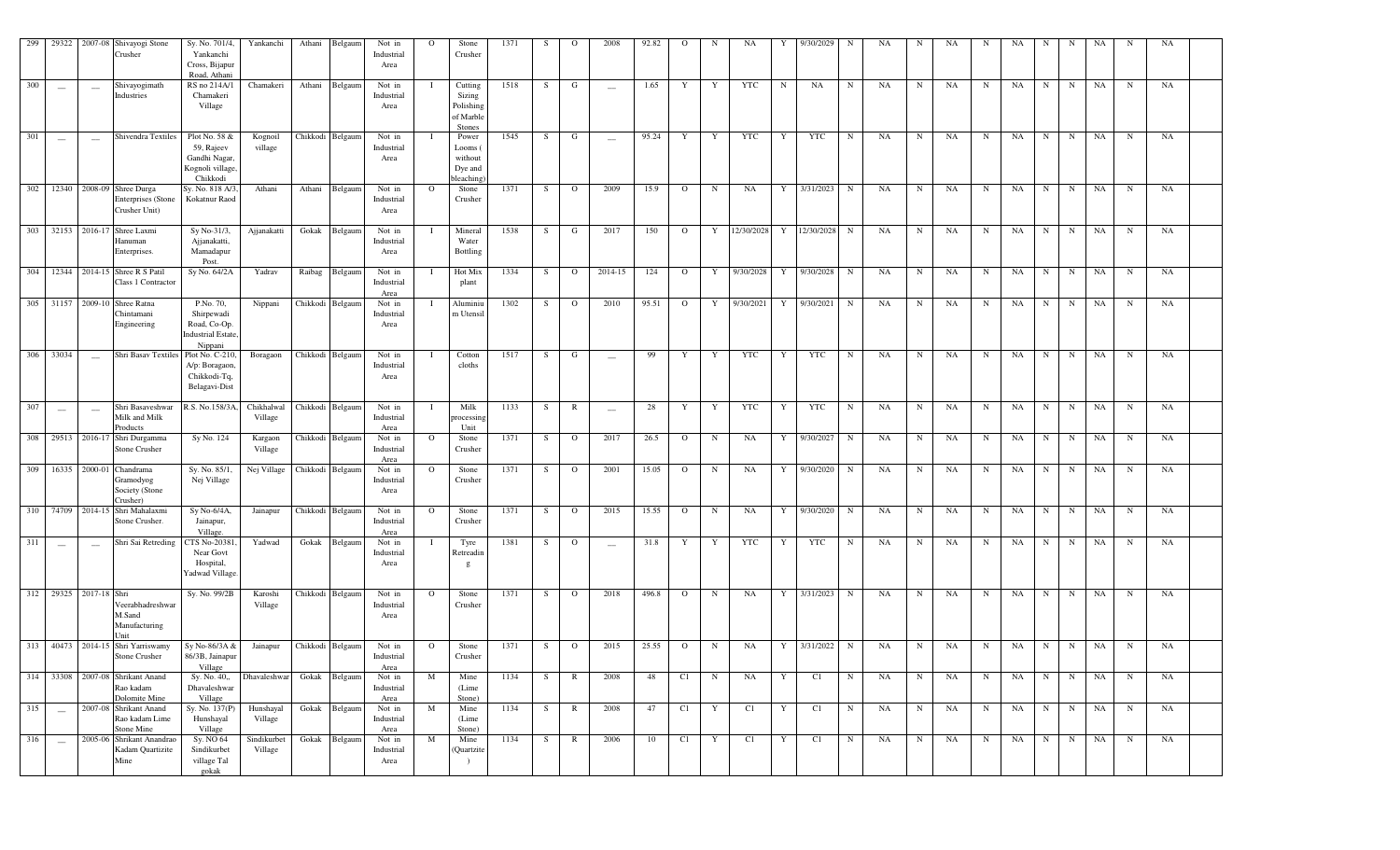|     | $\overline{\phantom{0}}$ |                          | Siddalingeshwar<br>Sugar Cane<br>Processing                            | Sy. No.<br>1001/2,1001/3,1<br>001/4,1001/5,<br>Satti Raod<br>Athani                      | Satti Road,<br>Athani | Athani | Belgaum          | Not in<br>Industrial<br>Area  |                | Jaggery                                                            | 1599 | -S | G              | $\sim$                   | 3.7    |                |   | <b>YTC</b>                        | Y           | <b>YTC</b>   | N           | NA        | N           | <b>NA</b> | N           | NA          | N           | N          | NA        | N           | NA          |  |
|-----|--------------------------|--------------------------|------------------------------------------------------------------------|------------------------------------------------------------------------------------------|-----------------------|--------|------------------|-------------------------------|----------------|--------------------------------------------------------------------|------|----|----------------|--------------------------|--------|----------------|---|-----------------------------------|-------------|--------------|-------------|-----------|-------------|-----------|-------------|-------------|-------------|------------|-----------|-------------|-------------|--|
|     |                          |                          | 318 39823 2014-15 Siddeshwar Stone<br>Crusher                          | Sy No-12,<br>Ainapur Village                                                             | Ainapur               | Athani | Belgaum          | Not in<br>Industrial<br>Area  | $\Omega$       | Stone<br>Crusher                                                   | 1371 | S  | $\circ$        | 2015                     | 18.86  | $\circ$        | Y | 9/30/2030                         | Y           | 9/30/2030    | N           | NA        | N           | NA        | $_{\rm N}$  | NA          | N           | N          | <b>NA</b> | N           | NA          |  |
| 319 | $\frac{1}{2}$            |                          | 2014-15 Siddeshwar Stone<br>Crusher                                    | Sy No-190/6,<br>Belligeri<br>Village.                                                    | Belligeri             | Athani | Belgaum          | Not in<br>Industrial<br>Area  | $\circ$        | Stone<br>Crusher                                                   | 1371 | S  | $\mathbf{O}$   | 2015                     | 337.49 | $\mathbf{O}$   | N | NA                                | Y           | 9/30/2021    | N           | NA        | N           | <b>NA</b> | $\mathbf N$ | NA          | $_{\rm N}$  | N          | NA        | $\mathbf N$ | <b>NA</b>   |  |
| 320 | --                       | $\overline{\phantom{a}}$ | Siddhivinayak<br>Polymers                                              | Plot no. Spl-6/B<br>KSSIDC Ind.<br>Area, Gokak                                           | Gokak                 | Gokak  | Belgaum          | Not in<br>Industrial<br>Area  |                | <b>PVC</b><br>Pipes                                                | 1614 | S  | G              | $\overline{\phantom{a}}$ | 11.55  | Y              | N | NA                                | Y           | <b>YTC</b>   | N           | NA        | N           | <b>NA</b> | $\mathbf N$ | NA          | $_{\rm N}$  | $_{\rm N}$ | NA        | $\mathbf N$ | <b>NA</b>   |  |
| 321 | $\overline{\phantom{a}}$ | $\overline{\phantom{a}}$ | Snehaprabha<br>Garments<br>Industries.                                 | Sy No-67/1B,<br>Near Athani<br><b>Sugar Factory</b><br>Main Road,<br>Kepawad<br>Village. | Kempawad              | Athani | Belgaum          | Not in<br>Industrial<br>Area  |                | Garment<br>Stiching                                                | 1589 | S  | G              | 2020                     | 387    | $\Omega$       | Y | 12/31/2034                        |             | Y 12/31/2034 | $\mathbf N$ | NA        | $\mathbf N$ | NA        | $\mathbf N$ | NA          | N           | N          | NA        | $_{\rm N}$  | NA          |  |
| 322 | $\sim$                   |                          | 2009-10 Sonex Metal                                                    | Sy No-1000,<br>Chikkati, Satti<br>Road, Athani<br>Village,                               | Athani                | Athani | Belgaum          | Not in<br>Industrial<br>Area  |                | Alluminiu<br>m Profiles                                            | 1302 | S  | $\overline{O}$ | 2010                     | 20     | C1             | Y | C1                                | Y           | C1           | $\mathbf N$ | NA        | N           | NA        | $\mathbf N$ | NA          | N           | $_{\rm N}$ | NA        | $_{\rm N}$  | <b>NA</b>   |  |
|     |                          |                          | 323 31060 2008-09 Soubhagya Laxmi<br>Sugars Ltd                        | Sy No. 308 &<br>413, Hirenandi<br>village,                                               | Hirenandi             | Gokak  | Belgaum          | Not in<br>Industrial<br>Area  | T              | $17$ -Cat<br>(Sugar &<br>Co-gen)                                   | 1154 | L  | $\mathbb{R}$   | 2009                     | 20035  | $\circ$        | Y | 6/30/2021                         | Y           | 6/30/2021 Y  |             | 6/30/2018 | $\mathbf N$ | NA        | $\mathbf N$ | NA          | N           | $_{\rm N}$ | NA        | $_{\rm N}$  | NA          |  |
|     |                          |                          | 324 12284 2011-12 Squad Forging<br>India Pvt Ltd                       | Aequs Special<br>Economic<br>Zone(SEZ), Plot<br>No.10,437/A,<br>Hattargi                 | Hattaragi             |        | Hukkeri Belgaum  | Not in<br>Industrial<br>Area  |                | Screw,<br>Hydrauli<br>Pressed<br>Compone<br>nts & hea<br>treatment | 1125 | L  | $\mathbb{R}$   | 2012                     | 7575   | $\circ$        | Y | 6/30/2021                         | Y           | 6/30/2021    | Y           | 6/30/2021 | N           | NA        | $\mathbf N$ | NA          | $\mathbf N$ | $_{\rm N}$ | NA        | $_{\rm N}$  | NA          |  |
|     |                          |                          | 325 14839 2008-09 Sri Ram Stone<br>Crusher                             | Sy. No. 80/5,<br>Jainapur Village                                                        | Jainapur              |        | Chikkodi Belgaum | Not in<br>Industrial<br>Area  | $\Omega$       | Stone<br>Crusher                                                   | 1371 | S. | $\circ$        | 2009                     | 18.99  | C1             | N | <b>NA</b>                         | Y           | 3/31/2019    | N           | NA        | N           | NA        | N           | NA          | N           | N          | NA        | N           | NA          |  |
|     |                          |                          | 326 14838 2008-09 Sri Ram Stone<br>Crusher                             | Sy. No. 97/2,<br>Karoshi Village                                                         | Karoshi               |        | Chikkodi Belgaum | Not in<br>Industrial<br>Area  | $\overline{O}$ | Stone<br>Crusher                                                   | 1371 | S  | $\overline{O}$ | 2009                     | 30.6   | $\mathbf{O}$   | N | NA                                | Y           | 9/30/2020    | N           | NA        | N           | NA        | N           | NA          | N           | N          | NA        | $_{\rm N}$  | <b>NA</b>   |  |
| 327 | $\frac{1}{2}$            |                          | 1991-92 Standard Cement<br>Pipe Industries                             | Shedbal Athani<br>Tq                                                                     | Shedbal               | Athani | Belgaum          | Not in<br>Industrial<br>Area  | - 1            | Cement<br>poles                                                    | 1511 | S  | G              | 1992                     | 8.75   | $\Omega$       | Y | 12/31/2023                        | N           | <b>NA</b>    | N           | NA        | N           | NA        | N           | NA          | N           | N          | NA        | N           | NA          |  |
| 328 | $\frac{1}{2}$            |                          | 2012-13 Stationary<br>Automatic Drumix<br>Asphalt Plant.               | Sy. No. 79                                                                               | Nagaral<br>Village    |        | Chikkodi Belgaum | Not in<br>Industrial<br>Area  | -1             | Hot Mix<br>plant                                                   | 1334 | S. | $\mathbf{O}$   | 10/24/2013               | 40     | C1             | Y | C1                                | Y           | C1           | $\mathbf N$ | NA        | N           | NA        | N           | $_{\rm NA}$ | $_{\rm N}$  | $_{\rm N}$ | NA        | $\mathbf N$ | <b>NA</b>   |  |
| 329 | 22969                    |                          | 1982-83 Subhash Metal<br>Industries                                    | Mehta Industrial<br>Estate Nippani                                                       | Nippani               |        | Chikkodi Belgaum | Mehta<br>Industrial<br>Estate | $\mathbf I$    | Aluminiu<br>m Utensi                                               | 1302 | S  | $\overline{O}$ | 1976                     | 99.76  | $\circ$        | Y | 9/30/2030                         | Y           | 9/30/2030    | $\mathbf N$ | NA        | N           | <b>NA</b> | $\mathbf N$ | NA          | $\mathbf N$ | $_{\rm N}$ | NA        | $_{\rm N}$  | <b>NA</b>   |  |
|     | 330 25808                | $\frac{1}{2}$            | Supretech Jaggery<br>& Agro Products                                   | Sy No-447/1,<br>Sunadolli Road<br>Mudalagi                                               | Mudalagi              | Gokak  | Belgaum          | Not in<br>Industrial<br>Area  | -1             | Jaggery                                                            | 1599 | S. | G              | $\qquad \qquad -$        | 222.5  | Y              | Y | <b>YTC</b>                        | Y           | YTC          | N           | NA        | N           | NA        | N           | NA          | N           | N          | NA        | N           | <b>NA</b>   |  |
| 331 | $\frac{1}{2}$            |                          | 1993-94 Suresh Leather<br>Tanning                                      | Madabhavi<br>Village Tq-<br>Athani.                                                      | Madbhavi<br>village   | Athani | Belgaum          | Not in<br>Industrial<br>Area  |                | Leather<br>Tanning<br>(Foot wear<br>-&                             | 1156 | S  | R              | 1994                     | -18    | C1             | Y | C1                                | $\mathbf N$ | C1           | $\mathbf N$ | NA        | N           | NA        | $\mathbf N$ | NA          | N           | N          | NA        | $_{\rm N}$  | <b>NA</b>   |  |
|     |                          |                          | 332 17846 2006-07 Tarade Brothers<br>Constructions &<br>Infrastructure | Sy. No 583/3/A<br>& 471/5A/5,<br>Raibag                                                  | Raibag                | Raibag | Belgaum          | Not in<br>Industrial<br>Area  |                | Hot Mix<br>plant                                                   | 1334 | S  | $\overline{O}$ | 2007                     | 35.43  | $\circ$        | Y | 9/30/2029                         | Y           | 9/30/2020    | N           | NA        | N           | NA        | N           | NA          | $\mathbf N$ | N          | NA        | N           | $_{\rm NA}$ |  |
| 333 |                          |                          | 12346 1993-94 Tarade Brothers<br><b>Construction Pvt</b><br>Ltd.       | Sy.No471/5A,                                                                             | Raibag                | Raibag | Belgaum          | Not in<br>Industrial<br>Area  | $\circ$        | Stone<br>Crusher                                                   | 1371 | S  | $\mathbf{O}$   | 1994                     | 78.82  | $\circ$        | N | NA                                | Y           | 9/30/2028    | $\mathbf N$ | NA        | N           | NA        | $\mathbf N$ | NA          | $\mathbf N$ | $_{\rm N}$ | NA        | $_{\rm N}$  | NA          |  |
| 334 | $\overline{\phantom{0}}$ | $\overline{\phantom{a}}$ | Thammana D<br>Katwa Lime stone<br>Mine                                 | $Sy-No-429(P)$<br>&430(P),<br>Yadwad Tq-<br>Gokak dist-<br>Belgaum                       | Yadwad                |        | Gokak Belgaum    | Not in<br>Industrial<br>Area  | M              | Mine<br>(Lime<br>Stone)                                            | 1134 | S  | R              | $\qquad \qquad -$        | 45.25  | Y              | Y | YTC                               | Y           | YTC          | N           | NA        | N           | NA        | N           | NA          | $\mathbf N$ | N          | NA        | $\mathbf N$ | NA          |  |
|     |                          |                          | 335 12286 1984-85 The Krishna SSK<br>Niyamit                           | Sy no 1141,<br>1142, 1143,<br>1136 & 1137,<br>Sankonatti<br>Village, Athani              | Sankonatti            |        | Athani Belgaum   | Not in<br>Industrial<br>Area  | - 1            | $17$ -Cat<br>(Sugar)                                               | 1154 | L  | $\mathbb{R}$   | 1985                     | 17803  | $\overline{O}$ | Y | 6/30/2021 Y 6/30/2021 Y 6/30/2020 |             |              |             |           | N           | NA        | N           | NA          | N           | N          | NA        | $\mathbf N$ | NA          |  |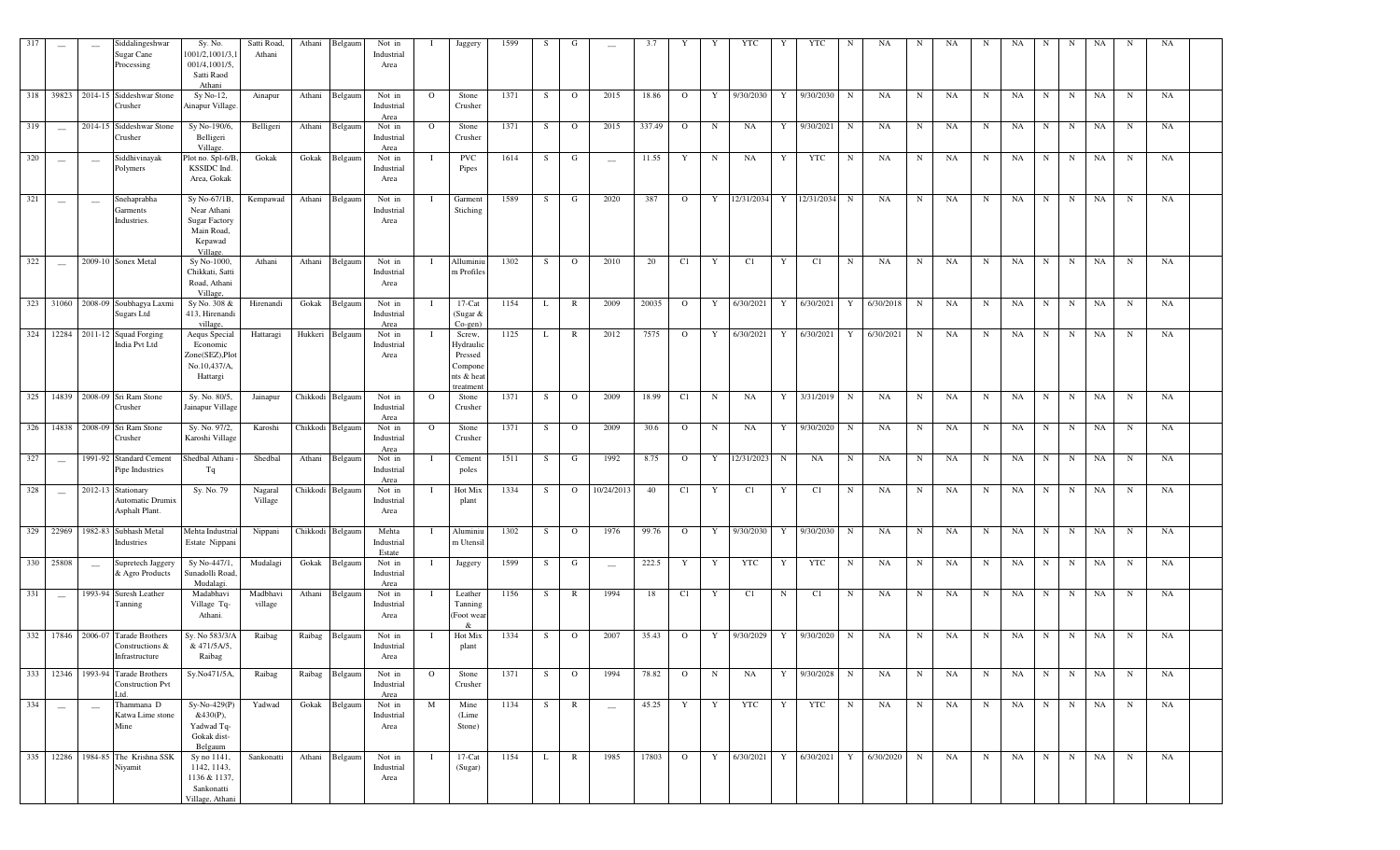| 336 | 33880                    | $\sim$                   | The Raibag Taluk<br>Grape Grower<br>Processor and<br>Expert Co-op<br>Socity Ltd | Kudachi                                                                                     | Kudachi                | Raibag | Belgaum          | Not in<br>Industrial<br>Area |         | Processed<br>Raisin                                 | 1594 | S       | G              |                          | 1900           | Y              | Y           | YTC        | Y           | <b>YTC</b>   | N           | NA.        | N           | NA        | N          | NA        | N           | N           | NA | N           | NA |  |
|-----|--------------------------|--------------------------|---------------------------------------------------------------------------------|---------------------------------------------------------------------------------------------|------------------------|--------|------------------|------------------------------|---------|-----------------------------------------------------|------|---------|----------------|--------------------------|----------------|----------------|-------------|------------|-------------|--------------|-------------|------------|-------------|-----------|------------|-----------|-------------|-------------|----|-------------|----|--|
| 337 | $\sim$                   |                          | 2011-12 Town Municipal<br>Council                                               | Ahani                                                                                       | Athani                 |        | Athani Belgaum   | Not in<br>Industrial<br>Area | LB      | LB                                                  | 1181 | LB      | LB             | 2012                     | POPN-<br>47842 | $\Omega$       | Y           | 6/30/2015  | $_{\rm N}$  | NA           | N           | NA         | N           | <b>NA</b> | N          | NA        | N           | $\mathbf N$ | NA | N           | NA |  |
| 338 |                          |                          | 2011-12 Town Municipal<br>Council                                               | Chikkodi                                                                                    | Chikkodi               |        | Chikkodi Belgaum | Not in<br>Industrial<br>Area | LB      | LB                                                  | 1181 | LB      | LB             | 2012                     | POPN-<br>38307 | $\circ$        | Y           | 6/30/2015  | $_{\rm N}$  | NA           | $_{\rm N}$  | NA         | $_{\rm N}$  | NA        | N          | NA        | N           | $_{\rm N}$  | NA | $\mathbf N$ | NA |  |
| 339 | $\overline{\phantom{a}}$ |                          | 1995-96 Town Municipal<br>Council                                               | Mudalagi                                                                                    | Mudalagi               | Gokak  | Belgaum          | Not in<br>Industrial<br>Area | LB      | LB                                                  | 1181 | LB      | LB             | 1996                     | POPN-<br>29893 | $\mathbf{O}$   | Y           | 6/30/2009  | $\mathbf N$ | NA           | N           | NA         | $_{\rm N}$  | NA        | N          | NA        | $\mathbf N$ | N           | NA | $\mathbf N$ | NA |  |
| 340 | $\overline{\phantom{a}}$ |                          | 2010-11 Town Municipal<br>Council                                               | Sankeshwar                                                                                  | Sankeshwar             |        | Hukkeri Belgaum  | Not in<br>Industrial<br>Area | LB      | LB                                                  | 1181 | LB      | LB             | 2011                     | POPN-<br>34637 | $\Omega$       | Y           | 6/30/2006  | N           | NA           | N           | NA         | $_{\rm N}$  | NA        | N          | NA        | N           | N           | NA | N           | NA |  |
| 341 | $\frac{1}{2}$            |                          | 2001-02 Town Municipal<br>Council                                               | Hukkeri                                                                                     | Hukkeri                |        | Hukkeri Belgaum  | Not in<br>Industrial<br>Area | LB      | LB                                                  | 1181 | LB      | LB             | 2002                     | POPN-<br>23000 | $\Omega$       | Y           | 6/30/2012  | $\mathbf N$ | NA           | N           | NA         | N           | NA        | N          | NA        | $\mathbf N$ | $\mathbf N$ | NA | N           | NA |  |
| 342 | $\sim$                   |                          | 2001-02 Town Municipal<br>Council                                               | Konnur                                                                                      | Konnur                 |        | Gokak Belgaum    | Not in<br>Industrial<br>Area | LB      | $_{LB}$                                             | 1181 | LB      | LB             | 2002                     | POPN-<br>27474 | $\Omega$       | Y           | 6/30/2011  | $\mathbf N$ | NA           | N           | NA         | $\mathbf N$ | NA        | N          | NA        | N           | N           | NA | $\mathbf N$ | NA |  |
| 343 | $\frac{1}{2}$            |                          | 1992-93 Town Municipal<br>Council                                               | Kudachi                                                                                     | Kudachi                |        | Raibag Belgaum   | Not in<br>Industrial<br>Area | LB      | LB                                                  | 1181 | LB      | LB             | 1993                     | POPN-<br>23154 | $\Omega$       | Y           | 6/30/2012  | $\mathbf N$ | NA           | N           | NA         | N           | NA        | N          | NA        | N           | N           | NA | $\mathbf N$ | NA |  |
| 344 | $\overline{\phantom{a}}$ |                          | 1997-98 Town Panchayat<br>Council                                               | Raibag                                                                                      | Raibag                 |        | Raibag Belgaum   | Not in<br>Industrial<br>Area | LB      | LB                                                  | 1181 | LB      | LB             | 1998                     | POPN-<br>18920 | $\mathbf{O}$   | Y           | 6/30/2011  | N           | NA           | N           | NA         | N           | <b>NA</b> | N          | <b>NA</b> | N           | N           | NA | N           | NA |  |
| 345 | $\frac{1}{2}$            |                          | 2001-02 Town Municipal<br>Council                                               | Sadalaga                                                                                    | Sadalaga               |        | Chikkodi Belgaum | Not in<br>Industrial<br>Area | LB      | LB                                                  | 1181 | $_{LB}$ | LB             | 2002                     | POPN-<br>23790 | $\Omega$       | Y           | 6/30/2012  | N           | NA           | N           | NA         | N           | NA        | N          | NA        | N           | N           | NA | $\mathbf N$ | NA |  |
| 346 | 35662                    |                          | 2011-12 UFI Filters India<br>Pvt Ltd                                            | Plot No. 3&4.<br>Aequs Sez,<br>437/A, Hattargi<br>Village,                                  | Hattargi               |        | Hukkeri Belgaum  | Not in<br>Industrial<br>Area | -1      | Oil filters.<br>fuel<br>filters,<br>spin            | 1504 | L       | G              | 2012                     | 2071           | $\mathbf{O}$   | Y           | 12/31/2022 | Y           | 12/31/2022   | Y           | 12/31/2022 | N           | NA        | N          | NA        | N           | $\mathbf N$ | NA | $_{\rm N}$  | NA |  |
|     |                          |                          | 347 26232 1992-93 Ugar Carbonic Pvt<br>Ltd.                                     | <b>Station Road</b><br>Ugarkhurd<br>,Ugarkhurd,<br>Belgaum                                  | Ugarkhurd              |        | Athani Belgaum   | Not in<br>Industrial<br>Area |         | Carbon<br>Dioxide                                   | 1515 | S       | G              | 1993                     | 77.5           | $\mathbf{O}$   | Y           | 12/31/2025 |             | Y 12/31/2025 | N           | NA         | N           | NA        | N          | NA        | N           | N           | NA | $_{\rm N}$  | NA |  |
|     |                          |                          | 348 10978 1993-94 Ugar Sugars Works<br>Ltd.                                     | Sy no 1, 1A,<br>45A, 267, 267A<br>268, 373, 376,<br>376, 376A, Ugar<br>Khurd, - 591<br>316, | Ugarkhurd              |        | Athani Belgaum   | Not in<br>Industrial<br>Area |         | $17$ -Cat<br>(Sugar,<br>Distillery<br>& Co-<br>gen) | 1154 | L       | $\mathbb{R}$   | 1994                     | 30771          | $\mathbf{O}$   | Y           | 6/30/2021  | Y           | 6/30/2021    | Y           | 6/30/2021  | N           | NA        | N          | NA        | N           | N           | NA | $_{\rm N}$  | NA |  |
| 349 | 23191                    |                          | 2001-02 Unitech Industries                                                      | sy. NO. 19/1<br>Kamanakatti<br>village Yadwad<br>Tq-Gokak Dist-<br>Belgaum                  | Kamanakatti<br>Village | Gokak  | Belgaum          | Not in<br>Industrial<br>Area |         | Burnt<br>Lime                                       | 1343 | S       | $\circ$        | 2002                     | 166            | $\circ$        | $\mathbf N$ | NA         | Y           | 6/30/2020    | N           | NA         | N           | NA        | N          | NA        | N           | ${\bf N}$   | NA | N           | NA |  |
| 350 |                          |                          | 42410 2001-02 United Building<br>Materials (Stone<br>Crusher)                   | Ohupdal Village,<br>Gokak-Tq,<br>Belgaum - Dist                                             | Gokak                  |        | Gokak Belgaum    | Not in<br>Industrial<br>Area | $\circ$ | Stone<br>Crusher                                    | 1371 | S       | $\circ$        | 2002                     | 10.35          | $\mathbf{O}$   | $\mathbf N$ | NA         | Y           | 3/31/2021    | N           | NA         | $\mathbf N$ | NA        | $_{\rm N}$ | NA        | N           | N           | NA | $_{\rm N}$  | NA |  |
| 351 | 32704                    | $\overline{\phantom{a}}$ | <b>United Textiles</b>                                                          | Sy. No. 744/5,<br>A/p: Boragaon.<br>Chikkodi-Tq,<br>Belagavi-Dist                           | Boragaon               |        | Chikkodi Belgaum | Not in<br>Industrial<br>Area |         | Cotton<br>cloths                                    | 1517 | S       | G              | $\overline{\phantom{m}}$ | 50             | Y              | Y           | <b>YTC</b> | Y           | <b>YTC</b>   | $_{\rm N}$  | NA         | $_{\rm N}$  | NA        | N          | NA        | $_{\rm N}$  | $_{\rm N}$  | NA | N           | NA |  |
|     |                          |                          | 352 29509 2001-02 Varji Stone<br>Crusher,                                       | Sy. No 73/1A<br>Dupadal village,<br>Tq-Gokak, Dist-<br>Belgaum                              | Dhupadal               |        | Gokak Belgaum    | Not in<br>Industrial<br>Area | $\circ$ | Stone<br>Crusher                                    | 1371 | S       | $\overline{O}$ | 2002                     | 92.05          | $\overline{O}$ | $\mathbf N$ | NA         |             | Y 9/30/2020  | N           | NA         | N           | NA        | N          | NA        | N           | N           | NA | $\mathbf N$ | NA |  |
|     |                          |                          | 353 39892 2003-04 Veerabhadreshwar<br>Stone ctusher                             | Sy no 88/2,<br>Jinapur village<br>Tq-Chikkodi<br>Dist-Belgaum.                              | Jainapur<br>Village    |        | Chikkodi Belgaum | Not in<br>Industrial<br>Area | $\circ$ | Stone<br>Crusher                                    | 1371 | S       | $\overline{O}$ | 2004                     | 9.1            | $\mathbf{O}$   | N           | NA         | Y           | 9/30/2020    | $\mathbf N$ | NA         | N           | NA        | N          | NA        | N           | $\mathbf N$ | NA | $\mathbf N$ | NA |  |
| 354 | $\hspace{0.05cm}$        | $\sim$                   | Veerabhadreshwara<br><b>Sugarcane Process</b>                                   | Shirguppi<br>Village Tal:<br>Athani.                                                        | Shirguppi<br>Village   | Athani | Belgaum          | Not in<br>Industrial<br>Area | Т.      | Sugar                                               | 1154 | S       | $\mathbb{R}$   | $\overline{\phantom{a}}$ | 31.85          | Y              | Y           | YTC        | Y           | YTC          | $_{\rm N}$  | NA         | $\mathbf N$ | NA        | N          | NA        | N           | N           | NA | N           | NA |  |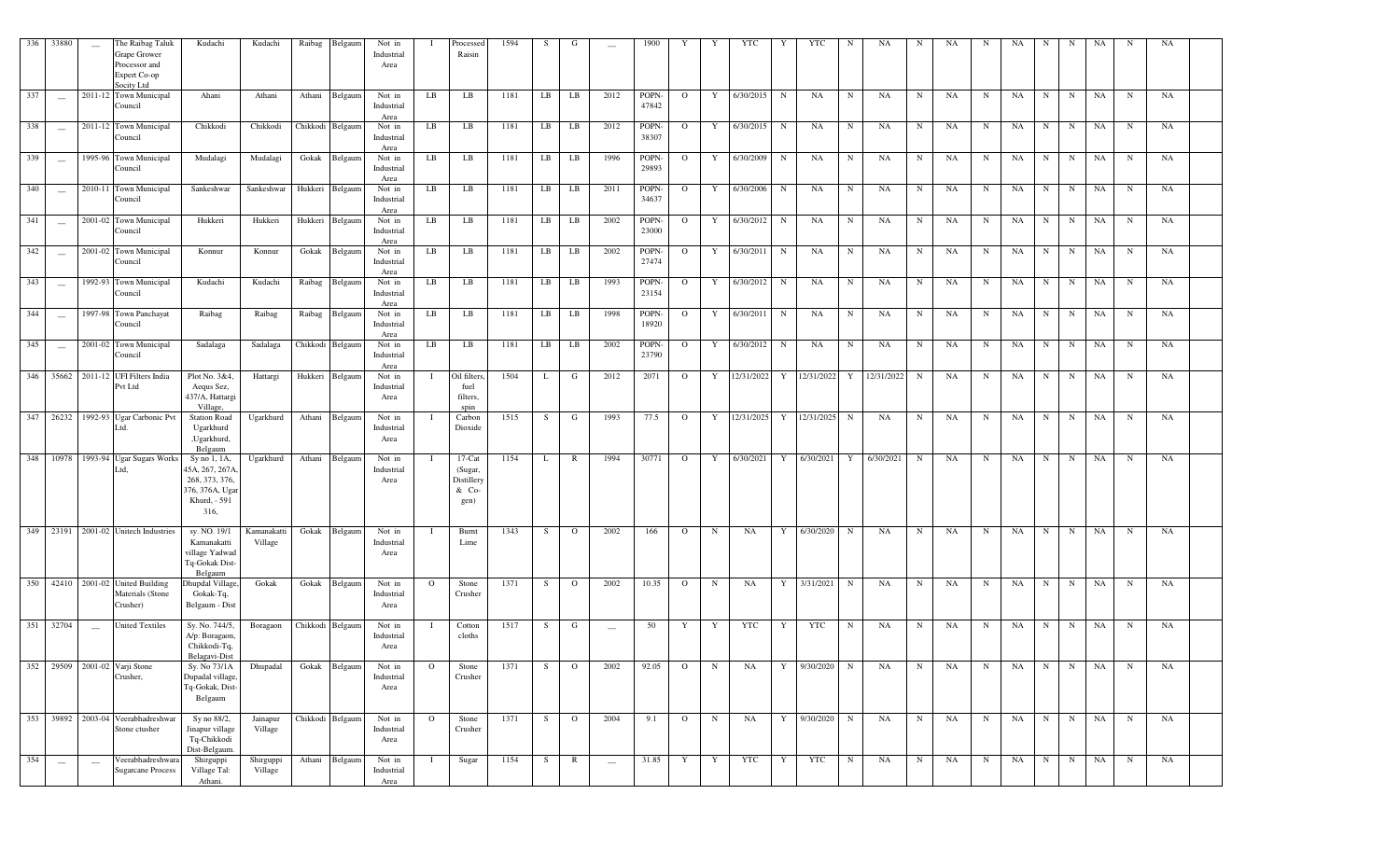|     |                                                |                                 | 355 13223 2000-01 Venkateshwar<br>Power Project Ltd,        | Sy. No.<br>34, 85, 86, 166, 16<br>8,169, Bedkihal<br>village,                                                                                       | Bedkihal                |                  | Chikkodi Belgaum | Not in<br>Industrial<br>Area |              | $17$ -Cat<br>(Sugar &<br>$Co$ -gen $)$                                 | 1154 | L            | $\mathbb{R}$   | 2001                            | 16142  | $\Omega$       | Y           | 6/30/2021  | 6/30/2021<br>Y             |             | 6/30/2021                                                                                                                                                                                                                                                                                                                                                                                                                                                                              | $_{\rm N}$  | NA | N           | NA        | N           | N           | NA | - N         | NA |
|-----|------------------------------------------------|---------------------------------|-------------------------------------------------------------|-----------------------------------------------------------------------------------------------------------------------------------------------------|-------------------------|------------------|------------------|------------------------------|--------------|------------------------------------------------------------------------|------|--------------|----------------|---------------------------------|--------|----------------|-------------|------------|----------------------------|-------------|----------------------------------------------------------------------------------------------------------------------------------------------------------------------------------------------------------------------------------------------------------------------------------------------------------------------------------------------------------------------------------------------------------------------------------------------------------------------------------------|-------------|----|-------------|-----------|-------------|-------------|----|-------------|----|
|     |                                                |                                 | 356 28916 2001-02 Vibha Stone<br>Crushers                   | Sy. No. 85/1B,<br>Jainapur village                                                                                                                  | Jainapur                | Chikkodi Belgaun |                  | Not in<br>Industrial<br>Area | $\mathbf{O}$ | Stone<br>Crusher                                                       | 1371 | S            | $\overline{O}$ | 2002                            | 123.94 | $\mathbf{O}$   | $\mathbf N$ | NA         | 3/31/2024<br>Y             | $\mathbf N$ | NA                                                                                                                                                                                                                                                                                                                                                                                                                                                                                     | $\mathbf N$ | NA | $_{\rm N}$  | NA        | $\mathbf N$ | N           | NA | $\mathbf N$ | NA |
|     |                                                |                                 | 357 29536 1992-93 Vidyaranya Stone<br>Crusher               | Sy. No. 73/1A,<br>Dhupadal<br>Village,                                                                                                              | Dhupadal                |                  | Gokak Belgaum    | Not in<br>Industrial<br>Area | $\mathbf{O}$ | Stone<br>Crusher                                                       | 1371 | S            | $\overline{O}$ | 1993                            | 93.15  | $\mathbf{O}$   | $\mathbf N$ | NA         | Y 9/30/2020                | $\mathbf N$ | NA                                                                                                                                                                                                                                                                                                                                                                                                                                                                                     | $\mathbf N$ | NA | $_{\rm N}$  | NA        | N           | N           | NA | $\mathbf N$ | NA |
| 358 | $\sim$                                         |                                 | 2014-15 Vijaya Stone<br>Crusher.                            | Sy No-107,<br>Ullagaddi<br>Khanapur<br>Village.                                                                                                     | Ullagaddi<br>Khanapur   |                  | Hukkeri Belgaum  | Not in<br>Industrial<br>Area | $\circ$      | Stone<br>Crusher                                                       | 1371 | S            | $\overline{O}$ | 2015                            | 53.1   | $\mathbf{O}$   | Y           | 30/09/2030 | 30/09/2030<br>$\mathbf{Y}$ | N           | NA                                                                                                                                                                                                                                                                                                                                                                                                                                                                                     | $\mathbf N$ | NA | $_{\rm N}$  | NA        | $\mathbf N$ | N           | NA | $\mathbf N$ | NA |
|     |                                                |                                 | 359 38081 2013-14 Vijaykant Dairy                           | Belgaum road,<br>Hukkeri                                                                                                                            | Hukkeri                 |                  | Hukkeri Belgaum  | Not in<br>Industrial<br>Area |              | Milk<br>Chilling                                                       | 1328 | S            | $\overline{O}$ | 2014                            | 7.5    | $\mathbf{O}$   | Y           | 9/30/2022  | 9/30/2022<br>Y             | $\mathbf N$ | NA                                                                                                                                                                                                                                                                                                                                                                                                                                                                                     | $\mathbf N$ | NA | N           | NA        | N           | N           | NA | $\mathbf N$ | NA |
| 360 | $\hspace{0.1mm}-\hspace{0.1mm}-\hspace{0.1mm}$ | $\hspace{0.1mm}-\hspace{0.1mm}$ | Vikas Milk<br>Products                                      | H. No. 10/35,<br>Mankapur                                                                                                                           | Manakpur                | Chikkodi Belgaum |                  | Not in<br>Industrial<br>Area |              | Milk<br>processing<br>Unit                                             | 1133 | S            | $\mathbb{R}$   | $\hspace{0.1mm}-\hspace{0.1mm}$ | 84.4   | Y              | N           | NA         | YTC<br>Y                   | $\mathbf N$ | NA                                                                                                                                                                                                                                                                                                                                                                                                                                                                                     | $\mathbf N$ | NA | N           | NA        | N           | N           | NA | $\mathbf N$ | NA |
| 361 | $\sim$                                         |                                 | 2010-11 Vinayak Industries                                  | Sy. No. 260/Al.<br>Plot No. 7&8,<br>VPC No.<br>1138,1139.<br>Nippani Co-op<br>Industrial Area,<br>Jatrat Road,<br>Nippani                           | Jatrat road,<br>Nippani |                  | Chikkodi Belgaum | Not in<br>Industrial<br>Area |              | CI<br>Castings                                                         | 1322 | S            | $\overline{O}$ | 2011                            | 80.1   | C1             | Y           | C1         | C1<br>Y                    | $\mathbf N$ | NA                                                                                                                                                                                                                                                                                                                                                                                                                                                                                     | $\mathbf N$ | NA | N           | NA        | $\mathbf N$ | N           | NA | N           | NA |
|     |                                                |                                 | 362 39555 2017-18 Vinayak Stone<br>Crusher                  | Sy No-76,<br>Bilakundi<br>Villge.                                                                                                                   | Bilakundi.              | Gokak            | Belgaum          | Not in<br>Industrial<br>Area | $\Omega$     | Stone<br>Crusher                                                       | 1371 | S            | $\overline{O}$ | 2018                            | 202    | $\mathbf{O}$   | $\mathbf N$ | NA         | 9/30/2028<br>Y             | $\mathbf N$ | NA                                                                                                                                                                                                                                                                                                                                                                                                                                                                                     | $\mathbf N$ | NA | N           | NA        | $\mathbf N$ | N           | NA | $\mathbf N$ | NA |
| 363 | $\hspace{0.1mm}-\hspace{0.1mm}-\hspace{0.1mm}$ | $\overline{\phantom{m}}$        | Vinod kumar<br>Poddar Lime stone<br>mine                    | Sy-No-425(P),<br>Yadwad Tq-<br><b>Gokak Dist-</b><br>Belgaum                                                                                        | Yadwad                  | Gokak            | Belgaum          | Not in<br>Industrial<br>Area | M            | Mine<br>(Lime<br>Stone)                                                | 1134 | S            | $\mathbb{R}$   | $\overline{\phantom{m}}$        | 43.8   | Y              | Y           | YTC        | YTC<br>Y                   | $\mathbf N$ | NA                                                                                                                                                                                                                                                                                                                                                                                                                                                                                     | $\mathbf N$ | NA | N           | NA        | N           | N           | NA | $\mathbf N$ | NA |
|     |                                                |                                 | 364 10661 2001-02 Vishwaraj Sugars<br><b>Industries Ltd</b> | Sy no 136, 139<br>$(P)$ , 140 $(P)$ ,<br>$141(P)$ , 148 (P),<br>149(P), 150(P),<br>151(P), 152,<br>Belladabagewadi<br>, Hukkeri Tq,<br>Belgaum Dist | Bellad<br>Bagewadi      |                  | Hukkeri Belgaum  | Not in<br>Industrial<br>Area |              | $17$ -Cat<br>(Sugar,<br>Distillery<br>& Co-<br>gen)                    | 1154 | L            | $\mathbb{R}$   | 2002                            | 33260  | $\overline{O}$ |             |            | Y 6/30/2021 Y 6/30/2021    | Y           | 6/30/2019 N                                                                                                                                                                                                                                                                                                                                                                                                                                                                            |             | NA | N           | <b>NA</b> | $\mathbf N$ | N           | NA | N           | NA |
|     |                                                |                                 | 365 16336 2010-11 VPN Constructions<br>Solutions            | Sy.No:618/1,Ko<br>ganalli Village                                                                                                                   | Koganalli<br>Village    |                  | Chikkodi Belgaum | Not in<br>Industrial<br>Area | $\Omega$     | Stone<br>Crusher                                                       | 1371 | S            | $\overline{O}$ | 2011                            | 104.46 | $\circ$        | $\mathbf N$ | NA         | 9/30/2020<br>Y             | $\mathbf N$ | NA                                                                                                                                                                                                                                                                                                                                                                                                                                                                                     | N           | NA | N           | NA        | $\mathbf N$ | N           | NA | $\mathbf N$ | NA |
| 366 | 24975                                          |                                 | 2020-21 Water Link Pipe                                     | Plot. No. 3487,<br>Ichalkarangi<br>Road, Borgaon<br>village,<br>Chikkodi                                                                            | Borgaon<br>village      |                  | Chikkodi Belgaum | Not in<br>Industrial<br>Area |              | <b>PVC</b><br>Pipes $&$<br>fitting                                     | 1614 | S            | G              | $\overline{\phantom{m}}$        | 110    | Y              | Y           | YTC        | YTC<br>Y                   | $\mathbf N$ | NA                                                                                                                                                                                                                                                                                                                                                                                                                                                                                     | $\mathbf N$ | NA | N           | NA        | N           | N           | NA | $\mathbf N$ | NA |
| 367 | $\hspace{0.1mm}-\hspace{0.1mm}$                | $\hspace{0.1mm}-\hspace{0.1mm}$ | Wesco Power<br>Generation Ltd                               | Shivapur<br>Village, Gokak<br>Tq, Belgaum<br>Dist                                                                                                   | Shivapur<br>Village     |                  | Gokak Belgaum    | Not in<br>Industrial<br>Area |              | <b>NATURA</b><br>L GAS<br><b>BASED</b><br><b>POWER</b><br><b>PLANT</b> | 1146 | L            | $\mathbb{R}$   | $\hspace{0.1mm}-\hspace{0.1mm}$ | 1600   | Y              | Y           | YTC        | YTC<br>$\mathbf{Y}$        | Y           | <b>YTC</b>                                                                                                                                                                                                                                                                                                                                                                                                                                                                             | $\mathbf N$ | NA | N           | NA        | N           | N           | NA | $\mathbf N$ | NA |
|     |                                                |                                 | 368 13324 2002-03 Y.L.Nyamagoudar<br>Mines,                 | Sy. No. 526<br>Yadwad Village,<br>Tq: Gokak, Dist:<br>Belgaum                                                                                       | Yadawad                 | Gokak            | Belgaum          | Not in<br>Industrial<br>Area | M            | Mine<br>(Dolomite                                                      | 1134 | S.           | $\mathbb{R}$   | 2003                            | 4.35   | C1             | Y           | C1         | C1<br>Y                    | N           | NA                                                                                                                                                                                                                                                                                                                                                                                                                                                                                     | $\mathbf N$ | NA | N           | NA        | $\mathbf N$ | N           | NA | $\mathbf N$ | NA |
| 369 |                                                |                                 | 31608 2015-16 Yadwad Cements<br>Pvt Ltd.                    | Plot No. 183<br>Main Road,<br>Yadwad                                                                                                                | Yadwad                  |                  | Gokak Belgaum    | Not in<br>Industrial<br>Area |              | Port Land<br>Cement                                                    | 1105 | M            | $\mathbb{R}$   | 2016                            | 900    | $\mathbf{O}$   | Y           | 6/30/2021  | 6/30/2021<br>Y             | Y           | $\begin{array}{ccc} \multicolumn{3}{c}{} & \multicolumn{3}{c}{} & \multicolumn{3}{c}{} & \multicolumn{3}{c}{} & \multicolumn{3}{c}{} & \multicolumn{3}{c}{} & \multicolumn{3}{c}{} & \multicolumn{3}{c}{} & \multicolumn{3}{c}{} & \multicolumn{3}{c}{} & \multicolumn{3}{c}{} & \multicolumn{3}{c}{} & \multicolumn{3}{c}{} & \multicolumn{3}{c}{} & \multicolumn{3}{c}{} & \multicolumn{3}{c}{} & \multicolumn{3}{c}{} & \multicolumn{3}{c}{} & \multicolumn{3}{c}{} & \multicolumn$ | N           | NA | N           | NA        | N           | N           | NA | N           | NA |
| 370 | $\overline{\phantom{a}}$                       |                                 | 2008-09 Yadwad Lime And<br>Chemicals                        | Sy. No.<br>919,922,923,924<br>, Yadwad<br>Village                                                                                                   | Yadwad                  | Gokak            | Belgaum          | Not in<br>Industrial<br>Area | M            | Mine<br>(Lime<br>Stone)                                                | 1134 | S            | $\mathbb{R}$   | 2009                            | 14.46  | C1             | N           | NA         | Y<br>C1                    | N           | NA                                                                                                                                                                                                                                                                                                                                                                                                                                                                                     | $\mathbf N$ | NA | N           | NA        | $\mathbf N$ | N           | NA | $\mathbf N$ | NA |
| 371 | $\overline{\phantom{a}}$                       |                                 | 1994-95 Yadwad Lime and<br>Chemicals                        | 2163 Yadwad<br>Village                                                                                                                              | Yadwad                  | Gokak            | Belgaum          | Not in<br>Industrial<br>Area | M            | Mine<br>(Lime<br>Stone)                                                | 1134 | <sub>S</sub> | $\mathbb{R}$   | 1995                            | 14.46  | C1             | Y           | C1         | C1<br>Y                    | $\mathbf N$ | NA                                                                                                                                                                                                                                                                                                                                                                                                                                                                                     | $\mathbf N$ | NA | $\mathbf N$ | NA        | $\mathbf N$ | $\mathbf N$ | NA | $\mathbf N$ | NA |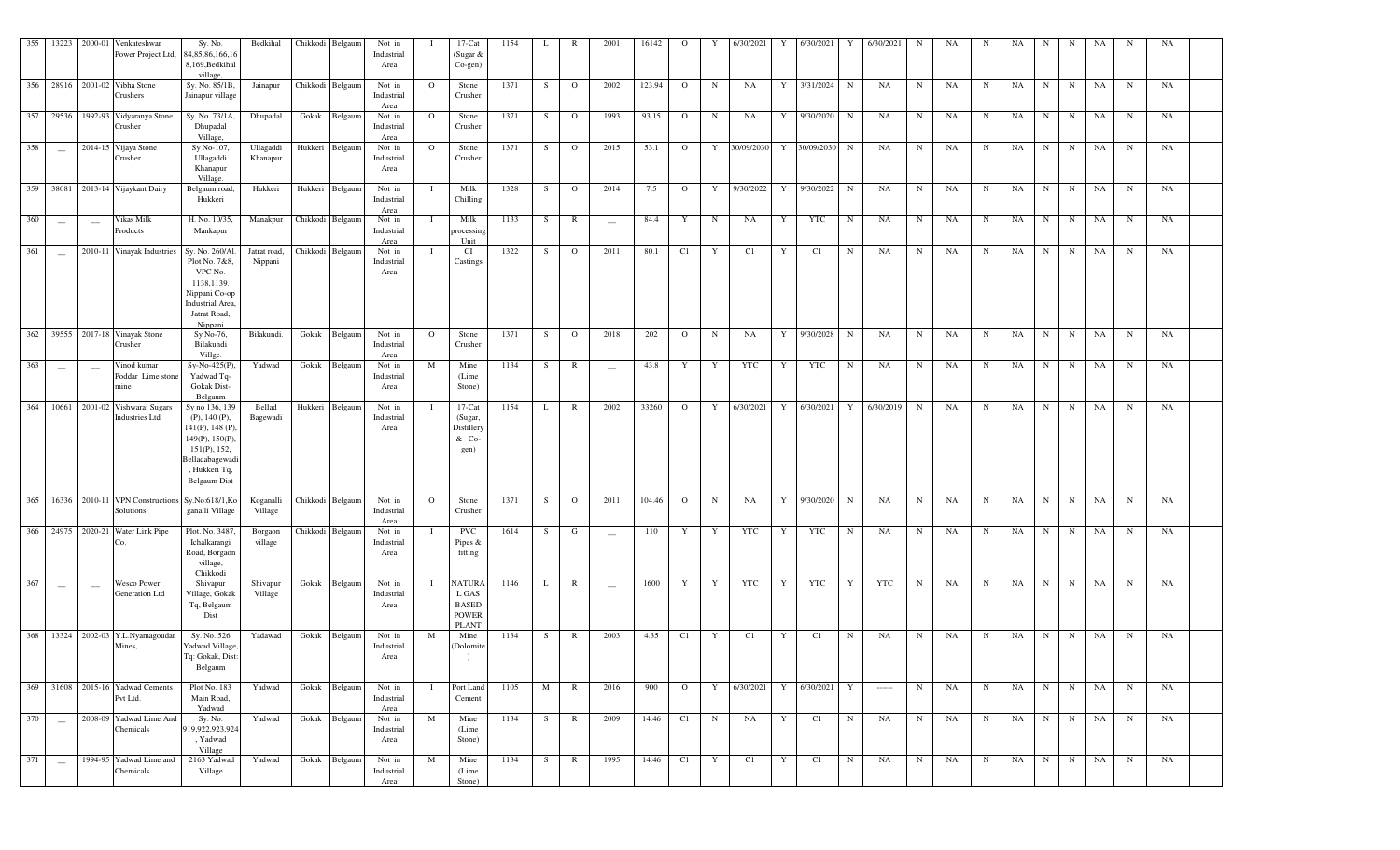| 372       | $\hspace{0.1mm}-\hspace{0.1mm}$ |             | 1995-96 Yadwad Lime<br>Industries, C/o<br>R.H. Itnal (26.3)<br>Hecteres)              | Yadwad Village,<br>Gokak Tq,<br>Belgaum Dt.                                    | Yadwad                | Gokak Belgaum    | Not in<br>Industrial<br>Area | M            | Mine<br>(Lime<br>Stone)              | 1134 | S. | R              | 1996   | 9.5    | C1             |             | C1  |              | C1          | N           | NA | N           | NA | N           | NA | N           | -N          | NA |             | NA |  |
|-----------|---------------------------------|-------------|---------------------------------------------------------------------------------------|--------------------------------------------------------------------------------|-----------------------|------------------|------------------------------|--------------|--------------------------------------|------|----|----------------|--------|--------|----------------|-------------|-----|--------------|-------------|-------------|----|-------------|----|-------------|----|-------------|-------------|----|-------------|----|--|
| 373       | $\sim$                          |             | 1998-99 Yadwad Lime<br>Works                                                          | Yadwad<br>Belgaum                                                              | Yadwad                | Gokak Belgaum    | Not in<br>Industrial<br>Area | - 1          | Burnt<br>Lime                        | 1343 | S  | $\overline{O}$ | 1999   | 36.7   | C1             | $_{\rm N}$  | NA  | Y            | C1          | N           | NA | N           | NA | N           | NA | N           | $\mathbf N$ | NA | $\mathbf N$ | NA |  |
| 374       | $\overline{\phantom{a}}$        | $\sim$      | Yadwad Limestone<br>Mine & Dolomite<br>Mine                                           | Sy<br>No.103/1A/2,3.<br>2 Ha, Yadwad<br>village,<br>Tal:Gokak,Dist<br>Belgaum. | Yadawad               | Gokak Belgaum    | Not in<br>Industrial<br>Area | M            | Mine<br>(Lime<br>Stone)              | 1134 | S. | $\mathbb{R}$   | $\sim$ | 9.4    | Y              | Y           | YTC | Y            | YTC         | N           | NA | N           | NA | $\mathbf N$ | NA | N           | $\mathbf N$ | NA | $\mathbf N$ | NA |  |
| 375       | $\sim$                          | $\sim$      | Yes Wires and<br>Conductors                                                           | Sy No-329, KLE<br>Engineering<br>College Road                                  | Hirekudi              | Chikkodi Belgaum | Not in<br>Industrial<br>Area | - 1          | Alluminiu<br>m Wires                 | 1302 | S. | $\overline{O}$ | $\sim$ | 24.4   | Y              | Y           | YTC | N            | NA          | N           | NA | $\mathbf N$ | NA | N           | NA | N           | N           | NA | $\mathbf N$ | NA |  |
| 376 34486 |                                 | $\sim$      | Rohini Drip<br>Irigation                                                              | Plot No-75<br>Nippani Co-Op<br><b>Indusrial Estate</b><br>Nippani              | Nippani               | Chikkodi Belgaum | Industrial<br>Area           | - 1          | <b>PVC</b> Drip<br>Irrgation<br>Pipe | 1614 | S. | G              | $\sim$ | 88     | Y              | Y           | YTC | Y            | YTC         | N           | NA | $\mathbf N$ | NA | $\mathbf N$ | NA | N           | $\mathbf N$ | NA | N           | NA |  |
|           | 377 32873                       | $\sim$      | Shiva Milk Dairy.                                                                     | R. S. No.<br>5/2A/3, Haruger<br>village.                                       | Harugeri.             | Raibag Belgaum   | Not in<br>Industrial<br>Area |              | Milk<br>processing<br>Unit           | 1133 | S  | $\mathbb{R}$   | $\sim$ | 163    | Y              | Y           | YTC | $\mathbf{Y}$ | YTC         | N           | NA | N           | NA | N           | NA | N           | $\mathbf N$ | NA | $\mathbf N$ | NA |  |
| 378       | $\sim$                          | $\sim$      | D. L. Stones Pvt<br>Ltd. (Stone<br>Crusher and M<br>Sand Unit)                        | Sy No.289,(P)<br>Hirenandi<br>Village.                                         | Hirenandi             | Gokak Belgaum    | Not in<br>Industrial<br>Area | $\Omega$     | Stone<br>Crusher                     | 1371 | S  | $\overline{O}$ | $\sim$ | 45     | Y              | $\mathbf N$ | NA  | $\mathbf{Y}$ | YTC         | N           | NA | N           | NA | N           | NA | N           | $\mathbf N$ | NA | $\mathbf N$ | NA |  |
|           | 379 29537                       | $\sim$      | <b>Tarade Brothers</b><br><b>Construction Pvt</b>                                     | Plot. No. 12,<br>Bastawad<br>Village                                           | Bastawad              | Raibag Belgaum   | Not in<br>Industrial<br>Area | $\Omega$     | Stone<br>Crusher                     | 1371 | S. | $\overline{O}$ | $\sim$ | 100    | Y              | N           | NA  | $\mathbf{Y}$ | YTC         | N           | NA | N           | NA | N           | NA | N           | $\mathbf N$ | NA | N           | NA |  |
|           |                                 |             | 380 42573 2016-17 Shri. Mallikarjun<br>Sand Processing                                | Sy. No. 195/1.<br>Ghodageri<br><b>Village</b>                                  | Ghodageri             | Hukkeri Belgaum  | Not in<br>Industrial<br>Area | $\mathbf{O}$ | Stone<br>Crusher                     | 1371 | S. | $\overline{O}$ | 2017   | 116    | $\overline{O}$ | N           | NA  | Y            | 3/31/2023   | N           | NA | N           | NA | N           | NA | N           | N           | NA | N           | NA |  |
| 381       | $\overline{\phantom{a}}$        | 2016-17 DRN | Infrastructure<br>Stone Cusher and<br>M Sand Unit                                     | Sy. No. 450,<br>Athani Village.                                                | Athani                | Athani Belgaum   | Not in<br>Industrial<br>Area | $\circ$      | Stone<br>Crusher                     | 1371 | M  | $\overline{O}$ | 2017   | 565    | C1             | $\mathbf N$ | NA  | Y            | 7/11/2022   | $\mathbf N$ | NA | N           | NA | $\mathbf N$ | NA | N           | $\mathbf N$ | NA | $\mathbf N$ | NA |  |
| 382       | $\hspace{0.1mm}$                |             | 2016-17 S. C. Stone Crusher<br>Industries.                                            | Sy. No. 102/3,<br>Ullagaddi<br>Khanapur<br>Village.                            | Ullagaddi<br>Khanapur | Hukkeri Belgaum  | Not in<br>Industrial<br>Area | $\mathbf{O}$ | Stone<br>Crusher                     | 1371 | S. | $\mathbf{O}$   | 2017   | 48.75  | $\mathbf{O}$   | N           | NA  | Y            | 9/30/2018   | $\mathbf N$ | NA | N           | NA | $\mathbf N$ | NA | N           | $\mathbf N$ | NA | $\mathbf N$ | NA |  |
|           |                                 |             | 383 76169 2016-17 Papa Kalyani Stone<br>Crusher, (Arihant<br>Stone Crusher)           | Sy. No. 895/4,<br>Kagwad Village                                               | Kagwad                | Athani Belgaum   | Not in<br>Industrial<br>Area | $\mathbf{O}$ | Stone<br>Crusher                     | 1371 | S  | $\overline{O}$ | 2017   | 3475   | $\overline{O}$ | N           | NA  | $\mathbf{Y}$ | 3/31/2023   | N           | NA | $\mathbf N$ | NA | N           | NA | N           | $\mathbf N$ | NA | $\mathbf N$ | NA |  |
|           |                                 |             | 384 39556 2016-17 Shree Sai Minarel:<br>(M. Sand Unit)                                | Sy. No.<br>929/A31/2,<br>Mamadapur<br>Village.                                 | Mamadapur             | Gokak Belgaum    | Not in<br>Industrial<br>Area | $\mathbf{O}$ | Stone<br>Crusher                     | 1371 | S  | $\overline{O}$ | 2017   | 1195   | $\mathbf{O}$   | N           | NA  | Y            | 3/31/2021   | N           | NA | $_{\rm N}$  | NA | $\mathbf N$ | NA | N           | $\mathbf N$ | NA | N           | NA |  |
|           |                                 |             | 385 77255 2016-17 Sri Siddeshwar<br>Stone Crusher.                                    | Sy. No. 817/1.<br>Athani Village                                               | Athani                | Athani Belgaum   | Not in<br>Industrial<br>Area | $\circ$      | Stone<br>Crusher                     | 1371 | S  | $\overline{O}$ | 2017   | 337.49 | $\mathbf{O}$   | N           | NA  | Y            | 3/31/2023   | N           | NA | $_{\rm N}$  | NA | $\mathbf N$ | NA | $\mathbf N$ | $\mathbf N$ | NA | $\mathbf N$ | NA |  |
|           |                                 |             | 386 74711 2016-17 Om Sand Crusher.                                                    | Sy. No. 152,<br>Ghodageri<br>Village.                                          | Ghodageri             | Hukkeri Belgaum  | Not in<br>Industrial<br>Area | $\mathbf{O}$ | Stone<br>Crusher                     | 1371 | S. | $\overline{O}$ | 2017   | 120    | C1             | N           | NA  | Y            | 9/30/2019   | $\mathbf N$ | NA | $\mathbf N$ | NA | N           | NA | N           | $\mathbf N$ | NA | N           | NA |  |
|           |                                 |             | 387 39578 2016-17 J. R. Channavar<br>Stone Crusher.                                   | Sy. No. 96, 97/1<br>Karoshi Village.                                           | Karoshi               | Chikkodi Belgaum | Not in<br>Industrial<br>Area | $\circ$      | Stone<br>Crusher                     | 1371 | S. | $\overline{O}$ | 2017   | 89.51  | $\overline{O}$ | N           | NA  | $\mathbf{Y}$ | 9/30/2020   | $\mathbf N$ | NA | $\mathbf N$ | NA | N           | NA | N           | $\mathbf N$ | NA | $\mathbf N$ | NA |  |
|           |                                 |             | 388 42061 2016-17 Tarade Brothers<br><b>Construction Pvt</b>                          | Sy. No. 87/1,<br>Jainapur Village.                                             | Jainapur              | Chikkodi Belgaum | Not in<br>Industrial<br>Area | $\circ$      | Stone<br>Crusher                     | 1371 | S. | $\Omega$       | 2017   | 30     | $\Omega$       | N           | NA  | Y            | 3/31/2023   | $\mathbf N$ | NA | N           | NA | N           | NA | N           | $\mathbf N$ | NA | N           | NA |  |
|           |                                 |             | 389 64185 2016-17 Vishwanath Stone<br>Crusher & M. Sand Borgaon Village.<br>Unit.     | Sy. No. 790/3/B,                                                               | Borgaon.              | Chikkodi Belgaum | Not in<br>Industrial<br>Area | $\mathbf{O}$ | Stone<br>Crusher                     | 1371 | S. | $\overline{O}$ | 2017   | 120    | $\overline{O}$ | N           | NA  | $\mathbf{Y}$ | 3/31/2023 N |             | NA | N           | NA | N           | NA |             | $N$ N       | NA | $\mathbf N$ | NA |  |
|           |                                 |             | 390 42500 2016-17 C. H. Veerraju and<br>Company Stone<br>Crusher and M.<br>Sand Unit. | Sy. No.<br>201/2, 4, 5,<br>Nandikurli<br>Village.                              | Nandikurli            | Raibag Belgaum   | Not in<br>Industrial<br>Area | $\circ$      | Stone<br>Crusher                     | 1371 | S  | $\overline{O}$ | 2017   | 453    | $\circ$        | $\mathbf N$ | NA  | Y            | 3/31/2023 N |             | NA | N           | NA | N           | NA | N           | N           | NA | $\mathbf N$ | NA |  |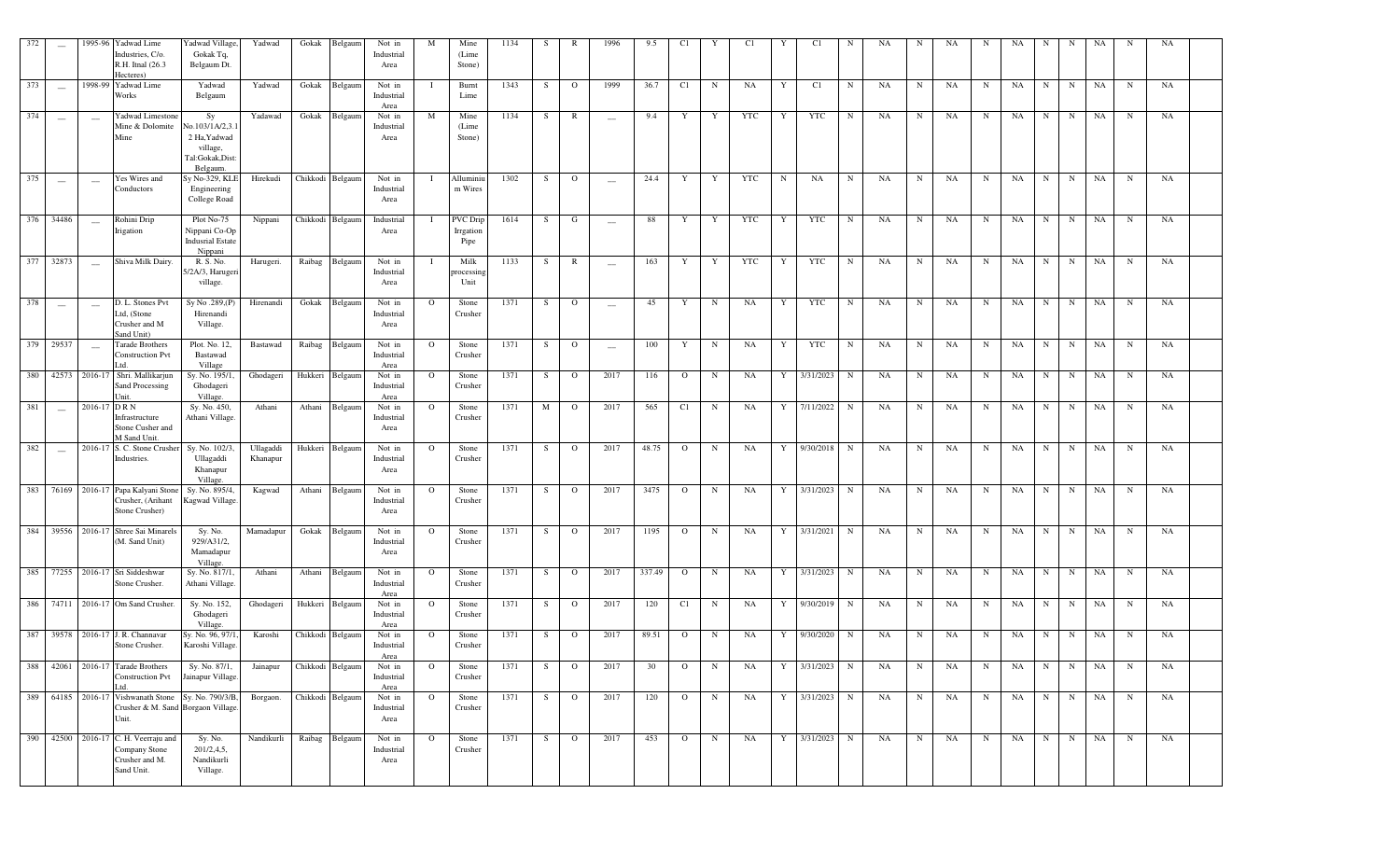| 391 | $\overline{\phantom{0}}$ |                          | Mahesh Manohar<br>Kadapatti.               | Rs. No. 259/C,<br>Managutti<br>Village.            | Managutti              | Hukkeri | Belgaum          | Not in<br>Industrial               |         | Industrial<br>Estate            | 1173 | -S     | R              | $\overline{\phantom{m}}$ | 200    | Y              | Y           | <b>YTC</b> | N           | <b>NA</b>  | N           | NA        | N          | NA        | N           | NA        | N           | N           | NA          | N           | NA          |  |
|-----|--------------------------|--------------------------|--------------------------------------------|----------------------------------------------------|------------------------|---------|------------------|------------------------------------|---------|---------------------------------|------|--------|----------------|--------------------------|--------|----------------|-------------|------------|-------------|------------|-------------|-----------|------------|-----------|-------------|-----------|-------------|-------------|-------------|-------------|-------------|--|
|     | 392 34818                | $\sim$                   | S. V. P. Associates.                       | Plot No. 7,<br><b>KIADB</b>                        | Gokak                  | Gokak   | Belgaum          | Area<br><b>KIADB</b><br>Industrial |         | Plastic<br>Granding             | 1366 | S      | $\overline{O}$ | $\sim$                   | 13.5   | Y              | Y           | <b>YTC</b> | $\mathbf N$ | NA         | $\mathbf N$ | NA        | $_{\rm N}$ | NA        | N           | NA        | N           | N           | NA          | N           | NA          |  |
|     |                          |                          |                                            | Industrial Area.<br>Gokak                          |                        |         |                  | Area, Falls<br>Road Gokak          |         |                                 |      |        |                |                          |        |                |             |            |             |            |             |           |            |           |             |           |             |             |             |             |             |  |
| 393 | 34819                    | $\sim$                   | Kalyanshetti<br>Associates.                | Plot No. 5.5P &<br>6, KIADB                        | Gokak                  | Gokak   | Belgaum          | <b>KIADB</b><br>Industrial         |         | Plastic<br>Granding             | 1366 | S      | $\mathbf{O}$   | $\sim$                   | 30     | $\mathbf Y$    | $\mathbf Y$ | <b>YTC</b> | $_{\rm N}$  | NA         | $\mathbf N$ | NA        | ${\bf N}$  | NA        | N           | NA        | N           | N           | $_{\rm NA}$ | $\mathbf N$ | NA          |  |
|     |                          |                          |                                            | Industrial Area.<br>Gokak.                         |                        |         |                  | Area, Falls<br>Road Gokak          |         |                                 |      |        |                |                          |        |                |             |            |             |            |             |           |            |           |             |           |             |             |             |             |             |  |
| 394 | 30627                    | $\frac{1}{2}$            | Kurane Textile<br>Park Pvt Ltd.            | Sy. No. 344/2,<br><b>Bugate Alur</b><br>Village.   | <b>Bugate Alur</b>     |         | Hukkeri Belgaum  | Not in<br>Industrial               |         | Textile<br>Park                 | 1173 | L      | R              | $\overline{\phantom{a}}$ | 5035   | Y              | Y           | <b>YTC</b> | $_{\rm N}$  | NA         | $_{\rm N}$  | NA        | N          | NA        | N           | NA        | N           | N           | NA          | $_{\rm N}$  | NA          |  |
|     | 395 28914                |                          | 2016-17 Arihant Minerals.                  | Sy No .196/4,<br>Ghodageri-                        | Ghodageri              | Hukkeri | Belgaun          | Area<br>Not in<br>Industrial       | $\circ$ | Stone<br>Crusher                | 1371 | S      | $\overline{O}$ | 2017                     | 92.3   | $\overline{O}$ | N           | NA         | Y           | 9/30/2020  | $\mathbf N$ | NA        | N          | NA        | N           | NA        | N           | N           | NA          | N           | NA          |  |
| 396 | 33233                    | $\overline{\phantom{a}}$ | V H M Textiles                             | Village.<br>R. S. No. 180/5                        | Nej                    |         | Chikkodi Belgaum | Area<br>Not in                     |         | Textile                         | 1158 | L      | R              | $\overline{\phantom{m}}$ | 1735   | Y              | Y           | <b>YTC</b> | Y           | YTC        | N           | NA        | N          | <b>NA</b> | N           | <b>NA</b> | N           | N           | NA          | N           | NA          |  |
|     |                          |                          | India Pvt Ltd.                             | & 180/6, Nej<br>Village.                           |                        |         |                  | Industrial<br>Area                 |         | Prossing                        |      |        |                |                          |        |                |             |            |             |            |             |           |            |           |             |           |             |             |             |             |             |  |
| 397 |                          | $\overline{\phantom{a}}$ | Greenvale Textile<br>Park Ltd.             | R S No. 83/C.<br>Boragaon                          | Boragaon               |         | Chikkodi Belgaum | Not in<br>Industrial               |         | Textile                         | 1158 | $\,$ S | R              | $\overline{\phantom{0}}$ | 200    | Y              | Y           | <b>YTC</b> | Y           | <b>YTC</b> | $\mathbf N$ | NA        | $_{\rm N}$ | <b>NA</b> | ${\bf N}$   | NA        | $\mathbf N$ | N           | $_{\rm NA}$ | $\mathbf N$ | NA          |  |
| 398 | 31940                    | 2020                     | <b>Brain Chamber</b><br>Polysacks Pvt Ltd. | Village.<br>Sy No 112/1B,<br>Kurli Village.        | Kurli                  |         | Chikkodi Belgaum | Area<br>Not in<br>Industrial       | Т.      | Poly<br>propylene               | 1614 | S      | G              | 2020                     | 149.59 | $\overline{O}$ | Y           | 12/31/2035 | Y           | 12/31/2035 | $\mathbf N$ | NA        | N          | NA        | N           | NA        | N           | N           | NA          | $_{\rm N}$  | NA          |  |
| 399 | $\overline{\phantom{a}}$ |                          | Sunil. Ashok. Patil.                       | RS No 4RS/1                                        | Jabpur                 | Hukkeri | Belgaun          | Area<br>Not in                     | L       | Bags<br><b>Residentia</b>       | 1181 | S      | R              | $\overline{\phantom{a}}$ | 260    | Y              | Y           | <b>YTC</b> | $_{\rm N}$  | NA         | N           | NA        | N          | NA        | N           | NA        | N           | N           | $_{\rm NA}$ | $_{\rm N}$  | NA          |  |
|     |                          |                          | Residential Layout.                        | 4RS/2 & 4RS/3<br>Jabpur Village                    |                        |         |                  | Industrial<br>Area                 |         | 1 Layout.                       |      |        |                |                          |        |                |             |            |             |            |             |           |            |           |             |           |             |             |             |             |             |  |
| 400 | 41484                    |                          | 2017-18 High Quality Sand                  | Sindikurbet                                        | Shindikurbet           | Gokak   | Belgaum          | Not in<br>Industrial<br>Area       | $\circ$ | Stone<br>Crusher                | 1371 | S      | $\circ$        | 2018                     | 107    | $\circ$        | Y           | 3/31/2023  | Y           | 3/31/2023  | $\mathbf N$ | NA        | N          | <b>NA</b> | N           | NA        | N           | N           | <b>NA</b>   | N           | NA          |  |
| 401 | 34904                    | $\overline{\phantom{a}}$ | Suda labs                                  | <b>VPC No.1924</b><br>Bedakihal                    | Bedakihal              |         | Chikkodi Belgaum | Not in<br>Industrial               |         | Solvent<br>Extraction           | 1382 | S      | $\circ$        | $\overline{\phantom{m}}$ | 97.75  | Y              | Y           | <b>YTC</b> | Y           | <b>YTC</b> | N           | NA        | N          | <b>NA</b> | $\mathbf N$ | NA        | N           | $\mathbf N$ | $_{\rm NA}$ | $\mathbf N$ | NA          |  |
| 402 | 35121                    |                          | Gayatri RNS.SIPL                           | Village<br>Sy.No-27/1A $\delta$<br>27/1B Aralihatt | Aralihatti<br>VIllage  | Athani  | Belgaun          | Area<br>Not in<br>Industrial       |         | Ready<br>Mix                    | 1548 | S      | G              |                          | 62.225 | Y              | N           | NA         | Y           | <b>YTC</b> | N           | NA        | N          | NA        | N           | NA        | N           | N           | $_{\rm NA}$ | N           | $_{\rm NA}$ |  |
|     |                          |                          |                                            | $\ensuremath{\text{Village}}$                      |                        |         |                  | Area                               |         | Concrete<br>Plant               |      |        |                |                          |        |                |             |            |             |            |             |           |            |           |             |           |             |             |             |             |             |  |
| 403 | 34939                    | $\sim$                   | Halade Enterprises                         | $Sy.No-$<br>2378, Ward No                          | Kognoli-<br>Village    |         | Chikkodi Belgaum | Not in<br>Industrial               |         | Chilly<br>Powder                | 1556 | S      | G              | $\sim$                   | 67     | Y              | Y           | <b>YTC</b> | Y           | <b>YTC</b> | $\mathbf N$ | NA        | N          | NA        | N           | NA        | N           | N           | NA          | $_{\rm N}$  | NA          |  |
|     |                          |                          |                                            | 09, Hanabarwadi<br>Road Kogonoli<br>Village        |                        |         |                  | Area                               |         | (Spice<br>Grinding)             |      |        |                |                          |        |                |             |            |             |            |             |           |            |           |             |           |             |             |             |             |             |  |
| 404 | 35084                    | $\overline{\phantom{a}}$ | Tanvi Irrigation                           | Sy.No.99/5                                         | Sankratti              | Athani  | Belgaum          | Not in                             |         | Drip                            | 1614 | S      | G              | $\overline{\phantom{a}}$ | 174    | Y              | $\mathbf Y$ | <b>YTC</b> | Y           | <b>YTC</b> | $\mathbf N$ | <b>NA</b> | N          | NA        | N           | NA        | N           | $\mathbf N$ | NA          | $_{\rm N}$  | NA          |  |
|     |                          |                          |                                            | Sankratti Village                                  | Village                |         |                  | Industrial<br>Area                 |         | Irrigation<br>pipes             |      |        |                |                          |        |                |             |            |             |            |             |           |            |           |             |           |             |             |             |             |             |  |
|     | $405 \overline{)36251}$  |                          | Shivani Enterprises                        | Plot No-C-209<br><b>Borgaon Textil</b>             | Borgaon<br>,(Borgaon   |         | Chikkodi Belgaum | Not in<br>Industrial               |         | Power<br>Looms                  | 1545 | S      | G              | $\sim$                   | 85.39  | Y              | Y           | <b>YTC</b> | Y           | <b>YTC</b> | N           | NA        | $_{\rm N}$ | NA        | N           | NA        | N           | N           | $_{\rm NA}$ | $_{\rm N}$  | NA          |  |
|     |                          |                          |                                            | Park                                               | Textile Park)          |         |                  | Area                               |         | without<br>Dye and<br>bleaching |      |        |                |                          |        |                |             |            |             |            |             |           |            |           |             |           |             |             |             |             |             |  |
| 406 | 36882                    |                          | San Agro<br>Industries Ltd.                | Sy No. 234/1<br>Gajabarwadi<br>Village             | Gajabarwadi<br>Village |         | Hukkeri Belgaum  | Not in<br>Industrial               |         | Manufactu<br>ring of            | 1350 | L      | $\circ$        |                          | 3500   | Y              | Y           | <b>YTC</b> | Y           | <b>YTC</b> | $\mathbf N$ | NA        | N          | <b>NA</b> | N           | NA        | N           | N           | NA          | N           | NA          |  |
| 407 | 36677                    |                          | Bhuyekar Textiles.                         | Boragaon-                                          | Boragaon               |         | Chikkodi Belgaum | Area<br>Not in                     |         | Starch/Sa<br>Power              | 1545 | S      | G              |                          | 478.44 | Y              | Y           | <b>YTC</b> | Y           | <b>YTC</b> | N           | NA        | N          | NA        | N           | NA        | N           | N           | NA          | $_{\rm N}$  | NA          |  |
|     |                          |                          |                                            | Village                                            | Village                |         |                  | Industrial<br>Area                 |         | Looms<br>without<br>Dye and     |      |        |                |                          |        |                |             |            |             |            |             |           |            |           |             |           |             |             |             |             |             |  |
| 408 | 35231                    |                          | 2016-17 Bhageerath Cotton                  | Belagavi Road                                      | Gokak                  | Gokak   | Belgaum          | Not in                             |         | bleaching<br>Cotton             | 1574 | S      | G              | 2017                     | 239.72 | $\overline{O}$ | $\mathbf Y$ | 12/31/2027 | $\mathbf Y$ | 12/31/2027 | $\mathbf N$ | NA        | $_{\rm N}$ | NA        | N           | NA        | N           | $\mathbf N$ | NA          | $_{\rm N}$  | NA          |  |
|     |                          |                          | Ginning $&$<br>Pressing Industry.          | Gokak                                              |                        |         |                  | Industrial<br>Area                 |         | Ginning &<br>Pressing           |      |        |                |                          |        |                |             |            |             |            |             |           |            |           |             |           |             |             |             |             |             |  |
| 409 | 35504                    |                          | <b>Ramabai</b><br>Ambedkar Textiles        | Boragaon-<br>Village                               | Boragaon<br>Village    |         | Chikkodi Belgaum | Not in<br>Industrial               |         | Cotton<br>Spining &             | 1517 | -S     | G              |                          | 463.43 | $\mathbf{Y}$   | Y           | <b>YTC</b> | Y           | <b>YTC</b> | N           | <b>NA</b> | N          | <b>NA</b> | N           | NA        | N           | N           | <b>NA</b>   | N           | <b>NA</b>   |  |
|     |                          |                          |                                            |                                                    |                        |         |                  | Area                               |         | weaving<br>(Small               |      |        |                |                          |        |                |             |            |             |            |             |           |            |           |             |           |             |             |             |             |             |  |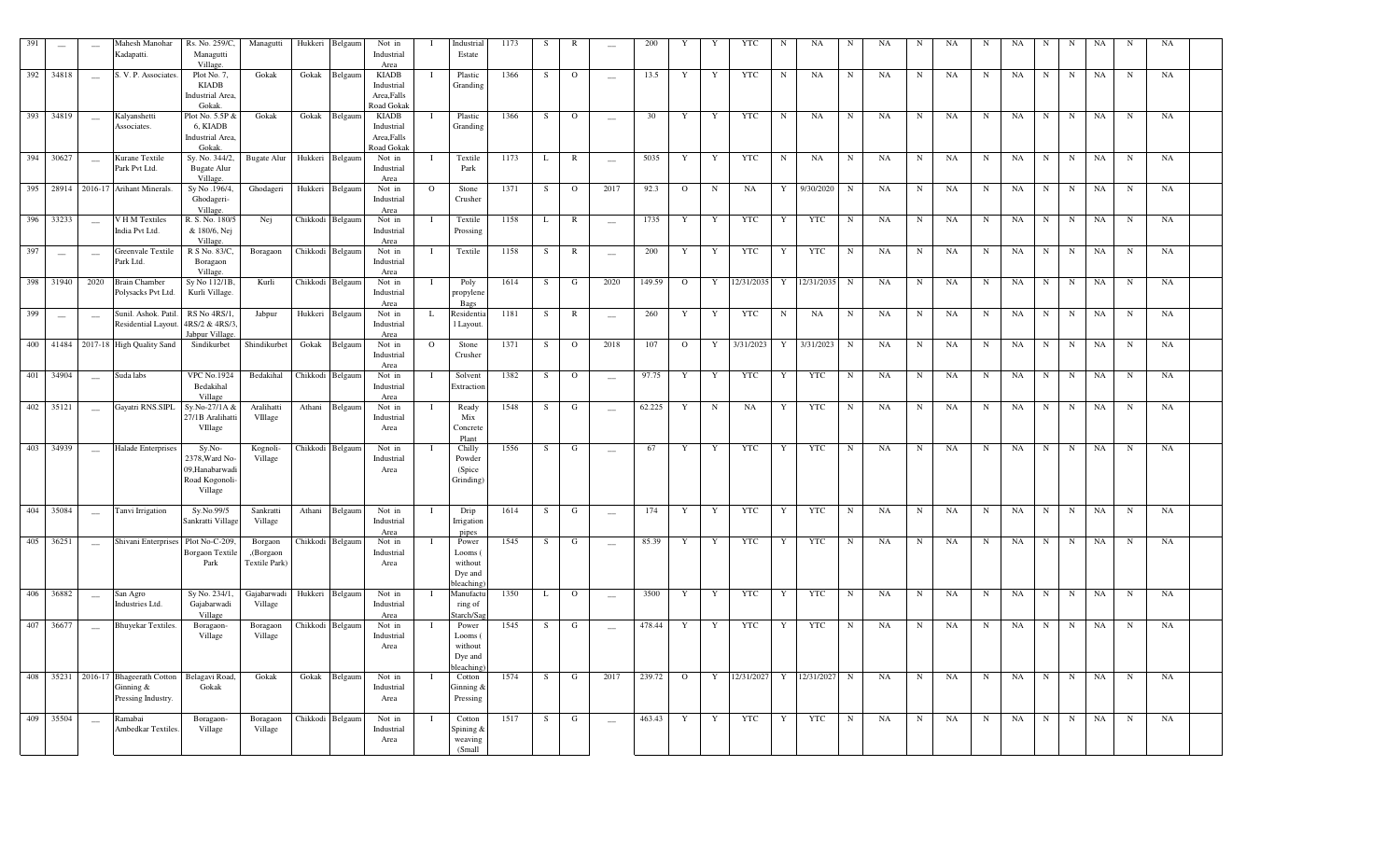| 410 35555    | $\overline{\phantom{a}}$ | Ramesh Textiles.                                                   | Boragaon-<br>Village                                                                           | Boragaon<br>Village           | Chikkodi Belgaum | Not in<br>Industrial<br>Area |                | Power<br>Looms (<br>without<br>Dye and<br>bleaching) | 1545 | S. | G              | $\sim$                                         | 85.39 | Y              |   | <b>YTC</b> | Y | YTC                | N           | NA        | N           | NA   | N           | NA          | N           | N | NA |             | NA        |  |
|--------------|--------------------------|--------------------------------------------------------------------|------------------------------------------------------------------------------------------------|-------------------------------|------------------|------------------------------|----------------|------------------------------------------------------|------|----|----------------|------------------------------------------------|-------|----------------|---|------------|---|--------------------|-------------|-----------|-------------|------|-------------|-------------|-------------|---|----|-------------|-----------|--|
| 411 36241    | $\sim$                   | Atharva Textiles.                                                  | Boragaon-<br>Village                                                                           | Boragaon<br>Village           | Chikkodi Belgaum | Not in<br>Industrial<br>Area |                | Cotton<br>Spining &<br>weaving<br>(Small             | 1517 | S  | G              | $\sim$                                         | 85    | Y              | Y | YTC        | Y | YTC                | $\mathbf N$ | NA        | $\mathbf N$ | NA   | N           | NA          | N           | N | NA | N           | NA        |  |
| 412 36245    | $\sim$                   | Prabhu Textiles.                                                   | Boragaon-<br>Village                                                                           | Boragaon<br>Village           | Chikkodi Belgaum | Not in<br>Industrial<br>Area |                | Power<br>Looms (<br>without<br>Dye and<br>bleaching) | 1545 | S. | G              | $\hspace{0.1mm}-\hspace{0.1mm}-\hspace{0.1mm}$ | 88.39 | Y              | Y | YTC        | Y | YTC                | $\mathbf N$ | NA        | N           | NA   | N           | NA          | N           | N | NA | N           | NA        |  |
| 413 37148    | $\sim$                   | Amrut Textiles.                                                    | Boragaon-<br>Village                                                                           | Boragaon<br>Village           | Chikkodi Belgaum | Not in<br>Industrial<br>Area |                | Power<br>Looms (<br>without<br>Dye and<br>bleaching  | 1545 | S  | G              | $\hspace{0.1mm}-\hspace{0.1mm}-\hspace{0.1mm}$ | 498   | Y              | Y | YTC        | Y | YTC                | N           | NA        | N           | NA   | $\mathbf N$ | NA          | N           | N | NA | $\mathbf N$ | NA        |  |
|              |                          | 414 41724 2016-17 Banashankari<br>Stone Crusher.                   | Sy No. 68/12,<br>Ramateerth.                                                                   | Ramateerth                    | Athani Belgaum   | Not in<br>Industrial<br>Area | $\overline{O}$ | Stone<br>Crusher                                     | 1371 | S  | $\overline{O}$ | 2017                                           | 152   | $\overline{O}$ | N | NA         |   | Y 3/31/2023 N      |             | NA        | N           | NA   | N           | NA          | N           | N | NA | $\mathbf N$ | NA        |  |
|              |                          | 415 75821 2017-18 Tarade Brothers<br><b>Construction Pvt</b><br>td | Sy. No. 229/5,<br>Athani Village.                                                              | Athani                        | Athani Belgaum   | Not in<br>Industrial<br>Area | $\mathbf{O}$   | Stone<br>Crusher                                     | 1371 | S. | $\overline{O}$ | 2019                                           | 65    | $\mathbf{O}$   | N | NA         | Y | 9/30/2029          | N           | NA        | $\mathbf N$ | NA   | N           | NA          | $\mathbf N$ | N | NA | N           | NA        |  |
| 416 37231    | $\sim$                   | Aaradya Builders<br>Contractors and<br>Developers.                 | Sy No. 53/2,<br>Yamakanamardi                                                                  | Yamakanamar<br>di             | Hukkeri Belgaum  | Not in<br>Industrial<br>Area | -1             | Ready mix<br>cement<br>Concrete                      | 1548 | S. | G              | $\overline{\phantom{a}}$                       | 97    | Y              | Y | YTC        | Y | YTC                | N           | NA        | N           | NA   | N           | NA          | N           | N | NA | N           | NA        |  |
| $-417$ 37924 | $\overline{\phantom{a}}$ | Amar Sargerao<br>Satapute.                                         | Plot No. 11&12<br>Borgaon.                                                                     | Borgaon                       | Chikkodi Belgaum | Not in<br>Industrial<br>Area | T              | Power<br>Looms (<br>without<br>Dye and<br>bleaching  | 1545 | S. | G              | $\sim$                                         | 497   | Y              | Y | YTC        | Y | YTC                | N           | NA        | N           | NA   | N           | NA          | $\mathbf N$ | N | NA | N           | NA        |  |
| 418 37208    | $\sim$                   | Shri Ganesh<br>Textiles.                                           | Plot No. SPL C-<br>133, Borgaon.                                                               | Borgaon                       | Chikkodi Belgaum | Not in<br>Industrial<br>Area | - I            | Power<br>Looms (<br>without<br>Dye and<br>bleaching) | 1545 | S  | G              | $\sim$                                         | 473   | Y              | Y | YTC        | Y | YTC                | N           | NA        | N           | NA   | N           | NA          | N           | N | NA | $\mathbf N$ | NA        |  |
| 419 37204    | $\sim$                   | Babasaheb<br>Pandurang<br>Chougule                                 | Plot No. C-194,<br>Borgaon.                                                                    | Borgaon                       | Chikkodi Belgaum | Not in<br>Industrial<br>Area | - T            | Power<br>Looms (<br>without<br>Dye and<br>bleaching  | 1545 | S. | G              | $\sim$                                         | 332   | Y              | Y | YTC        | Y | YTC                | N           | NA        | N           | NA   | N           | NA          | N           | N | NA | $\mathbf N$ | NA        |  |
| 420 37740    | $\sim$                   | Royal Cement Pipe R S No 1787/B.<br>and Cement<br>Works.           | Sankonatti-<br>Village.                                                                        | Sankonatti                    | Athani Belgaum   | Not in<br>Industrial<br>Area | $\mathbf{I}$   | Cements<br>Pipes                                     | 1511 | S  | G              | $\overline{\phantom{a}}$                       | 40.46 | Y              | Y | YTC        | Y | YTC                | N           | NA        | N           | NA   | N           | NA          | N           | N | NA | $\mathbf N$ | NA        |  |
| 421 37376    | $\equiv$                 | Firefly Bio<br>Energy.                                             | Sy No. 94/1A/1<br>Nej Village.                                                                 | Nej-Village. Chikkodi Belgaum |                  | Not in<br>Industrial<br>Area | -1             | <b>Biomass</b><br>briquettes                         | 1505 | S. | G              | $\hspace{0.1mm}-\hspace{0.1mm}$                | 46    | Y              | Y | YTC        | Y | YTC                | $\mathbf N$ | NA        | N           | NA   | N           | NA          | N           | N | NA | N           | NA        |  |
| 422 38229    | $\equiv$                 | K K Textile.                                                       | Sy No. 182/2,<br>Plot No. 2.<br>Borgaon.                                                       | Borgaon                       | Chikkodi Belgaum | Not in<br>Industrial<br>Area | -1             | Power<br>Looms (<br>without<br>Dye and<br>bleaching) | 1545 | S. | G              | $\sim$                                         | 480   | Y              | Y | YTC        | Y | YTC                | $\mathbf N$ | NA        | $\mathbf N$ | NA   | N           | NA          | N           | N | NA | N           | NA        |  |
| 423 38454    | $\sim$                   | Dhiraj industries                                                  | Plot No.258<br>&259, KIADB<br>Gokak Falls road                                                 | Gokak Falls<br>Road           | Gokak Belgaum    | Not in<br>Industrial<br>Area | -1             | Fly ash<br>and<br>cement<br>concrete                 | 1511 | S. | G              | $\sim$                                         | 30    | Y              | Y | YTC        | Y | YTC                | $\mathbf N$ | NA        | $\mathbf N$ | NA   | N           | NA          | N           | N | NA | $\mathbf N$ | NA        |  |
|              |                          | 424 38455 __ Neelakanksha<br>Textile                               | Plot No.C-192, Borgaon Chikkodi Belgaum<br>Borgaon, Textile<br>Park, KIADB<br>Gokak Falls road | Village                       |                  | Not in<br>Industrial<br>Area | $\mathbf{I}$   | Power<br>Looms (<br>without<br>Dye and<br>bleaching  | 1545 | S  | $\mathbf{G}$   | $\sim$ $ \sim$                                 |       |                |   |            |   | 94 Y Y YTC Y YTC N |             | NA        |             | N NA | N           | NA N N NA N |             |   |    |             | <b>NA</b> |  |
| 425 38458    | $\sim$                   | Shankar Dada Patil R S No.167/4,                                   | Bedkihal                                                                                       | Bedkihal<br>Village           | Chikkodi Belgaum | Not in<br>Industrial<br>Area |                | Power<br>Looms (<br>without<br>Dye and<br>bleaching  | 1545 | S  | $\mathbf G$    | $\overline{\phantom{a}}$                       | 417   | Y              | Y | YTC        | Y | <b>YTC</b>         | N           | <b>NA</b> | N           | NA   | N           | NA N N NA   |             |   |    | N           | NA        |  |
| 426 37375    | $\sim$                   | Hrs Enterprises                                                    | Plot No.5049,<br>Borgaon,                                                                      | Borgaon<br>Village            | Chikkodi Belgaum | Not in<br>Industrial<br>Area |                | Steeping<br>and<br>Prossin                           | 1559 | S  | G              | $\overline{\phantom{a}}$                       | 44    | Y              | Y | YTC        | Y | <b>YTC</b>         | N           | NA        | $\mathbf N$ | NA   | N           | NA          | N           | N | NA | N           | NA        |  |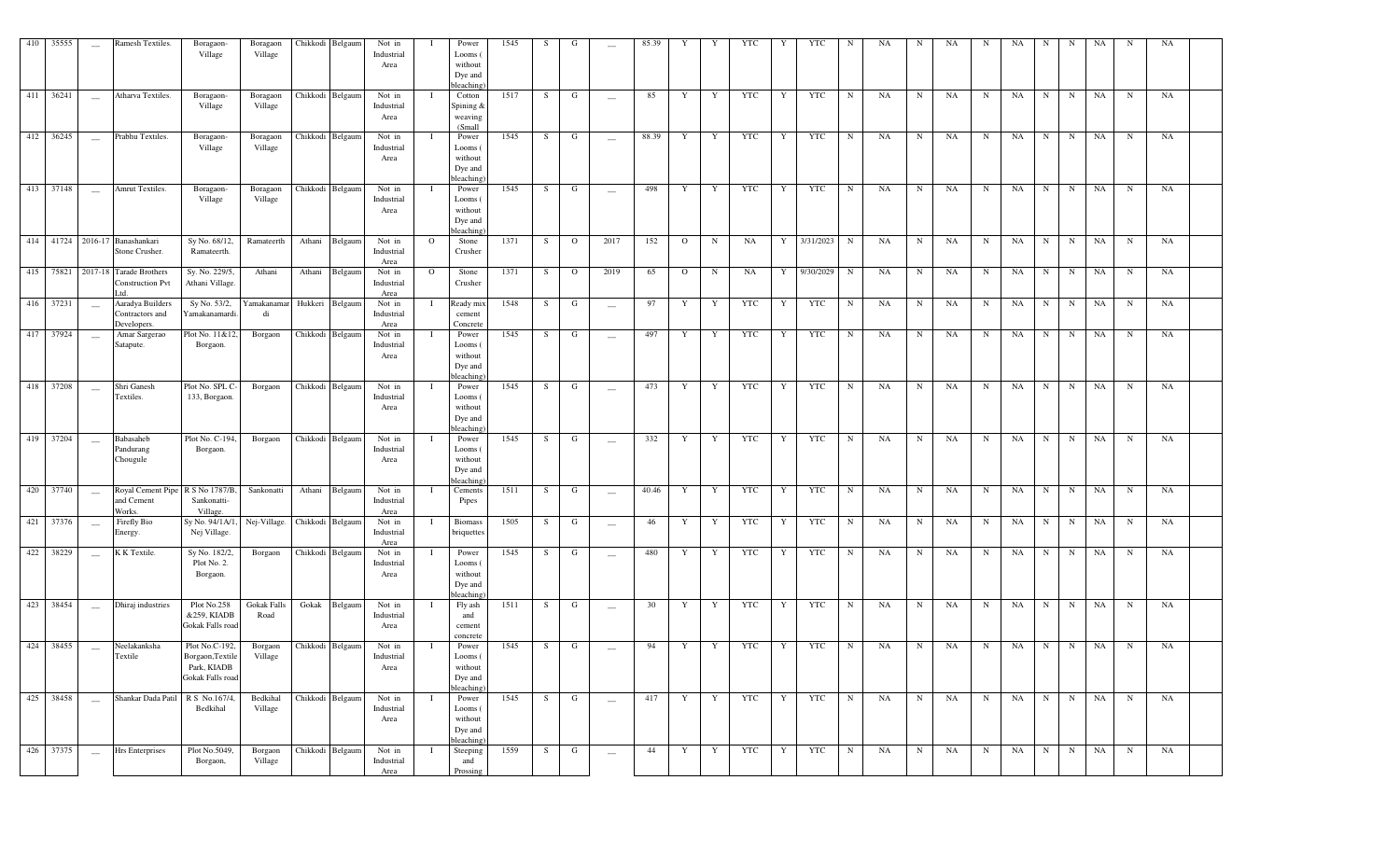| 427 | 31092                    | $\overline{\phantom{a}}$ | Rani Channamma<br>Textile Park Pvt<br>L <sub>td</sub>                   | Gat No: 76/78.<br>At Post Nej.                         | Nej Village           |         | Chikkodi Belgaun | Not in<br>Industrial<br>Area |    | Industrial<br>Estate                                   | 1173 | M       | R              |                          | 715                  |              |   | YTC                                                                                                                                                                                                                                                                                                                                                                                                                                                                                    |             | NA         | N          | NA         | N           | NA | N          | <b>NA</b> |             | N           | NA          | N           | NA |  |
|-----|--------------------------|--------------------------|-------------------------------------------------------------------------|--------------------------------------------------------|-----------------------|---------|------------------|------------------------------|----|--------------------------------------------------------|------|---------|----------------|--------------------------|----------------------|--------------|---|----------------------------------------------------------------------------------------------------------------------------------------------------------------------------------------------------------------------------------------------------------------------------------------------------------------------------------------------------------------------------------------------------------------------------------------------------------------------------------------|-------------|------------|------------|------------|-------------|----|------------|-----------|-------------|-------------|-------------|-------------|----|--|
| 428 | 38878                    | 2016-17                  | Aerostructures<br>ManufacturingIndi<br>a Pvt Ltd, Unit III.             | 437/A PART OF<br>144-149,<br>Hattaragi.                | Hattaragi<br>Village. | Hukkeri | Belgaun          | Not in<br>Industrial<br>Area |    | Manufactu<br>ring of<br>nuts and<br>bolts with<br>cold | 1609 | L       | G              | 2018                     | 8810.4               | $\Omega$     | Y | 12/31/2027                                                                                                                                                                                                                                                                                                                                                                                                                                                                             | Y           | 12/31/2027 | Y          | 12/31/2022 | N           | NA | N          | NA        | N           | N           | NA          | N           | NA |  |
| 429 | 38404                    |                          | 2016-17 Aequs Pvt Limited,<br>Unit IV.                                  | Plot No. 437/A<br>Aequs SEZ,<br>Hattaragi.             | Hattaragi<br>Village. | Hukkeri | Belgaun          | Not in<br>Industrial<br>Area |    | Manufactu<br>ring of<br>nuts and<br>bolts with<br>cold | 1609 | L       | G              | 2018                     | 3571.99              | $\Omega$     | Y | 12/31/2027                                                                                                                                                                                                                                                                                                                                                                                                                                                                             | Y           | 12/31/2027 | Y          | 12/31/2022 | $\mathbf N$ | NA | N          | <b>NA</b> | N           | N           | NA          | $\mathbf N$ | NA |  |
| 430 | 38457                    |                          | Vishwanath R<br>Bhore & Others                                          | Plot No.1821/<br>Borgaon                               | Borgaon<br>Village    |         | Chikkodi Belgaun | Not in<br>Industrial<br>Area |    | Power<br>Looms (<br>without<br>Dye and<br>bleaching    | 1545 | M       | G              | $\overline{\phantom{a}}$ | 732                  | Y            | Y | <b>YTC</b>                                                                                                                                                                                                                                                                                                                                                                                                                                                                             | Y           | <b>YTC</b> | N          | <b>NA</b>  | $\mathbf N$ | NA | N          | NA        | N           | N           | NA          | $_{\rm N}$  | NA |  |
| 431 | 38456                    | $\overline{\phantom{a}}$ | Smita Vishwanath<br><b>Bhore</b>                                        | Plot No.1821/<br>Borgaon                               | Borgaon<br>Village    |         | Chikkodi Belgaun | Not in<br>Industrial<br>Area |    | Power<br>Looms (<br>without<br>Dye and<br>bleaching    | 1545 | M       | G              |                          | 767                  | Y            | Y | <b>YTC</b>                                                                                                                                                                                                                                                                                                                                                                                                                                                                             | Y           | <b>YTC</b> | N          | <b>NA</b>  | N           | NA | N          | <b>NA</b> | N           | N           | $_{\rm NA}$ | $\mathbf N$ | NA |  |
| 432 | 38764                    | $\overline{\phantom{a}}$ | Shree Mallikarjun<br>Jaggery Processing<br><b>Cluster Association</b>   | R. S. No. 128/2<br>Jalalpur                            | Jalalpur<br>Village   | Raibag  | Belgaum          | Not in<br>Industrial<br>Area |    | Jaggery<br>Manufactu<br>ring                           | 1599 | S       | G              | $\overline{\phantom{m}}$ | 2.5                  | Y            | Y | <b>YTC</b>                                                                                                                                                                                                                                                                                                                                                                                                                                                                             | Y           | <b>YTC</b> | N          | NA         | $\mathbf N$ | NA | N          | NA        | $\mathbf N$ | $\mathbf N$ | <b>NA</b>   | $\mathbf N$ | NA |  |
| 433 | 38392                    | $\overline{\phantom{m}}$ | Aequs Engineered<br>Plastics Pvt Ltd.                                   | 437/A Aequs<br>SEZ Hattaragi.                          | Hattaragi<br>Village. | Hukkeri | Belgaun          | Not in<br>Industrial<br>Area |    | Spray<br>Painting                                      | 1369 | L       | $\overline{O}$ | $\overline{\phantom{m}}$ | 9925                 | Y            | Y | YTC                                                                                                                                                                                                                                                                                                                                                                                                                                                                                    | Y           | <b>YTC</b> | N          | NA         | $\mathbf N$ | NA | $_{\rm N}$ | NA        | N           | $\mathbf N$ | NA          | $\mathbf N$ | NA |  |
| 434 |                          |                          | 38539 2017-18 Shree Renuka<br>Motors, Authorised<br>HERO Dealars.       | Opp B K<br>Collage Road,<br>Chikkodi<br><b>Village</b> | Chikkodi              |         | Chikkodi Belgaum | Not in<br>Industrial<br>Area |    | Automobi<br>le<br>servicing<br>repairing               | 1303 | S       | $\overline{O}$ | 2018                     | 61.82                | $\mathbf{O}$ | Y | 9/30/2021                                                                                                                                                                                                                                                                                                                                                                                                                                                                              | Y           | 9/30/2021  | N          | NA         | N           | NA | N          | NA        | N           | $\mathbf N$ | NA          | N           | NA |  |
| 435 |                          | 34320 2017-18 Kaizen     | Accumulator                                                             | Sy No-222/A<br>Managutti<br>Village                    | Managutti             |         | Hukkeri Belgaum  | Not in<br>Industrial<br>Area |    | Battery<br>Manufactu<br>ring                           | 1128 | S       | $\mathbb{R}$   | 2018                     | 91.7                 | $\mathbf{O}$ | Y | 6/30/2023                                                                                                                                                                                                                                                                                                                                                                                                                                                                              | Y           | 6/30/2023  | Y          | $\cdots$   | $_{\rm N}$  | NA | N          | NA        | N           | $\mathbf N$ | NA          | $\mathbf N$ | NA |  |
| 436 |                          |                          | 39724 2017-18 Shah Chaganlal<br>Ugarchang<br>Tobacco<br>Processing Unit | Akol, Nippani                                          | Akol                  |         | Chikkodi Belgaun | Not in<br>Industrial<br>Area |    | Tobaco<br>manufactu<br>ring for<br>beedi               | 1632 | -S      | G              | 2018                     | 19.79                | $\mathbf{O}$ | Y | <b>OTC</b>                                                                                                                                                                                                                                                                                                                                                                                                                                                                             | Y           | <b>OTC</b> | N          | <b>NA</b>  | N           | NA | N          | <b>NA</b> | N           | N           | NA          | $\mathbf N$ | NA |  |
| 437 | $\sim$                   |                          | 2015-16 Town Municipal<br>Council                                       | Mugalkhod                                              | Mugalkhod             | Raibag  | Belgaun          | Not in<br>Industrial<br>Area | LB | LB                                                     | 1181 | LB      | LB             | 2015                     | POPN-<br>25835       | $\Omega$     | Y | $\cdots$                                                                                                                                                                                                                                                                                                                                                                                                                                                                               | N           | NA         | N          | <b>NA</b>  | N           | NA | N          | <b>NA</b> | N           | N           | NA          | $\mathbf N$ | NA |  |
| 438 | $\sim$                   |                          | 2015-16 Town Municipal<br>Councli                                       | Harugeri                                               | Harugeri.             | Raibag  | Belgaum          | Not in<br>Industrial<br>Area | LB | LB                                                     | 1181 | LB      | LB             | 2015                     | POPN-<br>31413       | $\mathbf{O}$ | Y | $\begin{array}{cccccccccc} \multicolumn{2}{c}{} & \multicolumn{2}{c}{} & \multicolumn{2}{c}{} & \multicolumn{2}{c}{} & \multicolumn{2}{c}{} & \multicolumn{2}{c}{} & \multicolumn{2}{c}{} & \multicolumn{2}{c}{} & \multicolumn{2}{c}{} & \multicolumn{2}{c}{} & \multicolumn{2}{c}{} & \multicolumn{2}{c}{} & \multicolumn{2}{c}{} & \multicolumn{2}{c}{} & \multicolumn{2}{c}{} & \multicolumn{2}{c}{} & \multicolumn{2}{c}{} & \multicolumn{2}{c}{} & \multicolumn{2}{c}{} & \mult$ | N           | NA         | N          | NA         | N           | NA | N          | NA        | N           | N           | NA          | N           | NA |  |
| 439 | $\overline{\phantom{a}}$ |                          | 2015-16 Town Municipal<br>Council                                       | Ugarkhurd                                              | Ugarkhurd             | Athani  | Belgaun          | Not in<br>Industrial<br>Area | LB | LB                                                     | 1181 | LB      | LB             | 2015                     | POPN-<br>23762       | $\mathbf{O}$ | Y | $\cdots$                                                                                                                                                                                                                                                                                                                                                                                                                                                                               | N           | NA         | N          | NA         | $_{\rm N}$  | NA | N          | NA        | N           | N           | NA          | $\mathbf N$ | NA |  |
| 440 | $\overline{\phantom{a}}$ |                          | 2015-16 Town Panchayat<br>Council                                       | Boragaon                                               | Boragaon              |         | Chikkodi Belgaum | Not in<br>Industrial<br>Area | LB | LB                                                     | 1181 | LB      | LB             | 2015                     | POPN-<br>16010       | $\mathbf{O}$ | Y | $\begin{array}{cccccccccc} \multicolumn{2}{c}{} & \multicolumn{2}{c}{} & \multicolumn{2}{c}{} & \multicolumn{2}{c}{} & \multicolumn{2}{c}{} & \multicolumn{2}{c}{} & \multicolumn{2}{c}{} & \multicolumn{2}{c}{} & \multicolumn{2}{c}{} & \multicolumn{2}{c}{} & \multicolumn{2}{c}{} & \multicolumn{2}{c}{} & \multicolumn{2}{c}{} & \multicolumn{2}{c}{} & \multicolumn{2}{c}{} & \multicolumn{2}{c}{} & \multicolumn{2}{c}{} & \multicolumn{2}{c}{} & \multicolumn{2}{c}{} & \mult$ | N           | NA         | N          | NA         | $_{\rm N}$  | NA | N          | NA        | $\mathbf N$ | $\mathbf N$ | NA          | $\mathbf N$ | NA |  |
| 441 | $\overline{\phantom{a}}$ |                          | 2015-16 Town Panchayat<br>Council                                       | Shedabal                                               | Shedabal              | Athani  | Belgaum          | Not in<br>Industrial<br>Area | LB | LB                                                     | 1181 | LB      | LB             | 2015                     | <b>POPN</b><br>15278 | $\mathbf{O}$ | Y | $\begin{array}{cccccccccc} \multicolumn{2}{c}{} & \multicolumn{2}{c}{} & \multicolumn{2}{c}{} & \multicolumn{2}{c}{} & \multicolumn{2}{c}{} & \multicolumn{2}{c}{} & \multicolumn{2}{c}{} & \multicolumn{2}{c}{} & \multicolumn{2}{c}{} & \multicolumn{2}{c}{} & \multicolumn{2}{c}{} & \multicolumn{2}{c}{} & \multicolumn{2}{c}{} & \multicolumn{2}{c}{} & \multicolumn{2}{c}{} & \multicolumn{2}{c}{} & \multicolumn{2}{c}{} & \multicolumn{2}{c}{} & \multicolumn{2}{c}{} & \mult$ | N           | NA         | N          | NA         | N           | NA | N          | <b>NA</b> | N           | N           | NA          | $\mathbf N$ | NA |  |
| 442 | $\overline{\phantom{a}}$ |                          | 2015-16 Town Panchayat<br>Council                                       | Kalloli                                                | Kalloli               | Gokak   | Belgaum          | Not in<br>Industrial<br>Area | LB | LB                                                     | 1181 | LB      | LB             | 2015                     | POPN-<br>15943       | $\mathbf{o}$ | Y |                                                                                                                                                                                                                                                                                                                                                                                                                                                                                        | N           | NA         | N          | NA         | $_{\rm N}$  | NA | N          | NA        | $\mathbf N$ | $\mathbf N$ | NA          | N           | NA |  |
| 443 | $\overline{\phantom{a}}$ |                          | 2015-16 Town Panchayat<br>Council                                       | Chinchali                                              | Chinchali             | Raibag  | Belgaum          | Not in<br>Industrial<br>Area | LB | LB                                                     | 1181 | LB      | LB             | 2015                     | POPN-<br>18986       | $\mathbf{O}$ | Y |                                                                                                                                                                                                                                                                                                                                                                                                                                                                                        | N           | NA         | N          | NA         | N           | NA | N          | NA        | N           | N           | NA          | $\mathbf N$ | NA |  |
| 444 | $\overline{\phantom{a}}$ |                          | 2015-16 Town Panchayat<br>Council                                       | Examba                                                 | Examba                |         | Chikkodi Belgaum | Not in<br>Industrial<br>Area | LB | LB                                                     | 1181 | LB      | LB             | 2015                     | POPN-<br>16440       | $\mathbf{O}$ | Y | $\begin{array}{ccc} \texttt{m} & \texttt{m} & \texttt{m} & \texttt{m} \\ \texttt{m} & \texttt{m} & \texttt{m} & \texttt{m} \\ \texttt{m} & \texttt{m} & \texttt{m} & \texttt{m} \\ \texttt{m} & \texttt{m} & \texttt{m} & \texttt{m} \\ \texttt{m} & \texttt{m} & \texttt{m} & \texttt{m} \\ \texttt{m} & \texttt{m} & \texttt{m} & \texttt{m} \\ \texttt{m} & \texttt{m} & \texttt{m} & \texttt{m} \\ \texttt{m} & \texttt{m} & \texttt$                                              | $\mathbf N$ | NA         | $_{\rm N}$ | NA         | $\mathbf N$ | NA | N          | NA        |             | $N$   $N$   | NA          | $\mathbf N$ | NA |  |
| 445 | $\frac{1}{2}$            |                          | 2015-16 Town Panchayat<br>Council                                       | Mallapur P G                                           | Mallapur P G          | Gokak   | Belgaum          | Not in<br>Industrial<br>Area | LB | LB                                                     | 1181 | LB      | LB             | 2015                     | POPN-<br>16062       | $\mathbf{O}$ | Y |                                                                                                                                                                                                                                                                                                                                                                                                                                                                                        | N           | NA         | N          | NA         | N           | NA | N          | NA        | N           | N           | NA          | $\mathbf N$ | NA |  |
| 446 | $\overline{\phantom{a}}$ |                          | 2015-16 Town Panchayat<br>Council                                       | Kankanawadi                                            | Kankanawadi           | Raibag  | Belgaum          | Not in<br>Industrial<br>Area | LB | LB                                                     | 1181 | $_{LB}$ | LB             | 2015                     | POPN-<br>16317       | $\mathbf{O}$ | Y | $\cdots$                                                                                                                                                                                                                                                                                                                                                                                                                                                                               | N           | NA         | N          | NA         | $\mathbf N$ | NA | $_{\rm N}$ | NA        | N           | N           | NA          | $\mathbf N$ | NA |  |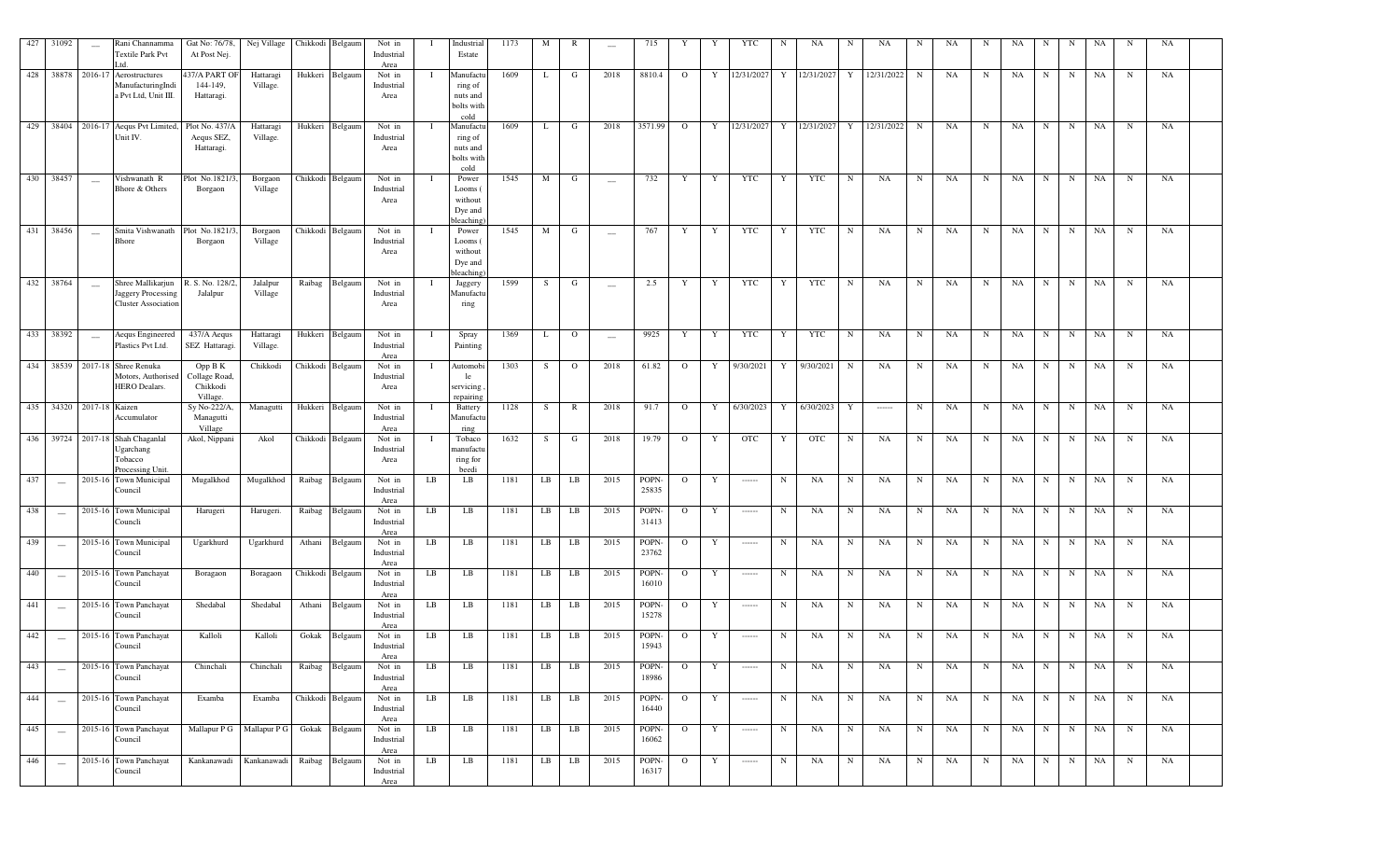| 447 | $\qquad \qquad -$        |                          | 2015-16 Town Panchayat<br>Council                          | Kabbur                                                            | Kabbur            |          | Chikkodi Belgaum | Not in<br>Industrial<br>Area | LB       | LB                                                     | 1181 | LB | LB             | 2015                     | POPN-<br>18868 | $\Omega$     | Y           | ------                                                                                                                                                                                                                                                                                                                                                                                                                                                                                 | N          | <b>NA</b>   | N           | NA                                                                                                                                                                                                                                                                                                                                                                                                                                                                                     | N           | NA                                                                                                                                                                                                                                                                                                                                                                                                                                                                                     | N           | NA | N           | N           | NA        | N          | NA |  |
|-----|--------------------------|--------------------------|------------------------------------------------------------|-------------------------------------------------------------------|-------------------|----------|------------------|------------------------------|----------|--------------------------------------------------------|------|----|----------------|--------------------------|----------------|--------------|-------------|----------------------------------------------------------------------------------------------------------------------------------------------------------------------------------------------------------------------------------------------------------------------------------------------------------------------------------------------------------------------------------------------------------------------------------------------------------------------------------------|------------|-------------|-------------|----------------------------------------------------------------------------------------------------------------------------------------------------------------------------------------------------------------------------------------------------------------------------------------------------------------------------------------------------------------------------------------------------------------------------------------------------------------------------------------|-------------|----------------------------------------------------------------------------------------------------------------------------------------------------------------------------------------------------------------------------------------------------------------------------------------------------------------------------------------------------------------------------------------------------------------------------------------------------------------------------------------|-------------|----|-------------|-------------|-----------|------------|----|--|
| 448 | $\overline{\phantom{a}}$ |                          | 2015-16 Town Panchayat<br>Council                          | Naganur                                                           | Naganur           | Gokak    | Belgaum          | Not in<br>Industrial<br>Area | LB       | LB                                                     | 1181 | LB | LB             | 2015                     | POPN-<br>16195 | $\mathbf{O}$ | Y           | $\begin{array}{ccc} \multicolumn{3}{c}{} & \multicolumn{3}{c}{} & \multicolumn{3}{c}{} & \multicolumn{3}{c}{} & \multicolumn{3}{c}{} & \multicolumn{3}{c}{} & \multicolumn{3}{c}{} & \multicolumn{3}{c}{} & \multicolumn{3}{c}{} & \multicolumn{3}{c}{} & \multicolumn{3}{c}{} & \multicolumn{3}{c}{} & \multicolumn{3}{c}{} & \multicolumn{3}{c}{} & \multicolumn{3}{c}{} & \multicolumn{3}{c}{} & \multicolumn{3}{c}{} & \multicolumn{3}{c}{} & \multicolumn{3}{c}{} & \multicolumn$ | N          | NA          | N           | NA                                                                                                                                                                                                                                                                                                                                                                                                                                                                                     | $\mathbf N$ | NA                                                                                                                                                                                                                                                                                                                                                                                                                                                                                     | N           | NA | N           | $\mathbf N$ | NA        | N          | NA |  |
| 449 | $\overline{\phantom{a}}$ |                          | 2015-16 Town Panchayat<br>Council                          | Arabhavi                                                          | Arabhavi          | Gokak    | Belgaum          | Not in<br>Industrial<br>Area | LB       | LB                                                     | 1181 | LB | LB             | 2015                     | POPN-<br>16193 | $\Omega$     | Y           | $\cdots$                                                                                                                                                                                                                                                                                                                                                                                                                                                                               | $_{\rm N}$ | NA          | N           | NA                                                                                                                                                                                                                                                                                                                                                                                                                                                                                     | N           | NA                                                                                                                                                                                                                                                                                                                                                                                                                                                                                     | N           | NA | N           | $\mathbf N$ | NA        | N          | NA |  |
| 450 | $\overline{\phantom{a}}$ |                          | 2015-16 Town Panchayat<br>Council                          | Ainapur                                                           | Ainapur           | Athani   | Belgaum          | Not in<br>Industrial<br>Area | LB       | LB                                                     | 1181 | LB | LB             | 2015                     | POPN-<br>18913 | $\mathbf{O}$ | Y           | $\cdots$                                                                                                                                                                                                                                                                                                                                                                                                                                                                               | N          | NA          | N           | NA                                                                                                                                                                                                                                                                                                                                                                                                                                                                                     | $_{\rm N}$  | NA                                                                                                                                                                                                                                                                                                                                                                                                                                                                                     | N           | NA | N           | $\mathbf N$ | NA        | N          | NA |  |
| 451 | 53429                    | $\overline{\phantom{a}}$ | <b>Tolinavar Sand</b><br>Stone Crusher                     | Sy, No-154/3,<br>Makkalageri                                      | Makkalageri       | Gokak    | Belgaum          | Not in<br>Industrial<br>Area | $\circ$  | Stone<br>Crusher                                       | 1371 | S  | $\mathbf{O}$   | $\overline{\phantom{a}}$ | 380.7          | $\mathbf{O}$ | Y           | 3/31/2023                                                                                                                                                                                                                                                                                                                                                                                                                                                                              | Y          | 3/31/2023   | N           | NA                                                                                                                                                                                                                                                                                                                                                                                                                                                                                     | $\mathbf N$ | NA                                                                                                                                                                                                                                                                                                                                                                                                                                                                                     | N           | NA | N           | $\mathbf N$ | NA        | N          | NA |  |
|     |                          |                          | 452 38763 2014-15 Santesha Motors<br>Pvt Ltd.              | <b>VPC No-1493</b><br>Near B K<br>Collage,<br>Chikkodi.           | Chikkodi          |          | Chikkodi Belgaum | Not in<br>Industrial<br>Area |          | Service<br>Station                                     | 1303 | S  | $\overline{O}$ | 2015                     | 68.8           | $\Omega$     | Y           | 9/30/2021                                                                                                                                                                                                                                                                                                                                                                                                                                                                              |            | Y 9/30/2021 | Y           | $\begin{array}{ccc} \multicolumn{3}{c}{} & \multicolumn{3}{c}{} & \multicolumn{3}{c}{} & \multicolumn{3}{c}{} & \multicolumn{3}{c}{} & \multicolumn{3}{c}{} & \multicolumn{3}{c}{} & \multicolumn{3}{c}{} & \multicolumn{3}{c}{} & \multicolumn{3}{c}{} & \multicolumn{3}{c}{} & \multicolumn{3}{c}{} & \multicolumn{3}{c}{} & \multicolumn{3}{c}{} & \multicolumn{3}{c}{} & \multicolumn{3}{c}{} & \multicolumn{3}{c}{} & \multicolumn{3}{c}{} & \multicolumn{3}{c}{} & \multicolumn$ | N           | NA                                                                                                                                                                                                                                                                                                                                                                                                                                                                                     | N           | NA | N           | N           | NA        | N          | NA |  |
| 453 | $\overline{\phantom{a}}$ | $\sim$                   | Lokaraj Textile<br>Park Pvt Ltd.                           | Sy No-54/7, Nej<br>Village.                                       | Nej               |          | Chikkodi Belgaum | Not in<br>Industrial<br>Area |          | Textile<br>Park                                        | 1173 | S  | R              | $\overline{\phantom{a}}$ | 323            | Y            | Y           | <b>YTC</b>                                                                                                                                                                                                                                                                                                                                                                                                                                                                             | $_{\rm N}$ | NA          | Y           | <b>YTC</b>                                                                                                                                                                                                                                                                                                                                                                                                                                                                             | N           | NA                                                                                                                                                                                                                                                                                                                                                                                                                                                                                     | N           | NA | N           | $\mathbf N$ | NA        | N          | NA |  |
| 454 | 39508                    | $\sim$                   | Shri Navagraha<br>Stone Industries                         | Sy No-327/2,<br>Galataga<br>Village.                              | Galataga          |          | Chikkodi Belgaum | Not in<br>Industrial<br>Area | $\circ$  | Stone<br>Crusher                                       | 1371 | S  | $\circ$        | $\overline{\phantom{a}}$ | 159            | $\Omega$     | $\mathbf N$ | NA                                                                                                                                                                                                                                                                                                                                                                                                                                                                                     | Y          | 9/30/2020   | N           | NA                                                                                                                                                                                                                                                                                                                                                                                                                                                                                     | N           | NA                                                                                                                                                                                                                                                                                                                                                                                                                                                                                     | N           | NA | N           | $\mathbf N$ | NA        | N          | NA |  |
| 455 | 34049                    |                          | 2016-17 Govind Milk &<br><b>Milk Products</b>              | Yamakanamarad<br>i.                                               | Yamakanamar<br>di | Hukkeri  | Belgaum          | Not in<br>Industrial<br>Area |          | Milk<br>processing<br>Unit                             | 1133 | S  | $\mathbb{R}$   | 2017                     | 175.57         | $\mathbf{O}$ | Y           | 6/30/2021                                                                                                                                                                                                                                                                                                                                                                                                                                                                              | Y          | 6/30/2021   | N           | NA                                                                                                                                                                                                                                                                                                                                                                                                                                                                                     | $\mathbf N$ | NA                                                                                                                                                                                                                                                                                                                                                                                                                                                                                     | N           | NA | $_{\rm N}$  | $\mathbf N$ | NA        | N          | NA |  |
| 456 | 39505                    | $\sim$                   | Ashirwad Textile                                           | Boragaon<br>Textile<br>Park(KSSIDC)<br>Boragaon                   | Boragaon          | Chikkodi | Belgaum          | Industrial<br>Area           |          | Power<br>Looms (<br>without<br>Dye and<br>bleaching    | 1545 | S  | G              | $\overline{\phantom{m}}$ | 150            | Y            | Y           | YTC                                                                                                                                                                                                                                                                                                                                                                                                                                                                                    | Y          | YTC         | N           | NA                                                                                                                                                                                                                                                                                                                                                                                                                                                                                     | $\mathbf N$ | NA                                                                                                                                                                                                                                                                                                                                                                                                                                                                                     | N           | NA | N           | $\mathbf N$ | NA        | N          | NA |  |
| 457 | 39079                    | $\sim$                   | Aditya Textile                                             | Boragaon Mini<br>Textile Park,<br>Boragaon                        | Boragaon          |          | Chikkodi Belgaum | Industrial<br>Area           |          | Power<br>Looms (<br>without<br>Dye and<br>bleaching    | 1545 | M  | G              | $\sim$                   | 552            | Y            | Y           | YTC                                                                                                                                                                                                                                                                                                                                                                                                                                                                                    | Y          | YTC         | N           | NA                                                                                                                                                                                                                                                                                                                                                                                                                                                                                     | $\mathbf N$ | NA                                                                                                                                                                                                                                                                                                                                                                                                                                                                                     | $_{\rm N}$  | NA | $\mathbf N$ | N           | NA        | N          | NA |  |
| 458 |                          |                          | 39772 2018-19 Shri Sai Stone<br>Crusher                    | Sy No-15/3,<br><b>Byakud Village</b>                              | Bgyakud           | Raibag   | Belgaum          | Not in<br>Industrial<br>Area | $\Omega$ | Stone<br>Crusher                                       | 1371 | S  | $\Omega$       | 2019                     | 34.4           | $\Omega$     | $\mathbf N$ | NA                                                                                                                                                                                                                                                                                                                                                                                                                                                                                     | Y          | 9/30/2029   | N           | NA                                                                                                                                                                                                                                                                                                                                                                                                                                                                                     | N           | <b>NA</b>                                                                                                                                                                                                                                                                                                                                                                                                                                                                              | N           | NA | N           | N           | NA        | N          | NA |  |
|     |                          |                          | 459 38540 2017-18 Vibhashree Motors                        | Opp Bus Stand<br>N M Road,<br>Chikkodi                            | Chikkodi          |          | Chikkodi Belgaum | Not in<br>Industrial<br>Area |          | Automobi<br>le<br>servicing<br>repairing               | 1303 | S  | $\overline{O}$ | 2018                     | 110.11         | $\Omega$     | Y           | $\frac{9}{30/2022}$                                                                                                                                                                                                                                                                                                                                                                                                                                                                    | Y          | 9/30/2022   | Y           | $\cdots$                                                                                                                                                                                                                                                                                                                                                                                                                                                                               | N           | NA                                                                                                                                                                                                                                                                                                                                                                                                                                                                                     | N           | NA | N           | N           | NA        | N          | NA |  |
| 460 | 40418                    |                          | 2018-19 Gayatri RNS.SIPL<br>(JV)                           | Athani,                                                           | Athani            | Athani   | Belgaun          | Not in<br>Industrial<br>Area | $\circ$  | Stone<br>Crusher                                       | 1371 | S  | $\mathbf{O}$   | $\hspace{0.05cm}$        | 397            | Y            | $\mathbf N$ | <b>NA</b>                                                                                                                                                                                                                                                                                                                                                                                                                                                                              | Y          | <b>YTC</b>  | N           | NA                                                                                                                                                                                                                                                                                                                                                                                                                                                                                     | $\mathbf N$ | NA                                                                                                                                                                                                                                                                                                                                                                                                                                                                                     | N           | NA | N           | $_{\rm N}$  | NA        | $_{\rm N}$ | NA |  |
| 461 | $\overline{\phantom{a}}$ |                          | 2018-19 Veerabhadra Stone<br>Crusher,                      | Bilakundi<br>Village                                              | Bilakundi         | Gokak    | Belgaum          | Not in<br>Industrial<br>Area | $\circ$  | Stone<br>Crusher                                       | 1371 | S  | $\circ$        | $\sim$                   | 121            | Y            | $\mathbf N$ | NA                                                                                                                                                                                                                                                                                                                                                                                                                                                                                     | Y          | <b>YTC</b>  | $\,$ N      | NA                                                                                                                                                                                                                                                                                                                                                                                                                                                                                     | $\mathbf N$ | NA                                                                                                                                                                                                                                                                                                                                                                                                                                                                                     | $_{\rm N}$  | NA | N           | $\mathbf N$ | NA        | $_{\rm N}$ | NA |  |
| 462 | 41246                    |                          | 2018-19 SVG Herbal<br>Products                             | Sy No-208/1, R<br>18, KSSIDC<br><b>Industrial Estate</b><br>Gokak | Gokak             | Gokak    | Belgaum          | Industrial<br>Area           |          | Ayurvedic<br>Medicine                                  | 1502 | S  | G              | $\frac{1}{2}$            | 18             | Y            | Y           | <b>YTC</b>                                                                                                                                                                                                                                                                                                                                                                                                                                                                             | Y          | <b>YTC</b>  | N           | NA                                                                                                                                                                                                                                                                                                                                                                                                                                                                                     | N           | NA                                                                                                                                                                                                                                                                                                                                                                                                                                                                                     | N           | NA | N           | $_{\rm N}$  | NA        | $_{\rm N}$ | NA |  |
| 463 | 38533                    |                          | 2018-19 Havale Textile                                     | Boragaon                                                          | Boragaon          |          | Chikkodi Belgaum | Not in<br>Industrial<br>Area |          | Power<br>Looms (<br>without<br>Dye and<br>bleaching)   | 1545 | S  | G              | $\overline{\phantom{a}}$ | 98.45          | Y            | Y           | <b>YTC</b>                                                                                                                                                                                                                                                                                                                                                                                                                                                                             | Y          | <b>YTC</b>  | N           | NA                                                                                                                                                                                                                                                                                                                                                                                                                                                                                     | N           | NA                                                                                                                                                                                                                                                                                                                                                                                                                                                                                     | N           | NA | $_{\rm N}$  | N           | NA        | N          | NA |  |
| 464 |                          |                          | 53051 2018-19 Rapid Machining<br>Tecnologies               | Managutti                                                         | Managutti         |          | Hukkeri Belgaum  | Not in<br>Industrial<br>Area |          | Manufactu<br>ring of<br>nuts and<br>bolts with<br>cold | 1609 | L  | G              |                          | 1623           | Y            | Y           | YTC                                                                                                                                                                                                                                                                                                                                                                                                                                                                                    | Y          | <b>YTC</b>  | N           | NA                                                                                                                                                                                                                                                                                                                                                                                                                                                                                     | N           | NA                                                                                                                                                                                                                                                                                                                                                                                                                                                                                     | N           | NA | N           | N           | NA        | N          | NA |  |
| 465 |                          |                          | 41245 2017-18 KLE Hospital<br>(ICU) Gokak                  | Main Road<br>Gokak                                                | Gokak             | Gokak    | Belgaum          | Not in<br>Industrial<br>Area | HC       | Hospital                                               | 1386 | M  | $\overline{O}$ | 2018                     | 729            | $\Omega$     | Y           | 9/30/2022                                                                                                                                                                                                                                                                                                                                                                                                                                                                              | Y          | 9/30/2022   | $\mathbf N$ | NA                                                                                                                                                                                                                                                                                                                                                                                                                                                                                     | Y           | $\begin{array}{ccc} \multicolumn{3}{c}{} & \multicolumn{3}{c}{} & \multicolumn{3}{c}{} & \multicolumn{3}{c}{} & \multicolumn{3}{c}{} & \multicolumn{3}{c}{} & \multicolumn{3}{c}{} & \multicolumn{3}{c}{} & \multicolumn{3}{c}{} & \multicolumn{3}{c}{} & \multicolumn{3}{c}{} & \multicolumn{3}{c}{} & \multicolumn{3}{c}{} & \multicolumn{3}{c}{} & \multicolumn{3}{c}{} & \multicolumn{3}{c}{} & \multicolumn{3}{c}{} & \multicolumn{3}{c}{} & \multicolumn{3}{c}{} & \multicolumn$ | $\mathbf N$ |    | $\mathbf N$ | N           | <b>NA</b> | $_{\rm N}$ | NA |  |
| 466 |                          |                          | 42002 2017-18 Shree OM Ganesh<br><b>Industries Pvt Ltd</b> | Sy No-94/2, Nej<br>Village                                        | Nej               |          | Chikkodi Belgaum | Not in<br>Industrial<br>Area | $\circ$  | Stone<br>Crusher                                       | 1371 | S  | $\overline{O}$ | 2018                     | 237.96         | $\mathbf{O}$ | $\mathbf N$ | NA                                                                                                                                                                                                                                                                                                                                                                                                                                                                                     | Y          | 9/30/2029   | ${\bf N}$   | NA                                                                                                                                                                                                                                                                                                                                                                                                                                                                                     | $\mathbf N$ | NA                                                                                                                                                                                                                                                                                                                                                                                                                                                                                     | $_{\rm N}$  | NA | N           | N           | NA        | $_{\rm N}$ | NA |  |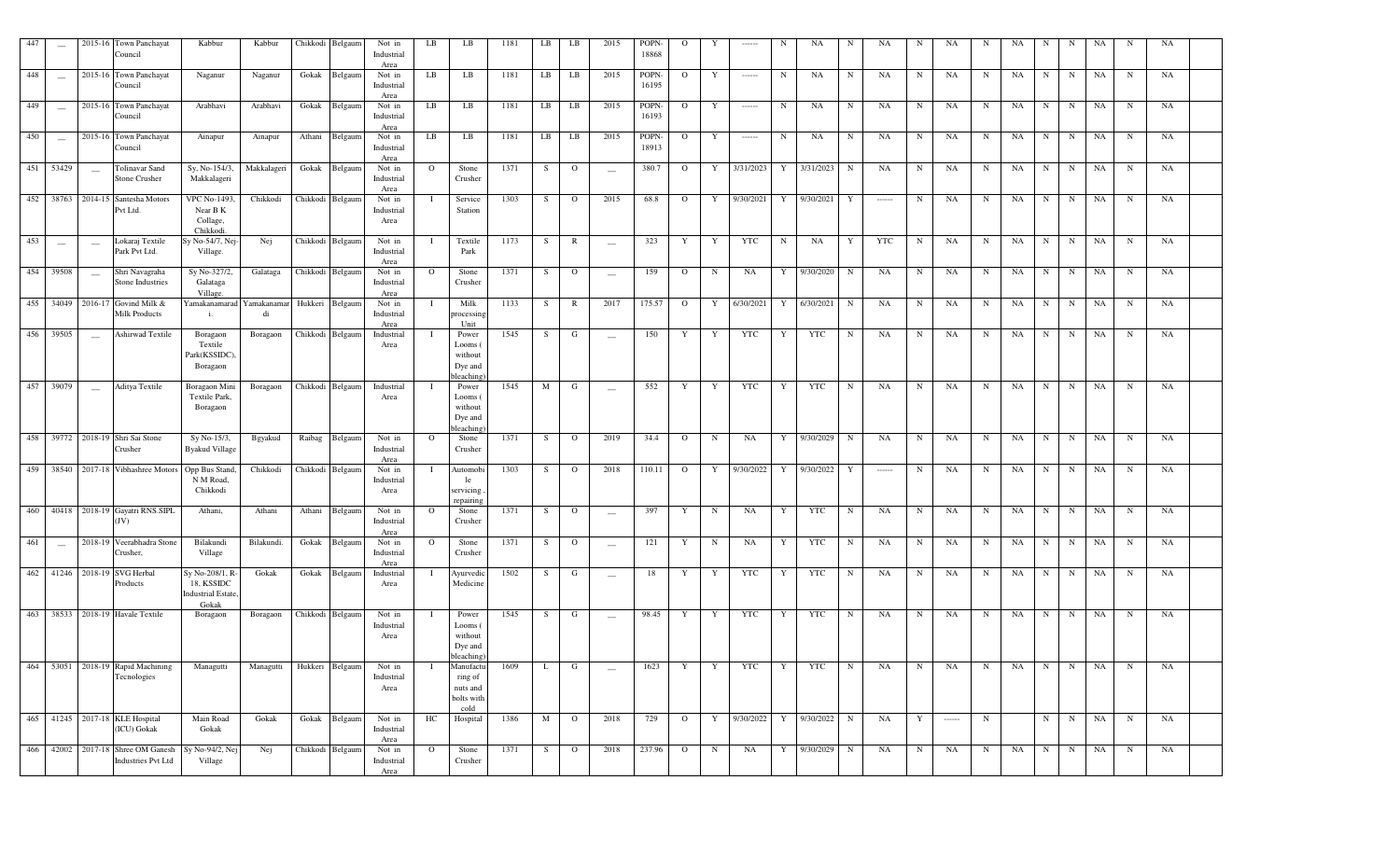| 467 |       | 74425 2018-19 | Maruti Power<br>Service                                                    | Sy No-401/5A2,<br>Kokatanur                                                        | Kokatanur | Athani           | Belgaun          | Not in<br>Industrial<br>Area |              | Electrical<br>Motor<br>rewinding<br>&               | 1577 | S  | G              | $\overline{\phantom{m}}$ | 339   |                | Y           | YTC        |            | YTC                     | N           | NA                | N           | NA | N           | NA | N           | N           | NA        | N           | NA        |  |
|-----|-------|---------------|----------------------------------------------------------------------------|------------------------------------------------------------------------------------|-----------|------------------|------------------|------------------------------|--------------|-----------------------------------------------------|------|----|----------------|--------------------------|-------|----------------|-------------|------------|------------|-------------------------|-------------|-------------------|-------------|----|-------------|----|-------------|-------------|-----------|-------------|-----------|--|
| 468 |       |               | 74244 2018-19 Shri Ramalaxmi<br>Textile                                    | Plot No-SPL-C<br>24, Boragaon<br><b>Textile Park</b><br>(KSSIDC),<br>Boragaon      | Boragaon  |                  | Chikkodi Belgaum | Industrial<br>Area           |              | Power<br>Looms<br>without<br>Dye and<br>bleaching   | 1545 | S. | G              | $\overline{\phantom{a}}$ | 98.73 | Y              | Y           | <b>YTC</b> | Y          | YTC                     | N           | NA                | N           | NA | N           | NA | N           | N           | NA        | $_{\rm N}$  | NA        |  |
| 469 |       |               | 74352 2018-19 Siddika Metal<br>Industries Owners<br>Welfare<br>Association | VPC No-2736,<br>Ankali                                                             | Ankali    | Chikkodi Belgaun |                  | Not in<br>Industrial<br>Area |              | Aluminiu<br>m Utensil                               | 1501 | S  | G              | $\overline{\phantom{m}}$ | 95.5  | Y              | Y           | <b>YTC</b> | Y          | YTC                     | $\mathbf N$ | NA                | $\mathbf N$ | NA | N           | NA | $_{\rm N}$  | $\mathbf N$ | NA        | $_{\rm N}$  | NA        |  |
| 470 | 42411 | 2017-18       | Siddeshwar Stone<br>Crusher                                                | Sy No-363/2/A<br>Athani                                                            | Athani    | Athani           | Belgaun          | Not in<br>Industrial<br>Area | $\Omega$     | Stone<br>Crusher                                    | 1371 | S. | $\Omega$       | 2018                     | 88.62 | $\Omega$       | N           | NA         | Y          | 3/31/2023               | $\mathbf N$ | NA                | N           | NA | N           | NA | N           | N           | NA        | N           | NA        |  |
| 471 | 53595 |               | 2017-18 OM Mettallics                                                      | Plot No-132,<br>33, 97, 98, 168<br>169 & 170,<br>Jatrat Indl Estat<br>Ltd, Nippani | Nippani   |                  | Chikkodi Belgaum | Industrial<br>Area           |              | Aluminiu<br>m Casting                               | 1302 | S  | $\Omega$       | 2018                     | 112   | $\Omega$       | Y           | 9/30/2022  | Y          | 9/30/2022               | $\mathbf N$ | NA                | N           | NA | N           | NA | N           | N           | NA        | N           | NA        |  |
| 472 |       |               | 75419 2018-19 Aadvit Textiles                                              | R S No-21K/8,<br>Boragaon                                                          | Boragaon  |                  | Chikkodi Belgaum | Not in<br>Industrial<br>Area |              | Power<br>Looms (<br>without<br>Dye and<br>bleachins | 1545 | S  | G              | $\overline{\phantom{m}}$ | 308   | Y              | Y           | <b>YTC</b> | Y          | <b>YTC</b>              | N           | NA                | N           | NA | N           | NA | N           | N           | NA        | N           | NA        |  |
| 473 |       |               | 75420 2018-19 Akshay Textiles                                              | R S No-21K/6<br>Boragaon                                                           | Boragaon  |                  | Chikkodi Belgaum | Not in<br>Industrial<br>Area |              | Power<br>Looms<br>without<br>Dye and<br>oleaching   | 1545 | S  | G              | $\overline{\phantom{m}}$ | 323   | Y              | Y           | <b>YTC</b> | Y          | YTC                     | N           | NA                | N           | NA | N           | NA | N           | N           | NA        | $\mathbf N$ | NA        |  |
|     |       |               | 474 75418 2018-19 Aruna Textiles                                           | R S No-21K/7<br>Boragaon                                                           | Boragaon  |                  | Chikkodi Belgaum | Not in<br>Industrial<br>Area |              | Power<br>Looms<br>without<br>Dye and<br>oleaching   | 1545 | S  | G              | $\overline{\phantom{m}}$ | 308   | Y              | Y           | <b>YTC</b> | Y          | <b>YTC</b>              | N           | NA                | $\mathbf N$ | NA | N           | NA | N           | N           | NA        | N           | NA        |  |
| 475 | 53594 |               | 2018-19 Veerabhadreshwar<br>Stone Crusher,                                 | Sy No, 82/1,<br>Gosabal                                                            | Gosabal   | Gokak            | Belgaum          | Not in<br>Industrial<br>Area | $\circ$      | Stone<br>Crusher                                    | 1371 | S  | $\circ$        | 2019                     | 94.2  | $\circ$        | $\mathbf N$ | NA         | Y          | 9/30/2020               | N           | NA                | $_{\rm N}$  | NA | N           | NA | N           | N           | NA        | N           | NA        |  |
|     |       |               | 476 74791 2018-19 Aequs Force<br>Consumer Products<br>Pvt Ltd              | Sy No-437/A,<br>Plot No-27 part<br>& 28 part, Aequs<br>SEZ premises                | Hattaragi | Hukkeri          | Belgaum          | SEZ                          |              | Spray<br>Painting                                   | 1369 | M  | $\mathbf{O}$   | 2019                     | 609   | $\Omega$       | Y           | 9/30/2023  | Y          | 9/30/2023               | Y           | $\frac{1}{2}$     | N           | NA | N           | NA | N           | N           | NA        | N           | NA        |  |
| 477 | 39008 |               | 2017-18 S C Motors                                                         | R S No-409, B<br>K Collage Road<br>Chikkodi                                        | Chikkodi  | Chikkodi Belgaum |                  | Not in<br>Industrial<br>Area |              | Service<br>Station                                  | 1303 | S  | $\overline{O}$ | 2018                     | 44    | $\Omega$       | Y           | 9/30/2022  | Y          | 9/30/2022               | Y           | $\cdots$          | $_{\rm N}$  | NA | N           | NA | N           | N           | NA        | N           | <b>NA</b> |  |
|     |       |               | 478 74550 2017-18 Quest Globel<br>Engineering<br>Services Pvt Ltd          | Sy No-02, Plot<br>No-437/A,<br>Aequs SEZ<br>premises                               | Hattaragi |                  | Hukkeri Belgaum  | <b>SEZ</b>                   | - 1          | Software<br>Units                                   | 1634 | L  | G              | 2018                     | 3866  | $\mathbf{O}$   | Y           | 12/31/2027 | $_{\rm N}$ | NA                      | N           | NA                | N           | NA | N           | NA | $_{\rm N}$  | N           | NA        | N           | NA        |  |
| 479 |       |               | 41242 2017-18 Santesha Motors<br>Pvt Ltd.                                  | R S No-<br>106/3D/2.<br>Gokak                                                      | Gokak     | Gokak            | Belgaum          | Not in<br>Industrial<br>Area |              | Service<br>Station                                  | 1303 | S  | $\circ$        | 2018                     | 99    | $\mathbf{O}$   | Y           | 9/30/2022  | Y          | 9/30/2022               | Y           | $100 - 100 - 100$ | $_{\rm N}$  | NA | N           | NA | N           | $\mathbf N$ | NA        | $\mathbf N$ | NA        |  |
| 480 | 53596 |               | 2018-19 Manjrekar Hot Mix<br>Plant                                         | Sy No-21/7,<br>Jainapur                                                            | Jainapur  |                  | Chikkodi Belgaum | Not in<br>Industrial<br>Area |              | Hot Mix<br>plant                                    | 1334 | S  | $\mathbf{O}$   | 2019                     | 84    | $\circ$        | Y           | 9/30/2028  | Y          | 9/30/2028               | $\mathbf N$ | NA                | N           | NA | N           | NA | N           | N           | <b>NA</b> | N           | NA        |  |
| 481 |       |               | 76611 2018-19 Varji M-Sand Infra                                           | Sy, No-200(P),<br>Ghodageri,                                                       | Ghodageri |                  | Hukkeri Belgaum  | Not in<br>Industrial<br>Area | $\Omega$     | Stone<br>Crusher                                    | 1371 | S  | $\mathbf{O}$   | $\overline{\phantom{a}}$ | 200   | $\circ$        | Y           | 9/30/2029  | Y          | 9/30/2029               | N           | NA                | N           | NA | N           | NA | N           | N           | NA        | N           | NA        |  |
|     |       |               | 482 77181 2018-19 Daddi M-Sand                                             | Sy No-22B/11,<br>Naganur-K,                                                        | Naganur-K | Hukkeri Belgaum  |                  | Not in<br>Industrial<br>Area | $\circ$      | Stone<br>Crusher                                    | 1371 | S  | $\circ$        | $\overline{\phantom{m}}$ | 160   | Y              | Y           | YTC        | Y          | <b>YTC</b>              | $\mathbf N$ | NA                | $_{\rm N}$  | NA | N           | NA | N           | N           | NA        | N           | NA        |  |
|     |       |               | 483 76738 2018-19 Hanamant M-Sand<br>Unit.                                 | Sy, No-<br>192/1,2,4,<br>Ghodageri,                                                | Ghodageri |                  | Hukkeri Belgaum  | Not in<br>Industrial<br>Area | $\mathbf{O}$ | Stone<br>Crusher                                    | 1371 | S  | $\overline{O}$ | 2020                     | 90.4  | $\overline{O}$ | Y           |            |            | 9/30/2030 Y 9/30/2030 N |             | NA                | N           | NA | $\mathbf N$ | NA | N           | N           | NA        | $_{\rm N}$  | NA        |  |
|     |       |               | 484 76202 2018-19 Sanjay Dhanachand<br>Ghodawat                            | R S No-21G/2,<br>Boragaon                                                          | Boragaon  | Chikkodi Belgaum |                  | Not in<br>Industrial<br>Area | L            | Residentia<br>1 Layout.                             | 1400 | S  | $\overline{O}$ | $\qquad \qquad -$        | 250   | Y              | Y           | YTC        | Y          | YTC                     | $\mathbf N$ | NA                | N           | NA | $\mathbf N$ | NA | $\mathbf N$ | N           | NA        | $\mathbf N$ | NA        |  |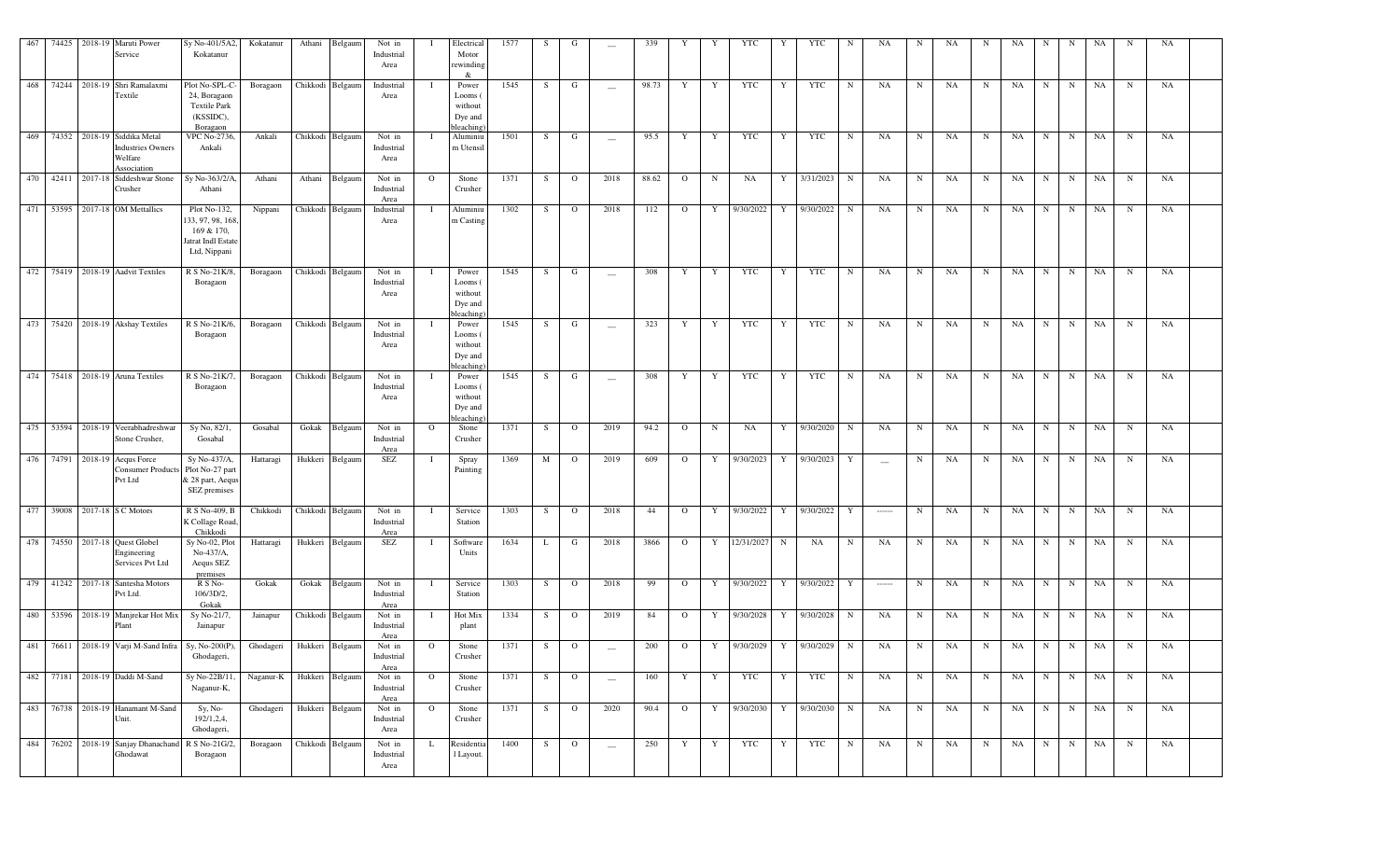|     |                           | 485 63840 2017-18 Asia Dudh Udyog<br>PvtLtd                                                  | TPC No-1745,<br>1746, 1747 &<br>1748, Kudachi.                                    | Kudachi       | Raibag Belgaum   | Not in<br>Industrial<br>Area                     |          | Milk<br>Chilling                                                | 1328           | S. | $\circ$        | 2018                            | 48.81  | $\mathbf{O}$   |    | 9/30/2021               | Y  | 9/30/2021  | N           | NA        | N           | NA                       | N           | NA | N | N | NA |             | NA |  |
|-----|---------------------------|----------------------------------------------------------------------------------------------|-----------------------------------------------------------------------------------|---------------|------------------|--------------------------------------------------|----------|-----------------------------------------------------------------|----------------|----|----------------|---------------------------------|--------|----------------|----|-------------------------|----|------------|-------------|-----------|-------------|--------------------------|-------------|----|---|---|----|-------------|----|--|
|     |                           | 486 74426 2018-19 Subhan Textile                                                             | Plot No-02,<br>Boragaon<br>Textile Park,<br>Boragaon                              | Boragaon      | Chikkodi Belgaum | Boragaon<br><b>Textile Park</b>                  |          | Power<br>Looms (<br>without<br>Dye and<br>bleaching             | 1545           | S. | G              | $\sim$                          | 98     | Y              | Y  | YTC                     | Y  | YTC        | N           | NA        | N           | NA                       | N           | NA | N | N | NA | N           | NA |  |
|     |                           | 487 76431 2018-19 Laxmi M-Sand &<br>Stone Crusher                                            | Sy No-145/8,<br>Parthanahalli-<br>Village                                         | Parthanahalli | Athani Belgaum   | Not in<br>Industrial<br>Area                     | $\circ$  | Stone<br>Crusher                                                | 1371           | S  | $\overline{O}$ | $\hspace{0.1mm}-\hspace{0.1mm}$ | 168.35 | Y              | Y  | <b>YTC</b>              | Y  | YTC        | N           | <b>NA</b> | $\mathbf N$ | NA                       | $\mathbf N$ | NA | N | N | NA | $\mathbf N$ | NA |  |
|     |                           | 488 77873 2018-19 Ranjanakumar<br>Stone Crusher                                              | Sy No-86/6,<br>Mekli-Village.                                                     | Makli         | Raibag Belgaum   | Not in<br>Industrial<br>Area                     | $\Omega$ | Stone<br>Crusher                                                | 1371           | S. | $\mathbf{O}$   | $\hspace{0.1mm}-\hspace{0.1mm}$ | 59     | Y              | N  | NA                      | Y  | YTC        | N           | NA        | $\mathbf N$ | NA                       | N           | NA | N | N | NA | N           | NA |  |
|     |                           | 489 77619 2018-19 Laxmi Parvati<br>Stone Crusher                                             | Sy No-191/3,<br>Ghodageri-<br>Village.                                            | Ghodageri     | Hukkeri Belgaum  | Not in<br>Industrial<br>Area                     | $\Omega$ | Stone<br>Crusher                                                | 1371           | S  | $\overline{O}$ | 2019                            | 31.11  | $\overline{O}$ | Y  | 9/30/2020 Y 9/30/2020   |    |            | $\mathbf N$ | NA        | $\mathbf N$ | NA                       | $\mathbf N$ | NA | N | N | NA | $\mathbf N$ | NA |  |
| 490 |                           | 2018-19 Community Health<br>Centre                                                           | Sankeshwar                                                                        | Sankeshwar    | Hukkeri Belgaum  | Not in<br>Industrial<br>Area                     | HC       | Hospital                                                        | 1386           | S. | $\overline{O}$ | 2017                            | 249.11 | $\overline{O}$ | Y  | 9/30/2023 Y 9/30/2023   |    |            | N           | NA        |             | Y 9/30/2023              | $\mathbf N$ | NA | N | N | NA | N           | NA |  |
| 491 |                           | 76552 2018-19 Samarth Dairy and<br>Agro product ltd                                          | R S No-65/5A,<br>Hukkeri                                                          | Hukkeri       | Hukkeri Belgaum  | Not in<br>Industrial<br>Area                     |          | Milk<br>Chilling                                                | 1328           | S  | $\overline{O}$ | 2018                            | 51.22  | $\mathbf{O}$   | Y  | 9/30/2023 Y 9/30/2023   |    |            | N           | NA        | N           | NA                       | N           | NA | N | N | NA | N           | NA |  |
|     |                           | 492 80248 2019-20 Savita Textiles                                                            | Sy No-41/7,<br>Near<br>Ranichannamma<br>Textile Park, Nej<br>Village.             | Nej           | Chikkodi Belgaum | Not in<br>Industrial<br>Area                     | $\bf{I}$ | Power<br>Looms (<br>without<br>Dye and<br>bleaching             | 1545           | S. | G              | $\sim$                          | 230    | Y              | Y  | <b>YTC</b>              | Y  | YTC        | $\mathbf N$ | NA        | N           | NA                       | $\mathbf N$ | NA | N | N | NA | $\mathbf N$ | NA |  |
|     | 493 79549 2018-19 Shri    | Siddhivinayaka<br>Rural Ayurvedic<br><b>Medical Collage</b><br>Hospital &<br>Research Centre | R S No-607,<br>Harugeri.                                                          | Harugeri.     | Raibag Belgaum   | Not in<br>Industrial<br>Area                     | HC       | Ayurvedic<br>Collage,<br>Hospital<br>&<br>Research<br>Centre    | 1386           | S  | $\overline{O}$ | 2019                            | 87.2   | $\mathbf{O}$   |    | Y 9/30/2023 Y 9/30/2023 |    |            | N           | NA        | Y           | $\overline{\phantom{a}}$ | $\mathbf N$ | NA | N | N | NA | $\mathbf N$ | NA |  |
|     |                           | 494 78966 2019-20 B B Kalloli<br>Ginning and<br>Pressing Factory                             | R S No-5251/,<br>Maldinni Road,<br>Gokak.                                         | Gokak         | Gokak Belgaum    | Not in<br>Industrial<br>Area                     |          | Cotton<br>Ginning &<br>Pressing                                 | 1574           | S  | G              | $\overline{\phantom{a}}$        | 141    | Y              | Y  | YTC                     | Y  | YTC        | N           | NA        | N           | NA                       | N           | NA | N | N | NA | N           | NA |  |
| 495 |                           | 79358 2019-20 Latecoere India Pv<br>Ltd                                                      | Plot No-13, Sy<br>$No-437/A$ ,<br>Hattaragi.                                      | Hattaragi.    | Hukkeri Belgaum  | Not in<br>Industrial<br>Area                     |          | Panel<br>Board,<br>Switches<br>without<br>electropla            | 1612           | L  | G              | 2019                            | 4092   | $\mathbf{O}$   | Y  | 12/31/2033              | Y  | 12/31/2033 | N           | NA        | $\mathbf N$ | NA                       | $\mathbf N$ | NA | N | N | NA | N           | NA |  |
| 496 |                           | 80561 2019-20 Dondiram Jayavant<br>Bhore & Mang &<br>Others                                  | Sy No-18/6,<br>Near Mini<br>Textile Park,<br>Boragaon.                            | Boragaon      | Chikkodi Belgaum | Not in<br>Industrial<br>Area                     |          | Power<br>Looms (<br>without<br>Dye and<br>bleaching             | 1545           | S. | G              | $\sim$                          | 97     | Y              | Y  | <b>YTC</b>              | Y  | YTC        | $\mathbf N$ | NA        | $\mathbf N$ | NA                       | N           | NA | N | N | NA | $\mathbf N$ | NA |  |
| 497 |                           | 80270 2019-20 Ideal Hitech<br>Powerloom<br>Clushter<br>Association                           | R S No-41/8.<br>Nej Village.                                                      | Nej           | Chikkodi Belgaum | Not in<br>Industrial<br>Area                     |          | Yarn<br>Warping<br>& Sizing                                     | 1158           | M  | R              | $\sim$                          | 940    | Y              | Y  | YTC                     | Y  | YTC        | Y           | YTC       | N           | NA                       | $\mathbf N$ | NA | N | N | NA | $\mathbf N$ | NA |  |
|     | 498 80716 2019-20 Parshwa | Composites                                                                                   | Sy No-82/B,<br>Near<br>Venkateshwar<br>Sugar Factory,<br>Bedakihal.               | Bedakihal     | Chikkodi Belgaum | Not in<br>Industrial<br>Area                     |          | Power<br>Looms (<br>without<br>Dye and<br>bleaching)<br>$&$ FRP | 1545 &<br>1582 | S. | G              | $\overline{\phantom{a}}$        | 234    | Y              | Y  | YTC                     | Y  | YTC        | N           | NA        | N           | NA                       | N           | NA | N | N | NA | $\mathbf N$ | NA |  |
| 499 |                           | 79850 2019-20 Anjana Rajendra<br>Mhetre                                                      | SPL-C-101,<br>Boragaon<br><b>Textile Park</b><br>(KSSIDC), Patil<br>Mal, Boragaon | Boragaon      | Chikkodi Belgaum | Boragaon<br><b>Textile Park</b>                  |          | Power<br>Looms (<br>without<br>Dye and<br>bleaching)            | 1545           | S. | G              | $\sim$                          | 93     | Y              | -Y | YTC                     | -Y | YTC        | N           | NA        | $\mathbf N$ | NA                       | N           | NA | N | N | NA | N           | NA |  |
|     |                           | 500 79852 2019-20 Shivaling Appaji<br>Teli                                                   | SPL-C-189,<br>Boragaon<br><b>Textile Park</b><br>(KSSIDC), Patil<br>Mal, Boragaon | Boragaon      |                  | Chikkodi Belgaum Boragaon<br><b>Textile Park</b> |          | Power<br>Looms (<br>without<br>Dye and<br>bleaching)            | 1545           | S  | G              | $\hspace{0.1mm}-\hspace{0.1mm}$ | 97     | Y              | Y  | <b>YTC</b>              | Y  | <b>YTC</b> | N           | NA        | N           | NA                       | N           | NA | N | N | NA | N           | NA |  |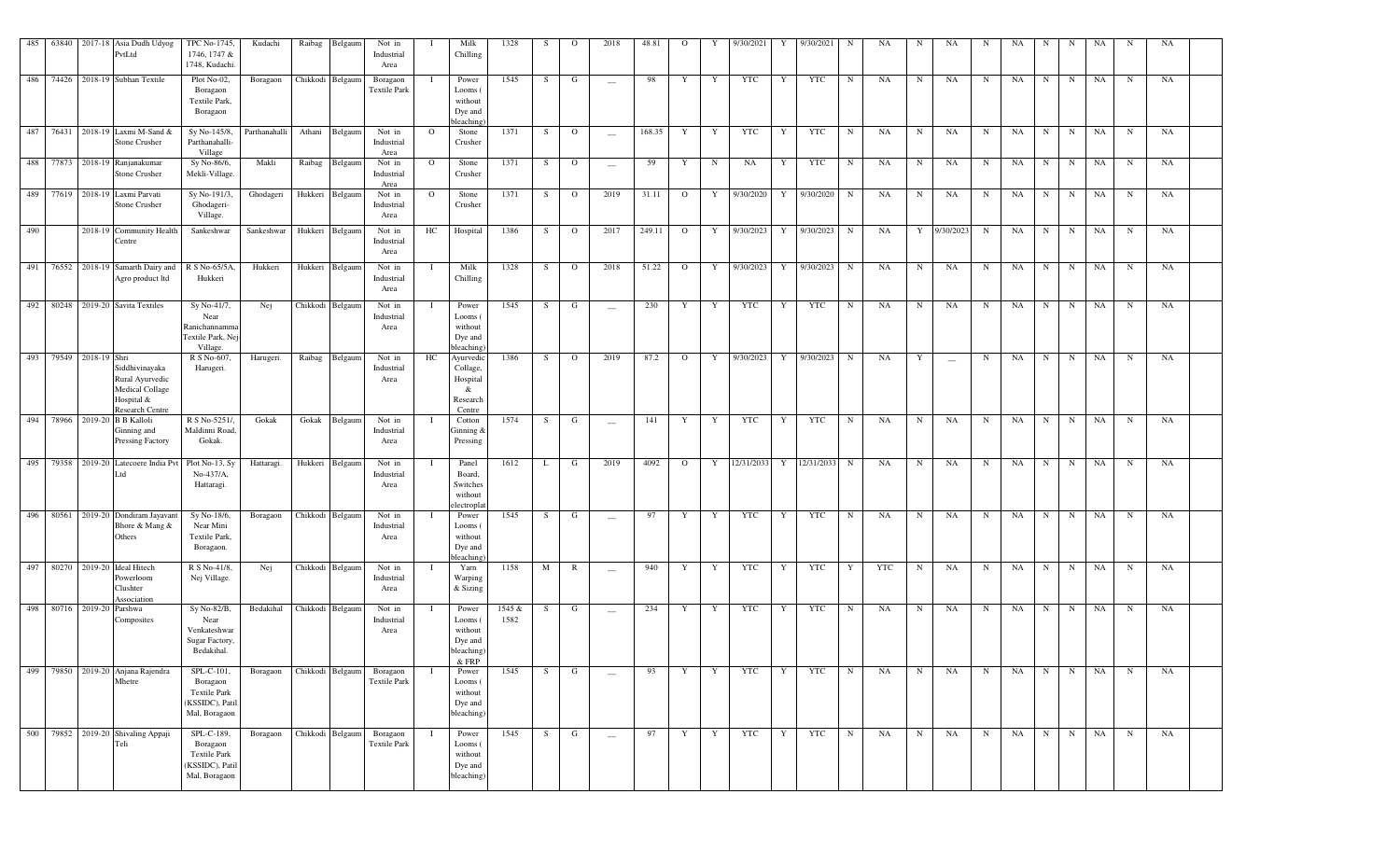|  |                           | 501 75025 2019-20 Aerospace<br>Processing India<br>Pvt Ltd Building-2.                 | Plot No. 11<br>Aequs Sez<br>437/A, Hattargi<br>village, Hukkeri                             | Hattargi                  | Hukkeri Belgaum  | SEZ                             |             | Metal<br>Surface<br>Treatment                                              | 1125 | L   | R              | 2019                            | 2493    | $\overline{O}$ | Y            | 6/30/2024    | Y | 6/30/2024    |              |     | N           | NA | N           | NA        | N       | N           | NA        |             | NA |  |
|--|---------------------------|----------------------------------------------------------------------------------------|---------------------------------------------------------------------------------------------|---------------------------|------------------|---------------------------------|-------------|----------------------------------------------------------------------------|------|-----|----------------|---------------------------------|---------|----------------|--------------|--------------|---|--------------|--------------|-----|-------------|----|-------------|-----------|---------|-------------|-----------|-------------|----|--|
|  |                           | 502 79814 2019-20 V P Aero Solution<br>Pvt Ltd.                                        | Plot No-4,<br>Admin Building<br>Ground Floor, A<br>Wing, Aequs<br>SEZ Pvt Ltd,<br>Hattaragi | Hattaragi                 | Hukkeri Belgaum  | SEZ                             | - 1         | Manufactu<br>ring of<br>nuts and<br>bolts with<br>cold<br>forging          | 1609 | M   | G              | 2019                            | 671.73  | $\overline{O}$ |              | Y 12/31/2033 |   | Y 12/31/2033 | N            | NA  | N           | NA | N           | NA        | $N$ N   |             | NA        | $\mathbf N$ | NA |  |
|  |                           | 503 81434 2019-20 Samarth PVC<br>Industries                                            | R S No-525/8,<br>Mudalagi                                                                   | Mudalagi                  | Mudalagi Belgaum | Not in<br>Industrial<br>Area    |             | <b>PVC</b><br>Pipes                                                        | 1614 | S.  | $\mathbf{G}$   | $\sim$                          | 187.04  | Y              | Y            | YTC          | Y | YTC          | $\mathbf N$  | NA  | $\mathbf N$ | NA | N           | NA        | N       | N           | NA        | $\mathbf N$ | NA |  |
|  |                           | 504 82614 2019-20 Shri Tukaram<br>Ramappa Kagal M-<br>Sand Unit                        | Sy No-29/3,<br>Makkalageri                                                                  | Makkalageri               | Gokak Belgaum    | Not in<br>Industrial<br>Area    | $\Omega$    | Stone<br>Crusher                                                           | 1371 | S – | $\overline{O}$ | 2020                            | 79.35   | $\overline{O}$ | Y            | 9/30/2029    |   | Y 9/30/2029  | N            | NA  | $\mathbf N$ | NA | $\mathbf N$ | NA        | N       | N           | NA        | $\mathbf N$ | NA |  |
|  | 505 82565 2019-20 Purosil | Performance House                                                                      | $Plot No-12, Sy$<br>$No-437/A$ ,<br>Aequs SEZ,<br>Hattaragi.                                | Hattaragi                 | Hukkeri Belgaum  | SEZ                             | - 1         | Silicone<br>Rubber<br>Hose                                                 | 1569 | L.  | G              | $\sim$                          | 2197    | $\overline{O}$ | Y            | 12/31/2033   |   | Y 12/31/2033 | $\mathbf{Y}$ | YTC | $\mathbf N$ | NA | $\mathbf N$ | NA        | N       | N           | NA        | $\mathbf N$ | NA |  |
|  |                           | 506 82615 2019-20 Shree Organics                                                       | TPC No-5056,<br>Boragaon.                                                                   | Boragaon                  | Chikkodi Belgaum | Not in<br>Industrial<br>Area    | $\mathbf I$ | Formulati<br>on of Bio-<br>Pesticides<br>(EPN<br>Grubnas)<br>&<br>Pseudomo | 1584 | S.  | G              | $\overline{\phantom{m}}$        | 92      | Y              | Y            | <b>YTC</b>   | Y | YTC          | N            | NA  | N           | NA | $\mathbf N$ | NA        | N       | N           | NA        | $\mathbf N$ | NA |  |
|  |                           | 507 80861 2019-20 All Metal India Pvt<br>Ltd.                                          | Plot No-<br>39/437A, Aequs<br>SEZ, Hattaragi.                                               | Hattaragi                 | Hukkeri Belgaum  | SEZ                             | - T         | Manufactu<br>re of<br>Finished<br>Aluminiu<br>m Plates                     | 1618 | L   | G              | $\equiv$                        | 1707.39 | $\overline{0}$ |              | Y 12/31/2034 | N | NA           | $\mathbf N$  | NA  | $\mathbf N$ | NA | $\mathbf N$ | NA        | N       | N           | NA        | $\mathbf N$ | NA |  |
|  |                           | 508 82904 2019-20 S V And R S Koik<br>Textiles                                         | Sy No-62/15,<br>Boragaon                                                                    | Boragaon                  | Chikkodi Belgaum | Boragaon<br><b>Textile Park</b> | - T         | Power<br>Looms (<br>without<br>Dye and<br>oleaching                        | 1545 | S – | $\mathbf G$    | $\hspace{0.1mm}-\hspace{0.1mm}$ | 38      | Y              | Y            | YTC          | Y | YTC          | N            | NA  | N           | NA | N           | <b>NA</b> | $N$ N   |             | <b>NA</b> | N           | NA |  |
|  |                           | 509 83484 2019-20 Rahimbakas<br>Rafatulla Khan (R<br>R Text)                           | Sy No-172K/2,<br>Boragaon                                                                   | Boragaon                  | Chikkodi Belgaum | Not in<br>Industrial<br>Area    |             | Power<br>Looms (<br>without<br>Dye and<br>oleaching                        | 1545 | S   | G              | $\sim$                          | 56      | Y              | Y            | YTC          | Y | YTC          | N            | NA  | N           | NA | $\mathbf N$ | NA        | $N$ $N$ |             | NA        | $\mathbf N$ | NA |  |
|  |                           | 510 83661 2019-20 R P Production.                                                      | Plot No-18, TP<br>C No-5071,<br>Boragaon                                                    | Boragaon                  | Chikkodi Belgaum | Not in<br>Industrial<br>Area    |             | Pan<br>Masala<br>withthout<br>tobbaco                                      | 1632 | S   | G              | $\hspace{0.1mm}-\hspace{0.1mm}$ | 160     | Y              | Y            | YTC          | Y | <b>YTC</b>   | N            | NA  | N           | NA | $\mathbf N$ | NA        | N       | $\mathbf N$ | NA        | $\mathbf N$ | NA |  |
|  |                           | 511 83486 2019-20 Seyon Apparel<br><b>Exports</b>                                      | Sy No-259/8,<br>Managutti,                                                                  | Managutti                 | Hukkeri Belgaum  | Not in<br>Industrial<br>Area    |             | Garment<br>Stiching                                                        | 1589 | M   | G              | $\sim$                          | 538     | Y              | Y            | YTC          | Y | YTC          | $\mathbf N$  | NA  | $\mathbf N$ | NA | $\mathbf N$ | NA        | N       | $\mathbf N$ | NA        | $\mathbf N$ | NA |  |
|  |                           | 512 83299 2019-20 Tawakkal Auto &<br>General<br>Engineering<br>Clushter<br>Association | Plot No-319/2B,<br>Ankali Road,<br>Chikkodi                                                 | Chikkodi                  | Chikkodi Belgaum | Not in<br>Industrial<br>Area    |             | Automobi<br>le Tyre &<br>Tube<br>Manaufact<br>ruring                       | 1381 | S.  | $\overline{O}$ | $\sim$                          | 91.25   | Y              | Y            | YTC          | Y | YTC          | N            | NA  | $\mathbf N$ | NA | N           | NA        | N       | N           | NA        | $\mathbf N$ | NA |  |
|  |                           | 513 84446 2019-20 Shivyash Textiles                                                    | TPC No-<br>5049/B1,<br>Boragaon                                                             | Boragaon                  | Chikkodi Belgaum | Not in<br>Industrial<br>Area    |             | Power<br>Looms (<br>without<br>Dye and<br>bleaching                        | 1545 | S   | G              | $\overline{\phantom{a}}$        | 454.88  | Y              | Y            | YTC          | Y | <b>YTC</b>   | $\mathbf N$  | NA  | $\mathbf N$ | NA | $\mathbf N$ | NA        | N       | N           | NA        | N           | NA |  |
|  |                           | 514 84453 2019-20 Suryadarsh<br>Textiles                                               | TPC No-<br>5049/B2,<br>Boragaon                                                             | Boragaon Chikkodi Belgaum |                  | Not in<br>Industrial<br>Area    |             | Power<br>Looms (<br>without<br>Dye and<br>oleaching                        | 1545 | S   | G              | $\sim$                          | 448.31  | Y              | Y            | YTC          | Y | <b>YTC</b>   | N            | NA  | N           | NA | N           | NA        | $N$ N   |             | NA        | N           | NA |  |
|  |                           | 515 84450 2019-20 Suryakiran Textiles                                                  | TPC No-<br>5049/C1,<br>Boragaon                                                             | Boragaon                  | Chikkodi Belgaum | Not in<br>Industrial<br>Area    |             | Power<br>Looms (<br>without<br>Dye and<br>bleaching                        | 1545 | S.  | G              | $\hspace{0.1mm}-\hspace{0.1mm}$ | 462.57  | Y              | $\mathbf{Y}$ | YTC          | Y | <b>YTC</b>   | $\mathbf N$  | NA  | N           | NA | $\mathbf N$ | NA        | N       | $\mathbf N$ | NA        | N           | NA |  |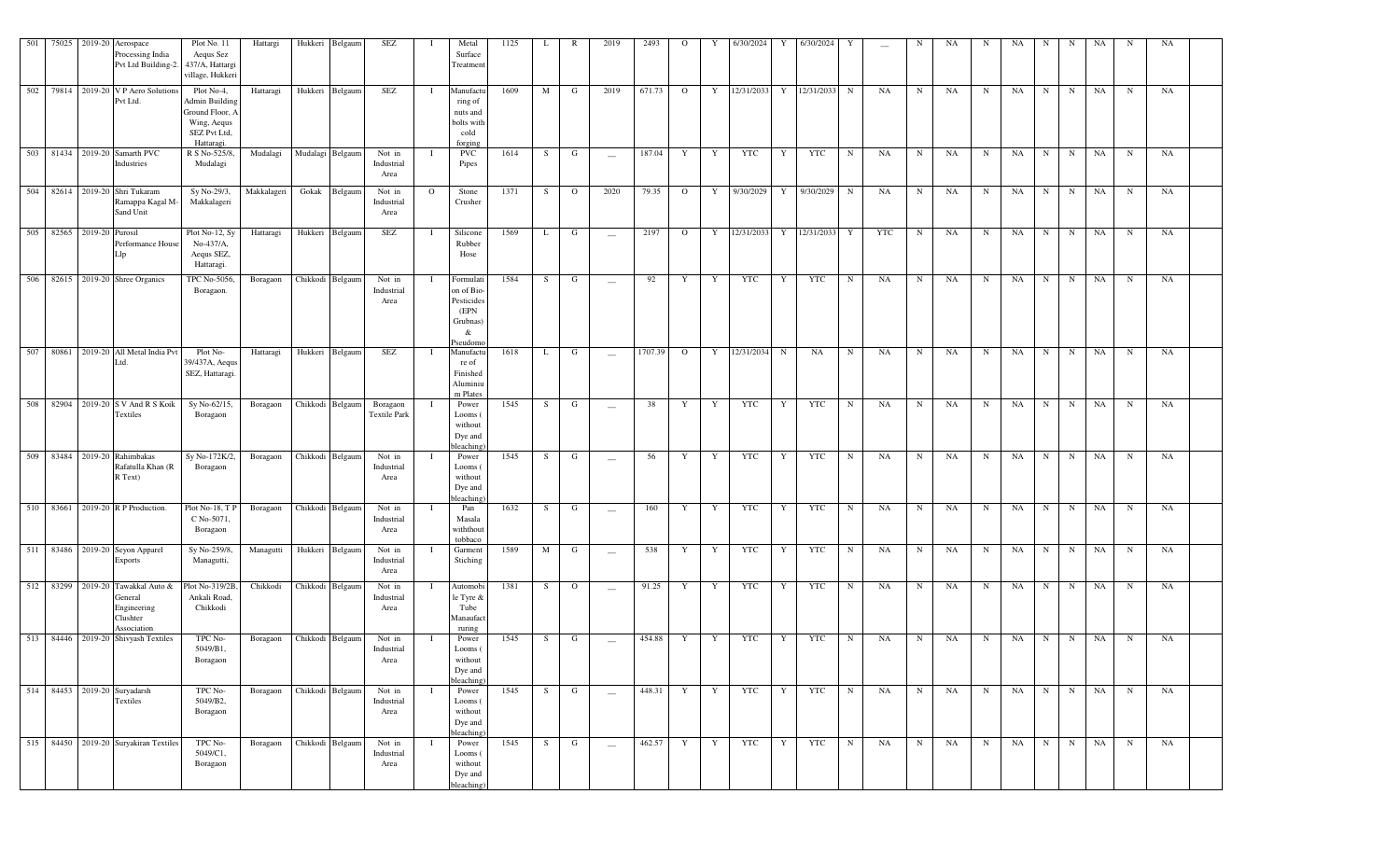| 516 | 84507     | 2019-20 Prism | Infrastructure                                                                            | Sy No-88/13,<br>Nagaral Village                        | Nagaral            |                       | Chikkodi Belgaum           | Not in<br>Industrial<br>Area                            | $\Omega$     | Stone<br>Crusher                                    | 1371         | -S      | О                       | $\overline{\phantom{a}}$         | 250          |                                  | N                | YTC              |                  | YTC              | N                | NA               | N                | NA       | N                | NA        | N                | N                | NA              | N                | NA        |  |
|-----|-----------|---------------|-------------------------------------------------------------------------------------------|--------------------------------------------------------|--------------------|-----------------------|----------------------------|---------------------------------------------------------|--------------|-----------------------------------------------------|--------------|---------|-------------------------|----------------------------------|--------------|----------------------------------|------------------|------------------|------------------|------------------|------------------|------------------|------------------|----------|------------------|-----------|------------------|------------------|-----------------|------------------|-----------|--|
|     |           |               | 517 76835 2019-20 Ghodageri Stone<br>Crusher &<br>Minerals                                | Sy No-187/4,<br>Ghodageri<br>Village,                  | Ghodageri          |                       | Hukkeri Belgaum            | Not in<br>Industrial<br>Area                            | $\circ$      | Stone<br>Crusher                                    | 1371         | S       | $\mathbf{O}$            | 2020                             | 24.19        | $\overline{O}$                   | Y                | 9/30/2029        | Y                | 9/30/2029        | N                | NA               | N                | NA       | $\mathbf N$      | NA        | $\mathbf N$      | N                | <b>NA</b>       | N                | NA        |  |
|     | 518 85142 |               | 2019-20 Panchamashrilinge<br>shwar Jaggery And<br>Agricultural<br>Project                 | Sy No-65/4<br>Malikwad<br>Village.                     | Malikwad           |                       | Chikkodi Belgaum           | Not in<br>Industrial<br>Area                            |              | Jaggery<br>Manufactu<br>ring                        | 1599         | -S      | G                       | $\hspace{0.1mm}-\hspace{0.1mm}$  | 94           | Y                                | Y                | YTC              | Y                | YTC              | $\mathbf N$      | NA               | N                | NA       | N                | NA        | $_{\rm N}$       | N                | <b>NA</b>       | $_{\rm N}$       | NA        |  |
|     |           |               | 519 85040 2019-20 Magnutuff India<br>Pvt Ltd.                                             | Sy No-390*1,<br>Nainglaj Village                       | Nainglaj           |                       | Chikkodi Belgaum           | Not in<br>Industrial<br>Area                            |              | Glass<br>rocessin;<br>Unit                          | 1345         | L       | $\circ$                 | $\sim$                           | 4657         | Y                                | Y                | YTC              | Y                | YTC              | N                | <b>NA</b>        | N                | NA       | $\mathbf N$      | NA        | $\mathbf N$      | $\mathbf N$      | <b>NA</b>       | $\mathbf N$      | NA        |  |
|     |           |               | 520 84655 2019-20 R P Production.                                                         | $Sy No-20,$<br>Donawad<br>Village                      | Donawad            |                       | Chikkodi Belgaum           | Not in<br>Industrial<br>Area                            |              | Pan<br>Masala<br>withthou<br>tobbaco                | 1632         | S       | G                       | $\sim$                           | 450          | Y                                | Y                | YTC              | Y                | <b>YTC</b>       | N                | NA               | N                | NA       | $\mathbf N$      | NA        | $\mathbf N$      | N                | NA              | $\mathbf N$      | NA        |  |
|     | 521 82729 |               | 2019-20 Sadashiv V<br>Deshinge & Others                                                   | R S No-27/2 &<br>28/5,<br>Mavinhonda<br>Village        | Mavinhonda         | Raibag                | Belgaum                    | Not in<br>Industrial<br>Area                            |              | Industrial<br>Estate                                | 1173         | S       | R                       | $\sim$                           | 220          | Y                                | Y                | <b>YTC</b>       | Y                | <b>YTC</b>       | $\mathbf N$      | NA               | N                | NA       | $\mathbf N$      | NA        | $\mathbf N$      | $\mathbf N$      | <b>NA</b>       | N                | NA        |  |
|     |           |               | 522 85155 2019-20 Balasaheb<br>Shamarao Waddar                                            | Sy No-113/*/2.<br>Nanadi Village                       | Nanadi             |                       | Chikkodi Belgaum           | Not in<br>Industrial<br>Area                            |              | Power<br>Looms (<br>without<br>Dye and<br>oleaching | 1545         | S       | G                       | $\sim$                           | 465.85       | Y                                | Y                | <b>YTC</b>       | Y                | <b>YTC</b>       | N                | NA               | N                | NA       | $\mathbf N$      | NA        | $\mathbf N$      | N                | <b>NA</b>       | N                | NA        |  |
|     |           |               | 523 84632 2019-20 Om Sai Cattle Feed<br>Industries                                        | Sy No-104/1.<br>Hadalga Village                        | Hadalga            | Hukkeri               | Belgaum                    | Not in<br>Industrial<br>Area                            |              | Cattle<br>Feed                                      | 1324         | S.      | $\mathbf{O}$            | $\sim$                           | 121.69       | Y                                | Y                | YTC              | Y                | <b>YTC</b>       | N                | <b>NA</b>        | N                | NA       | N                | NA        | $\mathbf N$      | $\mathbf N$      | <b>NA</b>       | N                | <b>NA</b> |  |
|     | 524 85734 |               | 2019-20 Jai Santoshimata<br>Stone Crusher                                                 | Sy No-<br>$266/2,3,5(P)$ ,<br>Kodani Village           | Kodani             | Chikkodi<br>(Nippani) | Belgaum                    | Not in<br>Industrial<br>Area                            | $\Omega$     | Stone<br>Crusher                                    | 1371         | S       | $\Omega$                | 2020                             | 73.25        | $\overline{O}$                   | Y                | 9/30/2029        | Y                | 9/30/2029        | $\mathbf N$      | NA               | N                | NA       | $\mathbf N$      | NA        | $\mathbf N$      | $\mathbf N$      | NA              | $\mathbf N$      | NA        |  |
|     |           |               | 525 38032 2019-20 Jai Hanuman<br>Textile                                                  | Plot No-A-19,<br>Boragaon<br>Textile Park,<br>Boragaon | Boragaon           | Chikkodi<br>(Nippani) | Belgaum                    | Boragaon<br><b>Textile Park</b>                         |              | Garment<br>Stiching                                 | 1589         | S       | G                       | 2020                             | 472.56       | $\mathbf{O}$                     | Y                | 12/31/2034       | Y                | 12/31/2034       | $\mathbf N$      | NA               | N                | NA       | $_{\rm N}$       | NA        | $\mathbf N$      | $\mathbf N$      | NA              | $_{\rm N}$       | NA        |  |
|     |           |               | 526 85165 2019-20 Vijaydashmi<br>Industries Pvt Ltd.                                      | lot No-180/5 $8$<br>180/6, Nej                         | Nej                | Chikkodi              | Belgaum                    | Textile<br>Processing<br>Unit                           |              | Textile<br>Prossing                                 | 1158         | M       | R                       | $\overline{\phantom{m}}$         | 861          | Y                                | Y                | YTC              | Y                | <b>YTC</b>       | Y                | <b>YTC</b>       | N                | NA       | N                | NA        | $\mathbf N$      | N                | <b>NA</b>       | $_{\rm N}$       | NA        |  |
| 527 | 76430     |               | 2019-20 Belgaum District<br>Co-op. Milk<br>producers<br>socireties union<br>Ltd.          | Sy No-244,<br>Riabag.                                  | Raibag             | Raibag                | Belgaum                    | Not in<br>Industrial<br>Area                            |              | Milk<br>Chilling                                    | 1328         | L       | $\circ$                 | $\sim$                           | 1400         | Y                                | Y                | <b>YTC</b>       | Y                | <b>YTC</b>       | Y                | <b>YTC</b>       | N                | NA       | $\mathbf N$      | <b>NA</b> | $\mathbf N$      | N                | <b>NA</b>       | N                | NA        |  |
| 528 | 86078     |               | 2019-20 Shri Sai Stone<br>Crusher                                                         | Sy No-295/5(P<br>Chamakeri,                            | Chamakeri          | Athani                | Belgaum                    | Not in<br>Industrial<br>Area                            | $\mathbf{O}$ | Stone<br>Crusher                                    | 1371         | -S      | $\circ$                 | $\overline{\phantom{m}}$         | 416.78       | Y                                | Y                | <b>YTC</b>       | Y                | <b>YTC</b>       | $\mathbf N$      | NA               | N                | NA       | $\mathbf N$      | NA        | $\mathbf N$      | $_{\rm N}$       | <b>NA</b>       | $\, {\bf N}$     | NA        |  |
|     | 529 85982 |               | 2019-20 Sanjay Narasu<br>Havale                                                           | Sy No-21/A/2<br>Boragaon                               | Boragaon           | Chikkodi<br>(Nippani) | Belgaum                    | Not in<br>Industrial<br>Area                            |              | Power<br>Looms (<br>without<br>Dye and<br>bleaching | 1545         | S       | G                       | $\overline{\phantom{m}}$         | 456          | Y                                | Y                | YTC              | Y                | <b>YTC</b>       | N                | NA               | N                | NA       | N                | NA        | $\mathbf N$      | N                | <b>NA</b>       | $_{\rm N}$       | NA        |  |
|     |           |               | 530 86131 2019-20 Sahara Industries                                                       | Plot No-11/A.<br>KIADB<br>Industrial Area,<br>Gokak    | Gokak              | Gokak                 | Belgaum                    | <b>KIADB</b><br>Industrial<br>Area, Falls<br>Road Gokak |              | Manufactu<br>re of Nuts<br>and Bolt                 | 1609         | S       | G                       | $\overline{\phantom{m}}$         | 27           | Y                                | Y                | <b>YTC</b>       | Y                | <b>YTC</b>       | N                | NA               | N                | NA       | N                | NA        | $\mathbf N$      | N                | <b>NA</b>       | N                | NA        |  |
|     | 531 79765 |               | 2019-20 Shri Suresh Appaso<br>Patil                                                       | Sy No-570/1 &<br>572, Athani                           | Athani             | Athani                | Belgaum                    | Not in<br>Industrial<br>Area                            | L            | Residentia<br>1 Layout.                             | 1181         | S       | R                       | $\overline{\phantom{m}}$         | 375          | Y                                | Y                | <b>YTC</b>       | Y                | <b>YTC</b>       | $_{\rm N}$       | NA               | $\mathbf N$      | NA       | N                | NA        | $\mathbf N$      | N                | $_{\rm NA}$     | N                | NA        |  |
|     | 533 78962 |               | 532 85299 2019-20 Boragaon Textile<br><b>Cluster Fedaration</b><br>2019-20 Taluka General | Gat No-117/1,<br>Kasanal Village<br>Hukkeri            | Kasanal<br>Hukkeri |                       | Chikkodi Belgaum           | Not in<br>Industrial<br>Area                            | HC           | Textile<br>Prossing<br>Hospital                     | 1158<br>1386 | M       | $\mathbb{R}$<br>$\circ$ | $\overline{\phantom{a}}$<br>2019 | 950<br>402.6 | Y                                | $\mathbf Y$<br>Y | YTC<br>9/30/2029 | $\mathbf Y$<br>Y | YTC<br>9/30/2029 | Y<br>$\mathbf N$ | <b>YTC</b><br>NA | $\mathbf N$<br>Y | NA<br>NA | $\mathbf N$<br>N | NA<br>NA  | N<br>$\mathbf N$ | N<br>$\mathbf N$ | <b>NA</b><br>NA | $\mathbf N$<br>N | NA<br>NA  |  |
|     | 534 40963 |               | Hospital<br>2019-20 Taluka General                                                        | Athani,                                                | Athani             | Athani                | Hukkeri Belgaum<br>Belgaum | Not in<br>Industrial<br>Area<br>Not in                  | HC           | Hospital                                            | 1386         | S.<br>S | $\mathbf{O}$            | 2019                             | 484          | $\overline{O}$<br>$\overline{O}$ | Y                | 9/30/2028        | Y                | 9/30/2028        | $\mathbf N$      | NA               | Y                | NA       | $\mathbf N$      | NA        | N                | N                | NA              | $\mathbf N$      | NA        |  |
|     |           |               | Hospital                                                                                  |                                                        |                    |                       |                            | Industrial<br>Area                                      |              |                                                     |              |         |                         |                                  |              |                                  |                  |                  |                  |                  |                  |                  |                  |          |                  |           |                  |                  |                 |                  |           |  |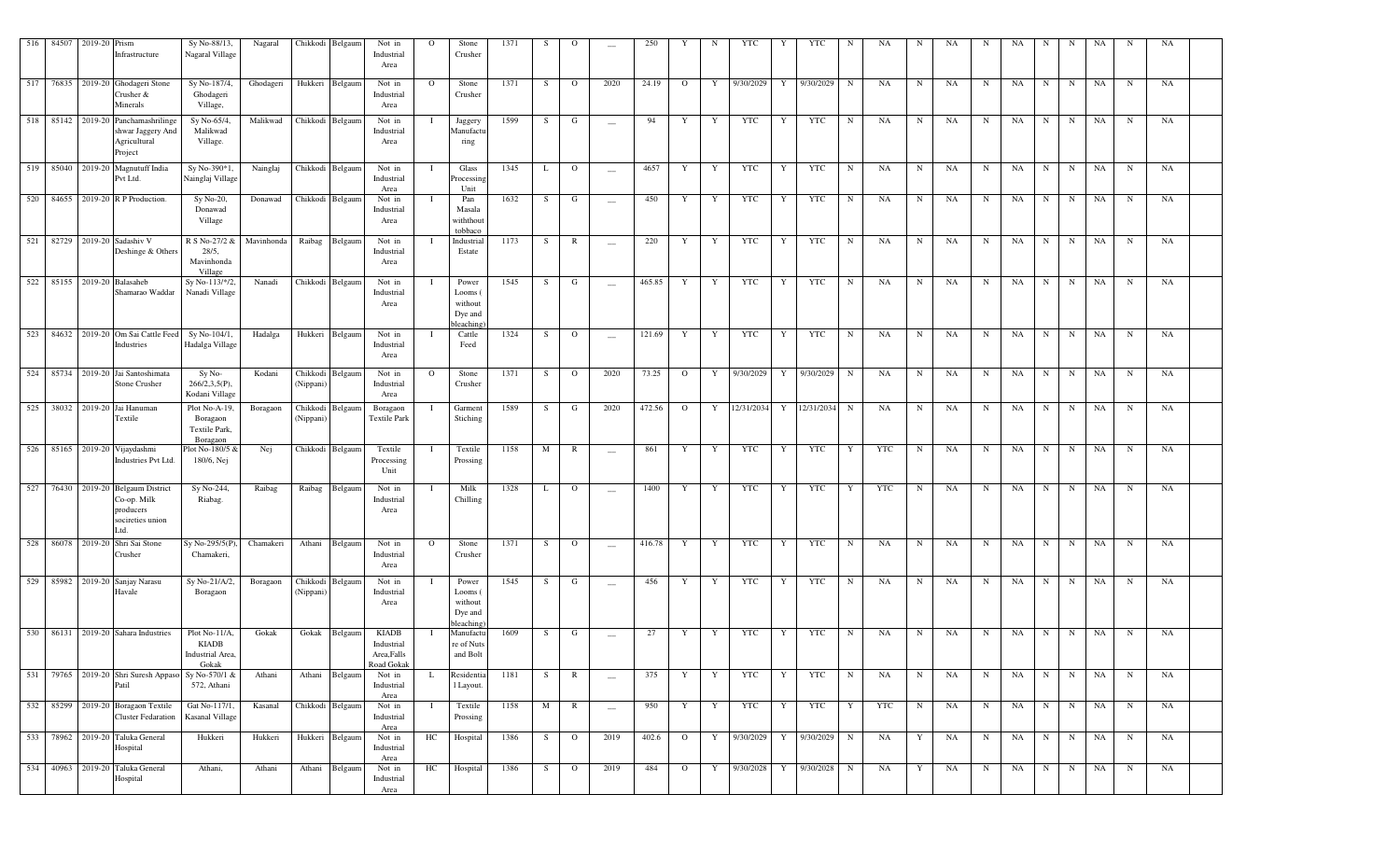|  | 535 86235 2020-21 Diya Hospital                                                          | Nippani Road,<br>Chikkodi.                                                        | Chikkodi                   |                               | Chikkodi Belgaum | Not in<br>Industrial<br>Area                                      | HC      | Hospital                                                | 1386 | S. | $\mathbf{O}$ | 2020                     | 153.53  | $\Omega$       | Y | 9/30/2029     | Y           | 9/30/2029                   | N           | NA |             | NA | N           | NA   | N           | N | NA | -N          | NA |  |
|--|------------------------------------------------------------------------------------------|-----------------------------------------------------------------------------------|----------------------------|-------------------------------|------------------|-------------------------------------------------------------------|---------|---------------------------------------------------------|------|----|--------------|--------------------------|---------|----------------|---|---------------|-------------|-----------------------------|-------------|----|-------------|----|-------------|------|-------------|---|----|-------------|----|--|
|  | 536 85255 2020-21 Prime Gases Pvt<br>Ltd.                                                | Plot No-85,<br><b>SVPP Ltd</b><br>Premises,<br>Bedakihal                          | Bedakihal                  | Chikkodi Belgaum              |                  | Not in<br>Industrial<br>Area                                      |         | Corbon Di<br>Oxide                                      | 1515 | S. | G            | $\overline{\phantom{a}}$ | 250     | $\overline{O}$ | Y | 12/31/2034    | $\mathbf N$ | NA                          | $\mathbf N$ | NA | $\mathbf N$ | NA | N           | NA   | $\mathbf N$ | N | NA | N           | NA |  |
|  | 537 86138 2020-21 Praveen Jinappa<br>Halakarni (M-Sand<br>Jnit)                          | Sy No-<br>$782/A1(P)$ ,<br>Beniwad.                                               | Beniwad                    |                               | Hukkeri Belgaum  | Not in<br>Industrial<br>Area                                      | $\circ$ | Stone<br>Crusher                                        | 1371 | S. | $\mathbf{O}$ | $\frac{1}{2}$            | 83.25   | Y              | Y | YTC           | Y           | <b>YTC</b>                  | $\mathbf N$ | NA | $\mathbf N$ | NA | N           | NA   | N           | N | NA | $\mathbf N$ | NA |  |
|  | 538 87008 2020-21 S M Cement<br>Concrete Product<br>Manufacturing<br>Industries Pvt Ltd. | Sy No-127/2A,<br>Gadinglaj Road,<br>Sankeshwar.                                   | Sankeshwar                 |                               | Hukkeri Belgaum  | Not in<br>Industrial<br>Area                                      | - 1     | Redy Mix<br>Cement<br>Concrete                          | 1548 | S  | G            | $\sim$                   | 82.75   | Y              | Y | YTC           | Y           | YTC                         | $\mathbf N$ | NA | $\mathbf N$ | NA | N           | NA   | $\mathbf N$ | N | NA | $\mathbf N$ | NA |  |
|  | 539 87000 2020-21 Shrishailam<br>Ayurvedic<br>Pharmacy                                   | Plot No-113,<br>VPC No-107/1,<br>Nippani Co-<br>Operative Indl<br>Estate, Nippani | Nippani                    | (Nippani)                     |                  | Chikkodi Belgaum Nippani Co-<br>Operative<br>Industrial<br>Estate |         | Ayurvedi<br>&<br>Homeopat<br>hic<br>Medicines           | 1502 | S. | G            | $\overline{\phantom{a}}$ | 27.45   | Y              | Y | YTC           | Y           | YTC                         | N           | NA | N           | NA | N           | NA   | $\mathbf N$ | N | NA | N           | NA |  |
|  | 540 88007 2020-21 D J Textiles<br>(Power Loom Unit) Nagaral Village.                     | Sy No-20/*/3,                                                                     | Nagaral                    |                               | Chikkodi Belgaum | Not in<br>Industrial<br>Area                                      |         | Power<br>Looms (<br>without<br>Dye and<br>bleaching     | 1545 | S. | G            | $\sim$                   | 455.3   | Y              | Y | YTC           | Y           | YTC                         | $\mathbf N$ | NA | $\mathbf N$ | NA | $\mathbf N$ | NA   | $\mathbf N$ | N | NA | N           | NA |  |
|  | 541 82655 2020-21 Bhimashakti<br><b>Textiles Park Pvt</b>                                | Sy No-108/4 & Gondukuppi Chikkodi Belgaum<br>5, Gondukuppi<br>Village.            |                            |                               |                  | Not in<br>Industrial<br>Area                                      |         | Industrial<br>Estate                                    | 1173 | S. | $\mathbb{R}$ | $\sim$                   | 75      | Y              | Y | YTC           | Y           | YTC                         | N           | NA | $\mathbf N$ | NA | N           | NA   | $\mathbf N$ | N | NA | $\mathbf N$ | NA |  |
|  | 542 87509 2020-21 Ghodawat<br>Fresheners LLP,<br>Unit-II                                 | Gat No-77/1,<br>Manakapur<br>Village.                                             | Manakapur Chikkodi Belgaum |                               |                  | Not in<br>Industrial<br>Area                                      |         | Pan<br>Masala<br>(Exludin                               | 1632 | M  | G            | $\sim$                   | 583     | Y              | Y | YTC           | Y           | YTC                         | $\mathbf N$ | NA | $\mathbf N$ | NA | $\mathbf N$ | NA   | N           | N | NA | N           | NA |  |
|  | 543 87511 2020-21 Ghodawat Packers<br>LLP Unit-II                                        | Gat No-77/1 &<br>2K, Manakapur<br>Village.                                        | Manakapur Chikkodi Belgaum |                               |                  | Not in<br>Industrial<br>Area                                      |         | Scented<br>Tobacco                                      | 1632 | S  | G            | $\sim$                   | 209     | Y              | Y | YTC           | Y           | <b>YTC</b>                  | $\mathbf N$ | NA | $\mathbf N$ | NA | $\mathbf N$ | NA   | $\mathbf N$ | N | NA | $\mathbf N$ | NA |  |
|  | 544 87510 2020-21 Ghodawat<br><b>Industries LLP</b><br>Unit-II                           | Gat No-77/3 &<br>4A, Manakapur<br>Village.                                        | Manakapur Chikkodi Belgaum |                               |                  | Not in<br>Industrial<br>Area                                      |         | Sweet<br>Supari<br>Manufactu<br>ring Unit               | 1632 | S. | G            | $\sim$                   | 120.88  | Y              | Y | YTC           | Y           | YTC                         | $\mathbf N$ | NA | $\mathbf N$ | NA | $\mathbf N$ | NA   | N           | N | NA | N           | NA |  |
|  | 545 32303 2020-21 Ganga Surgical<br>And Fracture<br>Clinic                               | Main Road<br>Gokak                                                                | Gokak                      |                               | Gokak Belgaum    | Not in<br>Industrial<br>Area                                      | HC      | Hospital                                                | 1386 | S. | $\mathbf{O}$ | 2020                     | 166.29  | $\overline{O}$ |   |               |             | Y 9/30/2029 Y 9/30/2029     | N           | NA | $\mathbf N$ | NA | $\mathbf N$ | NA   | N           | N | NA | $\mathbf N$ | NA |  |
|  | 546 41277 2020-21 Taluka General<br>Hospital                                             | Gokak                                                                             | Gokak                      | Gokak                         | Belgaum          | Not in<br>Industrial<br>Area                                      | HC      | Hospital                                                | 1386 | L  | $\mathbf{O}$ | 2020                     | 2140.42 | $\overline{O}$ | Y | 9/30/2021     | Y           | 9/30/2021                   | $\mathbf N$ | NA | N           | NA | N           | NA   | N           | N | NA | N           | NA |  |
|  | 547 87789 2020-21 M B Motors                                                             | Sy No-102/3 &<br>4, Hattaragi                                                     | Hattaragi                  |                               | Hukkeri Belgaum  | Not in<br>Industrial<br>Area                                      |         | Service<br>Station                                      | 1303 | S. | $\mathbf{O}$ | 2020                     | 213     | $\overline{O}$ | Y | 9/30/2029     | Y           | 9/30/2029                   | N           | NA | $\mathbf N$ | NA | N           | NA   | N           | N | NA | $\mathbf N$ | NA |  |
|  | 548 88019 2020-21 S R Gulappanavar<br>Stone Crusher & M-<br>Sand Unit.                   | Sy No-456/1,<br>Athani                                                            | Athani                     |                               | Athani Belgaum   | Not in<br>Industrial<br>Area                                      | $\circ$ | Stone<br>Crusher                                        | 1371 | S. | $\mathbf{O}$ | $\overline{\phantom{a}}$ | 150     | Y              | Y | YTC           | Y           | <b>YTC</b>                  | $\mathbf N$ | NA | N           | NA | $\mathbf N$ | NA   | N           | N | NA | $\mathbf N$ | NA |  |
|  | 549 98906 2020-21 A A Shetti<br>Concrete Works                                           | Sy No-392/3,<br>Ankali Road,<br>Chikkodi                                          | Chikkodi                   |                               | Chikkodi Belgaum | Not in<br>Industrial<br>Area                                      |         | Cement<br>Concrete<br><b>Bricks</b>                     | 1511 | S  | G            | $\overline{\phantom{m}}$ | 42      | Y              | Y | YTC           | Y           | YTC                         | $\mathbf N$ | NA | $\mathbf N$ | NA | $\mathbf N$ | NA   | N           | N | NA | $\mathbf N$ | NA |  |
|  | 550 87609 2020-21 Parmanand Cotsyn                                                       | Milkat No-5000,<br>Boragaon.                                                      | Boragaon                   | (Nippani)                     | Chikkodi Belgaum | Not in<br>Industrial<br>Area                                      |         | Power<br>Looms (<br>without<br>Dye and<br>bleaching)    | 1545 | S. | G            | 2020                     | 93.16   | $\overline{O}$ |   |               |             | Y 12/31/2034 Y 12/31/2034 N |             | NA | $\mathbf N$ | NA | N           | NA   | N           | N | NA | N           | NA |  |
|  | 551 87610 2020-21 Shrikant<br>Enterprises                                                | Milkat No-5000,<br>Boragaon.                                                      | Boragaon                   | (Nippani)                     | Chikkodi Belgaum | Not in<br>Industrial<br>Area                                      |         | Power<br>Looms (<br>without<br>Dye and<br>bleaching     | 1545 | S. | G            | 2020                     | 92.68   | $\circ$        |   | 12/31/2034    | Y           | 12/31/2034                  | N           | NA | N           | NA | N           | NA   | $\mathbf N$ | N | NA | N           | NA |  |
|  | 552 87611 2020-21 Parmanand Febtex Milkat No-5000, Boragaon                              | Boragaon.                                                                         |                            | Chikkodi Belgaum<br>(Nippani) |                  | Not in<br>Industrial<br>Area                                      |         | Power<br>Looms (<br>without<br>Dye and                  | 1545 | S. | G            | 2020                     | 93.16   | $\overline{O}$ |   |               |             | Y 12/31/2034 Y 12/31/2034 N |             | NA | $\mathbf N$ | NA | N           | NA   | N           | N | NA | $\mathbf N$ | NA |  |
|  | 553 88003 2020-21 Shiva Motors                                                           | Sy No-17/*/1,<br>Shiraguppi.                                                      | Shiraguppi                 |                               | Athani Belgaum   | Not in<br>Industrial<br>Area                                      |         | bleaching<br>Automobi<br>le<br>, servicing<br>repairing | 1303 | S  | $\Omega$     | 2020                     | 45.48   | $\overline{O}$ |   | Y 9/30/2030 Y |             | 9/30/2030                   | $\mathbf N$ | NA | $\mathbf N$ | NA | N           | NA N |             | N | NA | $\mathbf N$ | NA |  |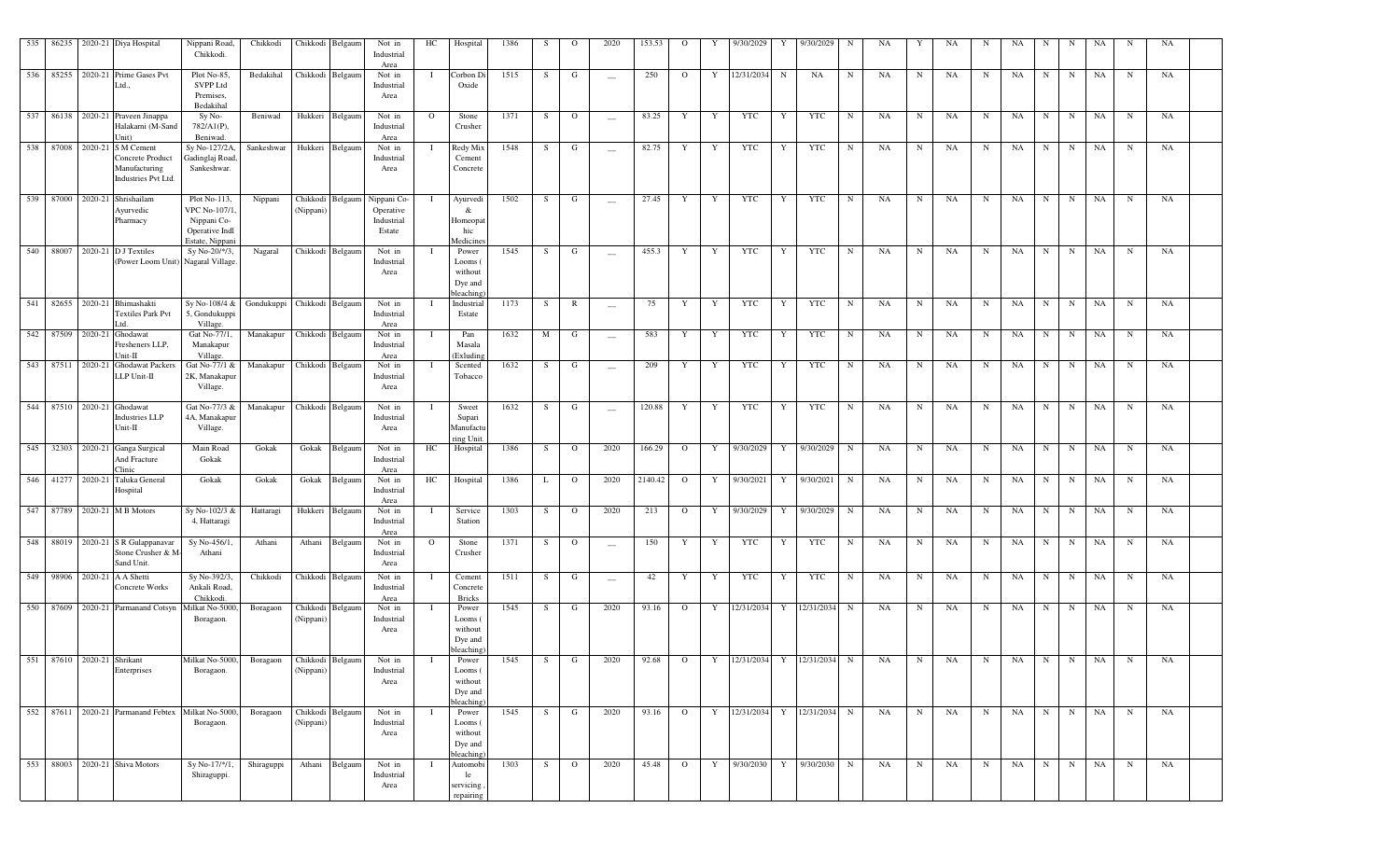| 554 |       | 98615 2020-21      | Triveni Cattle<br>Feeds                                                   | Sy No-95/*6,<br>Nasalapur.                                                          | Nasalapur<br>village | Raibag                | Belgaum          | Not in<br>Industrial         |                | Cattle<br>Feed                                      | 1324 | S  | $\mathbf{O}$   | $\overline{\phantom{a}}$                                                                                                                                                                                                                                                                                                                                                                                                                                                               | 4.52   |                | Y            | <b>YTC</b> | Y            | YTC            | N           | NA         | N           | NA | N | NA | N           | N           | NA        | N           | NA |
|-----|-------|--------------------|---------------------------------------------------------------------------|-------------------------------------------------------------------------------------|----------------------|-----------------------|------------------|------------------------------|----------------|-----------------------------------------------------|------|----|----------------|----------------------------------------------------------------------------------------------------------------------------------------------------------------------------------------------------------------------------------------------------------------------------------------------------------------------------------------------------------------------------------------------------------------------------------------------------------------------------------------|--------|----------------|--------------|------------|--------------|----------------|-------------|------------|-------------|----|---|----|-------------|-------------|-----------|-------------|----|
|     |       |                    | Manufacturing<br>Industry<br>555 39892 2019-20 Veerabhadra Stone          | Sy No-151,                                                                          | Bidaralli            |                       | Chikkodi Belgaum | Area<br>Not in               | $\mathbf{O}$   | Stone                                               | 1371 | S  | $\overline{O}$ | 2020                                                                                                                                                                                                                                                                                                                                                                                                                                                                                   | 56.8   | $\overline{O}$ | $\mathbf{Y}$ | 9/30/2030  | Y            | 9/30/2030      | $\mathbf N$ | NA         | $\mathbf N$ | NA | N | NA | N           | $\mathbf N$ | NA        | $\mathbf N$ | NA |
|     |       |                    | Crusher,                                                                  | Bidaralli<br>Village.                                                               |                      |                       |                  | Industrial<br>Area           |                | Crusher                                             |      |    |                |                                                                                                                                                                                                                                                                                                                                                                                                                                                                                        |        |                |              |            |              |                |             |            |             |    |   |    |             |             |           |             |    |
| 556 |       |                    | 98907 2020-21 Rahul Textiles                                              | Plot No-20B,<br>Anandapur.                                                          | Anandapur            |                       | Hukkeri Belgaum  | Not in<br>Industrial<br>Area |                | Power<br>Looms<br>without<br>Dye and<br>bleaching   | 1545 | S  | G              | 2020                                                                                                                                                                                                                                                                                                                                                                                                                                                                                   | 38.7   | $\Omega$       | Y            | 12/31/2034 |              | Y 12/31/2034 N |             | NA         | $\mathbf N$ | NA | N | NA | $\mathbf N$ | N           | NA        | $\mathbf N$ | NA |
| 557 |       |                    | 99325 2020-21 Madhavi Textile                                             | Plot No-157,<br>Nippani Co-<br>Operative Estate<br>Nippani.                         | Nippani              |                       | Chikkodi Belagum | Industrial<br>Area           |                | Power<br>Looms<br>without<br>Dye and<br>bleaching   | 1545 | S  | G              | 2020                                                                                                                                                                                                                                                                                                                                                                                                                                                                                   | 98.84  | $\overline{O}$ | Y            | 12/31/2034 |              | Y 12/31/2034 N |             | NA         | N           | NA | N | NA | $\mathbf N$ | N           | NA        | $\mathbf N$ | NA |
|     |       |                    | 558 99662 2020-21 Shri Shivashakti<br>Flour Mill                          | Sy No-823/*/5,<br><b>Yadwad Village</b>                                             | Yadwad               |                       | Mudalagi Belagum | Not in<br>Industrial<br>Area |                | Flour Mil<br>(Dry<br>Process)                       | 1525 | S  | G              | $\overline{\phantom{m}}$                                                                                                                                                                                                                                                                                                                                                                                                                                                               | 47.81  | Y              | Y            | YTC        | Y            | YTC            | $\mathbf N$ | NA         | $\mathbf N$ | NA | N | NA | N           | N           | NA        | $\mathbf N$ | NA |
|     |       |                    | 559 87797 2020-21 Big Mishra Dairy<br>Milk.                               | TMC No-1635,<br>Sy No-750/2A,<br>Mugalkhod.                                         | Mugalkhod            | Raibag                | Belgaum          | Not in<br>Industrial<br>Area |                | Milk<br>processin<br>Unit                           | 1133 | S  | $\mathbb{R}$   | $\sim$                                                                                                                                                                                                                                                                                                                                                                                                                                                                                 | 130    | Y              | $\mathbf{Y}$ | YTC        | Y            | YTC            | N           | NA         | $\mathbf N$ | NA | N | NA | N           | N           | NA        | $\mathbf N$ | NA |
| 560 |       |                    | 98474 2020-21 Aequs SEZ Pvt Ltd<br>Power Unit.                            | Sy No-437/A,<br>Plot No-29A,<br>Aequs SEZ<br>premises                               | Hattaragi            | Hukkeri               | Belgaum          | SEZ                          |                | Power<br>Generatic<br>n by D G<br>Set               | 1111 | M  | $\mathbb{R}$   | $\sim$                                                                                                                                                                                                                                                                                                                                                                                                                                                                                 | 985    | Y              | Y            | YTC        | Y            | YTC            | $\mathbf N$ | NA         | $\mathbf N$ | NA | N | NA | N           | N           | <b>NA</b> | $\mathbf N$ | NA |
| 561 |       |                    | 99752 2020-21 Ajit Nurshing<br>Home                                       | Plot No-640,<br>Raibag.                                                             | Raibag               | Raibag                | Belgaum          | Not in<br>Industrial<br>Area | HC             | Hospital                                            | 1386 | S  | $\overline{O}$ | $\sim$                                                                                                                                                                                                                                                                                                                                                                                                                                                                                 | 110    | Y              | $\mathbf{Y}$ | <b>YTC</b> | Y            | YTC            | $\mathbf N$ | NA         | $\mathbf N$ | NA | N | NA | N           | N           | NA        | $\mathbf N$ | NA |
|     |       |                    | 562 100277 2020-21 Vaishali<br>Sanjaykumar<br>Havale (Power<br>Loom Unit) | Plot No-20, Sy<br>No-21/E/4,<br>Boragaon.                                           | Boragaon             |                       | Chikkodi Belgaum | Not in<br>Industrial<br>Area |                | Power<br>Looms (<br>without<br>Dye and<br>bleaching | 1545 | S  | G              | $\sim$                                                                                                                                                                                                                                                                                                                                                                                                                                                                                 | 92.65  | Y              | $\mathbf{Y}$ | YTC        | Y            | <b>YTC</b>     | N           | NA         | $\mathbf N$ | NA | N | NA | $\mathbf N$ | N           | NA        | $\mathbf N$ | NA |
|     |       | 563 100278 2020-21 | Sangeeta<br>Sanjaykumar<br>Havale (Power<br>Loom Unit)                    | Plot No-21, Sy<br>No-21/E/4,<br>Boragaon.                                           | Boragaon             |                       | Chikkodi Belgaum | Not in<br>Industrial<br>Area |                | Power<br>Looms (<br>without<br>Dye and<br>bleaching | 1545 | S. | G              | $\sim$                                                                                                                                                                                                                                                                                                                                                                                                                                                                                 | 90.23  | Y              | $\mathbf{Y}$ | <b>YTC</b> | Y            | YTC            | $\mathbf N$ | NA         | $\mathbf N$ | NA | N | NA | N           | N           | NA        | $\mathbf N$ | NA |
|     |       |                    | 564 100276 2020-21 Sunita Annasab<br>Havale (Power<br>Loom Unit)          | Plot No-18 &<br>19, Sy No-<br>21/E/4,<br>Boragaon.                                  | Boragaon             |                       | Chikkodi Belgaum | Not in<br>Industrial<br>Area |                | Power<br>Looms<br>without<br>Dye and<br>bleaching   | 1545 | S  | G              | $\sim$                                                                                                                                                                                                                                                                                                                                                                                                                                                                                 | 94.25  | Y              | Y            | <b>YTC</b> | $\mathbf{Y}$ | <b>YTC</b>     | $\mathbf N$ | NA         | N           | NA | N | NA | $\mathbf N$ | N           | NA        | $\mathbf N$ | NA |
| 565 | 99686 |                    | 2020-21 Abhijit Milind<br>Kole & Others<br>(Power Loom Unit)              | Sy No-21/D/7.<br>Boragaon.                                                          | Boragaon             |                       | Chikkodi Belgaum | Not in<br>Industrial<br>Area |                | Power<br>Looms (<br>without<br>Dye and<br>leaching  | 1545 | S  | G              | $\overline{\phantom{m}}$                                                                                                                                                                                                                                                                                                                                                                                                                                                               | 97.55  | Y              | $\mathbf{Y}$ | YTC        | Y            | YTC            | $\mathbf N$ | NA         | N           | NA | N | NA | N           | $\mathbf N$ | NA        | $\mathbf N$ | NA |
| 566 |       |                    | 99676 2020-21 Bavache Foods &<br><b>Beverages</b>                         | Sy No-<br>$1008/*/12$ ,<br>Sadalaga.                                                | Sadalaga             |                       | Chikkodi Belgaum | Not in<br>Industrial<br>Area |                | Mineral<br>Water<br><b>Bottlins</b>                 | 1538 | S  | G              | $\hspace{0.1mm}-\hspace{0.1mm}$                                                                                                                                                                                                                                                                                                                                                                                                                                                        | 72.65  | Y              | $\mathbf{Y}$ | YTC        | Y            | YTC            | $\mathbf N$ | NA         | $\mathbf N$ | NA | N | NA | N           | N           | NA        | $\mathbf N$ | NA |
| 567 | 98655 |                    | 2020-21 Savson Distil Pvt<br>Ltd                                          | Sy No-870/1, 6.<br>7,871/2 &<br>874/3 Kokatanu<br>Cross, Athani-<br>Vijayapur Road, | Kokatanur            | Athani                | Belgaum          | Not in<br>Industrial<br>Area |                | $17-Cat$<br><b>Distillery</b>                       | 1112 | L  | $\mathbb{R}$   | $\begin{array}{ccc} \multicolumn{3}{c}{} & \multicolumn{3}{c}{} & \multicolumn{3}{c}{} & \multicolumn{3}{c}{} & \multicolumn{3}{c}{} & \multicolumn{3}{c}{} & \multicolumn{3}{c}{} & \multicolumn{3}{c}{} & \multicolumn{3}{c}{} & \multicolumn{3}{c}{} & \multicolumn{3}{c}{} & \multicolumn{3}{c}{} & \multicolumn{3}{c}{} & \multicolumn{3}{c}{} & \multicolumn{3}{c}{} & \multicolumn{3}{c}{} & \multicolumn{3}{c}{} & \multicolumn{3}{c}{} & \multicolumn{3}{c}{} & \multicolumn$ | 12253  | Y              | $\mathbf{Y}$ | YTC        | Y            | YTC            | Y           | <b>YTC</b> | $\mathbf N$ | NA | N | NA | $\mathbf N$ | N           | NA        | $\mathbf N$ | NA |
| 568 |       |                    | 99723 2020-21 Lalita Growers<br>(Cattle Feed<br>Industry)                 | Sy No-83/*/3, Kankanawadi<br>Kankanawadi.                                           |                      | Raibag                | Belgaum          | Not in<br>Industrial<br>Area |                | Cattle<br>Feed                                      | 1324 | S  | $\overline{O}$ | $\overline{\phantom{m}}$                                                                                                                                                                                                                                                                                                                                                                                                                                                               | 72.7   | Y              | $\mathbf{Y}$ | YTC        | Y            | YTC            | $\mathbf N$ | NA         | $\mathbf N$ | NA | N | NA | $\mathbf N$ | N           | NA        | $\mathbf N$ | NA |
| 569 |       |                    | 88103 2020-21 Daneshwari Stone<br>Crusher                                 | Sy No-96/12 &<br>13, Karoshi                                                        | Karoshi              |                       | Chikkodi Belgaum | Not in<br>Industrial<br>Area | $\mathbf{O}$   | Stone<br>Crusher                                    | 1371 | S. | $\overline{O}$ | $\hspace{0.1mm}-\hspace{0.1mm}$                                                                                                                                                                                                                                                                                                                                                                                                                                                        | 56.68  | Y              | $\mathbf{Y}$ | YTC        | Y            | YTC            | $\mathbf N$ | NA         | $\mathbf N$ | NA | N | NA | N           | N           | NA        | $\mathbf N$ | NA |
| 570 |       |                    | 99682 2020-21 Shree Sadguru<br>Stone Crusher                              | Sy No-313,<br>Soundalaga                                                            | Soundalaga           | Chikkodi<br>(Nippani) | Belagum          | Not in<br>Industrial<br>Area | $\mathbf{O}$   | Stone<br>Crusher                                    | 1371 | S  | $\overline{O}$ | $\frac{1}{2}$                                                                                                                                                                                                                                                                                                                                                                                                                                                                          | 67.6   | Y              | Y            | YTC        | Y            | YTC            | $\mathbf N$ | NA         | $\mathbf N$ | NA | N | NA | N           | $\mathbf N$ | NA        | $\mathbf N$ | NA |
| 571 |       |                    | 99778 2020-21 Shakti Stone<br>Crusher                                     | Sy No-120/2A<br>Jodakurali                                                          | Jodakurali           | Chikkodi              | Belgaum          | Not in<br>Industrial<br>Area | $\overline{O}$ | Stone<br>Crusher                                    | 1371 | S  | $\overline{O}$ | $\frac{1}{2}$                                                                                                                                                                                                                                                                                                                                                                                                                                                                          | 310.77 | Y              | $\mathbf{Y}$ | YTC        | Y            | YTC            | $\mathbf N$ | NA         | N           | NA | N | NA | N           | N           | NA        | $\mathbf N$ | NA |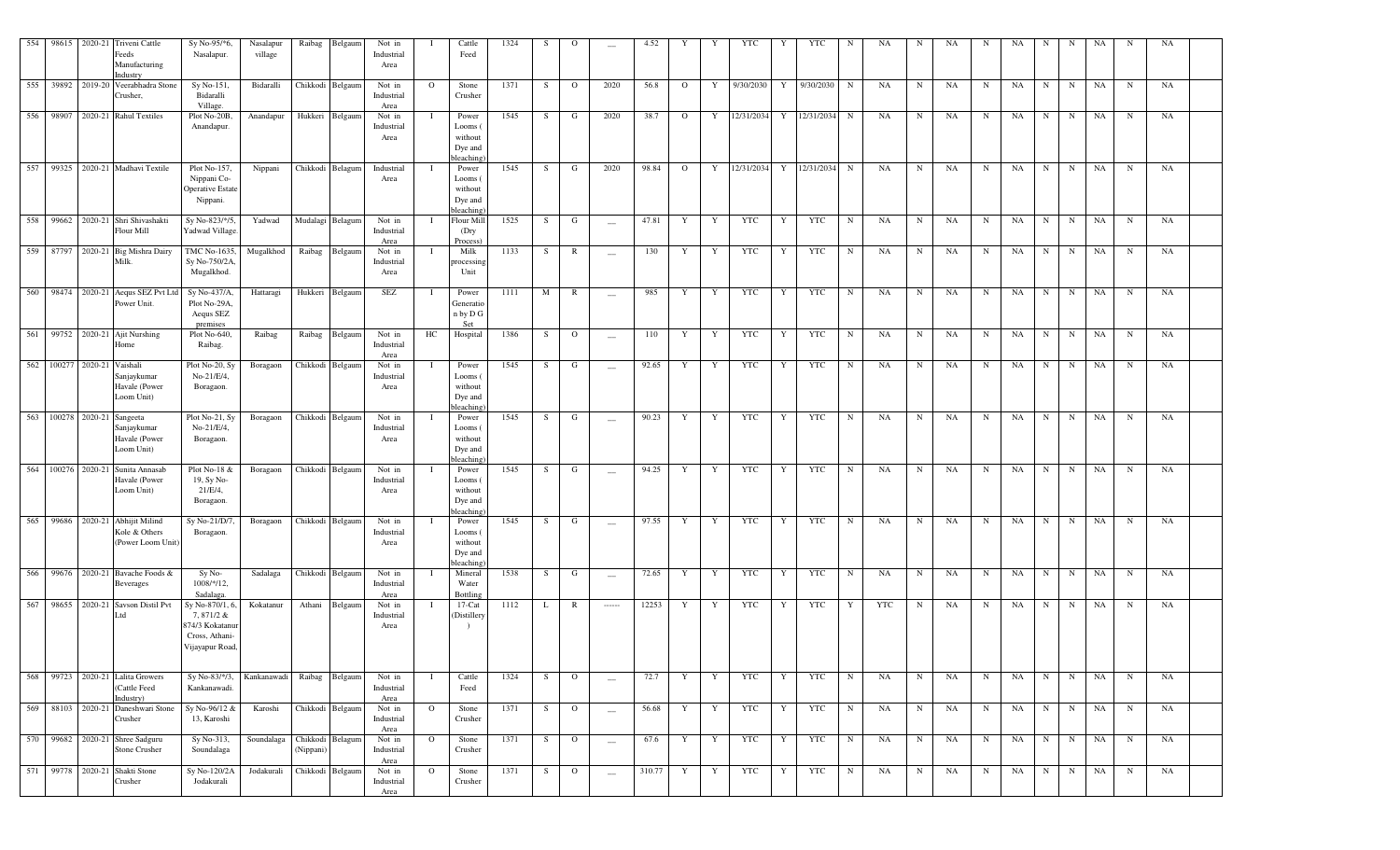| 572 | 99854                 | 2020-21<br>R K Alabal Hot<br>Mix Plant                         | Sy No-363/*/6,<br>Athani.                | Athani  |                       | Chikkodi Belgaum | Not in<br>Industrial<br>Area                      |     | Hot Mix<br>plant                                     | 1334 | - S         | $\mathbf{O}$ |                          | 68.85 | Y            | Y           | YTC        | Y           | <b>YTC</b> | N         | NA        | N           | NA | N           | NA | N           | N           | NA | N           | NA |  |
|-----|-----------------------|----------------------------------------------------------------|------------------------------------------|---------|-----------------------|------------------|---------------------------------------------------|-----|------------------------------------------------------|------|-------------|--------------|--------------------------|-------|--------------|-------------|------------|-------------|------------|-----------|-----------|-------------|----|-------------|----|-------------|-------------|----|-------------|----|--|
|     |                       | 573 115361 2020-21 Sriram Arts                                 | Sy No-738/2,<br>Kerur                    | Kerur   |                       | Chikkodi Belgaum | Not in<br>Industrial<br>Area                      |     | Marbal<br>Statue<br>Making                           | 1518 | S.          | G            | $\overline{\phantom{a}}$ | 270   | Y            | Y           | YTC        | Y           | <b>YTC</b> | N         | NA        | $\mathbf N$ | NA | N           | NA | N           | $\mathbf N$ | NA | $_{\rm N}$  | NA |  |
|     |                       | 574 115518 2020-21 Shri Basava<br>Traders                      | Sy No-110/1,<br>Belagavi Road,<br>Gokak  | Gokak   | Gokak                 | Belgaum          | Not in<br>Industrial<br>Area                      | - 1 | Cotton Oil<br>Extraction                             | 1581 | S           | G            | $\overline{\phantom{a}}$ | 78    | Y            | Y           | YTC        | Y           | <b>YTC</b> | N         | <b>NA</b> | N           | NA | N           | NA | N           | N           | NA | $_{\rm N}$  | NA |  |
|     |                       | 575 115517 2020-21 Shri Sai Cotton Oil<br>Mill                 | Sy No-73/*/3,<br>Hebbal.                 | Hebbal  | Hukkeri               | Belgaum          | Not in<br>Industrial<br>Area                      |     | Cotton Oil<br>Extraction                             | 1581 | S.          | G            | $\overline{\phantom{m}}$ | 58    | Y            | Y           | YTC        | Y           | <b>YTC</b> | N         | NA        | $\mathbf N$ | NA | N           | NA | N           | N           | NA | N           | NA |  |
|     |                       | 576 100524 2020-21 Manmoonrashid<br>Moulasab<br>Parathanahalli | Sy No-1212 &<br>1261, Athani             | Athani  | Athani                | Belgaum          | Not in<br>Industrial<br>Area                      |     | Residentia<br>l Layout.                              | 1181 | S.          | $\mathbb{R}$ | $\overline{\phantom{m}}$ | 250   | Y            | Y           | YTC        | Y           | <b>YTC</b> | N         | NA        | $\mathbf N$ | NA | N           | NA | N           | $\mathbf N$ | NA | $_{\rm N}$  | NA |  |
|     |                       | 577 100404 2020-21 S K Motors                                  | H No-2234/A,<br>NH-4 PB Road<br>Nippani. | Nippani | (Nippani)             | Chikkodi Belgaum | Not in<br>Industrial<br>Area                      |     | Service<br>Station                                   | 1303 | S.          | $\mathbf{O}$ | 2020                     | 33.86 | $\circ$      | Y           | 9/30/2030  | Y           | 9/30/2030  | N         | NA        | N           | NA | N           | NA | N           | N           | NA | N           | NA |  |
|     |                       | 578 100539 2020-21 SLV Feeds Pvt Ltd                           | Sy No-226,<br>Bekkeri.                   | Bekkeri | Raibag                | Belgaum          | Not in<br>Industrial<br>Area                      | -1  | Poultry<br>Feeds                                     | 1324 | -S          | $\Omega$     | $\overline{\phantom{a}}$ | 55.75 | Y            | Y           | YTC        | Y           | <b>YTC</b> | N         | NA        | N           | NA | N           | NA | N           | N           | NA | N           | NA |  |
|     | Consent<br>$579$ Mela | 2020-21 R K Textile                                            | Sy No. 260/A<br>Plot No-173,<br>Nippani, | Nippani | Chikkodi<br>(Nippani) | Belgaum          | Nippani Co-<br>operative<br>Industrial<br>Estate, |     | Power<br>Looms<br>without<br>Dye and<br>leaching     | 1545 | S           | G            | 2020                     | 22.37 | $\circ$      | Y           | <b>OTC</b> | Y           | <b>OTC</b> | N         | NA.       | $_{\rm N}$  | NA | N           | NA | $\mathbf N$ | $\mathbf N$ | NA | $\mathbf N$ | NA |  |
| 580 | Consent<br>Mela       | 2020-21 Guru Textile                                           | Sy.No-260/A,<br>Plot No-164,<br>Nippani  | Nippani | Chikkodi<br>(Nippani) | Belgaum          | Nippani Co-<br>operative<br>Industrial<br>Estate, |     | Power<br>Looms (<br>without<br>Dye and<br>oleaching  | 1545 | S           | G            | 2020                     | 8.25  | $\circ$      | Y           | <b>OTC</b> | Y           | <b>OTC</b> | N         | NA        | N           | NA | N           | NA | $\mathbf N$ | $\mathbf N$ | NA | N           | NA |  |
| 581 | Consent<br>Mela       | 2020-21 Shankar Textile                                        | Sy.No-260/A,<br>Plot No-196,<br>Nippani  | Nippani | Chikkodi<br>(Nippani) | Belgaum          | Nippani Co-<br>operative<br>Industrial<br>Estate, |     | Power<br>Looms (<br>without<br>Dye and<br>bleaching  | 1545 | S           | G            | 2020                     | 9.79  | $\circ$      | Y           | <b>OTC</b> | Y           | <b>OTC</b> | N         | NA        | N           | NA | N           | NA | $\mathbf N$ | $\mathbf N$ | NA | N           | NA |  |
| 582 | Consent<br>Mela       | 2020-21 Shankar Textile                                        | Sy.No-260/A,<br>Plot No-164,<br>Nippani  | Nippani | Chikkodi<br>(Nippani) | Belgaum          | Nippani Co-<br>operative<br>Industrial<br>Estate, |     | Power<br>Looms (<br>without<br>Dye and<br>bleaching  | 1545 | -S          | G            | 2020                     | 8.98  | $\circ$      | Y           | <b>OTC</b> | Y           | <b>OTC</b> | N         | NA        | N           | NA | N           | NA | N           | N           | NA | N           | NA |  |
| 583 | Consent<br>Mela       | 2020-21 Rutuja Textile                                         | Sy.No-260/A.<br>Plot No-72,<br>Nippani   | Nippani | Chikkodi<br>(Nippani) | Belgaum          | Nippani Co-<br>operative<br>Industrial<br>Estate, |     | Power<br>Looms<br>without<br>Dye and<br>bleaching    | 1545 | - S         | G            | 2020                     | 9.67  | $\circ$      | Y           | <b>OTC</b> | Y           | <b>OTC</b> | N         | <b>NA</b> | N           | NA | N           | NA | N           | $\mathbf N$ | NA | N           | NA |  |
| 584 | Consent<br>Mela       | Brahmanath<br>2020-21<br>Textile                               | Sy.No-260/A,<br>Plot No-74,<br>Nippani   | Nippani | Chikkodi<br>(Nippani) | Belgaum          | Nippani Co-<br>operative<br>Industrial<br>Estate, |     | Power<br>Looms (<br>without<br>Dye and<br>bleaching  | 1545 | - S         | G            | 2020                     | 9.66  | $\circ$      | Y           | <b>OTC</b> | Y           | <b>OTC</b> | N         | <b>NA</b> | N           | NA | N           | NA | N           | N           | NA | N           | NA |  |
| 585 | Consent<br>Mela       | 2020-21 Shravya Textile                                        | Sy.No-260/A,<br>Plot No-73,<br>Nippani   | Nippani | Chikkodi<br>(Nippani) | Belgaun          | Nippani Co-<br>operative<br>Industrial<br>Estate, |     | Power<br>Looms (<br>without<br>Dye and<br>bleaching  | 1545 | S           | G            | 2020                     | 9.86  | $\circ$      | Y           | <b>OTC</b> | Y           | <b>OTC</b> | N         | NA        | N           | NA | N           | NA | $\mathbf N$ | $\mathbf N$ | NA | N           | NA |  |
| 586 | Consent<br>Mela       | 2020-21 Sanavi Textile                                         | Sy.No-260/A,<br>Plot No-73,<br>Nippani   | Nippani | Chikkodi<br>(Nippani) | Belgaum          | Nippani Co-<br>operative<br>Industrial<br>Estate, |     | Power<br>Looms (<br>without<br>Dye and<br>bleaching) | 1545 | <b>S</b>    | G            | 2020                     | 8.51  | $\circ$      | Y           | <b>OTC</b> | Y           | <b>OTC</b> | N         | NA        | N           | NA | N           | NA | $_{\rm N}$  | N           | NA | $\mathbf N$ | NA |  |
| 587 | Consent<br>Mela       | 2020-21 SupriyaTextile                                         | Sy.No-260/A,<br>Plot No-72,<br>Nippani   | Nippani | Chikkodi<br>(Nippani) | Belgaum          | Nippani Co-<br>operative<br>Industrial<br>Estate, |     | Power<br>Looms (<br>without<br>Dye and<br>bleaching) | 1545 | S           | G            | 2020                     | 9.71  | $\mathbf{O}$ | $\mathbf Y$ | <b>OTC</b> | Y           | <b>OTC</b> | ${\bf N}$ | NA        | $\mathbf N$ | NA | $\mathbf N$ | NA | N           | N           | NA | $\mathbf N$ | NA |  |
| 588 | Consent<br>Mela       | S P Chemicals and<br>2020-21<br>Refractories                   | Plot No-<br>34, 35, 36 & 47,<br>Nippani  | Nippani | Chikkodi<br>(Nippani) | Belgaum          | Nippani Co-<br>operative<br>Industrial<br>Estate, |     | Pre-cast<br>ceramics                                 | 1309 | $\mathbf S$ | $\rm{O}$     |                          | 84.84 | $\mathbf{O}$ | Y           | 47756      | $\mathbf Y$ | 47756      | ${\bf N}$ | NA        | $\mathbf N$ | NA | $\mathbf N$ | NA | N           | N           | NA | $\mathbf N$ | NA |  |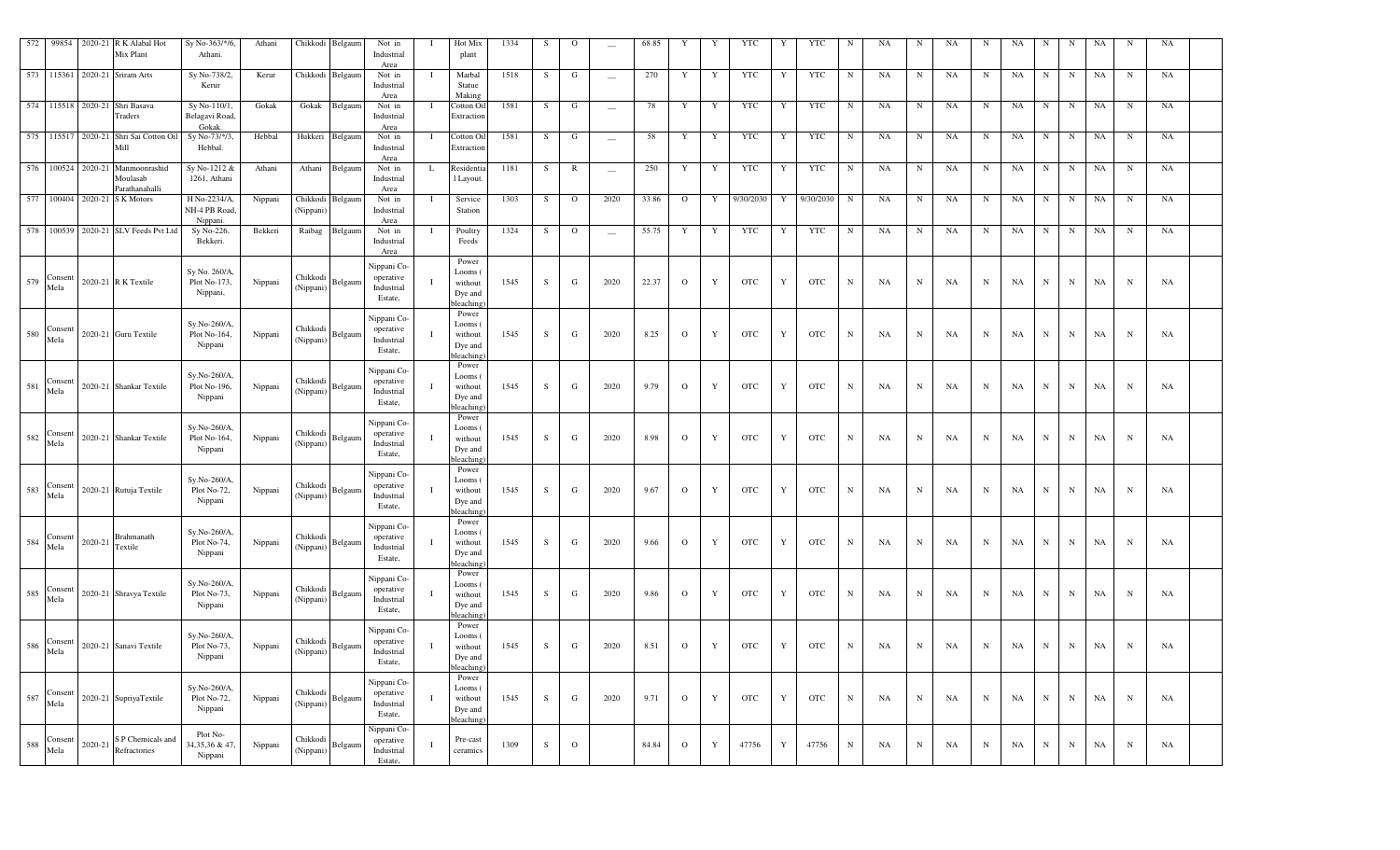| 589 | Consent<br>Mela       |         | 2020-21 Amble Engineering  | Sy.No-260/A,<br>Plot No-163/A<br>Nippani                                                | Nippani                  | Chikkodi<br>(Nippani) | Belgaum | Nippani Co-<br>operative<br>Industrial<br>Estate, | $\mathbf I$  | Aluminiu<br>m Vessels                                            | 1501 | S         | ${\bf G}$   | 2020 | 2.92  | $\mathbf{o}$ | $\mathbf Y$ | OTC               | $\,$ N      | NA         | ${\bf N}$  | NA        | $\,$ N      | NA | $_{\rm N}$ | NA          | $\mathbf N$ | ${\bf N}$  | NA          | $\mathbf N$ | NA |  |
|-----|-----------------------|---------|----------------------------|-----------------------------------------------------------------------------------------|--------------------------|-----------------------|---------|---------------------------------------------------|--------------|------------------------------------------------------------------|------|-----------|-------------|------|-------|--------------|-------------|-------------------|-------------|------------|------------|-----------|-------------|----|------------|-------------|-------------|------------|-------------|-------------|----|--|
| 590 | Consent<br>Mela       | 2020-21 | Shri Ram Metal             | Sy.No-260/A,<br>Plot No-109,<br>Nippani                                                 | Nippani                  | Chikkodi<br>(Nippani) | Belgaun | Nippani Co-<br>operative<br>Industrial<br>Estate, | $\bf{I}$     | Aluminun<br>/copper<br>vessels                                   | 1501 | S         | ${\bf G}$   | 2020 | 10.43 | $\mathbf{O}$ | Y           | <b>OTC</b>        | Y           | <b>OTC</b> | $_{\rm N}$ | NA        | $\mathbf N$ | NA | $_{\rm N}$ | NA          | $_{\rm N}$  | $_{\rm N}$ | NA          | $\mathbf N$ | NA |  |
| 591 | Consen<br>Mela        | 2020-21 | Vankatesh<br>Industries    | Sy No. 260/A,<br>Plot No-12,13 &<br>14, Nippani                                         | Nippani                  | Chikkodi<br>(Nippani) | Belgaun | Nippani Co-<br>operative<br>Industrial<br>Estate, | $\mathbf{I}$ | Aluminu<br>/copper<br>vessels                                    | 1501 | S         | $\mathbf G$ | 2020 | 32.25 | $\mathbf{O}$ | $\mathbf Y$ | 31/12/2035        | N           | 31/12/2035 | ${\bf N}$  | NA        | $\mathbf N$ | NA | $_{\rm N}$ | NA          | $\mathbf N$ | ${\bf N}$  | NA          | $\mathbf N$ | NA |  |
|     | $592$ Consen<br>Mela  |         | 2020-21 Sushant Textile    | Sy No. 260/A,<br>Plot No-93,<br>Nippani                                                 | Nippani                  | Chikkodi<br>(Nippani) | Belgaun | Nippani Co-<br>operative<br>Industrial<br>Estate, | 1            | Power<br>Looms<br>without<br>Dye and<br>bleaching                | 1545 | ${\bf S}$ | $\mathbf G$ | 2020 | 7.08  | $\mathbf{O}$ | $\mathbf Y$ | <b>OTC</b>        | $\mathbf Y$ | <b>OTC</b> | $_{\rm N}$ | NA        | $_{\rm N}$  | NA | $_{\rm N}$ | NA          | $_{\rm N}$  | ${\bf N}$  | NA          | $\mathbf N$ | NA |  |
|     | $593$ Consent<br>Mela |         | 2020-21 Sai Textile        | Plot No-53,<br>Nippani                                                                  | Nippani                  | Chikkodi<br>(Nippani) | Belgaum | Nippani Co-<br>operative<br>Industrial<br>Estate, | $\bf{I}$     | Power<br>Looms (<br>without<br>Dye and<br>bleaching              | 1545 | S         | ${\bf G}$   | 2020 | 9.99  | $\rm{O}$     | $\mathbf Y$ | <b>OTC</b>        | $\mathbf Y$ | <b>OTC</b> | ${\bf N}$  | NA        | $_{\rm N}$  | NA | $_{\rm N}$ | NA          | $_{\rm N}$  | ${\bf N}$  | NA          | $\mathbf N$ | NA |  |
| 594 | Consen<br>Mela        |         | 2020-21 Shri Sai Textile   | Plot No-53,<br>Nippani                                                                  | Nippani                  | Chikkodi<br>(Nippani) | Belgaun | Nippani Co-<br>operative<br>Industrial<br>Estate, |              | Power<br>Looms (<br>without<br>Dye and<br>bleaching              | 1545 | S         | $\mathbf G$ | 2020 | 9.71  | $\mathbf O$  | $\mathbf Y$ | OTC               | $\mathbf Y$ | <b>OTC</b> | ${\bf N}$  | NA        | $\mathbf N$ | NA | $_{\rm N}$ | NA          | $_{\rm N}$  | $_{\rm N}$ | NA          | $_{\rm N}$  | NA |  |
| 595 | Consent<br>Mela       | 2020-21 | Veer Textiles              | Plot No. 105, Sy<br>No. 260/A1,<br>Nippani                                              | Nippani                  | Chikkodi<br>(Nippani) | Belgaun | Nippani Co-<br>operative<br>Industrial<br>Estate, | $\mathbf{I}$ | Power<br>Looms (<br>without<br>Dye and<br>bleaching)             | 1545 | S         | ${\bf G}$   | 2020 | 8.27  | $\mathbf{O}$ | $\mathbf Y$ | <b>OTC</b>        | $\mathbf Y$ | <b>OTC</b> | $_{\rm N}$ | <b>NA</b> | ${\bf N}$   | NA | ${\bf N}$  | <b>NA</b>   | $_{\rm N}$  | ${\bf N}$  | NA          | $\mathbf N$ | NA |  |
| 596 | Consen<br>Mela        | 2020-21 | Hira Textile               | Sy.No-260/A,<br>Plot No-105,<br>Nippani                                                 | Nippani                  | Chikkodi<br>(Nippani) | Belgaum | Nippani Co-<br>operative<br>Industrial<br>Estate, | $\bf{I}$     | Power<br>Looms (<br>without<br>Dye and<br>bleaching              | 1545 | ${\bf S}$ | $\mathbf G$ | 2020 | 9.8   | $\mathbf{O}$ | $\mathbf Y$ | <b>OTC</b>        | $\mathbf Y$ | <b>OTC</b> | ${\bf N}$  | NA        | $_{\rm N}$  | NA | $_{\rm N}$ | NA          | $_{\rm N}$  | ${\bf N}$  | NA          | $\mathbf N$ | NA |  |
|     | 597 Consent           | 2020-21 | Patil Textile              | Sy.No-260/A,<br>Plot No-59,<br>Nippani                                                  | Nippani                  | Chikkodi<br>(Nippani) | Belgaum | Nippani Co-<br>operative<br>Industrial<br>Estate, | $\mathbf{I}$ | Power<br>Looms (<br>without<br>Dye and<br>bleaching <sup>®</sup> | 1545 | S         | $\mathbf G$ | 2020 | 8.79  | $\mathbf{O}$ | $\mathbf Y$ | <b>OTC</b>        | $\mathbf Y$ | <b>OTC</b> | ${\bf N}$  | NA        | $_{\rm N}$  | NA | $_{\rm N}$ | NA          | $_{\rm N}$  | ${\bf N}$  | NA          | $_{\rm N}$  | NA |  |
|     | Consen<br>$598$ Mela  | 2020-21 | Laxmi Textile              | Sy.No-260/A,<br>Plot No-24,<br>Nippani                                                  | Nippani                  | Chikkodi<br>(Nippani) | Belgaun | Nippani Co-<br>operative<br>Industrial<br>Estate, |              | Power<br>Looms (<br>without<br>Dye and<br>bleaching <sup>®</sup> | 1545 | S         | $\mathbf G$ | 2020 | 9.6   | $\mathbf 0$  | $\mathbf Y$ | <b>OTC</b>        | $\mathbf Y$ | <b>OTC</b> | $_{\rm N}$ | <b>NA</b> | $\mathbf N$ | NA | N          | NA          | $\mathbf N$ | ${\bf N}$  | NA          | $\mathbf N$ | NA |  |
| 599 | Consent<br>Mela       | 2020-21 | <b>GNK Textile</b>         | Plot No-25, The<br>Nippani                                                              | Nippani                  | Chikkodi<br>(Nippani) | Belgaum | Nippani Co-<br>operative<br>Industrial<br>Estate, | $\mathbf I$  | Power<br>Looms (<br>without<br>Dye and<br>bleaching <sup>®</sup> | 1545 | S         | ${\bf G}$   | 2020 | 9.79  | $\mathbf 0$  | $\mathbf Y$ | $_{\mathrm{OTC}}$ | $\mathbf Y$ | <b>OTC</b> | $_{\rm N}$ | NA        | ${\bf N}$   | NA | $_{\rm N}$ | NA          | $_{\rm N}$  | ${\bf N}$  | NA          | $\mathbf N$ | NA |  |
| 600 | Consent<br>Mela       | 2020-21 | Akanksha Textile           | Sy No. 260/A,<br>Plot No-11,<br>Nippani                                                 | Nippani                  | Chikkodi<br>(Nippani) | Belgaum | Nippani Co-<br>operative<br>Industrial<br>Estate, | $\mathbf{I}$ | Power<br>Looms (<br>without<br>Dye and<br>oleaching              | 1545 | S         | $\mathbf G$ | 2020 | 9.7   | $\circ$      | Y           | <b>OTC</b>        | $\mathbf Y$ | <b>OTC</b> | ${\bf N}$  | NA        | $\mathbf N$ | NA | $_{\rm N}$ | NA          | $\mathbf N$ | ${\bf N}$  | NA          | $\mathbf N$ | NA |  |
|     | 601 Consent<br>Mela   | 2020-21 | <b>VEDH</b> Textile        | Sy No. 260/A,<br>Plot No-11,<br>Nippani                                                 | $\operatorname{Nippani}$ | Chikkodi<br>(Nippani) | Belgaum | Nippani Co-<br>operative<br>Industrial<br>Estate, | $\mathbf{I}$ | Power<br>Looms (<br>without<br>Dye and<br>bleaching <sup>®</sup> | 1545 | S         | G           | 2020 | 4.11  | $\mathbf{O}$ | Y           | <b>OTC</b>        | Y           | <b>OTC</b> | $_{\rm N}$ | NA        | $\mathbf N$ | NA | $_{\rm N}$ | NA          | N           | N          | NA          | N           | NA |  |
|     | $602$ Consent<br>Mela |         | 2020-21 Jyotirling Textile | Sy.No-261/30,<br>Opp Jolly<br>Collage, Near<br>Co-operative<br><b>Industrial Estate</b> | Nippani                  | Chikkodi<br>(Nippani) | Belgaum | Not in<br>Industrial<br>Area                      | $\mathbf{I}$ | Power<br>Looms (<br>without<br>Dye and<br>bleaching)             | 1545 | S         | ${\bf G}$   | 2020 | 11.4  | $\circ$      | $\mathbf Y$ | $_{\mathrm{OTC}}$ | $\mathbf Y$ | <b>OTC</b> | ${\bf N}$  | NA        | ${\bf N}$   | NA | $_{\rm N}$ | $_{\rm NA}$ | N           | ${\bf N}$  | $_{\rm NA}$ | $\mathbf N$ | NA |  |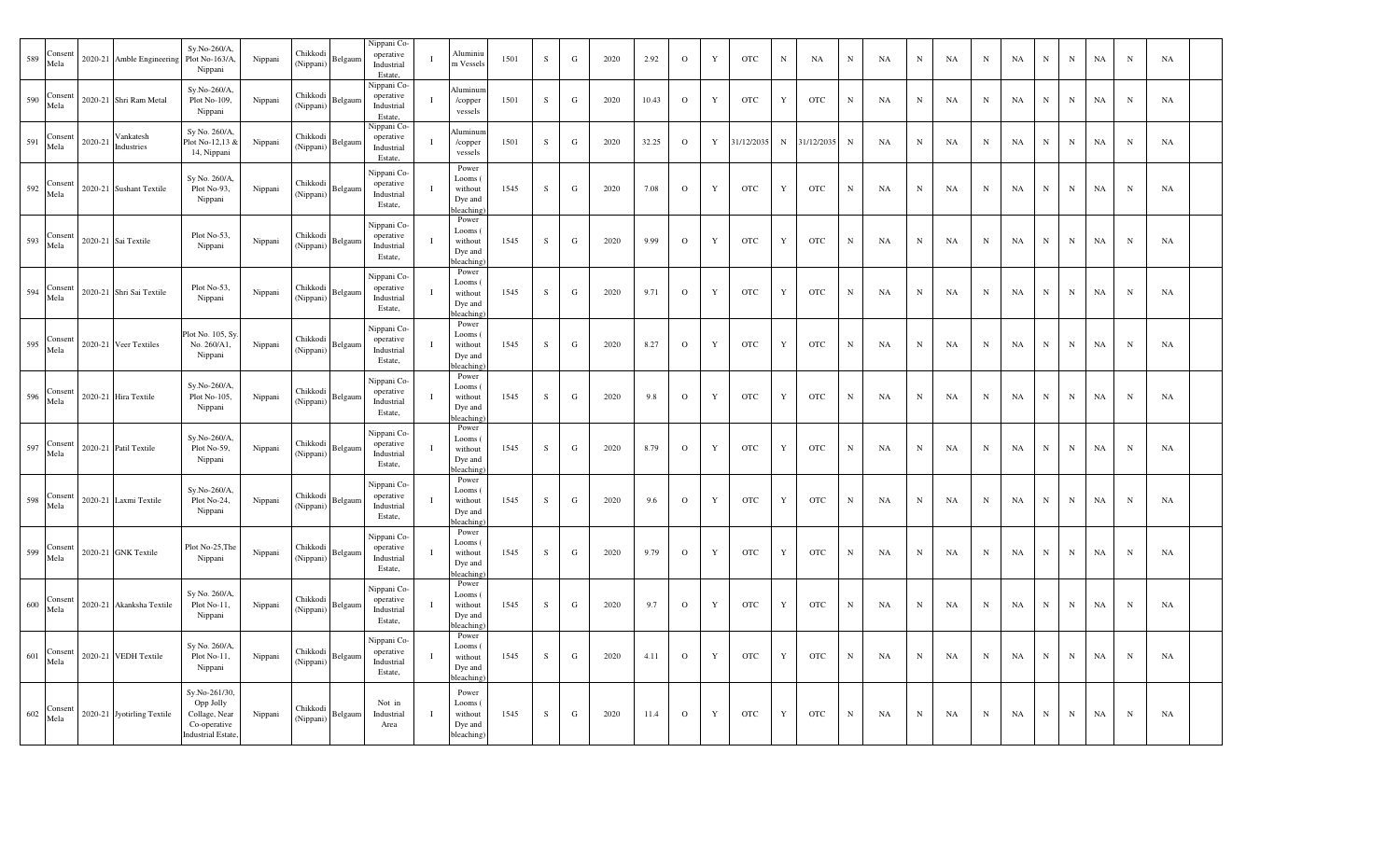| 603 | Consent<br>Mela | 2020-21 | Halsidhanath<br>Textile                                                 | Sy.No-261/31,<br>Opp Jolly<br>Collage, Near<br>Co-operative<br><b>Industrial Estate.</b><br>Nippani, | Nippani  | Chikkodi<br>(Nippani) | Belgaum | Not in<br>Industrial<br>Area |          | Power<br>Looms (<br>without<br>Dye and<br>bleaching) | 1545 | S   | G              | 2020                            | 11.78  | $\Omega$     | Y            | <b>OTC</b> | Y | <b>OTC</b> | N           | NA        | $\mathbf N$ | NA        | N | NA        | $\mathbf N$ | $\mathbf N$ | <b>NA</b> | $\mathbf N$ | NA        |  |
|-----|-----------------|---------|-------------------------------------------------------------------------|------------------------------------------------------------------------------------------------------|----------|-----------------------|---------|------------------------------|----------|------------------------------------------------------|------|-----|----------------|---------------------------------|--------|--------------|--------------|------------|---|------------|-------------|-----------|-------------|-----------|---|-----------|-------------|-------------|-----------|-------------|-----------|--|
|     |                 |         | Sinchan Foods And<br>604 101014 2020-21 Beverages Private<br>Limited    | R S No.267/9,<br>Harugeri-village,<br>Raibag-Taluk,<br>Belagavi-<br>District.                        | Harugeri | Raibag                | Belgaum | Not in<br>Industrial<br>Area |          | Mineral<br>water<br>bottling                         | 1538 | S   | G              | $\hspace{0.1mm}-\hspace{0.1mm}$ | 86.28  | Y            | Y            | <b>YTC</b> | Y | <b>YTC</b> | $\mathbf N$ | <b>NA</b> | $\mathbf N$ | NA        | N | NA        | $\mathbf N$ | $_{\rm N}$  | <b>NA</b> | $\mathbf N$ | NA        |  |
| 605 | 98588           | 2020-21 | Jain Bakery<br>Products                                                 | G P No.1684,<br>Kagwad-village.<br>Athani-Taluk,<br>Belagvai-<br>District.                           | Athani   | Athani                | Belgaum | Not in<br>Industrial<br>Area |          | Bakery<br>Products                                   | 1503 | S.  | G              | $\hspace{0.1mm}-\hspace{0.1mm}$ | 25.5   | Y            | Y            | <b>YTC</b> | Y | <b>YTC</b> | N           | <b>NA</b> | N           | <b>NA</b> | N | NA        | $_{\rm N}$  | N           | <b>NA</b> | N           | <b>NA</b> |  |
| 606 | 100857 2020-21  |         | Durgannavar<br>Motors                                                   | Sy.No-1313/5B.<br>Hulagbli Cross.<br>Athani.                                                         | Athani   | Athani                | Belgaum | Not in<br>Industrial<br>Area |          | Service<br>Station                                   | 1303 | S.  | $\Omega$       | 2020                            | 5.86   | $\Omega$     | Y            | 30/09/2030 | Y | 30/09/2030 | N           | <b>NA</b> | $\mathbf N$ | <b>NA</b> | N | <b>NA</b> | N           | N           | NA        | $\mathbf N$ | <b>NA</b> |  |
| 607 | 86486           | 2020-21 | Jai Hanuman Stone<br>Crusher                                            | Sy.No-1144/1A.<br>Bendwad<br>Village, Raibag-<br>Tq                                                  | Raibag   | Raibag                | Belgaum | Not in<br>Industrial<br>Area | $\Omega$ | Stone<br>Crusher                                     | 1371 | S   | $\mathbf{O}$   | $\overline{\phantom{a}}$        | 44     | Y            | $\mathbf{Y}$ | <b>YTC</b> | Y | <b>YTC</b> | N           | <b>NA</b> | $\mathbf N$ | NA        | N | NA        | $_{\rm N}$  | $\mathbf N$ | <b>NA</b> | N           | NA        |  |
| 608 |                 |         | 100013 2020-21 M B Motors                                               | Plot No-14-3-14<br>12, G N Road,<br>Gokak                                                            | Gokak    | Gokak                 | Belgaum | Not in<br>Industrial<br>Area |          | Service<br>Station                                   | 1303 | S   | G              | 2020                            | 3.56   | $\mathbf{O}$ | $\mathbf{Y}$ | 30/09/2030 | Y | 30/09/2030 | N           | NA        | $\mathbf N$ | <b>NA</b> | N | NA        | $_{\rm N}$  | $_{\rm N}$  | <b>NA</b> | $\mathbf N$ | <b>NA</b> |  |
|     |                 |         | 609 101414 2020-21 Sri Narayan<br>Bhimappa<br>Shingade Stone<br>Crusher | Sy No-248/2,<br>Shedbal                                                                              | Shedabal | Kagawad<br>(Athani)   | Belgaun | Not in<br>Industrial<br>Area | $\Omega$ | Stone<br>Crusher                                     | 1371 | S.  | $\Omega$       | $\sim$                          | 76.65  | Y            | Y            | <b>YTC</b> | Y | YTC        | N           | NA        | N           | NA        | N | <b>NA</b> | N           | N           | <b>NA</b> | $_{\rm N}$  | <b>NA</b> |  |
|     |                 |         | 610 99852 2020-21 Uddammadevi M-<br>Sand & Stone<br>Crusher.            | Sy No-543/1,<br>Athani.                                                                              | Athani   | Athani                | Belgaun | Not in<br>Industrial<br>Area | $\Omega$ | Stone<br>Crusher                                     | 1371 | S.  | $\overline{O}$ | $\overline{\phantom{a}}$        | 273.69 | Y            | Y            | <b>YTC</b> | Y | <b>YTC</b> | N           | NA        | N           | NA        | N | <b>NA</b> | $_{\rm N}$  | N           | <b>NA</b> | $\mathbf N$ | NA        |  |
| 611 |                 |         | 80446 2020-21 General Hospital<br>Chikkodi.                             | Near Main Bus<br>Stand, Chikkdi                                                                      | Chikkodi | Chikkodi Belgaum      |         | Not in<br>Industrial<br>Area | HC       | Hospital                                             | 1386 | - S | $\Omega$       | 2020                            | 490    | $\Omega$     | Y            | 9/30/2029  | Y | 9/30/2029  | N           | <b>NA</b> | N           | NA        | N | NA        | $_{\rm N}$  | $\mathbf N$ | <b>NA</b> | $\mathbf N$ | <b>NA</b> |  |
|     | 612 30635       |         | 2020-21 Yousif Abdulgafar<br>Nalband                                    | Sy No-560/2,<br>Halyal Road.<br>Athani                                                               | Athani   | Athani                | Belgaum | Not in<br>Industrial<br>Area | L        | Residentia<br>1 Layout.                              | 1181 | - S | R              | $\sim$                          | 150    | Y            | Y            | YTC        | Y | <b>YTC</b> | N           | NA        | N           | NA        | N | NA        | $_{\rm N}$  | $\mathbf N$ | <b>NA</b> | $_{\rm N}$  | <b>NA</b> |  |

## **ANNEXURE-2**

**Regional Office, Belagavi-2(Chikkodi) F-Register for Health care Establishments (HCE) as on 31-03-2021.**

| Sl <sub>No.</sub> |           | <b>PCBID</b> | Name & Address                                                       | Taluk  | District | Colour- | New      | Type of HCE    | Sector     | Bedded/N | Validity of           |             |                   | Numbe CBMW Operational Remarks |  |
|-------------------|-----------|--------------|----------------------------------------------------------------------|--------|----------|---------|----------|----------------|------------|----------|-----------------------|-------------|-------------------|--------------------------------|--|
|                   |           |              |                                                                      |        |          | /Red/   | Category | (Hospital/     | (Govt)     |          | onbedded authorizatio | rs Of       | TF to             | status                         |  |
|                   |           |              |                                                                      |        |          | Orange/ | code (as | Clinic/        | Pvt)       |          | $\mathbf n$           | <b>Beds</b> | whom              | (O/C1/C2/Y)                    |  |
|                   | Year of   |              |                                                                      |        |          | Green   | per      | Diagnostic     |            |          |                       |             | the               |                                |  |
|                   | Identific |              |                                                                      |        |          | /White  | XGN)     | Centre/Blood   |            |          |                       |             | <b>BMW</b>        |                                |  |
|                   | ation     |              |                                                                      |        |          |         |          | Bank/          |            |          |                       |             | is                |                                |  |
|                   | $(YY -$   |              |                                                                      |        |          |         |          | Veternary/     |            |          |                       |             | handed            |                                |  |
|                   | YY)       |              |                                                                      |        |          |         |          | Ayurvedic/     |            |          |                       |             | over              |                                |  |
|                   |           |              |                                                                      |        |          |         |          | Dental Clinic/ |            |          |                       |             |                   |                                |  |
|                   |           |              |                                                                      |        |          |         |          | PHC etc        |            |          |                       |             |                   |                                |  |
|                   |           |              |                                                                      |        |          |         |          |                |            |          |                       |             |                   |                                |  |
|                   | 2000      |              | Annapoorna Clinic,<br>Dr. A. A. Pangi<br>Near Bus Stand,<br>Athani.  | Athani | Belgaum  | White   | W-57     | Hospital       | <b>PVT</b> | Bedded   | <b>OTA</b>            | 18          | <b>BGEM</b><br>PL | $\mathbf{O}$                   |  |
| 2                 | 2001      |              | Matruseva<br>Hospital, Ashok<br>Babagouda Patil,<br>Shedbal. Shedbal | Athani | Belgaum  | White   | W-57     | Hospital       | <b>PVT</b> | Bedded   | <b>OTA</b>            | 10          | <b>BGEM</b><br>PL | $\circ$                        |  |
| 3                 | 2000      |              | Bhageerathi Clinic<br>Dr. M. G. Hanji<br>Main Road, Athani.          | Athani | Belgaum  | White   | $W-57$   | Hospital       | <b>PVT</b> | Bedded   | <b>OTA</b>            | 12          | <b>BGEM</b><br>PL | $\circ$                        |  |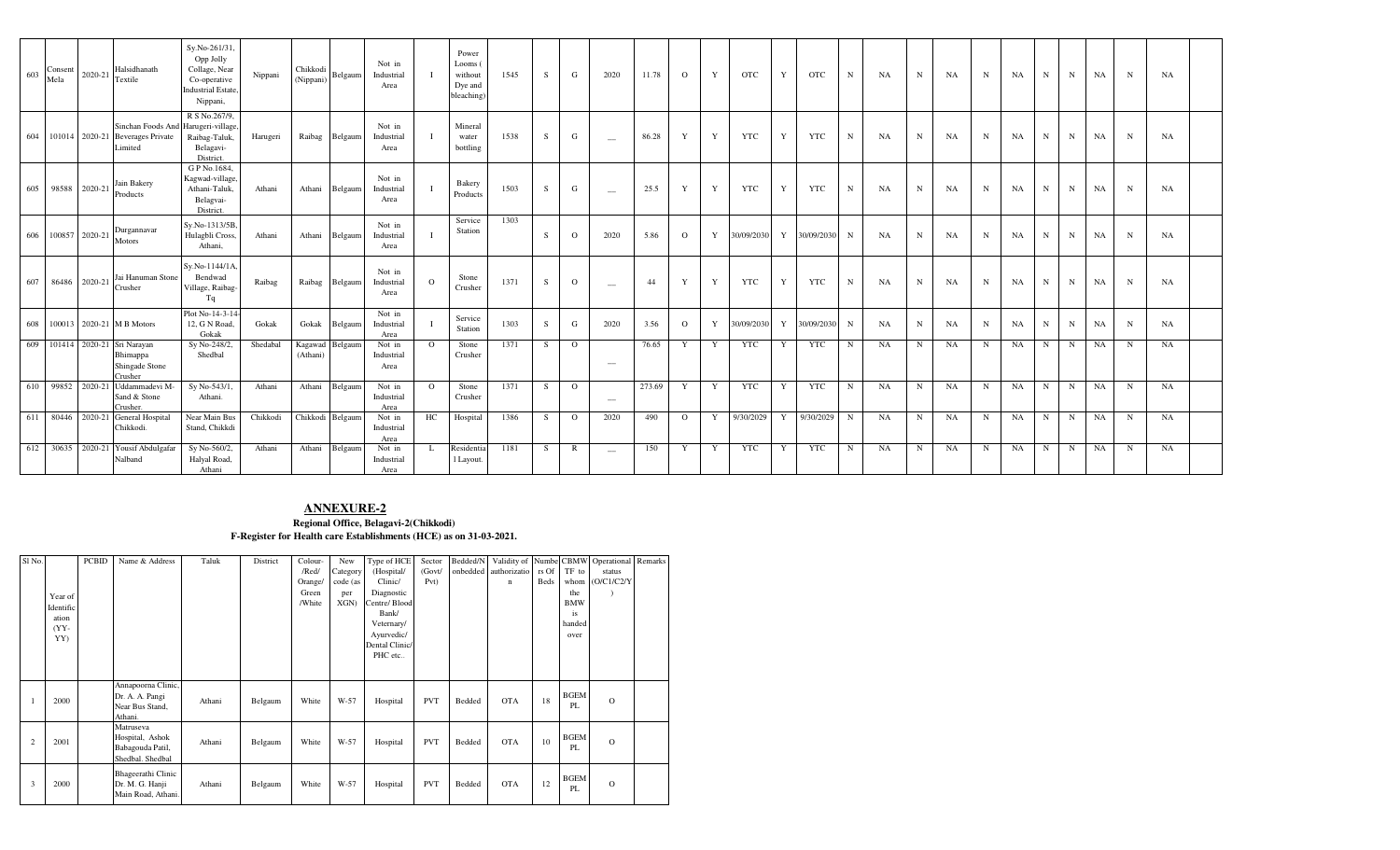| $\overline{4}$    | 2000 | Chougale Clinic<br>Dr. D. B. Chougale<br>Jugul                                                | Athani | Belgaum | White | W-57 | Hospital | <b>PVT</b> | Bedded | <b>OTA</b> | $\overline{4}$ | <b>BGEM</b><br>PL            | $\mathcal{O}$ |  |
|-------------------|------|-----------------------------------------------------------------------------------------------|--------|---------|-------|------|----------|------------|--------|------------|----------------|------------------------------|---------------|--|
| 5                 | 2009 | Chougala Hospital,<br>Dr. R. P. Chougala,<br>Halyal Road,<br>Shanti Nagar,<br>Athani. Athani  | Athani | Belgaum | White | W-57 | Hospital | <b>PVT</b> | Bedded | <b>OTA</b> | 10             | <b>BGEM</b><br>PL            | $\mathbf O$   |  |
| 6                 | 2003 | Childrens Hospital<br>& Neontal Care<br>Centre, Dr. J. S.<br>Mali Athani                      | Athani | Belgaum | White | W-57 | Hospital | <b>PVT</b> | Bedded | <b>OTA</b> | 20             | <b>BGEM</b><br>PL            | $\mathbf O$   |  |
| $\overline{\tau}$ | 2001 | Jog Hospital, Dr.<br>V. V. Jog Station<br>Road, Ugar Khurd.                                   | Athani | Belgaum | White | W-57 | Hospital | <b>PVT</b> | Bedded | <b>OTA</b> | 10             | <b>BGEM</b><br>PL            | $\mathcal{O}$ |  |
| 8                 | 2005 | Sanjeevani<br>Hospital, Dr. M.<br>B. Avarade<br>Ugarkhurd                                     | Athani | Belgaum | White | W-57 | Hospital | <b>PVT</b> | Bedded | <b>OTA</b> | $\sqrt{6}$     | <b>BGEM</b><br>PL            | $\mathcal{O}$ |  |
| 9                 | 2004 | Madani Nursing<br>Home, Ambedkar<br>Circle, Athani.<br>Athani                                 | Athani | Belgaum | White | W-57 | Hospital | <b>PVT</b> | Bedded | <b>OTA</b> | 5              | <b>BGEM</b><br>PL            | $\mathcal{O}$ |  |
| 10                | 2012 | Prasad Hospital,<br>Dr. A. A. Naik.<br>Miraj Road,<br>Athani. Athani                          | Athani | Belgaum | White | W-57 | Hospital | <b>PVT</b> | Bedded | <b>OTA</b> | 19             | <b>BGEM</b><br>PL            | $\Omega$      |  |
| 11                | 2005 | Sanjeevani Clinic,<br>Dr. S. B. Patil<br>Shedbal                                              | Athani | Belgaum | White | W-57 | Hospital | <b>PVT</b> | Bedded | <b>OTA</b> | $\overline{c}$ | <b>BGEM</b><br>PL            | $\mathbf O$   |  |
| 12                | 2012 | Shanthi Eye<br>Hospital, Dr. M.<br>C. Korammath<br>Shanti Nagar,<br>Athani.                   | Athani | Belgaum | White | W-57 | Hospital | <b>PVT</b> | Bedded | <b>OTA</b> | 9              | <b>BGEM</b><br>PL            | $\mathcal{O}$ |  |
| 13                | 2000 | Shiragavkar<br>Smarak Arogya<br>Mandir, Dr. C. S.<br>Shirgaokar Ugar<br>Works, Ugar<br>Khurd. | Athani | Belgaum | White | W-57 | Hospital | <b>PVT</b> | Bedded | <b>OTA</b> | 20             | <b>BGEM</b><br>$\mathbf{PL}$ | $\mathcal{O}$ |  |
| 14                | 2003 | Lokur's Om<br>Hospital, Vinayak<br>Mohan<br>Lokur, Ugarkhurd.<br>Ugarkhurd                    | Athani | Belgaum | White | W-57 | Hospital | <b>PVT</b> | Bedded | <b>OTA</b> | 12             | <b>BGEM</b><br>PL            | $\mathcal{O}$ |  |
| 15                | 2008 | Divyajyoti<br>Metarnity and<br>Nursing Home, Dr.<br>V. B. Potadar<br>Ainapur                  | Athani | Belgaum | White | W-57 | Hospital | <b>PVT</b> | Bedded | <b>OTA</b> | 10             | <b>BGEM</b><br>PL            | $\mathcal{O}$ |  |
| 16                | 2013 | Yashwant Children<br>Hospital, Dr. S. K.<br>Nikam Ainapur                                     | Athani | Belgaum | White | W-57 | Hospital | <b>PVT</b> | Bedded | <b>OTA</b> | 15             | <b>BGEM</b><br>PL            | $\mathcal{O}$ |  |
| 17                | 2007 | Gulla Hospital, Dr.<br>R. I. Gulla<br>Gulla.Ramesh.Irap<br>pa, 2446, Market<br>Road, Athani.  | Athani | Belgaum | White | W-57 | Hospital | <b>PVT</b> | Bedded | <b>OTA</b> | $10\,$         | <b>BGEM</b><br>PL            | $\mathbf O$   |  |
| 18                | 2009 | Radheshyam<br>Hospital, Kurabar<br>Galli, Near Battu<br>Market, Athani.<br>Athani             | Athani | Belgaum | White | W-57 | Hospital | <b>PVT</b> | Bedded | <b>OTA</b> | 20             | <b>BGEM</b><br>PL            | $\mathbf O$   |  |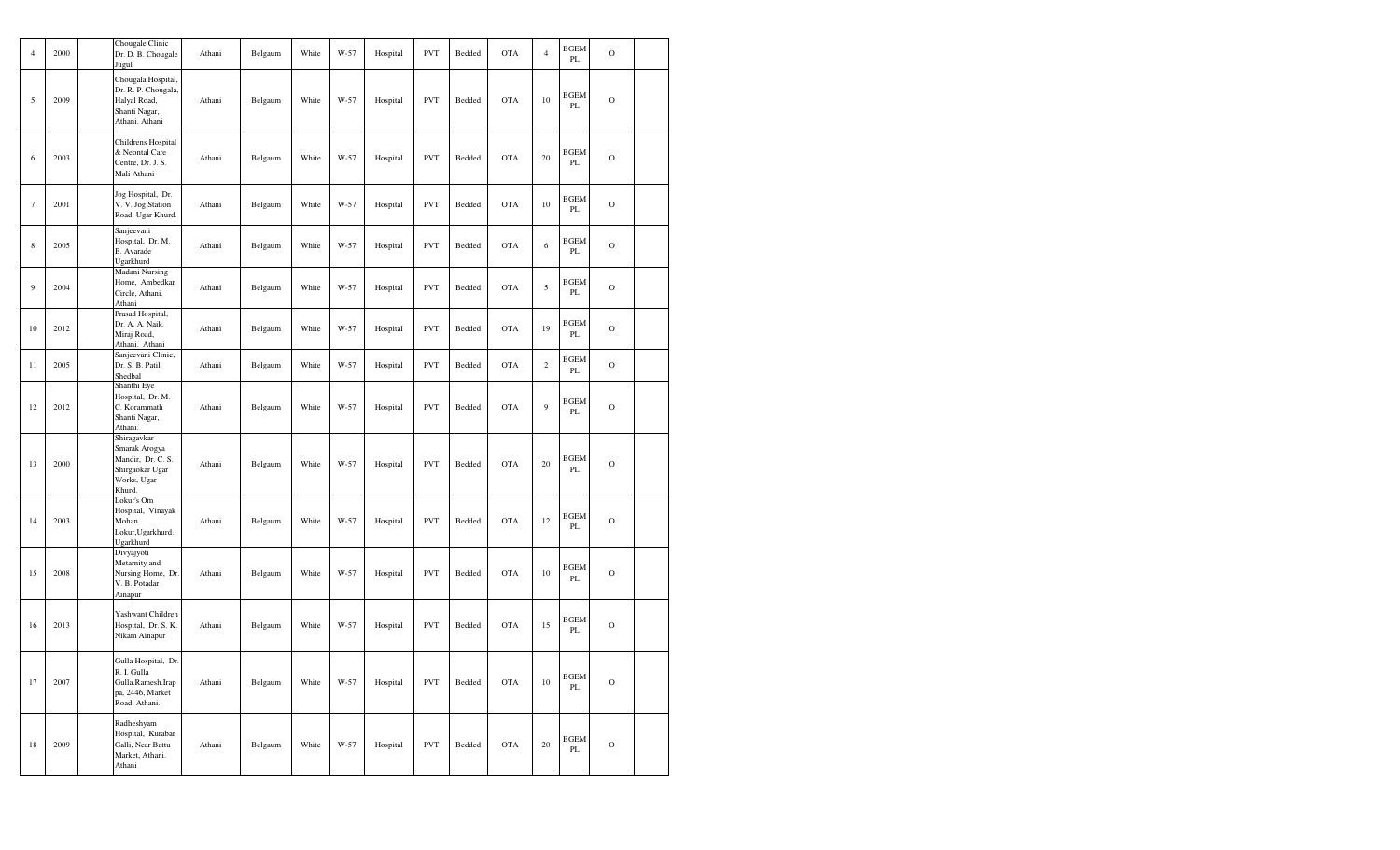| 19 | 2008 |       | Shree Dhanavantri<br>Nursing Home,<br>Pramod.Narayan.M<br>uthalik, Ainapur,<br>Ainapur | Athani   | Belgaum | White  | W-57   | Hospital             | <b>PVT</b>  | Bedded        | <b>OTA</b> | 20  | <b>BGEM</b><br>PL            | $\mathbf O$   |  |
|----|------|-------|----------------------------------------------------------------------------------------|----------|---------|--------|--------|----------------------|-------------|---------------|------------|-----|------------------------------|---------------|--|
| 20 | 2005 |       | Neelamma<br>Hospital,<br>Sadashiva Annappa<br>Bharamade,<br>Ugarkhurd.<br>Ugarkhurd    | Athani   | Belgaum | White  | $W-57$ | Hospital             | <b>PVT</b>  | Bedded        | <b>OTA</b> | 10  | <b>BGEM</b><br>PL            | $\mathbf O$   |  |
| 21 | 2009 |       | Shree Clinic,<br>Rajendra. Shripal.<br>Akiwate,<br>Shiraguppi.<br>Shiraguppi           | Athani   | Belgaum | White  | $W-57$ | Clinic               | <b>PVT</b>  | Non<br>Bedded | <b>OTA</b> | Nil | BGEM<br>PL                   | $\circ$       |  |
| 22 | 2000 | 33666 | J.G.Co-operative<br>Hospital &<br>Research Institute,<br>Ghataprabha.<br>Ghataprabha.  | Gokak    | Belgaum | Orange | O-1386 | Hospital             | <b>PVT</b>  | Bedded        | 9/30/2021  | 250 | <b>BGEM</b><br>PL            | $\circ$       |  |
| 23 | 2000 | 39049 | Karnataka Health<br>Institute,<br>Ghataprabha.<br>Ghataprabha                          | Gokak    | Belgaum | Orange | O-1386 | Hospital             | <b>PVT</b>  | Bedded        | 9/30/2029  | 180 | AMEB                         | $\circ$       |  |
| 24 | 2008 |       | <b>KLE ICU, Gokak</b><br>Pvt Ltd, KLE<br>Campus, Main<br>Road, Gokak.<br>Gokak         | Gokak    | Belgaum | Orange | O-1386 | Hospital             | <b>PVT</b>  | Bedded        | 30/09/2021 | 100 | AMEB                         | $\circ$       |  |
| 25 | 2016 | 32276 | <b>KLEs Prabhakar</b><br>Kore Hospital<br>CTS. No.2976/2,<br>Chikkodi                  | Chikkodi | Belgaum | Orange | O-1386 | Hospital             | <b>PVT</b>  | Bedded        | 30/09/2021 | 44  | <b>BGEM</b><br>PL            | $\circ$       |  |
| 26 | 2006 | 32750 | Masurkar Multi<br>Speciality Medical<br>Centre,<br>Naka.No.1, Gokak.<br>Gokak          | Gokak    | Belgaum | Orange | O-1386 | Hospital             | <b>PVT</b>  | Bedded        | 9/30/2021  | 47  | AMEB                         | $\circ$       |  |
| 27 | 2010 |       | Lokur Clinic, Dr.<br>V. G. Lokur<br>Shedbal                                            | Athani   | Belgaum | White  | W-57   | Clinic               | <b>PVT</b>  | Non<br>Bedded | <b>OTA</b> | Nil | <b>BGEM</b><br>PL            | $\Omega$      |  |
| 28 | 2010 |       | Kulkarni Clinic,<br>Dr.G.B.Kulkarni,<br>Ugar Budruk. Ugar<br>Budruk                    | Athani   | Belgaum | White  | W-57   | Clinic               | <b>PVT</b>  | Non<br>Bedded | <b>OTA</b> | Nil | BGEM<br>PL                   | $\mathbf O$   |  |
| 29 | 2009 |       | Sampada Clinic,<br>Babu.Balgouda.Pat<br>il, Shiraguppi,<br>Shiraguppi                  | Athani   | Belgaum | White  | W-57   | Clinic               | <b>PVT</b>  | Non<br>Bedded | <b>OTA</b> | Nil | BGEM<br>PL                   | $\circ$       |  |
| 30 | 2005 |       | Life Line Lab and<br>X-Ray Centre, Dr.<br>G. A. Mangasuli<br>Athani                    | Athani   | Belgaum | White  | W-57   | Diagnostic<br>Center | <b>PVT</b>  | Non<br>Bedded | <b>OTA</b> | Nil | <b>BGEM</b><br>PL            | $\circ$       |  |
| 31 | 2000 | 40963 | Taluka General<br>Hospital, Athani.<br>Athani                                          | Athani   | Belgaum | Orange | O-1386 | PHC                  | <b>GOVT</b> | Bedded        | 9/30/2028  | 100 | <b>BGEM</b><br>$\mathbf{PL}$ | $\mathcal{O}$ |  |
| 32 | 2000 |       | Primary Health<br>Centre, Satti,<br>Satti                                              | Athani   | Belgaum | White  | W-57   | PHC                  | <b>GOVT</b> | Bedded        | <b>OTA</b> | 6   | <b>BGEM</b><br>$\rm PL$      | $\mathcal O$  |  |
| 33 | 2000 |       | Primary Health<br>Centre, Ugar<br>Khurd. Ugar<br>Khurd.                                | Athani   | Belgaum | White  | W-57   | PHC                  | <b>GOVT</b> | Bedded        | <b>OTA</b> | 6   | BGEM<br>PL                   | $\mathbf O$   |  |
| 34 | 2000 |       | Primary Health<br>Centre,<br>Shankarahatti.<br>Shankarahatti                           | Athani   | Belgaum | White  | W-57   | PHC                  | <b>GOVT</b> | Bedded        | <b>OTA</b> | 6   | <b>BGEM</b><br>PL            | $\mathbf O$   |  |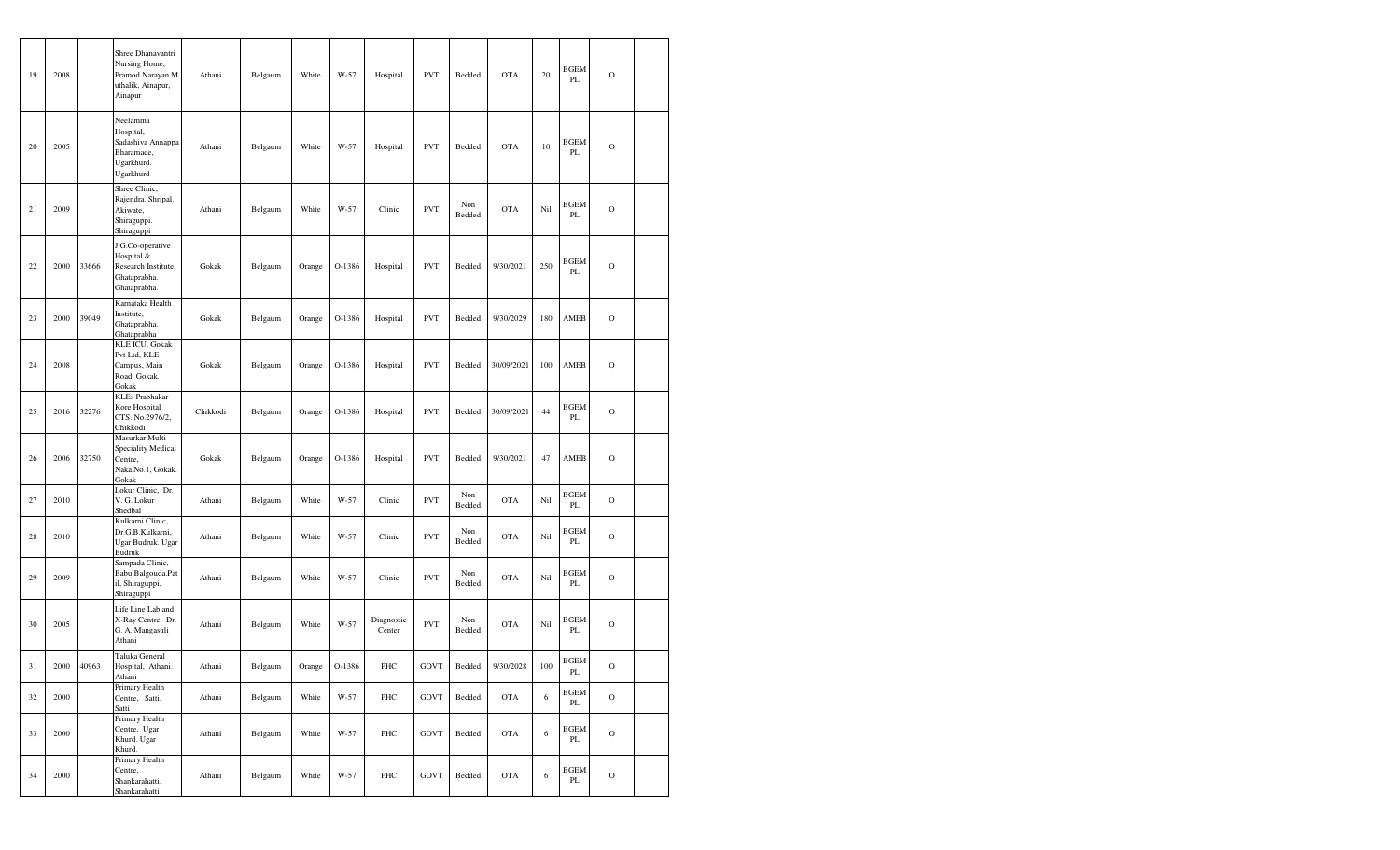| 35 | 2000 | Primary Health<br>Centre, Telsang<br>Telsang                                          | Athani | Belgaum           | White | W-57 | PHC        | <b>GOVT</b> | Bedded        | <b>OTA</b> | 6   | <b>BGEM</b><br>$\mathbf{PL}$ | $\mathbf O$   |  |
|----|------|---------------------------------------------------------------------------------------|--------|-------------------|-------|------|------------|-------------|---------------|------------|-----|------------------------------|---------------|--|
| 36 | 2000 | Primary Health<br>Centre, Tangadi.<br>Tangadi.                                        | Athani | Belgaum           | White | W-57 | PHC        | <b>GOVT</b> | Bedded        | <b>OTA</b> | 6   | BGEM<br>PL                   | $\mathbf O$   |  |
| 37 | 2000 | Primary Health<br>Centre Kakamuri.<br>Kakamuri.                                       | Athani | Belgaum           | White | W-57 | PHC        | <b>GOVT</b> | Bedded        | <b>OTA</b> | 6   | BGEM<br>PL                   | $\mathbf O$   |  |
| 38 | 2000 | Primary Health<br>Centre, Kokatnur.<br>Kokatnur.                                      | Athani | Belgaum           | White | W-57 | PHC        | GOVT        | Bedded        | <b>OTA</b> | 6   | BGEM<br>PL                   | $\circ$       |  |
| 39 | 2000 | Primary Health<br>Centre, Adahalli.<br>Adahalli.                                      | Athani | Belgaum           | White | W-57 | PHC        | GOVT        | Bedded        | <b>OTA</b> | 6   | <b>BGEM</b><br>PL            | $\mathbf O$   |  |
| 40 | 2000 | Primary Health<br>Centre, Aigali.<br>Aigali.                                          | Athani | Belgaum           | White | W-57 | PHC        | GOVT        | Bedded        | <b>OTA</b> | 6   | <b>BGEM</b><br>PL            | $\mathcal{O}$ |  |
| 41 | 2000 | Primary Health<br>Centre, Halyal.<br>Halyal.                                          | Athani | Belgaum           | White | W-57 | PHC        | GOVT        | Bedded        | <b>OTA</b> | 6   | BGEM<br>PL                   | $\mathcal{O}$ |  |
| 42 | 2000 | Community Health<br>Centre, (Formerly<br>Primary Health<br>Centre), Kagwad.<br>Kagwad | Athani | Belgaum           | White | W-57 | PHC        | GOVT        | Bedded        | <b>OTA</b> | 30  | <b>BGEM</b><br>PL            | $\mathbf O$   |  |
| 43 | 2000 | Primary Health<br>Centre, Mangsooli.<br>Mangsooli.                                    | Athani | Belgaum           | White | W-57 | PHC        | GOVT        | Bedded        | <b>OTA</b> | 6   | BGEM<br>PL                   | $\mathbf O$   |  |
| 44 | 2000 | Primary Health<br>Centre, Ainapur.<br>Ainapur.                                        | Athani | Belgaum           | White | W-57 | PHC        | <b>GOVT</b> | Bedded        | <b>OTA</b> | 6   | <b>BGEM</b><br>PL            | $\mathbf O$   |  |
| 45 | 2000 | Primary Health<br>Centre, Anantpur.<br>Anantpur.                                      | Athani | Belgaum           | White | W-57 | PHC        | GOVT        | Bedded        | <b>OTA</b> | 6   | BGEM<br>PL                   | $\mathbf O$   |  |
| 46 | 2000 | Primary Health<br>Centre,<br>Madabhavi.<br>Madabhavi                                  | Athani | Belgaum           | White | W-57 | PHC        | GOVT        | Bedded        | <b>OTA</b> | 6   | BGEM<br>PL                   | $\mathbf O$   |  |
| 47 | 2000 | Primary Health<br>Centre, Mole.<br>Mole.                                              | Athani | Belgaum           | White | W-57 | PHC        | GOVT        | Bedded        | <b>OTA</b> | 6   | <b>BGEM</b><br>PL            | $\mathcal{O}$ |  |
| 48 | 2000 | Primary Health<br>Centre, Shivanoor.<br>Shivanoor.                                    | Athani | Belgaum           | White | W-57 | PHC        | <b>GOVT</b> | Bedded        | <b>OTA</b> | 6   | <b>BGEM</b><br>PL            | $\mathbf O$   |  |
| 49 | 2002 | Mobile Veternary<br>Hospital, Athani<br>Athani                                        | Athani | Belgaum           | White | W-57 | Veterinary | <b>GOVT</b> | Non<br>Bedded | <b>OTA</b> | Nil | DB                           | $\mathbf O$   |  |
| 50 | 2002 | Veternery<br>Dispensary,<br>Sambargi Sambargi                                         | Athani | Belgaum           | White | W-57 | Veterinary | GOVT        | Non<br>Bedded | <b>OTA</b> | Nil | $DB$                         | $\mathcal{O}$ |  |
| 51 | 2002 | Primary Veternery<br>Centre, Ananthpur<br>Ananthpur                                   | Athani | $_{\rm{Belgaum}}$ | White | W-57 | Veterinary | GOVT        | Non<br>Bedded | <b>OTA</b> | Nil | $DB$                         | $\mathcal{O}$ |  |
| 52 | 2002 | Primary Veternery<br>Centre, Daroor<br>Darur                                          | Athani | Belgaum           | White | W-57 | Veterinary | GOVT        | Non<br>Bedded | <b>OTA</b> | Nil | DB                           | $\mathcal{O}$ |  |
| 53 | 2002 | Primary Veternery<br>Centre,<br>Gundewadi<br>Gundewadi                                | Athani | Belgaum           | White | W-57 | Veterinary | GOVT        | Non<br>Bedded | <b>OTA</b> | Nil | $_{\rm DB}$                  | $\mathcal{O}$ |  |
| 54 | 2002 | Primary Veternery<br>Centre, Haliyal<br>Haliyal                                       | Athani | Belgaum           | White | W-57 | Veterinary | GOVT        | Non<br>Bedded | <b>OTA</b> | Nil | $_{\rm DB}$                  | $\mathcal{O}$ |  |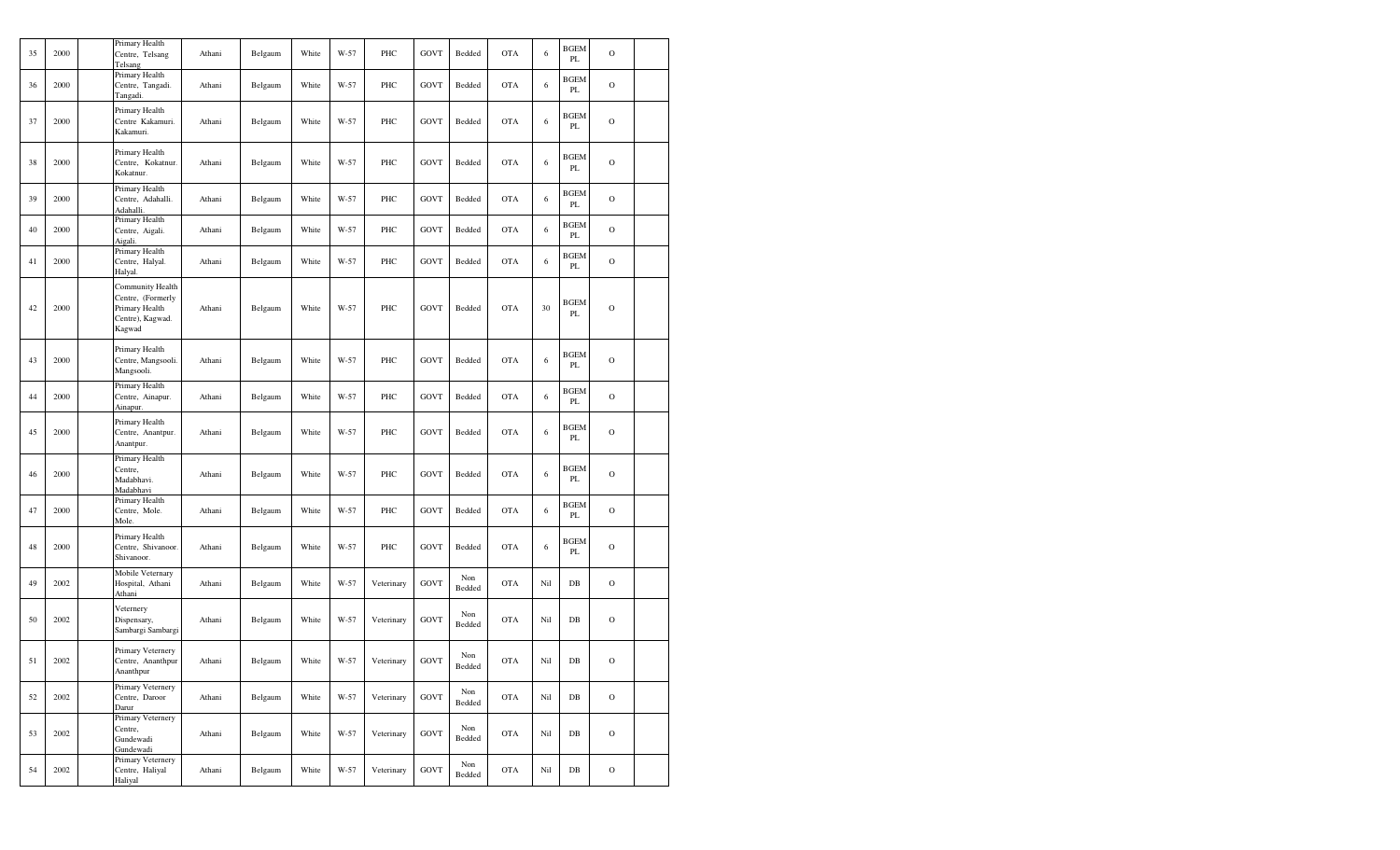| 55 | 2002 | Primary Veternery<br>Centre, Jambagi<br>Jambagi        | Athani | Belgaum | White | W-57 | Veterinary | <b>GOVT</b> | Non<br>Bedded | <b>OTA</b> | Nil        | $DB$                    | $\circ$       |  |
|----|------|--------------------------------------------------------|--------|---------|-------|------|------------|-------------|---------------|------------|------------|-------------------------|---------------|--|
| 56 | 2002 | Primary Veternery<br>Centre, Jugul<br>Jugul            | Athani | Belgaum | White | W-57 | Veterinary | <b>GOVT</b> | Non<br>Bedded | <b>OTA</b> | Nil        | $DB$                    | $\circ$       |  |
| 57 | 2002 | Primary Veternery<br>Centre, Khilegaon<br>Khilegaon    | Athani | Belgaum | White | W-57 | Veterinary | <b>GOVT</b> | Non<br>Bedded | <b>OTA</b> | Nil        | DB                      | $\circ$       |  |
| 58 | 2002 | Primary Veternery<br>Centre, Mangasuli<br>Mangasuli    | Athani | Belgaum | White | W-57 | Veterinary | <b>GOVT</b> | Non<br>Bedded | <b>OTA</b> | Nil        | DB                      | $\circ$       |  |
| 59 | 2002 | Primary Veternery<br>Centre, Satti Satti               | Athani | Belgaum | White | W-57 | Veterinary | <b>GOVT</b> | Non<br>Bedded | <b>OTA</b> | Nil        | DB                      | $\circ$       |  |
| 60 | 2002 | Primary Veternery<br>Centre, Savadi<br>Savadi          | Athani | Belgaum | White | W-57 | Veterinary | <b>GOVT</b> | Non<br>Bedded | <b>OTA</b> | Nil        | DB                      | $\mathbf O$   |  |
| 61 | 2002 | Primary Veternery<br>Centre, Tangadi<br>Tangadi        | Athani | Belgaum | White | W-57 | Veterinary | <b>GOVT</b> | Non<br>Bedded | <b>OTA</b> | Nil        | DB                      | $\circ$       |  |
| 62 | 2002 | Veternery<br>Dispencery,<br>Kagwad Kagwad              | Athani | Belgaum | White | W-57 | Veterinary | <b>GOVT</b> | Non<br>Bedded | <b>OTA</b> | Nil        | DB                      | $\circ$       |  |
| 63 | 2002 | Primary Veternery<br>Center Kakamari<br>Kakamari       | Athani | Belgaum | White | W-57 | Veterinary | <b>GOVT</b> | Non<br>Bedded | <b>OTA</b> | Nil        | DB                      | $\circ$       |  |
| 64 | 2002 | Veternary<br>Dispensary,<br>Kokatnur<br>Kokatnur       | Athani | Belgaum | White | W-57 | Veterinary | <b>GOVT</b> | Non<br>Bedded | <b>OTA</b> | Nil        | DB                      | $\circ$       |  |
| 65 | 2002 | Veternery<br>Dispensary,<br>Hulagabali<br>Hulagabali   | Athani | Belgaum | White | W-57 | Veterinary | <b>GOVT</b> | Non<br>Bedded | <b>OTA</b> | Nil        | DB                      | $\circ$       |  |
| 66 | 2002 | Veternery<br>Dispensary, Mole<br>Mole                  | Athani | Belgaum | White | W-57 | Veterinary | <b>GOVT</b> | Non<br>Bedded | <b>OTA</b> | Nil        | DB                      | $\circ$       |  |
| 67 | 2002 | Veternery<br>Dispensary,<br>Naganur PK<br>Naganur PK   | Athani | Belgaum | White | W-57 | Veterinary | <b>GOVT</b> | Non<br>Bedded | <b>OTA</b> | Nil        | DB                      | $\circ$       |  |
| 68 | 2002 | Veternery<br>Dispensary,<br>Katageri Katageri          | Athani | Belgaum | White | W-57 | Veterinary | <b>GOVT</b> | Non<br>Bedded | <b>OTA</b> | Nil        | $DB$                    | $\circ$       |  |
| 69 | 2002 | Veternery<br>Dispensary,<br>Saptasagar<br>Saptasagar   | Athani | Belgaum | White | W-57 | Veterinary | <b>GOVT</b> | Non<br>Bedded | <b>OTA</b> | Nil        | DB                      | $\circ$       |  |
| 70 | 2002 | Primary Veternery<br>centre Ugarkhurd<br>Ugarkhurd     | Athani | Belgaum | White | W-57 | Veterinary | <b>GOVT</b> | Non<br>Bedded | <b>OTA</b> | Nil        | DB                      | $\circ$       |  |
| 71 | 2002 | Veternery<br>Dispensary,<br>Shankaratti<br>Shankaratti | Athani | Belgaum | White | W-57 | Veterinary | <b>GOVT</b> | Non<br>Bedded | <b>OTA</b> | Nil        | DB                      | $\circ$       |  |
| 72 | 2000 | Primary Health<br>Centre, Shankaratti<br>Shankaratti   | Athani | Belgaum | White | W-57 | PHC        | <b>GOVT</b> | Bedded        | <b>OTA</b> | $\sqrt{6}$ | <b>BGEM</b><br>$\rm PL$ | $\mathbf O$   |  |
| 73 | 2002 | Primary Veternery<br>Centre, Madabhavi<br>Madabhavi    | Athani | Belgaum | White | W-57 | Veterinary | <b>GOVT</b> | Non<br>Bedded | <b>OTA</b> | Nil        | $DB$                    | $\mathcal{O}$ |  |
| 74 | 2002 | Veternery<br>Dispensary, Aigali<br>Aigali              | Athani | Belgaum | White | W-57 | Veterinary | <b>GOVT</b> | Non<br>Bedded | <b>OTA</b> | Nil        | $_{\rm DB}$             | $\mathcal O$  |  |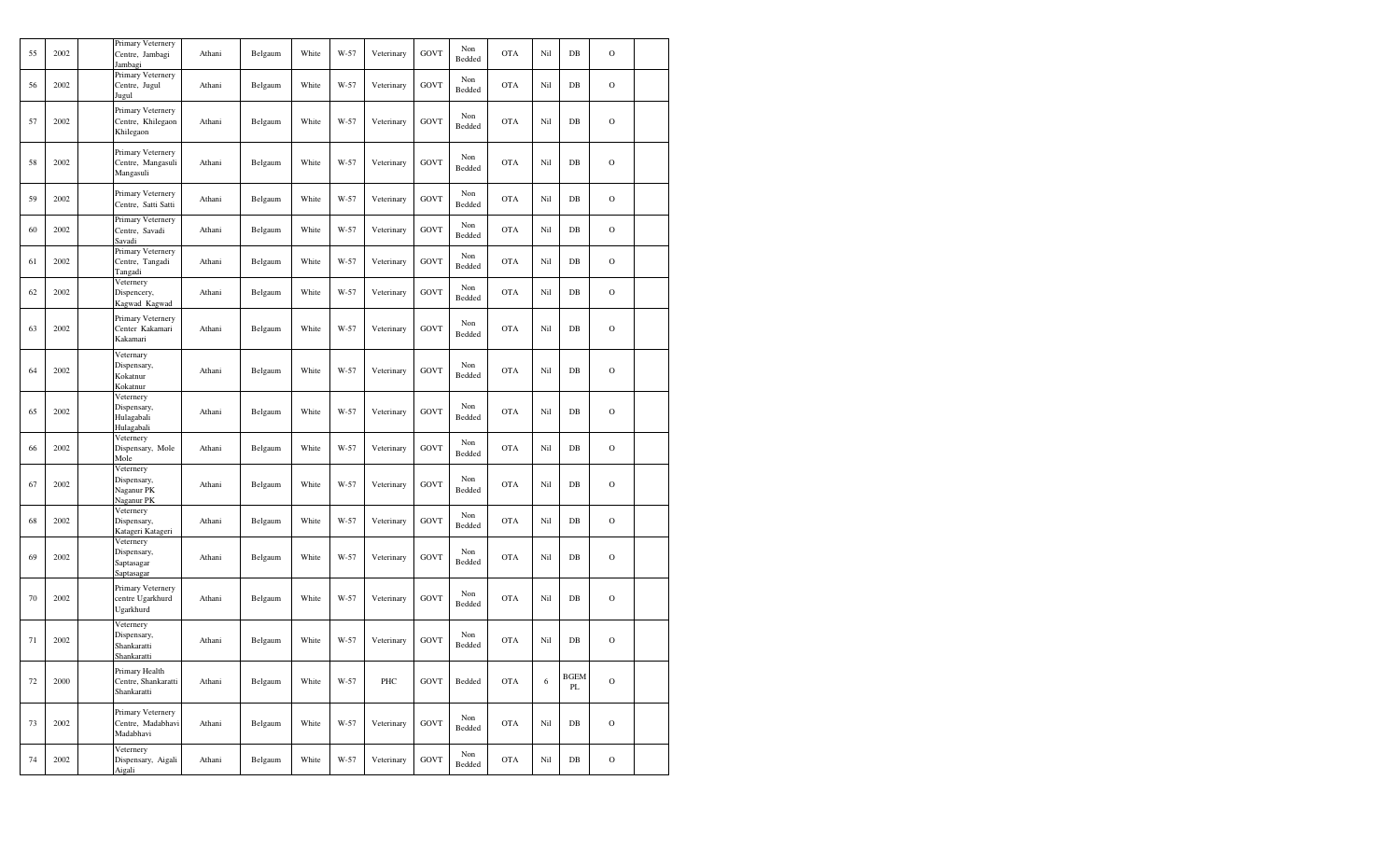| 75 | 2002 | Veternery<br>Dispensary,<br>Nandgaon<br>Nandgaon                                                                           | Athani   | Belgaum | White | W-57 | Veterinary           | <b>GOVT</b> | Non<br>Bedded | <b>OTA</b> | Nil            | $DB$              | $\circ$       |  |
|----|------|----------------------------------------------------------------------------------------------------------------------------|----------|---------|-------|------|----------------------|-------------|---------------|------------|----------------|-------------------|---------------|--|
| 76 | 2003 | Veternery<br>Dispensary<br>Ainapur Ainapur                                                                                 | Athani   | Belgaum | White | W-57 | Veterinary           | <b>GOVT</b> | Non<br>Bedded | <b>OTA</b> | Nil            | $DB$              | $\mathbf O$   |  |
| 77 | 2003 | Veternery<br>Dispensary,<br>Shedbal Shedbal                                                                                | Athani   | Belgaum | White | W-57 | Veterinary           | <b>GOVT</b> | Non<br>Bedded | <b>OTA</b> | Nil            | $DB$              | $\circ$       |  |
| 78 | 2003 | Veternery<br>Dispensary,<br>Shiraguppi<br>Shiraguppi                                                                       | Athani   | Belgaum | White | W-57 | Veterinary           | <b>GOVT</b> | Non<br>Bedded | <b>OTA</b> | Nil            | $DB$              | $\mathbf O$   |  |
| 79 | 2003 | Veternery<br>Dispensary,<br>Telasanga<br>Telasanga                                                                         | Athani   | Belgaum | White | W-57 | Veterinary           | <b>GOVT</b> | Non<br>Bedded | <b>OTA</b> | Nil            | $DB$              | $\circ$       |  |
| 80 | 2000 | Veternery Hospital,<br>Athani Athani                                                                                       | Athani   | Belgaum | White | W-57 | Veterinary           | <b>GOVT</b> | Non<br>Bedded | <b>OTA</b> | Nil            | DB                | $\mathbf O$   |  |
| 81 | 2011 | Ram Krishna<br>Clinic, Dr J.T.<br>Patil Nippani,                                                                           | Chikkodi | Belgaum | White | W-57 | Hospital             | <b>PVT</b>  | Bedded        | <b>OTA</b> | $\overline{4}$ | <b>BGEM</b><br>PL | $\mathbf O$   |  |
| 82 | 2003 | Veternery<br>Dispencery,<br>Kabbur Kabbur                                                                                  | Chikkodi | Belgaum | White | W-57 | Veterinary           | <b>GOVT</b> | Non<br>Bedded | <b>OTA</b> | Nil            | $DB$              | $\mathbf O$   |  |
| 83 | 2003 | Veternery<br>Dispencery,<br>Kognoli Kognoli                                                                                | Chikkodi | Belgaum | White | W-57 | Veterinary           | <b>GOVT</b> | Non<br>Bedded | <b>OTA</b> | Nil            | $DB$              | $\circ$       |  |
| 84 | 2013 | A.D.Potadar<br>Dispensary, Dr.<br>A.D.Potadar<br>Kognoli                                                                   | Chikkodi | Belgaum | White | W-57 | Hospital             | <b>PVT</b>  | Bedded        | 12/31/2011 | $\,1$          | <b>BGEM</b><br>PL | C1            |  |
| 85 | 2016 | Aadhar De-<br>Addiction and<br>Rehabitalation<br>Center Dr.<br>Saraswati N.<br>Gandhi Market,<br>Chikkodi                  | Chikkodi | Belgaum | White | W-57 | Hospital             | <b>PVT</b>  | Bedded        | <b>OTA</b> | 15             | <b>BGEM</b><br>PL | $\circ$       |  |
| 86 | 2011 | Adhar Cllinic, Dr.<br>P. S. Patil Kognoli                                                                                  | Chikkodi | Belgaum | White | W-57 | Hospital             | <b>PVT</b>  | Bedded        | 12/31/2011 | $\,1$          | <b>BGEM</b><br>PL | C1            |  |
| 87 | 2011 | Aditya Clinical<br>Laboratory, Dr. B.<br>S. Karawate<br>Karadaga                                                           | Chikkodi | Belgaum | White | W-57 | Diagnostic<br>Center | <b>PVT</b>  | Non<br>Bedded | <b>OTA</b> | Nil            | <b>BGEM</b><br>PL | $\mathbf O$   |  |
| 88 | 2003 | Akanksha Eye and<br>Children Hospital<br>(Formerly<br>Akankasha<br>Hospital), Ram<br>Mandir, Bus Stop,<br>Nippani. Nippani | Chikkodi | Belgaum | White | W-57 | Hospital             | <b>PVT</b>  | Bedded        | <b>OTA</b> | 10             | <b>BGEM</b><br>PL | $\circ$       |  |
| 89 | 2016 | Akshara Clinic<br>Examba Chikkodi                                                                                          | Chikkodi | Belgaum | White | W-57 | Clinic               | <b>PVT</b>  | Non<br>Bedded | <b>OTA</b> | Nil            | <b>BGEM</b><br>PL | $\circ$       |  |
| 90 | 2016 | Aman Clinic Dr. I.<br>N. Jamadar<br>Jamadar Galli,<br>Chikkodi                                                             | Chikkodi | Belgaum | White | W-57 | Clinic               | <b>PVT</b>  | Non<br>Bedded | <b>OTA</b> | Nil            | <b>BGEM</b><br>PL | $\circ$       |  |
| 91 | 2011 | Ankur Clinic &<br>String prasuti Unit,<br>Dr. S.A.<br>Pantbalekundri<br>Akkol                                              | Chikkodi | Belgaum | White | W-57 | Hospital             | <b>PVT</b>  | Bedded        | <b>OTA</b> | 5              | <b>BGEM</b><br>PL | $\mathbf O$   |  |
| 92 | 2002 | Apurva Hospital,<br>Nippani.<br>Nippani.                                                                                   | Chikkodi | Belgaum | White | W-57 | Hospital             | <b>PVT</b>  | Bedded        | <b>OTA</b> | $\,2$          | <b>BGEM</b><br>PL | $\mathcal{O}$ |  |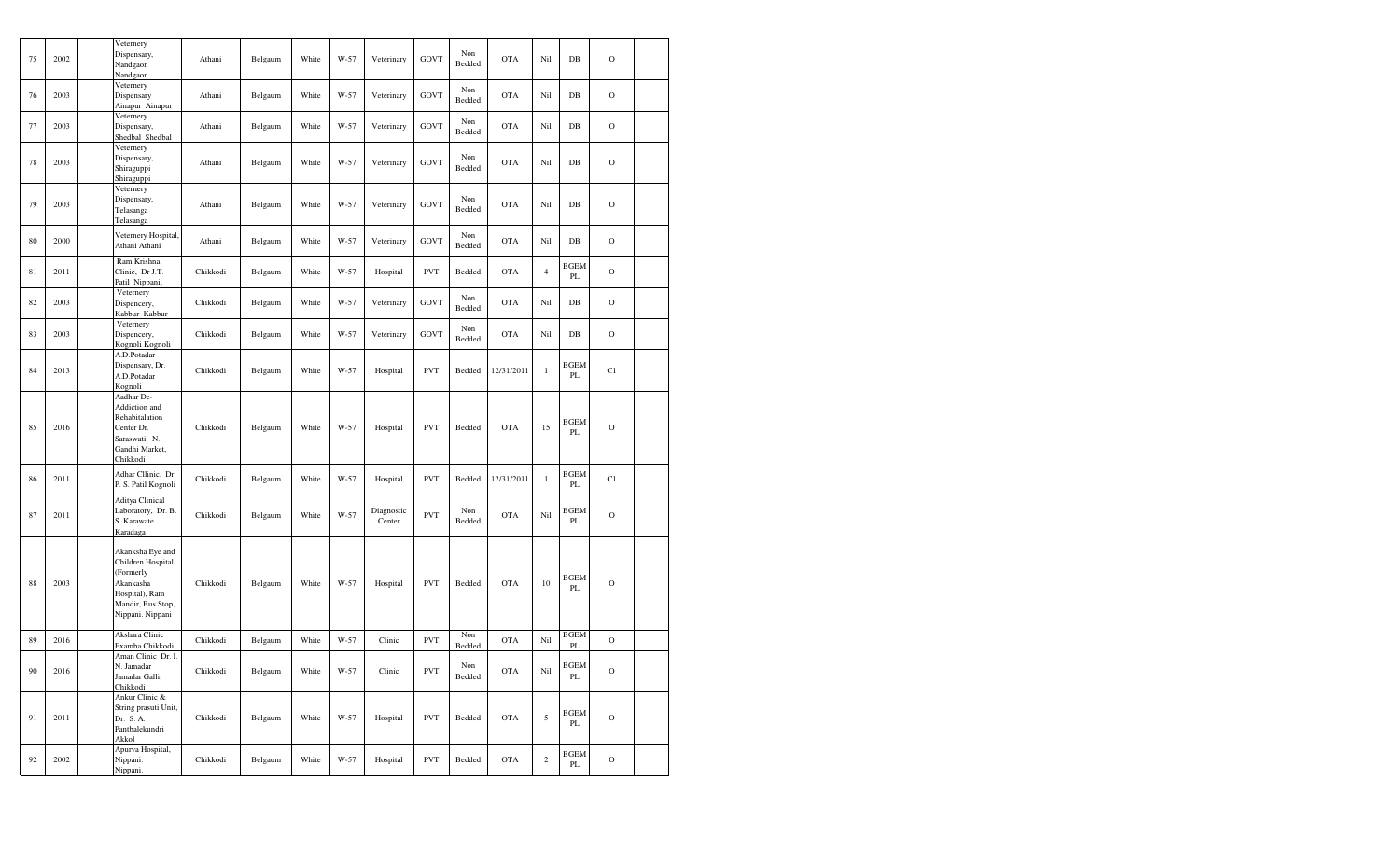| 93  | 2016 | Arihant Clinic Dr.<br><b>B. S. Khot Bazaar</b><br>Peth, Bhoj                                    | Chikkodi | Belgaum | White | W-57 | Clinic               | <b>PVT</b> | Non<br>Bedded | <b>OTA</b> | Nil            | <b>BGEM</b><br>PL            | $\mathcal{O}$  |  |
|-----|------|-------------------------------------------------------------------------------------------------|----------|---------|-------|------|----------------------|------------|---------------|------------|----------------|------------------------------|----------------|--|
| 94  | 2016 | <b>Arihant Clinic</b><br>S.M. Patil Bazaar<br>Peth Bedkihal                                     | Chikkodi | Belgaum | White | W-57 | Clinic               | <b>PVT</b> | Non<br>Bedded | <b>OTA</b> | Nil            | <b>BGEM</b><br>PL            | $\mathbf O$    |  |
| 95  | 2016 | Arihant Clinic Dr.<br>B. A. Malikwade<br>Examba                                                 | Chikkodi | Belgaum | White | W-57 | Clinic               | <b>PVT</b> | Non<br>Bedded | <b>OTA</b> | Nil            | BGEM<br>PL                   | $\overline{O}$ |  |
| 96  | 2012 | Arihant Clinical<br>laboratory,<br>Mangure Building<br>Near TMC,<br>Sadalga, Dr. B. A.<br>Patil | Chikkodi | Belgaum | White | W-57 | Diagnostic<br>Center | <b>PVT</b> | Non<br>Bedded | 12/31/2011 | Nil            | <b>BGEM</b><br>PL            | C1             |  |
| 97  | 2016 | Arihant Hospital<br>Dr. A. A. Jangate<br>Shamnewadi                                             | Chikkodi | Belgaum | White | W-57 | Hospital             | <b>PVT</b> | Bedded        | <b>OTA</b> | $\overline{4}$ | <b>BGEM</b><br>PL            | $\overline{O}$ |  |
| 98  | 2002 | Arogyaniketana,<br>Dr. S. S. Kurbetti<br>P.B.Road, Nippani.                                     | Chikkodi | Belgaum | White | W-57 | Hospital             | <b>PVT</b> | Bedded        | <b>OTA</b> | $\,$ 8 $\,$    | BGEM<br>PL                   | $\mathbf O$    |  |
| 99  | 2005 | Arvind Eye<br>Hospital,<br>Dr.Santosh kumar<br>Arvind Chougale,<br>Nippani. Nippani.            | Chikkodi | Belgaum | White | W-57 | Hospital             | <b>PVT</b> | Bedded        | <b>OTA</b> | $\overline{4}$ | <b>BGEM</b><br>PL            | $\mathcal{O}$  |  |
| 100 | 2016 | Asha Sonography<br>and Imaging Centre<br>Dr. Abhishek Mane<br>Nippani                           | Chikkodi | Belgaum | White | W-57 | Diagnostic<br>Center | <b>PVT</b> | Non<br>Bedded | <b>OTA</b> | Nil            | <b>BGEM</b><br>PL            | $\mathbf O$    |  |
| 101 | 2016 | Ashirwad Clinic<br>Dr. M. M. Walake<br>Examba                                                   | Chikkodi | Belgaum | White | W-57 | Clinic               | <b>PVT</b> | Non<br>Bedded | <b>OTA</b> | Nil            | <b>BGEM</b><br>PL            | $\mathbf O$    |  |
| 102 | 2017 | Ashirwad Clinic<br>Dr. S. G. Padekar<br>Kurli                                                   | Chikkodi | Belgaum | White | W-57 | Clinic               | <b>PVT</b> | Non<br>Bedded | <b>OTA</b> | Nil            | <b>BGEM</b><br>PL            | $\mathcal{O}$  |  |
| 103 | 2011 | Ashirwad<br>laboratory, Dr.<br>Arun. A. Udagare<br>Shamanewadi                                  | Chikkodi | Belgaum | White | W-57 | Diagnostic<br>Center | <b>PVT</b> | Non<br>Bedded | <b>OTA</b> | Nil            | <b>BGEM</b><br>PL            | $\mathcal{O}$  |  |
| 104 | 2016 | Astha Maternity<br>Care Ashok Nagar,<br>Nippani                                                 | Chikkodi | Belgaum | White | W-57 | Hospital             | <b>PVT</b> | Bedded        | <b>OTA</b> | 10             | <b>BGEM</b><br>PL            | $\mathcal{O}$  |  |
| 105 | 2016 | Atharva Clinic Dr.<br>P. S. Gidagalle<br>Sadalga                                                | Chikkodi | Belgaum | White | W-57 | Clinic               | <b>PVT</b> | Non<br>Bedded | <b>OTA</b> | Nil            | <b>BGEM</b><br>PL            | $\mathcal{O}$  |  |
| 106 | 2011 | Attar Clinic, Dr. J.<br>L. Attar Bagwan<br>galli, Nippani,                                      | Chikkodi | Belgaum | White | W-57 | Hospital             | <b>PVT</b> | Bedded        | <b>OTA</b> | $\sqrt{2}$     | BGEM<br>PL                   | $\mathcal{O}$  |  |
| 107 | 2013 | Belagali Clinic,<br>Dr. P. R. Belagali<br>Nagamunnoli                                           | Chikkodi | Belgaum | White | W-57 | Hospital             | <b>PVT</b> | Bedded        | 12/31/2011 | $\sqrt{2}$     | <b>BGEM</b><br>PL            | C1             |  |
| 108 | 2012 | Bhagai Hospital,<br>Dr. S. P. Bhagai<br>Sadalaga                                                | Chikkodi | Belgaum | White | W-57 | Hospital             | <b>PVT</b> | Bedded        | <b>OTA</b> | 11             | <b>BGEM</b><br>PL            | $\Omega$       |  |
| 109 | 2000 | Bhate Hospital,<br>Dr. Ravindra. D.<br><b>Bhate Chikkodi</b>                                    | Chikkodi | Belgaum | White | W-57 | Hospital             | <b>PVT</b> | Bedded        | <b>OTA</b> | 30             | <b>BGEM</b><br>$\mathbf{PL}$ | $\mathcal{O}$  |  |
| 110 | 2016 | Care and Cure<br>Clinic Dr. A. S.<br>Dixit Hno. 659,<br>Main Road,<br>Khadaklat                 | Chikkodi | Belgaum | White | W-57 | Hospital             | <b>PVT</b> | Bedded        | <b>OTA</b> | $\mathfrak z$  | <b>BGEM</b><br>PL            | $\mathbf O$    |  |
| 111 | 2013 | Chidanand Patil<br>Hospital, Dr.<br>Chidanand Patil<br>K.C. Road,<br>Chikkodi                   | Chikkodi | Belgaum | White | W-57 | Hospital             | <b>PVT</b> | Bedded        | <b>OTA</b> | 13             | <b>BGEM</b><br>PL            | $\circ$        |  |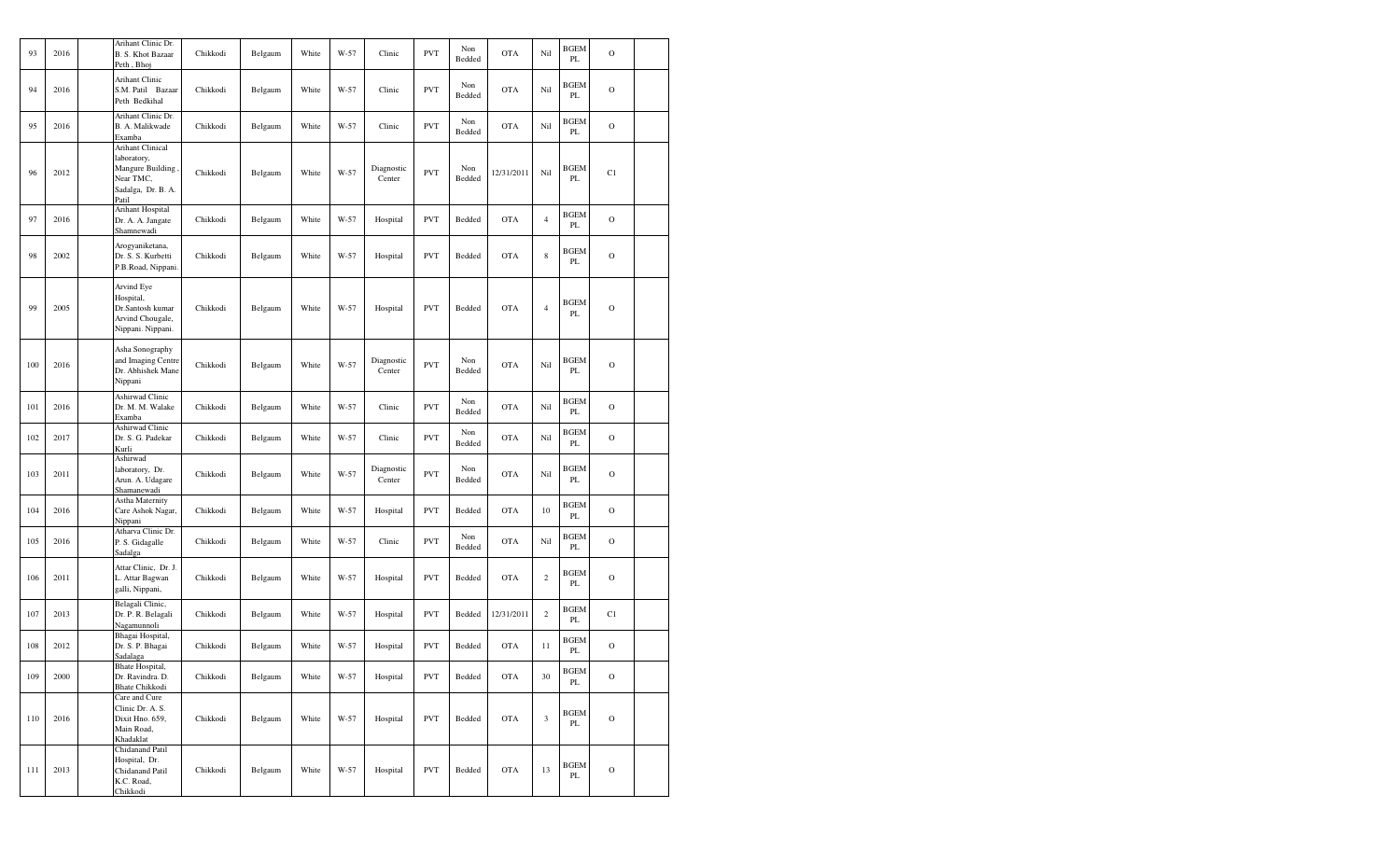| 112 | 2011 | Chigare Clinic, Dr.<br>A. A. Chigare<br>Ingali                                                                                         | Chikkodi | Belgaum | White | W-57 | Clinic               | <b>PVT</b>  | Non<br>Bedded | <b>OTA</b> | Nil          | <b>BGEM</b><br>PL | $\mathbf O$   |  |
|-----|------|----------------------------------------------------------------------------------------------------------------------------------------|----------|---------|-------|------|----------------------|-------------|---------------|------------|--------------|-------------------|---------------|--|
| 113 | 2016 | Ajari Surgical<br>Clinic, Dr. U B<br>Ajari, Bus Stand<br>Road, Gokak<br>Gokak                                                          | Gokak    | Belgaum | White | W-57 | Hospital             | <b>PVT</b>  | Bedded        | <b>OTA</b> | $\,$ 8 $\,$  | <b>BGEM</b><br>PL | $\mathbf O$   |  |
| 114 | 2012 | Al - Shifa Hospital<br>Hospeth Galli<br>Gokak                                                                                          | Gokak    | Belgaum | White | W-57 | Hospital             | <b>PVT</b>  | Bedded        | <b>OTA</b> | $\,$ 8 $\,$  | <b>BGEM</b><br>PL | $\mathbf O$   |  |
| 115 | 2018 | Chikkodi<br>Diagnostic Center<br>Dr. A. P. Chougule<br>R. D. Plaza,<br>Complex No. 22&<br>23, Dr. Prabhakar<br>Kore Nagar,<br>Chikkodi | Chikkodi | Belgaum | White | W-57 | Diagnostic<br>Center | <b>PVT</b>  | Non<br>Bedded | <b>OTA</b> | Nil          | BGEM<br>PL        | $\mathbf O$   |  |
| 116 | 2016 | Chougule Clinic,<br>Dr. B. B. Chougule<br>Kognoli                                                                                      | Chikkodi | Belgaum | White | W-57 | Clinic               | <b>PVT</b>  | Non<br>Bedded | <b>OTA</b> | Nil          | <b>BGEM</b><br>PL | $\mathcal{O}$ |  |
| 117 | 2000 | Community<br>Health Centre,<br>Examba. Examba.                                                                                         | Chikkodi | Belgaum | White | W-57 | PHC                  | GOVT        | Bedded        | <b>OTA</b> | 30           | <b>BGEM</b><br>PL | $\mathbf O$   |  |
| 118 | 2000 | Community Health<br>Centre, Nippani.<br>Nippani.                                                                                       | Chikkodi | Belgaum | White | W-57 | PHC                  | <b>GOVT</b> | Bedded        | <b>OTA</b> | 30           | BGEM<br>PL        | $\mathbf O$   |  |
| 119 | 2000 | Community Health<br>Centre, Kabbur.<br>Kabbur.                                                                                         | Chikkodi | Belgaum | White | W-57 | PHC                  | <b>GOVT</b> | Bedded        | <b>OTA</b> | 30           | <b>BGEM</b><br>PL | $\mathbf O$   |  |
| 120 | 2016 | Darshan ENT<br>Centre Dr. D. V.<br>Pujari Chikkodi                                                                                     | Chikkodi | Belgaum | White | W-57 | Hospital             | <b>PVT</b>  | Bedded        | <b>OTA</b> | $\sqrt{6}$   | <b>BGEM</b><br>PL | $\mathbf O$   |  |
| 121 | 2013 | Datta Clinical<br>laboratory, Dr. S.<br>M. Shipure<br>Bedakihal                                                                        | Chikkodi | Belgaum | White | W-57 | Diagnostic<br>Center | <b>PVT</b>  | Non<br>Bedded | 12/31/2011 | Nil          | <b>BGEM</b><br>PL | C1            |  |
| 122 | 2005 | Denti Care Clinic<br>S. R. Shah Dental<br>Clinic), 1st Floor,<br>'Sanket', Ashok<br>Nagar, Nippani.<br>Nippani                         | Chikkodi | Belgaum | White | W-57 | Dental Clinic        | <b>PVT</b>  | Non<br>Bedded | <b>OTA</b> | Nil          | <b>BGEM</b><br>PL | $\mathbf O$   |  |
| 123 | 2005 | Devarshi Hospital,<br>R. G. Devarshi,<br>511 B, Sakharwadi,<br>Nippani. Nippani.                                                       | Chikkodi | Belgaum | White | W-57 | Hospital             | <b>PVT</b>  | Bedded        | <b>OTA</b> | 15           | <b>BGEM</b><br>PL | $\mathbf O$   |  |
| 124 | 2016 | Dhanavantari<br>Clinic Dr. S. R.<br>Gizare Ankali                                                                                      | Chikkodi | Belgaum | White | W-57 | Hospital             | <b>PVT</b>  | Bedded        | <b>OTA</b> | 5            | <b>BGEM</b><br>PL | $\mathbf O$   |  |
| 125 | 2016 | Dhanavantari<br>Clinic Dr. P. P.<br>Joshi Kallol                                                                                       | Chikkodi | Belgaum | White | W-57 | Clinic               | <b>PVT</b>  | Non<br>Bedded | <b>OTA</b> | Nil          | BGEM<br>PL        | $\mathbf O$   |  |
| 126 | 2016 | Dhanawantari<br>Clinic Dr. K. M.<br>Kavatekar Kunnur                                                                                   | Chikkodi | Belgaum | White | W-57 | Clinic               | <b>PVT</b>  | Non<br>Bedded | <b>OTA</b> | Nil          | <b>BGEM</b><br>PL | $\mathcal{O}$ |  |
| 127 | 2011 | Dhanvantari Clinic,<br>Mahadev Galli,<br>Nippani, Nippani                                                                              | Chikkodi | Belgaum | White | W-57 | Hospital             | <b>PVT</b>  | Bedded        | <b>OTA</b> | $\,2\,$      | <b>BGEM</b><br>PL | $\mathbf O$   |  |
| 128 | 2011 | Dhanvantari Clinic.<br>Dr. M. N. Salagare<br>Ankali                                                                                    | Chikkodi | Belgaum | White | W-57 | Clinic               | <b>PVT</b>  | Non<br>Bedded | OTA        | Nil          | <b>BGEM</b><br>PL | $\mathbf O$   |  |
| 129 | 2016 | Dhanwantari Clinic<br>Dr. V. S. Mutalik<br>Ingali                                                                                      | Chikkodi | Belgaum | White | W-57 | Hospital             | <b>PVT</b>  | Bedded        | <b>OTA</b> | $\mathbf{1}$ | <b>BGEM</b><br>PL | $\mathcal O$  |  |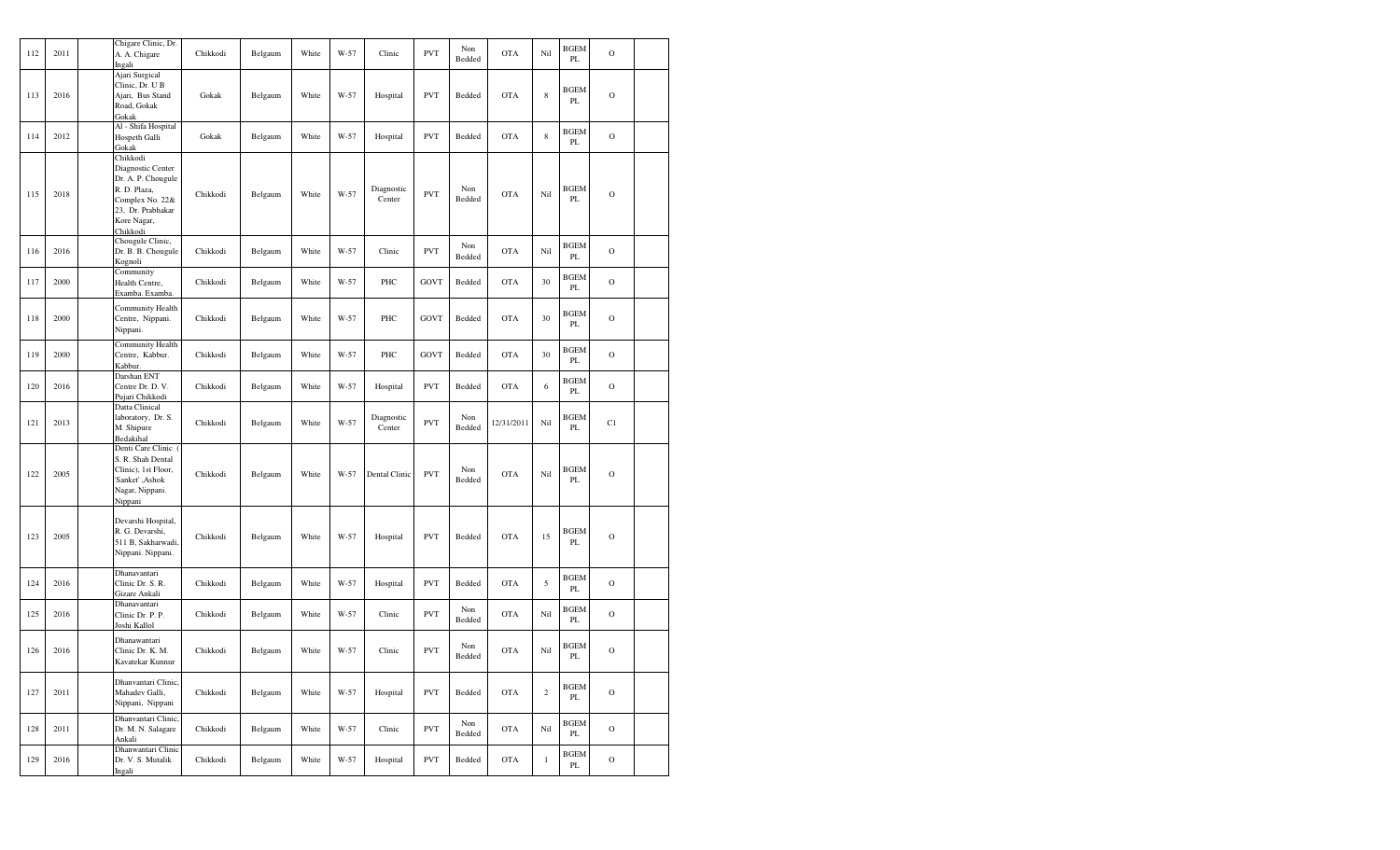| 130 | 2016 | Dhanwantari<br>Hirekudi Clinic Dr.<br>S. R. Hirekudi<br>Chikhalwal                    | Chikkodi | Belgaum | White | W-57 | Clinic        | <b>PVT</b>  | Non<br>Bedded | <b>OTA</b> | Nil        | <b>BGEM</b><br>PL            | $\circ$       |  |
|-----|------|---------------------------------------------------------------------------------------|----------|---------|-------|------|---------------|-------------|---------------|------------|------------|------------------------------|---------------|--|
| 131 | 2016 | Dhanwantri Clinic<br>Dr. A. L. Patil<br>Hunnaragi                                     | Chikkodi | Belgaum | White | W-57 | Hospital      | <b>PVT</b>  | Bedded        | <b>OTA</b> | $\sqrt{2}$ | <b>BGEM</b><br>PL            | $\circ$       |  |
| 132 | 2014 | Diya Hospital Opp<br>Central Bus Stand<br>Chikkodi                                    | Chikkodi | Belgaum | White | W-57 | Hospital      | <b>PVT</b>  | Bedded        | <b>OTA</b> | 30         | <b>BGEM</b><br>PL            | $\mathbf O$   |  |
| 133 | 2016 | Dr. Riyaz A.<br>Makandar Clinic<br>Dr. R. A. Makandar<br>Tekadi Takiya,<br>Exmba Road | Chikkodi | Belgaum | White | W-57 | Clinic        | <b>PVT</b>  | Non<br>Bedded | <b>OTA</b> | Nil        | <b>BGEM</b><br>PL            | $\circ$       |  |
| 134 | 2016 | Dr. S. A. Patil<br>Clinic Dr. P. S.<br>Patil Sadalga                                  | Chikkodi | Belgaum | White | W-57 | Hospital      | <b>PVT</b>  | Bedded        | <b>OTA</b> | $\sqrt{2}$ | <b>BGEM</b><br>$\mathbf{PL}$ | $\mathbf O$   |  |
| 135 | 2005 | Dr.P R Gandhi<br>Dental Clinic,<br>Dr.P R Gandhi No.<br>697, Ashok Nagar,<br>Nippani. | Chikkodi | Belgaum | White | W-57 | Dental Clinic | <b>PVT</b>  | Non<br>Bedded | <b>OTA</b> | Nil        | <b>BGEM</b><br>PL            | $\mathcal{O}$ |  |
| 136 | 2018 | Excel Dental Care<br>Dr. N. A. Chougule<br>Nippani                                    | Chikkodi | Belgaum | White | W-57 | Dental Clinic | <b>PVT</b>  | Non<br>Bedded | <b>OTA</b> | Nil        | <b>BGEM</b><br>PL            | $\mathcal{O}$ |  |
| 137 | 2000 | Geeta Nursing<br>Home,<br>Dr.Arun.Balasaheb.<br>Patil, Nippani.<br>Nippani.           | Chikkodi | Belgaum | White | W-57 | Hospital      | <b>PVT</b>  | Bedded        | <b>OTA</b> | 24         | <b>BGEM</b><br>PL            | $\mathcal{O}$ |  |
| 138 | 2011 | General Clinic,<br>1170, Guruwar<br>Peth, Nippani.<br>Nippani                         | Chikkodi | Belgaum | White | W-57 | Clinic        | <b>PVT</b>  | Non<br>Bedded | <b>OTA</b> | Nil        | <b>BGEM</b><br>PL            | $\mathcal{O}$ |  |
| 139 | 2012 | <b>Gomatesh Nursing</b><br>Home, Dr. S. B.<br>Chougale Yadur                          | Chikkodi | Belgaum | White | W-57 | Hospital      | <b>PVT</b>  | Bedded        | <b>OTA</b> | $\sqrt{5}$ | <b>BGEM</b><br>PL            | $\mathbf O$   |  |
| 140 | 2011 | Gomtesh Clinic,<br>Dr. S. B. Chougale<br>Yadur                                        | Chikkodi | Belgaum | White | W-57 | Hospital      | <b>PVT</b>  | Bedded        | 12/31/2011 | $\sqrt{4}$ | <b>BGEM</b><br>PL            | C1            |  |
| 141 | 2013 | Government<br>Ayurvedic<br>Dispensary<br>Majalatti.<br>Majalatti.                     | Chikkodi | Belgaum | White | W-57 | Ayurvedic     | <b>GOVT</b> | Non<br>Bedded | <b>OTA</b> | Nil        | <b>BGEM</b><br>PL            | $\mathbf O$   |  |
| 142 | 2011 | Government<br>Ayurvedic<br>Dispensary The<br>Medical Officer<br>Nanadi                | Chikkodi | Belgaum | White | W-57 | Ayurvedic     | GOVT        | Non<br>Bedded | <b>OTA</b> | Nil        | <b>BGEM</b><br>PL            | $\mathcal{O}$ |  |
| 143 | 2011 | Government<br>Ayurvedic<br>Dispensary Nej<br>Nej                                      | Chikkodi | Belgaum | White | W-57 | Ayurvedic     | <b>GOVT</b> | Non<br>Bedded | <b>OTA</b> | Nil        | <b>BGEM</b><br>PL            | $\mathcal{O}$ |  |
| 144 | 2011 | Government<br>Homeopathic<br>Dispensary,<br>Chandur Chandur                           | Chikkodi | Belgaum | White | W-57 | Ayurvedic     | GOVT        | Non<br>Bedded | <b>OTA</b> | Nil        | <b>BGEM</b><br>PL            | $\circ$       |  |
| 145 | 2016 | Gurudatta Clinic<br>Near Channamma<br>Circle,<br>Opp Bus Stand,<br>Examba             | Chikkodi | Belgaum | White | W-57 | Clinic        | <b>PVT</b>  | Non<br>Bedded | <b>OTA</b> | Nil        | <b>BGEM</b><br>PL            | $\mathbf O$   |  |
| 146 | 2017 | Halasidhanath<br>Clinic Dr. G. B.<br>Rajapure Kurli                                   | Chikkodi | Belgaum | White | W-57 | Clinic        | <b>PVT</b>  | Non<br>Bedded | <b>OTA</b> | Nil        | <b>BGEM</b><br>PL            | $\mathcal{O}$ |  |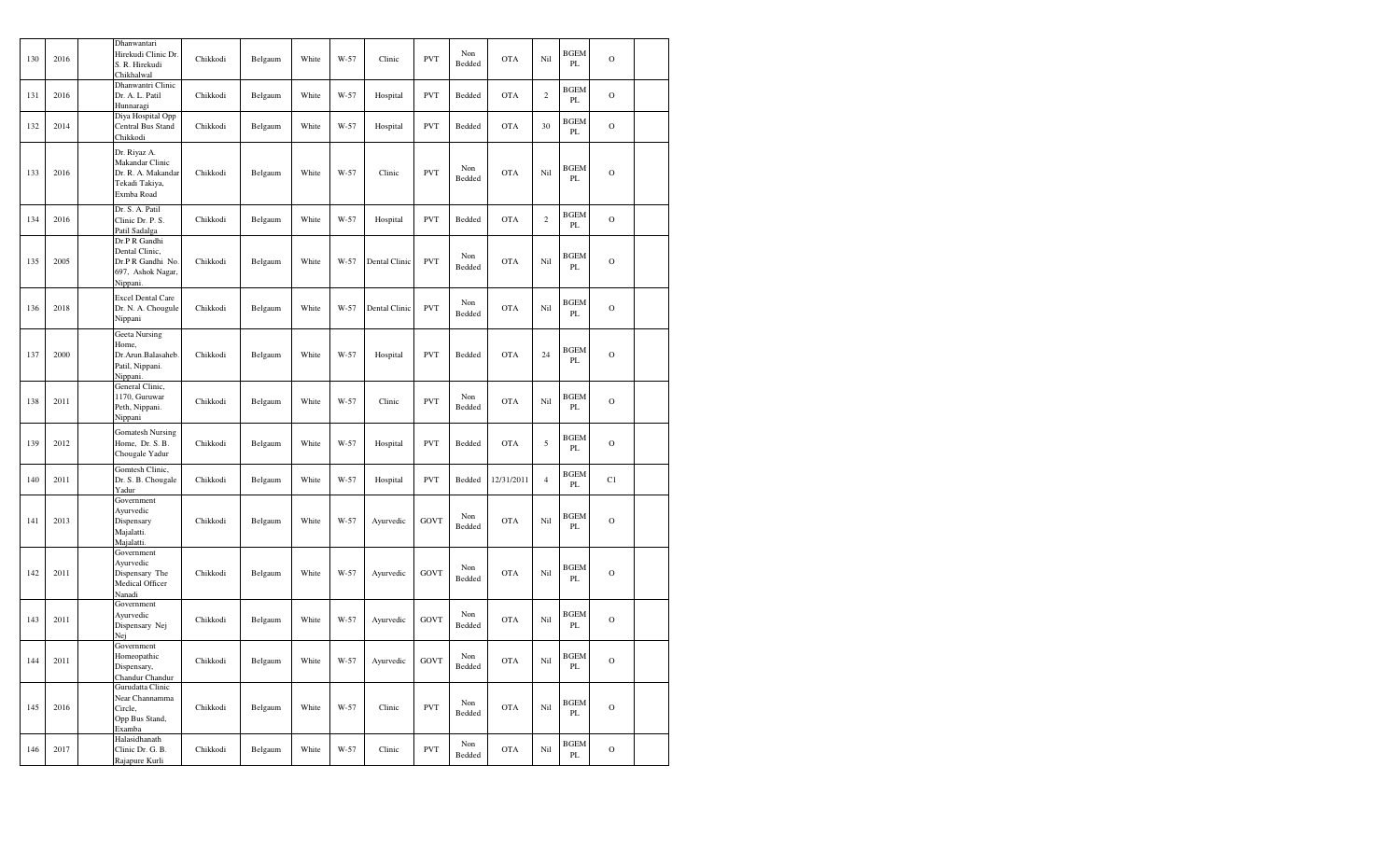| 147 | 2012 | Chikkodi                           | Hari priya Dental<br>Clinic, Dr. P. R.<br>Bagewadikar<br>Bhagyalaxmi<br>Nagar, K.C. Road,                      | Chikkodi | Belgaum | White | W-57   | Dental Clinic     | <b>PVT</b> | Non<br>Bedded | <b>OTA</b> | Nil            | <b>BGEM</b><br>PL | $\circ$        |  |
|-----|------|------------------------------------|----------------------------------------------------------------------------------------------------------------|----------|---------|-------|--------|-------------------|------------|---------------|------------|----------------|-------------------|----------------|--|
| 148 | 2011 |                                    | Heera Clinic, Dr.<br>K. R. Gurav Main<br>Road, Pattankudi                                                      | Chikkodi | Belgaum | White | W-57   | Hospital          | <b>PVT</b> | Bedded        | <b>OTA</b> | $\,2$          | <b>BGEM</b><br>PL | $\circ$        |  |
| 149 | 2017 | Nippani                            | Heera Clinic, Dr.<br>K. A. Shinde<br>Shahu Nagar,                                                              | Chikkodi | Belgaum | White | W-57   | Hospital          | <b>PVT</b> | Bedded        | <b>OTA</b> | $\,2$          | <b>BGEM</b><br>PL | $\overline{O}$ |  |
| 150 | 2013 | Hulle                              | Hulle Clinic, Dr.<br>V. B. Hulle V B<br>Sadalga                                                                | Chikkodi | Belgaum | White | W-57   | Hospital          | <b>PVT</b> | Bedded        | <b>OTA</b> | $\overline{4}$ | <b>BGEM</b><br>PL | $\circ$        |  |
| 151 | 2013 |                                    | Indira Clinic, Dr. S.<br>L. Jigare Kalloli                                                                     | Chikkodi | Belgaum | White | W-57   | Hospital          | <b>PVT</b> | Bedded        | 12/31/2011 | $\,2$          | BGEM<br>PL        | C1             |  |
| 152 | 2009 | Manjari                            | Indira Clinic, Dr.<br>Shamagouda<br>Siddagouda Patil,<br>P.O.Manjari.                                          | Chikkodi | Belgaum | White | $W-57$ | Hospital          | <b>PVT</b> | Bedded        | <b>OTA</b> | 3              | <b>BGEM</b><br>PL | $\circ$        |  |
| 153 | 2009 |                                    | Indira Clinic,<br>Devagouda.Siddag<br>ouda.Patil, Kalloli                                                      | Chikkodi | Belgaum | White | W-57   | Hospital          | <b>PVT</b> | Bedded        | 12/31/2009 | $\,2$          | BGEM<br>PL        | C1             |  |
| 154 | 2016 |                                    | Jai Hanman Clinic<br>Galatga Chikkodi                                                                          | Chikkodi | Belgaum | White | W-57   | Hospital          | <b>PVT</b> | Bedded        | <b>OTA</b> | $\,2\,$        | <b>BGEM</b><br>PL | $\circ$        |  |
| 155 | 2016 |                                    | Jai Hanuman<br>Clinic, Dr. R. M.<br>Kesti Jaganur.                                                             | Chikkodi | Belgaum | White | W-57   | Clinic            | <b>PVT</b> | Non<br>Bedded | <b>OTA</b> | Nil            | <b>BGEM</b><br>PL | $\circ$        |  |
| 156 | 2016 |                                    | Jain Children<br>Hospital Dr.P. B.<br>Jain Ganesh<br>Corner, Chikkodi                                          | Chikkodi | Belgaum | White | $W-57$ | Hospital          | <b>PVT</b> | Bedded        | <b>OTA</b> | 10             | BGEM<br>PL        | $\overline{O}$ |  |
| 157 | 2015 | Mulla Plot<br>Chikkodi             | Jamadar Clinic Dr.<br>D.M. Jamadar                                                                             | Chikkodi | Belgaum | White | $W-57$ | Clinic            | <b>PVT</b> | Non<br>Bedded | <b>OTA</b> | Nil            | <b>BGEM</b><br>PL | $\overline{O}$ |  |
| 158 | 2016 | Chikkodi                           | Jamadar Dental<br>Clinic Near Masjid,<br>Indira Nagar                                                          | Chikkodi | Belgaum | White | $W-57$ | Dental Clinic     | <b>PVT</b> | Non<br>Bedded | <b>OTA</b> | Nil            | <b>BGEM</b><br>PL | $\circ$        |  |
| 159 | 2016 | Manjari                            | Janani Clinic Dr. J.<br>V. Kotiwale                                                                            | Chikkodi | Belgaum | White | W-57   | Hospital          | <b>PVT</b> | Bedded        | <b>OTA</b> | $\overline{4}$ | <b>BGEM</b><br>PL | $\overline{O}$ |  |
| 160 | 2011 |                                    | Jayadeep Nursing<br>Home, Dr.V.<br>S.,Patil, Nippani                                                           | Chikkodi | Belgaum | White | W-57   | Hospital          | <b>PVT</b> | Bedded        | <b>OTA</b> | 10             | BGEM<br>PL        | $\circ$        |  |
| 161 | 2013 | Dr. A. S.                          | Jayalaxmi Clinic,<br>Masaraguppi<br>Nagarmunnoli                                                               | Chikkodi | Belgaum | White | W-57   | Clinic            | <b>PVT</b> | Non<br>Bedded | <b>OTA</b> | Nil            | BGEM<br>PL        | $\circ$        |  |
| 162 | 2017 | And Social<br>Services<br>Chikkodi | Jeevadhara Health<br>Association<br>Matoshree Blood<br>Bank Dr. R. V.<br><b>Badgv Prabhakar</b><br>Kore Nagar, | Chikkodi | Belgaum | White | W-57   | <b>Blood Bank</b> | <b>PVT</b> | Non<br>Bedded | <b>OTA</b> | Nil            | <b>BGEM</b><br>PL | $\circ$        |  |
| 163 | 2005 | Manjari.                           | Jeevan Maternity &<br>Surgical Hospital,<br>Dr. A. R. Khichade                                                 | Chikkodi | Belgaum | White | W-57   | Hospital          | <b>PVT</b> | Bedded        | <b>OTA</b> | 14             | <b>BGEM</b><br>PL | $\mathbf O$    |  |
| 164 | 2016 | Borgaon,                           | Jeevan Nursing<br>Home Dr. V. V.<br>Utture Bazzar Peth                                                         | Chikkodi | Belgaum | White | W-57   | Hospital          | <b>PVT</b> | Bedded        | <b>OTA</b> | $\overline{4}$ | <b>BGEM</b><br>PL | $\mathcal{O}$  |  |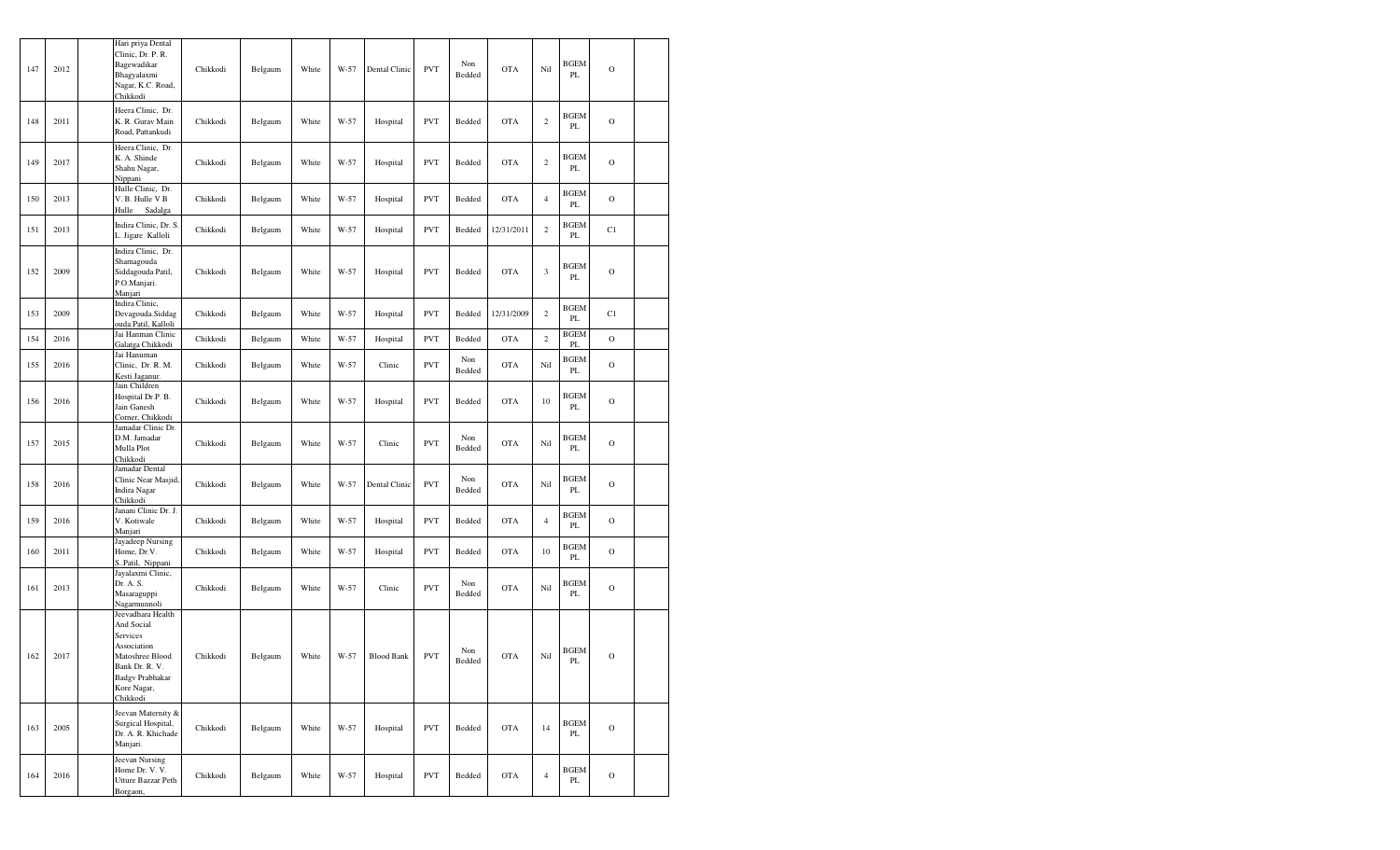| 165 | 2013 |   | Jeevanjyoti Clinic,<br>Dr. S. S. Patil<br>Hunnargi                                                        | Chikkodi | Belgaum | White  | W-57   | Clinic               | <b>PVT</b> | Non<br>Bedded | <b>OTA</b> | Nil            | <b>BGEM</b><br>PL     | $\mathcal{O}$ |  |
|-----|------|---|-----------------------------------------------------------------------------------------------------------|----------|---------|--------|--------|----------------------|------------|---------------|------------|----------------|-----------------------|---------------|--|
| 166 | 2013 |   | Joshi Clinic, Dr.<br>R. R. Joshi<br>Bedkihal                                                              | Chikkodi | Belgaum | White  | W-57   | Hospital             | <b>PVT</b> | Bedded        | <b>OTA</b> | $\overline{c}$ | BGEM<br>PL            | $\mathbf O$   |  |
| 167 | 2000 |   | Kamal Hospital,<br>Dr. D I Nooli<br>Nippani Road,<br>Chikkodi.                                            | Chikkodi | Belgaum | White  | W-57   | Hospital             | <b>PVT</b> | Bedded        | <b>OTA</b> | 25             | <b>BGEM</b><br>PL     | $\mathcal{O}$ |  |
| 168 | 2016 |   | Karnataka Clinic<br>Dr. A. A.<br>Kavatagimath<br>Chikkodi                                                 | Chikkodi | Belgaum | White  | W-57   | Clinic               | <b>PVT</b> | Non<br>Bedded | <b>OTA</b> | Nil            | <b>BGEM</b><br>PL     | $\mathcal{O}$ |  |
| 169 | 2011 |   | Khot Clinic, Dr. C.<br>A. Khot Andolan<br>Nagar, Nippani,                                                 | Chikkodi | Belgaum | White  | W-57   | Hospital             | <b>PVT</b> | Bedded        | <b>OTA</b> | $\,1$          | <b>BGEM</b><br>PL     | $\mathcal{O}$ |  |
| 170 | 2017 |   | Khot Clinic, Dr.<br>B. D. Khot Kurli                                                                      | Chikkodi | Belgaum | White  | W-57   | Clinic               | <b>PVT</b> | Non<br>Bedded | <b>OTA</b> | Nil            | BGEM<br>PL            | $\mathbf O$   |  |
| 171 | 2013 |   | <b>KLEs Prabhakar</b><br>Kore Hospital<br>CTS. No.2976/2,<br>Chikkodi                                     | Chikkodi | Belgaum | Orange | O-1386 | Hospital             | <b>PVT</b> | Bedded        | <b>OTA</b> | 44             | <b>BGEM</b><br>PL     | C1            |  |
| 172 | 2013 |   | Kore Clinic, Dr.<br>D. M. Kore Ankali,                                                                    | Chikkodi | Belgaum | White  | W-57   | Hospital             | <b>PVT</b> | Bedded        | <b>OTA</b> | 5              | BGEM<br>PL            | $\mathcal{O}$ |  |
| 173 | 2013 |   | Kotagi Clinic, Dr.<br>V. M. Kotali<br>Jainapur                                                            | Chikkodi | Belgaum | White  | W-57   | Hospital             | <b>PVT</b> | Bedded        | <b>OTA</b> | $\overline{c}$ | BGEM<br>PL            | $\mathcal{O}$ |  |
| 174 | 2016 |   | Kotagi Clinic, Dr.<br>M. M. Kotagi.<br>karoshi,                                                           | Chikkodi | Belgaum | White  | W-57   | Clinic               | <b>PVT</b> | Non<br>Bedded | <b>OTA</b> | Nil            | <b>BGEM</b><br>PL     | $\mathcal{O}$ |  |
| 175 | 2015 |   | Krupa Diagnostic<br>Laboratory Dr. P.<br>P. Ratunavar<br>Nippani                                          | Chikkodi | Belgaum | White  | W-57   | Diagnostic<br>Center | <b>PVT</b> | Non<br>Bedded | <b>OTA</b> | Nil            | BGEM<br>PL            | $\mathbf O$   |  |
| 176 | 2017 |   | Amruta Arogya<br>Kendra Dr. T. B.<br>Umarani Kalloli                                                      | Gokak    | Belgaum | White  | W-57   | Clinic               | <b>PVT</b> | Non<br>Bedded | <b>OTA</b> | Nil            | <b>BGEM</b><br>PL     | $\mathcal{O}$ |  |
| 177 | 2015 |   | Anjum Hospital<br>Dr. B. A. Kazi<br>Mantur Complex,<br>Halyal Road,<br>Athani                             | Athani   | Belgaum | White  | W-57   | Hospital             | <b>PVT</b> | Bedded        | <b>OTA</b> | 3              | <b>BGEM</b><br>PL     | $\mathcal{O}$ |  |
| 178 | 2016 |   | Anugrah Dignostic<br>Centre Hospet<br>Galli Gokak                                                         | Gokak    | Belgaum | White  | W-57   | Diagnostic<br>Center | <b>PVT</b> | Non<br>Bedded | <b>OTA</b> | Nil            | AMEB                  | C1            |  |
| 179 | 2011 |   | Anugrah<br>Laboratory Dr. V.<br>M. Tilaganji Gokak                                                        | Gokak    | Belgaum | White  | $W-57$ | Diagnostic<br>Center | <b>PVT</b> | Non<br>Bedded | <b>OTA</b> | Nil            | AMEB                  | $\mathbf O$   |  |
| 180 | 2011 |   | Arihant Clinic,<br>LSMP Society,<br>Near Mudalgi,<br>Mudalgi,                                             | Gokak    | Belgaum | White  | W-57   | Hospital             | <b>PVT</b> | Bedded        | <b>OTA</b> | $\,2$          | BGEM<br>PL            | $\mathcal{O}$ |  |
| 181 | 2014 |   | Arogya Children's<br>Hospital, 1st Floor<br>of Hotel Gokul,<br>Opp Subjail, Court<br>Road, Gokak<br>Gokak | Gokak    | Belgaum | White  | W-57   | Clinic               | <b>PVT</b> | Non<br>Bedded | 12/31/2012 | Nil            | $\operatorname{AMEB}$ | C1            |  |
| 182 | 2016 | m | Arogyadham<br>Hospital 1st Floor,<br>K. V. Danti<br>Building<br>Karemmadevi<br>Circle Mudalgi             | Gokak    | Belgaum | White  | W-57   | Hospital             | <b>PVT</b> | Bedded        | 12/31/2015 | 5              | <b>BGEM</b><br>PL     | C1            |  |
| 183 | 2011 |   | Arogyadham<br>Hospital Dr. S. S.<br>Patil Mudalgi                                                         | Gokak    | Belgaum | White  | W-57   | Hospital             | <b>PVT</b> | Bedded        | <b>OTA</b> | 9              | <b>BGEM</b><br>PL     | $\mathcal{O}$ |  |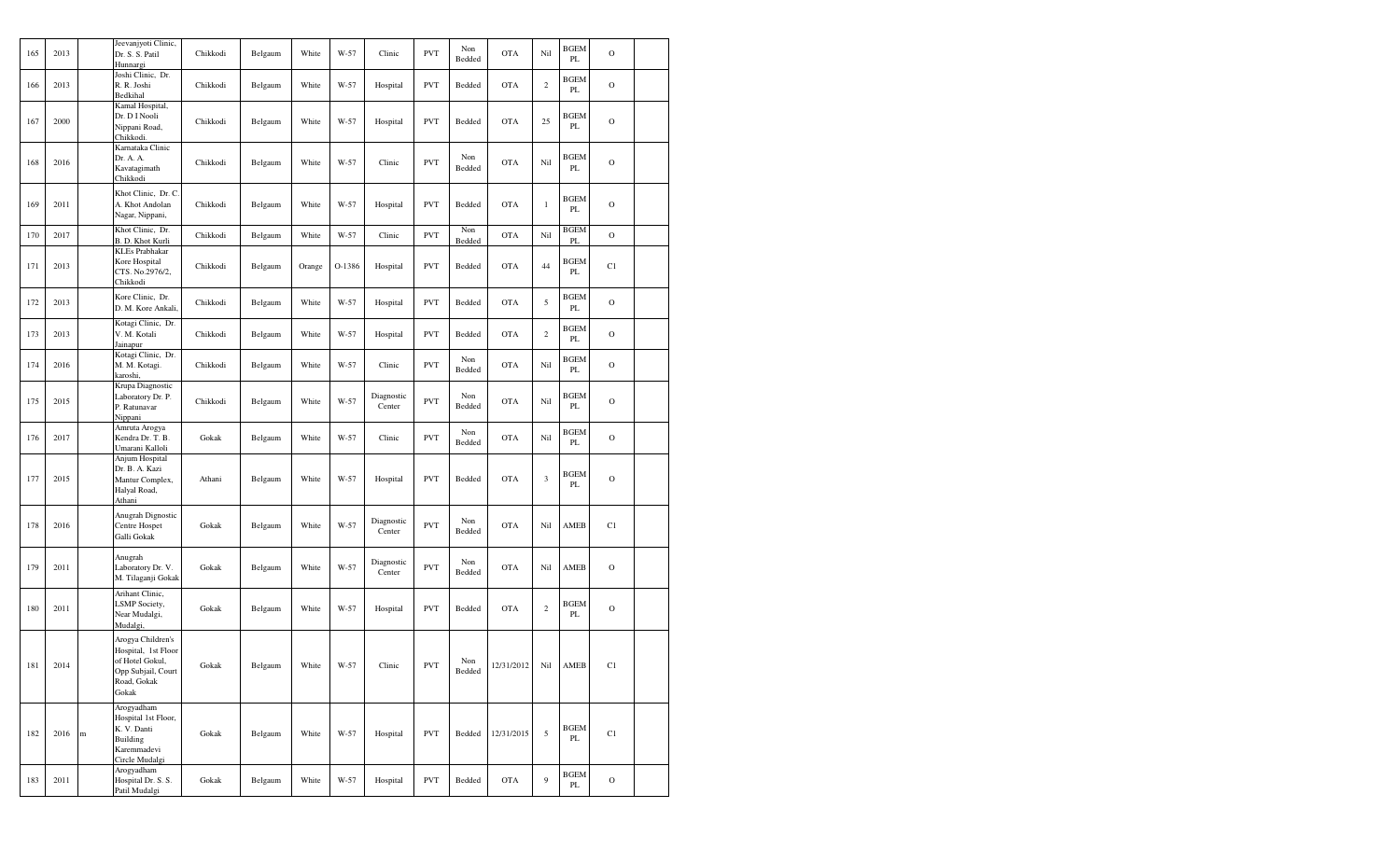| 184 | 2013 |   | Ashirwad Clinic,<br>Dr. S. M. Baragi<br>Mudalgi,                                                                    | Gokak | Belgaum | White | W-57 | Clinic        | <b>PVT</b> | Non<br>Bedded | <b>OTA</b> | Nil                     | <b>BGEM</b><br>PL | $\circ$        |  |
|-----|------|---|---------------------------------------------------------------------------------------------------------------------|-------|---------|-------|------|---------------|------------|---------------|------------|-------------------------|-------------------|----------------|--|
| 185 | 2016 |   | Ashwin Clinic, Dr.<br>S. L. Patil.<br>Ghataprabha,                                                                  | Gokak | Belgaum | White | W-57 | Clinic        | <b>PVT</b> | Non<br>Bedded | <b>OTA</b> | Nil                     | <b>BGEM</b><br>PL | $\mathcal{O}$  |  |
| 186 | 2017 |   | Ashwini Clinic Dr.<br>A. D. Hukkeri<br>Tukkanatti.                                                                  | Gokak | Belgaum | White | W-57 | Hospital      | <b>PVT</b> | Bedded        | <b>OTA</b> | $\mathfrak z$           | BGEM<br>PL        | $\circ$        |  |
| 187 | 2003 |   | Ashwini Clinic Dr.<br>L. B. Patil Old Bus<br>Stand, Ankalgi,<br>Gokak                                               | Gokak | Belgaum | White | W-57 | Hospital      | <b>PVT</b> | Bedded        | <b>OTA</b> | $\,2$                   | AMEB              | $\circ$        |  |
| 188 | 2011 |   | Ashwini Metarnity<br>Home, R.S.<br>No.136,<br>Naka.No.1, Gokak.<br>Gokak                                            | Gokak | Belgaum | White | W-57 | Hospital      | <b>PVT</b> | Bedded        | 12/31/2013 | 30                      | AMEB              | C1             |  |
| 189 | 2016 | m | Ashwini Poly<br>Clinic, Dr. M. N.<br>Mugalkhod<br>Mudalagi                                                          | Gokak | Belgaum | White | W-57 | Hospital      | <b>PVT</b> | Bedded        | <b>OTA</b> | 15                      | <b>BGEM</b><br>PL | $\circ$        |  |
| 190 | 2011 |   | Atharv Ortho and<br>Trauma Care<br><b>Hospital Court</b><br>Road, Near Laxmi<br><b>Talkies Gokak</b>                | Gokak | Belgaum | White | W-57 | Hospital      | <b>PVT</b> | Bedded        | <b>OTA</b> | 10                      | <b>BGEM</b><br>PL | $\circ$        |  |
| 191 | 2016 |   | Ayush Clinic, Dr.<br>P. S. Nesur<br>Mudalgi,                                                                        | Gokak | Belgaum | White | W-57 | Hospital      | <b>PVT</b> | Bedded        | <b>OTA</b> | $\overline{\mathbf{3}}$ | BGEM<br>PL        | $\mathbf O$    |  |
| 192 | 2003 |   | Ayush Clinic, Dr.<br>S. A. Huller<br>Mamadapur                                                                      | Gokak | Belgaum | White | W-57 | Clinic        | <b>PVT</b> | Non<br>Bedded | <b>OTA</b> | Nil                     | AMEB              | $\overline{O}$ |  |
| 193 | 2009 |   | Azari Surgical<br>Clinic, Bus-Stand<br>Road, Gokak.<br>Gokak                                                        | Gokak | Belgaum | White | W-57 | Hospital      | <b>PVT</b> | Bedded        | <b>OTA</b> | 10                      | AMEB              | $\circ$        |  |
| 194 | 2011 |   | <b>B.B.Goudageri's</b><br>Hospital, Court<br>Road, Gokak.<br>Gokak                                                  | Gokak | Belgaum | White | W-57 | Hospital      | <b>PVT</b> | Bedded        | 12/31/2011 | 20                      | AMEB              | C1             |  |
| 195 | 2009 |   | Babannavar Clinic,<br>Dr. B. S.<br>Babannavar No.<br>1590, Mudalgi,<br>Gokak                                        | Gokak | Belgaum | White | W-57 | Hospital      | <b>PVT</b> | Bedded        | <b>OTA</b> | 9                       | <b>BGEM</b><br>PL | C1             |  |
| 196 | 2017 |   | Babannavar<br>Nursing Home Dr.<br>P. B. Babannavar<br>College Road,<br>Mudalgi                                      | Gokak | Belgaum | White | W-57 | Hospital      | <b>PVT</b> | Bedded        | <b>OTA</b> | 15                      | <b>BGEM</b><br>PL | $\overline{O}$ |  |
| 197 | 2011 |   | Badiger<br>Multispeciality<br>Dental Clinic and<br>Dental Lab Dr. M.<br>A. Mulla<br>Deshpande Galli,<br>Ghataprabha | Gokak | Belgaum | White | W-57 | Dental Clinic | <b>PVT</b> | Non<br>Bedded | <b>OTA</b> | Nil                     | AMEB              | $\circ$        |  |
| 198 | 2016 |   | Bagawan Clinic,<br>Dr. A. H. Bagawan<br>884, Bagawan<br>Complex, Mudalgi,                                           | Gokak | Belgaum | White | W-57 | Hospital      | <b>PVT</b> | Bedded        | <b>OTA</b> | $\overline{4}$          | AMEB              | $\overline{O}$ |  |
| 199 | 2011 |   | Bagi Clinic Dr. A.<br>K. Avarade<br>Sangankeri                                                                      | Gokak | Belgaum | White | W-57 | Clinic        | <b>PVT</b> | Non<br>Bedded | <b>OTA</b> | Nil                     | AMEB              | $\mathcal{O}$  |  |
| 200 | 2016 |   | Balaji Clinic, Dr.<br>S. B. Gudagudi<br>Basaveshwar<br>Circle, Mudalgi                                              | Gokak | Belgaum | White | W-57 | Clinic        | <b>PVT</b> | Non<br>Bedded | <b>OTA</b> | Nil                     | BGEM<br>PL        | $\mathbf O$    |  |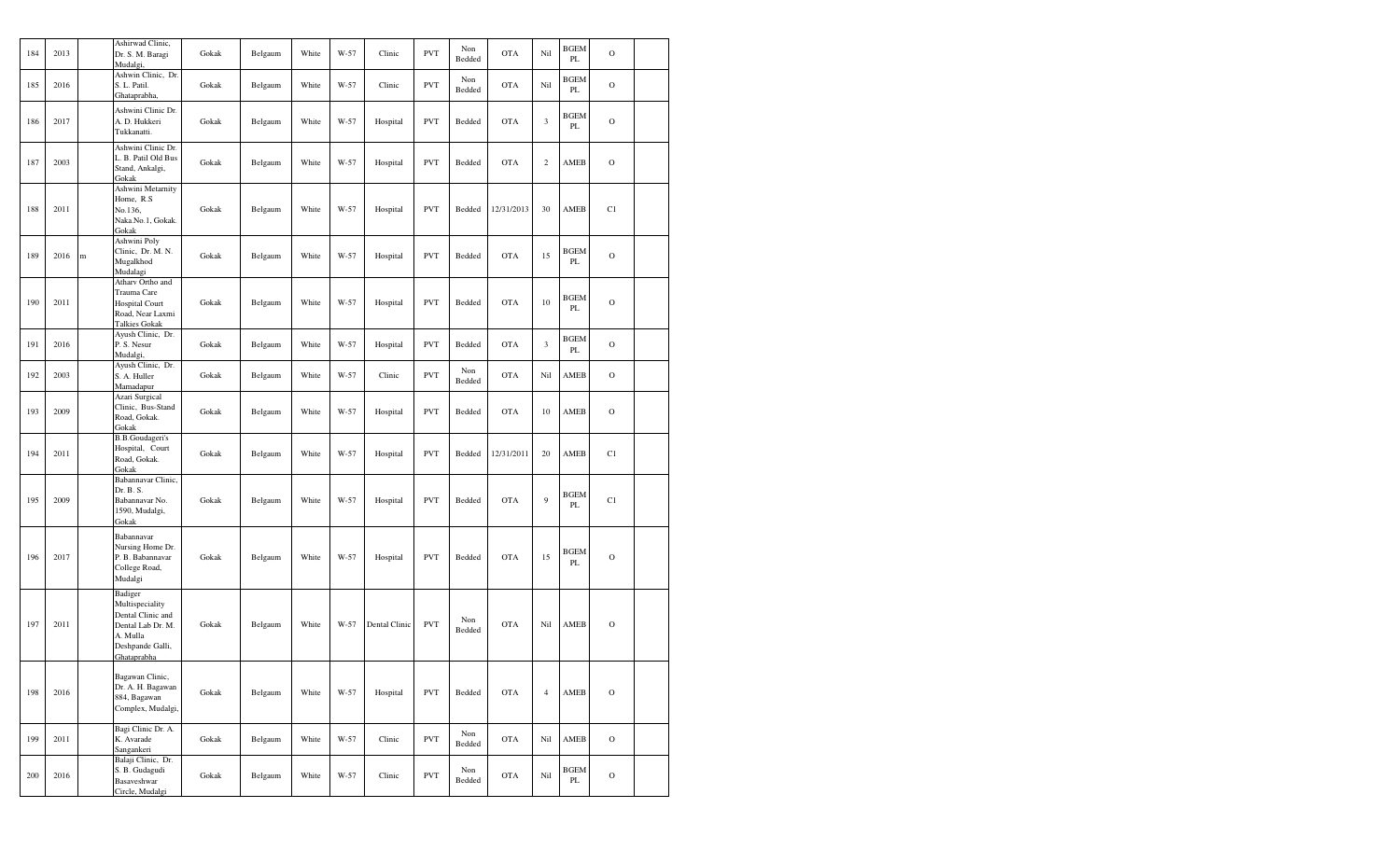| 201 | 2016 | Banashankari<br>Clinic<br>Banashankari Galli<br>Shindikurbet                                                     | Gokak         | Belgaum | White | $W-57$ | Clinic               | <b>PVT</b> | Non<br>Bedded | OTA        | Nil            | <b>BGEM</b><br>PL | $\mathbf O$   |  |
|-----|------|------------------------------------------------------------------------------------------------------------------|---------------|---------|-------|--------|----------------------|------------|---------------|------------|----------------|-------------------|---------------|--|
| 202 | 2015 | Basava Clinic Dr.<br>Rajeshwari B.<br>Yadwad                                                                     | Gokak         | Belgaum | White | $W-57$ | Clinic               | <b>PVT</b> | Non<br>Bedded | OTA        | Nil            | <b>BGEM</b><br>PL | $\mathbf O$   |  |
| 203 | 2003 | Belagali Clinic, In<br>front of Police<br><b>Station Gokok</b>                                                   | Gokak         | Belgaum | White | W-57   | Clinic               | <b>PVT</b> | Non<br>Bedded | 12/31/2017 | Nil            | BGEM<br>PL        | C1            |  |
| 204 | 2016 | Bennadi Hospital,<br>Dr. P. T. Bennadi<br>No.3191/A/7, Bus-<br>Stand Road,<br>Gokak.                             | Gokak         | Belgaum | White | W-57   | Hospital             | <b>PVT</b> | Bedded        | <b>OTA</b> | 9              | AMEB              | $\mathcal{O}$ |  |
| 205 | 2014 | <b>Bennadis City</b><br>Dental Care Dr. S.<br>V. Bennadi, Anand<br><b>Talkies Road</b><br>Gokak                  | Gokak         | Belgaum | White | W-57   | Dental Clinic        | <b>PVT</b> | Non<br>Bedded | <b>OTA</b> | Nil            | AMEB              | $\mathcal{O}$ |  |
| 206 | 2011 | Bharbhari Dental<br>Clinic, JSS<br>Collage, Complex,<br>Falls Road, Gokak<br>Gokak                               | Gokak         | Belgaum | White | W-57   | Dental Clinic        | <b>PVT</b> | Non<br>Bedded | <b>OTA</b> | Nil            | AMEB              | $\mathcal{O}$ |  |
| 207 | 2014 | Boodihall<br>Cridiology &<br>Diabates Hospital,<br>Dr. S. B. Boodihal<br>Court Circle,<br>Gokak                  | Gokak         | Belgaum | White | $W-57$ | Hospital             | <b>PVT</b> | Bedded        | <b>OTA</b> | 15             | <b>BGEM</b><br>PL | $\mathbf O$   |  |
| 208 | 2011 | Chaitanya Children<br>Hospital, Dr. P. A.<br>Hayatagol Main<br>Road, Ghataprabha.                                | ${\rm Gokak}$ | Belgaum | White | W-57   | Hospital             | <b>PVT</b> | Bedded        | <b>OTA</b> | 18             | <b>BGEM</b><br>PL | $\mathbf O$   |  |
| 209 | 2016 | Chaitanya Clinic,<br>Dr. K. V. Karadi<br>Khanagaon.                                                              | Gokak         | Belgaum | White | $W-57$ | Hospital             | <b>PVT</b> | Bedded        | <b>OTA</b> | $\mathfrak{Z}$ | AMEB              | $\mathbf O$   |  |
| 210 | 2003 | Chaitanya Oral<br>Diseases & Dental<br>Clinic 1st Floor,<br>Pujari Building<br><b>KSR Circle, Gokak</b><br>Gokak | Gokak         | Belgaum | White | $W-57$ | Clinic               | <b>PVT</b> | Non<br>Bedded | <b>OTA</b> | Nil            | AMEB              | $\mathcal{O}$ |  |
| 211 | 2016 | Chikkodi<br>Children's<br>Hospital, Falls<br>Road, Gokak.<br>Gokak                                               | Gokak         | Belgaum | White | W-57   | Hospital             | <b>PVT</b> | Bedded        | <b>OTA</b> | 9              | <b>BGEM</b><br>PL | $\mathcal{O}$ |  |
| 212 | 2012 | Chiranjivi Nursing<br>Home Dr. B. C.<br>Gulla Basava<br>Nagar, Gokak                                             | Gokak         | Belgaum | White | $W-57$ | Hospital             | <b>PVT</b> | Bedded        | <b>OTA</b> | 5              | AMEB              | $\circ$       |  |
| 213 | 2011 | City Clinic, Dr. S.<br>S. Kadalgikar<br>Tukkanatti.                                                              | Gokak         | Belgaum | White | W-57   | Hospital             | <b>PVT</b> | Bedded        | 12/31/2012 | 5              | AMEB              | C1            |  |
| 214 | 2000 | City Daignostic<br>Centre, Dr. S. A.<br>Mattikoppa Gokak                                                         | Gokak         | Belgaum | White | $W-57$ | Diagnostic<br>Center | <b>PVT</b> | Non<br>Bedded | <b>OTA</b> | Nil            | AMEB              | $\mathbf O$   |  |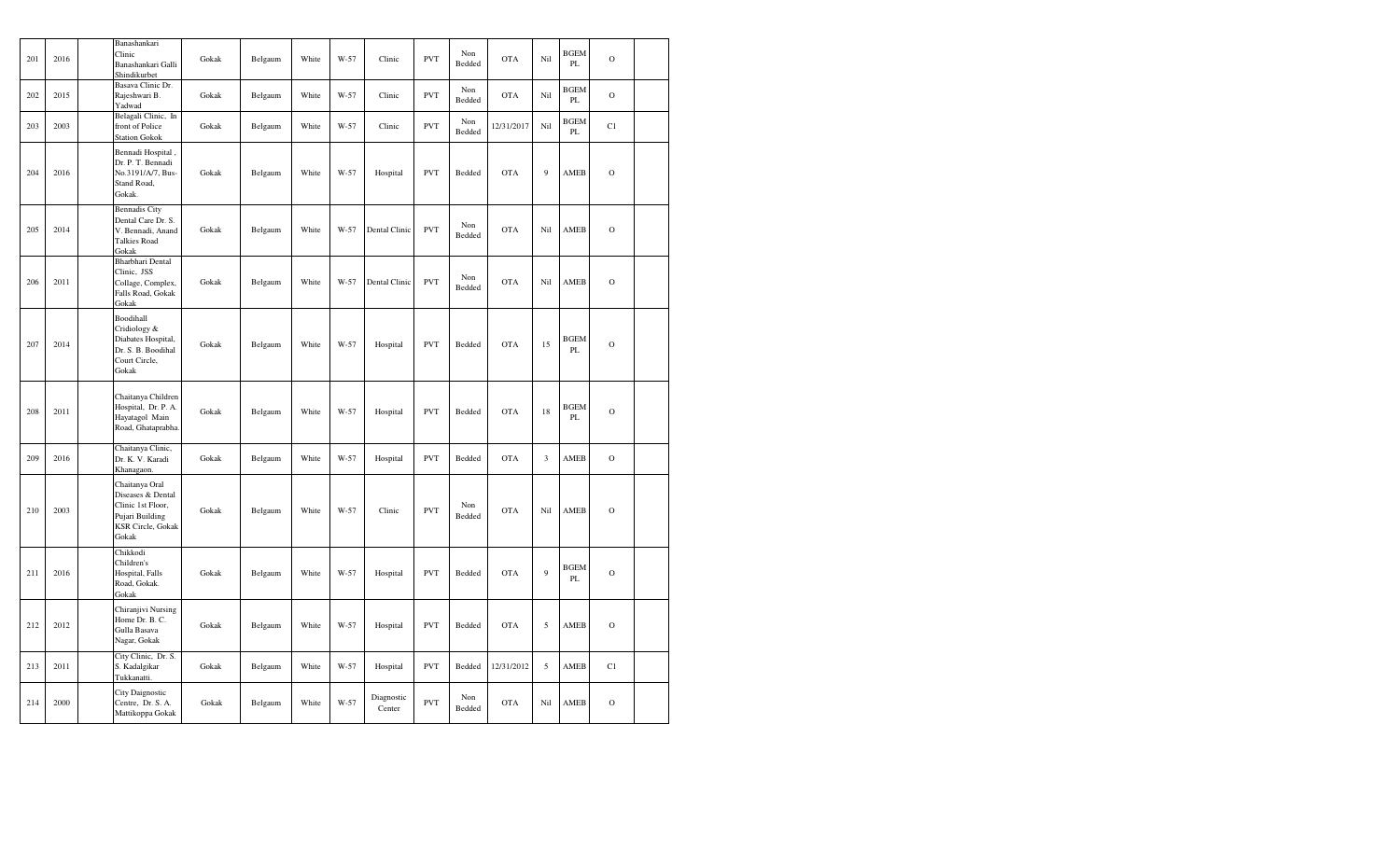| 215 | 2000 | City Health Care<br>Hospital & Lab Dr.<br>Sachin Shiragavi<br><b>First Floor</b><br>Shivasangam<br>Complex Naka<br>No.1, | Gokak | Belgaum | White | W-57 | Hospital      | <b>PVT</b> | Bedded        | <b>OTA</b> | 9                       | <b>BGEM</b><br>PL | $\circ$       |  |
|-----|------|--------------------------------------------------------------------------------------------------------------------------|-------|---------|-------|------|---------------|------------|---------------|------------|-------------------------|-------------------|---------------|--|
| 216 | 2011 | <b>Cummunity Health</b><br>Centre, Mudalgi.<br>Mudalgi.                                                                  | Gokak | Belgaum | White | W-57 | PHC           | GOVT       | Bedded        | <b>OTA</b> | 30                      | <b>BGEM</b><br>PL | $\mathbf{O}$  |  |
| 217 | 2011 | Dandin Hospital<br>Dr. S. L. Dandin<br>Gokak                                                                             | Gokak | Belgaum | White | W-57 | Clinic        | <b>PVT</b> | Non<br>Bedded | <b>OTA</b> | Nil                     | AMEB              | $\circ$       |  |
| 218 | 2014 | Danti Clinic, Dr.<br>K. V. Danti Near<br>Karemmadevi<br>Circle, Mudalgi,                                                 | Gokak | Belgaum | White | W-57 | Hospital      | <b>PVT</b> | Bedded        | <b>OTA</b> | $\overline{4}$          | AMEB              | $\circ$       |  |
| 219 | 2017 | Desai Clinic, Dr.<br>B. B. Desai<br>Ankalagi                                                                             | Gokak | Belgaum | White | W-57 | Clinic        | <b>PVT</b> | Non<br>Bedded | <b>OTA</b> | Nil                     | AMEB              | $\circ$       |  |
| 220 | 2016 | Desai Dental Clinic<br>Dr. N. R. Desai Old<br>Bus Stand,<br>Ankalgi, Gokak                                               | Gokak | Belgaum | White | W-57 | Dental Clinic | <b>PVT</b> | Non<br>Bedded | <b>OTA</b> | Nil                     | AMEB              | $\circ$       |  |
| 221 | 2013 | Dhanlaxmi Clinic<br>Dr. A. M.<br>Bharmgouda<br>Vivekanand Nagar,<br>Gokak                                                | Gokak | Belgaum | White | W-57 | Clinic        | <b>PVT</b> | Non<br>Bedded | <b>OTA</b> | Nil                     | AMEB              | $\circ$       |  |
| 222 | 2014 | Dhanvantri Clinic<br>Shindikurbet<br>Village Gokak                                                                       | Gokak | Belgaum | White | W-57 | Clinic        | <b>PVT</b> | Non<br>Bedded | 12/31/2013 | Nil                     | <b>BGEM</b><br>PL | C1            |  |
| 223 | 2017 | Dhanvantri Clinic<br>Dr. P. T. Mathapati<br>Ankalgi Village                                                              | Gokak | Belgaum | White | W-57 | Clinic        | <b>PVT</b> | Non<br>Bedded | <b>OTA</b> | Nil                     | AMEB              | $\circ$       |  |
| 224 | 2016 | Dhanvantri Clinic<br>Dr. S. D. Mathapati<br>Shindikurbet                                                                 | Gokak | Belgaum | White | W-57 | Clinic        | <b>PVT</b> | Non<br>Bedded | <b>OTA</b> | Nil                     | AMEB              | $\circ$       |  |
| 225 | 2016 | Dhanwantri Clinic<br>Dr. S. V. Tanvashi<br>Basaveshwar<br>Circle,<br>Yadwad.                                             | Gokak | Belgaum | White | W-57 | Clinic        | <b>PVT</b> | Non<br>Bedded | <b>OTA</b> | Nil                     | AMEB              | $\circ$       |  |
| 226 | 2014 | Dhanwantri Clinic<br>Market Road<br>Market Road,<br>Yadwad.                                                              | Gokak | Belgaum | White | W-57 | Clinic        | <b>PVT</b> | Non<br>Bedded | <b>OTA</b> | Nil                     | <b>BGEM</b><br>PL | $\circ$       |  |
| 227 | 2014 | Dr Harakunis<br>Clinic, Dr. M. B.<br>Harakuni<br>Khanagaon                                                               | Gokak | Belgaum | White | W-57 | Hospital      | <b>PVT</b> | Bedded        | <b>OTA</b> | $\overline{\mathbf{c}}$ | <b>BGEM</b><br>PL | $\circ$       |  |
| 228 | 2011 | Dr R D Patils<br>Hospital, Opp Bus<br>stand, Kopp<br>Building, Gokak.<br>Gokak                                           | Gokak | Belgaum | White | W-57 | Clinic        | <b>PVT</b> | Non<br>Bedded | 12/30/2014 | Nil                     | <b>BGEM</b><br>PL | C1            |  |
| 229 | 2016 | Dr. Anikhindis<br>Clinic, Dr.<br>Anikhindis Clinic,<br>Near BSNL Office,<br>Mudalgi,                                     | Gokak | Belgaum | White | W-57 | Hospital      | <b>PVT</b> | Bedded        | <b>OTA</b> | $\,2$                   | <b>BGEM</b><br>PL | $\mathbf O$   |  |
| 230 | 2016 | Dr. Arabhavi Clinic<br>Dr. D. L. Arabhavi<br>Duradundi                                                                   | Gokak | Belgaum | White | W-57 | Clinic        | <b>PVT</b> | Non<br>Bedded | <b>OTA</b> | Nil                     | AMEB              | $\mathcal{O}$ |  |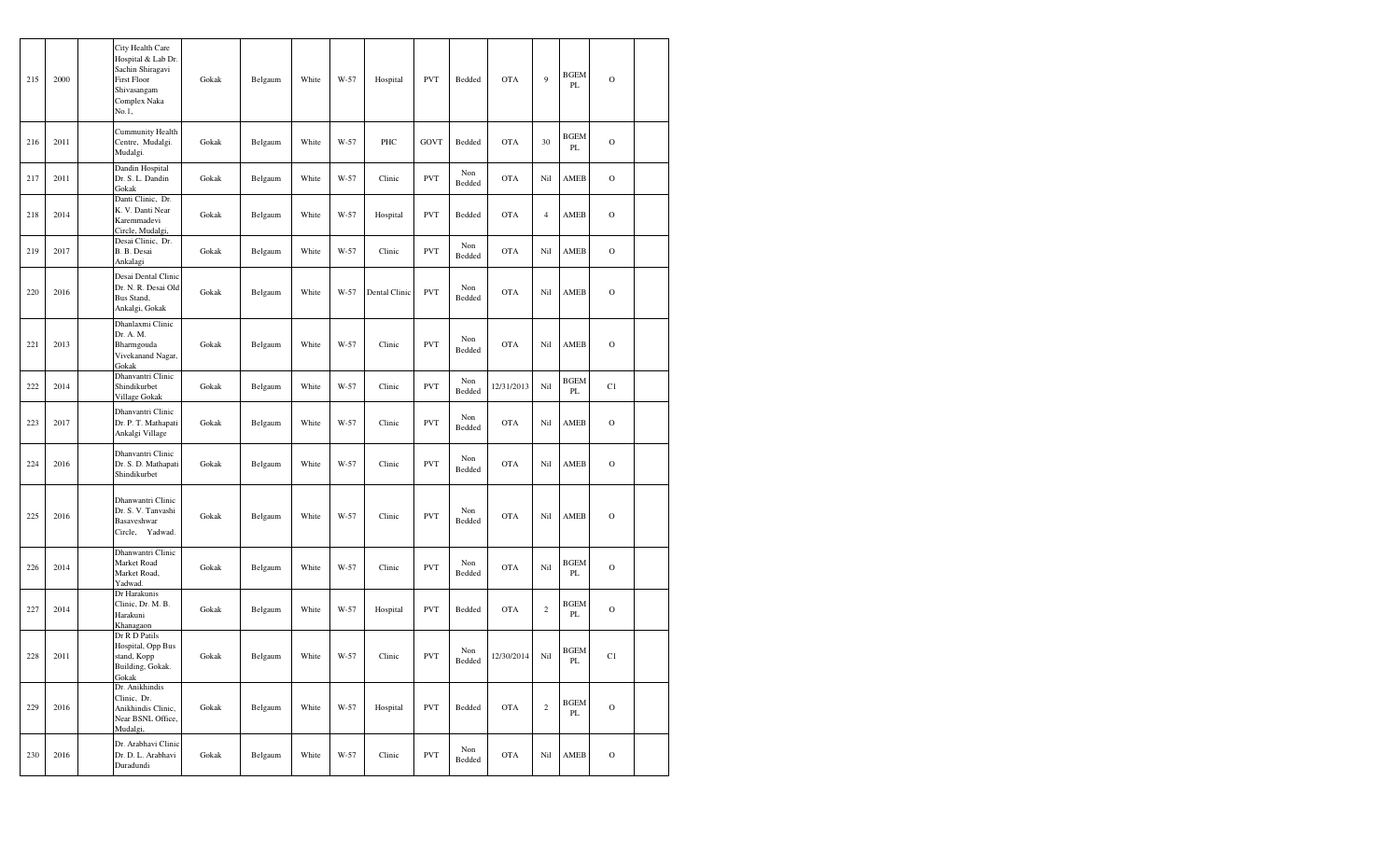| 231 | 2016 | Dr. Deshpande<br>Clinic Dr. R. M.<br>Deshpande Gokak                                                                               | Gokak | Belgaum | White  | W-57   | Clinic               | <b>PVT</b>  | Non<br>Bedded | <b>OTA</b> | Nil            | <b>BGEM</b><br>PL | $\mathbf O$   |  |
|-----|------|------------------------------------------------------------------------------------------------------------------------------------|-------|---------|--------|--------|----------------------|-------------|---------------|------------|----------------|-------------------|---------------|--|
| 232 | 2003 | Dr. Mungarwadi<br>Clinic Dr. M. B.<br>Mungarwadi Court<br>Road, Gokak                                                              | Gokak | Belgaum | White  | $W-57$ | Hospital             | <b>PVT</b>  | Bedded        | <b>OTA</b> | $\overline{9}$ | AMEB              | $\circ$       |  |
| 233 | 2012 | Ear Nose & Throat<br>Hospital, P.R.<br>Magdum, Main<br>Road, Gokak.                                                                | Gokak | Belgaum | White  | W-57   | Hospital             | <b>PVT</b>  | Bedded        | <b>OTA</b> | $\,$ 8 $\,$    | <b>AMEB</b>       | $\mathbf O$   |  |
| 234 | 2009 | Ishwar Clinic, Dr.<br>V. I. Pattar, Main<br>Road, Near<br>Mallapur<br>Panchayat,<br>Ghataprabha,<br>Ghataprabha                    | Gokak | Belgaum | White  | W-57   | Hospital             | <b>PVT</b>  | Bedded        | <b>OTA</b> | $\sqrt{2}$     | AMEB              | $\mathbf O$   |  |
| 235 | 2016 | ESI Dispensary,<br>Hospet Galli,<br>Gokak.                                                                                         | Gokak | Belgaum | White  | W-57   | PHC                  | <b>GOVT</b> | Non<br>Bedded | <b>OTA</b> | Nil            | AMEB              | $\mathcal{O}$ |  |
| 236 | 2003 | Ganga Clinic Dr. S.<br>K. Metri Maratha<br>Galli, Gokak                                                                            | Gokak | Belgaum | Orange | W-57   | Clinic               | <b>PVT</b>  | Non<br>Bedded | OTA        | Nil            | AMEB              | $\mathbf O$   |  |
| 237 | 2003 | Ganga Surgical &<br>Fracture Clinic,<br>Main Road, Gokak.<br>Gokak                                                                 | Gokak | Belgaum | Orange | O-1386 | Hospital             | <b>PVT</b>  | Bedded        | 12/31/2013 | 50             | AMEB              | $\mathbf O$   |  |
| 238 | 2011 | Ganga Surgical &<br>Maternity Clinic,<br>Dr. V. G. Umarani<br>(Earlier<br>G.K.Kulkarni<br>Nursing Home,<br>Basavanagar),<br>Gokak. | Gokak | Belgaum | White  | W-57   | Hospital             | <b>PVT</b>  | Bedded        | <b>OTA</b> | 10             | AMEB              | $\mathbf O$   |  |
| 239 | 2003 | Ghodageri Nursing<br>Home Dr. B. B.<br>Ghodageri, Main<br>Road Gokak                                                               | Gokak | Belgaum | White  | W-57   | Hospital             | <b>PVT</b>  | Bedded        | <b>OTA</b> | $\overline{9}$ | AMEB              | $\mathbf O$   |  |
| 240 | 2016 | Godavari Fracture<br>Clinic,<br>Dr.M.M.Hooli,<br>Gokak. Gokak                                                                      | Gokak | Belgaum | White  | W-57   | Clinic               | <b>PVT</b>  | Non<br>Bedded | OTA        | Nil            | <b>BGEM</b><br>PL | $\circ$       |  |
| 241 | 2014 | Gokak Dental<br>Clinic Dr. P. J.<br>Khan High School<br>Road, Beside<br>Shirol Medicals,<br>Gokak                                  | Gokak | Belgaum | White  | W-57   | Dental Clinic        | <b>PVT</b>  | Non<br>Bedded | <b>OTA</b> | Nil            | AMEB              | $\mathbf O$   |  |
| 242 | 2014 | Gokak Diagnostic<br>Centre,<br>Dinesh.Anand.Kou<br>shik, court Road,<br>Gokak. Gokak                                               | Gokak | Belgaum | White  | W-57   | Diagnostic<br>Center | <b>PVT</b>  | Non<br>Bedded | <b>OTA</b> | Nil            | AMEB              | $\mathbf O$   |  |
| 243 | 2015 | Gouri Shankar<br>Nursing home, Dr.<br>J. S. Kanagali Bus<br>Stand road,<br>Haggannaver<br>building, Gokak                          | Gokak | Belgaum | White  | W-57   | Hospital             | <b>PVT</b>  | Bedded        | <b>OTA</b> | 10             | <b>BGEM</b><br>PL | $\circ$       |  |
| 244 | 2015 | Govt Ayurvedic<br><b>Hospital Nagnur</b><br>Gokak                                                                                  | Gokak | Belgaum | White  | W-57   | Ayurvedic            | <b>GOVT</b> | Non<br>Bedded | <b>OTA</b> | Nil            | <b>BGEM</b><br>PL | $\mathbf O$   |  |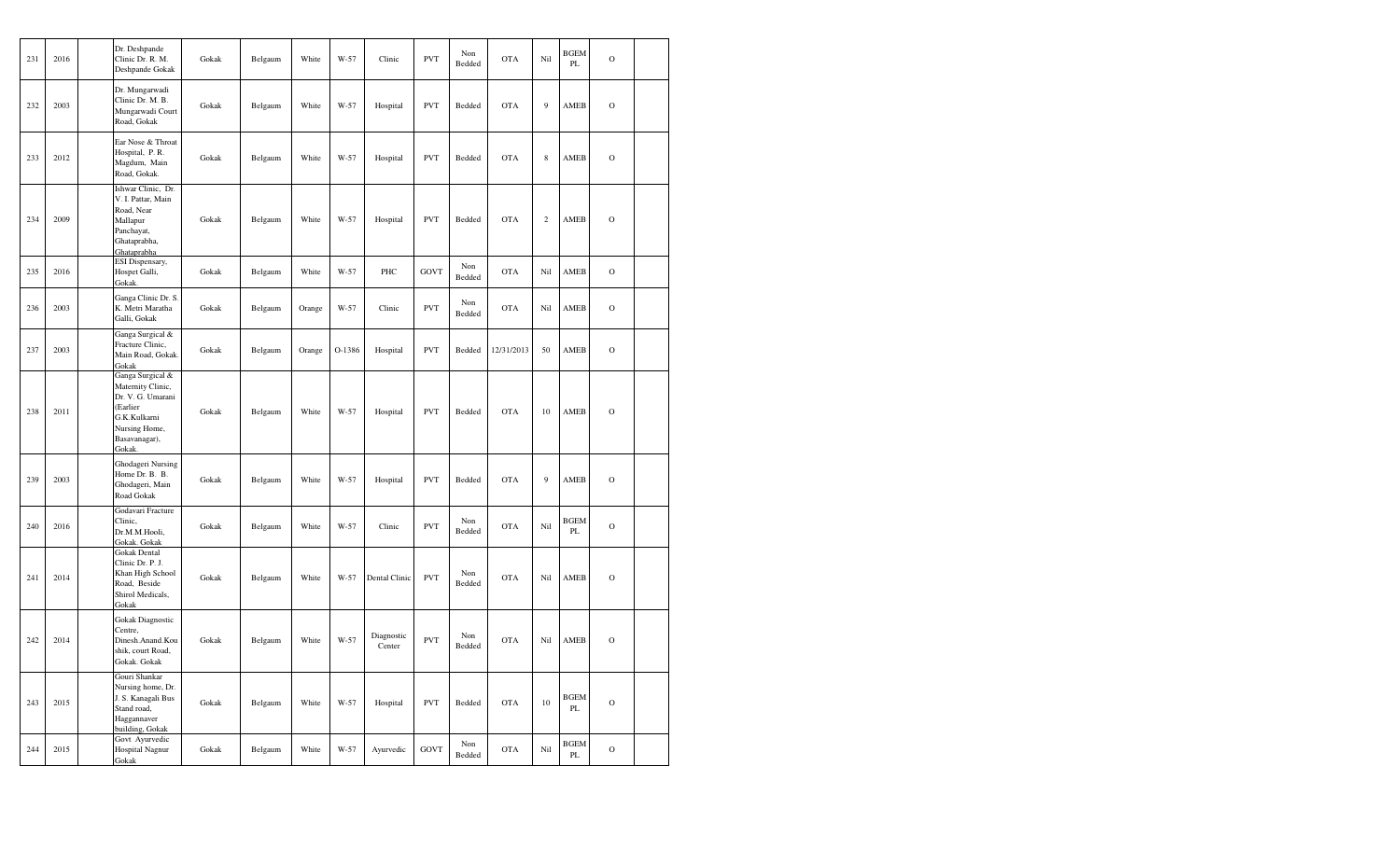| 245 | 2011 |           | Govt Ayurvedic<br>Hospital<br>Makkalgeri Village<br>Gokak                                                       | Gokak         | Belgaum | White      | W-57 | Ayurvedic            | GOVT       | Non<br>Bedded | <b>OTA</b> | Nil         | <b>BGEM</b><br>PL            | $\mathbf O$    |  |
|-----|------|-----------|-----------------------------------------------------------------------------------------------------------------|---------------|---------|------------|------|----------------------|------------|---------------|------------|-------------|------------------------------|----------------|--|
| 246 | 2011 |           | Gudagudi<br>Children's<br>Hospital, Dr. Y. A.<br>Gudagudi. Near<br>Byali Kata, Main<br>Road, Gokak.<br>Gokak    | Gokak         | Belgaum | White      | W-57 | Hospital             | <b>PVT</b> | Bedded        | <b>OTA</b> | 25          | <b>BGEM</b><br>PL            | $\mathcal{O}$  |  |
| 247 | 2011 |           | Haligoudar<br>Children Hospital,<br>Dr. K. K.<br>Haligoudar Hooli<br>Building, Main<br>Road, Gokak,             | Gokak         | Belgaum | White      | W-57 | Hospital             | <b>PVT</b> | Bedded        | <b>OTA</b> | $\,$ 8 $\,$ | <b>BGEM</b><br>PL            | $\mathcal{O}$  |  |
| 248 | 2016 |           | Hanamant Clinic,<br>Dr. P. M<br>Handigund Gokak                                                                 | Gokak         | Belgaum | White      | W-57 | Clinic               | <b>PVT</b> | Non<br>Bedded | <b>OTA</b> | Nil         | <b>BGEM</b><br>PL            | $\mathbf O$    |  |
| 249 | 2016 |           | Health Care Center<br>Dr. M. A.<br>Kadegaon Jalal<br>Mohalla, Gokak                                             | Gokak         | Belgaum | White      | W-57 | Hospital             | <b>PVT</b> | Bedded        | <b>OTA</b> | $\sqrt{2}$  | <b>BGEM</b><br>PL            | $\overline{O}$ |  |
| 250 | 2012 |           | Hebbal Clinic Dr.<br>S. M. Hebbal<br>Kalloli                                                                    | Gokak         | Belgaum | White      | W-57 | Clinic               | <b>PVT</b> | Non<br>Bedded | <b>OTA</b> | Nil         | <b>BGEM</b><br>$\mathbf{PL}$ | $\circ$        |  |
| 251 | 2016 |           | Hebbal Hospital,<br>Dr. M. B. Hebbal<br>Kalloli                                                                 | Gokak         | Belgaum | White      | W-57 | Hospital             | <b>PVT</b> | Bedded        | 12/31/2011 | 5           | <b>BGEM</b><br>PL            | C1             |  |
| 252 | 2011 |           | Hi - Tech<br>Diagnostic Center<br>Dr. N. I. Kalimani<br>Dhavaleshwar<br>Complex, Mudalgi                        | Gokak         | Belgaum | White      | W-57 | Diagnostic<br>Center | <b>PVT</b> | Non<br>Bedded | <b>OTA</b> | Nil         | <b>BGEM</b><br>PL            | $\mathcal{O}$  |  |
| 253 | 2011 |           | HI-TECH Clinical<br>Laboratory, Dr. R.<br>A. Kumbar Konnur                                                      | Gokak         | Belgaum | White      | W-57 | Diagnostic<br>Center | <b>PVT</b> | Non<br>Bedded | <b>OTA</b> | Nil         | <b>BGEM</b><br>$\mathbf{PL}$ | $\mathcal{O}$  |  |
| 254 | 2014 |           | Iqra and Maternity<br>Hospital Dr. Q. K.<br>Mulla Pawar<br>Complex,<br>Byalikata, Bust<br>stop Gokak.           | Gokak         | Belgaum | White      | W-57 | Hospital             | <b>PVT</b> | Bedded        | <b>OTA</b> | 9           | <b>BGEM</b><br>$\mathbf{PL}$ | $\overline{O}$ |  |
| 255 | 2014 |           | Irfan M Desai's<br>Clinic, Dr. Irfan M<br>Desai<br>Akkatangerhal                                                | Gokak         | Belgaum | White      | W-57 | Clinic               | <b>PVT</b> | Non<br>Bedded | <b>OTA</b> | Nil         | AMEB                         | $\mathbf O$    |  |
| 256 | 2013 |           | Irfan M Desai's<br>Clinic, Dr. I. M.<br>Desai Ankalagi                                                          | Gokak         | Belgaum | White      | W-57 | Clinic               | <b>PVT</b> | Non<br>Bedded | <b>OTA</b> | Nil         | AMEB                         | $\mathcal{O}$  |  |
| 257 | 2014 |           | Jayaratna Eye<br>Hospital, Dr. A. A.<br>Patil, Mruthunjay<br>Circle, Gokak<br>Road, Ghataprabha.<br>Ghataprabha | Gokak         | Belgaum | White W-57 |      | Clinic               | <b>PVT</b> | Non<br>Bedded | <b>OTA</b> |             | Nil AMEB                     | $\mathcal{O}$  |  |
| 258 | 2006 |           | Jayaratna Maternity<br>& Laporoxcopic<br>Surgical Hospital,<br>Gokak                                            | Gokak         | Belgaum | White      | W-57 | Hospital             | <b>PVT</b> | Bedded        | OTA        | 10          | <b>BGEM</b><br>PL            | $\mathbf O$    |  |
| 259 | 2011 | ${\bf m}$ | Jayashree Clinic<br>Dr. N. Y.<br>Sabannavar<br>Mudalgi                                                          | ${\rm Gokak}$ | Belgaum | White      | W-57 | Clinic               | <b>PVT</b> | Non<br>Bedded | 12/31/2014 | Nil         | AMEB                         | C1             |  |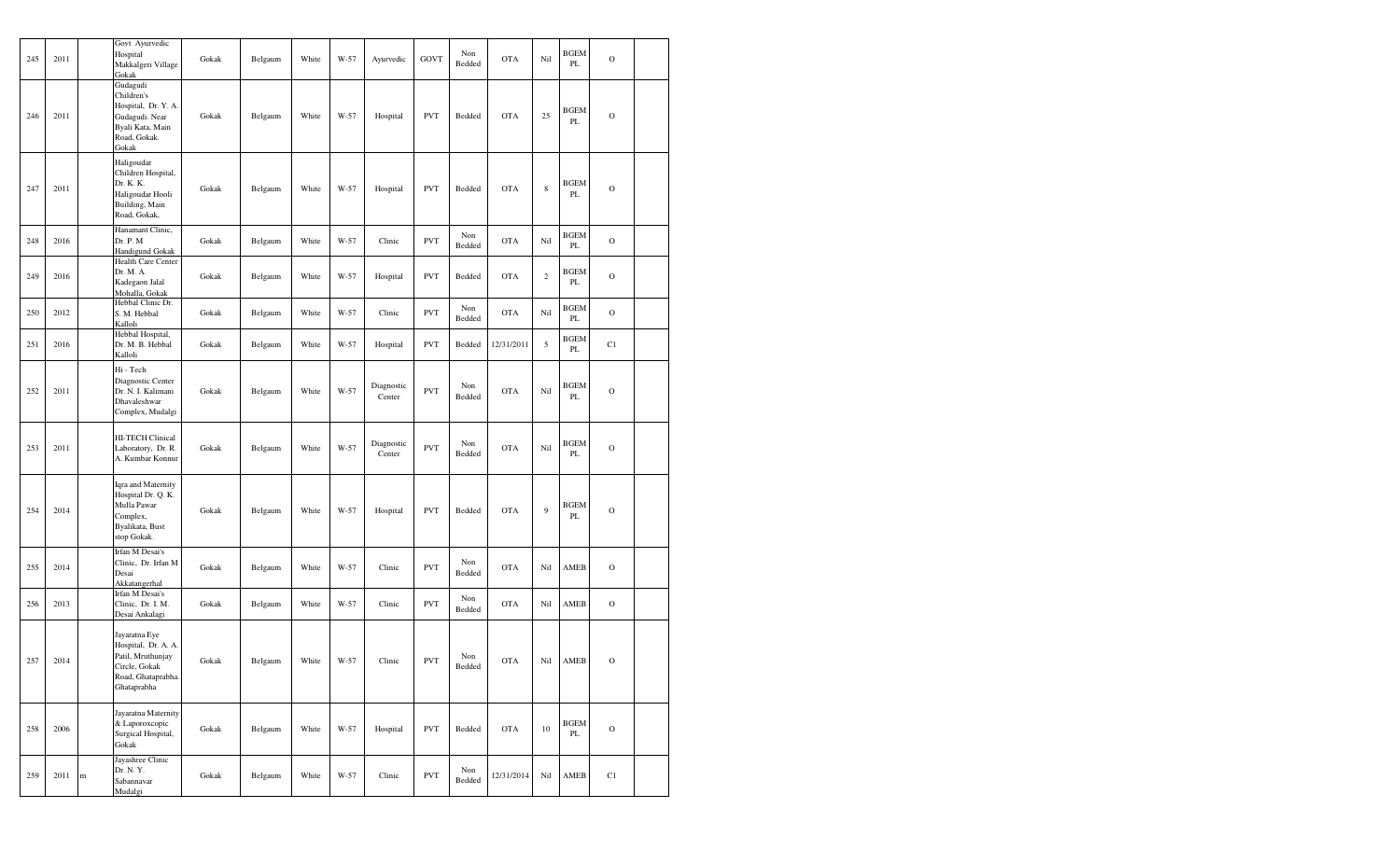| 260 | 2008 | Kadalikar<br>Maternity and<br>Children Hospital,<br>Dr. S. S.<br>Kadalgikar<br>Raviwar Peth,<br>Gokak. | Gokak   | Belgaum | White | W-57 | Hospital             | <b>PVT</b>  | Bedded        | <b>OTA</b> | 5              | <b>BGEM</b><br>PL | $\mathcal{O}$ |  |
|-----|------|--------------------------------------------------------------------------------------------------------|---------|---------|-------|------|----------------------|-------------|---------------|------------|----------------|-------------------|---------------|--|
| 261 | 2017 | Kamat Hospital,<br>Court Road, Gokak<br>Gokak                                                          | Gokak   | Belgaum | White | W-57 | Hospital             | <b>PVT</b>  | Bedded        | <b>OTA</b> | 10             | <b>BGEM</b><br>PL | $\mathcal{O}$ |  |
| 262 | 2011 | Kamoji Clinic, Dr.<br>G. M. Kamoji<br>Gokak                                                            | Gokak   | Belgaum | White | W-57 | Clinic               | <b>PVT</b>  | Non<br>Bedded | 12/31/2012 | Nil            | AMEB              | $\mathbf O$   |  |
| 263 | 2016 | Basaveshwar<br>Clinic Dr. S. B.<br>Amminabhavi<br>Main Market Road,<br>B. Bagewadi                     | Hukkeri | Belgaum | White | W-57 | Clinic               | <b>PVT</b>  | Non<br>Bedded | <b>OTA</b> | Nil            | BGEM<br>PL        | $\mathcal{O}$ |  |
| 264 | 2011 | <b>Adarsh Nursing</b><br>Home, Dr. K. S.<br>Umanauadimath<br>Pashchapur                                | Hukkeri | Belgaum | White | W-57 | Hospital             | <b>PVT</b>  | Bedded        | <b>OTA</b> | 6              | AMEB              | $\mathcal{O}$ |  |
| 265 | 2014 | Adhar Clinic Dr. S.<br>G. Gadekai<br>Sankeshwar                                                        | Hukkeri | Belgaum | White | W-57 | Clinic               | <b>PVT</b>  | Non<br>Bedded | <b>OTA</b> | Nil            | <b>BGEM</b><br>PL | $\mathcal{O}$ |  |
| 266 | 2010 | Aditya Clinic And<br>Maternity Home,<br>Dr. N. V. Mathad<br>Karaguppi,                                 | Hukkeri | Belgaum | White | W-57 | Hospital             | <b>PVT</b>  | Bedded        | <b>OTA</b> | $\overline{4}$ | AMEB              | $\mathcal{O}$ |  |
| 267 | 2014 | Akshay Diagnostic<br>Laboratory, Dr.<br>Altaf. D.<br>Shiraguppe<br>Sankeshwar                          | Hukkeri | Belgaum | White | W-57 | Diagnostic<br>Center | <b>PVT</b>  | Non<br>Bedded | 12/31/2011 | Nil            | <b>BGEM</b><br>PL | C1            |  |
| 268 | 2003 | Appaji Homoeo<br>Clinic Near Laxmi<br>Temple, Nidasoshi<br>Nidasoshi                                   | Hukkeri | Belgaum | White | W-57 | Clinic               | <b>PVT</b>  | Non<br>Bedded | <b>OTA</b> | Nil            | <b>BGEM</b><br>PL | $\circ$       |  |
| 269 | 2003 | Arihant Clinic B N<br>Magdum New<br>Bus stand road,<br>Hukkeri                                         | Hukkeri | Belgaum | White | W-57 | Clinic               | <b>PVT</b>  | Non<br>Bedded | <b>OTA</b> | Nil            | <b>BGEM</b><br>PL | $\mathcal{O}$ |  |
| 270 | 2016 | Artificial<br>Inseminisation<br>Centre, Hattargi<br>Hattargi                                           | Hukkeri | Belgaum | White | W-57 | Veterinary           | <b>GOVT</b> | Non<br>Bedded | <b>OTA</b> | Nil            | DB                | $\mathbf O$   |  |
| 271 | 2011 | Artificial<br>Inseminisation<br>Centre, Hukkeri<br>Hukkeri                                             | Hukkeri | Belgaum | White | W-57 | Veterinary           | <b>GOVT</b> | Non<br>Bedded | 12/31/2009 | Nil            | DB                | C1            |  |
| 272 | 2011 | Ashirwad Clinic,<br>Dr. S. S. Naik<br>Sarapur                                                          | Hukkeri | Belgaum | White | W-57 | Hospital             | <b>PVT</b>  | Bedded        | 12/31/2014 | $\sqrt{2}$     | <b>BGEM</b><br>PL | C1            |  |
| 273 | 2018 | Ashirwad Clinic,<br>Dr. P. M. Patil<br>Bellad Bagewadi,                                                | Hukkeri | Belgaum | White | W-57 | Hospital             | <b>PVT</b>  | Bedded        | <b>OTA</b> | $\overline{4}$ | BGEM<br>PL        | $\mathcal{O}$ |  |
| 274 | 2016 | Ayurveda Mandir<br>Dr. A. A. Chougala<br>Anjaneya Nagar,<br>Hukkeri                                    | Hukkeri | Belgaum | White | W-57 | Clinic               | <b>PVT</b>  | Non<br>Bedded | <b>OTA</b> | Nil            | AMEB              | C1            |  |
| 275 | 2009 | Ayush Clinic, Dr.<br>S. S. Gadekai<br>Ganga Nagar,<br>Sankeshwar                                       | Hukkeri | Belgaum | White | W-57 | Clinic               | <b>PVT</b>  | Non<br>Bedded | OTA        | Nil            | AMEB              | $\mathcal{O}$ |  |
| 276 | 2016 | Badiger Clinic, Dr.<br>V. R. Badiger<br>Hukkeri                                                        | Hukkeri | Belgaum | White | W-57 | Hospital             | <b>PVT</b>  | Bedded        | 12/31/2012 | $\,1$          | <b>BGEM</b><br>PL | $\mathbf O$   |  |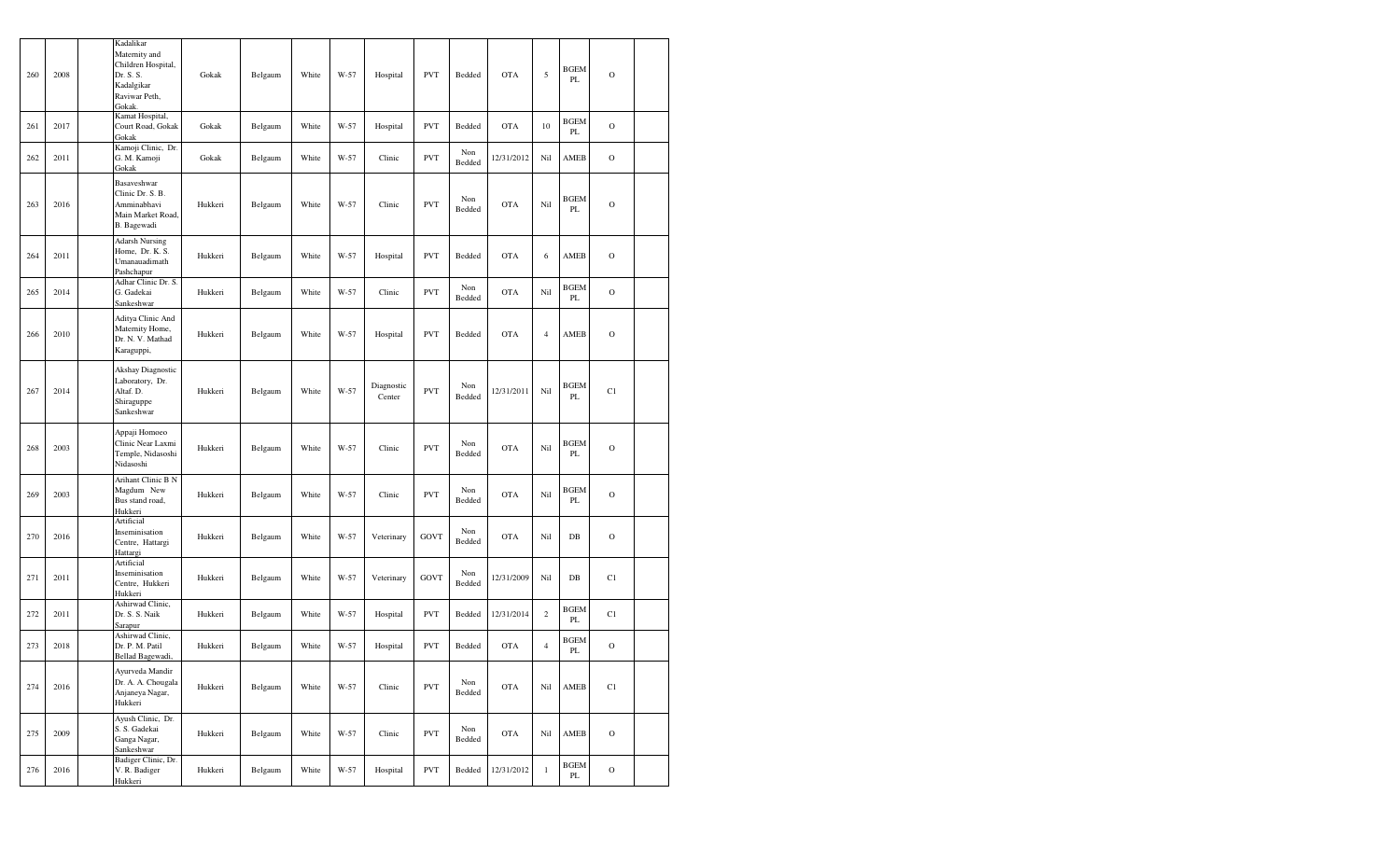| 277 | 2019 | Banashankari<br>Fracture Accident<br>and Dental<br>Hospital, Dr.<br>S.R.Kore<br>Sankeshwar,<br>Sankeshwar             | Hukkeri | Belgaum | White  | W-57   | Hospital      | <b>PVT</b> | Bedded        | <b>OTA</b> | 15               | AMEB              | $\Omega$      |  |
|-----|------|-----------------------------------------------------------------------------------------------------------------------|---------|---------|--------|--------|---------------|------------|---------------|------------|------------------|-------------------|---------------|--|
| 278 | 2013 | Bannannavar<br>Hospital Dr. B. N.<br>Bannannavar Bazar<br>Road, Hukkeri                                               | Hukkeri | Belgaum | White  | W-57   | Hospital      | <b>PVT</b> | Bedded        | <b>OTA</b> | 5                | <b>BGEM</b><br>PL | $\mathcal{O}$ |  |
| 279 | 2016 | Basavshri Clinic,<br>Dr.C.B. Yamakanm<br>ardi, Main road,<br>Yamakanmardi<br>Yamakanamaradi                           | Hukkeri | Belgaum | White  | W-57   | Clinic        | <b>PVT</b> | Non<br>Bedded | <b>OTA</b> | Nil              | AMEB              | $\circ$       |  |
| 280 | 2010 | Bhandurge Clinic,<br>Dr. V. D. Bhadurge<br>Daddi                                                                      | Hukkeri | Belgaum | White  | W-57   | Clinic        | <b>PVT</b> | Non<br>Bedded | <b>OTA</b> | Nil              | AMEB              | $\mathbf O$   |  |
| 281 | 2011 | <b>Bhide Dental</b><br>Clinic, Dr. V. D.<br><b>Bhide Nesari</b><br>Complex, Opp to<br>Shivaneri Lodge,<br>Sankeshawar | Hukkeri | Belgaum | White  | W-57   | Dental Clinic | <b>PVT</b> | Non<br>Bedded | <b>OTA</b> | Nil              | AMEB              | $\circ$       |  |
| 282 | 2016 | <b>Bhide Memorial</b><br>Clinic, Dr. S. M.<br>Nesari Subhash<br>Road, Sankeshwar                                      | Hukkeri | Belgaum | White  | $W-57$ | Clinic        | <b>PVT</b> | Non<br>Bedded | <b>OTA</b> | Nil              | AMEB              | $\mathbf O$   |  |
| 283 | 2014 | Chandrakant<br>Memorial Dental<br>Clinic,<br>Sankeshwar<br>Sankeshwar                                                 | Hukkeri | Belgaum | White  | $W-57$ | Dental Clinic | <b>PVT</b> | Non<br>Bedded | <b>OTA</b> | Nil              | AMEB              | $\mathcal{O}$ |  |
| 284 | 2011 | Chinmaya Clinic,<br>Dr. J. N. Karajagi.<br>Near Police<br>Station,<br>Sankeshwar.<br>Sankeshwar                       | Hukkeri | Belgaum | White  | W-57   | Hospital      | <b>PVT</b> | Bedded        | <b>OTA</b> | $\boldsymbol{2}$ | <b>AMEB</b>       | $\circ$       |  |
| 285 | 2005 | Chougala Health<br>Center Dr. M. I.<br>Chougala Hukkeri.                                                              | Hukkeri | Belgaum | White  | W-57   | Clinic        | <b>PVT</b> | Non<br>Bedded | <b>OTA</b> | Nil              | <b>BGEM</b><br>PL | $\circ$       |  |
| 286 | 2000 | Chougula Helath<br>Care Centre, Dr.<br>M. I. Chougala Old<br>Bus Stand,<br>Hukkeri.                                   | Hukkeri | Belgaum | White  | $W-57$ | Hospital      | <b>PVT</b> | Bedded        | <b>OTA</b> | $\overline{4}$   | AMEB              | $\circ$       |  |
| 287 | 2000 | City Clinic, Dr.<br>Sameeulla<br>AllaKhan, Maddi<br>Galli, Sankeshwar.<br>Sankeshwar                                  | Hukkeri | Belgaum | Orange | W-57   | Clinic        | <b>PVT</b> | Non<br>Bedded | <b>OTA</b> | $\rm Ni1$        | <b>BGEM</b><br>PL | $\circ$       |  |
| 288 | 2016 | Community Health<br>Centre (Formarly<br>Primary Health<br>Centre, Ammangi).<br>Ammanagi                               | Hukkeri | Belgaum | White  | W-57   | PHC           | GOVT       | Bedded        | <b>OTA</b> | 30               | <b>BGEM</b><br>PL | $\circ$       |  |
| 289 | 2009 | Community Health<br>Centre,<br>Sankeshwar<br>Sankeshwar                                                               | Hukkeri | Belgaum | Orange | O-1386 | PHC           | GOVT       | Bedded        | 9/30/2021  | 50               | <b>BGEM</b><br>PL | $\mathcal{O}$ |  |
| 290 | 2010 | Desai Clinic Dr.<br>C.S. Desai<br>Yamakanamardi                                                                       | Hukkeri | Belgaum | White  | W-57   | Clinic        | <b>PVT</b> | Non<br>Bedded | <b>OTA</b> | Nil              | AMEB              | $\mathbf O$   |  |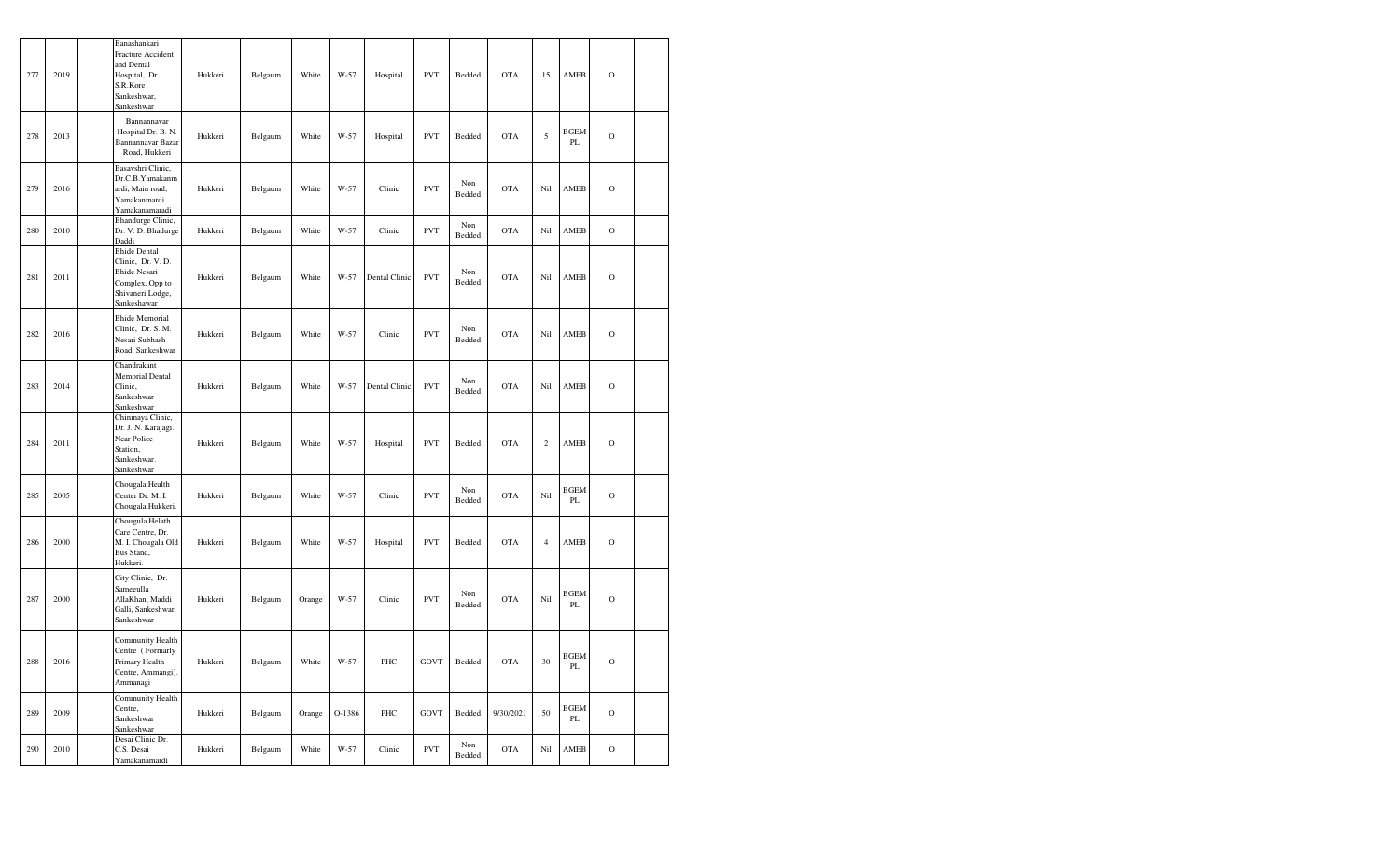| 291 | 2016 | Desai Clinic, Dr.<br>Y.V. Desai, Bazzar<br>Road, Hukkeri.<br>Hukkeri                             | Hukkeri | Belgaum | White | W-57 | Clinic    | <b>PVT</b>  | Non<br>Bedded | <b>OTA</b> | Nil            | AMEB                    | $\mathcal{O}$ |  |
|-----|------|--------------------------------------------------------------------------------------------------|---------|---------|-------|------|-----------|-------------|---------------|------------|----------------|-------------------------|---------------|--|
| 292 | 2009 | Dhanavantari<br>Clinic Dr. S. S.<br>Biradarpatil<br>Shirgaon                                     | Hukkeri | Belgaum | White | W-57 | Clinic    | <b>PVT</b>  | Non<br>Bedded | <b>OTA</b> | Nil            | AMEB                    | $\mathcal{O}$ |  |
| 293 | 2016 | Dhanvantri Clinic,<br>Dr. Anil B. Galgali,<br>Nidasoshi.<br>Nidasoshi                            | Hukkeri | Belgaum | White | W-57 | Clinic    | <b>PVT</b>  | Non<br>Bedded | <b>OTA</b> | Nil            | AMEB                    | $\mathcal{O}$ |  |
| 294 | 2010 | Dhanwantri Clinic,<br>Dr. Y. K.<br>Mathapati<br>Ullagaddi<br>Khanapur,                           | Hukkeri | Belgaum | White | W-57 | Clinic    | <b>PVT</b>  | Non<br>Bedded | <b>OTA</b> | Nil            | <b>BGEM</b><br>PL       | $\mathcal{O}$ |  |
| 295 | 2012 | Dr. Mudalgi<br>Homeopathic<br>Clinic Dr. S. L<br>Mudalgi.<br>Karaguppi                           | Hukkeri | Belgaum | White | W-57 | Clinic    | <b>PVT</b>  | Non<br>Bedded | <b>OTA</b> | Nil            | AMEB                    | $\mathcal{O}$ |  |
| 296 | 2016 | <b>Family Medical</b><br>Hall Dr. S. S.<br>Kalakundri,<br>NH-4, P B Raod,<br>Hattargi, Hattaragi | Hukkeri | Belgaum | White | W-57 | Clinic    | <b>PVT</b>  | Non<br>Bedded | <b>OTA</b> | Nil            | <b>BGEM</b><br>PL       | $\mathcal{O}$ |  |
| 297 | 2011 | Family Medical<br>Hall, Dr. G.S.<br>Kalkundri, Near<br>Bus stand, Hukkeri.<br>Hukkeri            | Hukkeri | Belgaum | White | W-57 | Hospital  | <b>PVT</b>  | Bedded        | <b>OTA</b> | $\overline{4}$ | BGEM<br>PL              | $\mathcal{O}$ |  |
| 298 | 2009 | Ganga Clinic, Dr.<br>Vijay Nadagouda,<br>Bazaar Road,<br>Hukkeri Hukkeri                         | Hukkeri | Belgaum | White | W-57 | Clinic    | <b>PVT</b>  | Non<br>Bedded | 12/31/2014 | Nil            | BGEM<br>PL              | C1            |  |
| 299 | 2011 | Ganga Nursing<br>Home, Vinayak D<br>Hajje. Hidakal<br>Dam Hidakal Dam                            | Hukkeri | Belgaum | White | W-57 | Hospital  | <b>PVT</b>  | Bedded        | 12/31/2013 | 10             | <b>BGEM</b><br>PL       | C1            |  |
| 300 | 2010 | Geeta Clinic, Dr.<br>G. M. Badkar,<br>Ankale.                                                    | Hukkeri | Belgaum | White | W-57 | Clinic    | <b>PVT</b>  | Non<br>Bedded | <b>OTA</b> | Nil            | AMEB                    | $\mathcal{O}$ |  |
| 301 | 2014 | Government<br>Ayurvedic<br>Dispensary Kesti.<br>Kesti.                                           | Hukkeri | Belgaum | White | W-57 | Ayurvedic | <b>GOVT</b> | Non<br>Bedded | <b>OTA</b> | Nil            | <b>BGEM</b><br>PL       | $\mathcal{O}$ |  |
| 302 | 2011 | Harihara's Clinic<br>Dr. A. B. Harihara,<br>Subhas Road,<br>Sankeshwar                           | Hukkeri | Belgaum | White | W-57 | Clinic    | <b>PVT</b>  | Non<br>Bedded | <b>OTA</b> | Nil            | <b>BGEM</b><br>PL       | $\mathcal{O}$ |  |
| 303 | 2011 | Hasan Shireen<br>Pathological<br>Laboratory, Dr. R.<br>K. Kadalgi<br>Ullagaddi<br>Khanapur.      | Hukkeri | Belgaum | White | W-57 | Hospital  | <b>PVT</b>  | Bedded        | 12/31/2012 | $\mathbf{1}$   | <b>BGEM</b><br>PL       | $\mathcal{O}$ |  |
| 304 | 2013 | Hiremath Clinic V<br>G Hiremarth<br>Hebbal Hukkeri                                               | Hukkeri | Belgaum | White | W-57 | Clinic    | <b>PVT</b>  | Non<br>Bedded | <b>OTA</b> | Nil            | <b>BGEM</b><br>$\rm PL$ | $\mathbf O$   |  |
| 305 | 2016 | Hukkeri Clinic,<br>Dr. S.K. Makandar,<br>Belgaum Road,<br>Hukkeri. Hukkeri                       | Hukkeri | Belgaum | White | W-57 | Clinic    | <b>PVT</b>  | Non<br>Bedded | <b>OTA</b> | Nil            | AMEB                    | $\mathcal{O}$ |  |
| 306 | 2009 | Ideal Clinic S. R.<br>Mulla. Hebal                                                               | Hukkeri | Belgaum | White | W-57 | Clinic    | <b>PVT</b>  | Non<br>Bedded | <b>OTA</b> | Nil            | <b>BGEM</b><br>$\rm PL$ | $\rm{O}$      |  |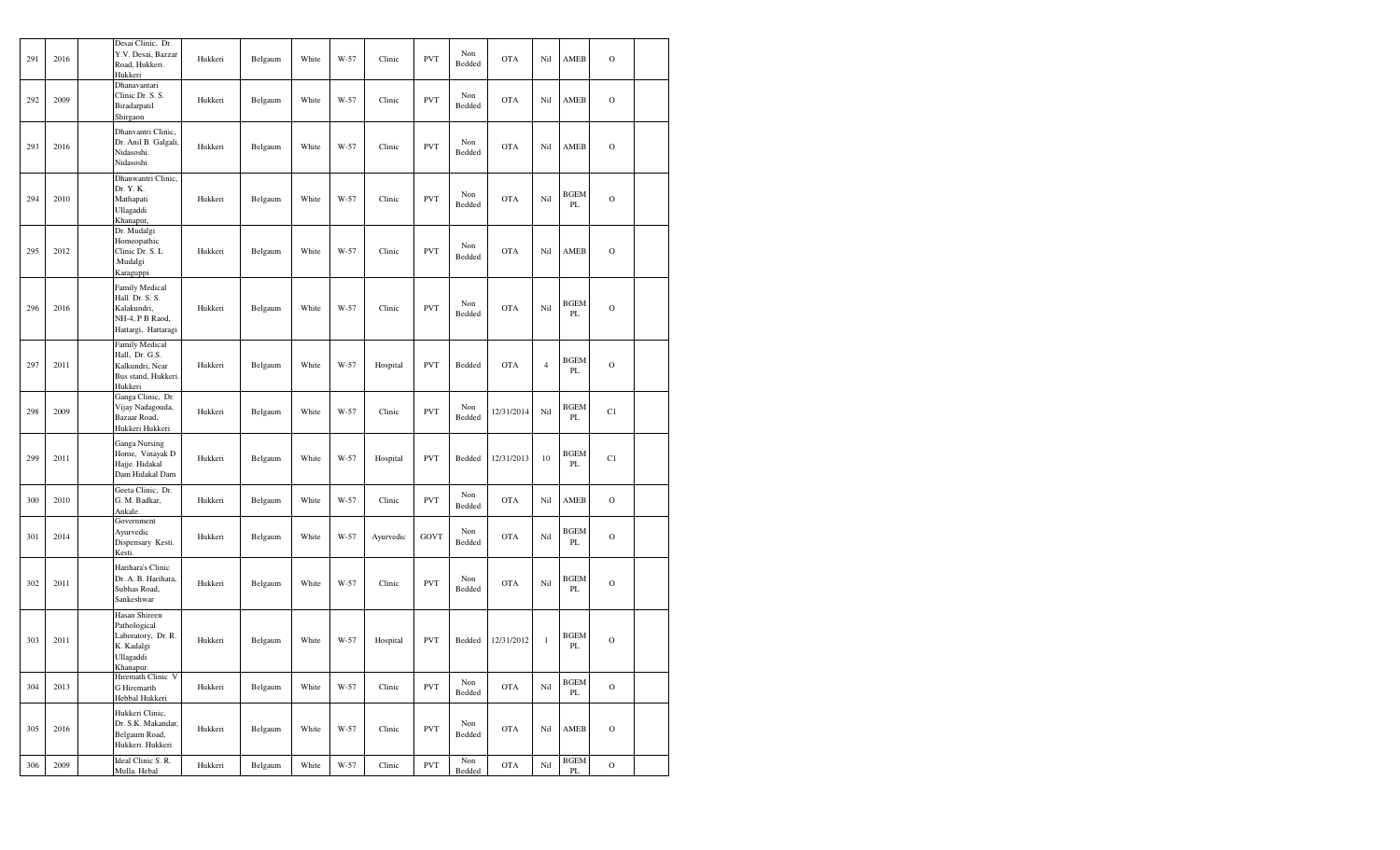| 307 | 2016 | Isaac Eye Hospital,<br>Gadahinglaj Road,<br>Sankeshwar,<br>Sankeshwar                                     | Hukkeri | Belgaum | White | W-57   | Hospital      | <b>PVT</b>  | Bedded        | <b>OTA</b> | 15             | <b>BGEM</b><br>PL | $\mathbf O$   |  |
|-----|------|-----------------------------------------------------------------------------------------------------------|---------|---------|-------|--------|---------------|-------------|---------------|------------|----------------|-------------------|---------------|--|
| 308 | 2018 | Janata Clinic, Dr.<br>D. K. Nemaraj<br>Bellad Bagewadi,                                                   | Hukkeri | Belgaum | White | W-57   | Hospital      | <b>PVT</b>  | Bedded        | 12/31/2011 | $\overline{c}$ | <b>BGEM</b><br>PL | C1            |  |
| 309 | 2011 | Just Smile Dental<br>Clinic Dr. C. M.<br>Badkar, Shop No.<br>06 Bhide Complex,<br>Post Road<br>Sankeshwar | Hukkeri | Belgaum | White | W-57   | Dental Clinic | <b>PVT</b>  | Non<br>Bedded | <b>OTA</b> | Nil            | AMEB              | $\mathcal{O}$ |  |
| 310 | 2000 | Kalkundri Clinic,<br>Dr. A.Y.<br>Kalkundri, College<br>Road, Near Bus<br>Stand, Hukkeri.                  | Hukkeri | Belgaum | White | W-57   | Clinic        | <b>PVT</b>  | Non<br>Bedded | <b>OTA</b> | Nil            | AMEB              | $\mathbf O$   |  |
| 311 | 2011 | Karagi Clinic Dr.<br>R. B. Karagi Bazar<br>Road, Pachhapur,                                               | Hukkeri | Belgaum | White | W-57   | Clinic        | <b>PVT</b>  | Non<br>Bedded | <b>OTA</b> | Nil            | AMEB              | $\mathbf O$   |  |
| 312 | 2016 | Karnataka Neravari<br>Nigama Hospital,<br>PWD Hospital,<br>Hidkal Dam.<br>Hidkal Dam.                     | Hukkeri | Belgaum | White | $W-57$ | PHC           | <b>GOVT</b> | Bedded        | 12/31/2007 | 6              | <b>BGEM</b><br>PL | C1            |  |
| 313 | 2009 | Karoshi Clinic,<br>Hidkal Dam<br>Hidkal Dam                                                               | Hukkeri | Belgaum | White | W-57   | Clinic        | <b>PVT</b>  | Non<br>Bedded | 12/31/2013 | Nil            | AMEB              | $\mathbf O$   |  |
| 314 | 2016 | Kulkarni Clinic,<br>Dr. U.A. Kulkarni,<br>Halladkeri,<br>Hukkeri Hukkeri                                  | Hukkeri | Belgaum | White | $W-57$ | Clinic        | <b>PVT</b>  | Non<br>Bedded | <b>OTA</b> | Nil            | AMEB              | $\mathcal{O}$ |  |
| 315 | 2014 | Kumudini Hospital<br>and Maternity<br>Home, Dr. S M<br>Koppad, Azad<br>Road, Sankeshwar                   | Hukkeri | Belgaum | White | W-57   | Hospital      | <b>PVT</b>  | Bedded        | <b>OTA</b> | 25             | AMEB              | O             |  |
| 316 | 2009 | Kurbet Clinic &<br>Nursing Home and<br>Medical laboratory,<br>Nadigalli,<br>Sankeshwar.<br>Sankeshwar     | Hukkeri | Belgaum | White | W-57   | Hospital      | <b>PVT</b>  | Bedded        | 12/31/2013 | 20             | AMEB              | C1            |  |
| 317 | 2010 | Kurbetti Clinic Dr.<br>M. D. Kurbetti<br>Badakundri                                                       | Hukkeri | Belgaum | White | $W-57$ | Clinic        | <b>PVT</b>  | Non<br>Bedded | <b>OTA</b> | Nil            | AMEB              | $\rm{O}$      |  |
| 318 | 2003 | Laxmi Clinic Dr.<br>M. B. Kotyagol<br>Old P. B. Road<br>Sankeshwar                                        | Hukkeri | Belgaum | White | W-57   | Clinic        | <b>PVT</b>  | Non<br>Bedded | <b>OTA</b> | Nil            | AMEB              | $\mathcal{O}$ |  |
| 319 | 2016 | Laxmi Clinic Dr. P.<br>N. Payannawar<br>Karaguppi                                                         | Hukkeri | Belgaum | White | W-57   | Clinic        | <b>PVT</b>  | Non<br>Bedded | <b>OTA</b> | Nil            | AMEB              | $\mathbf O$   |  |
| 320 | 2016 | Laxmi Clinic Dr.<br>M. B. Kotyagol<br>Solapur                                                             | Hukkeri | Belgaum | White | W-57   | Clinic        | <b>PVT</b>  | Non<br>Bedded | <b>OTA</b> | Nil            | AMEB              | $\mathcal{O}$ |  |
| 321 | 2016 | Madani Clinic, Dr<br>uber.B.Bargir,Sank<br>eshwar Sankeshwar                                              | Hukkeri | Belgaum | White | W-57   | Clinic        | <b>PVT</b>  | Non<br>Bedded | <b>OTA</b> | Nil            | AMEB              | $\mathcal{O}$ |  |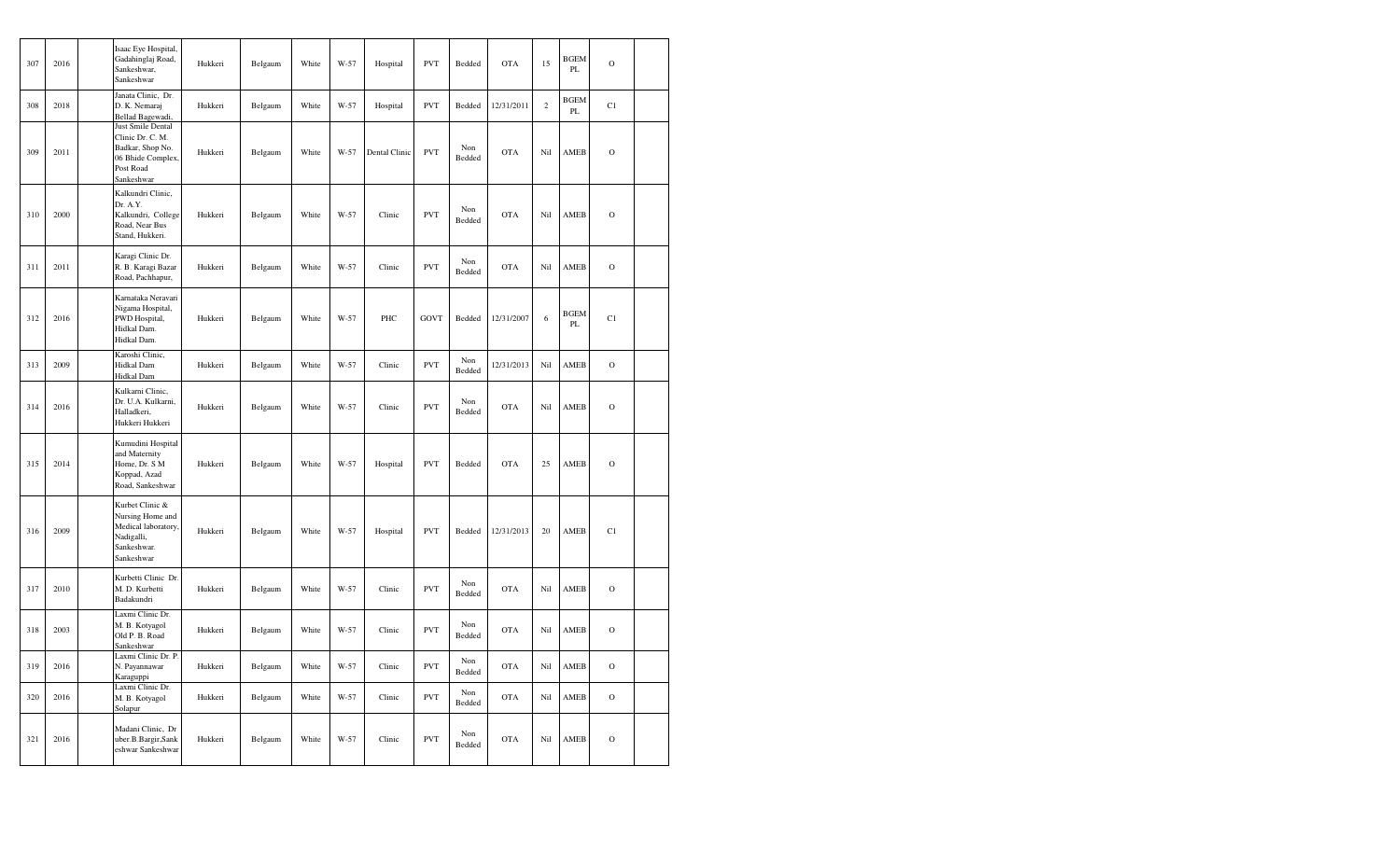| 322 | 2016 | Makandar<br>Dispencery, Dr.<br>K.H. Makandar<br>Near Bus stand,<br>Hukkeri. Hukkeri                                                    | Hukkeri | Belgaum | White | W-57 | Hospital   | <b>PVT</b> | Bedded        | <b>OTA</b> | $\mathbf{2}$   | AMEB                    | $\circ$       |  |
|-----|------|----------------------------------------------------------------------------------------------------------------------------------------|---------|---------|-------|------|------------|------------|---------------|------------|----------------|-------------------------|---------------|--|
| 323 | 2014 | Maldar Hospital,<br>Dr. A. D. Maldar<br>Maddi Galli,<br>Sankeshwar                                                                     | Hukkeri | Belgaum | White | W-57 | Hospital   | <b>PVT</b> | Bedded        | <b>OTA</b> | 9              | AMEB                    | $\mathcal{O}$ |  |
| 324 | 2009 | Manasi Hospital,<br>Dr.Asha.S.Patil,<br>Sansuddi Lane,<br>Sankeshwar.<br>Sankeshwar                                                    | Hukkeri | Belgaum | White | W-57 | Hospital   | <b>PVT</b> | Bedded        | <b>OTA</b> | 10             | AMEB                    | $\circ$       |  |
| 325 | 2003 | Mariguddi<br>Hospital, Dr. A. K.<br>Mariguddi<br>Changouda Galli,<br>Sankeshwar                                                        | Hukkeri | Belgaum | White | W-57 | Hospital   | <b>PVT</b> | Bedded        | <b>OTA</b> | $\,2$          | AMEB                    | $\circ$       |  |
| 326 | 2009 | Mathrushree Clinic<br>Dr. Govindraj. M.<br>Honagudi. Hukkeri                                                                           | Hukkeri | Belgaum | White | W-57 | Clinic     | <b>PVT</b> | Non<br>Bedded | <b>OTA</b> | Nil            | AMEB                    | $\circ$       |  |
| 327 | 2005 | Mirje Hopsital, Dr.<br>P.B. Mirje<br>Sankeshwar.<br>Sankeshwar                                                                         | Hukkeri | Belgaum | White | W-57 | Hospital   | <b>PVT</b> | Bedded        | <b>OTA</b> | $\overline{4}$ | AMEB                    | $\circ$       |  |
| 328 | 2011 | Mobile Veternery<br>Clinic, Hukkeri<br>Hukkeri                                                                                         | Hukkeri | Belgaum | White | W-57 | Veterinary | GOVT       | Non<br>Bedded | <b>OTA</b> | Nil            | $DB$                    | $\circ$       |  |
| 329 | 2016 | Mulla Clinic, Dr.<br>S.H. Mulla, Ankali<br>Road, Sankeshwar.<br>Sankeshwar                                                             | Hukkeri | Belgaum | White | W-57 | Hospital   | <b>PVT</b> | Bedded        | <b>OTA</b> | $\,1$          | AMEB                    | $\circ$       |  |
| 330 | 2003 | Murgude Nursing<br>Home, Dr. M. S.<br>Virupaxappa<br>Sankeshwar                                                                        | Hukkeri | Belgaum | White | W-57 | Hospital   | <b>PVT</b> | Bedded        | <b>OTA</b> | 10             | AMEB                    | $\circ$       |  |
| 331 | 2010 | Naik's Clinic, Dr.<br>G.N. Naik,<br>Halladakeri,<br>Hukkeri Hukkeri                                                                    | Hukkeri | Belgaum | White | W-57 | Hospital   | <b>PVT</b> | Bedded        | 12/31/2013 | $\mathfrak z$  | AMEB                    | $\circ$       |  |
| 332 | 2003 | Naikwadi Clinic,<br>Dr. Vivek V.<br>Naikwadi, Opp Bus<br>Stand, Sankeshwar<br>Sankeshwar                                               | Hukkeri | Belgaum | White | W-57 | Clinic     | <b>PVT</b> | Non<br>Bedded | <b>OTA</b> | Nil            | AMEB                    | $\circ$       |  |
| 333 | 2009 | Nalaband clinic,<br>Dr. S. K.<br>Nalabandi.<br>Yamakanamaradi                                                                          | Hukkeri | Belgaum | White | W-57 | Clinic     | <b>PVT</b> | Non<br>Bedded | <b>OTA</b> | Nil            | AMEB                    | $\circ$       |  |
| 334 | 2010 | Nanjannavar<br>Hospital, Dr. A. G.<br>Nanjannavar.Bazar<br>Peth, Opp<br>Duradundeshwar<br>Temple,<br>Yamakanamaradi<br>Yamakanamaradi, | Hukkeri | Belgaum | White | W-57 | Hospital   | <b>PVT</b> | Bedded        | <b>OTA</b> | 10             | <b>BGEM</b><br>PL       | $\circ$       |  |
| 335 | 2014 | Neelambika<br>Children's<br>Hospital, Dr.<br>Suresh Khilari CTS<br>No 96/37,<br>Anjaneya Nagar,<br>Sankeshwar Road,<br>Hukkeri.        | Hukkeri | Belgaum | White | W-57 | Clinic     | <b>PVT</b> | Non<br>Bedded | <b>OTA</b> | Nil            | <b>BGEM</b><br>$\rm PL$ | $\mathcal{O}$ |  |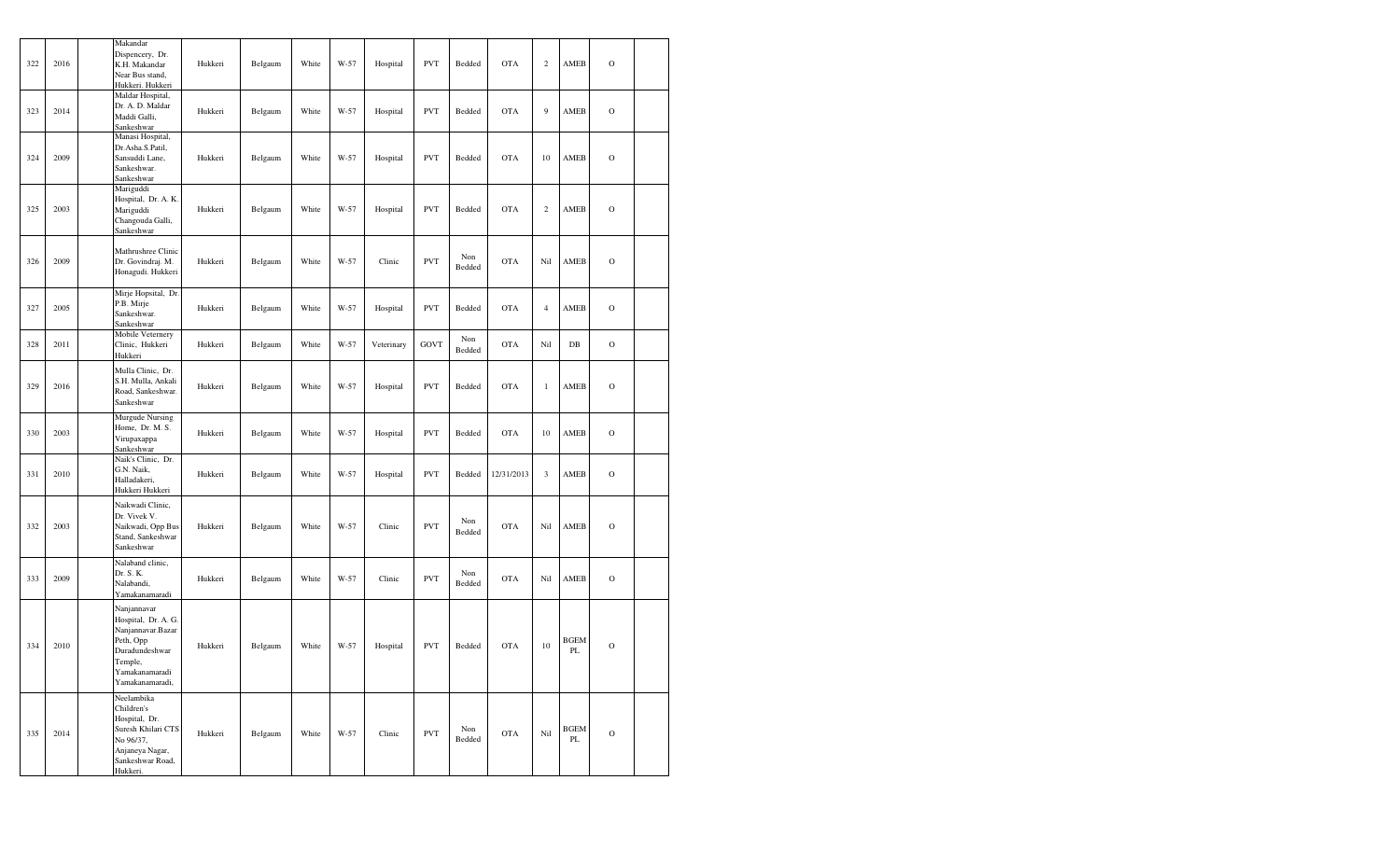| 336 | 2011 | Neelganga<br>Hospital, Dr. M.<br>G. Mastiholimath<br>(Farmerly<br>Mastiholimath's<br>Hospital),<br>P.B.Road,<br>Sankeshwar. | Hukkeri | Belgaum | White | W-57 | Hospital             | <b>PVT</b> | Bedded        | <b>OTA</b> | 15             | AMEB              | $\mathcal{O}$ |  |
|-----|------|-----------------------------------------------------------------------------------------------------------------------------|---------|---------|-------|------|----------------------|------------|---------------|------------|----------------|-------------------|---------------|--|
| 337 | 2014 | Neha Clinic Dr. S.<br>S. Shirur Sultanpur                                                                                   | Hukkeri | Belgaum | White | W-57 | Clinic               | <b>PVT</b> | Non<br>Bedded | <b>OTA</b> | Nil            | AMEB              | $\mathcal{O}$ |  |
| 338 | 2003 | Nehru Memorial,<br>Hospital, Dr. P. V.<br>Mannur Bellad<br>Bagewadi,                                                        | Hukkeri | Belgaum | White | W-57 | Hospital             | <b>PVT</b> | Bedded        | <b>OTA</b> | $\overline{4}$ | <b>BGEM</b><br>PL | $\mathcal{O}$ |  |
| 339 | 2016 | Niranjan Clinic,<br>Dr. N. R. Gokavi<br>Hidakal Dam                                                                         | Hukkeri | Belgaum | White | W-57 | Clinic               | <b>PVT</b> | Non<br>Bedded | <b>OTA</b> | Nil            | AMEB              | $\mathbf O$   |  |
| 340 | 2011 | <b>AEQUS SEZ</b><br>(Occupational<br>Health Centre) Dr.<br>P. Naik 437/A,<br>Hattargi Hattargi                              | Hukkeri | Belgaum | White | W-57 | Clinic               | <b>PVT</b> | Non<br>Bedded | <b>OTA</b> | Nil            | AMEB              | $\mathcal{O}$ |  |
| 341 | 2018 | Om Khanapure<br>Hospital Dr. S. P.<br>Khanapure, Gokak<br>Road, Court Circle,<br>Hukkeri Hukkeri                            | Hukkeri | Belgaum | White | W-57 | Hospital             | <b>PVT</b> | Bedded        | <b>OTA</b> | 10             | AMEB              | $\mathcal{O}$ |  |
| 342 | 2013 | Omkar Hospital,<br>Dr. B. A. Garadi<br>Sankeshwar                                                                           | Hukkeri | Belgaum | White | W-57 | Hospital             | <b>PVT</b> | Bedded        | <b>OTA</b> | $\overline{4}$ | AMEB              | $\mathbf O$   |  |
| 343 | 2016 | Praveen Clinic,<br>Dr. P.G.<br>Honnannavar,<br>Hebbal Hebbal                                                                | Hukkeri | Belgaum | White | W-57 | Hospital             | <b>PVT</b> | Bedded        | 12/31/2011 | $\sqrt{2}$     | AMEB              | C1            |  |
| 344 | 2013 | Parvati Clinic Dr.<br>S. G. Hiremath<br>Nidasoshi                                                                           | Hukkeri | Belgaum | White | W-57 | Hospital             | <b>PVT</b> | Bedded        | <b>OTA</b> | $\overline{c}$ | AMEB              | $\mathcal{O}$ |  |
| 345 | 2014 | Parvati Clinic, Dr.<br>S.G. Alatekar, Old<br>P.B. road,<br>Sankeshwar.<br>Sankeshwar                                        | Hukkeri | Belgaum | White | W-57 | Hospital             | <b>PVT</b> | Bedded        | <b>OTA</b> | $\mathbf{1}$   | <b>BGEM</b><br>PL | $\mathcal{O}$ |  |
| 346 | 2010 | Patil Clinic, Dr.<br>B.S. Patil, Bazar<br>road, Hukkeri.<br>Hukkeri                                                         | Hukkeri | Belgaum | White | W-57 | Clinic               | <b>PVT</b> | Non<br>Bedded | <b>OTA</b> | Nil            | AMEB              | $\mathcal{O}$ |  |
| 347 | 2018 | Patil Clinic, Dr.<br>G.R. Patil,<br>Gorkshan Mal,<br>Sankeshwar.<br>Sankeshwar                                              | Hukkeri | Belgaum | White | W-57 | Clinic               | <b>PVT</b> | Non<br>Bedded | <b>OTA</b> | Nil            | AMEB              | $\mathcal{O}$ |  |
| 348 | 2018 | Pattanshetti Clinic,<br>Dr. P. A.<br>Pattanashetti<br>Sankeshwar                                                            | Hukkeri | Belgaum | White | W-57 | Clinic               | <b>PVT</b> | Non<br>Bedded | 12/31/2011 | Nil            | <b>BGEM</b><br>PL | C1            |  |
| 349 | 2009 | Pattanshetti<br>Hospital, Subhash<br>Road, Sankeshwar.<br>Sankeshwar                                                        | Hukkeri | Belgaum | White | W-57 | Hospital             | <b>PVT</b> | Bedded        | 12/31/2010 | 5              | <b>BGEM</b><br>PL | C1            |  |
| 350 | 2010 | Pooja Clinic, Dr.<br>N.V. Charantimath,<br>Zondh galli,<br>Hukkeri. Hukkeri                                                 | Hukkeri | Belgaum | White | W-57 | Clinic               | <b>PVT</b> | Non<br>Bedded | <b>OTA</b> | Nil            | AMEB              | $\mathcal O$  |  |
| 351 | 2016 | Pooja Pathological<br>Laboratory, A.B<br>Rajput, Hukkeri                                                                    | Hukkeri | Belgaum | White | W-57 | Diagnostic<br>Center | <b>PVT</b> | Non<br>Bedded | <b>OTA</b> | Nil            | AMEB              | $\mathbf O$   |  |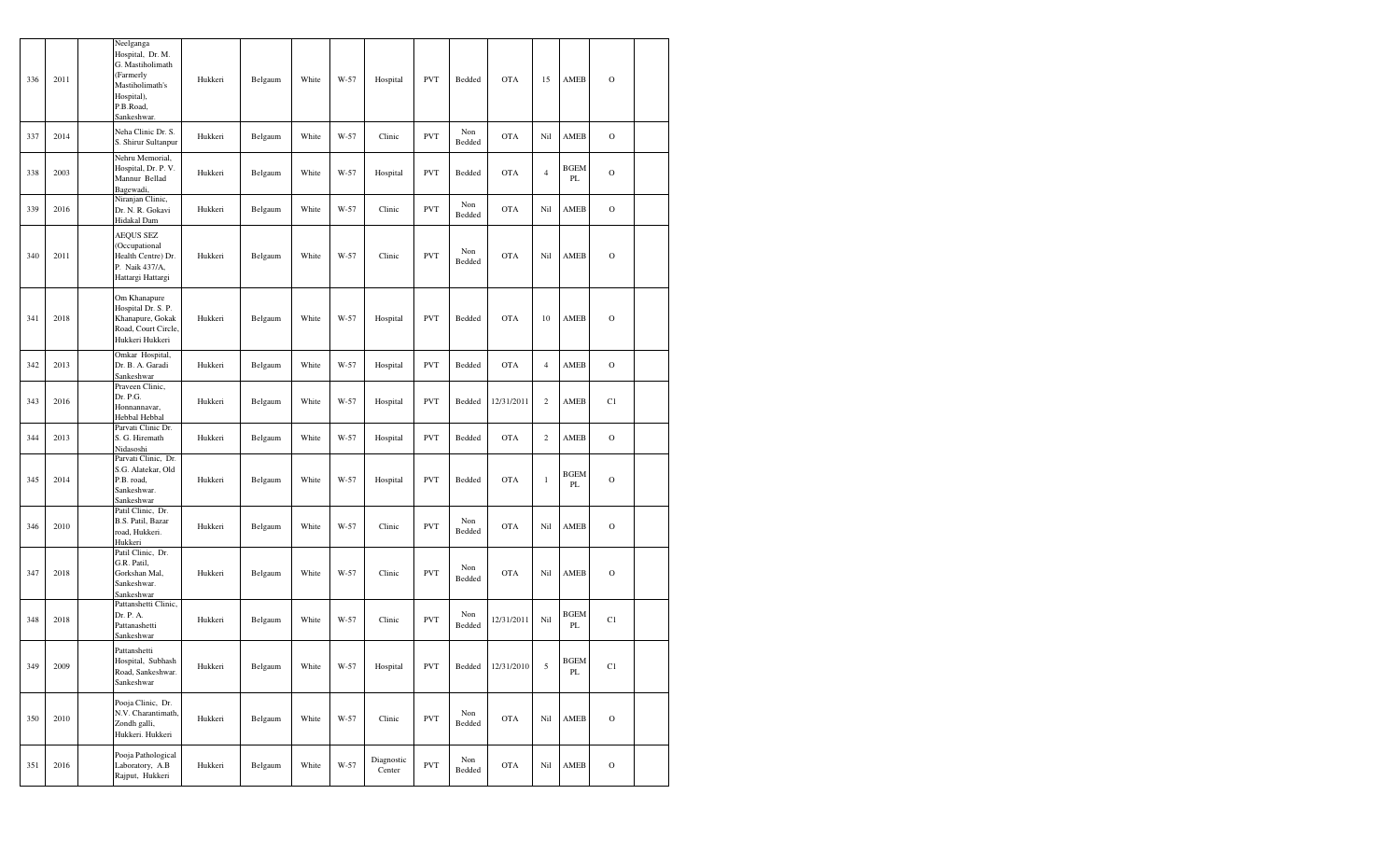| 352 | 2000 | <b>Prashant Nursing</b><br>Home. Dr. P. M.<br>Munnadi Bellad<br>Bagewadi,                  | Hukkeri | Belgaum | White | W-57 | Hospital | <b>PVT</b>  | Bedded        | <b>OTA</b> | $\,$ 8 $\,$    | <b>BGEM</b><br>PL | $\overline{O}$ |  |
|-----|------|--------------------------------------------------------------------------------------------|---------|---------|-------|------|----------|-------------|---------------|------------|----------------|-------------------|----------------|--|
| 353 | 2000 | Primary Health<br>Center Kot<br>(belvanki) Hukkeri                                         | Hukkeri | Belgaum | White | W-57 | PHC      | <b>GOVT</b> | Bedded        | <b>OTA</b> | 6              | <b>BGEM</b><br>PL | $\circ$        |  |
| 354 | 2000 | Primary Health<br>Centre.<br>Badakundri.<br>Badakundri.                                    | Hukkeri | Belgaum | White | W-57 | PHC      | GOVT        | Bedded        | <b>OTA</b> | 6              | <b>BGEM</b><br>PL | $\overline{O}$ |  |
| 355 | 2000 | Primary Health<br>Centre, Islampura.<br>Islampura.                                         | Hukkeri | Belgaum | White | W-57 | PHC      | GOVT        | Bedded        | <b>OTA</b> | 6              | <b>BGEM</b><br>PL | $\overline{O}$ |  |
| 356 | 2000 | Primary Health<br>Centre,<br>U.Khanapur.<br>U.Khanapur.                                    | Hukkeri | Belgaum | White | W-57 | PHC      | GOVT        | Bedded        | <b>OTA</b> | 6              | <b>BGEM</b><br>PL | $\overline{O}$ |  |
| 357 | 2000 | Primary Health<br>Centre,<br>Arjunavada.<br>Arjunavad.                                     | Hukkeri | Belgaum | White | W-57 | PHC      | GOVT        | Bedded        | <b>OTA</b> | 6              | <b>BGEM</b><br>PL | $\overline{O}$ |  |
| 358 | 2000 | Primary Health<br>Centre,<br>Buguteallur.<br>Buguteallur.                                  | Hukkeri | Belgaum | White | W-57 | PHC      | GOVT        | Bedded        | <b>OTA</b> | 6              | <b>BGEM</b><br>PL | $\overline{O}$ |  |
| 359 | 2000 | Primary Health<br>Centre, Daddi<br>Daddi                                                   | Hukkeri | Belgaum | White | W-57 | PHC      | <b>GOVT</b> | Bedded        | <b>OTA</b> | 6              | <b>BGEM</b><br>PL | $\overline{O}$ |  |
| 360 | 2000 | Primary Health<br>Centre, Hulloli.<br>Hulloli.                                             | Hukkeri | Belgaum | White | W-57 | PHC      | GOVT        | Bedded        | <b>OTA</b> | 6              | <b>BGEM</b><br>PL | $\circ$        |  |
| 361 | 2000 | Primary Health<br>Centre, Kanagala.<br>Kanagala.                                           | Hukkeri | Belgaum | White | W-57 | PHC      | GOVT        | Bedded        | <b>OTA</b> | 6              | <b>BGEM</b><br>PL | $\circ$        |  |
| 362 | 2008 | Primary Health<br>Centre, Neginhal.<br>Neginhal.                                           | Hukkeri | Belgaum | White | W-57 | PHC      | GOVT        | Bedded        | <b>OTA</b> | 6              | <b>BGEM</b><br>PL | $\circ$        |  |
| 363 | 2008 | Primary Health<br>Centre,<br>Paschapura.<br>Paschapura.                                    | Hukkeri | Belgaum | White | W-57 | PHC      | GOVT        | Bedded        | <b>OTA</b> | 6              | <b>BGEM</b><br>PL | $\overline{O}$ |  |
| 364 | 2005 | Kulkarni Hospital<br>& Laboratory Dr.<br>S. V. Kulkarni<br>Mahalingapur<br>Road, Mugalkhod | Raibag  | Belgaum | White | W-57 | Hospital | <b>PVT</b>  | Bedded        | <b>OTA</b> | 6              | <b>BGEM</b><br>PL | $\circ$        |  |
| 365 | 2003 | Aadhar Eye<br>Hospital Dr. N. S.<br>Chougule and Dr.<br>S. B. Chamanshekh<br>Kudachi       | Raibag  | Belgaum | White | W-57 | Hospital | <b>PVT</b>  | Bedded        | <b>OTA</b> | 10             | <b>BGEM</b><br>PL | $\overline{O}$ |  |
| 366 | 2003 | Adarsh Clinic Dr.<br>G. B. Takkannavar<br>Harugeri                                         | Raibag  | Belgaum | White | W-57 | Clinic   | <b>PVT</b>  | Non<br>Bedded | <b>OTA</b> | Nil            | <b>BGEM</b><br>PL | $\circ$        |  |
| 367 | 2003 | Adarsh Clinic,<br>Dr.Satyappa.Halap<br>pa.Teli, Patil<br>Chowk, Raibag.<br>Raibag          | Raibag  | Belgaum | White | W-57 | Clinic   | <b>PVT</b>  | Non<br>Bedded | <b>OTA</b> | Nil            | <b>BGEM</b><br>PL | $\overline{O}$ |  |
| 368 | 2003 | Aditi Clinic Dr. V.<br>R. Gudodagi<br>College Road,<br>Raibag                              | Raibag  | Belgaum | White | W-57 | Clinic   | <b>PVT</b>  | Non<br>Bedded | <b>OTA</b> | Nil            | <b>BGEM</b><br>PL | $\overline{O}$ |  |
| 369 | 2003 | Aman Clinic,<br>Niyazahmed.Abdul<br>.Tajeen, Kudachi.<br>Kudachi                           | Raibag  | Belgaum | White | W-57 | Hospital | <b>PVT</b>  | Bedded        | <b>OTA</b> | $\overline{4}$ | <b>BGEM</b><br>PL | $\mathbf O$    |  |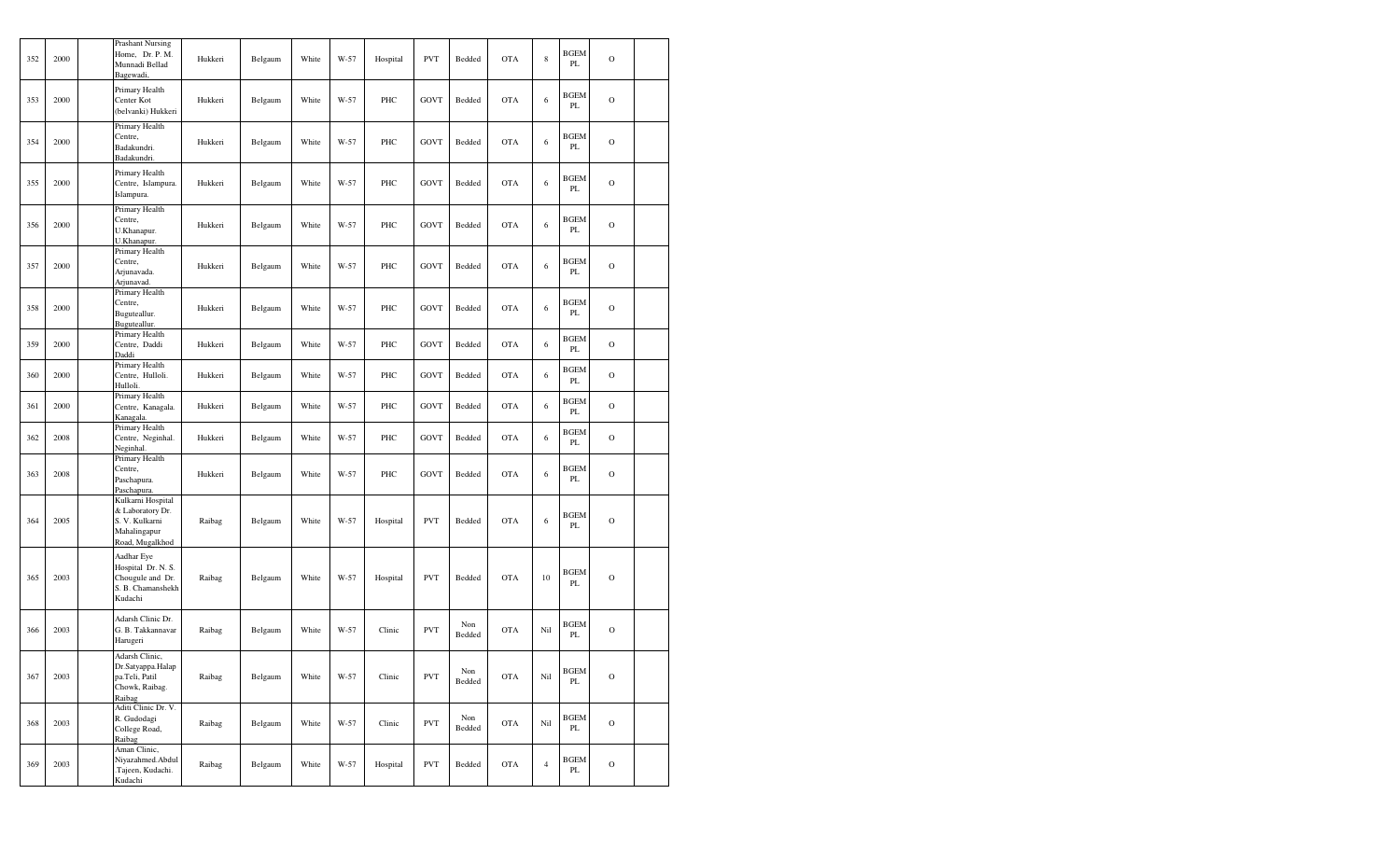| 370 | 2003     | Amina Clinic Dr.<br>B. G. Chamanshaik<br>Bilal Mohalla,<br>Kudachi                         | Raibag | Belgaum | White | W-57 | Hospital             | <b>PVT</b>  | Bedded        | <b>OTA</b> | $\overline{4}$ | <b>BGEM</b><br>PL | $\mathcal{O}$ |  |
|-----|----------|--------------------------------------------------------------------------------------------|--------|---------|-------|------|----------------------|-------------|---------------|------------|----------------|-------------------|---------------|--|
| 371 | 2003     | Arogyadham<br>Chikitsalaya Dr. B.<br>M. Hosapeti<br>Harugeri                               | Raibag | Belgaum | White | W-57 | Hospital             | <b>PVT</b>  | Bedded        | <b>OTA</b> | $\mathbf{1}$   | BGEM<br>PL        | $\mathcal{O}$ |  |
| 372 | 2003     | Arogyamandir Dr.<br>M. S. Koppadda<br>Main Road,<br>Mugalkhod                              | Raibag | Belgaum | White | W-57 | Clinic               | <b>PVT</b>  | Non<br>Bedded | <b>OTA</b> | Nil            | <b>BGEM</b><br>PL | $\mathcal{O}$ |  |
| 373 | 2003     | Artificial<br>Insemination<br>Centre, Alagawadi<br>(Shifted from AIC,<br>Raibag) Alagawadi | Raibag | Belgaum | White | W-57 | Veterinary           | GOVT        | Non<br>Bedded | <b>OTA</b> | Nil            | $DB$              | $\mathcal{O}$ |  |
| 374 | 2003     | Artificial<br>Insemination<br>Centre, Chinchali<br>Chinchali                               | Raibag | Belgaum | White | W-57 | Veterinary           | GOVT        | Non<br>Bedded | <b>OTA</b> | Nil            | DB                | $\mathcal{O}$ |  |
| 375 | 2003     | Artificial<br>Insemination<br>Centre,<br>Kankanawadi<br>Kankanawadi                        | Raibag | Belgaum | White | W-57 | Veterinary           | <b>GOVT</b> | Non<br>Bedded | <b>OTA</b> | Nil            | $DB$              | $\mathbf O$   |  |
| 376 | 2003     | Ashirwad Clinic,<br>Dr. A. M. Toro<br>Ganesh Chowk,<br>Raibag.                             | Raibag | Belgaum | White | W-57 | Clinic               | <b>PVT</b>  | Non<br>Bedded | <b>OTA</b> | Nil            | <b>BGEM</b><br>PL | $\mathbf O$   |  |
| 377 | 2003     | <b>Ashirwad Nursing</b><br>& Maternity Home,<br>Dr. L. S. Jambagi<br>Harugeri              | Raibag | Belgaum | White | W-57 | Hospital             | <b>PVT</b>  | Bedded        | <b>OTA</b> | 25             | <b>BGEM</b><br>PL | $\mathbf O$   |  |
| 378 | 2000     | Ashok Pathological<br>Laboratory, Dr.<br>Bharati. Shiayya<br>Raibag                        | Raibag | Belgaum | White | W-57 | Diagnostic<br>Center | <b>PVT</b>  | Non<br>Bedded | 12/31/2014 | Nil            | <b>BGEM</b><br>PL | $\mathcal{O}$ |  |
| 379 | 2000     | Ashwini Clinic Dr.<br>M. R. Choudhari<br>Handigund                                         | Raibag | Belgaum | White | W-57 | Clinic               | <b>PVT</b>  | Non<br>Bedded | <b>OTA</b> | Nil            | <b>BGEM</b><br>PL | $\mathbf O$   |  |
| 380 | 2000     | Bagsiraj Clinic Dr.<br>A. B. Bagsiraj Opp<br>Railway Station,<br>Kudachi                   | Raibag | Belgaum | White | W-57 | Hospital             | <b>PVT</b>  | Bedded        | <b>OTA</b> | $\overline{4}$ | <b>BGEM</b><br>PL | $\mathbf O$   |  |
| 381 | 2000     | Banashankari<br>Clinic Dr. N. S.<br>Sangati. Near<br>Police Station,<br>Raibag Raibag      | Raibag | Belgaum | White | W-57 | Clinic               | <b>PVT</b>  | Non<br>Bedded | <b>OTA</b> | Nil            | <b>BGEM</b><br>PL | $\mathbf O$   |  |
| 382 | 2000     | Basav Clinic Dr. S.<br>K. Salagare<br>Diggewadi                                            | Raibag | Belgaum | White | W-57 | Clinic               | <b>PVT</b>  | Non<br>Bedded | <b>OTA</b> | Nil            | <b>BGEM</b><br>PL | $\mathbf O$   |  |
| 383 | $2000\,$ | Basav Clinic Dr. S.<br>S. Khichadi<br>Yalparatti                                           | Raibag | Belgaum | White | W-57 | Hospital             | <b>PVT</b>  | Bedded        | <b>OTA</b> | $\sqrt{2}$     | <b>BGEM</b><br>PL | $\rm{O}$      |  |
| 384 | 2000     | Basav Clinic Dr. S.<br>S. Chanagoudar<br>Harugeri                                          | Raibag | Belgaum | White | W-57 | Clinic               | <b>PVT</b>  | Non<br>Bedded | <b>OTA</b> | Nil            | <b>BGEM</b><br>PL | $\mathbf O$   |  |
| 385 | 2000     | Basav Clinic Dr. S.<br>B. Murgod<br>Handigund                                              | Raibag | Belgaum | White | W-57 | Clinic               | <b>PVT</b>  | Non<br>Bedded | <b>OTA</b> | Nil            | <b>BGEM</b><br>PL | $\mathcal{O}$ |  |
| 386 | 2003     | Chinchalikar Clinic<br>Dr. M. M.<br>Chinchalikar<br>Harugeri                               | Raibag | Belgaum | White | W-57 | Clinic               | <b>PVT</b>  | Non<br>Bedded | <b>OTA</b> | Nil            | <b>BGEM</b><br>PL | $\mathcal{O}$ |  |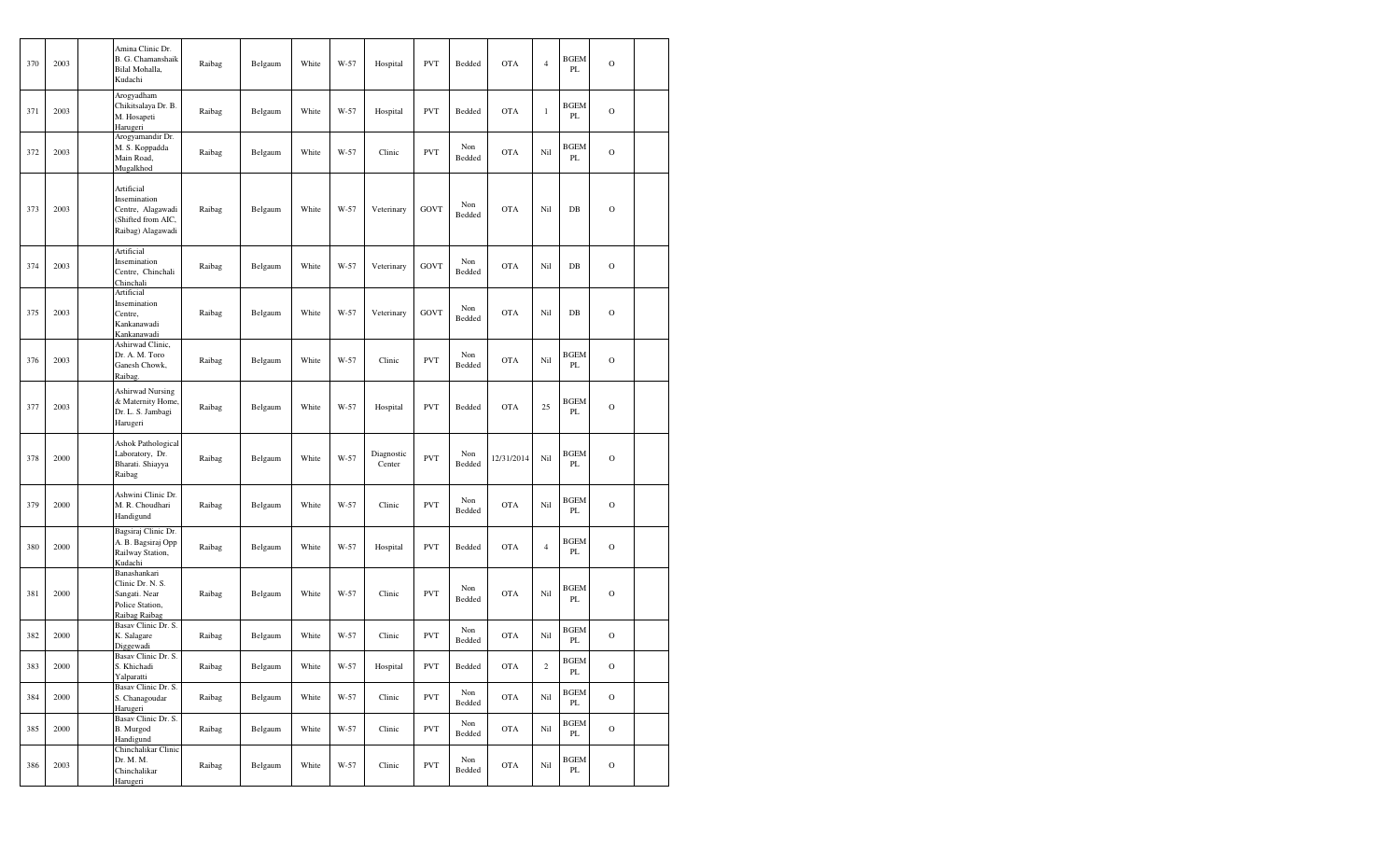| 387 | 2003 |   | Chougala Clinic<br>Dr. V. K. Chougala<br>Paramanandwadi                                                           | Raibag   | Belgaum | White  | W-57   | Hospital | <b>PVT</b>  | Bedded        | <b>OTA</b> | $\overline{4}$ | <b>BGEM</b><br>PL | $\mathbf O$   |  |
|-----|------|---|-------------------------------------------------------------------------------------------------------------------|----------|---------|--------|--------|----------|-------------|---------------|------------|----------------|-------------------|---------------|--|
| 388 | 2003 |   | Community Health<br>Centre, (Formarly<br>Primary Health<br>Centre), Mugalkod.<br>Mugalkod                         | Raibag   | Belgaum | White  | $W-57$ | PHC      | <b>GOVT</b> | Bedded        | <b>OTA</b> | 30             | <b>BGEM</b><br>PL | $\mathbf O$   |  |
| 389 | 2009 |   | Community Health<br>Centre, Kudachi.<br>Kudachi.                                                                  | Raibag   | Belgaum | White  | $W-57$ | PHC      | <b>GOVT</b> | Bedded        | <b>OTA</b> | 30             | <b>BGEM</b><br>PL | $\mathbf O$   |  |
| 390 | 2009 |   | Taluka General<br>Hospital, Raibag.<br>Raibag.                                                                    | Raibag   | Belgaum | Orange | O-1386 | PHC      | <b>GOVT</b> | Bedded        | 12/31/2010 | 100            | <b>BGEM</b><br>PL | $\mathbf O$   |  |
| 391 | 2003 |   | Dareshwar Clinic<br>Dr. R. P Patil,<br>Nanadikurali                                                               | Raibag   | Belgaum | White  | W-57   | Clinic   | <b>PVT</b>  | Non<br>Bedded | <b>OTA</b> | Nil            | <b>BGEM</b><br>PL | $\mathbf O$   |  |
| 392 | 2003 |   | Deepa Clinic Dr. J.<br>S. Shirahatti<br>Harugeri                                                                  | Raibag   | Belgaum | White  | W-57   | Clinic   | <b>PVT</b>  | Non<br>Bedded | <b>OTA</b> | Nil            | <b>BGEM</b><br>PL | $\mathbf O$   |  |
| 393 | 2003 |   | Dereshwar Clinic,<br>Nandikurli.<br>Nandikurli.                                                                   | Raibag   | Belgaum | White  | W-57   | Hospital | <b>PVT</b>  | Bedded        | 12/31/2011 | $\sqrt{2}$     | <b>BGEM</b><br>PL | C1            |  |
| 394 | 2003 |   | Deshapande clinic,<br>Dr. V. S.<br>Deshpande Kudchi,                                                              | Raibag   | Belgaum | White  | $W-57$ | Clinic   | <b>PVT</b>  | Non<br>Bedded | <b>OTA</b> | Nil            | BGEM<br>PL        | $\circ$       |  |
| 395 | 2003 |   | Devaganga Clinic,<br>Suresh.Devendra.B<br>elgaonkar, Raibag.<br>Raibag                                            | Raibag   | Belgaum | White  | W-57   | Clinic   | <b>PVT</b>  | Non<br>Bedded | <b>OTA</b> | Nil            | <b>BGEM</b><br>PL | $\mathbf O$   |  |
| 396 | 2003 |   | Dhanwantari Clinic<br>Dr. R. G. Kuligod<br>Mugalkhod,                                                             | Raibag   | Belgaum | White  | W-57   | Clinic   | <b>PVT</b>  | Non<br>Bedded | <b>OTA</b> | Nil            | BGEM<br>PL        | $\mathbf O$   |  |
| 397 | 2003 |   | Dhanwantri Clinic<br>Dr. S. H. Hadimani<br>Harugeri                                                               | Raibag   | Belgaum | White  | $W-57$ | Clinic   | <b>PVT</b>  | Non<br>Bedded | <b>OTA</b> | Nil            | <b>BGEM</b><br>PL | $\mathbf O$   |  |
| 398 | 2003 |   | Dr. P. R. Kulkarni<br>Dispensary Dr. P.<br>R. Kulkarni<br>Harugeri                                                | Raibag   | Belgaum | White  | W-57   | Hospital | <b>PVT</b>  | Bedded        | <b>OTA</b> | $\,1\,$        | <b>BGEM</b><br>PL | $\mathbf O$   |  |
| 399 | 2003 |   | Dr. S. M.<br>Tulasigeri<br>Maternity Hospital<br>and Pain<br>Management<br>Centre Harugeru<br><b>Cross Raibag</b> | Raibag   | Belgaum | White  | $W-57$ | Hospital | <b>PVT</b>  | Bedded        | <b>OTA</b> | 9              | <b>BGEM</b><br>PL | C1            |  |
| 400 | 2003 |   | Dr. Teli Clinic Dr.<br>D. S. Teli Main<br>Road, Morab                                                             | Raibag   | Belgaum | White  | W-57   | Hospital | <b>PVT</b>  | Bedded        | <b>OTA</b> | $\overline{4}$ | <b>BGEM</b><br>PL | $\mathcal{O}$ |  |
| 401 | 2003 |   | Ghanti Clinic Dr.<br>A. S. Ghanti<br>Hidakal                                                                      | Raibag   | Belgaum | White  | $W-57$ | Clinic   | <b>PVT</b>  | Non<br>Bedded | <b>OTA</b> | Nil            | <b>BGEM</b><br>PL | $\mathbf O$   |  |
| 402 | 2003 | N | Krushna Hospital,<br>Dr. U. R. Kakade<br>Nippani                                                                  | Chikkodi | Belgaum | White  | $W-57$ | Hospital | <b>PVT</b>  | Bedded        | 12/31/2011 | $\sqrt{6}$     | <b>BGEM</b><br>PL | C1            |  |
| 403 | 2012 |   | Kulkarni Clinic,<br>Dr. P. Y. Kulkarni<br>Akkol                                                                   | Chikkodi | Belgaum | White  | W-57   | Clinic   | <b>PVT</b>  | Non<br>Bedded | <b>OTA</b> | Nil            | <b>BGEM</b><br>PL | $\mathcal{O}$ |  |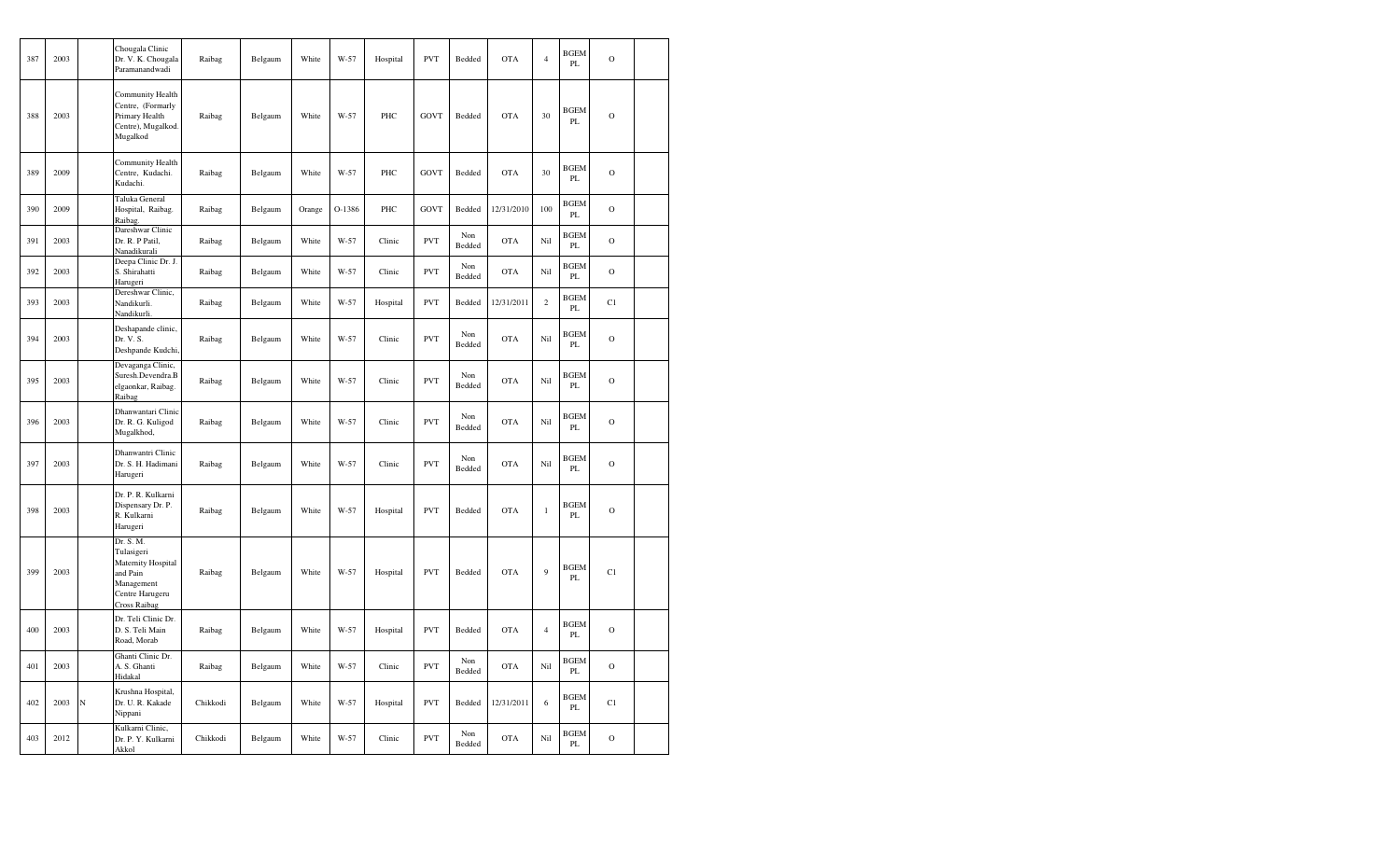| 404 | 2011 | Kulkarni ENT<br>Clinic,<br>ant.Kulkarni,<br>Ashok Nagar,                                | Dr.Prashant.Yashw<br>Nippani. Nippani.                    | Chikkodi | Belgaum | White | W-57 | Hospital   | <b>PVT</b>  | Bedded        | <b>OTA</b> | $\sqrt{2}$  | <b>BGEM</b><br>PL       | $\mathbf O$ |  |
|-----|------|-----------------------------------------------------------------------------------------|-----------------------------------------------------------|----------|---------|-------|------|------------|-------------|---------------|------------|-------------|-------------------------|-------------|--|
| 405 | 2006 | Hospital,<br>Ist Floor, Opp<br>Court Road,<br>Gokak,                                    | Kanagali Children's<br>Dr. S. A. Kanagali                 | Gokak    | Belgaum | White | W-57 | Hospital   | <b>PVT</b>  | Bedded        | <b>OTA</b> | 9           | AMEB                    | $\mathbf O$ |  |
| 406 | 2011 | Artificial<br>Insemination<br>Centre, Ugar<br>Khurd, Ugar<br>Khurd,                     |                                                           | Athani   | Belgaum | White | W-57 | Veterinary | <b>GOVT</b> | Non<br>Bedded | <b>OTA</b> | Nil         | $DB$                    | C1          |  |
| 407 | 2003 | Hebbal.                                                                                 | Primary Health<br>Centre, Hebbal.                         | Hukkeri  | Belgaum | White | W-57 | PHC        | <b>GOVT</b> | Bedded        | <b>OTA</b> | 6           | <b>BGEM</b><br>PL       | $\mathbf O$ |  |
| 408 | 2000 | Bassapur                                                                                | Primary Health<br>Centre, Bassapur                        | Hukkeri  | Belgaum | White | W-57 | PHC        | <b>GOVT</b> | Bedded        | <b>OTA</b> | 6           | <b>BGEM</b><br>PL       | $\mathbf O$ |  |
| 409 | 2000 | Kappalguddi<br>Court Road,<br>Gokak.                                                    | Nursing Home, Dr.<br>B. R. Kappalguddi                    | Gokak    | Belgaum | White | W-57 | Hospital   | <b>PVT</b>  | Bedded        | <b>OTA</b> | $\,$ 8 $\,$ | <b>BGEM</b><br>PL       | $\circ$     |  |
| 410 | 2009 | Centre,                                                                                 | Primary Health<br>Yamakanamaradi.<br>Yamakanamaradi.      | Hukkeri  | Belgaum | White | W-57 | PHC        | <b>GOVT</b> | Bedded        | OTA        | 6           | <b>BGEM</b><br>PL       | $\mathbf O$ |  |
| 411 | 2000 | Nippani.                                                                                | Lafayatte Hospital,<br>Dr. Sunil. Sase                    | Chikkodi | Belgaum | White | W-57 | Hospital   | <b>PVT</b>  | Bedded        | OTA        | 24          | <b>BGEM</b><br>PL       | $\mathbf O$ |  |
| 412 | 2003 | Government<br>Ayurvedic<br>Vidhan Soudh<br>Compound,<br>Bijapur Road,<br>Athani Athani. | Hospital, Mini                                            | Athani   | Belgaum | White | W-57 | Ayurvedic  | <b>GOVT</b> | Bedded        | <b>OTA</b> | 6           | <b>BGEM</b><br>PL       | $\mathbf O$ |  |
| 413 | 2011 | Government<br>Ayurvedic<br>Chikitsalaya                                                 | Kottalgi. Kottalgi.                                       | Athani   | Belgaum | White | W-57 | Ayurvedic  | <b>GOVT</b> | Non<br>Bedded | <b>OTA</b> | Nil         | <b>BGEM</b><br>PL       | $\mathbf O$ |  |
| 414 | 2011 | Ghataprabha,<br>Ghataprabha                                                             | Kattimani Hospital<br>& Nursing Home,<br>Dhupadal Road,   | Gokak    | Belgaum | White | W-57 | Hospital   | <b>PVT</b>  | Bedded        | OTA        | 27          | <b>BGEM</b><br>PL       | $\mathbf O$ |  |
| 415 | 2011 | Khanagavi<br>Gokak. Gokak                                                               | Hospital, Naka No-<br>01, Belgaum Road,                   | Gokak    | Belgaum | White | W-57 | Hospital   | <b>PVT</b>  | Bedded        | <b>OTA</b> | 10          | <b>BGEM</b><br>PL       | $\circ$     |  |
| 416 | 2012 | Khilari                                                                                 | Khilari Health Care<br>Clinic Dr. M. U.<br>Benachinamardi | Gokak    | Belgaum | White | W-57 | Clinic     | <b>PVT</b>  | Non<br>Bedded | OTA        | Nil         | AMEB                    | $\mathbf O$ |  |
| 417 | 2014 | Pvt Ltd, KLE<br>Campus, Main<br>Road, Gokak.<br>Gokak                                   | <b>KLE ICU, Gokak</b>                                     | Gokak    | Belgaum | White | W-57 | Hospital   | <b>PVT</b>  | Bedded        | <b>OTA</b> | 10          | AMEB                    | C1          |  |
| 418 | 2008 |                                                                                         | Koujalgi Nursing<br>Home Koujalgi<br>Village, Gokak       | Gokak    | Belgaum | White | W-57 | Hospital   | <b>PVT</b>  | Bedded        | 12/31/2006 | 10          | <b>BGEM</b><br>$\rm PL$ | $\mathbf O$ |  |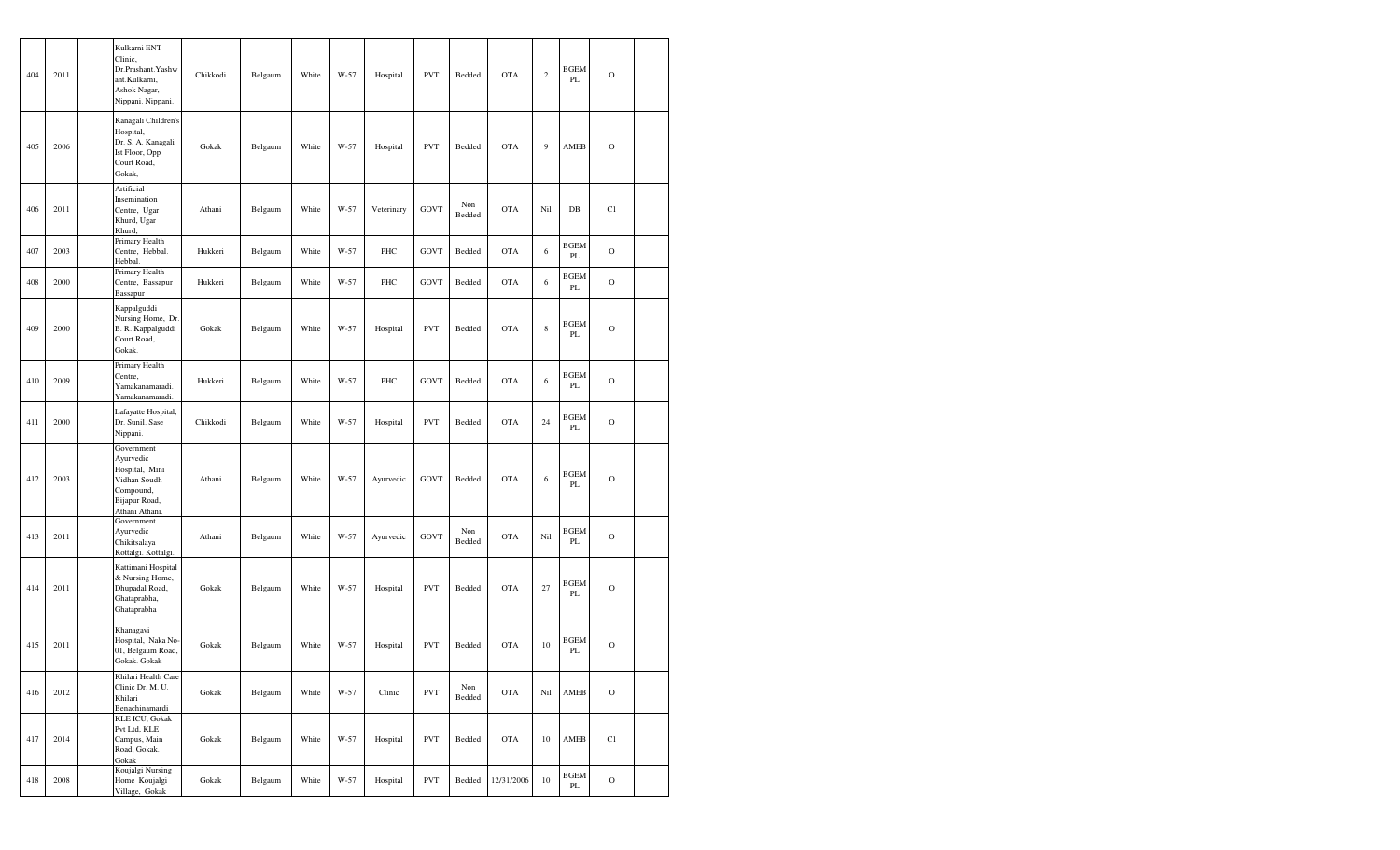| 419 | 2006 |   | Koushik<br>Homeopathic<br>Clinic Dr. D. A.<br>Kowshik Gokak                                                               | Gokak | Belgaum | White  | W-57   | Clinic               | <b>PVT</b>  | Non<br>Bedded | <b>OTA</b> | Nil            | AMEB                         | $\mathbf O$   |  |
|-----|------|---|---------------------------------------------------------------------------------------------------------------------------|-------|---------|--------|--------|----------------------|-------------|---------------|------------|----------------|------------------------------|---------------|--|
| 420 | 2016 |   | Laxmi Clinic Dr. S.<br>L. Hosatot Hallur                                                                                  | Gokak | Belgaum | White  | W-57   | Hospital             | <b>PVT</b>  | Bedded        | <b>OTA</b> | 3              | <b>BGEM</b><br>PL            | $\mathcal{O}$ |  |
| 421 | 2016 |   | Aroodha Dental<br>Clinic Dr. V. B.<br>Mandawal Opp<br>Laxmi Takies, L.<br>E. T. Collage<br>Road, Jawar<br>Complex, Gokak. | Gokak | Belgaum | White  | W-57   | Dental Clinic        | <b>PVT</b>  | Non<br>Bedded | <b>OTA</b> | Nil            | <b>BGEM</b><br>PL            | $\mathbf O$   |  |
| 422 | 2017 |   | Mahantesh<br>Chikitsalya Dr. B.<br>S. Kalloli and S. S.<br>Kalloli Arabhavi<br>Village                                    | Gokak | Belgaum | White  | $W-57$ | Clinic               | <b>PVT</b>  | Non<br>Bedded | <b>OTA</b> | Nil            | AMEB                         | $\mathcal{O}$ |  |
| 423 | 2014 |   | Masurkar Multi<br>Speciality Medical<br>Centre,<br>Naka.No.1, Gokak.<br>Gokak                                             | Gokak | Belgaum | Orange | O-1386 | Hospital             | <b>PVT</b>  | Bedded        | 9/30/2021  | 47             | <b>BGEM</b><br>PL            | C1            |  |
| 424 | 2016 |   | Matru krupa Clinic<br>Dr. V. S. Magadum<br>Nandagaaon                                                                     | Gokak | Belgaum | White  | W-57   | Hospital             | <b>PVT</b>  | Bedded        | <b>OTA</b> | $\overline{c}$ | AMEB                         | $\mathcal{O}$ |  |
| 425 | 2016 |   | Matte Dental<br>Clinic Dr. M. M.<br>Matte Byalikata                                                                       | Gokak | Belgaum | White  | $W-57$ | Dental Clinic        | <b>PVT</b>  | Non<br>Bedded | <b>OTA</b> | Nil            | <b>BGEM</b><br>PL            | $\mathcal{O}$ |  |
| 426 | 2010 |   | Mobile Veternery<br>Clinic, Gokak<br>Gokak                                                                                | Gokak | Belgaum | White  | W-57   | Veterinary           | <b>GOVT</b> | Non<br>Bedded | <b>OTA</b> | Nil            | $DB$                         | $\mathbf O$   |  |
| 427 | 2011 | m | Mudalagi<br>Diagnostic Centre,<br>Mudalgi, Mudalgi,                                                                       | Gokak | Belgaum | White  | W-57   | Diagnostic<br>Center | <b>PVT</b>  | Non<br>Bedded | 12/31/2012 | Nil            | <b>BGEM</b><br>PL            | C1            |  |
| 428 | 2006 |   | Mungarwadi<br>Hospital<br>Dr.Mohan.Basavan<br>eppa. Mungarwadi,<br>Court Road,<br>Gokak. Gokak                            | Gokak | Belgaum | White  | W-57   | Hospital             | <b>PVT</b>  | Bedded        | <b>OTA</b> | 9              | <b>BGEM</b><br>PL            | $\mathcal{O}$ |  |
| 429 | 2011 |   | Murgod<br>Dispensary, Near<br>Karemmadevi<br>Circle, Mudalgi,<br>Mudalagi                                                 | Gokak | Belgaum | White  | $W-57$ | Clinic               | <b>PVT</b>  | Non<br>Bedded | <b>OTA</b> | Nil            | <b>BGEM</b><br>PL            | $\mathcal{O}$ |  |
| 430 | 2015 |   | Murgod Memorial<br>Surgical &<br>Materrnity Hospital<br>Dr. A. M. Murgod<br>Gokak                                         | Gokak | Belgaum | White  | W-57   | Hospital             | <b>PVT</b>  | Bedded        | <b>OTA</b> | 9              | AMEB                         | $\mathcal{O}$ |  |
| 431 | 2012 |   | Naikwadi Hospital,<br>600/1, Mahantesh<br>nagar,<br>Ghataprabha,<br>Ghataprabha                                           | Gokak | Belgaum | White  | W-57   | Hospital             | <b>PVT</b>  | Bedded        | <b>OTA</b> | 10             | AMEB                         | O             |  |
| 432 | 2016 |   | Navachetan Clinic,<br>Dr. V. B. Patil<br>Ghataprabha,                                                                     | Gokak | Belgaum | White  | W-57   | Clinic               | <b>PVT</b>  | Non<br>Bedded | <b>OTA</b> | Nil            | AMEB                         | $\mathbf O$   |  |
| 433 | 2003 |   | Navajeevan<br>Hospital Dr. P. S.<br>Hosamani<br>Opp.Govt.Junior<br>College, Gokak.                                        | Gokak | Belgaum | White  | W-57   | Hospital             | <b>PVT</b>  | Bedded        | <b>OTA</b> | 25             | <b>BGEM</b><br>$\mathbf{PL}$ | $\mathbf O$   |  |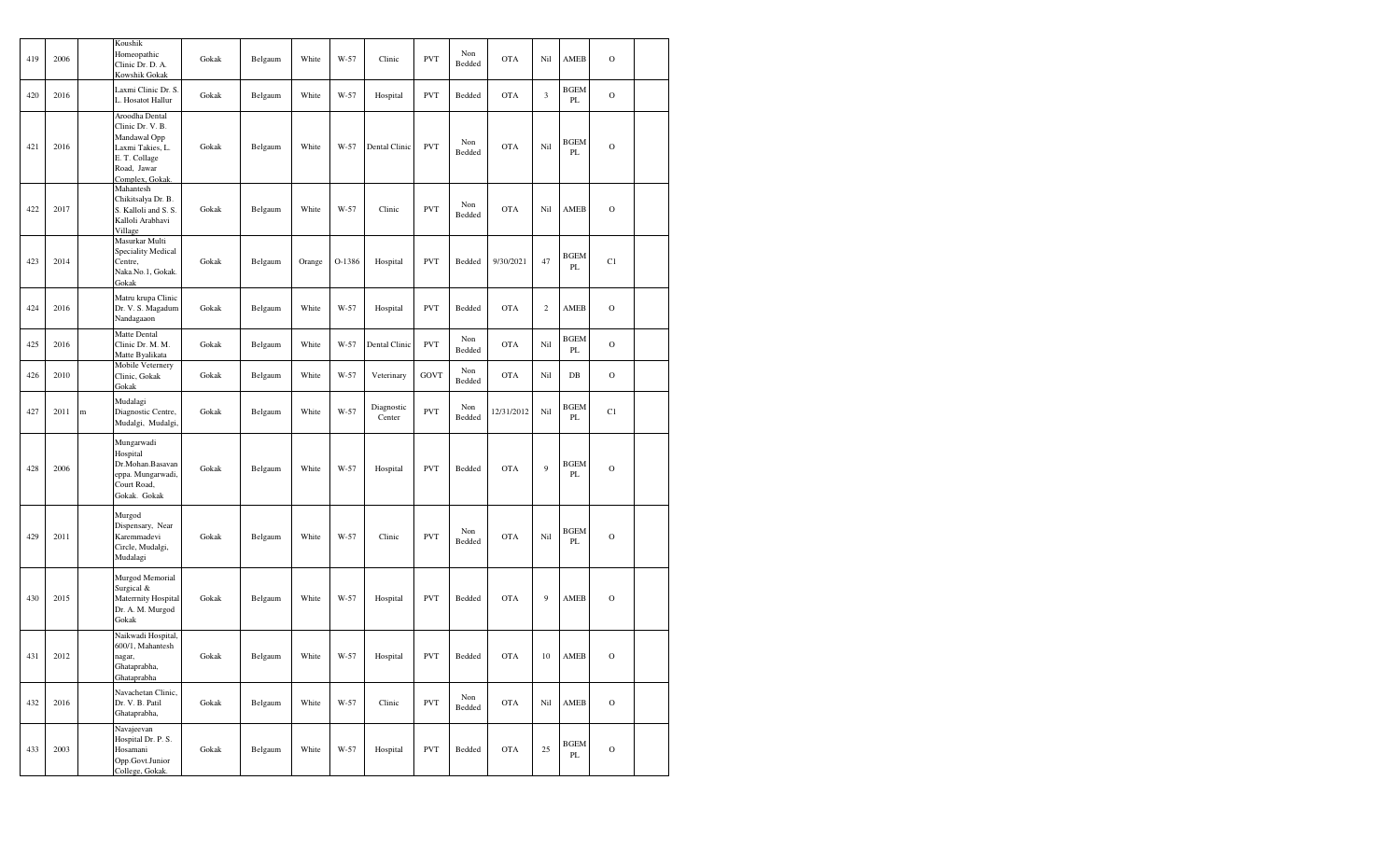| 434 | 2012 | Navaneet Clinic,<br>Grain Market,<br>Main Road,<br>Ghataprabha,<br>Ghataprabha                                         | Gokak    | Belgaum | White | W-57 | Hospital             | <b>PVT</b> | Bedded        | <b>OTA</b> | $\overline{9}$ | AMEB              | $\mathcal{O}$ |  |
|-----|------|------------------------------------------------------------------------------------------------------------------------|----------|---------|-------|------|----------------------|------------|---------------|------------|----------------|-------------------|---------------|--|
| 435 | 2016 | Neminath<br>Charitable Trust<br>Hospital Dr. N. V.<br>Avalakki Gokak                                                   | Gokak    | Belgaum | White | W-57 | Clinic               | <b>PVT</b> | Non<br>Bedded | <b>OTA</b> | Nil            | AMEB              | $\mathbf O$   |  |
| 436 | 2016 | Nesaragi Clinic Dr.<br>H. S. Nesargi<br>Durgadevi Nagar,<br>Gokak                                                      | Gokak    | Belgaum | White | W-57 | Clinic               | <b>PVT</b> | Non<br>Bedded | <b>OTA</b> | Nil            | <b>BGEM</b><br>PL | $\circ$       |  |
| 437 | 2016 | Nidagundi Clinic<br>Dr. A. R.<br>Nidagundi Lolsur                                                                      | Gokak    | Belgaum | White | W-57 | Hospital             | <b>PVT</b> | Bedded        | <b>OTA</b> | $\overline{4}$ | <b>BGEM</b><br>PL | $\Omega$      |  |
| 438 | 2006 | Nimra Hospital,<br>Opp.Court Road,<br>Gokak. Gokak                                                                     | Gokak    | Belgaum | White | W-57 | Hospital             | <b>PVT</b> | Bedded        | <b>OTA</b> | 24             | AMEB              | $\Omega$      |  |
| 439 | 2011 | Nippani Eye<br>Hospital, 1st<br>Floor, Mungarwadi<br>Complex, Main<br>Road, Gokak<br>Gokak                             | Gokak    | Belgaum | White | W-57 | Hospital             | <b>PVT</b> | Bedded        | <b>OTA</b> | 10             | <b>BGEM</b><br>PL | $\mathbf O$   |  |
| 440 | 2016 | Nirwani Clinic Dr.<br>V. P. Hosamath Dr.<br>Ambedkar Nagar,<br>Gokak                                                   | Gokak    | Belgaum | White | W-57 | Clinic               | <b>PVT</b> | Non<br>Bedded | <b>OTA</b> | Nil            | <b>BGEM</b><br>PL | $\circ$       |  |
| 441 | 2016 | Occupational<br><b>Health Centre</b><br>Dalmia Cement<br>(Bharth) Ltd.,<br>Medical Officer<br>Yadwad                   | Gokak    | Belgaum | White | W-57 | Clinic               | <b>PVT</b> | Non<br>Bedded | <b>OTA</b> | Nil            | <b>BGEM</b><br>PL | $\mathcal{O}$ |  |
| 442 | 2015 | Occupational<br>Health Centre<br>Roquete Riddhi<br>Siddhi Pvt. Ltd. Dr.<br>Neelakant Gowda<br>Medical Officer<br>Gokak | Gokak    | Belgaum | White | W-57 | Hospital             | <b>PVT</b> | Bedded        | <b>OTA</b> | $\sqrt{2}$     | <b>BGEM</b><br>PL | $\mathbf O$   |  |
| 443 | 2016 | Om Sai Diagnostic<br>Center Konnur<br>Gokak                                                                            | Gokak    | Belgaum | White | W-57 | Diagnostic<br>Center | <b>PVT</b> | Non<br>Bedded | <b>OTA</b> | Nil            | <b>BGEM</b><br>PL | $\Omega$      |  |
| 444 | 2011 | Omkar Clinic, Dr.<br>A. M.<br>Yamakanamardi,<br>Gurlapur.                                                              | Mudalagi | Belgaum | White | W-57 | Clinic               | <b>PVT</b> | Non<br>Bedded | <b>OTA</b> | Nil            | <b>BGEM</b><br>PL | $\mathbf O$   |  |
| 445 | 2014 | Palaki Clinic Dr. L.<br>B. Palaki Kalloli                                                                              | Gokak    | Belgaum | White | W-57 | Clinic               | <b>PVT</b> | Non<br>Bedded | <b>OTA</b> | Nil            | AMEB              | $\mathcal{O}$ |  |
| 446 | 2014 | Parshwanath Clinic<br>Dr. H. S.<br>Dahreppannavar<br>Awaradi                                                           | Gokak    | Belgaum | White | W-57 | Hospital             | <b>PVT</b> | Bedded        | <b>OTA</b> | $\sqrt{2}$     | AMEB              | $\Omega$      |  |
| 447 | 2007 | Patil Children's<br>Hospital, Dr. R. D.<br>Patil Court Road,<br>Opposite Sub jail,<br>Gokak.                           | Gokak    | Belgaum | White | W-57 | Hospital             | <b>PVT</b> | Bedded        | <b>OTA</b> | 10             | <b>BGEM</b><br>PL | $\mathbf O$   |  |
| 448 | 2016 | Patil Clinic Dr. A.<br>G. Patil<br>Benachinamardi<br>Urabinhatti                                                       | Gokak    | Belgaum | White | W-57 | Clinic               | <b>PVT</b> | Non<br>Bedded | <b>OTA</b> | Nil            | <b>BGEM</b><br>PL | $\mathcal{O}$ |  |
| 449 | 2016 | Patil Clinic Dr. S.<br>A. Pujer Koujalgi<br>Village,                                                                   | Gokak    | Belgaum | White | W-57 | Hospital             | <b>PVT</b> | Bedded        | <b>OTA</b> | 5              | AMEB              | $\mathcal O$  |  |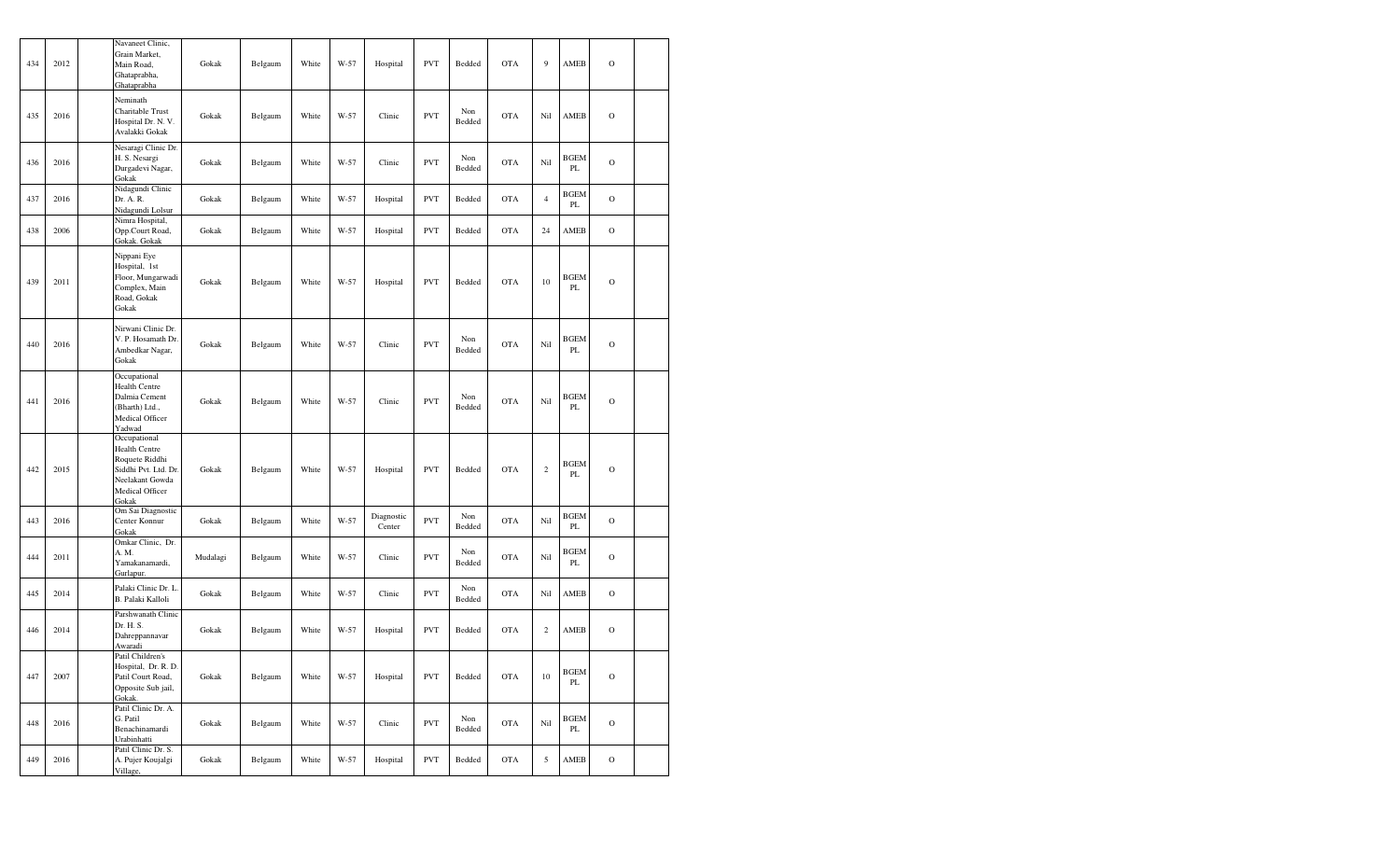| 450 | 2016 |             | Patil Clinic Dr. M.<br>S. Patil Sangankeri                                                          | Gokak    | Belgaum | White | W-57 | Hospital      | <b>PVT</b>  | Bedded        | <b>OTA</b> | $\overline{c}$ | <b>BGEM</b><br>PL       | $\mathbf O$   |  |
|-----|------|-------------|-----------------------------------------------------------------------------------------------------|----------|---------|-------|------|---------------|-------------|---------------|------------|----------------|-------------------------|---------------|--|
| 451 | 2016 |             | Patil Clinic Dr. S.<br>S. Patil<br>Wadderhatti                                                      | Gokak    | Belgaum | White | W-57 | Hospital      | <b>PVT</b>  | Bedded        | <b>OTA</b> | $\overline{c}$ | AMEB                    | $\mathcal O$  |  |
| 452 | 2011 |             | Patil Poly Clnic &<br>Maternity Home &<br>Laboratory Dr. S.<br>S. Patil, Bazar<br>Road, Mudalgi,    | Gokak    | Belgaum | White | W-57 | Hospital      | <b>PVT</b>  | Bedded        | <b>OTA</b> | $\overline{4}$ | <b>BGEM</b><br>PL       | $\mathcal{O}$ |  |
| 453 | 2004 |             | Patil Eye Hospital,<br>Ist Floor,<br>Opp.Laxmi<br>Talkies, Gokak.<br>Gokak                          | Gokak    | Belgaum | White | W-57 | Hospital      | <b>PVT</b>  | Bedded        | <b>OTA</b> | $\,$ 8 $\,$    | AMEB                    | $\mathcal{O}$ |  |
| 454 | 2004 |             | Patil Nursing<br>Home, Dr. M. S.<br>Patil High School<br>Road, Gokak.                               | Gokak    | Belgaum | White | W-57 | Hospital      | <b>PVT</b>  | Bedded        | <b>OTA</b> | 6              | <b>BGEM</b><br>PL       | $\mathbf O$   |  |
| 455 | 2016 |             | Pattar Clinic Dr. J.<br>H. Sonar Kurubur<br>Pool                                                    | Gokak    | Belgaum | White | W-57 | Clinic        | <b>PVT</b>  | Non<br>Bedded | <b>OTA</b> | Nil            | <b>BGEM</b><br>PL       | $\mathcal{O}$ |  |
| 456 | 2016 |             | Pawar Dental<br>Clinic Dr. L. A.<br>Pawar Manjari                                                   | Chikkodi | Belgaum | White | W-57 | Dental Clinic | <b>PVT</b>  | Non<br>Bedded | <b>OTA</b> | Nil            | <b>BGEM</b><br>PL       | $\mathcal{O}$ |  |
| 457 | 2012 |             | Pradeep Clinic,<br>Dr. P. B. Huddar<br>Mallapur PG road,<br>Ghataprabha,                            | Gokak    | Belgaum | White | W-57 | Hospital      | <b>PVT</b>  | Bedded        | <b>OTA</b> | $\overline{c}$ | AMEB                    | $\mathcal O$  |  |
| 458 | 2017 |             | Primary Health<br>Center Naganur<br>Naganur                                                         | Gokak    | Belgaum | White | W-57 | PHC           | GOVT        | Bedded        | <b>OTA</b> | 6              | <b>BGEM</b><br>PL       | $\mathcal O$  |  |
| 459 | 2000 |             | Primary Health<br>Centre Koujalgi.<br>Kaujalgi.                                                     | Gokak    | Belgaum | White | W-57 | PHC           | <b>GOVT</b> | Bedded        | <b>OTA</b> | 6              | <b>BGEM</b><br>PL       | $\mathbf O$   |  |
| 460 | 2011 |             | Laxmi Clinic, Dr<br><b>B</b> M Vibhute<br>Kurli Kurli                                               | Chikkodi | Belgaum | White | W-57 | Clinic        | <b>PVT</b>  | Non<br>Bedded | <b>OTA</b> | Nil            | <b>BGEM</b><br>PL       | $\mathbf O$   |  |
| 461 | 2017 |             | Laxmiraje<br>Nimbalkar Clinic<br>Dr. M. S.<br>Nimbalkar Clinic<br>Bhagyalaxmi<br>Nagar, K. C. Road  | Chikkodi | Belgaum | White | W-57 | Clinic        | <b>PVT</b>  | Non<br>Bedded | <b>OTA</b> | Nil            | <b>BGEM</b><br>PL       | $\mathcal{O}$ |  |
| 462 | 2016 |             | Magadum Clinic<br>Dr. R G Magadum<br>Galataga                                                       | Chikkodi | Belgaum | White | W-57 | Hospital      | <b>PVT</b>  | Bedded        | <b>OTA</b> | $\,2$          | <b>BGEM</b><br>$\rm PL$ | C1            |  |
| 463 | 2011 |             | Magdum Clinic,<br>Dr. R G Magadum<br>Galtaga                                                        | Chikkodi | Belgaum | White | W-57 | Hospital      | <b>PVT</b>  | Bedded        | <b>OTA</b> | $\mathbf{2}$   | <b>BGEM</b><br>$\rm PL$ | $\mathbf O$   |  |
| 464 | 2011 | $\mathbf N$ | Mahajan Maternity<br>Nursing Home &<br>Ideal dignostic lab,<br>Jijamata chowk,<br>Nippani. Nippani. | Chikkodi | Belgaum | White | W-57 | Hospital      | <b>PVT</b>  | Bedded        | 12/31/2014 | $\,$ 8 $\,$    | <b>BGEM</b><br>PL       | C1            |  |
| 465 | 2016 |             | Mahalaxmi<br>Hospital Dr. A. K.<br>Patil Nippani                                                    | Chikkodi | Belgaum | White | W-57 | Hospital      | <b>PVT</b>  | Bedded        | <b>OTA</b> | 10             | <b>BGEM</b><br>PL       | $\circ$       |  |
| 466 | 2013 |             | Mahalxmi clinic,<br>Dr. S. H. Powar At<br>Budihal, Post<br>Yamagarni,                               | Chikkodi | Belgaum | White | W-57 | Hospital      | <b>PVT</b>  | Bedded        | <b>OTA</b> | $\overline{c}$ | <b>BGEM</b><br>PL       | $\circ$       |  |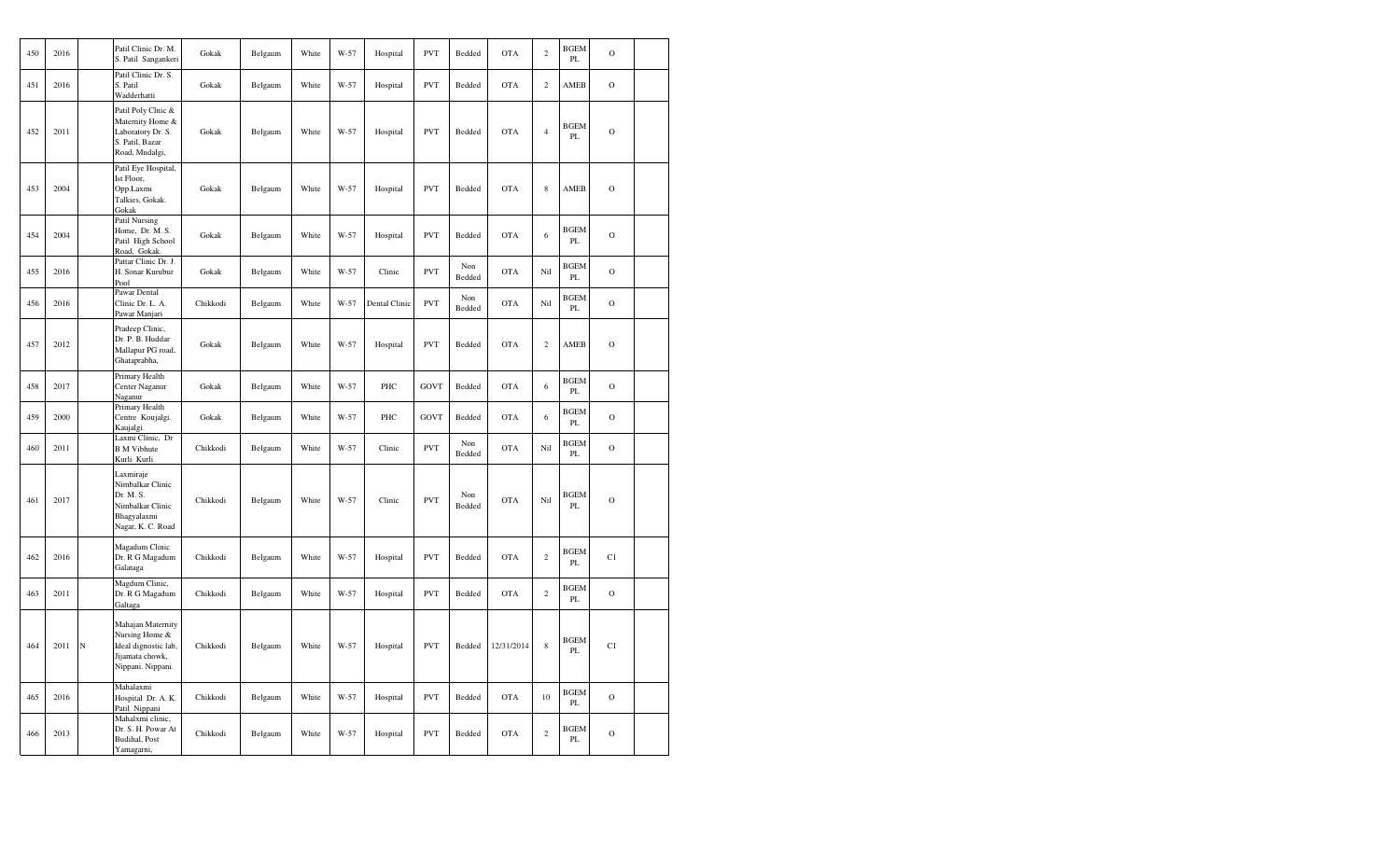| 467 | 2012 | Mahavir Clinic,<br>Dr. A. R. Chougule<br>Mahadev Galli,<br>Kognolli                                                                  | Chikkodi | Belgaum | White | W-57 | Hospital             | <b>PVT</b>  | Bedded        | <b>OTA</b> | $\,1$          | <b>BGEM</b><br>PL            | $\mathbf O$  |  |
|-----|------|--------------------------------------------------------------------------------------------------------------------------------------|----------|---------|-------|------|----------------------|-------------|---------------|------------|----------------|------------------------------|--------------|--|
| 468 | 2014 | Manas Hospital<br>Dr. A. S. Upadhye<br>M. A. Shah<br>Complex, Ashok<br>Nagar, Nippani                                                | Chikkodi | Belgaum | White | W-57 | Hospital             | <b>PVT</b>  | Bedded        | <b>OTA</b> | 3              | <b>BGEM</b><br>PL            | $\mathbf O$  |  |
| 469 | 2012 | Mata Clinic, Dr. A.<br>S. Parkute<br>Khadaklat                                                                                       | Chikkodi | Belgaum | White | W-57 | Hospital             | <b>PVT</b>  | Bedded        | <b>OTA</b> | $\mathfrak{Z}$ | <b>BGEM</b><br>PL            | $\mathbf O$  |  |
| 470 | 2011 | Matoshree Clinic,<br>Dr. V. T.<br>Kothiwale Chandur                                                                                  | Chikkodi | Belgaum | White | W-57 | Hospital             | <b>PVT</b>  | Bedded        | <b>OTA</b> | $\overline{4}$ | <b>BGEM</b><br>PL            | $\circ$      |  |
| 471 | 2003 | Meena Nusing<br>Home, Mangalwar<br>Peth, Nippani.<br>Nippani.                                                                        | Chikkodi | Belgaum | White | W-57 | Hospital             | <b>PVT</b>  | Bedded        | <b>OTA</b> | 10             | <b>BGEM</b><br>PL            | $\circ$      |  |
| 472 | 2003 | Mobile Veternery<br>Clinic, Chikkodi<br>Chikkodi                                                                                     | Chikkodi | Belgaum | White | W-57 | Veterinary           | <b>GOVT</b> | Non<br>Bedded | <b>OTA</b> | Nil            | $DB$                         | $\circ$      |  |
| 473 | 2016 | Morya Clinic Dr. S.<br>S. Patil Sambhaj<br>Near Akkol                                                                                | Chikkodi | Belgaum | White | W-57 | Clinic               | <b>PVT</b>  | Non<br>Bedded | <b>OTA</b> | Nil            | <b>BGEM</b><br>PL            | $\circ$      |  |
| 474 | 2016 | Mudhol Clinic Dr.<br>Dilip.R.Mudhol.<br>Chikkodi                                                                                     | Chikkodi | Belgaum | White | W-57 | Clinic               | <b>PVT</b>  | Non<br>Bedded | <b>OTA</b> | Nil            | <b>BGEM</b><br>PL            | $\circ$      |  |
| 475 | 2011 | Namrata Nursing<br>Home, Dr. S. H.<br>Powar Chikhalwal                                                                               | Chikkodi | Belgaum | White | W-57 | Hospital             | <b>PVT</b>  | Bedded        | <b>OTA</b> | 3              | <b>BGEM</b><br>PL            | $\mathbf O$  |  |
| 476 | 2016 | Navasanjeevani<br>Clinic Near Shintre<br>Wadi Kurli                                                                                  | Chikkodi | Belgaum | White | W-57 | Clinic               | <b>PVT</b>  | Non<br>Bedded | <b>OTA</b> | Nil            | <b>BGEM</b><br>PL            | $\circ$      |  |
| 477 | 2003 | Daneshwari Multi<br>Speciality Health<br>Care, (Nerli<br>Hospital) Dr. R. R.<br>Nerli, Near Post<br>Office, Ashok<br>Nagar, Nippani. | Chikkodi | Belgaum | White | W-57 | Hospital             | <b>PVT</b>  | Bedded        | <b>OTA</b> | 25             | <b>BGEM</b><br>PL            | $\circ$      |  |
| 478 | 2011 | Nikam Clinic, Dr.<br>K. A. Nikam<br>Kunnur                                                                                           | Chikkodi | Belgaum | White | W-57 | Hospital             | <b>PVT</b>  | Bedded        | 12/31/2011 | $\sqrt{2}$     | <b>BGEM</b><br>$\mathbf{PL}$ | C1           |  |
| 479 | 2016 | Nilekar Clinic Dr.<br>P. T. Nilekar,<br>Zenda Chowk<br>Soundalga                                                                     | Chikkodi | Belgaum | White | W-57 | Hospital             | <b>PVT</b>  | Bedded        | <b>OTA</b> | 3              | BGEM<br>PL                   | $\mathbf O$  |  |
| 480 | 2016 | Nippani Diagnostic<br>Center Dr. Mahesh<br>Kore Nippani                                                                              | Chikkodi | Belgaum | White | W-57 | Diagnostic<br>Center | <b>PVT</b>  | Non<br>Bedded | <b>OTA</b> | Nil            | <b>BGEM</b><br>PL            | $\mathbf O$  |  |
| 481 | 2003 | Nirmale General<br>Nursing Home,<br>And Poly Clinic<br>Old Motor Stand,<br><b>Behind Municipal</b><br>Office, Nippani.<br>Nippani.   | Chikkodi | Belgaum | White | W-57 | Hospital             | <b>PVT</b>  | Bedded        | <b>OTA</b> | 9              | <b>BGEM</b><br>PL            | $\mathbf O$  |  |
| 482 | 2012 | Om clinical<br>laboratory, S.S.<br><b>Bhivare Boragaon</b>                                                                           | Chikkodi | Belgaum | White | W-57 | Diagnostic<br>Center | <b>PVT</b>  | Non<br>Bedded | <b>OTA</b> | Nil            | <b>BGEM</b><br>PL            | $\mathcal O$ |  |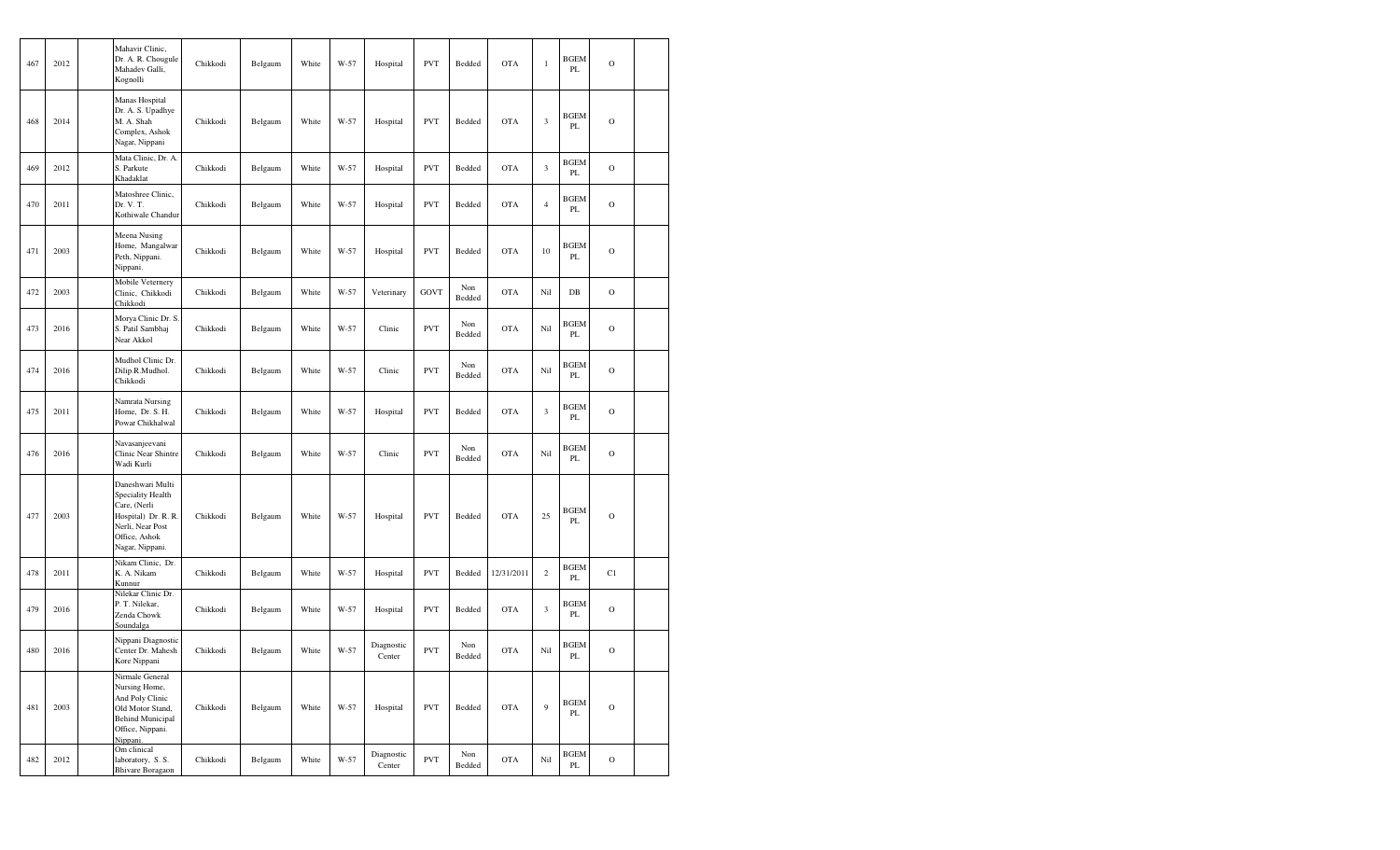| 483 | 2013 | Omkar clinical<br>laboratory, Dr. R.<br>A. Patil Sadalaga,                                                       | Chikkodi | Belgaum | White | W-57   | Diagnostic<br>Center | <b>PVT</b> | Non<br>Bedded | 12/31/2014 | Nil            | <b>BGEM</b><br>PL       | $\circ$        |  |
|-----|------|------------------------------------------------------------------------------------------------------------------|----------|---------|-------|--------|----------------------|------------|---------------|------------|----------------|-------------------------|----------------|--|
| 484 | 2013 | Omkar Daignostic<br>Laboratory, Dr. S.<br>S. Managuli<br>Nagaramunoli                                            | Chikkodi | Belgaum | White | W-57   | Diagnostic<br>Center | <b>PVT</b> | Non<br>Bedded | <b>OTA</b> | Nil            | <b>BGEM</b><br>PL       | $\overline{O}$ |  |
| 485 | 2003 | Oral and Dental<br>Care Center, Dr.<br>Rajesh Banavanna<br>Ashok Nagar,<br>Nippani. Nippani                      | Chikkodi | Belgaum | White | W-57   | Dental Clinic        | <b>PVT</b> | Non<br>Bedded | <b>OTA</b> | Nil            | BGEM<br>$\rm PL$        | $\circ$        |  |
| 486 | 2013 | Padma Clinic, Dr.<br>V.V. Upadhye<br>Manjari                                                                     | Chikkodi | Belgaum | White | W-57   | Clinic               | <b>PVT</b> | Non<br>Bedded | <b>OTA</b> | Nil            | <b>BGEM</b><br>PL       | $\overline{O}$ |  |
| 487 | 2016 | Padma Clinic,<br>Manjari Chikkodi                                                                                | Chikkodi | Belgaum | White | $W-57$ | Clinic               | <b>PVT</b> | Non<br>Bedded | <b>OTA</b> | Nil            | <b>BGEM</b><br>PL       | C1             |  |
| 488 | 2013 | Padmavati Clinic,<br>Dr. B. A. Bhojkar<br>Shamnewadi                                                             | Chikkodi | Belgaum | White | W-57   | Hospital             | <b>PVT</b> | Bedded        | <b>OTA</b> | $\overline{2}$ | <b>BGEM</b><br>PL       | $\circ$        |  |
| 489 | 2016 | Pandurang Clinic<br>Dr. R. I. Belagali<br>Nagarmunoli                                                            | Chikkodi | Belgaum | White | W-57   | Hospital             | <b>PVT</b> | Bedded        | <b>OTA</b> | $\overline{c}$ | <b>BGEM</b><br>PL       | $\overline{O}$ |  |
| 490 | 2011 | Pandurang<br>Laboratory, B.N.<br>Kumbar,<br>Nagarmunnoli.<br>Nagarmunnoli                                        | Chikkodi | Belgaum | White | W-57   | Diagnostic<br>Center | <b>PVT</b> | Non<br>Bedded | <b>OTA</b> | Nil            | <b>BGEM</b><br>PL       | $\circ$        |  |
| 491 | 2012 | Panduranga<br>Kumbar Clinic,<br>Dr. M. B. Kumbar<br>Nagarmunnoli                                                 | Chikkodi | Belgaum | White | W-57   | Hospital             | <b>PVT</b> | Bedded        | <b>OTA</b> | $\sqrt{5}$     | <b>BGEM</b><br>PL       | $\overline{O}$ |  |
| 492 | 2016 | Paras Clinic Dr. G.<br>B. Patil<br>Shamnewadi                                                                    | Chikkodi | Belgaum | White | W-57   | Clinic               | <b>PVT</b> | Non<br>Bedded | <b>OTA</b> | Nil            | <b>BGEM</b><br>PL       | $\overline{O}$ |  |
| 493 | 2016 | Paras ENT<br>Speciality Hospital<br>Chennamma<br>Circle, Ashok<br>Nagar Nippani                                  | Chikkodi | Belgaum | White | W-57   | Hospital             | <b>PVT</b> | Bedded        | <b>OTA</b> | 10             | <b>BGEM</b><br>PL       | $\circ$        |  |
| 494 | 2016 | Parshwa Clinic Dr.<br>T. V. Chandake<br>Shamnewadi                                                               | Chikkodi | Belgaum | White | W-57   | Hospital             | <b>PVT</b> | Bedded        | <b>OTA</b> | $\overline{4}$ | <b>BGEM</b><br>$\rm PL$ | $\overline{O}$ |  |
| 495 | 2017 | Parvati Clinic Dr.<br>P. I. Khadakbhavi<br><b>Basav Circle</b>                                                   | Chikkodi | Belgaum | White | W-57   | Hospital             | <b>PVT</b> | Bedded        | <b>OTA</b> | $\sqrt{2}$     | <b>BGEM</b><br>$\rm PL$ | $\overline{O}$ |  |
| 496 | 2009 | Parvati Eye Care &<br>Diagnostic Centre,<br>Dr. N. R. Patil,<br>Prabhakar Kore<br>Nagar, N. M. Road,<br>Chikkodi | Chikkodi | Belgaum | White | W-57   | Hospital             | <b>PVT</b> | Bedded        | <b>OTA</b> | 10             | <b>BGEM</b><br>PL       | $\circ$        |  |
| 497 | 2013 | Patil Clinic, Dr. V.<br>D. Dhulasawant<br>Kothali                                                                | Chikkodi | Belgaum | White | W-57   | Hospital             | <b>PVT</b> | Bedded        | 12/31/2011 | $\sqrt{5}$     | <b>BGEM</b><br>$\rm PL$ | C1             |  |
| 498 | 2005 | Patil Nursing<br>Home, Dr. B. B.<br>Patil Jain Peth,<br>Chikkodi.                                                | Chikkodi | Belgaum | White | W-57   | Hospital             | <b>PVT</b> | Bedded        | <b>OTA</b> | $\,$ 8 $\,$    | <b>BGEM</b><br>PL       | $\overline{O}$ |  |
| 499 | 2007 | Patil Nursing<br>Home, Dr.S.<br>S.,Patil, Ashok<br>Nagar, Nippani.                                               | Chikkodi | Belgaum | White | W-57   | Hospital             | <b>PVT</b> | Bedded        | <b>OTA</b> | 17             | BGEM<br>PL              | $\overline{O}$ |  |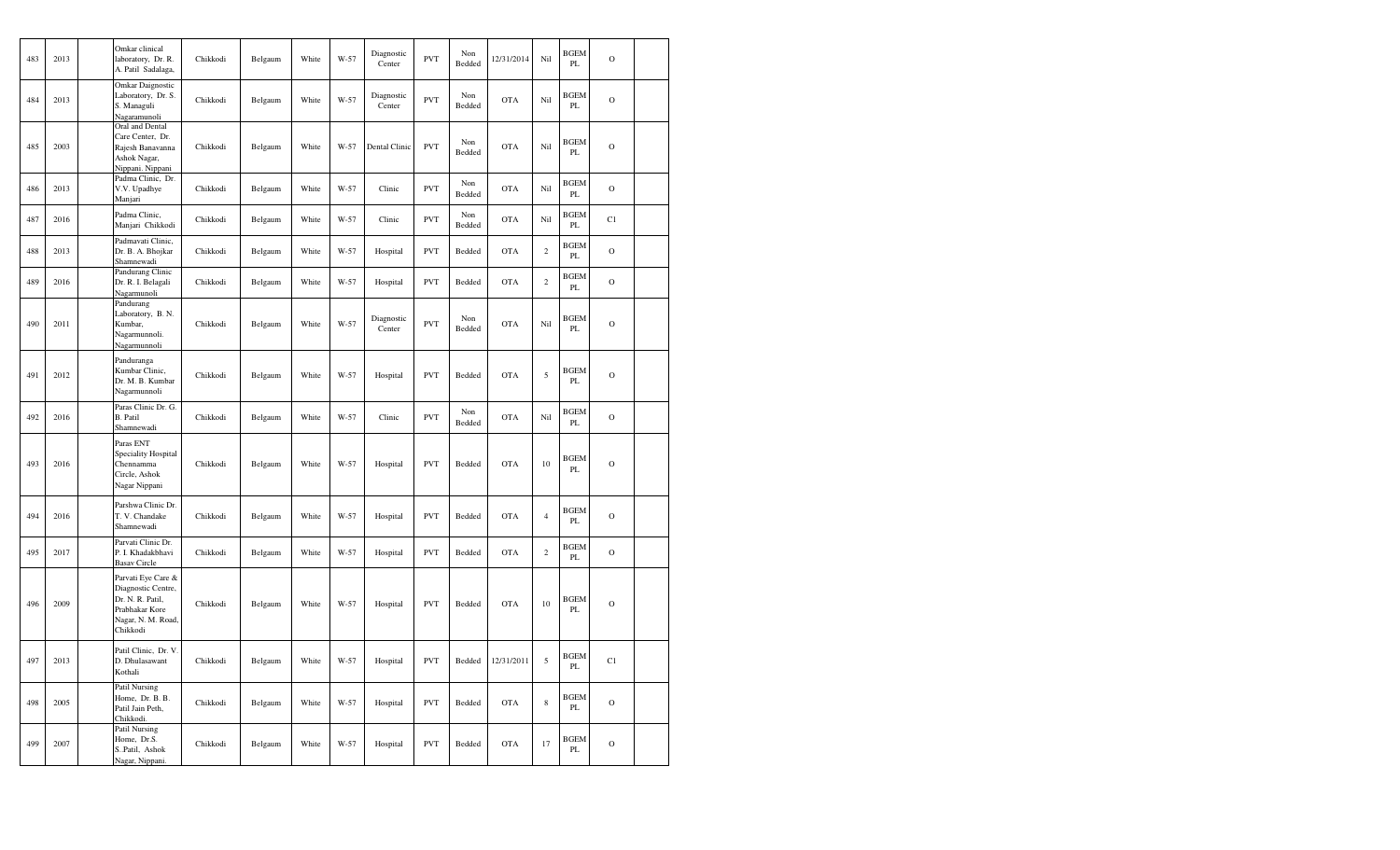| 500 | 2016 |             | Pavitra Hospital<br>Dr. B. Karepagoal<br>Old P. B. Road,<br>Nippani                                                            | Chikkodi | Belgaum | White | W-57 | Hospital             | <b>PVT</b>  | Bedded        | <b>OTA</b> | 10             | BGEM<br>PL         | $\mathbf O$   |  |
|-----|------|-------------|--------------------------------------------------------------------------------------------------------------------------------|----------|---------|-------|------|----------------------|-------------|---------------|------------|----------------|--------------------|---------------|--|
| 501 | 2017 |             | Pawar Dental<br>Clinic Dr. L.A.<br>Pawar Manajri                                                                               | Chikkodi | Belgaum | White | W-57 | Dental Clinic        | <b>PVT</b>  | Non<br>Bedded | <b>OTA</b> | Nil            | <b>BGEM</b><br>PL  | C1            |  |
| 502 | 2016 |             | Piyush Clinic Dr.<br>M. R. Mane<br>Khadaklat<br>Chikkodi                                                                       | Chikkodi | Belgaum | White | W-57 | Hospital             | <b>PVT</b>  | Bedded        | <b>OTA</b> | $\overline{2}$ | BGEM<br>PL         | $\mathbf O$   |  |
| 503 | 2012 |             | Pooja Clinical<br>laboratory, Dr. A.<br>Jasud Kunnur                                                                           | Chikkodi | Belgaum | White | W-57 | Diagnostic<br>Center | <b>PVT</b>  | Non<br>Bedded | <b>OTA</b> | Nil            | BGEM<br>PL         | $\mathbf O$   |  |
| 504 | 2006 |             | Pooja Hospital,<br>Dr. A. P. Pujari<br>Nippani.                                                                                | Chikkodi | Belgaum | White | W-57 | Hospital             | <b>PVT</b>  | Bedded        | <b>OTA</b> | 10             | <b>BGEM</b><br>PL  | $\mathbf O$   |  |
| 505 | 2016 |             | Pramil Clinic Dr. J.<br>D. Ghorpade Kerur                                                                                      | Chikkodi | Belgaum | White | W-57 | Clinic               | <b>PVT</b>  | Non<br>Bedded | <b>OTA</b> | Nil            | <b>BGEM</b><br>PL  | $\mathbf O$   |  |
| 506 | 2013 | $\mathbf N$ | Praveen<br>Laboratory, Dr. S.<br>M. Ajrekar Nippani                                                                            | Chikkodi | Belgaum | White | W-57 | Diagnostic<br>Center | <b>PVT</b>  | Non<br>Bedded | 12/31/2011 | Nil            | <b>BGEM</b><br>PL  | C1            |  |
| 507 | 2003 |             | Prema Accident &<br>Fracture Clinic,<br>No.77B/12, Manik<br>Nagar, Near Head<br>Post Office,<br>Nippani. P V<br>Athani Nippani | Chikkodi | Belgaum | White | W-57 | Hospital             | <b>PVT</b>  | Bedded        | <b>OTA</b> | 10             | <b>BGEM</b><br>PL  | $\mathbf O$   |  |
| 508 | 2000 |             | Primary Health<br>Centre Manakpur.<br>Manakpur.                                                                                | Chikkodi | Belgaum | White | W-57 | PHC                  | <b>GOVT</b> | Bedded        | <b>OTA</b> | 6              | <b>BGEM</b><br>PL  | $\mathbf O$   |  |
| 509 | 2000 |             | Primary Health<br>Centre, Akol.<br>Akol.                                                                                       | Chikkodi | Belgaum | White | W-57 | PHC                  | <b>GOVT</b> | Bedded        | <b>OTA</b> | 6              | BGEM<br>PL         | $\mathbf O$   |  |
| 510 | 2000 |             | Primary Health<br>Centre, Benadi.<br>Benadi.                                                                                   | Chikkodi | Belgaum | White | W-57 | PHC                  | <b>GOVT</b> | Bedded        | <b>OTA</b> | 6              | <b>BGEM</b><br>PL  | $\mathbf O$   |  |
| 511 | 2000 |             | Primary Health<br>Centre, Galataga.<br>Galataga.                                                                               | Chikkodi | Belgaum | White | W-57 | PHC                  | GOVT        | Bedded        | <b>OTA</b> | 6              | <b>BGEM</b><br>PL  | $\mathbf O$   |  |
| 512 | 2000 |             | Primary Health<br>Centre, Kadakalat.<br>Kadakalat.                                                                             | Chikkodi | Belgaum | White | W-57 | PHC                  | <b>GOVT</b> | Bedded        | <b>OTA</b> | 6              | BGEM<br>PL         | $\mathbf O$   |  |
| 513 | 2000 |             | Primary Health<br>Centre,<br>Pattankudi.<br>Pattankudi.                                                                        | Chikkodi | Belgaum | White | W-57 | PHC                  | <b>GOVT</b> | Bedded        | <b>OTA</b> | 6              | <b>BGEM</b><br>PL  | $\mathbf O$   |  |
| 514 | 2000 |             | Primary Health<br>Centre,<br>Soundalaga.<br>Soundalaga.                                                                        | Chikkodi | Belgaum | White | W-57 | PHC                  | <b>GOVT</b> | Bedded        | <b>OTA</b> | 6              | BGEM<br>PL         | $\mathbf O$   |  |
| 515 | 2000 |             | Primary Health<br>Centre, Ankali.<br>Ankali.                                                                                   | Chikkodi | Belgaum | White | W-57 | PHC                  | <b>GOVT</b> | Bedded        | <b>OTA</b> | 6              | <b>BGEM</b><br>PL  | $\Omega$      |  |
| 516 | 2000 |             | Primary Health<br>Centre, Boragaon.<br>Boragaon.                                                                               | Chikkodi | Belgaum | White | W-57 | PHC                  | <b>GOVT</b> | Bedded        | <b>OTA</b> | 6              | <b>BGEM</b><br>PL  | $\mathbf O$   |  |
| 517 | 2000 |             | Primary Health<br>Centre, Jainapur<br>Jainapur.                                                                                | Chikkodi | Belgaum | White | W-57 | PHC                  | <b>GOVT</b> | Bedded        | <b>OTA</b> | $\sqrt{6}$     | <b>BGEM</b><br>PL  | $\mathbf O$   |  |
| 518 | 2000 |             | Primary Health<br>Centre, Karagaon.<br>Karagaon.                                                                               | Chikkodi | Belgaum | White | W-57 | PHC                  | <b>GOVT</b> | Bedded        | <b>OTA</b> | $\sqrt{6}$     | <b>BGEM</b><br>PL. | $\mathcal{O}$ |  |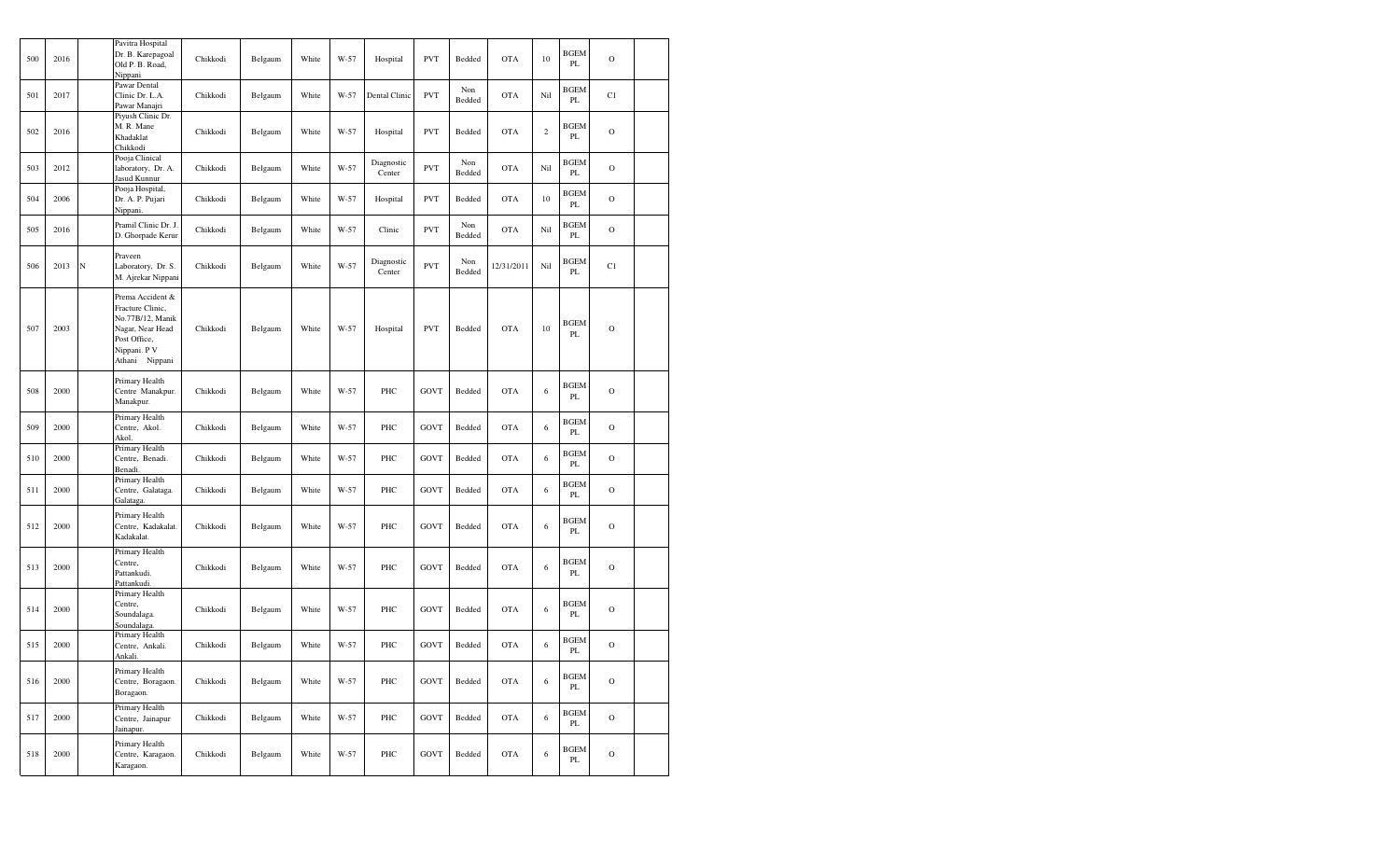| 519 | 2000 | Primary Health<br>Centre, Kerur.<br>Kerur.                                      | Chikkodi | Belgaum | White | W-57 | PHC        | <b>GOVT</b> | Bedded        | <b>OTA</b> | 6            | <b>BGEM</b><br>PL            | $\mathcal{O}$ |  |
|-----|------|---------------------------------------------------------------------------------|----------|---------|-------|------|------------|-------------|---------------|------------|--------------|------------------------------|---------------|--|
| 520 | 2000 | Primary Health<br>Centre, Mangur.<br>Mangur.                                    | Chikkodi | Belgaum | White | W-57 | PHC        | <b>GOVT</b> | Bedded        | <b>OTA</b> | 6            | <b>BGEM</b><br>PL            | $\mathbf O$   |  |
| 521 | 2000 | Primary Health<br>Centre, Yadur.<br>Yadur.                                      | Chikkodi | Belgaum | White | W-57 | PHC        | <b>GOVT</b> | Bedded        | <b>OTA</b> | 6            | <b>BGEM</b><br>PL            | $\mathcal{O}$ |  |
| 522 | 2000 | Primary Health<br>Centre, Karadaga.<br>Karadaga.                                | Chikkodi | Belgaum | White | W-57 | PHC        | <b>GOVT</b> | Bedded        | <b>OTA</b> | 6            | BGEM<br>PL                   | $\mathcal{O}$ |  |
| 523 | 2000 | Primary Helath<br>Centre, Sadalga.<br>Sadalaga                                  | Chikkodi | Belgaum | White | W-57 | PHC        | <b>GOVT</b> | Bedded        | <b>OTA</b> | 6            | BGEM<br>PL                   | $\circ$       |  |
| 524 | 2000 | Primary Helath<br>Centre, Bedkihal<br>Bedkihal                                  | Chikkodi | Belgaum | White | W-57 | PHC        | <b>GOVT</b> | Bedded        | <b>OTA</b> | 6            | BGEM<br>PL                   | $\mathcal{O}$ |  |
| 525 | 2003 | Primary Veternery<br>Center, Shendur<br>Shendur                                 | Chikkodi | Belgaum | White | W-57 | Veterinary | <b>GOVT</b> | Non<br>Bedded | <b>OTA</b> | Nil          | $_{\rm DB}$                  | $\mathbf O$   |  |
| 526 | 2003 | Primary Veternery<br>Centre, Akkol<br>Akkol                                     | Chikkodi | Belgaum | White | W-57 | Veterinary | <b>GOVT</b> | Non<br>Bedded | <b>OTA</b> | Nil          | DB                           | $\mathbf O$   |  |
| 527 | 2003 | Primary Veternery<br>Centre, Bennadi<br>Bennadi                                 | Chikkodi | Belgaum | White | W-57 | Veterinary | <b>GOVT</b> | Non<br>Bedded | <b>OTA</b> | Nil          | $DB$                         | $\mathcal{O}$ |  |
| 528 | 2003 | Primary Veternery<br>Centre, Hattarwat<br>Hattarwat                             | Chikkodi | Belgaum | White | W-57 | Veterinary | <b>GOVT</b> | Non<br>Bedded | <b>OTA</b> | Nil          | $DB$                         | $\mathcal{O}$ |  |
| 529 | 2003 | Primary Veternery<br>Centre, Khadaklat<br>Khadaklat                             | Chikkodi | Belgaum | White | W-57 | Veterinary | <b>GOVT</b> | Non<br>Bedded | <b>OTA</b> | Nil          | $DB$                         | $\mathcal{O}$ |  |
| 530 | 2003 | Primary Veternery<br>Centre, Kurli Kurli                                        | Chikkodi | Belgaum | White | W-57 | Veterinary | <b>GOVT</b> | Non<br>Bedded | <b>OTA</b> | Nil          | $_{\rm DB}$                  | $\mathcal{O}$ |  |
| 531 | 2003 | Primary Veternery<br>Centre, Majalatti<br>Majalatti                             | Chikkodi | Belgaum | White | W-57 | Veterinary | GOVT        | Non<br>Bedded | <b>OTA</b> | Nil          | $_{\rm DB}$                  | $\mathcal{O}$ |  |
| 532 | 2003 | Primary Veternery<br>Centre, Vadral<br>Vadral                                   | Chikkodi | Belgaum | White | W-57 | Veterinary | <b>GOVT</b> | Non<br>Bedded | <b>OTA</b> | Nil          | $DB$                         | $\mathbf O$   |  |
| 533 | 2003 | Priyanka Children's<br>Hospital, Dr. B B<br>Chougale<br>Jayanagar,<br>Chikkodi. | Chikkodi | Belgaum | White | W-57 | Hospital   | <b>PVT</b>  | Bedded        | <b>OTA</b> | 14           | <b>BGEM</b><br>PL            | $\circ$       |  |
| 534 | 2011 | Pulse Clinic,<br>Shivaji Chowk,<br>Nippani, Nippani                             | Chikkodi | Belgaum | White | W-57 | Hospital   | <b>PVT</b>  | Bedded        | 12/31/2011 | $\mathbf{2}$ | <b>BGEM</b><br>PL            | C1            |  |
| 535 | 2016 | Rahamat Clinic Dr.<br>D. B. Shiraguppi<br>Manjari                               | Chikkodi | Belgaum | White | W-57 | Clinic     | <b>PVT</b>  | Non<br>Bedded | <b>OTA</b> | Nil          | <b>BGEM</b><br>PL            | $\mathbf O$   |  |
| 536 | 2016 | Rahul Clinic<br>Karoshi Chikkodi                                                | Chikkodi | Belgaum | White | W-57 | Clinic     | <b>PVT</b>  | Non<br>Bedded | OTA        | Nil          | <b>BGEM</b><br>$\mathbf{PL}$ | $\mathbf O$   |  |
| 537 | 2016 | Rahul Clinic I S<br>Solabannavar<br>Jainapur Chikkodi                           | Chikkodi | Belgaum | White | W-57 | Clinic     | <b>PVT</b>  | Non<br>Bedded | OTA        | Nil          | <b>BGEM</b><br>PL            | $\mathbf O$   |  |
| 538 | 2011 | Rahul Clinic, Dr.<br>B. A. Mane Bhoj                                            | Chikkodi | Belgaum | White | W-57 | Hospital   | <b>PVT</b>  | Bedded        | <b>OTA</b> | $\mathbf{2}$ | <b>BGEM</b><br>$\rm PL$      | $\mathbf O$   |  |
| 539 | 2011 | Rajapure Clinic,<br>Dr. G. B. Rajapure<br>Kurli,                                | Chikkodi | Belgaum | White | W-57 | Hospital   | <b>PVT</b>  | Bedded        | 12/31/2011 | $\,1$        | <b>BGEM</b><br>PL            | C1            |  |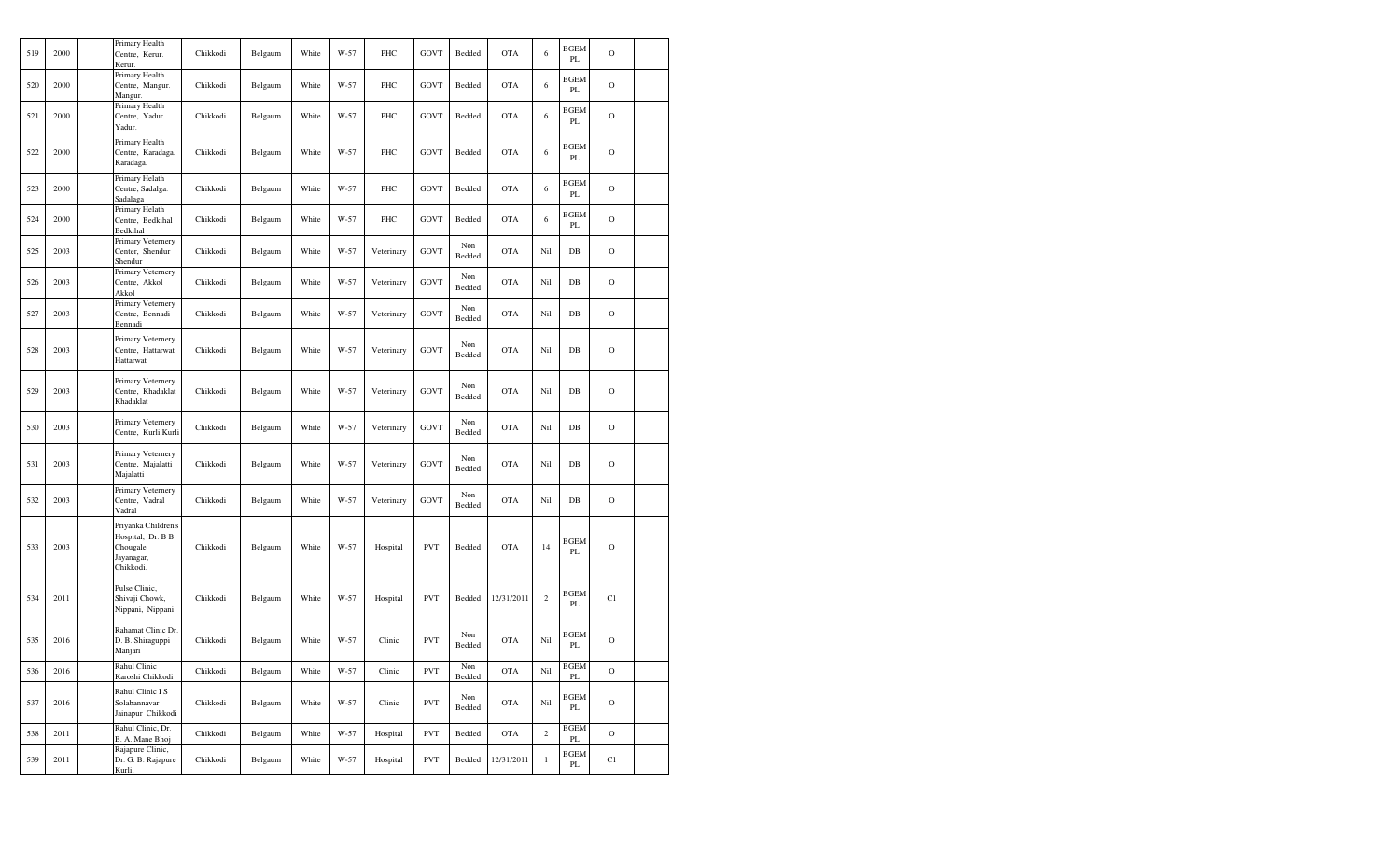| 540 | 2016 | Ratna Ayurvedic<br>Clinic Dr. R. R.<br>Jasud Kunnur                                             | Chikkodi | Belgaum | White | W-57   | Clinic               | <b>PVT</b> | Non<br>Bedded | <b>OTA</b> | Nil            | <b>BGEM</b><br>PL            | $\mathbf O$ |  |
|-----|------|-------------------------------------------------------------------------------------------------|----------|---------|-------|--------|----------------------|------------|---------------|------------|----------------|------------------------------|-------------|--|
| 541 | 2013 | Ratnadeep Clinc,<br>Dr. S. R. Kage Nej                                                          | Chikkodi | Belgaum | White | W-57   | Hospital             | <b>PVT</b> | Bedded        | 12/31/2011 | $\overline{4}$ | <b>BGEM</b><br>PL            | C1          |  |
| 542 | 2016 | Rohini Clinical<br>Laboratory Dr. P.<br>A. Balappa Kerur                                        | Chikkodi | Belgaum | White | W-57   | Diagnostic<br>Center | <b>PVT</b> | Non<br>Bedded | <b>OTA</b> | Nil            | <b>BGEM</b><br>PL            | $\mathbf O$ |  |
| 543 | 2000 | Rotary Charitable<br>Trust Blood Bank,<br>New Extension<br>Area, P.B.Road,<br>Nippani. Nippani  | Chikkodi | Belgaum | White | $W-57$ | <b>Blood Bank</b>    | <b>PVT</b> | Non<br>Bedded | <b>OTA</b> | Nil            | <b>BGEM</b><br>PL            | $\mathbf O$ |  |
| 544 | 2016 | Rukmini Clinic<br>V.I. Mali Near<br>Channamma<br>Circle, Opp Bus<br>Stand, Chikkodi.            | Chikkodi | Belgaum | White | $W-57$ | Clinic               | <b>PVT</b> | Non<br>Bedded | <b>OTA</b> | Nil            | <b>BGEM</b><br>PL            | $\circ$     |  |
| 545 | 2013 | S.A. Patil Clinic,<br>Sadalaga Sadalaga                                                         | Chikkodi | Belgaum | White | $W-57$ | Hospital             | <b>PVT</b> | Bedded        | <b>OTA</b> | $\,2\,$        | <b>BGEM</b><br>PL            | $\mathbf O$ |  |
| 546 | 2016 | Sachin Clinical<br>Laboratory Dr. S.<br>M. Tavadare Kerur                                       | Chikkodi | Belgaum | White | $W-57$ | Diagnostic<br>Center | <b>PVT</b> | Non<br>Bedded | <b>OTA</b> | Nil            | <b>BGEM</b><br>$\mathbf{PL}$ | $\mathbf O$ |  |
| 547 | 2013 | Sadalage Hospital,<br>Dr. V.J.Sadalage<br>Shanti Nagar,<br>Bedkihal<br>Bedakihal                | Chikkodi | Belgaum | White | W-57   | Hospital             | <b>PVT</b> | Bedded        | <b>OTA</b> | $\overline{4}$ | <b>BGEM</b><br>PL            | $\mathbf O$ |  |
| 548 | 2011 | Sadalga Diagnostic<br>Laboraory &<br>Clinic, Dr. S. M.<br>Sanadi Sadalaga                       | Chikkodi | Belgaum | White | W-57   | Diagnostic<br>Center | <b>PVT</b> | Non<br>Bedded | <b>OTA</b> | Nil            | <b>BGEM</b><br>PL            | O           |  |
| 549 | 2016 | <b>Sadanand Clinic</b><br>Dr. S. B. Miraje<br>Benadi                                            | Chikkodi | Belgaum | White | W-57   | Hospital             | <b>PVT</b> | Bedded        | <b>OTA</b> | $\,1$          | <b>BGEM</b><br>$\mathbf{PL}$ | $\mathbf O$ |  |
| 550 | 2017 | Sadanand Omkar<br>Bone and Joint<br>Hospital Dr. A. V.<br>Charati Chikkodi                      | Chikkodi | Belgaum | White | W-57   | Hospital             | <b>PVT</b> | Bedded        | <b>OTA</b> | 14             | <b>BGEM</b><br>PL            | $\mathbf O$ |  |
| 551 | 2016 | Sai Prabhu Clinic<br>Main Road<br>Khadaklat                                                     | Chikkodi | Belgaum | White | W-57   | Hospital             | <b>PVT</b> | Bedded        | <b>OTA</b> | $\mathbf{2}$   | <b>BGEM</b><br>PL            | $\mathbf O$ |  |
| 552 | 2003 | Salagare Childrens<br>Hospital, Dr.<br>Rajendra C<br>Saagare.K.C.Road,<br>Chikkodi.<br>Chikkodi | Chikkodi | Belgaum | White | $W-57$ | Hospital             | <b>PVT</b> | Bedded        | <b>OTA</b> | 20             | <b>BGEM</b><br>PL            | $\mathbf O$ |  |
| 553 | 2013 | Samad Clinic,<br>4164, Bhim Nagar,<br>Nippani Nippani                                           | Chikkodi | Belgaum | White | W-57   | Hospital             | <b>PVT</b> | Bedded        | <b>OTA</b> | $\mathfrak{Z}$ | BGEM<br>PL                   | $\mathbf O$ |  |
| 554 | 2016 | Samarth Clinic Dr.<br>M B Gurav Sidnal                                                          | Chikkodi | Belgaum | White | W-57   | Hospital             | <b>PVT</b> | Bedded        | <b>OTA</b> | $\mathbf{2}$   | <b>BGEM</b><br>PL            | $\mathbf O$ |  |
| 555 | 2016 | Samarth Clinic Dr.<br>S. B. Herekar<br>Nippani                                                  | Chikkodi | Belgaum | White | W-57   | Clinic               | <b>PVT</b> | Non<br>Bedded | <b>OTA</b> | Nil            | <b>BGEM</b><br>PL            | $\mathbf O$ |  |
| 556 | 2016 | Samarth Clinic Dr.<br>S. B. Herekar Main<br>Road, Yamagarni                                     | Chikkodi | Belgaum | White | $W-57$ | Clinic               | <b>PVT</b> | Non<br>Bedded | <b>OTA</b> | Nil            | <b>BGEM</b><br>PL            | $\circ$     |  |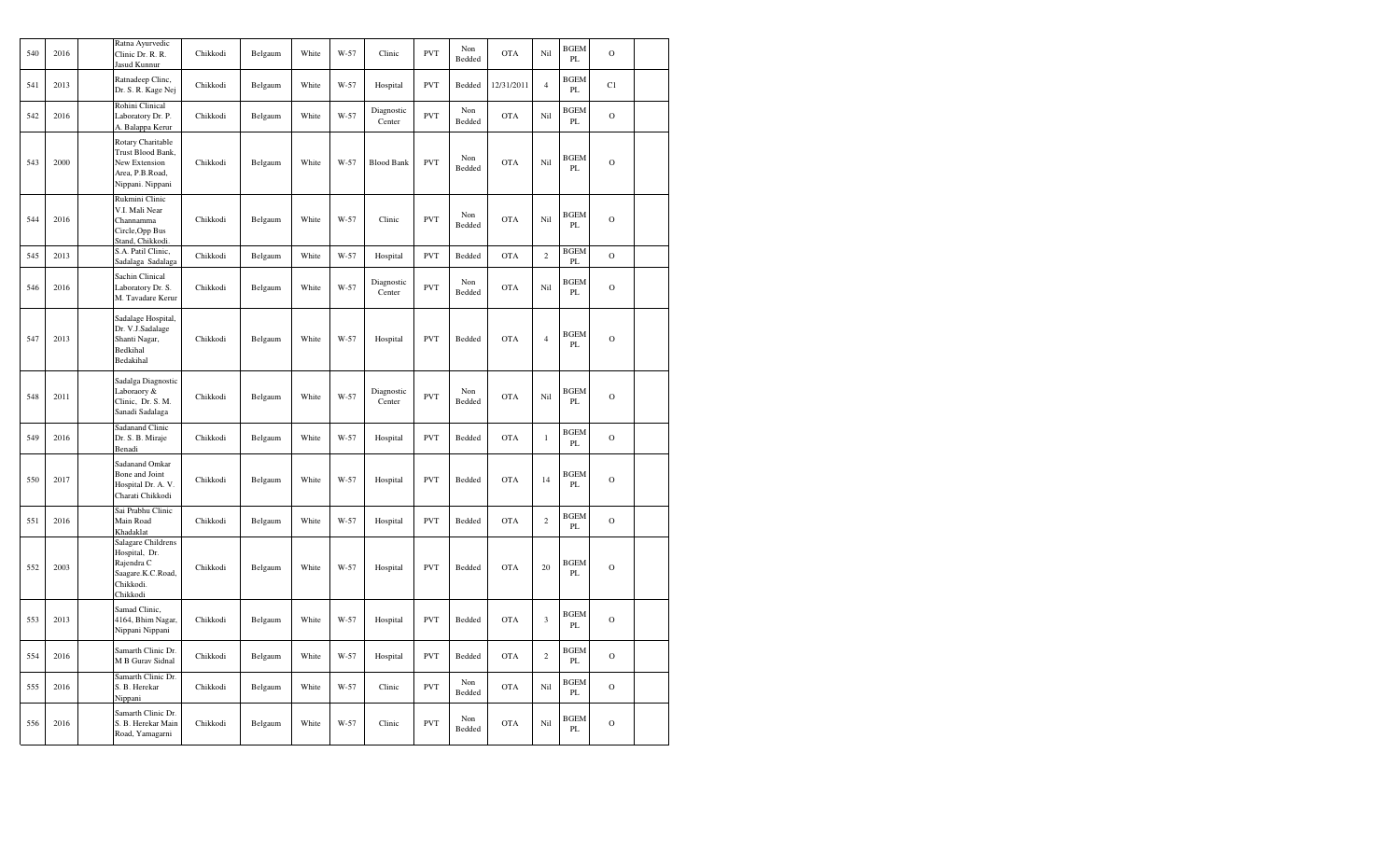| 557 | 2014 | Sangmeshwar<br>Multispeciality<br>Hospital Dr.<br>Guruputra S Patil,<br>Near Koranmath<br>Hospital, Halyal<br>Road, Gasti Plot<br>Athani. | Athani   | Belgaum | White | W-57 | Hospital      | <b>PVT</b>  | Bedded        | <b>OTA</b> | 30      | <b>BGEM</b><br>PL | $\mathbf O$   |  |
|-----|------|-------------------------------------------------------------------------------------------------------------------------------------------|----------|---------|-------|------|---------------|-------------|---------------|------------|---------|-------------------|---------------|--|
| 558 | 2015 | Sanjeevani Clinic<br>Dr. S. M. Nawab<br>Jambale Galli,<br>Nippani Nippani                                                                 | Chikkodi | Belgaum | White | W-57 | Clinic        | <b>PVT</b>  | Non<br>Bedded | <b>OTA</b> | Nil     | <b>BGEM</b><br>PL | $\circ$       |  |
| 559 | 2015 | Sanjeevani Clinic<br>Akol Chikkodi                                                                                                        | Chikkodi | Belgaum | White | W-57 | Hospital      | <b>PVT</b>  | Bedded        | <b>OTA</b> | $\,2\,$ | <b>BGEM</b><br>PL | $\mathbf O$   |  |
| 560 | 2003 | Primary Veterinary<br>Centre, Hebbal<br>Hebbal                                                                                            | Hukkeri  | Belgaum | White | W-57 | Veterinary    | <b>GOVT</b> | Non<br>Bedded | <b>OTA</b> | Nil     | $DB$              | $\mathbf O$   |  |
| 561 | 2003 | Primary Veterinary<br>Centre, Kanagala<br>Kanagala                                                                                        | Hukkeri  | Belgaum | White | W-57 | Veterinary    | <b>GOVT</b> | Non<br>Bedded | <b>OTA</b> | Nil     | $DB$              | $\mathbf O$   |  |
| 562 | 2003 | Primary Veternery<br>Centre, Ammanagi<br>Ammanagi                                                                                         | Hukkeri  | Belgaum | White | W-57 | Veterinary    | <b>GOVT</b> | Non<br>Bedded | <b>OTA</b> | Nil     | $DB$              | $\mathbf O$   |  |
| 563 | 2003 | Primary Veternery<br>Centre, Ghodageri<br>Ghodageri                                                                                       | Hukkeri  | Belgaum | White | W-57 | Veterinary    | <b>GOVT</b> | Non<br>Bedded | <b>OTA</b> | Nil     | $DB$              | $\mathcal{O}$ |  |
| 564 | 2003 | Primary Veternery<br>Centre,<br>Shahabundar<br>Shahabundar                                                                                | Hukkeri  | Belgaum | White | W-57 | Veterinary    | <b>GOVT</b> | Non<br>Bedded | <b>OTA</b> | Nil     | $DB$              | $\mathcal{O}$ |  |
| 565 | 2003 | Primery<br>Vetirninary Centre,<br>(Formerly Artificial<br>Inseminisation<br>Centre), Kochari<br>Kochari                                   | Hukkeri  | Belgaum | White | W-57 | Veterinary    | <b>GOVT</b> | Non<br>Bedded | <b>OTA</b> | Nil     | $DB$              | $\mathbf O$   |  |
| 566 | 2003 | Primery<br>Vetirninary Centre,<br>(Formerly Artificial<br>Inseminisation<br>Centre), Yedagud<br>Yadagud                                   | Hukkeri  | Belgaum | White | W-57 | Veterinary    | <b>GOVT</b> | Non<br>Bedded | <b>OTA</b> | Nil     | $DB$              | $\mathbf O$   |  |
| 567 | 2010 | Rajiv Gandhi Rural<br>Hospital and MRC<br>Dr. V. B. Hanji<br>Yamakanamardi                                                                | Hukkeri  | Belgaum | White | W-57 | Hospital      | <b>PVT</b>  | Bedded        | <b>OTA</b> | 30      | AMEB              | $\mathbf O$   |  |
| 568 | 2010 | Rukmini<br>Multispeciality<br>Hospital Dr. N. P.<br>Haval Sankeshwar                                                                      | Hukkeri  | Belgaum | White | W-57 | Hospital      | <b>PVT</b>  | Bedded        | <b>OTA</b> | 30      | AMEB              | $\mathbf O$   |  |
| 569 | 2009 | Rukmini Nursing<br>Home & Maternity<br>Hospital, Dr. S. N.<br>Haval Sankeshwar                                                            | Hukkeri  | Belgaum | White | W-57 | Hospital      | <b>PVT</b>  | Bedded        | <b>OTA</b> | 16      | AMEB              | $\mathbf O$   |  |
| 570 | 2009 | Sai dental Clinic,<br>Dr Anand<br>Managutti Opp<br>New Bus Stand<br>Hukkeri                                                               | Hukkeri  | Belgaum | White | W-57 | Dental Clinic | <b>PVT</b>  | Non<br>Bedded | OTA        | Nil     | AMEB              | $\mathbf O$   |  |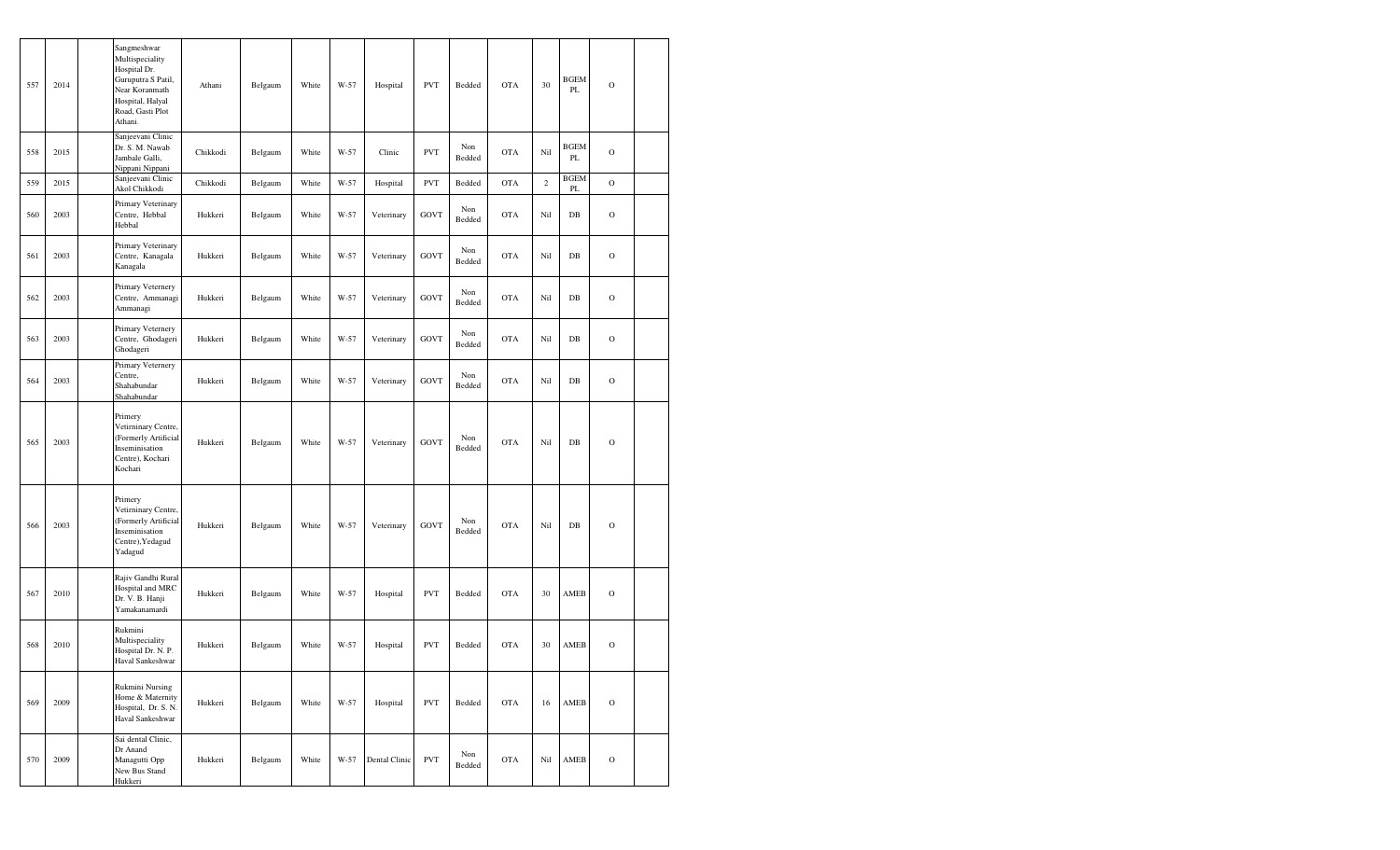| 571 | 2011 | Sai dental Clinic,<br>Dr. S. V. Bhide<br>Azad Road,<br>Sankeshwar,                                                   | Hukkeri | Belgaum | White | W-57 | Dental Clinic        | <b>PVT</b> | Non<br>Bedded | <b>OTA</b> | Nil         | <b>BGEM</b><br>PL | $\mathbf O$   |  |
|-----|------|----------------------------------------------------------------------------------------------------------------------|---------|---------|-------|------|----------------------|------------|---------------|------------|-------------|-------------------|---------------|--|
| 572 | 2010 | Sai Diagnostic<br>Centre Dr. Athul<br>Jadhav Sankeshwar                                                              | Hukkeri | Belgaum | White | W-57 | Diagnostic<br>Center | <b>PVT</b> | Non<br>Bedded | 12/31/2015 | Nil         | <b>BGEM</b><br>PL | C1            |  |
| 573 | 2013 | Sai Sham Clinic,<br>Dr. M.A. Subnis,<br>Near SBM,<br>Hukkeri. Hukkeri                                                | Hukkeri | Belgaum | White | W-57 | Clinic               | <b>PVT</b> | Non<br>Bedded | <b>OTA</b> | Nil         | AMEB              | $\mathcal{O}$ |  |
| 574 | 2016 | Sanganale Clinic,<br>Main Market Road,<br>Bellad Bagewadi,                                                           | Hukkeri | Belgaum | White | W-57 | Clinic               | <b>PVT</b> | Non<br>Bedded | 12/31/2012 | Nil         | <b>BGEM</b><br>PL | C1            |  |
| 575 | 2003 | Sanjeevini<br>Hospital, Dr. R.<br>M. Katti Bellad<br>Bagewadi,                                                       | Hukkeri | Belgaum | White | W-57 | Hospital             | <b>PVT</b> | Bedded        | <b>OTA</b> | $\,$ 8 $\,$ | <b>BGEM</b><br>PL | $\mathbf O$   |  |
| 576 | 2018 | Sanjivani Clinic Dr<br>S. M. Naik<br>Sankeshwar                                                                      | Hukkeri | Belgaum | White | W-57 | Clinic               | <b>PVT</b> | Non<br>Bedded | <b>OTA</b> | Nil         | <b>BGEM</b><br>PL | $\mathbf O$   |  |
| 577 | 2014 | Sankeshwar<br>Diagnostic<br>Laboratory, Dr. M.<br>G. Hukkeri<br>Sankeshwar                                           | Hukkeri | Belgaum | White | W-57 | Diagnostic<br>Center | <b>PVT</b> | Non<br>Bedded | 12/31/2011 | Nil         | BGEM<br>PL        | C1            |  |
| 578 | 2016 | Sankeshwar<br>Mission Hospital,<br>Dr. A. S. Arlikatti<br>Sankeshwar                                                 | Hukkeri | Belgaum | White | W-57 | Hospital             | <b>PVT</b> | Bedded        | <b>OTA</b> | 25          | <b>BGEM</b><br>PL | $\mathbf O$   |  |
| 579 | 2015 | Sanmati Patil<br>Hospital,<br>Babugouda<br>Brahmagouda Patil<br>Hebbal. Hebbal                                       | Hukkeri | Belgaum | White | W-57 | Hospital             | <b>PVT</b> | Bedded        | <b>OTA</b> | 10          | <b>BGEM</b><br>PL | $\mathbf O$   |  |
| 580 | 2009 | Santosh Clinic,<br>Dr.S.S. Konnure,<br>Hebbal Hebbal                                                                 | Hukkeri | Belgaum | White | W-57 | Clinic               | <b>PVT</b> | Non<br>Bedded | <b>OTA</b> | Nil         | <b>BGEM</b><br>PL | $\mathbf O$   |  |
| 581 | 2014 | Seva Clinic Dr. Z.<br>Y. Mulla, Near<br>Jama Masjid,<br>Sankeshwar                                                   | Hukkeri | Belgaum | White | W-57 | Clinic               | <b>PVT</b> | Non<br>Bedded | <b>OTA</b> | Nil         | AMEB              | $\mathbf O$   |  |
| 582 | 2018 | Shakti General<br>Hospital, Dr.<br>Nesari T.S.<br>Sankeshwar,<br>Sankeshwar                                          | Hukkeri | Belgaum | White | W-57 | Hospital             | <b>PVT</b> | Bedded        | <b>OTA</b> | $\,$ 8 $\,$ | AMEB              | $\mathcal{O}$ |  |
| 583 | 2011 | Sharada Clinic, I A<br>Rangannavar<br>Kanagala.                                                                      | Hukkeri | Belgaum | White | W-57 | Clinic               | <b>PVT</b> | Non<br>Bedded | <b>OTA</b> | Nil         | <b>BGEM</b><br>PL | $\mathbf O$   |  |
| 584 | 2016 | Shiv Clinic, Dr.<br>Uday Y. Patil,<br>Nerli, Nerli                                                                   | Hukkeri | Belgaum | White | W-57 | Clinic               | <b>PVT</b> | Non<br>Bedded | <b>OTA</b> | Nil         | AMEB              | $\mathcal{O}$ |  |
| 585 | 2018 | Shiv Sai Hospital<br>and Meternity<br>Home, Dr. S. N.<br>Gurav, Near Bus<br>stand,<br>Yamakanmardi<br>Yamakanamaradi | Hukkeri | Belgaum | White | W-57 | Hospital             | <b>PVT</b> | Bedded        | <b>OTA</b> | 5           | AMEB              | $\mathcal{O}$ |  |
| 586 | 2010 | Shivaleela Clinic<br>Dr. S. V. Hiremath,<br>Old P. B. Road,<br>Sankeshwar                                            | Hukkeri | Belgaum | White | W-57 | Clinic               | <b>PVT</b> | Non<br>Bedded | <b>OTA</b> | Nil         | AMEB              | $\mathbf O$   |  |
| 587 | 2003 | Shivaleela Clinic<br>Old P. B. Road,<br>Sankeshwar<br>Hukkeri                                                        | Hukkeri | Belgaum | White | W-57 | Hospital             | <b>PVT</b> | Bedded        | <b>OTA</b> | $\sqrt{2}$  | AMEB              | $\mathcal{O}$ |  |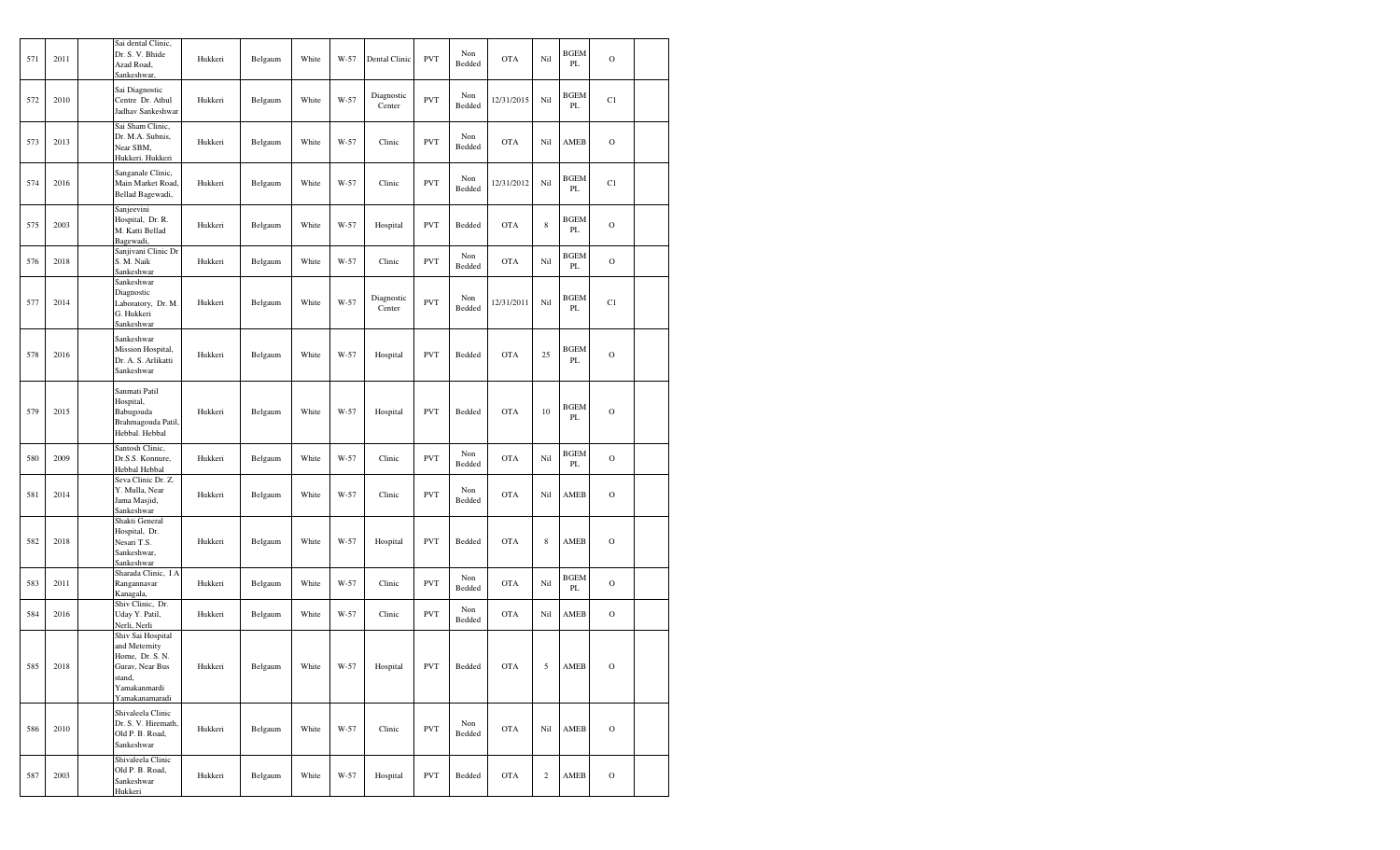| 588 | 2011 | Government<br>Homeopathic<br>Dispensary,<br>Yarbaratti.<br>Yarbaratti.                                       | Raibag | Belgaum | White | W-57 | Ayurvedic            | GOVT       | Non<br>Bedded | <b>OTA</b> | Nil            | <b>BGEM</b><br>PL       | $\Omega$      |  |
|-----|------|--------------------------------------------------------------------------------------------------------------|--------|---------|-------|------|----------------------|------------|---------------|------------|----------------|-------------------------|---------------|--|
| 589 | 2011 | Hanuman Clinic<br>Dr. M. C. Gadag<br>Alagawadi                                                               | Raibag | Belgaum | White | W-57 | Hospital             | <b>PVT</b> | Bedded        | <b>OTA</b> | $\mathbf{1}$   | <b>BGEM</b><br>PL       | $\mathcal{O}$ |  |
| 590 | 2011 | Jadhav Clinic Dr.<br>B. T. Jadav Near<br>Ganesh Chowk,<br>Main Road, Raibag                                  | Raibag | Belgaum | White | W-57 | Hospital             | <b>PVT</b> | Bedded        | <b>OTA</b> | $\mathbf{1}$   | <b>BGEM</b><br>PL       | $\mathcal{O}$ |  |
| 591 | 2011 | Jeevan Jyoti Clinic<br>Dr. A. S. Sannakki.<br>Kudachi                                                        | Raibag | Belgaum | White | W-57 | Clinic               | <b>PVT</b> | Non<br>Bedded | <b>OTA</b> | Nil            | <b>BGEM</b><br>PL       | $\mathcal{O}$ |  |
| 592 | 2011 | Jeevani Jyoti Clinic<br>Dr. M. C. Kokatnur<br>& Dr. P. M.<br>Kokatnur Hidakal                                | Raibag | Belgaum | White | W-57 | Hospital             | <b>PVT</b> | Bedded        | <b>OTA</b> | $\sqrt{2}$     | <b>BGEM</b><br>PL       | $\mathcal{O}$ |  |
| 593 | 2013 | Junnedi Clinic, Dr.<br>Z. J. Jinabade<br>Zamir<br>Pasha.Junned<br>Saheb. Jinabade.<br>Ugar Road,<br>Kudachi. | Raibag | Belgaum | White | W-57 | Hospital             | <b>PVT</b> | Bedded        | <b>OTA</b> | $\overline{4}$ | <b>BGEM</b><br>PL       | $\mathcal{O}$ |  |
| 594 | 2013 | Dhanwantri<br>Chikitsalaya,<br>Kurabar Galli,<br>Athani, Athani.                                             | Athani | Belgaum | White | W-57 | Hospital             | <b>PVT</b> | Bedded        | <b>OTA</b> | $\mathfrak z$  | <b>BGEM</b><br>PL       | $\mathcal{O}$ |  |
| 595 | 2013 | Shri Bahubali<br>Arogya Mandir,<br>Shiraguppi,<br>Shiraguppi,                                                | Athani | Belgaum | White | W-57 | Hospital             | <b>PVT</b> | Bedded        | <b>OTA</b> | 16             | <b>BGEM</b><br>PL       | $\mathcal{O}$ |  |
| 596 | 2013 | Sun-Beam Clinical<br>Laboratory, Dr. S.<br>G. Lohar<br>Shiraguppi,                                           | Athani | Belgaum | White | W-57 | Diagnostic<br>Center | <b>PVT</b> | Non<br>Bedded | <b>OTA</b> | Nil            | <b>BGEM</b><br>PL       | $\mathcal{O}$ |  |
| 597 | 2012 | OM Clinical<br>Laboratory, Dr. R.<br>B. Katrale Jugul,                                                       | Athani | Belgaum | White | W-57 | Diagnostic<br>Center | <b>PVT</b> | Non<br>Bedded | 12/31/2017 | Nil            | <b>BGEM</b><br>PL       | C1            |  |
| 598 | 2012 | Anand Clinic, Dr.<br>M. A. kulali<br>Nalaband Galli,<br>Athani.                                              | Athani | Belgaum | White | W-57 | Hospital             | <b>PVT</b> | Bedded        | <b>OTA</b> | $\sqrt{5}$     | <b>BGEM</b><br>PL       | $\mathbf O$   |  |
| 599 | 2012 | Shankuntala<br>Polyclinic, Dr. M.<br>S. Chougule<br>Madhabhavi,                                              | Athani | Belgaum | White | W-57 | Hospital             | <b>PVT</b> | Bedded        | 12/31/2011 | 5              | <b>BGEM</b><br>PL       | C1            |  |
| 600 | 2012 | Ganga Clinic Dr.<br>R. M. Patil Jugul,                                                                       | Athani | Belgaum | White | W-57 | Hospital             | <b>PVT</b> | Bedded        | <b>OTA</b> | $\overline{4}$ | <b>BGEM</b><br>PL       | $\Omega$      |  |
| 601 | 2012 | Katti Medical<br>Centre, Dr. P. G.<br>Katti Kokatnur,                                                        | Athani | Belgaum | White | W-57 | Clinic               | <b>PVT</b> | Non<br>Bedded | <b>OTA</b> | Nil            | <b>BGEM</b><br>PL       | $\Omega$      |  |
| 602 | 2012 | Shakuntala Clinic,<br>Dr. M. S. Chougule<br>Madhabhavi,                                                      | Athani | Belgaum | White | W-57 | Clinic               | <b>PVT</b> | Non<br>Bedded | <b>OTA</b> | Nil            | <b>BGEM</b><br>PL       | C1            |  |
| 603 | 2012 | Sanjeevani Clinic<br>Dr. J. A. Khot<br>Shiraguppi,                                                           | Athani | Belgaum | White | W-57 | Clinic               | <b>PVT</b> | Non<br>Bedded | <b>OTA</b> | Nil            | <b>BGEM</b><br>PL       | $\mathcal{O}$ |  |
| 604 | 2012 | Shree<br>Venkateshwar<br>Clinic, Dr. S. B.<br>Galabhi S S Road,<br>Athani                                    | Athani | Belgaum | White | W-57 | Hospital             | <b>PVT</b> | Bedded        | <b>OTA</b> | $\overline{4}$ | <b>BGEM</b><br>$\rm PL$ | $\mathcal{O}$ |  |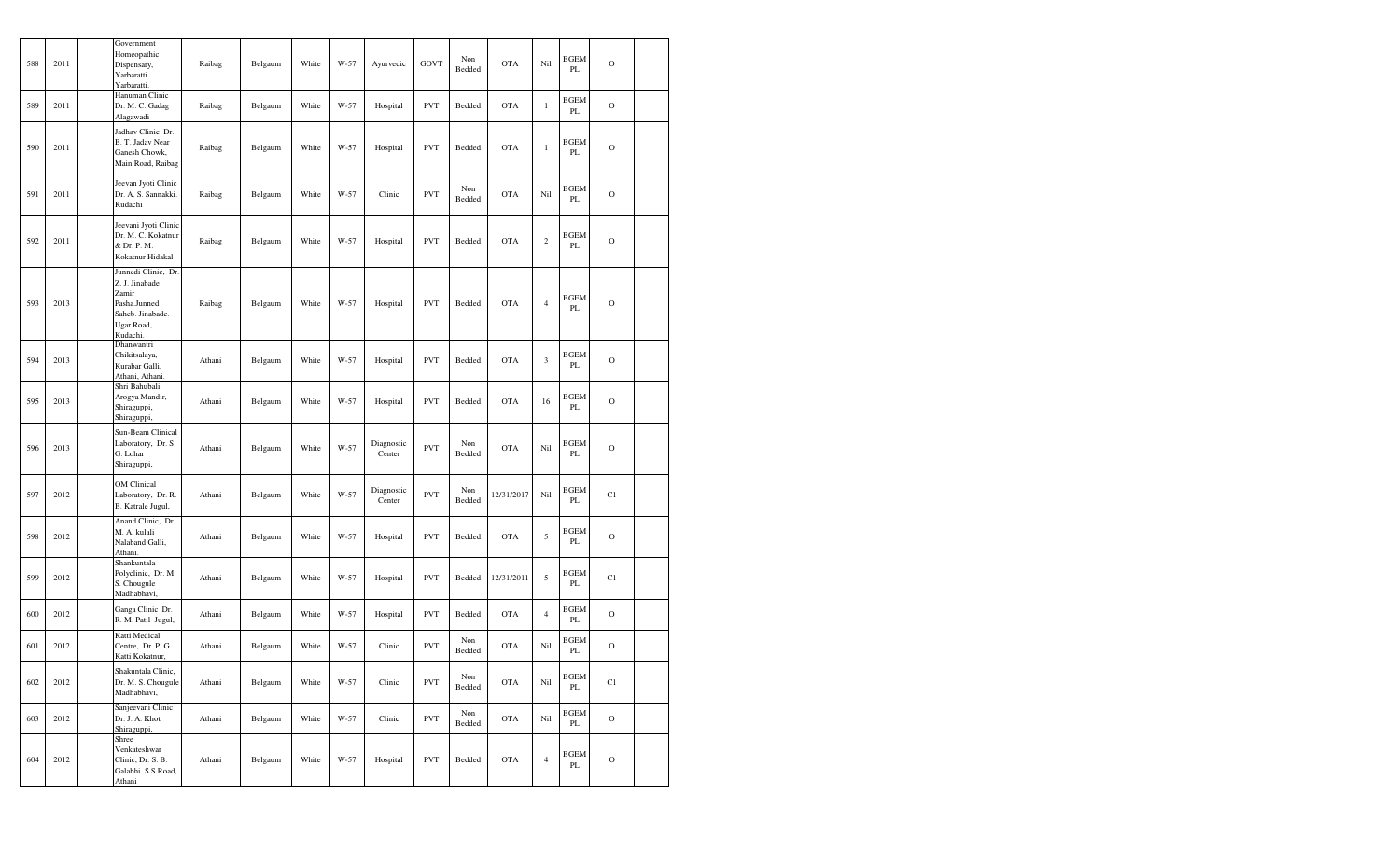| 605 | 2012 | Chaini Hospital,<br>Dr. V. V.Chaini<br>Near Hotel Shanti<br>Sagar, Athani          | Athani   | Belgaum | White | W-57 | Hospital             | <b>PVT</b>  | Bedded        | <b>OTA</b> | 20             | <b>BGEM</b><br>PL | $\mathbf O$ |  |
|-----|------|------------------------------------------------------------------------------------|----------|---------|-------|------|----------------------|-------------|---------------|------------|----------------|-------------------|-------------|--|
| 606 | 2012 | Shree Sai Clinic<br>and Maternity<br>Home, Dr. K. R.<br>Mopagar Athani             | Athani   | Belgaum | White | W-57 | Hospital             | <b>PVT</b>  | Bedded        | <b>OTA</b> | 10             | <b>BGEM</b><br>PL | $\mathbf O$ |  |
| 607 | 2012 | Yash Laboratory,<br>Ainapur, Ainapur,                                              | Athani   | Belgaum | White | W-57 | Diagnostic<br>Center | <b>PVT</b>  | Non<br>Bedded | 12/31/2011 | Nil            | BGEM<br>PL        | C1          |  |
| 608 | 2017 | Sanjeevani Clinic<br>Dr. P. A. Sadalge<br>SaiShankar Nagar<br>Nippani              | Chikkodi | Belgaum | White | W-57 | Clinic               | <b>PVT</b>  | Non<br>Bedded | <b>OTA</b> | Nil            | <b>BGEM</b><br>PL | $\mathbf O$ |  |
| 609 | 2011 | Sanjeevini Clinic,<br>Akkol Akkol                                                  | Chikkodi | Belgaum | White | W-57 | Clinic               | <b>PVT</b>  | Non<br>Bedded | <b>OTA</b> | Nil            | <b>BGEM</b><br>PL | $\mathbf O$ |  |
| 610 | 2000 | Primary Health<br>Centre<br>Mamadapur.<br>Mamadapur.                               | Gokak    | Belgaum | White | W-57 | PHC                  | <b>GOVT</b> | Bedded        | <b>OTA</b> | 6              | BGEM<br>PL        | $\mathbf O$ |  |
| 611 | 2000 | Primary Health<br>Centre, Konnur.<br>Konnur.                                       | Gokak    | Belgaum | White | W-57 | PHC                  | GOVT        | Bedded        | <b>OTA</b> | 6              | BGEM<br>PL        | $\mathbf O$ |  |
| 612 | 2000 | Primary Health<br>Centre,<br>Akkatangerhal<br>Akkatangerhal                        | Gokak    | Belgaum | White | W-57 | PHC                  | <b>GOVT</b> | Bedded        | <b>OTA</b> | $\sqrt{6}$     | <b>BGEM</b><br>PL | $\mathbf O$ |  |
| 613 | 2000 | Primary Health<br>Centre, Ankalgi.<br>Ankalgi.                                     | Gokak    | Belgaum | White | W-57 | PHC                  | GOVT        | Bedded        | <b>OTA</b> | 6              | BGEM<br>PL        | $\mathbf O$ |  |
| 614 | 2000 | Primary Health<br>Centre, Balobala.<br>Balobal.                                    | Gokak    | Belgaum | White | W-57 | PHC                  | GOVT        | Bedded        | <b>OTA</b> | 6              | <b>BGEM</b><br>PL | $\mathbf O$ |  |
| 615 | 2000 | Primary Health<br>Centre, Betageri.<br>Betageri.                                   | Gokak    | Belgaum | White | W-57 | PHC                  | GOVT        | Bedded        | <b>OTA</b> | 6              | <b>BGEM</b><br>PL | $\mathbf O$ |  |
| 616 | 2000 | Primary Health<br>Centre, Bhairnatti.<br>Bhairnatti.                               | Gokak    | Belgaum | White | W-57 | PHC                  | GOVT        | Bedded        | <b>OTA</b> | 6              | BGEM<br>PL        | $\mathbf O$ |  |
| 617 | 2005 | Shivleela Clinic,<br>Chougala Lane,<br>Boragal, Boragal                            | Hukkeri  | Belgaum | White | W-57 | Clinic               | <b>PVT</b>  | Non<br>Bedded | <b>OTA</b> | Nil            | AMEB              | $\mathbf O$ |  |
| 618 | 2010 | Shree Chandrakant<br>Memorial Dental<br>Clinic Old P. B.<br>Road Sankeshwar        | Hukkeri  | Belgaum | White | W-57 | Dental Clinic        | <b>PVT</b>  | Non<br>Bedded | <b>OTA</b> | Nil            | AMEB              | $\mathbf O$ |  |
| 619 | 2016 | Shree Clinic Dr. V<br>A. Deshpande<br>Pachhapur                                    | Hukkeri  | Belgaum | White | W-57 | Clinic               | <b>PVT</b>  | Non<br>Bedded | <b>OTA</b> | Nil            | AMEB              | $\mathbf O$ |  |
| 620 | 2003 | Shree Clinic, Dr.<br>M. B. Shigihole<br>Sultanapur                                 | Hukkeri  | Belgaum | White | W-57 | Clinic               | <b>PVT</b>  | Non<br>Bedded | <b>OTA</b> | Nil            | AMEB              | $\mathbf O$ |  |
| 621 | 2012 | Sanjiveeni Clinic,<br>Dr. V. K. Kumbar<br>Manakapur,                               | Chikkodi | Belgaum | White | W-57 | Hospital             | <b>PVT</b>  | Bedded        | <b>OTA</b> | $\overline{c}$ | <b>BGEM</b><br>PL | $\mathbf O$ |  |
| 622 | 2016 | Sankalpa Clinic Dr.<br>C. L. Davare<br>Nippani                                     | Chikkodi | Belgaum | White | W-57 | Hospital             | <b>PVT</b>  | Bedded        | <b>OTA</b> | $\mathbf{1}$   | <b>BGEM</b><br>PL | $\mathbf O$ |  |
| 623 | 2009 | Sanmeet Hospital,<br>Sanjay.S.Kasture,<br>womens college,<br>Chikkodi.<br>Chikkodi | Chikkodi | Belgaum | White | W-57 | Hospital             | <b>PVT</b>  | Bedded        | <b>OTA</b> | 25             | <b>BGEM</b><br>PL | $\circ$     |  |
| 624 | 2013 | Shree Daignostic<br>Laboratory, Dr. V.<br>R. Kadam<br>Sankeshwar                   | Hukkeri  | Belgaum | White | W-57 | Diagnostic<br>Center | <b>PVT</b>  | Non<br>Bedded | 12/31/2011 | Nil            | <b>BGEM</b><br>PL | C1          |  |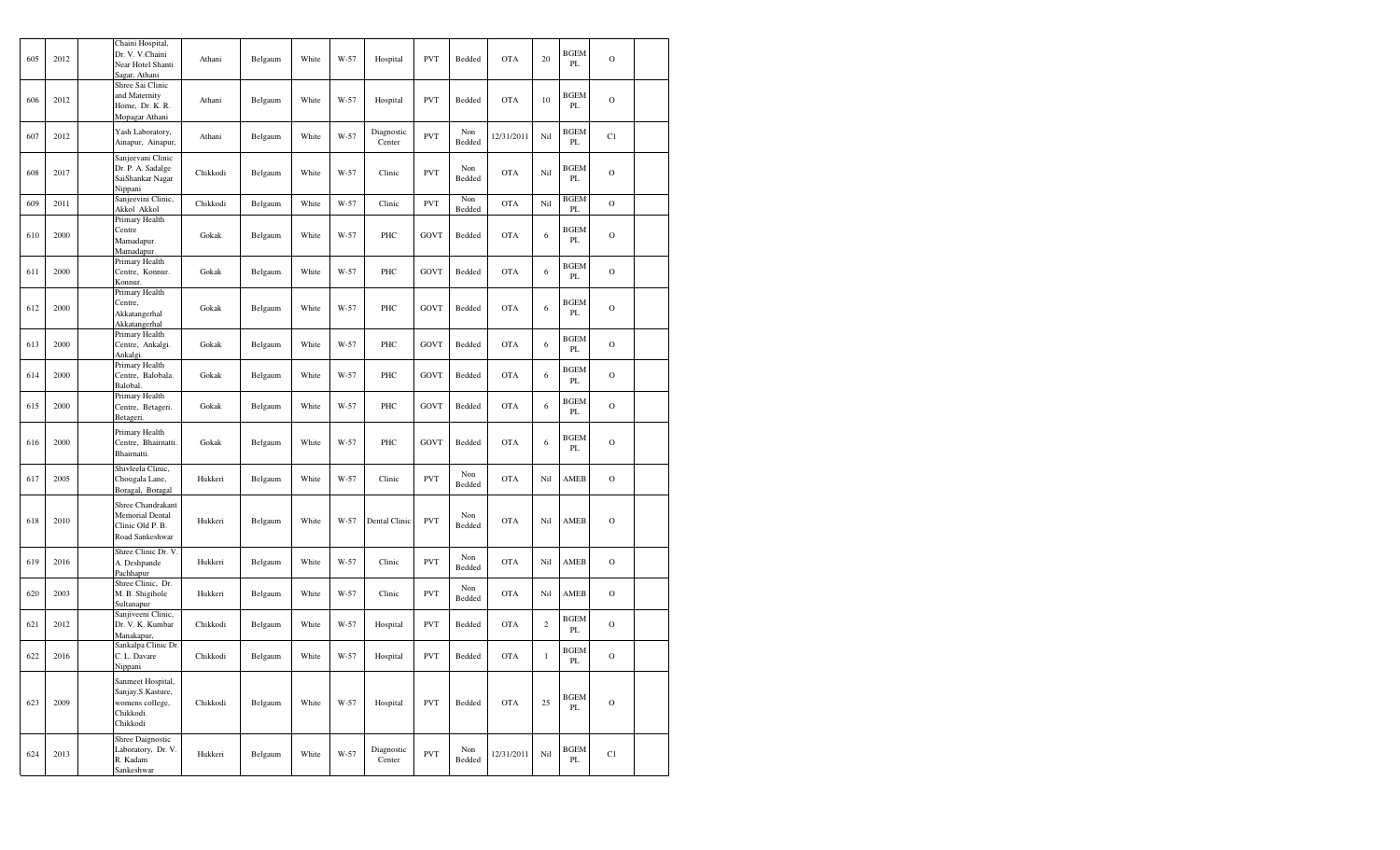| 625 | 2011 | Jyoti Clinic Dr. S.<br>G. Naik Patil<br>Chowk, Raibag                                                 | Raibag   | Belgaum | White | W-57 | Clinic               | <b>PVT</b>  | Non<br>Bedded | <b>OTA</b> | Nil | <b>BGEM</b><br>PL | $\mathbf O$   |  |
|-----|------|-------------------------------------------------------------------------------------------------------|----------|---------|-------|------|----------------------|-------------|---------------|------------|-----|-------------------|---------------|--|
| 626 | 2006 | Sarala Clinic, Dr.<br>S. R. Patil 1556,<br>Jasud Galli,<br>Nippani.                                   | Chikkodi | Belgaum | White | W-57 | Clinic               | <b>PVT</b>  | Non<br>Bedded | <b>OTA</b> | Nil | <b>BGEM</b><br>PL | $\mathbf O$   |  |
| 627 | 2000 | Primary Health<br>Centre,<br>Khanagaon<br>Khanagaon                                                   | Gokak    | Belgaum | White | W-57 | PHC                  | GOVT        | Bedded        | 12/31/2011 | 6   | <b>BGEM</b><br>PL | $\mathbf O$   |  |
| 628 | 2000 | Primary Health<br>Centre, Kuligod.<br>Kuligod.                                                        | Gokak    | Belgaum | White | W-57 | PHC                  | <b>GOVT</b> | Bedded        | <b>OTA</b> | 6   | <b>BGEM</b><br>PL | $\mathbf O$   |  |
| 629 | 2005 | Shree Daognostic<br>Laboratory, Dr. S.<br>S. Deshpande<br>Pashchapur                                  | Hukkeri  | Belgaum | White | W-57 | Diagnostic<br>Center | <b>PVT</b>  | Non<br>Bedded | 12/31/2014 | Nil | AMEB              | $\mathbf O$   |  |
| 630 | 2000 | Primary Health<br>Centre,<br>Masaguppi.<br>Masaguppi.                                                 | Gokak    | Belgaum | White | W-57 | PHC                  | <b>GOVT</b> | Bedded        | <b>OTA</b> | 6   | <b>BGEM</b><br>PL | $\circ$       |  |
| 631 | 2010 | Kadsiddeshwar<br>Clinic Dr. R. P<br>Patil, Harugeri                                                   | Raibag   | Belgaum | White | W-57 | Clinic               | <b>PVT</b>  | Non<br>Bedded | <b>OTA</b> | Nil | <b>BGEM</b><br>PL | $\mathbf O$   |  |
| 632 | 2014 | Shree Diagnostic<br>Laboratory, Dr. M.<br>S. Bhainaik<br>Halladkeri                                   | Hukkeri  | Belgaum | White | W-57 | Diagnostic<br>Center | <b>PVT</b>  | Non<br>Bedded | <b>OTA</b> | Nil | AMEB              | $\mathbf O$   |  |
| 633 | 2016 | Shree<br>Duradundeshwar<br>Hospital, DR. D.<br>K. Ambli<br>Sankeshwar                                 | Hukkeri  | Belgaum | White | W-57 | Hospital             | <b>PVT</b>  | Bedded        | <b>OTA</b> | 11  | <b>BGEM</b><br>PL | $\mathbf O$   |  |
| 634 | 2011 | Shree<br>Duradundeshwar<br>Homeopathic<br>Hospital, Anant<br>Vidyanagar,<br>Sankeshwar,<br>Sankeshwar | Hukkeri  | Belgaum | White | W-57 | Hospital             | <b>PVT</b>  | Bedded        | <b>OTA</b> | 25  | AMEB              | $\mathcal{O}$ |  |
| 635 | 2014 | Kanade Clinic Dr.<br>K. R. Vasant<br>Chinchali                                                        | Raibag   | Belgaum | White | W-57 | Clinic               | <b>PVT</b>  | Non<br>Bedded | <b>OTA</b> | Nil | <b>BGEM</b><br>PL | $\circ$       |  |
| 636 | 2014 | Shree Mata<br>Sushrushalay, Dr.<br>S. P. Potdar<br>Sankeshwar                                         | Hukkeri  | Belgaum | White | W-57 | Hospital             | <b>PVT</b>  | Bedded        | <b>OTA</b> | 6   | <b>BGEM</b><br>PL | C1            |  |
| 637 | 2014 | Karisiddeshwar<br>Clinic Dr. V. S.<br>Athani Harugeri                                                 | Raibag   | Belgaum | White | W-57 | Clinic               | <b>PVT</b>  | Non<br>Bedded | <b>OTA</b> | Nil | <b>BGEM</b><br>PL | $\mathcal{O}$ |  |
| 638 | 2014 | Krishnamai Clinic,<br>Dr. V. A. Kulkarni<br>Kammar Galli,<br>Raibag.                                  | Raibag   | Belgaum | White | W-57 | Clinic               | <b>PVT</b>  | Non<br>Bedded | <b>OTA</b> | Nil | <b>BGEM</b><br>PL | $\mathcal{O}$ |  |
| 639 | 2014 | Krishnasagar<br>Clinic Dr. M. R.<br>Kuligod<br>Mugalkhod,                                             | Raibag   | Belgaum | White | W-57 | Clinic               | <b>PVT</b>  | Non<br>Bedded | <b>OTA</b> | Nil | <b>BGEM</b><br>PL | $\mathcal{O}$ |  |
| 640 | 2014 | Hiremath<br>Maternity Hospital,<br>Parasappa Corner,<br>Ugarkhurd.<br>Ugarkhurd.                      | Athani   | Belgaum | White | W-57 | Hospital             | <b>PVT</b>  | Bedded        | <b>OTA</b> | 10  | <b>BGEM</b><br>PL | $\circ$       |  |
| 641 | 2016 | Sai Children<br>Hospital &<br>Neonatal Care<br>Centre, Dr. G. S.<br>Patil Vikrampur<br>Athani         | Athani   | Belgaum | White | W-57 | Hospital             | <b>PVT</b>  | Bedded        | <b>OTA</b> | 19  | <b>BGEM</b><br>PL | $\circ$       |  |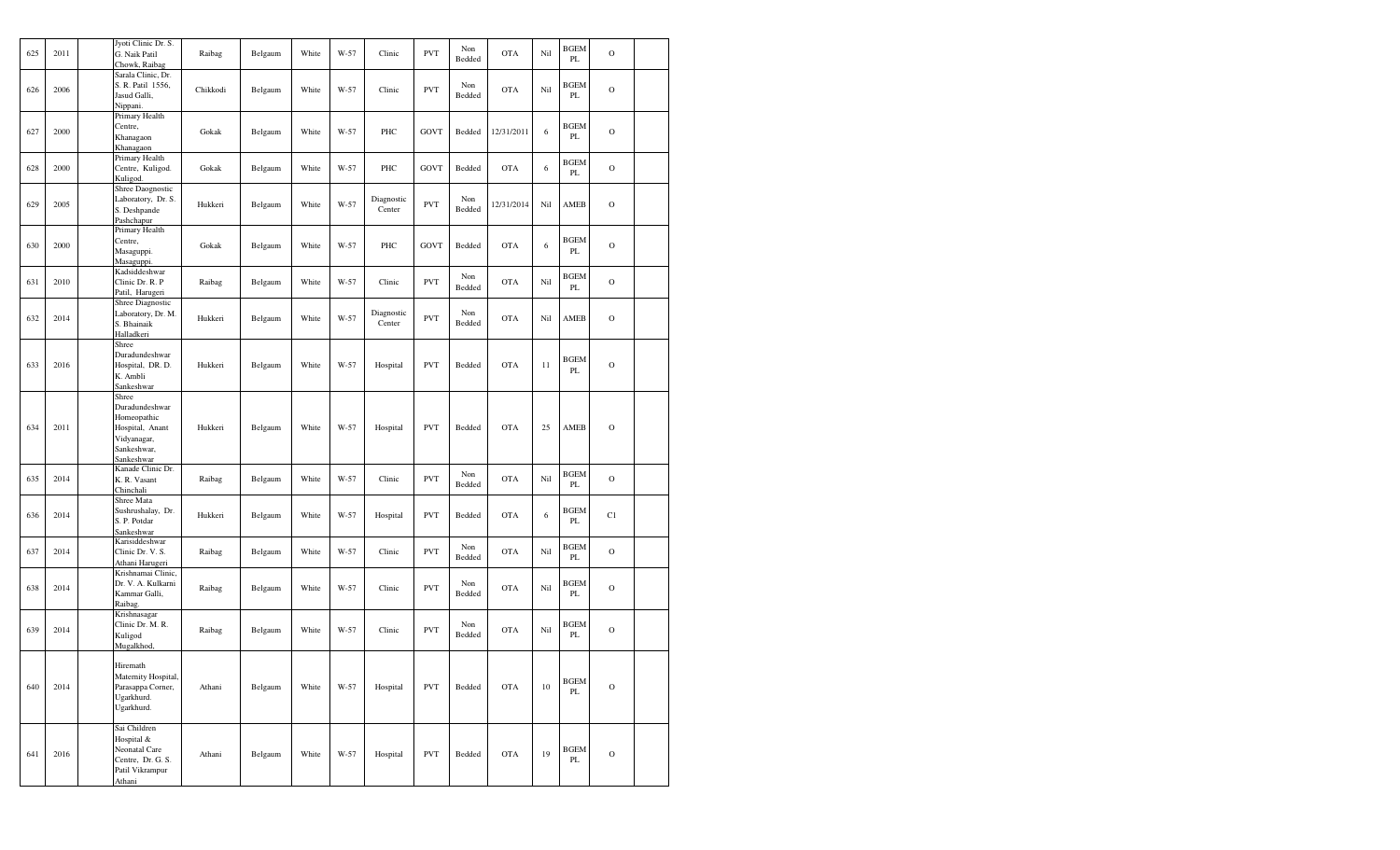| 642 | 2014 | <b>Shree Nursing</b><br>Home, Dr. Vinod<br>Mudalgi Nehru<br>Chowk Road,<br>Ainapur                          | Athani   | Belgaum                  | White  | W-57   | Hospital   | <b>PVT</b>  | Bedded        | <b>OTA</b> | 10             | <b>BGEM</b><br>PL | $\mathbf O$   |  |
|-----|------|-------------------------------------------------------------------------------------------------------------|----------|--------------------------|--------|--------|------------|-------------|---------------|------------|----------------|-------------------|---------------|--|
| 643 | 2016 | Shree Dhanavantri<br>Polyclinic, Dr. V.<br>T. Vaval Opp Hotel<br>Shanti Sagar,<br>Nalband Galli,<br>Athani. | Athani   | Belgaum                  | White  | W-57   | Clinic     | <b>PVT</b>  | Non<br>Bedded | <b>OTA</b> | Nil            | BGEM<br>PL        | $\mathcal{O}$ |  |
| 644 | 2000 | Shree Samarth<br>Clinic, Dr. S.L.<br>Khot, Sankeshwar,<br>Sankeshwar                                        | Hukkeri  | Belgaum                  | White  | W-57   | Clinic     | <b>PVT</b>  | Non<br>Bedded | <b>OTA</b> | Nil            | AMEB              | $\mathcal{O}$ |  |
| 645 | 2000 | Shivaganga<br>Hospital, Shankar<br>Nagar, Athani<br>Athani                                                  | Athani   | Belgaum                  | Orange | O-1386 | Hospital   | <b>PVT</b>  | Bedded        | 12/31/2015 | 50             | <b>BGEM</b><br>PL | $\mathcal{O}$ |  |
| 646 | 2000 | Shree Siddeshwar<br>Clinic, Bazar Road,<br>Paschapur.                                                       | Hukkeri  | Belgaum                  | White  | W-57   | Hospital   | <b>PVT</b>  | Bedded        | <b>OTA</b> | $\overline{4}$ | AMEB              | $\mathcal{O}$ |  |
| 647 | 2000 | Primary Health<br>Centre, Melavanki.<br>Melavanki.                                                          | Gokak    | Belgaum                  | White  | W-57   | PHC        | GOVT        | Bedded        | <b>OTA</b> | 6              | <b>BGEM</b><br>PL | $\mathcal{O}$ |  |
| 648 | 2000 | Primary Health<br>Centre,<br>Shindikurbet.<br>Shindikurbet.                                                 | Gokak    | Belgaum                  | White  | W-57   | PHC        | GOVT        | Bedded        | <b>OTA</b> | 6              | <b>BGEM</b><br>PL | $\mathcal{O}$ |  |
| 649 | 2000 | Primary Health<br>Centre, Tavaga.<br>Tavaga.                                                                | Gokak    | Belgaum                  | White  | W-57   | PHC        | <b>GOVT</b> | Bedded        | <b>OTA</b> | 6              | BGEM<br>PL        | $\mathcal{O}$ |  |
| 650 | 2011 | Primary Health<br>Centre,<br>Tukkanatti.<br>Tukkanatti.                                                     | Gokak    | Belgaum                  | White  | W-57   | PHC        | GOVT        | Bedded        | <b>OTA</b> | 6              | <b>BGEM</b><br>PL | $\mathcal{O}$ |  |
| 651 | 2000 | Primary Health<br>Centre, Yadwad.<br>Yadwad.                                                                | Gokak    | Belgaum                  | White  | W-57   | PHC        | GOVT        | Bedded        | <b>OTA</b> | 6              | BGEM<br>PL        | $\mathcal{O}$ |  |
| 652 | 2014 | Primary Health<br>Centre, Hallur.<br>Hallur.                                                                | Gokak    | Belgaum                  | White  | W-57   | PHC        | GOVT        | Bedded        | <b>OTA</b> | 6              | <b>BGEM</b><br>PL | $\mathcal{O}$ |  |
| 653 | 2003 | Shreenidhi Clinic,<br>Dr. A. B. Naik<br>Beniwad,                                                            | Hukkeri  | Belgaum                  | White  | W-57   | Clinic     | <b>PVT</b>  | Non<br>Bedded | <b>OTA</b> | Nil            | <b>BGEM</b><br>PL | $\mathcal{O}$ |  |
| 654 | 2003 | Primary Health<br>Centre,<br>Talakatanal.<br>Talakatenal.                                                   | Gokak    | Belgaum                  | White  | W-57   | PHC        | GOVT        | Bedded        | <b>OTA</b> | 6              | BGEM<br>PL        | $\mathcal{O}$ |  |
| 655 | 2014 | Suraksha Children<br>Hospital Naka No-<br>01, Yaragatti Road,<br>Gokak Gokak                                | Gokak    | Belgaum                  | White  | W-57   | Hospital   | <b>PVT</b>  | Bedded        | <b>OTA</b> | 25             | AMEB              | $\mathbf O$   |  |
| 656 | 2012 | Satya Narayan.Bal<br>Clinic, Dr. I. N.<br>Dhole No.1556,<br>Mahadeo Galli,<br>Nippani.                      | Chikkodi | $\operatorname{Belgaum}$ | White  | W-57   | Clinic     | <b>PVT</b>  | Non<br>Bedded | <b>OTA</b> | Nil            | <b>BGEM</b><br>PL | $\circ$       |  |
| 657 | 2016 | Primary Veternery<br>Centre,<br>Telaginahatti<br>Telaginahatti                                              | Hukkeri  | Belgaum                  | White  | W-57   | Veterinary | <b>GOVT</b> | Non<br>Bedded | <b>OTA</b> | Nil            | DB                | $\mathcal{O}$ |  |
| 658 | 2003 | Padma Nursing<br>Home, DR<br>Rajendra P.Gani,<br>Athani Athani                                              | Athani   | Belgaum                  | White  | W-57   | Hospital   | <b>PVT</b>  | Bedded        | <b>OTA</b> | 9              | <b>BGEM</b><br>PL | $\mathcal{O}$ |  |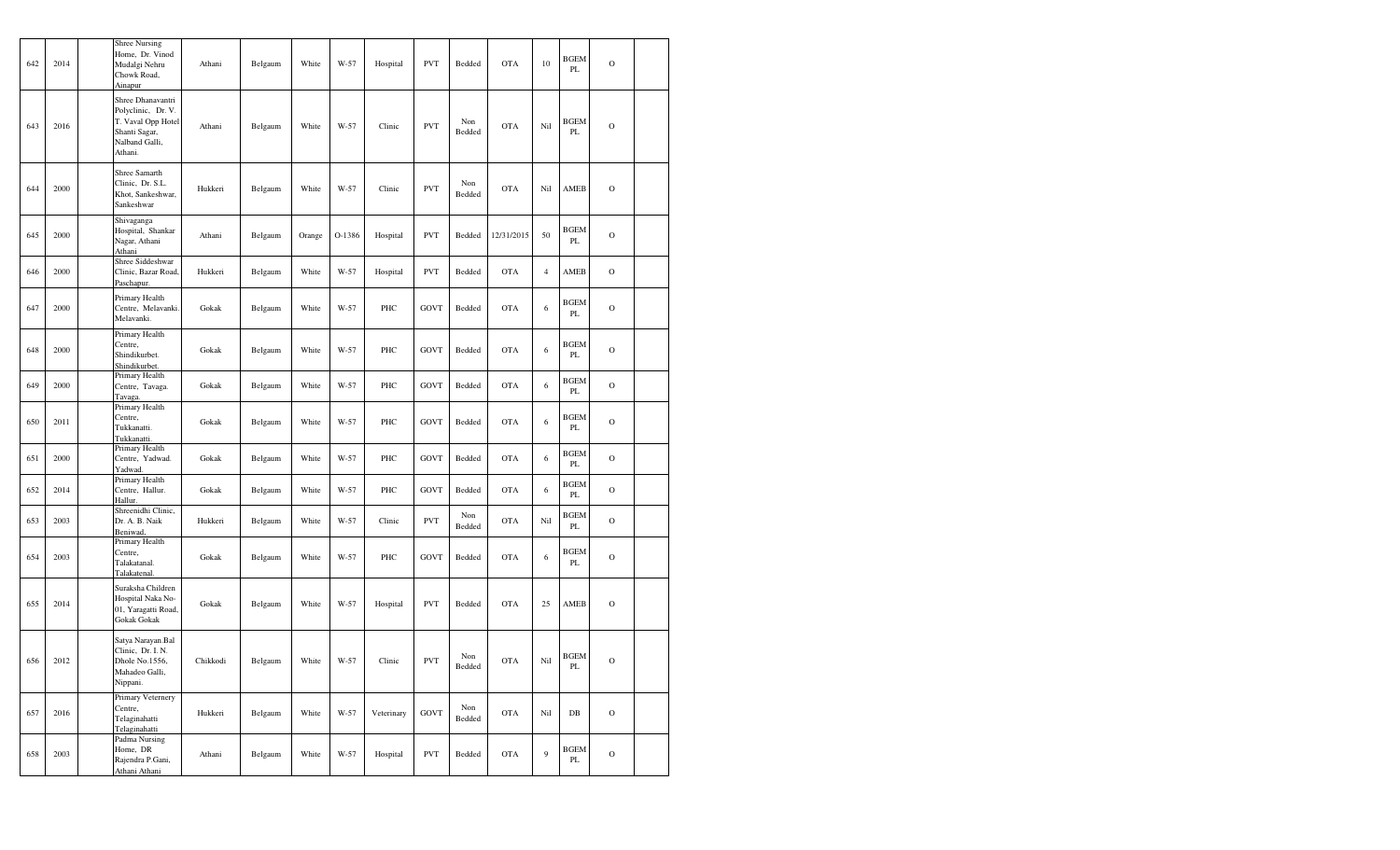| 659 | 2003 |             | Shri Channabasava<br>Clinic. Dr. S. C.<br>Doddannavar<br>Bellad Bagewadi,  | Hukkeri  | Belgaum | White | W-57 | Clinic     | <b>PVT</b>  | Non<br>Bedded | <b>OTA</b> | Nil            | AMEB                         | $\mathcal{O}$ |  |
|-----|------|-------------|----------------------------------------------------------------------------|----------|---------|-------|------|------------|-------------|---------------|------------|----------------|------------------------------|---------------|--|
| 660 | 2010 |             | Shah Hospital Dr.<br>Pushpak Shah and<br>Dr. Anuja Shah<br>Nippani         | Chikkodi | Belgaum | White | W-57 | Clinic     | <b>PVT</b>  | Non<br>Bedded | <b>OTA</b> | Nil            | BGEM<br>PL                   | $\mathcal{O}$ |  |
| 661 | 2003 |             | Primary Veternery<br>Centre,<br>Vaderahatti<br>Vaderahatti                 | Gokak    | Belgaum | White | W-57 | Veterinary | <b>GOVT</b> | Non<br>Bedded | <b>OTA</b> | Nil            | DB                           | $\mathbf O$   |  |
| 662 | 2003 |             | Primary Veternery<br>Centre, Avaradhi<br>Avaradhi                          | Gokak    | Belgaum | White | W-57 | Veterinary | <b>GOVT</b> | Non<br>Bedded | <b>OTA</b> | Nil            | DB                           | $\mathcal{O}$ |  |
| 663 | 2011 |             | Shah Orthopedic<br>Hospital, Dr.P. R.<br>Shah Prathibha<br>Nagar, Nippani. | Chikkodi | Belgaum | White | W-57 | Hospital   | <b>PVT</b>  | Bedded        | <b>OTA</b> | $\,$ 8 $\,$    | <b>BGEM</b><br>PL            | $\mathcal{O}$ |  |
| 664 | 2013 |             | Primary Veternery<br>Centre, Balobal<br>Balobal                            | Chikkodi | Belgaum | White | W-57 | Veterinary | <b>GOVT</b> | Non<br>Bedded | <b>OTA</b> | Nil            | $DB$                         | $\mathcal{O}$ |  |
| 665 | 2003 |             | Primary Veternery<br>Centre, Betageri<br>Betageri                          | Gokak    | Belgaum | White | W-57 | Veterinary | <b>GOVT</b> | Non<br>Bedded | <b>OTA</b> | Nil            | $DB$                         | $\mathcal{O}$ |  |
| 666 | 2003 |             | Shalini Clinic, Dr.<br>J. B. Mane Manjari                                  | Chikkodi | Belgaum | White | W-57 | Hospital   | <b>PVT</b>  | Bedded        | <b>OTA</b> | $\overline{4}$ | <b>BGEM</b><br>PL            | $\mathcal{O}$ |  |
| 667 | 2013 |             | Primary Veternery<br>Centre,<br>Khanagaon<br>Khanagaon                     | Chikkodi | Belgaum | White | W-57 | Veterinary | <b>GOVT</b> | Non<br>Bedded | <b>OTA</b> | Nil            | DB                           | $\mathcal{O}$ |  |
| 668 | 2010 |             | Primary Veternery<br>Centre,<br>Makkalgeri<br>Makkalgeri                   | Gokak    | Belgaum | White | W-57 | Veterinary | <b>GOVT</b> | Non<br>Bedded | <b>OTA</b> | Nil            | DB                           | $\mathcal{O}$ |  |
| 669 | 2012 |             | Shankar Clinic,<br>Nehru Chowk,<br>Nippani Nippani                         | Chikkodi | Belgaum | White | W-57 | Clinic     | <b>PVT</b>  | Non<br>Bedded | <b>OTA</b> | Nil            | <b>BGEM</b><br>$\mathbf{PL}$ | $\mathcal{O}$ |  |
| 670 | 2013 |             | Shri<br>Duradundeshar<br>Clinic, Dr. A.S.<br>Boragalli, Kurni.<br>Kurni    | Hukkeri  | Belgaum | White | W-57 | Clinic     | <b>PVT</b>  | Non<br>Bedded | <b>OTA</b> | Nil            | AMEB                         | $\mathbf O$   |  |
| 671 | 2012 |             | Shri Mallikarjun<br>Clinic Dr. V. A.<br>Kadahatti Bellad<br>Bagewadi,      | Hukkeri  | Belgaum | White | W-57 | Hospital   | <b>PVT</b>  | Bedded        | <b>OTA</b> | $\overline{4}$ | <b>BGEM</b><br>PL            | $\mathcal{O}$ |  |
| 672 | 2016 |             | Shankar Clinic,<br>Dr. M. A. Ainapure<br>Kumbar Nagar<br>Nippani           | Chikkodi | Belgaum | White | W-57 | Clinic     | <b>PVT</b>  | Non<br>Bedded | <b>OTA</b> | Nil            | BGEM<br>PL                   | $\mathcal{O}$ |  |
| 673 | 2005 |             | Shankar Patil<br>Nursing Home Dr.<br>S. M. Patil Ankali                    | Chikkodi | Belgaum | White | W-57 | Hospital   | <b>PVT</b>  | Bedded        | <b>OTA</b> | 15             | <b>BGEM</b><br>PL            | $\mathcal{O}$ |  |
| 674 | 2016 | $\mathbb N$ | Shanta Clinic, Dr.<br>T. S. Patil Nippani                                  | Chikkodi | Belgaum | White | W-57 | Clinic     | <b>PVT</b>  | Non<br>Bedded | <b>OTA</b> | Nil            | <b>BGEM</b><br>PL            | $\mathbf O$   |  |
| 675 | 2013 |             | Shantanu Clinic<br>Dr. S. S. Kumbhoje<br>Examba                            | Chikkodi | Belgaum | White | W-57 | Hospital   | <b>PVT</b>  | Bedded        | <b>OTA</b> | $\mathbf{1}$   | <b>BGEM</b><br>PL            | $\mathbf O$   |  |
| 676 | 2006 |             | Shanti Clinic day<br>care centre, Dr. V.<br>S. Rooge Bhoj                  | Chikkodi | Belgaum | White | W-57 | Hospital   | <b>PVT</b>  | Bedded        | <b>OTA</b> | $\sqrt{2}$     | BGEM<br>PL                   | $\mathbf O$   |  |
| 677 | 2012 | N           | Sharada Clinic,<br>Kothiwale.Basavar<br>aj. Virappa, Nippani.<br>Nippani   | Chikkodi | Belgaum | White | W-57 | Clinic     | <b>PVT</b>  | Non<br>Bedded | 12/31/2013 | Nil            | <b>BGEM</b><br>PL            | C1            |  |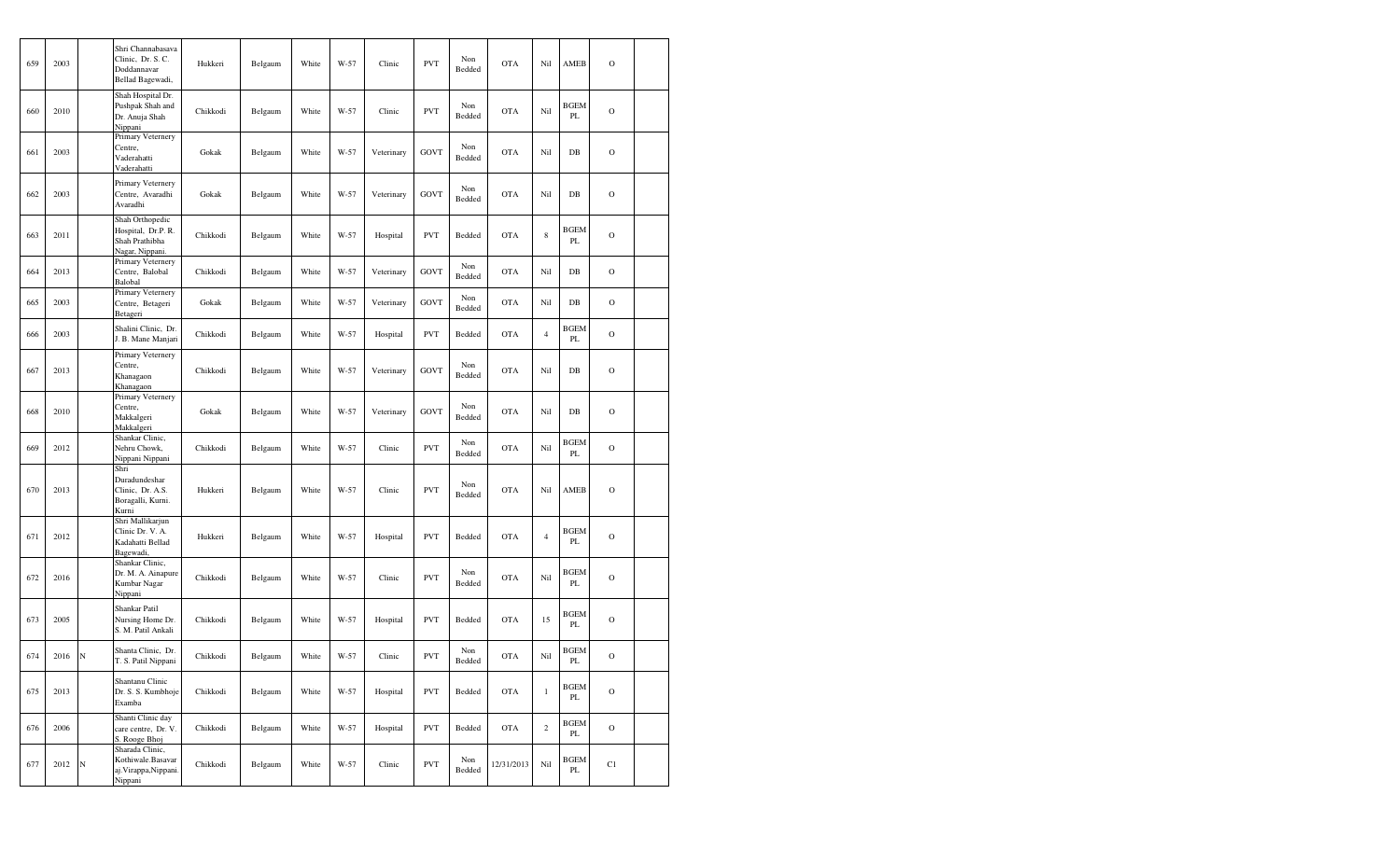| 678 | 2013 |             | Sharada Clinic, Dr.<br>A. K. Janawade<br>Bennadi                                                                                  | Chikkodi | Belgaum | White | W-57 | Hospital             | <b>PVT</b> | Bedded        | <b>OTA</b> | $\mathfrak z$  | <b>BGEM</b><br>PL                      | $\mathcal{O}$ |  |
|-----|------|-------------|-----------------------------------------------------------------------------------------------------------------------------------|----------|---------|-------|------|----------------------|------------|---------------|------------|----------------|----------------------------------------|---------------|--|
| 679 | 2016 |             | Sharada Hospital<br>and maternity<br>home, Dr. C. B.<br>Kurbetti Ashok<br>Nagar, Nippani                                          | Chikkodi | Belgaum | White | W-57 | Hospital             | <b>PVT</b> | Bedded        | <b>OTA</b> | $10\,$         | BGEM<br>PL                             | $\mathcal{O}$ |  |
| 680 | 2016 |             | Sharda Clinic Dr.<br>S.S.<br>Chanchannavar<br>Jatrat                                                                              | Chikkodi | Belgaum | White | W-57 | Hospital             | <b>PVT</b> | Bedded        | <b>OTA</b> | $\,1\,$        | <b>BGEM</b><br>PL                      | $\mathcal{O}$ |  |
| 681 | 2017 |             | Sharda Gaurai<br>Maternity Home<br>Manik Nagar<br>Nippani                                                                         | Chikkodi | Belgaum | White | W-57 | Hospital             | <b>PVT</b> | Bedded        | <b>OTA</b> | 10             | BGEM<br>PL                             | $\mathcal{O}$ |  |
| 682 | 2013 |             | Shardul Diagnostic<br>Center Dr. A. P.<br>Chougule K. C.<br>Road, Chikkodi                                                        | Chikkodi | Belgaum | White | W-57 | Diagnostic<br>Center | <b>PVT</b> | Non<br>Bedded | <b>OTA</b> | Nil            | BGEM<br>PL                             | $\mathcal{O}$ |  |
| 683 | 2012 |             | Shatayu Clinic,<br>Dr. S. T. Chikhale<br>kharade Galli,<br>Nippani,                                                               | Chikkodi | Belgaum | White | W-57 | Hospital             | <b>PVT</b> | Bedded        | <b>OTA</b> | $\overline{4}$ | BGEM<br>PL                             | $\mathcal{O}$ |  |
| 684 | 2003 |             | Shifa Clinic, Dr.<br>D. M. Patel<br>Yamagarni                                                                                     | Chikkodi | Belgaum | White | W-57 | Hospital             | <b>PVT</b> | Bedded        | <b>OTA</b> | $\mathfrak z$  | <b>BGEM</b><br>$\mathbf{PL}$           | $\mathcal{O}$ |  |
| 685 | 2012 |             | Shipurkar Dental<br>Clinic,<br>Dr.Chaitanya.<br>Ramesh. Shipurkar,<br>No.2061, Dhere<br>Lane, Nehru<br>Chowk, Nippani.<br>Nippani | Chikkodi | Belgaum | White | W-57 | Dental Clinic        | <b>PVT</b> | Non<br>Bedded | <b>OTA</b> | Nil            | <b>BGEM</b><br>PL                      | $\mathbf O$   |  |
| 686 | 2003 |             | Shiv Clinic, Dr. S.<br>R. Sagare<br>K.C.Road,<br>Chikkodi.                                                                        | Chikkodi | Belgaum | White | W-57 | Clinic               | <b>PVT</b> | Non<br>Bedded | <b>OTA</b> | Nil            | BGEM<br>PL                             | $\mathcal{O}$ |  |
| 687 | 2012 |             | Shiv Hospital, Dr.<br>L. S. Panade Dhere<br>Galli, Nippani.<br>Nippani                                                            | Chikkodi | Belgaum | White | W-57 | Clinic               | <b>PVT</b> | Non<br>Bedded | <b>OTA</b> | Nil            | BGEM<br>PL                             | $\mathcal{O}$ |  |
| 688 | 2013 | $\mathbb N$ | Shiva Clinic, Dr.<br>N. V. Kumbar<br>Nippani                                                                                      | Chikkodi | Belgaum | White | W-57 | Clinic               | <b>PVT</b> | Bedded        | <b>OTA</b> | Nil            | <b>BGEM</b><br>PL                      | $\mathcal{O}$ |  |
| 689 | 2003 |             | Shiva Clinic,<br>Bagban Galli,<br>Nippani, Nippani                                                                                | Chikkodi | Belgaum | White | W-57 | Hospital             | <b>PVT</b> | Bedded        | <b>OTA</b> | $\mathfrak z$  | BGEM<br>PL                             | $\mathcal{O}$ |  |
| 690 | 2011 |             | Shivkrupa<br>Hospital, K. C.<br>Road, Chikkodi.<br>Chikkodi                                                                       | Chikkodi | Belgaum | White | W-57 | Hospital             | <b>PVT</b> | Bedded        | <b>OTA</b> | 30             | <b>BGEM</b><br>PL                      | $\mathcal{O}$ |  |
| 691 | 2016 |             | Shraddha Hospital,<br>Sudhir Bapugouda<br>Patil, Kore Nagar,<br>Chikkodi.<br>Chikkodi                                             | Chikkodi | Belgaum | White | W-57 | Hospital             | PVT        | Bedded        | <b>OTA</b> | 25             | $\operatorname{BGEM}$<br>$\mathbf{PL}$ | $\rm ^O$      |  |
| 692 | 2015 |             | Shradha Clinic<br>Shiraguppi                                                                                                      | Athani   | Belgaum | White | W-57 | Hospital             | <b>PVT</b> | Bedded        | <b>OTA</b> | $\mathfrak z$  | <b>BGEM</b><br>$\rm PL$                | $\mathbf O$   |  |
| 693 | 2013 |             | Shree Bhagyalaxmi<br>Pathological<br>Laboratory Dr. D.<br>P. Bhosale<br>Chikkodi                                                  | Chikkodi | Belgaum | White | W-57 | Diagnostic<br>Center | <b>PVT</b> | Non<br>Bedded | 6/30/2016  | Nil            | <b>BGEM</b><br>PL.                     | C1            |  |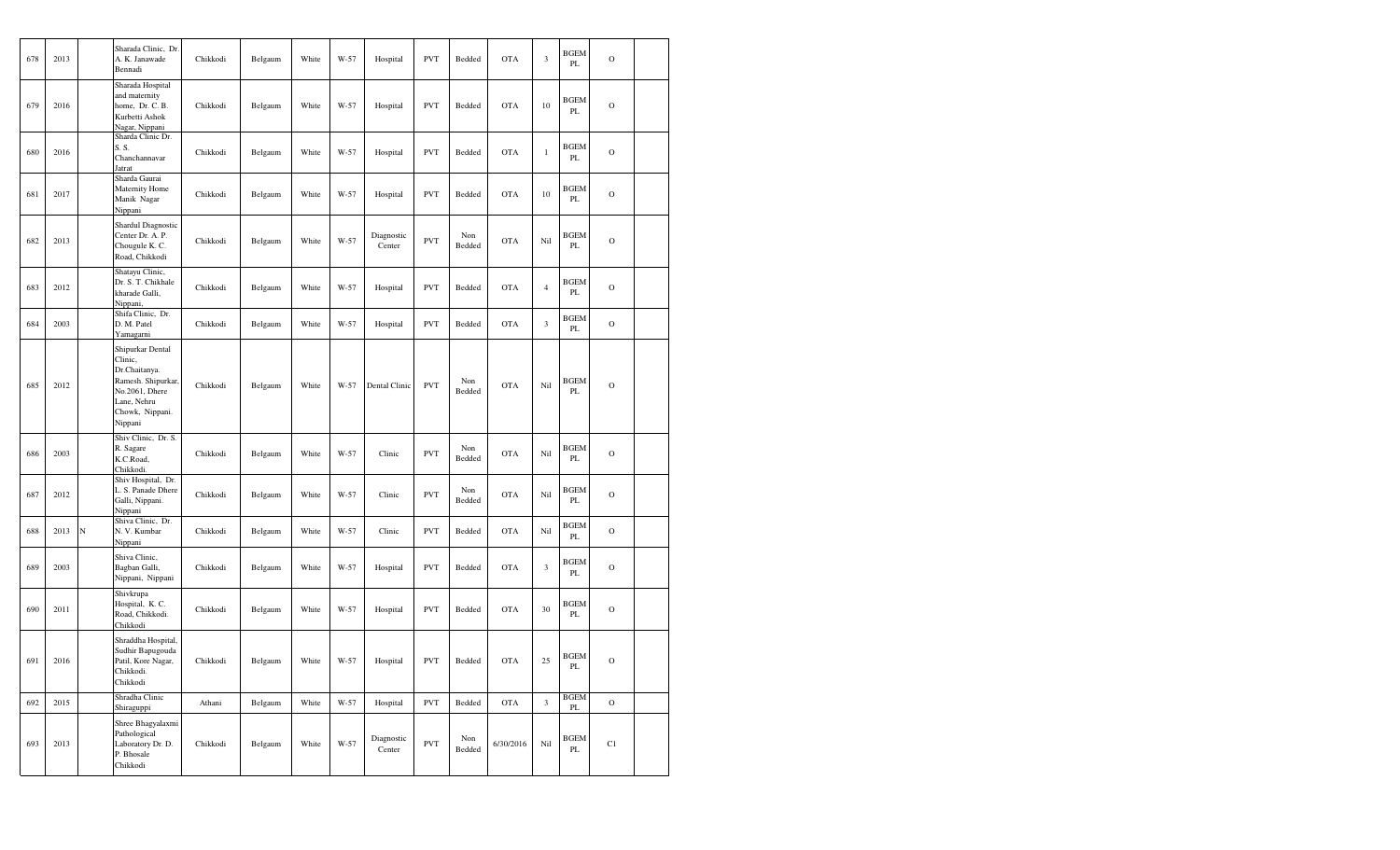| 694 | 2016 | Shree Clinic, Dr.<br>M. P. Kulkarni.<br>Jijamata Chowk,<br>Nippani, Nippani                                      | Chikkodi | Belgaum | White | W-57 | Clinic               | <b>PVT</b> | Non<br>Bedded | <b>OTA</b> | Nil            | <b>BGEM</b><br>PL       | $\overline{O}$ |  |
|-----|------|------------------------------------------------------------------------------------------------------------------|----------|---------|-------|------|----------------------|------------|---------------|------------|----------------|-------------------------|----------------|--|
| 695 | 2016 | Shree Clinic Dr. D.<br>A. Jadhav Kognoli                                                                         | Chikkodi | Belgaum | White | W-57 | Hospital             | <b>PVT</b> | Bedded        | <b>OTA</b> | $\mathbf{1}$   | <b>BGEM</b><br>PL       | $\mathcal{O}$  |  |
| 696 | 2016 | Shree Clinic Dr. V.<br>T. Savade Main<br>Road, Kognoli                                                           | Chikkodi | Belgaum | White | W-57 | Hospital             | <b>PVT</b> | Bedded        | <b>OTA</b> | $\mathbf{1}$   | BGEM<br>PL              | $\mathcal{O}$  |  |
| 697 | 2016 | Shree Clinic Dr. S.<br>P. Patil Main Road.<br>Kognoli                                                            | Chikkodi | Belgaum | White | W-57 | Hospital             | <b>PVT</b> | Bedded        | <b>OTA</b> | $\,1$          | BGEM<br>PL              | $\mathbf O$    |  |
| 698 | 2016 | Shree Clinic<br>Dr.M.M. Kulkarni<br>Nippani                                                                      | Chikkodi | Belgaum | White | W-57 | Clinic               | <b>PVT</b> | Non<br>Bedded | <b>OTA</b> | Nil            | BGEM<br>PL              | $\mathcal{O}$  |  |
| 699 | 2011 | Shree Clinic &<br>Punchakarma<br>Center Dr. G. S.<br>Sankaje Shivaji<br>Chowk, Khadkalat                         | Chikkodi | Belgaum | White | W-57 | Hospital             | <b>PVT</b> | Bedded        | <b>OTA</b> | 3              | <b>BGEM</b><br>PL       | $\overline{O}$ |  |
| 700 | 2011 | Shree Clinic,<br>Jamdar Plot,<br>Nippani Nippani                                                                 | Chikkodi | Belgaum | White | W-57 | Hospital             | <b>PVT</b> | Bedded        | <b>OTA</b> | 3              | BGEM<br>PL              | $\mathcal{O}$  |  |
| 701 | 2011 | Shree Clinic, Dr. S<br>M Dhekale and R.<br>S. Dhekle Yarnal                                                      | Chikkodi | Belgaum | White | W-57 | Hospital             | <b>PVT</b> | Bedded        | <b>OTA</b> | $\sqrt{2}$     | <b>BGEM</b><br>PL       | $\mathbf O$    |  |
| 702 | 2011 | Shree Clinic, Dr.<br>Manjiri Kulkarni<br>Nippani                                                                 | Chikkodi | Belgaum | White | W-57 | Hospital             | <b>PVT</b> | Bedded        | <b>OTA</b> | $\,1$          | BGEM<br>PL              | C1             |  |
| 703 | 2013 | Shree Clinic, Dr.<br>A. A. Murabatte<br>Karadaga                                                                 | Chikkodi | Belgaum | White | W-57 | Hospital             | <b>PVT</b> | Bedded        | <b>OTA</b> | $\overline{4}$ | BGEM<br>PL              | $\mathbf O$    |  |
| 704 | 2014 | Shree Clinic, Dr.<br>S. K. Patil Kabbur                                                                          | Chikkodi | Belgaum | White | W-57 | Hospital             | <b>PVT</b> | Bedded        | <b>OTA</b> | $\overline{c}$ | BGEM<br>PL              | $\mathcal{O}$  |  |
| 705 | 2016 | <b>Shree Clinical</b><br>Laboratory Dr. R.<br>T. Chougale<br>Somawar Peth,<br>Near Hollywood<br>Tailor, Chikkodi | Chikkodi | Belgaum | White | W-57 | Diagnostic<br>Center | <b>PVT</b> | Non<br>Bedded | <b>OTA</b> | Nil            | <b>BGEM</b><br>PL       | $\overline{O}$ |  |
| 706 | 2016 | Shree Dhanwantari<br>Clinic Mahadev<br>Galli, Nippani,<br>Nippani                                                | Chikkodi | Belgaum | White | W-57 | Hospital             | <b>PVT</b> | Bedded        | <b>OTA</b> | $\overline{c}$ | BGEM<br>PL              | $\mathcal{O}$  |  |
| 707 | 2013 | <b>Shree Ganesh</b><br>Laboratory Dr. K.<br>S. Pote Bhoj                                                         | Chikkodi | Belgaum | White | W-57 | Diagnostic<br>Center | <b>PVT</b> | Non<br>Bedded | <b>OTA</b> | Nil            | <b>BGEM</b><br>PL       | $\mathcal{O}$  |  |
| 708 | 2016 | <b>Shree Nursing</b><br>Home, Dr. P. B.<br>Chikorde Nippani                                                      | Chikkodi | Belgaum | White | W-57 | Hospital             | <b>PVT</b> | Bedded        | <b>OTA</b> | 5              | <b>BGEM</b><br>PL       | $\mathcal{O}$  |  |
| 709 | 2003 | <b>Shree Nursing</b><br>Home, Dr. S. S.<br>Ramankatti<br>Nippani                                                 | Chikkodi | Belgaum | White | W-57 | Hospital             | <b>PVT</b> | Bedded        | <b>OTA</b> | 8              | <b>BGEM</b><br>PL       | C1             |  |
| 710 | 2011 | Shree Padma<br>Hospital,<br>Padmaja.C.Patil,<br>Chikkodi.<br>Chikkodi                                            | Chikkodi | Belgaum | White | W-57 | Hospital             | <b>PVT</b> | Bedded        | <b>OTA</b> | 15             | <b>BGEM</b><br>PL       | $\mathcal{O}$  |  |
| 711 | 2014 | Shree Sadguru Poly<br>Clinic, Dr. A. S.<br>Chavan, Shivaji<br>Nagar Nippani                                      | Chikkodi | Belgaum | White | W-57 | Hospital             | <b>PVT</b> | Bedded        | <b>OTA</b> | 3              | <b>BGEM</b><br>$\rm PL$ | $\mathbf O$    |  |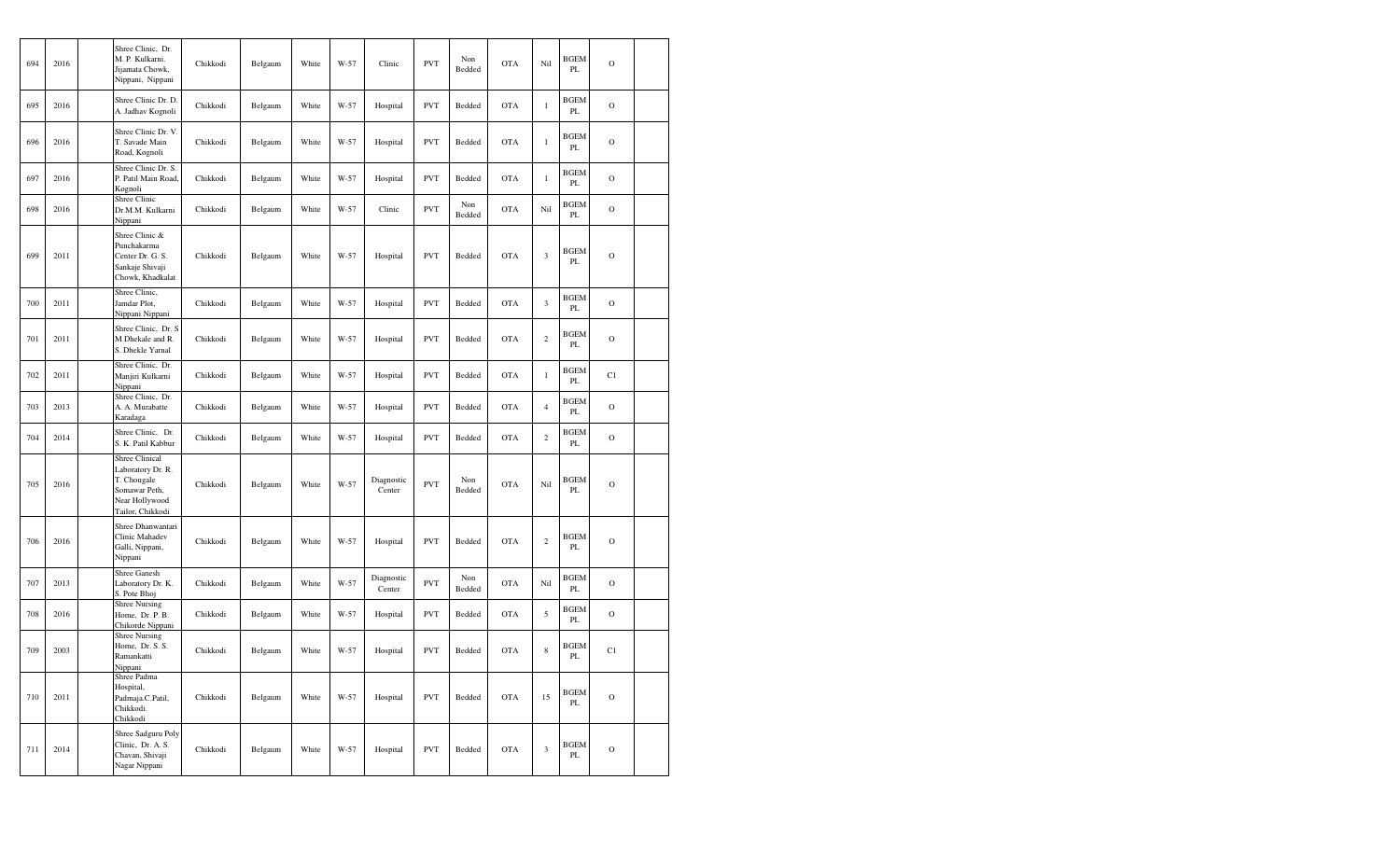| 712 | 2017 | Shree Sadguru<br>Nursing Home,<br>Ashok Nagar<br>Nippani                                                                                         | Chikkodi | Belgaum | White | $W-57$ | Hospital             | <b>PVT</b> | Bedded        | <b>OTA</b> | 10             | <b>BGEM</b><br>PL            | $\mathbf O$   |  |
|-----|------|--------------------------------------------------------------------------------------------------------------------------------------------------|----------|---------|-------|--------|----------------------|------------|---------------|------------|----------------|------------------------------|---------------|--|
| 713 | 2015 | Shree Sadguru<br>Nursing Home, Dr.<br>U. G. Patil<br>Vithalrao Sawant<br>Nagar, Nippani                                                          | Chikkodi | Belgaum | White | W-57   | Hospital             | <b>PVT</b> | Bedded        | <b>OTA</b> | 20             | BGEM<br>PL                   | $\circ$       |  |
| 714 | 2016 | Shree Sai Clinic<br>Dr. A. C. Kulageri<br>Sai Shanteshi<br>Building, R. K.<br>Colony, Chikkodi                                                   | Chikkodi | Belgaum | White | W-57   | Hospital             | <b>PVT</b> | Bedded        | <b>OTA</b> | $\overline{4}$ | <b>BGEM</b><br>PL            | $\mathbf O$   |  |
| 715 | 2013 | Shree Scan Centre<br>Dr R Salagare<br>Nippani - Mudhol<br>Road, Chikkodi<br>Chikkodi                                                             | Chikkodi | Belgaum | White | W-57   | Clinic               | <b>PVT</b> | Non<br>Bedded | <b>OTA</b> | Nil            | BGEM<br>PL                   | $\mathbf O$   |  |
| 716 | 2011 | Shree Seva Clinic,<br>Dr. R. V. Phutane<br>Shivaji Nagar, Ist<br>cross, Nippani                                                                  | Chikkodi | Belgaum | White | W-57   | Clinic               | <b>PVT</b> | Non<br>Bedded | <b>OTA</b> | Nil            | <b>BGEM</b><br>$\mathbf{PL}$ | $\mathbf O$   |  |
| 717 | 2011 | Shree Siddeshwar<br>Clinic, Dr. M. R.<br>Satalingol Jaganur                                                                                      | Chikkodi | Belgaum | White | W-57   | Clinic               | <b>PVT</b> | Non<br>Bedded | <b>OTA</b> | Nil            | <b>BGEM</b><br>PL            | $\mathbf O$   |  |
| 718 | 2014 | Shreya Clinic, Dr.<br>S V Upadya Yadur                                                                                                           | Chikkodi | Belgaum | White | W-57   | Hospital             | <b>PVT</b> | Bedded        | <b>OTA</b> | $\mathfrak z$  | <b>BGEM</b><br>PL            | $\mathcal{O}$ |  |
| 719 | 2014 | Laxmi Clinical<br>Laboratory Dr. B.<br>K. Labbe Raibag                                                                                           | Raibag   | Belgaum | White | W-57   | Diagnostic<br>Center | <b>PVT</b> | Non<br>Bedded | <b>OTA</b> | Nil            | <b>BGEM</b><br>PL            | $\mathbf O$   |  |
| 720 | 2014 | Suraksha Maternity<br>Home And<br>Gyanaecological<br>Center, Dr.<br>Vijaylaxmi Angadi<br>Gokak Main Road,<br>Near Jain Sabha<br>Bhavan Harugeri, | Raibag   | Belgaum | White | W-57   | Hospital             | <b>PVT</b> | Bedded        | <b>OTA</b> | $\overline{9}$ | <b>BGEM</b><br>PL            | $\mathbf O$   |  |
| 721 | 2016 | Mahalaxmi Clinic<br>Dr. K. K. Kurbet<br>Kankanawadi                                                                                              | Raibag   | Belgaum | White | W-57   | Hospital             | <b>PVT</b> | Bedded        | <b>OTA</b> | $\sqrt{2}$     | <b>BGEM</b><br>$\mathbf{PL}$ | $\mathbf O$   |  |
| 722 | 2014 | Mahantesh Clinic<br>Dr. M. A. Kamble<br>Kudachi                                                                                                  | Raibag   | Belgaum | White | W-57   | Hospital             | <b>PVT</b> | Bedded        | <b>OTA</b> | $\sqrt{2}$     | <b>BGEM</b><br>PL            | $\mathcal{O}$ |  |
| 723 | 2014 | Makandar Clinic<br>Dr. L. M.<br>Makandar Behind<br>Quba Masjid,<br>Kudachi                                                                       | Raibag   | Belgaum | White | W-57   | Hospital             | <b>PVT</b> | Bedded        | <b>OTA</b> | $\overline{4}$ | <b>BGEM</b><br>PL            | $\Omega$      |  |
| 724 | 2014 | Mali Clinic Dr. I.<br>M. Mali Hidakal                                                                                                            | Raibag   | Belgaum | White | W-57   | Hospital             | <b>PVT</b> | Bedded        | <b>OTA</b> | $\overline{c}$ | <b>BGEM</b><br>PL            | $\circ$       |  |
| 725 | 2014 | Maruf Clinic Dr. N.<br>G. Maruf Station<br>Road, Kudachi                                                                                         | Raibag   | Belgaum | White | W-57   | Hospital             | <b>PVT</b> | Bedded        | <b>OTA</b> | $\overline{4}$ | BGEM<br>$\mathbf{PL}$        | $\Omega$      |  |
| 726 | 2016 | Matoshri Clinic Dr.<br>M. M. Harugeri<br>Harugeri                                                                                                | Raibag   | Belgaum | White | W-57   | Clinic               | <b>PVT</b> | Non<br>Bedded | <b>OTA</b> | Nil            | <b>BGEM</b><br>PL            | $\mathcal{O}$ |  |
| 727 | 2016 | Matruchaya Clinic<br>Dr. M. G.<br>Mundaganur<br>Parmanandwadi                                                                                    | Raibag   | Belgaum | White | W-57   | Clinic               | <b>PVT</b> | Non<br>Bedded | <b>OTA</b> | Nil            | <b>BGEM</b><br>PL            | $\Omega$      |  |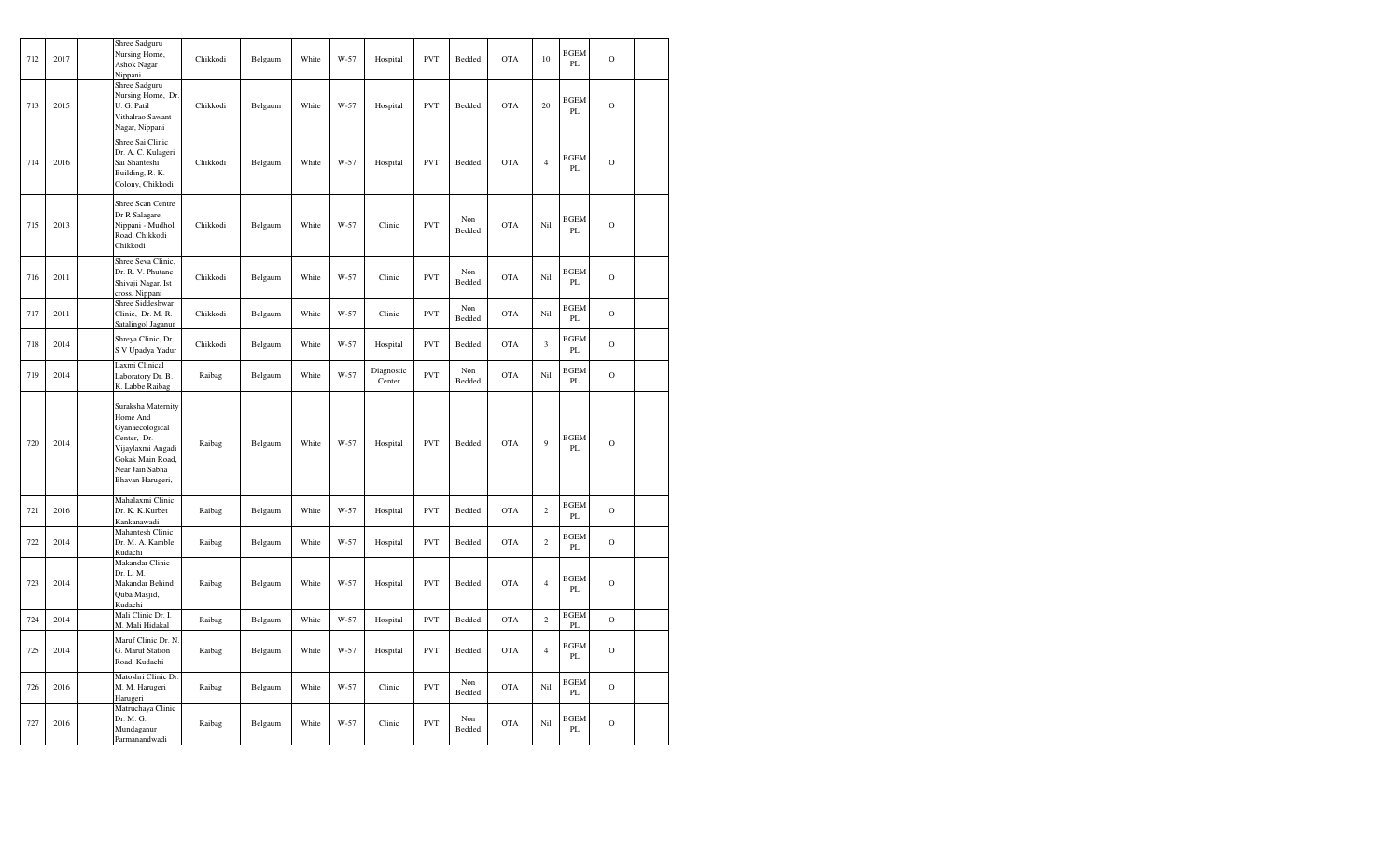| 728 | 2014 | Matruchaya Clinic<br>And Maternity<br>Home Dr. R. B.<br>Hadakar Harugeri<br>Cross, Kudachi<br>Road  | Raibag | Belgaum | White | W-57 | Hospital             | <b>PVT</b> | Bedded        | <b>OTA</b> | $\,$ 8 $\,$    | <b>BGEM</b><br>PL            | $\overline{O}$ |  |
|-----|------|-----------------------------------------------------------------------------------------------------|--------|---------|-------|------|----------------------|------------|---------------|------------|----------------|------------------------------|----------------|--|
| 729 | 2014 | Maya Dental Clinic<br>Dr. M. S. Karganve<br>Near Bus Stand,<br>Jalalpur Road,<br>Raibga,            | Raibag | Belgaum | White | W-57 | Dental Clinic        | <b>PVT</b> | Non<br>Bedded | <b>OTA</b> | Nil            | <b>BGEM</b><br>PL            | $\mathcal{O}$  |  |
| 730 | 2014 | Mobile Health<br>Unit, Handigund<br>Handigund                                                       | Raibag | Belgaum | White | W-57 | Veterinary           | GOVT       | Non<br>Bedded | 12/31/2012 | Nil            | $_{\rm DB}$                  | C1             |  |
| 731 | 2016 | Mobile Veternery<br>Clinic, Raibag<br>Raibag                                                        | Raibag | Belgaum | White | W-57 | Veterinary           | GOVT       | Non<br>Bedded | <b>OTA</b> | Nil            | $DB$                         | $\mathcal{O}$  |  |
| 732 | 2016 | Mumataz Clinic,<br>Dr. S. M. Naik,<br>Station Area, Near<br>Quba Masjid,<br>Kudachi. Kudachi        | Raibag | Belgaum | White | W-57 | Hospital             | <b>PVT</b> | Bedded        | <b>OTA</b> | $\overline{4}$ | <b>BGEM</b><br>PL            | $\mathbf{O}$   |  |
| 733 | 2014 | Naik Hospital DR.<br>G. S. Shintre<br>Raibag                                                        | Raibag | Belgaum | White | W-57 | Hospital             | <b>PVT</b> | Bedded        | <b>OTA</b> | $\tau$         | <b>BGEM</b><br>PL            | $\mathcal{O}$  |  |
| 734 | 2015 | Naikwadi Medical<br>Centre Dr. V. B.<br>Naikwadi<br>Kankanawadi                                     | Raibag | Belgaum | White | W-57 | Hospital             | <b>PVT</b> | Bedded        | <b>OTA</b> | 15             | <b>BGEM</b><br>PL            | $\mathcal{O}$  |  |
| 735 | 2013 | Narasimha Clinic<br>Dr. D. B. Padalale<br>Near Vithal<br>Mandir, Raibag                             | Raibag | Belgaum | White | W-57 | Hospital             | <b>PVT</b> | Bedded        | <b>OTA</b> | $\overline{4}$ | <b>BGEM</b><br>PL            | $\mathcal{O}$  |  |
| 736 | 2011 | <b>Nutan Nursing</b><br>Home Dr. N. V.<br><b>Bhore Near Bus</b><br>Stand, Sai Nagar<br>Road, Raibag | Raibag | Belgaum | White | W-57 | Hospital             | <b>PVT</b> | Bedded        | <b>OTA</b> | 10             | <b>BGEM</b><br>PL            | $\overline{O}$ |  |
| 737 | 2016 | Omkar & Rashmi<br>CT Scan Centre<br>Dr. P D Karlatti<br>Harugeri                                    | Raibag | Belgaum | White | W-57 | Diagnostic<br>Center | <b>PVT</b> | Non<br>Bedded | <b>OTA</b> | Nil            | <b>BGEM</b><br>PL            | $\mathcal{O}$  |  |
| 738 | 2016 | Omkar And<br>Rashmi CT Scan<br>Centre, Dr. P. D.<br>Karalatti Harugeri<br>Cross                     | Raibag | Belgaum | White | W-57 | Diagnostic<br>Center | <b>PVT</b> | Non<br>Bedded | <b>OTA</b> | Nil            | <b>BGEM</b><br>PL            | C1             |  |
| 739 | 2016 | Omkar Clinic Dr.<br>S. S. Ginimuge<br>Station Road,<br>Kudachi                                      | Raibag | Belgaum | White | W-57 | Hospital             | <b>PVT</b> | Bedded        | <b>OTA</b> | $\overline{4}$ | <b>BGEM</b><br>PL            | $\mathbf O$    |  |
| 740 | 2016 | Padma Clinic Dr.<br>S. B. Sagare Morab                                                              | Raibag | Belgaum | White | W-57 | Clinic               | <b>PVT</b> | Non<br>Bedded | <b>OTA</b> | Nil            | <b>BGEM</b><br>$\mathbf{PL}$ | $\mathcal{O}$  |  |
| 741 | 2014 | Parshwanath Clinic<br>Dr. B. J. Karnawadi<br>Harugeri                                               | Raibag | Belgaum | White | W-57 | Hospital             | <b>PVT</b> | Bedded        | <b>OTA</b> | $\,1$          | <b>BGEM</b><br>PL            | $\mathbf O$    |  |
| 742 | 2014 | Patil Hospital,<br>Sanjeev.P.Patil,<br>Harugeri. Harugeri                                           | Raibag | Belgaum | White | W-57 | Hospital             | <b>PVT</b> | Bedded        | <b>OTA</b> | 20             | <b>BGEM</b><br>PL            | $\mathbf O$    |  |
| 743 | 2014 | Prabha Clinic Dr.<br>B. B. Kasar<br>Chinchali                                                       | Raibag | Belgaum | White | W-57 | Clinic               | <b>PVT</b> | Non<br>Bedded | <b>OTA</b> | Nil            | <b>BGEM</b><br>PL            | $\mathbf O$    |  |
| 744 | 2016 | Prajwal Clinic Dr.<br>S. B. Sagare<br>Chinchali                                                     | Raibag | Belgaum | White | W-57 | Clinic               | <b>PVT</b> | Non<br>Bedded | <b>OTA</b> | Nil            | <b>BGEM</b><br>PL            | $\mathbf O$    |  |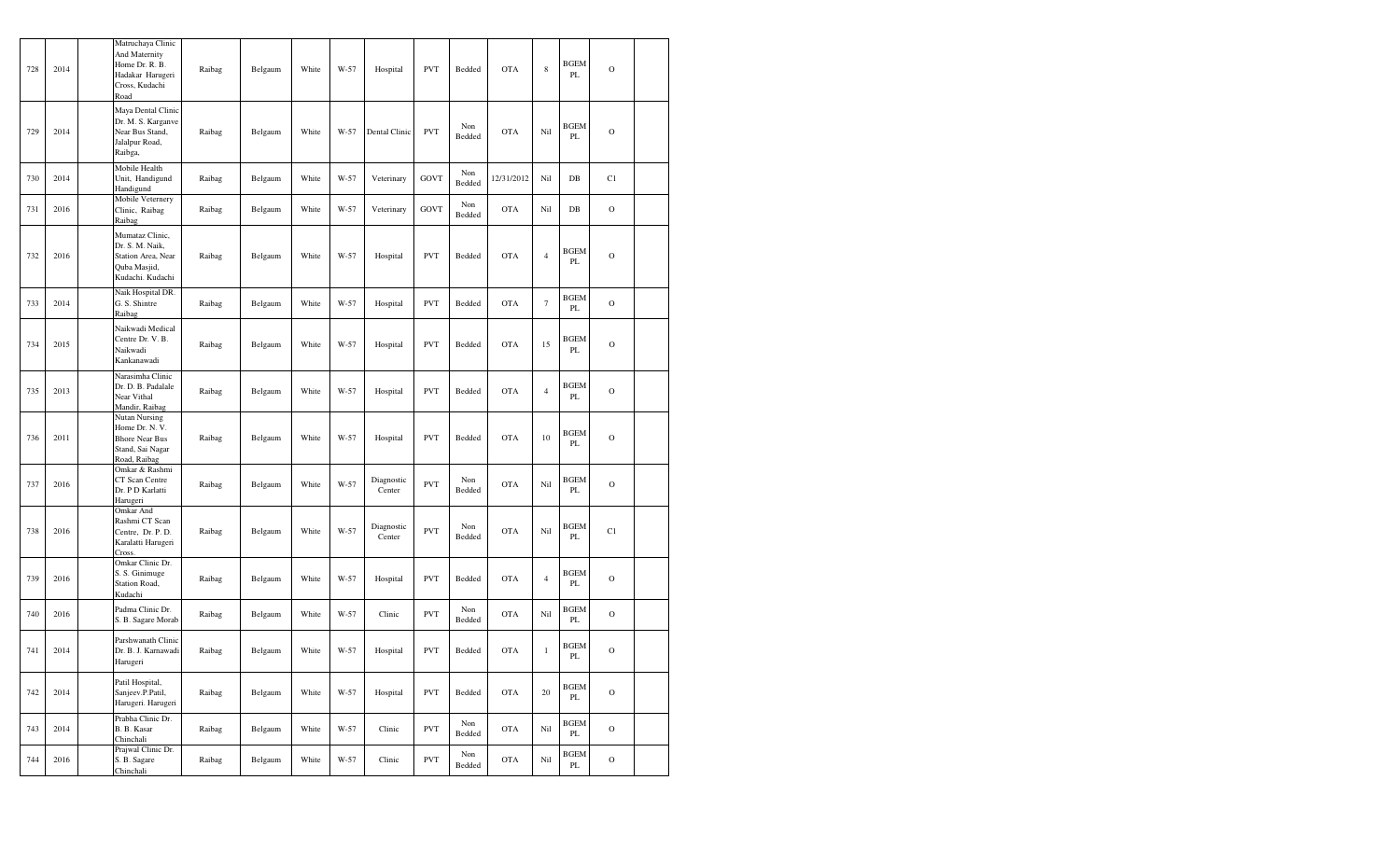| 745 | 2016 | Prakash Clinic Dr.<br>M. B. Pattar<br>Harugeri                                                       | Raibag  | Belgaum | White | W-57 | Clinic               | <b>PVT</b> | Non<br>Bedded | <b>OTA</b> | Nil            | <b>BGEM</b><br>PL | $\mathbf O$    |  |
|-----|------|------------------------------------------------------------------------------------------------------|---------|---------|-------|------|----------------------|------------|---------------|------------|----------------|-------------------|----------------|--|
| 746 | 2005 | Shri<br>Nanjundeshwar<br>Clinic Dr. Y. K.<br>Patil Bugate Alur                                       | Hukkeri | Belgaum | White | W-57 | Clinic               | <b>PVT</b> | Non<br>Bedded | <b>OTA</b> | Nil            | <b>BGEM</b><br>PL | $\mathbf O$    |  |
| 747 | 2010 | Shri Sai Clinic,<br>Bellad Bagewadi,<br>Bellad Bagewadi,                                             | Hukkeri | Belgaum | White | W-57 | Clinic               | <b>PVT</b> | Non<br>Bedded | 12/31/2014 | Nil            | <b>BGEM</b><br>PL | $\overline{O}$ |  |
| 748 | 2013 | Shri Sai Clinic,<br>Bellad Bagewadi,<br>Bellad Bagewadi,                                             | Hukkeri | Belgaum | White | W-57 | Hospital             | <b>PVT</b> | Bedded        | 12/31/2014 | 25             | AMEB              | $\mathbf O$    |  |
| 749 | 2011 | Shri Sai Clinic,<br>Opp Urban Co-Op<br><b>Bank Bellad</b><br>Bagewadi,                               | Hukkeri | Belgaum | White | W-57 | Hospital             | <b>PVT</b> | Bedded        | <b>OTA</b> | $\overline{4}$ | <b>BGEM</b><br>PL | $\mathbf O$    |  |
| 750 | 2011 | Shri Saptadevi<br>Clinical Laboratory<br>Dr. K. R. Araballi<br>Baad                                  | Hukkeri | Belgaum | White | W-57 | Diagnostic<br>Center | <b>PVT</b> | Non<br>Bedded | <b>OTA</b> | Nil            | <b>BGEM</b><br>PL | $\mathbf O$    |  |
| 751 | 2018 | Shri Sharada<br>Clinic, Dr. D.J.<br>Patil, Hebbal<br>Hebbal                                          | Hukkeri | Belgaum | White | W-57 | Clinic               | <b>PVT</b> | Non<br>Bedded | <b>OTA</b> | Nil            | AMEB              | $\mathcal{O}$  |  |
| 752 | 2010 | Shrindhi Clinic<br><b>Beniwad Beniwad</b>                                                            | Hukkeri | Belgaum | White | W-57 | Clinic               | <b>PVT</b> | Non<br>Bedded | <b>OTA</b> | Nil            | <b>BGEM</b><br>PL | $\mathbf O$    |  |
| 753 | 2016 | Shrishant Clinic,<br>Dr. G.B. Patil,<br>Kochari. Kochari                                             | Hukkeri | Belgaum | White | W-57 | Clinic               | <b>PVT</b> | Non<br>Bedded | <b>OTA</b> | Nil            | AMEB              | $\mathcal{O}$  |  |
| 754 | 2016 | Shubham Hospital<br>and Metarnity<br>Home, Dr. S.B.<br>Wagoji, Near Bus<br>Stand Hukkeri.<br>Hukkeri | Hukkeri | Belgaum | White | W-57 | Hospital             | <b>PVT</b> | Bedded        | <b>OTA</b> | 9              | AMEB              | $\mathbf O$    |  |
| 755 | 2013 | Siddesh-Laxmi<br>Clinic, Dr. S.S.<br>Goturi, Old Bus<br>Stand, Hukkeri                               | Hukkeri | Belgaum | White | W-57 | Clinic               | <b>PVT</b> | Non<br>Bedded | <b>OTA</b> | Nil            | AMEB              | $\mathcal{O}$  |  |
| 756 | 2014 | Sri Mahant<br>Daignostic Lab,<br>Dr. S. Y. Kamate<br>Yamakanamardi                                   | Hukkeri | Belgaum | White | W-57 | Diagnostic<br>Center | <b>PVT</b> | Non<br>Bedded | 12/31/2012 | Nil            | <b>BGEM</b><br>PL | C1             |  |
| 757 | 2016 | Sri<br>Shivayogeshwar<br>Clinic, Dr. K.V.<br>Maradi, Yaragatti,<br>Yarnal Post,<br>Yaragatti         | Hukkeri | Belgaum | White | W-57 | Clinic               | <b>PVT</b> | Non<br>Bedded | 12/31/2011 | Nil            | <b>BGEM</b><br>PL | $\mathbf O$    |  |
| 758 | 2016 | Sri. Daneshwari<br>Clinic, Dr. M.P.<br>Handgund,<br>Hukkeri. Hukkeri                                 | Hukkeri | Belgaum | White | W-57 | Clinic               | <b>PVT</b> | Non<br>Bedded | <b>OTA</b> | Nil            | <b>BGEM</b><br>PL | $\mathbf O$    |  |
| 759 | 2010 | Sri.Guru Datta<br>Clinic, Azar Road,<br>Sankeshwar.<br>Sankeshwar                                    | Hukkeri | Belgaum | White | W-57 | Hospital             | <b>PVT</b> | Bedded        | <b>OTA</b> | $\overline{c}$ | AMEB              | $\mathbf O$    |  |
| 760 | 2016 | Sudharma Clinic<br>Dr. N. D. Chavan<br>Kanagala,                                                     | Hukkeri | Belgaum | White | W-57 | Clinic               | <b>PVT</b> | Non<br>Bedded | <b>OTA</b> | Nil            | <b>AMEB</b>       | $\mathbf O$    |  |
| 761 | 2015 | Sunanda Clinic Dr.<br>S. R. Rodd Baad                                                                | Hukkeri | Belgaum | White | W-57 | Clinic               | <b>PVT</b> | Non<br>Bedded | 12/31/2014 | Nil            | <b>BGEM</b><br>PL | $\mathbf O$    |  |
| 762 | 2014 | Sushruta Clinic,<br>Dr. R. B. Limbekar<br>Solapur                                                    | Hukkeri | Belgaum | White | W-57 | Clinic               | <b>PVT</b> | Non<br>Bedded | OTA        | Nil            | <b>BGEM</b><br>PL | $\rm{O}$       |  |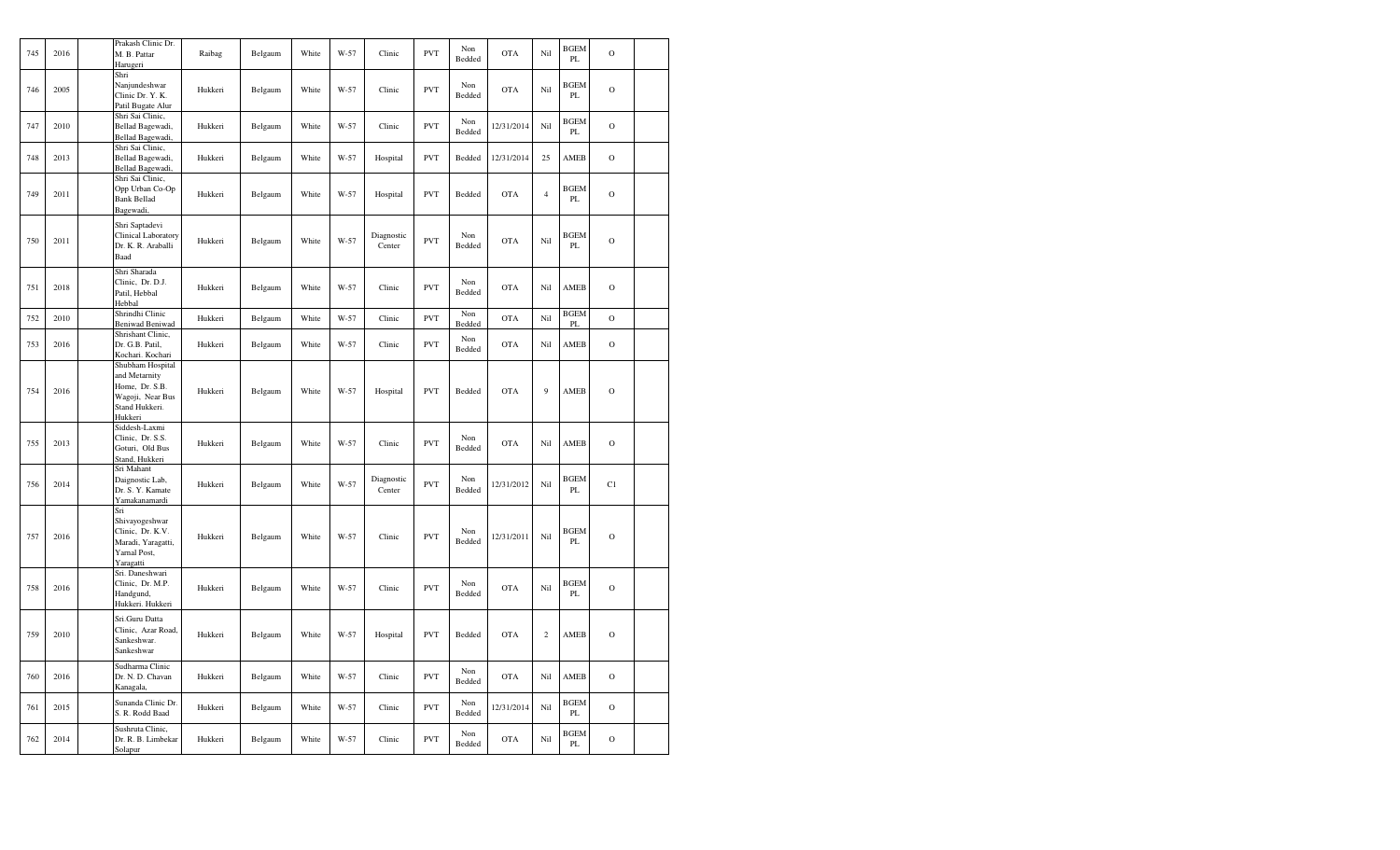| 763 | 2014 | Basaveshwar<br>Hospital Dr. S. S.<br>Huggi.<br>Basavanagar Tota,<br>Nadi Ingalagaon<br>Athani             | Athani | Belgaum | White | W-57 | Hospital             | <b>PVT</b> | Bedded        | <b>OTA</b> | 10                   | BGEM<br>PL                   | $\circ$        |  |
|-----|------|-----------------------------------------------------------------------------------------------------------|--------|---------|-------|------|----------------------|------------|---------------|------------|----------------------|------------------------------|----------------|--|
| 764 | 2014 | Anand Clinic Dr.<br>S. G. Muggannavar<br>Shirahatti                                                       | Athani | Belgaum | White | W-57 | Clinic               | <b>PVT</b> | Non<br>Bedded | <b>OTA</b> | Nil                  | <b>BGEM</b><br>PL            | $\circ$        |  |
| 765 | 2015 | Ujawal Hospital<br>Dr. A. A. Patil<br>Yelihadalgi                                                         | Athani | Belgaum | White | W-57 | Hospital             | <b>PVT</b> | Bedded        | <b>OTA</b> | $\boldsymbol{\beta}$ | <b>BGEM</b><br>PL            | $\circ$        |  |
| 766 | 2015 | Shri Guru Clinic<br>Dr. S. V. Kulakarni<br>Shirahatti                                                     | Athani | Belgaum | White | W-57 | Hospital             | <b>PVT</b> | Bedded        | <b>OTA</b> | 5                    | BGEM<br>PL                   | $\overline{O}$ |  |
| 767 | 2016 | Ganga Dental<br>Clinic and<br><b>Consulting Centre</b><br>Dr. Siddalingayya<br>Hiremath Kagwad            | Athani | Belgaum | White | W-57 | Diagnostic<br>Center | <b>PVT</b> | Non<br>Bedded | <b>OTA</b> | Nil                  | <b>BGEM</b><br>PL            | $\circ$        |  |
| 768 | 2016 | Shri Sangmeshwar<br><b>Surgical Hospital</b><br>Dr. Guruputra Patil<br>Halyal Road,<br>Sankratti          | Athani | Belgaum | White | W-57 | Hospital             | <b>PVT</b> | Bedded        | <b>OTA</b> | 30                   | <b>BGEM</b><br>PL            | C1             |  |
| 769 | 2014 | Omkar Daignostic<br>and Reserch Centre<br>Halyal Road,<br>Athani Athani                                   | Athani | Belgaum | White | W-57 | Diagnostic<br>Center | <b>PVT</b> | Non<br>Bedded | <b>OTA</b> | Nil                  | BGEM<br>PL                   | $\circ$        |  |
| 770 | 2014 | Jadhav Clinic and<br>Maternity Home<br>Dr. R. B. Jadav<br>1753/B, Patil Galli,<br>Near Old TMC,<br>Athani | Athani | Belgaum | White | W-57 | Hospital             | <b>PVT</b> | Bedded        | <b>OTA</b> | 5                    | <b>BGEM</b><br>PL            | $\circ$        |  |
| 771 | 2016 | Shri Majunath<br>Clinic Radderahatti<br>Athani                                                            | Athani | Belgaum | White | W-57 | Hospital             | <b>PVT</b> | Bedded        | 12/31/2014 | $\mathbf{1}$         | BGEM<br>PL                   | C1             |  |
| 772 | 2016 | Dhanwantri Clinic,<br>Kokatnur Athani                                                                     | Athani | Belgaum | White | W-57 | Hospital             | <b>PVT</b> | Bedded        | <b>OTA</b> | $\mathfrak z$        | <b>BGEM</b><br>$\mathbf{PL}$ | $\circ$        |  |
| 773 | 2014 | Kiran Clinic Dr.<br>M. V. Katagere<br>Ugarkhurd.                                                          | Athani | Belgaum | White | W-57 | Clinic               | <b>PVT</b> | Non<br>Bedded | <b>OTA</b> | Nil                  | <b>BGEM</b><br>PL            | $\circ$        |  |
| 774 | 2014 | Shree Laxmi<br>Dental Clinic Dr.<br>P. B. Ganeshwade<br>Ugarkhurd.                                        | Athani | Belgaum | White | W-57 | Dental Clinic        | <b>PVT</b> | Non<br>Bedded | <b>OTA</b> | Nil                  | <b>BGEM</b><br>PL            | $\circ$        |  |
| 775 | 2014 | Sank Clinic Dr. R.<br>S. Vagholi<br>Kattalagi Village                                                     | Athani | Belgaum | White | W-57 | Clinic               | <b>PVT</b> | Bedded        | <b>OTA</b> | Nil                  | <b>BGEM</b><br>PL            | $\circ$        |  |
| 776 | 2014 | Chandra Clinic Dr.<br>D. R. Teli Athani                                                                   | Athani | Belgaum | White | W-57 | Hospital             | <b>PVT</b> | Bedded        | <b>OTA</b> | $\,1$                | BGEM<br>PL                   | $\circ$        |  |
| 777 | 2016 | J. B. Clinic Dr.<br>Jakanur M. J.<br>Shirahatti                                                           | Athani | Belgaum | White | W-57 | Clinic               | <b>PVT</b> | Non<br>Bedded | <b>OTA</b> | Nil                  | BGEM<br>$\rm PL$             | $\mathbf O$    |  |
| 778 | 2016 | Dambalkar Clinic<br>Dr. B H Damblkar<br>Adahalli Village                                                  | Athani | Belgaum | White | W-57 | Hospital             | <b>PVT</b> | Bedded        | <b>OTA</b> | $\sqrt{2}$           | BGEM<br>PL                   | $\mathbf O$    |  |
| 779 | 2016 | Shreyas Clinic &<br><b>Opticians Near</b><br>Railway Station<br>UgarKhurd                                 | Athani | Belgaum | White | W-57 | Clinic               | <b>PVT</b> | Non<br>Bedded | <b>OTA</b> | Nil                  | <b>BGEM</b><br>PL            | $\mathcal O$   |  |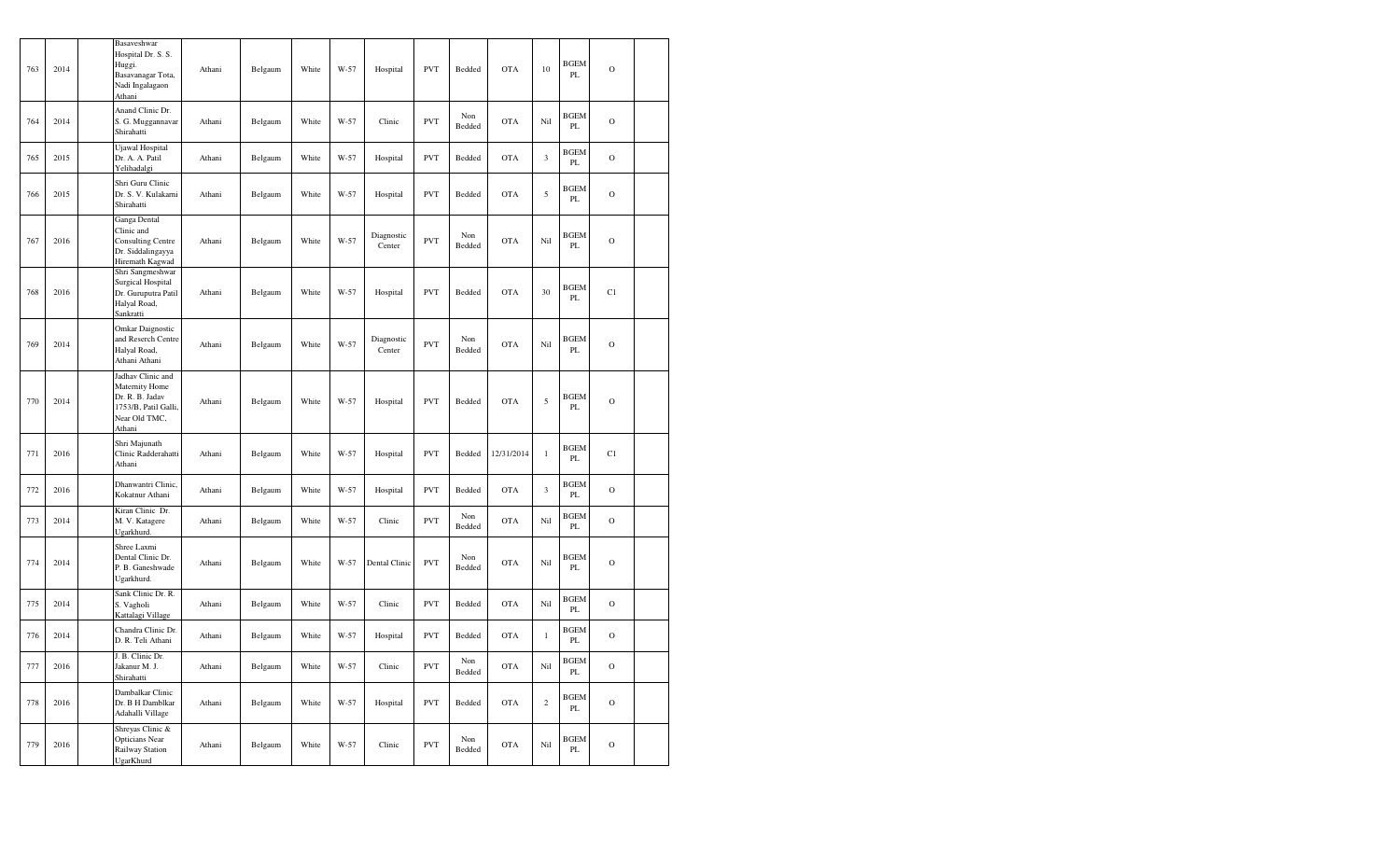| 780 | 2016 | Shri Rama Krishna<br>Scan Centre Dr. P.<br>M. Mundagaanur<br>Athani                                      | Athani | Belgaum | White | W-57 | Diagnostic<br>Center | <b>PVT</b>  | Non<br>Bedded | <b>OTA</b> | Nil            | <b>BGEM</b><br>PL | $\mathcal{O}$ |  |
|-----|------|----------------------------------------------------------------------------------------------------------|--------|---------|-------|------|----------------------|-------------|---------------|------------|----------------|-------------------|---------------|--|
| 781 | 2015 | Veetarag Clinic Dr.<br>A. Akiwate<br>Shirguppi                                                           | Athani | Belgaum | White | W-57 | Clinic               | <b>PVT</b>  | Non<br>Bedded | <b>OTA</b> | Nil            | <b>BGEM</b><br>PL | $\mathcal{O}$ |  |
| 782 | 2016 | Metri Hospital Dr.<br>V. C. Metri, Near<br>Basav Circle,<br>Athani                                       | Athani | Belgaum | White | W-57 | Hospital             | <b>PVT</b>  | Bedded        | <b>OTA</b> | 20             | <b>BGEM</b><br>PL | $\mathcal{O}$ |  |
| 783 | 2014 | Shri Siddeshwar<br>Multi Speciality<br>Hospital<br>Madbhavi Athani                                       | Athani | Belgaum | White | W-57 | Hospital             | <b>PVT</b>  | Bedded        | <b>OTA</b> | 10             | <b>BGEM</b><br>PL | $\mathcal{O}$ |  |
| 784 | 2014 | Vajra Clinic Dr. B.<br>B. Lokapur<br>Shirahatti                                                          | Athani | Belgaum | White | W-57 | Clinic               | <b>PVT</b>  | Non<br>Bedded | <b>OTA</b> | Nil            | BGEM<br>PL        | $\mathcal{O}$ |  |
| 785 | 2014 | Chandrika Clinic<br>Dr. S. I. Pated<br>Kokatnur                                                          | Athani | Belgaum | White | W-57 | Hospital             | <b>PVT</b>  | Bedded        | <b>OTA</b> | $\mathfrak{Z}$ | <b>BGEM</b><br>PL | $\mathcal{O}$ |  |
| 786 | 2013 | Shree Clinic Dr. A.<br>A. Kenchannavar<br>Adahalli Village                                               | Athani | Belgaum | White | W-57 | Hospital             | <b>PVT</b>  | Bedded        | <b>OTA</b> | $\sqrt{2}$     | BGEM<br>PL        | $\mathbf O$   |  |
| 787 | 2015 | Shiva Krupa Clinic<br>Dr. S S. Gasti<br>Shanti Nagar                                                     | Athani | Belgaum | White | W-57 | Clinic               | <b>PVT</b>  | Non<br>Bedded | <b>OTA</b> | Nil            | <b>BGEM</b><br>PL | $\mathcal{O}$ |  |
| 788 | 2016 | Patil Hospital Dr.<br>P. B. Patil,<br>Raghavendramath<br>Road, Athani                                    | Athani | Belgaum | White | W-57 | Hospital             | <b>PVT</b>  | Bedded        | <b>OTA</b> | $\sqrt{5}$     | <b>BGEM</b><br>PL | $\mathbf O$   |  |
| 789 | 2003 | Shreeram Hospital<br>Dr. V. A. Kulakrni<br>Halyal Road,<br>Shankar Nagar                                 | Gokak  | Belgaum | White | W-57 | Hospital             | <b>PVT</b>  | Bedded        | <b>OTA</b> | 12             | <b>BGEM</b><br>PL | $\mathcal{O}$ |  |
| 790 | 2003 | Trishaladevi Super<br>Speciality Eye<br>Hospital Dr. P. N.<br>Nalagouda I. B.<br>Road Mahaveer<br>Circle | Gokak  | Belgaum | White | W-57 | Hospital             | <b>PVT</b>  | Bedded        | <b>OTA</b> | 9              | <b>BGEM</b><br>PL | $\mathcal{O}$ |  |
| 791 | 2003 | Primary Veternery<br>Centre, Masguppi<br>Masguppi                                                        | Gokak  | Belgaum | White | W-57 | Veterinary           | GOVT        | Non<br>Bedded | <b>OTA</b> | Nil            | $DB$              | $\mathcal{O}$ |  |
| 792 | 2003 | Primary Veternery<br>Centre, Melawanki<br>Melawanki                                                      | Gokak  | Belgaum | White | W-57 | Veterinary           | GOVT        | Non<br>Bedded | <b>OTA</b> | Nil            | $DB$              | $\mathbf O$   |  |
| 793 | 2003 | Primary Veternery<br>Centre,<br>Nandagaon<br>Nandagaon                                                   | Gokak  | Belgaum | White | W-57 | Veterinary           | GOVT        | Non<br>Bedded | <b>OTA</b> | Nil            | $DB$              | $\mathcal{O}$ |  |
| 794 | 2003 | Primary Veternery<br>Centre, Talakatnal<br>Talkatnal                                                     | Gokak  | Belgaum | White | W-57 | Veterinary           | <b>GOVT</b> | Non<br>Bedded | <b>OTA</b> | Nil            | $DB$              | $\mathcal{O}$ |  |
| 795 | 2003 | Primary Veternery<br>Centre, Tapashi<br>Tapashi                                                          | Gokak  | Belgaum | White | W-57 | Veterinary           | <b>GOVT</b> | Non<br>Bedded | <b>OTA</b> | Nil            | $DB$              | $\mathcal{O}$ |  |
| 796 | 2003 | Primary Veternery<br>Centre, Tawaga<br>Tawaga                                                            | Gokak  | Belgaum | White | W-57 | Veterinary           | <b>GOVT</b> | Non<br>Bedded | <b>OTA</b> | Nil            | $DB$              | $\mathcal{O}$ |  |
| 797 | 2003 | Primary Veternery<br>Centre,<br>Tukkanahatti<br>Tukkanahatti                                             | Gokak  | Belgaum | White | W-57 | Veterinary           | <b>GOVT</b> | Non<br>Bedded | <b>OTA</b> | Nil            | $_{\rm DB}$       | $\mathcal O$  |  |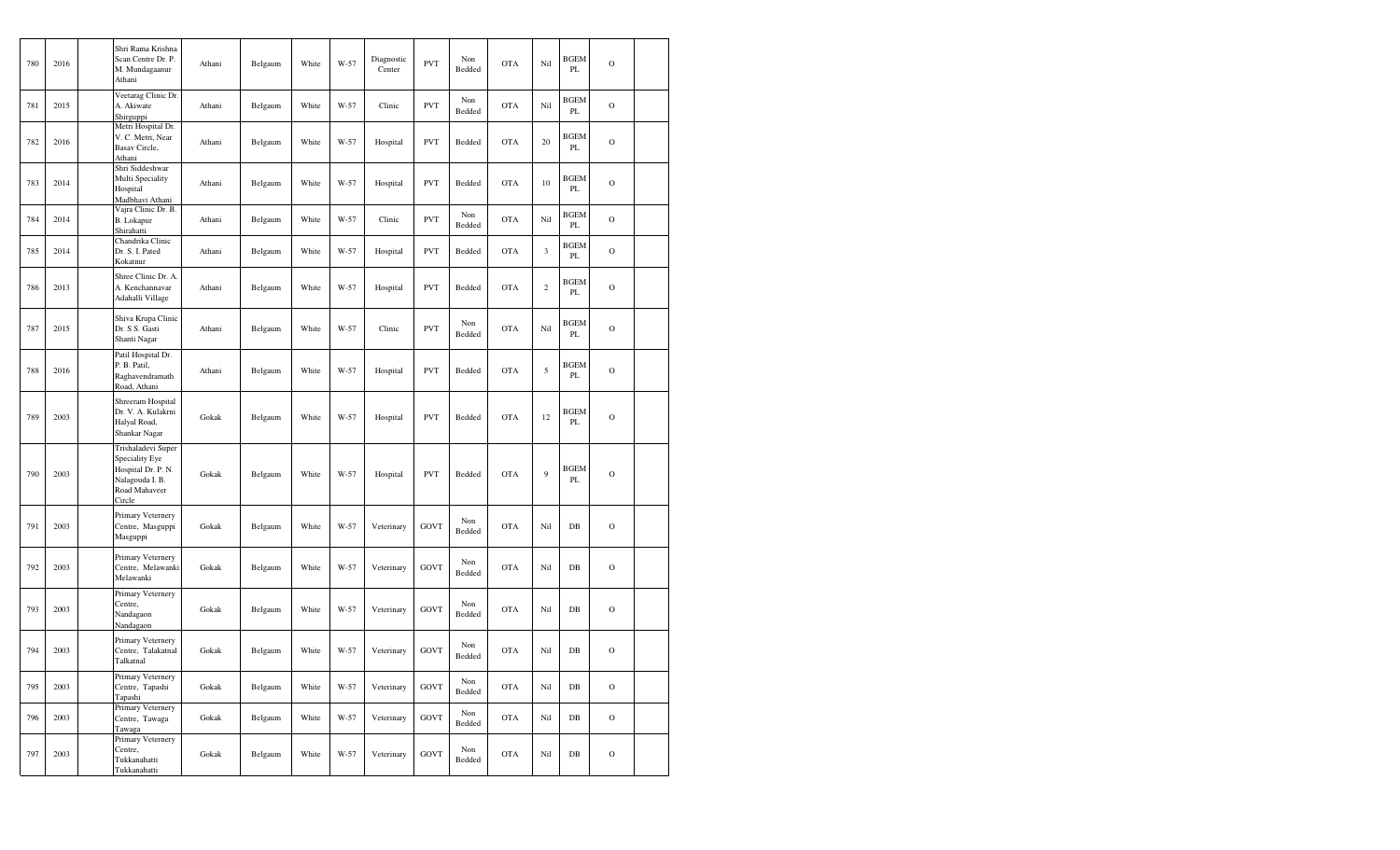| 798 | 2006 | Primary Veternery<br>Dispensary,<br>Shindikurbet<br>Shindikurbet                               | Gokak | Belgaum | White | W-57 | Veterinary    | <b>GOVT</b> | Non<br>Bedded | <b>OTA</b> | Nil            | $DB$              | $\mathbf O$   |  |
|-----|------|------------------------------------------------------------------------------------------------|-------|---------|-------|------|---------------|-------------|---------------|------------|----------------|-------------------|---------------|--|
| 799 | 2011 | Priyanka Children's<br>Hospital, Hospeti<br>Galli, Gokak.<br>Gokak                             | Gokak | Belgaum | White | W-57 | Hospital      | <b>PVT</b>  | Bedded        | <b>OTA</b> | 14             | <b>BGEM</b><br>PL | $\mathbf O$   |  |
| 800 | 2012 | R.D Kulkarni<br>Children Hospital,<br>Opp. Cottage<br>Hospital, Falls<br>Road, Gokak.<br>Gokak | Gokak | Belgaum | White | W-57 | Hospital      | <b>PVT</b>  | Bedded        | <b>OTA</b> | $\,$ 8 $\,$    | AMEB              | $\mathcal{O}$ |  |
| 801 | 2016 | Rahemath Clinic,<br>Dr. J. A. Mulla<br>Gurlapur                                                | Gokak | Belgaum | White | W-57 | Clinic        | <b>PVT</b>  | Non<br>Bedded | <b>OTA</b> | Nil            | <b>BGEM</b><br>PL | $\mathbf O$   |  |
| 802 | 2014 | Renuka Clinic, Dr.<br>R. G. Pattar Gandhi<br>Nagar, Ist cross,<br>Ghataprabha,<br>Ghataprabha  | Gokak | Belgaum | White | W-57 | Hospital      | <b>PVT</b>  | Bedded        | <b>OTA</b> | $\sqrt{2}$     | AMEB              | $\mathbf O$   |  |
| 803 | 2016 | Revan Siddeshwar<br>Clinic Dr. M. R.<br>Aralimatti<br>Mamadapur                                | Gokak | Belgaum | White | W-57 | Clinic        | <b>PVT</b>  | Non<br>Bedded | <b>OTA</b> | Nil            | AMEB              | $\mathcal{O}$ |  |
| 804 | 2016 | S4 hospital, Dr. R.<br>B. Patagondi<br>shivaji<br>circle, belgaum<br>highway. Gokak            | Gokak | Belgaum | White | W-57 | Hospital      | <b>PVT</b>  | Bedded        | <b>OTA</b> | 30             | AMEB              | $\mathcal{O}$ |  |
| 805 | 2011 | Sadguru Clinic Dr.<br>S. V. Koni Naganur                                                       | Gokak | Belgaum | White | W-57 | Hospital      | <b>PVT</b>  | Bedded        | <b>OTA</b> | $\mathbf{1}$   | AMEB              | $\mathcal{O}$ |  |
| 806 | 2016 | Samarth Clinic Dr.<br>S. G. Patil Hospeth<br>Galli, Gokak                                      | Gokak | Belgaum | White | W-57 | Clinic        | <b>PVT</b>  | Non<br>Bedded | <b>OTA</b> | Nil            | <b>BGEM</b><br>PL | $\circ$       |  |
| 807 | 2016 | Sangameshwar<br>Dental Clinic, Dr.<br>P. B. Patil,<br>Ghataprabha                              | Gokak | Belgaum | White | W-57 | Dental Clinic | <b>PVT</b>  | Non<br>Bedded | 12/31/2012 | Nil            | AMEB              | $\mathbf O$   |  |
| 808 | 2016 | Sanjeevini Clinic<br>Dr. S. L. Hanji<br>Betageri                                               | Gokak | Belgaum | White | W-57 | Clinic        | <b>PVT</b>  | Non<br>Bedded | <b>OTA</b> | Nil            | <b>BGEM</b><br>PL | $\mathcal{O}$ |  |
| 809 | 2016 | Sanjeevini Clinic<br>Dr. S. A. Dixit,<br>Ambiger Galli<br>Gokak                                | Gokak | Belgaum | White | W-57 | Clinic        | <b>PVT</b>  | Non<br>Bedded | <b>OTA</b> | Nil            | <b>BGEM</b><br>PL | $\circ$       |  |
| 810 | 2011 | Sanjeevini Clinic<br>Dr. R. S. Wali<br>Masaguppi                                               | Gokak | Belgaum | White | W-57 | Hospital      | <b>PVT</b>  | Bedded        | <b>OTA</b> | $\sqrt{2}$     | <b>BGEM</b><br>PL | $\circ$       |  |
| 811 | 2011 | Sanjeevini Clinic<br>Dr. A. B. Patil<br>Wadderhatti                                            | Gokak | Belgaum | White | W-57 | Hospital      | <b>PVT</b>  | Bedded        | <b>OTA</b> | $\sqrt{2}$     | AMEB              | $\mathbf O$   |  |
| 812 | 2011 | Sanjeevini Clinic,<br>(Day Care Centre)<br>Mudalgi,<br>Mudalgi,                                | Gokak | Belgaum | White | W-57 | Hospital      | <b>PVT</b>  | Bedded        | 12/31/2014 | $\overline{4}$ | <b>BGEM</b><br>PL | C1            |  |
| 813 | 2016 | Sanjiveeni Clinic<br>Dr. B. H. Upparatti<br>Near Laxmi<br>Padagate,<br>Vidyanagar, Gokak       | Gokak | Belgaum | White | W-57 | Clinic        | <b>PVT</b>  | Non<br>Bedded | <b>OTA</b> | Nil            | <b>BGEM</b><br>PL | $\mathbf O$   |  |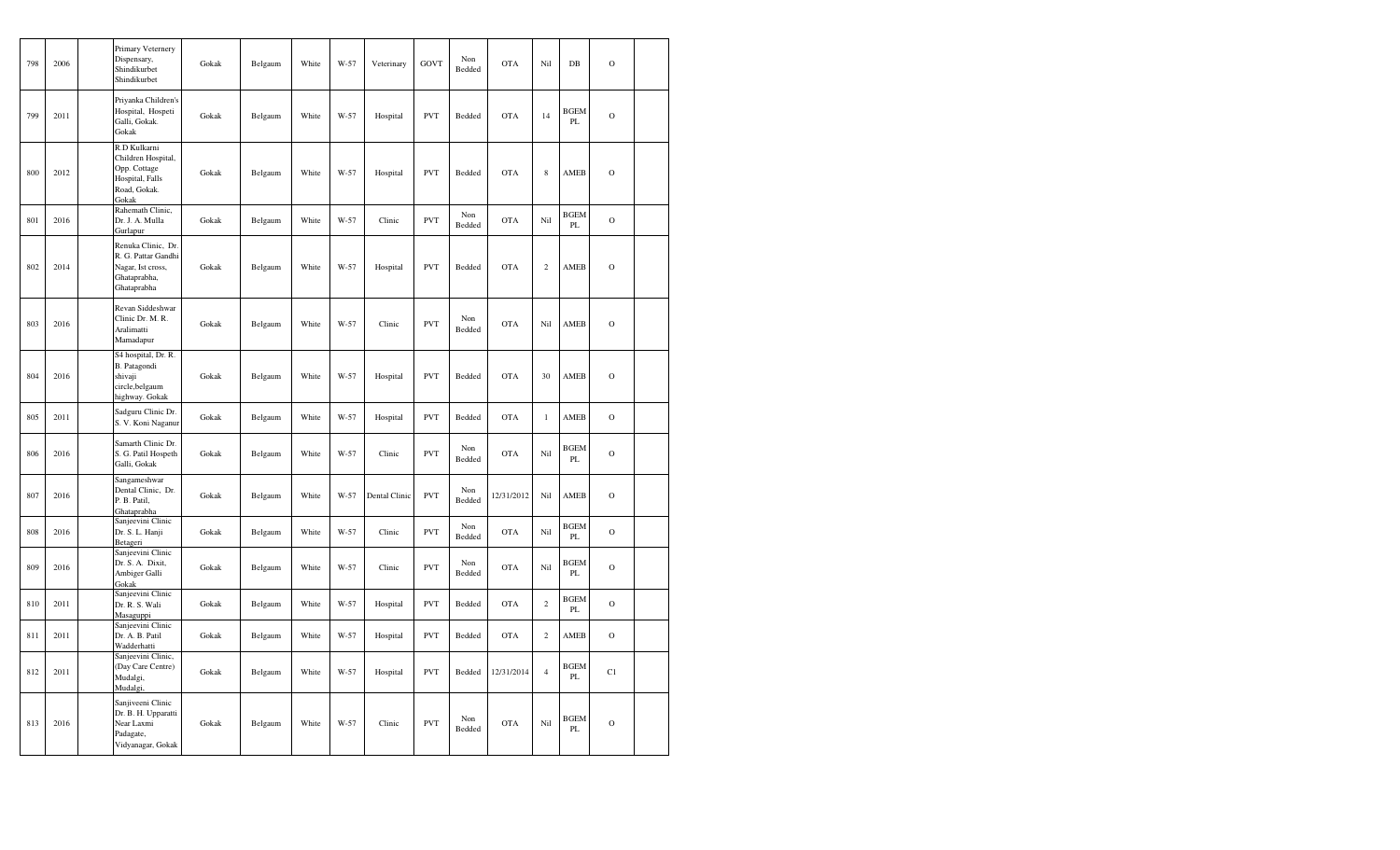| 814 | 2016 | Sanjiveeni Clinic<br>Dr. P. S. Nidagundi<br>APMC Road,<br>Mudalgi                                            | Gokak | Belgaum | White | W-57 | Hospital | <b>PVT</b> | Bedded        | <b>OTA</b> | $\overline{4}$ | <b>BGEM</b><br>PL | $\mathbf O$   |  |
|-----|------|--------------------------------------------------------------------------------------------------------------|-------|---------|-------|------|----------|------------|---------------|------------|----------------|-------------------|---------------|--|
| 815 | 2008 | Sankalpa Clinic Dr.<br>B. R. Kotagi<br>Beerangaddi                                                           | Gokak | Belgaum | White | W-57 | Hospital | <b>PVT</b> | Bedded        | <b>OTA</b> | $\overline{c}$ | AMEB              | $\mathbf O$   |  |
| 816 | 2017 | Shafi Clinic Dr. B.<br>K. Soudagar<br>Nandgaon                                                               | Gokak | Belgaum | White | W-57 | Hospital | <b>PVT</b> | Bedded        | <b>OTA</b> | $\overline{c}$ | BGEM<br>PL        | $\mathbf O$   |  |
| 817 | 2016 | Shanta Nursing &<br>Maternity Home,<br>Dr. A. B. Koppa,<br>Naka                                              | Gokak | Belgaum | White | W-57 | Hospital | <b>PVT</b> | Bedded        | <b>OTA</b> | 30             | AMEB              | $\mathcal{O}$ |  |
| 818 | 2016 | Shanti Clinic Dr.<br>A. A. Kolur Old<br>Bus Stand,<br>Naganur, Gokak                                         | Gokak | Belgaum | White | W-57 | Hospital | <b>PVT</b> | Bedded        | <b>OTA</b> | $\,2$          | <b>BGEM</b><br>PL | $\mathcal{O}$ |  |
| 819 | 2016 | Sharada Clinic Dr.<br>S. R. Kalal, Kalal<br>Galli, Fish Market,<br><b>Gokak</b>                              | Gokak | Belgaum | White | W-57 | Clinic   | <b>PVT</b> | Non<br>Bedded | <b>OTA</b> | Nil            | <b>BGEM</b><br>PL | $\mathbf O$   |  |
| 820 | 2011 | Sharda Clinic Dr.<br>Y. B. Mulawad<br>Vidhya Nagar<br>Mudalagi                                               | Gokak | Belgaum | White | W-57 | Clinic   | <b>PVT</b> | Non<br>Bedded | <b>OTA</b> | Nil            | AMEB              | $\Omega$      |  |
| 821 | 2016 | Shiv Basav Clinic<br>Dr. A. B. Naragund<br>Gokak                                                             | Gokak | Belgaum | White | W-57 | Clinic   | <b>PVT</b> | Non<br>Bedded | <b>OTA</b> | Nil            | <b>BGEM</b><br>PL | $\circ$       |  |
| 822 | 2016 | Shiva Clinic, Dr.<br>D. S. Putani<br>Dupadal,                                                                | Gokak | Belgaum | White | W-57 | Hospital | <b>PVT</b> | Bedded        | <b>OTA</b> | $\,2$          | AMEB              | $\mathcal{O}$ |  |
| 823 | 2017 | Shivagouri Poly<br>Clinic Dr. M. S.<br>Hiremath<br>Dhavaleshwar<br>Complex,<br>Basaveshwar Bank,<br>Mudalgai | Gokak | Belgaum | White | W-57 | Clinic   | <b>PVT</b> | Non<br>Bedded | <b>OTA</b> | Nil            | <b>BGEM</b><br>PL | $\mathcal{O}$ |  |
| 824 | 2016 | Shivakrupa Clinic<br>Dr. M. S.<br>Nidagundi Lolasur                                                          | Gokak | Belgaum | White | W-57 | Clinic   | <b>PVT</b> | Non<br>Bedded | <b>OTA</b> | Nil            | AMEB              | $\mathcal{O}$ |  |
| 825 | 2012 | Shivalaxmi Clinic<br>Dr. A. N. Patil<br>Gandhi Chowk,<br>Mudalgi                                             | Gokak | Belgaum | White | W-57 | Hospital | <b>PVT</b> | Bedded        | <b>OTA</b> | $\overline{4}$ | AMEB              | $\mathcal{O}$ |  |
| 826 | 2016 | Shivanand Clinic<br>Dr. S. M. Wagule<br>Dharmatti                                                            | Gokak | Belgaum | White | W-57 | Hospital | <b>PVT</b> | Bedded        | <b>OTA</b> | $\overline{c}$ | <b>BGEM</b><br>PL | $\mathcal{O}$ |  |
| 827 | 2011 | Shivayan Clinic,<br>Dr. S. B. Shivarai<br>Mrutyunjay Circle,<br>Ghataprabha,                                 | Gokak | Belgaum | White | W-57 | Clinic   | <b>PVT</b> | Non<br>Bedded | <b>OTA</b> | Nil            | AMEB              | $\mathcal{O}$ |  |
| 828 | 2012 | Shivganga Clinic<br>Dr. R. D. Paravanni<br>Kulgod                                                            | Gokak | Belgaum | White | W-57 | Hospital | PVT        | Bedded        | <b>OTA</b> | $\,1$          | <b>BGEM</b><br>PL | $\mathbf O$   |  |
| 829 | 2014 | Shiv-Laxmi Clinic,<br>Dr. A. N. Patil<br>Mudalagi                                                            | Gokak | Belgaum | White | W-57 | Hospital | <b>PVT</b> | Bedded        | 12/31/2014 | $\overline{4}$ | <b>BGEM</b><br>PL | C1            |  |
| 830 | 2011 | Shree Clinic Dr M<br>M Hugar. Bazar<br>Road, Ghataprabha,<br>Ghataprabha                                     | Gokak | Belgaum | White | W-57 | Hospital | <b>PVT</b> | Bedded        | <b>OTA</b> | $\sqrt{2}$     | <b>BGEM</b><br>PL | $\mathcal O$  |  |
| 831 | 2015 | Shree Dhanvantri<br>Clinic Dr. M. P.<br>Patil Koujalgi<br>Village,                                           | Gokak | Belgaum | White | W-57 | Hospital | <b>PVT</b> | Bedded        | <b>OTA</b> | $\,2$          | <b>BGEM</b><br>PL | $\circ$       |  |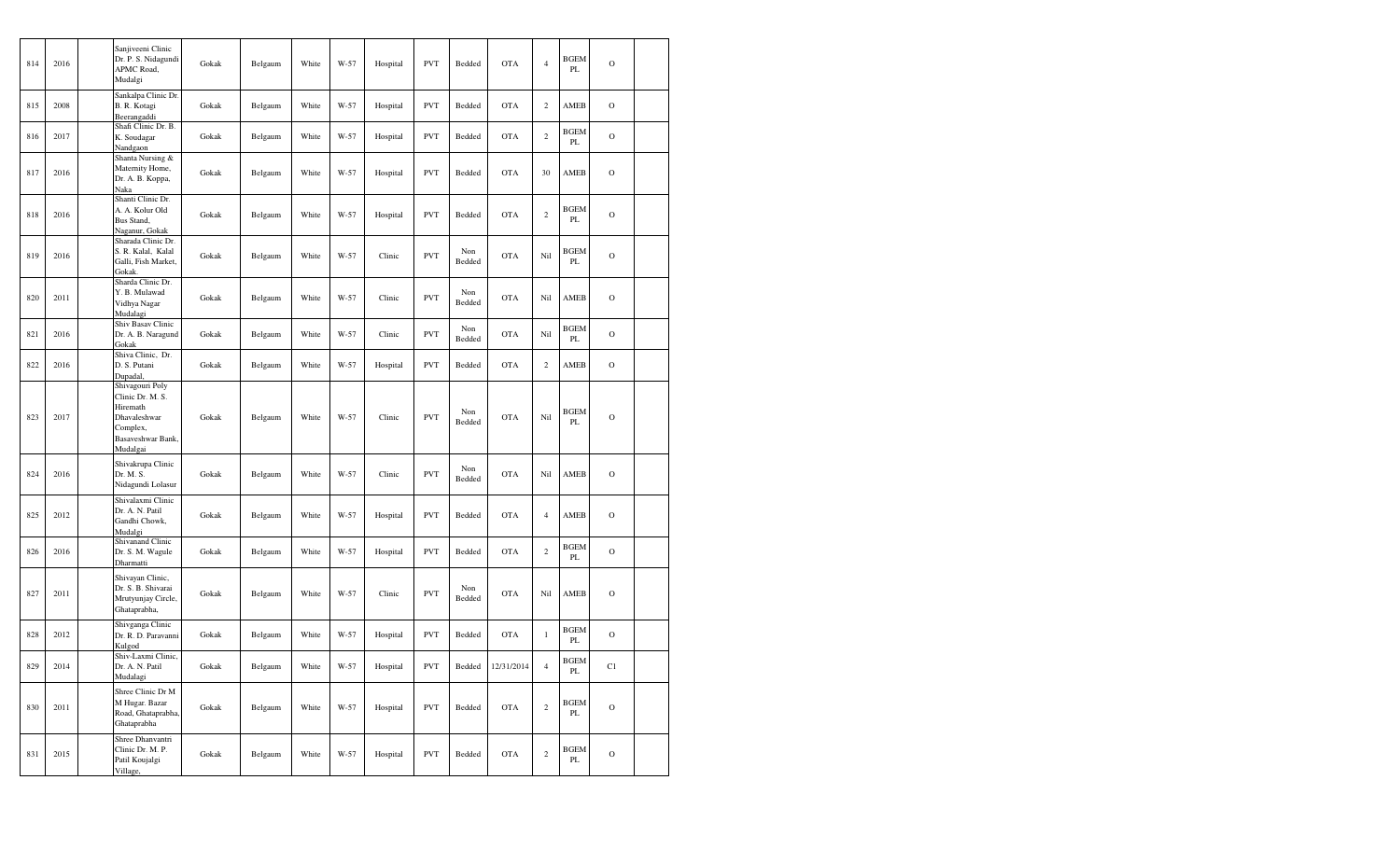| 832 | 2016 | Shree<br>Durudundishwar<br>Clinic, Main<br>Road, Ghataprabha,<br>Ghataprabha                             | Gokak    | Belgaum | White | W-57 | Hospital             | <b>PVT</b> | Bedded        | <b>OTA</b> | $\boldsymbol{2}$ | AMEB              | $\mathcal{O}$ |  |
|-----|------|----------------------------------------------------------------------------------------------------------|----------|---------|-------|------|----------------------|------------|---------------|------------|------------------|-------------------|---------------|--|
| 833 | 2010 | Shree Guru<br>Dignostic Centre<br>Dr. J. G. Nirawani<br>Gokak                                            | Gokak    | Belgaum | White | W-57 | Diagnostic<br>Center | <b>PVT</b> | Non<br>Bedded | <b>OTA</b> | Nil              | AMEB              | $\Omega$      |  |
| 834 | 2011 | Shree Laxmi Clinic<br>Dr. K. S. Kurbet<br>Konnur                                                         | Gokak    | Belgaum | White | W-57 | Clinic               | <b>PVT</b> | Non<br>Bedded | <b>OTA</b> | Nil              | <b>BGEM</b><br>PL | $\mathcal{O}$ |  |
| 835 | 2009 | Suvarna Clinic<br>Sankeshwar Road<br>Hukkeri                                                             | Hukkeri  | Belgaum | White | W-57 | Clinic               | <b>PVT</b> | Non<br>Bedded | <b>OTA</b> | Nil              | BGEM<br>PL        | $\mathcal{O}$ |  |
| 836 | 2016 | Shree Laxmi<br>Clinic. Dr. P. V.<br><b>Bundi Opp BSNL</b><br>Office, Mudalgi,                            | Gokak    | Belgaum | White | W-57 | Clinic               | <b>PVT</b> | Non<br>Bedded | <b>OTA</b> | Nil              | <b>BGEM</b><br>PL | $\mathcal{O}$ |  |
| 837 | 2016 | Syrian Hospital,<br>Dr. K. M.<br>Alexandaer<br>P.B.No.2,<br>P.B.Road,<br>Sankeshwar.                     | Hukkeri  | Belgaum | White | W-57 | Hospital             | <b>PVT</b> | Bedded        | <b>OTA</b> | 12               | <b>BGEM</b><br>PL | $\mathbf O$   |  |
| 838 | 2013 | Shree Guru Clinic<br>Shirahatti Athani                                                                   | Athani   | Belgaum | White | W-57 | Hospital             | <b>PVT</b> | Bedded        | <b>OTA</b> | 5                | <b>BGEM</b><br>PL | $\rm{O}$      |  |
| 839 | 2016 | Dhanavantri Dental<br>and Maternity<br>Clinic Habbu Galli,<br>Near Desai wada,<br>Athani                 | Athani   | Belgaum | White | W-57 | Hospital             | <b>PVT</b> | Bedded        | <b>OTA</b> | 3                | BGEM<br>PL        | $\mathbf O$   |  |
| 840 | 2017 | Shri Clinical<br>Centre and<br>Maternity Home,<br>Dr. R. B. Kulkarni<br>Near Ambedkar<br>Circle, Athani. | Chikkodi | Belgaum | White | W-57 | Hospital             | <b>PVT</b> | Bedded        | <b>OTA</b> | 25               | <b>BGEM</b><br>PL | $\circ$       |  |
| 841 | 2014 | Shree Laxmi<br>Health Care<br>Center Dr. P. V.<br>Budni Mudalgi                                          | Gokak    | Belgaum | White | W-57 | Diagnostic<br>Center | <b>PVT</b> | Non<br>Bedded | <b>OTA</b> | Nil              | <b>BGEM</b><br>PL | $\mathcal{O}$ |  |
| 842 | 2016 | Shreyans Hospital<br>Dr. T. P. Patil<br>Sadalga                                                          | Chikkodi | Belgaum | White | W-57 | Hospital             | <b>PVT</b> | Bedded        | <b>OTA</b> | 8                | <b>BGEM</b><br>PL | $\circ$       |  |
| 843 | 2016 | Shri Basav Dental<br>Clinic, Old P. B.<br>Road Nippani                                                   | Chikkodi | Belgaum | White | W-57 | Dental Clinic        | <b>PVT</b> | Non<br>Bedded | <b>OTA</b> | Nil              | <b>BGEM</b><br>PL | $\mathcal{O}$ |  |
| 844 | 2016 | Shree Laxmi<br>Health Center Dr.<br>V. C. Naikwadi<br>Tukkanatti.                                        | Gokak    | Belgaum | White | W-57 | Clinic               | <b>PVT</b> | Non<br>Bedded | <b>OTA</b> | Nil              | BGEM<br>PL        | $\mathcal{O}$ |  |
| 845 | 2016 | Shri Clinic Dr. S.<br>S. Sugate Jamadar<br>Plot Nippani                                                  | Chikkodi | Belgaum | White | W-57 | Hospital             | <b>PVT</b> | Bedded        | <b>OTA</b> | 3                | BGEM<br>PL        | $\mathcal{O}$ |  |
| 846 | 2013 | Pratiksha Clinic,<br>Dr. P. N. Patil<br>Nasalapur                                                        | Raibag   | Belgaum | White | W-57 | Clinic               | <b>PVT</b> | Non<br>Bedded | OTA        | Nil              | <b>BGEM</b><br>PL | $\mathbf O$   |  |
| 847 | 2016 | Primary Health<br>Centre, Harugeri.<br>Harugeri.                                                         | Raibag   | Belgaum | White | W-57 | PHC                  | GOVT       | Bedded        | <b>OTA</b> | 6                | <b>BGEM</b><br>PL | $\mathbf O$   |  |
| 848 | 2013 | Shri Clinic, Dr. V.<br>S. Patil Koganalli                                                                | Chikkodi | Belgaum | White | W-57 | Hospital             | <b>PVT</b> | Bedded        | 12/31/2011 | $\,1$            | <b>BGEM</b><br>PL | $\mathbf O$   |  |
| 849 | 2011 | Shree Mahalaxmi<br>Clinic Dr. Manjula<br>Naik Wadderhatti                                                | Chikkodi | Belgaum | White | W-57 | Clinic               | <b>PVT</b> | Non<br>Bedded | OTA        | Nil              | <b>BGEM</b><br>PL | $\mathcal{O}$ |  |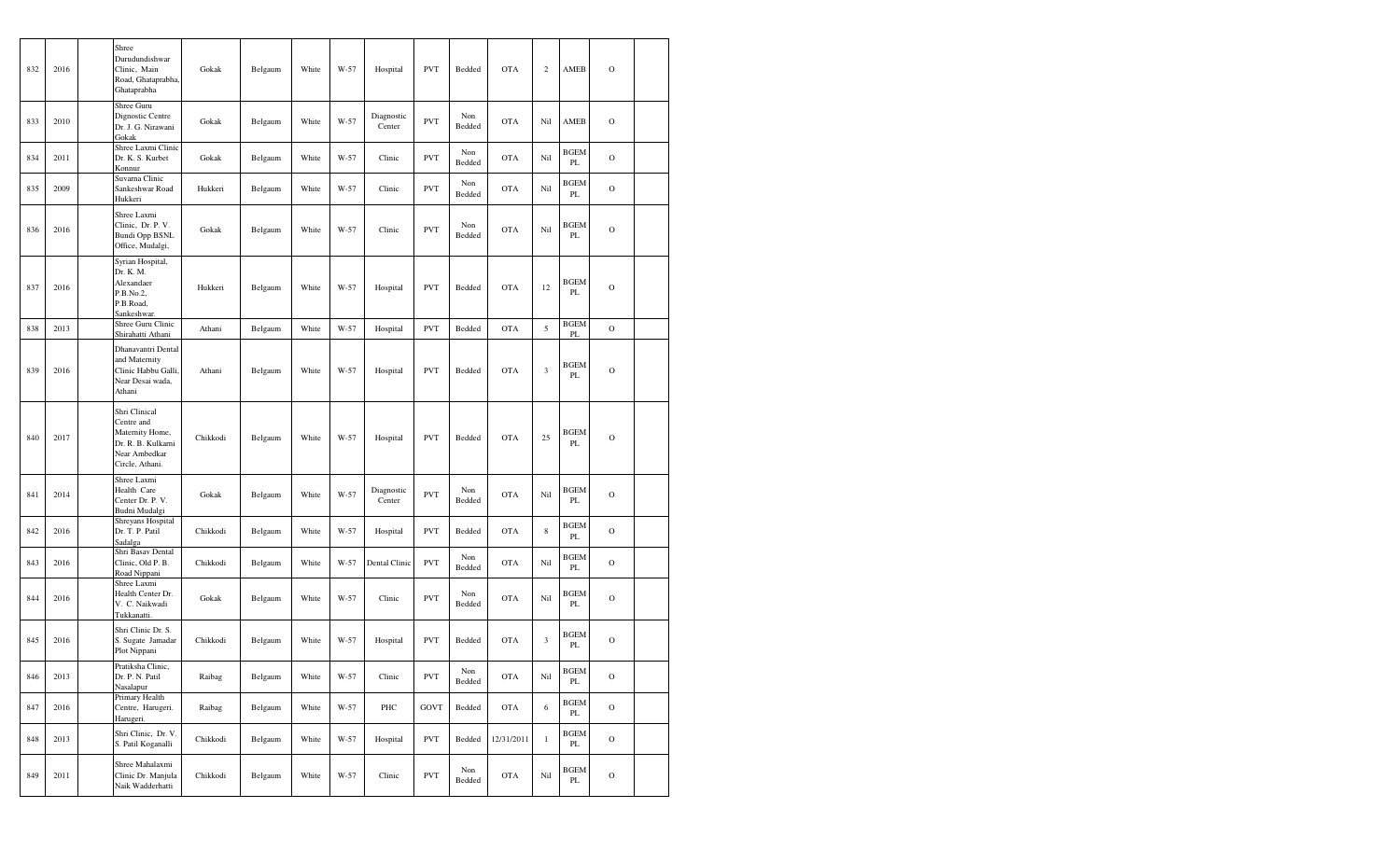| 850 | 2014 | Shri Clinical<br>Laboratory, Dr. S.<br>R. Patil Bhoj                                              | Chikkodi | Belgaum | White  | W-57   | Diagnostic<br>Center | <b>PVT</b> | Non<br>Bedded | <b>OTA</b> | Nil                  | <b>BGEM</b><br>PL       | $\mathbf O$    |  |
|-----|------|---------------------------------------------------------------------------------------------------|----------|---------|--------|--------|----------------------|------------|---------------|------------|----------------------|-------------------------|----------------|--|
| 851 | 2016 | Shri Cllinic, Near<br>Main Circle,<br>Koganalli,<br>Koganalli                                     | Chikkodi | Belgaum | White  | W-57   | Hospital             | <b>PVT</b> | Bedded        | 12/31/2011 | $\mathbf{1}$         | <b>BGEM</b><br>PL       | $\mathcal{O}$  |  |
| 852 | 2016 | Shree pradeep<br>clinic, Mallapur, PG<br>Road, Ghataprabha,<br>Ghataprabha                        | Gokak    | Belgaum | White  | W-57   | Hospital             | <b>PVT</b> | Bedded        | <b>OTA</b> | $\mathbf{1}$         | <b>BGEM</b><br>PL       | $\mathcal{O}$  |  |
| 853 | 2016 | Shri Sumedha<br>Clinic Dr. M. A.<br>Patil Shedbal                                                 | Athani   | Belgaum | White  | W-57   | Hospital             | <b>PVT</b> | Bedded        | <b>OTA</b> | $\boldsymbol{\beta}$ | <b>BGEM</b><br>PL       | $\mathcal{O}$  |  |
| 854 | 2016 | Banashankari<br>Clinic Dr. S. A.<br>Bakkannavar Opp<br>SSMS College,<br>Satti Road,               | Athani   | Belgaum | White  | $W-57$ | Hospital             | <b>PVT</b> | Bedded        | <b>OTA</b> | $\overline{4}$       | <b>BGEM</b><br>PL       | $\mathcal{O}$  |  |
| 855 | 2013 | Shreenidhi Clinic<br>Ugar Budruk<br>Athani                                                        | Athani   | Belgaum | White  | W-57   | Hospital             | <b>PVT</b> | Bedded        | <b>OTA</b> | $\boldsymbol{7}$     | <b>BGEM</b><br>PL       | $\overline{O}$ |  |
| 856 | 2016 | Shree Varad<br>Vinayak Clinic<br>Kempwad Athani                                                   | Athani   | Belgaum | White  | W-57   | Clinic               | <b>PVT</b> | Non<br>Bedded | <b>OTA</b> | Nil                  | <b>BGEM</b><br>PL       | $\mathcal{O}$  |  |
| 857 | 2000 | Shri Dattaguru<br>Clinical laboratory,<br>Dr. S. C. Anure<br>Sadalaga                             | Chikkodi | Belgaum | Orange | W-57   | Diagnostic<br>Center | <b>PVT</b> | Non<br>Bedded | 12/31/2012 | Nil                  | BGEM<br>PL              | C1             |  |
| 858 | 2016 | Mathru Clinic Near<br>Desai Wada Athani                                                           | Athani   | Belgaum | White  | W-57   | Clinic               | <b>PVT</b> | Non<br>Bedded | <b>OTA</b> | Nil                  | <b>BGEM</b><br>PL       | $\mathcal{O}$  |  |
| 859 | 2016 | Taluka Genaral<br>Hospital, Hukkeri.<br>Hukkeri.                                                  | Hukkeri  | Belgaum | Orange | O-1386 | PHC                  | GOVT       | Bedded        | 9/30/2029  | 100                  | <b>BGEM</b><br>PL       | $\mathcal{O}$  |  |
| 860 | 2016 | Shivaganga Clinic<br>Dr. S. S. Halyal<br>Madbhavi                                                 | Athani   | Belgaum | White  | W-57   | Clinic               | <b>PVT</b> | Non<br>Bedded | <b>OTA</b> | Nil                  | <b>BGEM</b><br>PL       | $\mathcal{O}$  |  |
| 861 | 2016 | Ganga Clinic Dr.<br>R. S. Mirje<br>Khilegaon                                                      | Athani   | Belgaum | White  | W-57   | Clinic               | <b>PVT</b> | Non<br>Bedded | <b>OTA</b> | Nil                  | <b>BGEM</b><br>PL       | $\overline{O}$ |  |
| 862 | 2009 | Atharva Clinic<br>Sambargi Athani                                                                 | Athani   | Belgaum | White  | W-57   | Clinic               | <b>PVT</b> | Non<br>Bedded | <b>OTA</b> | Nil                  | <b>BGEM</b><br>PL       | $\overline{O}$ |  |
| 863 | 2016 | Datta Clinic<br>Sambargi Athani                                                                   | Athani   | Belgaum | White  | W-57   | Clinic               | <b>PVT</b> | Non<br>Bedded | <b>OTA</b> | Nil                  | <b>BGEM</b><br>PL       | $\mathcal{O}$  |  |
| 864 | 2016 | Terani Clinic Dr. S.<br>K. Terani<br>Shiragaon                                                    | Chikkodi | Belgaum | White  | W-57   | Clinic               | <b>PVT</b> | Non<br>Bedded | <b>OTA</b> | Nil                  | <b>BGEM</b><br>PL       | $\mathcal{O}$  |  |
| 865 | 2018 | Shree Padmavati<br>Clinic Dr. N. N.<br>Aski Darur                                                 | Athani   | Belgaum | White  | $W-57$ | Clinic               | <b>PVT</b> | Non<br>Bedded | <b>OTA</b> | Nil                  | <b>BGEM</b><br>PL       | $\mathcal{O}$  |  |
| 866 | 2016 | Shri Sangmeshwar<br>Clinic Dr. P. B.<br>Bagewadi, Satti                                           | Athani   | Belgaum | White  | W-57   | Clinic               | <b>PVT</b> | Non<br>Bedded | <b>OTA</b> | Nil                  | <b>BGEM</b><br>PL       | $\mathcal{O}$  |  |
| 867 | 2016 | Torangatti<br>Dispensary, Dr. B.<br>B. Toranagatti<br>Bellad Bagewadi,                            | Hukkeri  | Belgaum | White  | W-57   | Clinic               | <b>PVT</b> | Non<br>Bedded | <b>OTA</b> | Nil                  | <b>BGEM</b><br>PL       | $\mathcal{O}$  |  |
| 868 | 2016 | Padmaraj Clinic<br>Dr. S. R. Gane<br>Shedbal                                                      | Athani   | Belgaum | White  | W-57   | Hospital             | <b>PVT</b> | Bedded        | <b>OTA</b> | 6                    | <b>BGEM</b><br>PL       | $\mathcal{O}$  |  |
| 869 | 2016 | Om Clinic Dr. R.<br>S. Gawade,<br>Hippargi Galli<br>Athani                                        | Athani   | Belgaum | White  | W-57   | Clinic               | <b>PVT</b> | Non<br>Bedded | <b>OTA</b> | Nil                  | <b>BGEM</b><br>PL       | $\mathcal{O}$  |  |
| 870 | 2016 | Shree Renuka<br>Clinic Dr. V. G.<br>Kalloli H. No.<br>4389, Guruwar<br>Peth, Near Laxmi<br>Temple | Athani   | Belgaum | White  | W-57   | Clinic               | <b>PVT</b> | Non<br>Bedded | <b>OTA</b> | Nil                  | <b>BGEM</b><br>$\rm PL$ | $\mathcal{O}$  |  |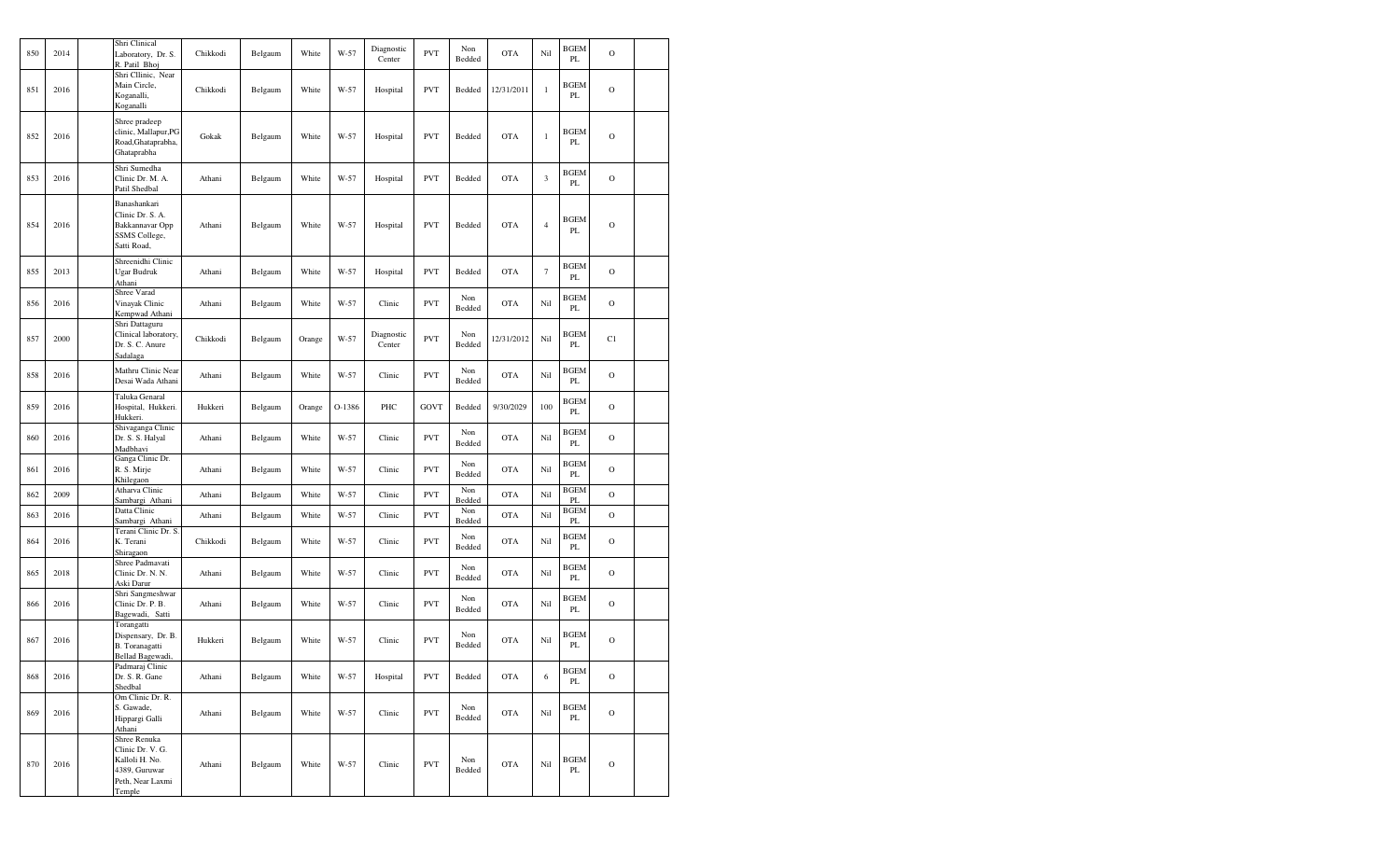| 871 | 2016 |   | Om Clinic Dr. S.<br>R. Deshpande<br>Athani                                                 | Athani   | Belgaum | White | W-57 | Hospital | <b>PVT</b> | Bedded        | <b>OTA</b> | 3              | <b>BGEM</b><br>$\mathbf{PL}$ | $\mathbf O$    |  |
|-----|------|---|--------------------------------------------------------------------------------------------|----------|---------|-------|------|----------|------------|---------------|------------|----------------|------------------------------|----------------|--|
| 872 | 2013 |   | Shri Venkateshwar<br>Clinic Dr. V. M.<br>Jambagi Artal                                     | Raibag   | Belgaum | White | W-57 | Hospital | <b>PVT</b> | Bedded        | <b>OTA</b> | 6              | <b>BGEM</b><br>PL            | $\mathcal{O}$  |  |
| 873 | 2016 |   | Primary Health<br>Centre, Nasalapur.<br>Nasalapur.                                         | Raibag   | Belgaum | White | W-57 | PHC      | GOVT       | Bedded        | <b>OTA</b> | 6              | <b>BGEM</b><br>PL            | $\mathbf O$    |  |
| 874 | 2016 |   | Town Clinic, Dr.<br>S. B. Patil Nesari<br>Complex,<br>P.B.Road,<br>Sankeshwar.             | Hukkeri  | Belgaum | White | W-57 | Hospital | <b>PVT</b> | Bedded        | <b>OTA</b> | $\overline{4}$ | <b>BGEM</b><br>PL            | $\mathcal{O}$  |  |
| 875 | 2016 |   | Shri Dhanawantri<br>Clinic Dr. S. M.<br>Murabatti Bhoj                                     | Chikkodi | Belgaum | White | W-57 | Hospital | <b>PVT</b> | Bedded        | <b>OTA</b> | $\overline{c}$ | BGEM<br>PL                   | $\mathbf O$    |  |
| 876 | 2017 |   | Dhanawantri Clinic<br>Dr. P. S. Jedar<br>Shideshwar Road                                   | Athani   | Belgaum | White | W-57 | Hospital | <b>PVT</b> | Bedded        | <b>OTA</b> | $\,1\,$        | BGEM<br>PL                   | $\mathcal{O}$  |  |
| 877 | 2016 |   | Siddivinayak Rural<br>Clinic Dr. S. N.<br>Vithal Kempwad<br>Athani                         | Athani   | Belgaum | White | W-57 | Hospital | <b>PVT</b> | Bedded        | <b>OTA</b> | $\,2$          | <b>BGEM</b><br>PL            | $\mathcal{O}$  |  |
| 878 | 2016 |   | Waghamore Clinic.<br>Dr R D<br>Waghamore.<br>Aigali.                                       | Athani   | Belgaum | White | W-57 | Clinic   | <b>PVT</b> | Non<br>Bedded | <b>OTA</b> | Nil            | <b>BGEM</b><br>PL            | $\mathcal{O}$  |  |
| 879 | 2016 |   | Shree Sai Clinic<br>Near Urban Bank,<br>Market Road,<br>Gokak                              | Gokak    | Belgaum | White | W-57 | Clinic   | <b>PVT</b> | Non<br>Bedded | <b>OTA</b> | Nil            | <b>BGEM</b><br>PL            | $\mathcal{O}$  |  |
| 880 | 2016 |   | Shrinikethan Clinic<br>Mole Circle<br>Ainapur Village,                                     | Athani   | Belgaum | White | W-57 | Hospital | <b>PVT</b> | Bedded        | <b>OTA</b> | $\mathbf{1}$   | <b>BGEM</b><br>PL            | $\overline{O}$ |  |
| 881 | 2016 |   | Shri Siddeshwar<br>Medical Hall M. V.<br>Narayannrao,<br>Ainapur Athani                    | Athani   | Belgaum | White | W-57 | Hospital | <b>PVT</b> | Bedded        | <b>OTA</b> | $\overline{4}$ | <b>BGEM</b><br>PL            | $\mathbf O$    |  |
| 882 | 2011 |   | Primary Health<br>Centre, Byakod.<br>Byakod.                                               | Raibag   | Belgaum | White | W-57 | PHC      | GOVT       | Bedded        | <b>OTA</b> | 6              | <b>BGEM</b><br>PL            | $\mathbf O$    |  |
| 883 | 2016 |   | Dhanvantari Clinic<br>Dr. S. R. Kulkarni<br>Shahare Galli                                  | Athani   | Belgaum | White | W-57 | Hospital | <b>PVT</b> | Bedded        | <b>OTA</b> | $\,1$          | <b>BGEM</b><br>PL            | $\mathcal{O}$  |  |
| 884 | 2016 | N | Shri Dhanvantari<br>Arogya Dhama,<br>Dr. V. B. Magdum<br>Nippani                           | Chikkodi | Belgaum | White | W-57 | Hospital | <b>PVT</b> | Bedded        | 12/31/2011 | $\overline{c}$ | BGEM<br>PL                   | C1             |  |
| 885 | 2016 |   | Kiran Clinic Dr. L<br>S. Rajmane<br>Faridkanwadi                                           | Athani   | Belgaum | White | W-57 | Clinic   | <b>PVT</b> | Non<br>Bedded | <b>OTA</b> | Nil            | <b>BGEM</b><br>$\mathbf{PL}$ | $\mathbf O$    |  |
| 886 | 2016 |   | Shree Clinic Ugar<br>Khurd Athani                                                          | Athani   | Belgaum | White | W-57 | Clinic   | <b>PVT</b> | Non<br>Bedded | <b>OTA</b> | Nil            | <b>BGEM</b><br>PL            | $\mathcal{O}$  |  |
| 887 | 2016 |   | Patil Clinic Dr. B.<br>A. Patil Ugar<br>Budruk                                             | Athani   | Belgaum | White | W-57 | Clinic   | <b>PVT</b> | Non<br>Bedded | <b>OTA</b> | Nil            | <b>BGEM</b><br>$\mathbf{PL}$ | $\mathcal{O}$  |  |
| 888 | 2003 |   | Shri Dhanvantari<br>Ayurvedic Clinic,<br>H. No. 416,<br>Maratha Mandal,<br>Nippani Nippani | Chikkodi | Belgaum | White | W-57 | Hospital | <b>PVT</b> | Bedded        | <b>OTA</b> | $\overline{4}$ | <b>BGEM</b><br>$\rm PL$      | $\mathbf O$    |  |
| 889 | 2016 |   | Pavan Clinic Dr. K.<br>B. Lamani,<br>Shivayogi Nagar<br>Athani                             | Athani   | Belgaum | White | W-57 | Clinic   | <b>PVT</b> | Non<br>Bedded | <b>OTA</b> | Nil            | <b>BGEM</b><br>PL            | $\mathbf O$    |  |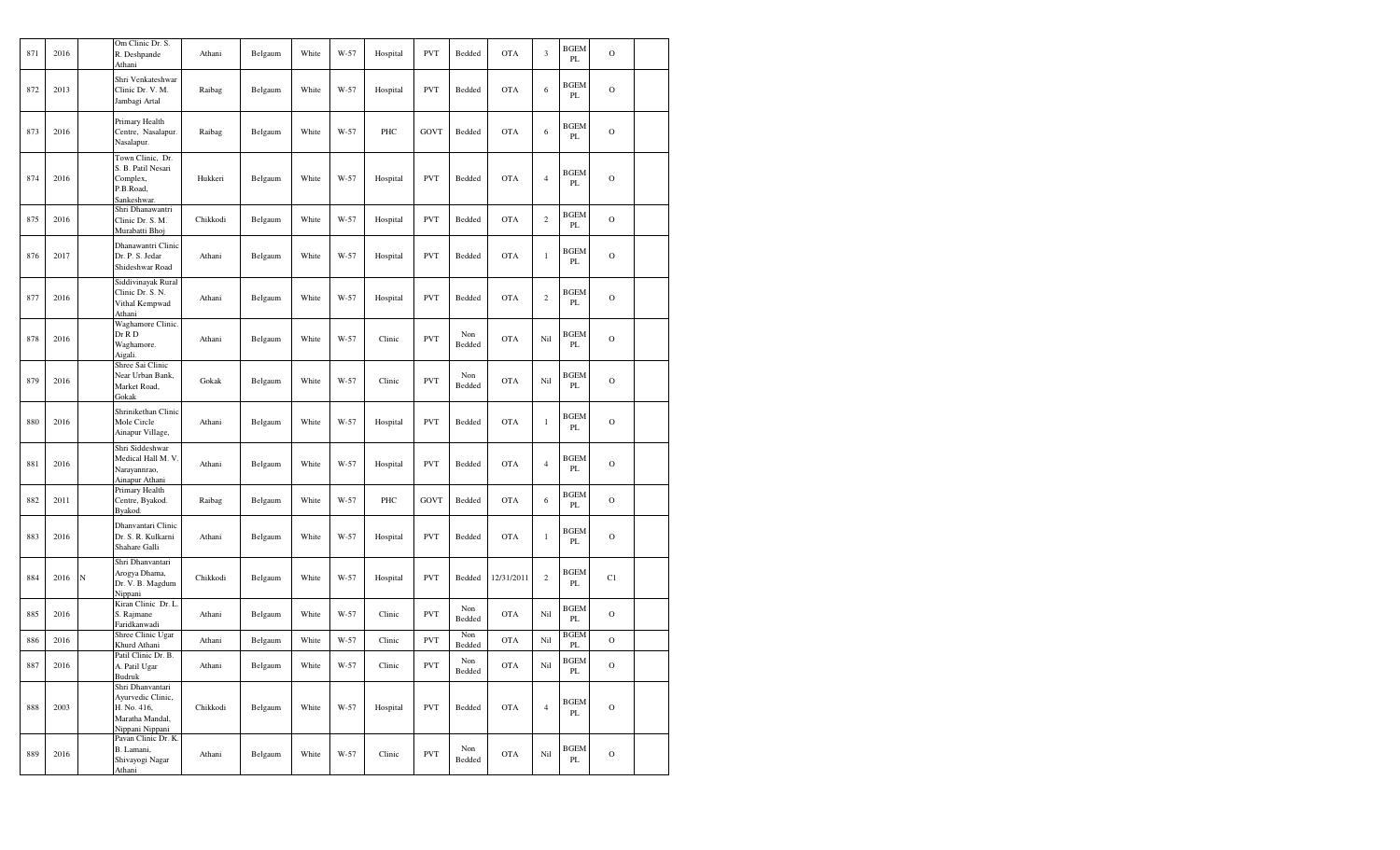| 890 | 2003 | Veterinary<br>Disepnsary,<br>(Formerly Primary<br>Veternery Centre),<br>Badakundri<br>Badakundri  | Hukkeri  | Belgaum | White | W-57 | Veterinary           | <b>GOVT</b> | Non<br>Bedded | <b>OTA</b> | Nil | $DB$                         | $\mathcal{O}$ |  |
|-----|------|---------------------------------------------------------------------------------------------------|----------|---------|-------|------|----------------------|-------------|---------------|------------|-----|------------------------------|---------------|--|
| 891 | 2003 | Bhagirathi Clinic<br>Dr. S. A. Kannur<br>Jambagi                                                  | Athani   | Belgaum | White | W-57 | Clinic               | <b>PVT</b>  | Non<br>Bedded | <b>OTA</b> | Nil | <b>BGEM</b><br>PL            | $\mathcal{O}$ |  |
| 892 | 2016 | Veterinary<br>Disepnsary,<br>(Formerly Primary<br>Veternery Centre),<br>Kesti Kesti               | Hukkeri  | Belgaum | White | W-57 | Veterinary           | <b>GOVT</b> | Non<br>Bedded | <b>OTA</b> | Nil | $DB$                         | $\mathcal{O}$ |  |
| 893 | 2017 | Veterinary<br>Disepnsary,<br>(Formerly Primary<br>Veternery Centre),<br>Kurani Kurni              | Hukkeri  | Belgaum | White | W-57 | Veterinary           | <b>GOVT</b> | Non<br>Bedded | <b>OTA</b> | Nil | DB                           | $\mathcal{O}$ |  |
| 894 | 2016 | Shree Sai Clinic<br>Dr. S. S. Mangoli<br>Konnur                                                   | Chikkodi | Belgaum | White | W-57 | Clinic               | <b>PVT</b>  | Non<br>Bedded | <b>OTA</b> | Nil | <b>BGEM</b><br>PL            | $\mathbf O$   |  |
| 895 | 2003 | Mrutyunjay Clinic.<br>Dr D. B. Hundekar.<br>Bhuduwar Peth,<br>Athani.                             | Athani   | Belgaum | White | W-57 | Clinic               | <b>PVT</b>  | Non<br>Bedded | <b>OTA</b> | Nil | <b>BGEM</b><br>$\mathbf{PL}$ | $\mathcal{O}$ |  |
| 896 | 2016 | Shri Hari Clinic<br>Dr. K. H. Diwan<br>Khadaklat                                                  | Chikkodi | Belgaum | White | W-57 | Clinic               | <b>PVT</b>  | Non<br>Bedded | <b>OTA</b> | Nil | <b>BGEM</b><br>PL            | $\mathbf O$   |  |
| 897 | 2016 | Shri Hospital,<br>Mahesh.Shrikant.<br>Kore, Near<br>Maratha Mandal,<br>Nippani.                   | Chikkodi | Belgaum | White | W-57 | Hospital             | <b>PVT</b>  | Bedded        | <b>OTA</b> | 28  | <b>BGEM</b><br>PL            | $\mathbf O$   |  |
| 898 | 2003 | Shree Sai Clinic<br>Dr. S. R. Goroshi<br>Konnur                                                   | Chikkodi | Belgaum | White | W-57 | Clinic               | <b>PVT</b>  | Non<br>Bedded | <b>OTA</b> | Nil | <b>BGEM</b><br>$\mathbf{PL}$ | $\mathcal{O}$ |  |
| 899 | 2016 | Shri Laboratory Dr.<br>S. B. Khot<br>Khadaklat                                                    | Chikkodi | Belgaum | White | W-57 | Diagnostic<br>Center | <b>PVT</b>  | Non<br>Bedded | <b>OTA</b> | Nil | <b>BGEM</b><br>PL            | $\circ$       |  |
| 900 | 2011 | Shri Nawal Clinic<br>& Maternity Home,<br>Dr. R. S.<br>Bhagchaandani<br>Somwar Peth,<br>Chikkodi. | Chikkodi | Belgaum | White | W-57 | Hospital             | <b>PVT</b>  | Bedded        | <b>OTA</b> | 15  | <b>BGEM</b><br>PL            | $\mathbf O$   |  |
| 901 | 2011 | Shri Renuka<br>Hospital and Clinic<br>Dr. N A. Magadum<br>Chikkodi                                | Chikkodi | Belgaum | White | W-57 | Clinic               | <b>PVT</b>  | Non<br>Bedded | <b>OTA</b> | Nil | <b>BGEM</b><br>$\mathbf{PL}$ | $\mathbf O$   |  |
| 902 | 2017 | Shree Sai Guru<br>Clinic, Dr. S. S.<br>Managoli Konnur                                            | Gokak    | Belgaum | White | W-57 | Clinic               | <b>PVT</b>  | Bedded        | <b>OTA</b> | Nil | AMEB                         | $\mathcal{O}$ |  |
| 903 | 2012 | Shri Basav Clinic,<br>Dr. D. R. Andani<br>Mudalagi                                                | Gokak    | Belgaum | White | W-57 | Clinic               | <b>PVT</b>  | Non<br>Bedded | <b>OTA</b> | Nil | AMEB                         | $\mathcal{O}$ |  |
| 904 | 2016 | Shri Basaveshwar<br>Hospital Dr. Sunil<br>Balagurgi Main<br>Road, Ghataprabha,                    | Gokak    | Belgaum | White | W-57 | Hospital             | <b>PVT</b>  | Bedded        | <b>OTA</b> | 5   | <b>BGEM</b><br>$\mathbf{PL}$ | $\mathbf O$   |  |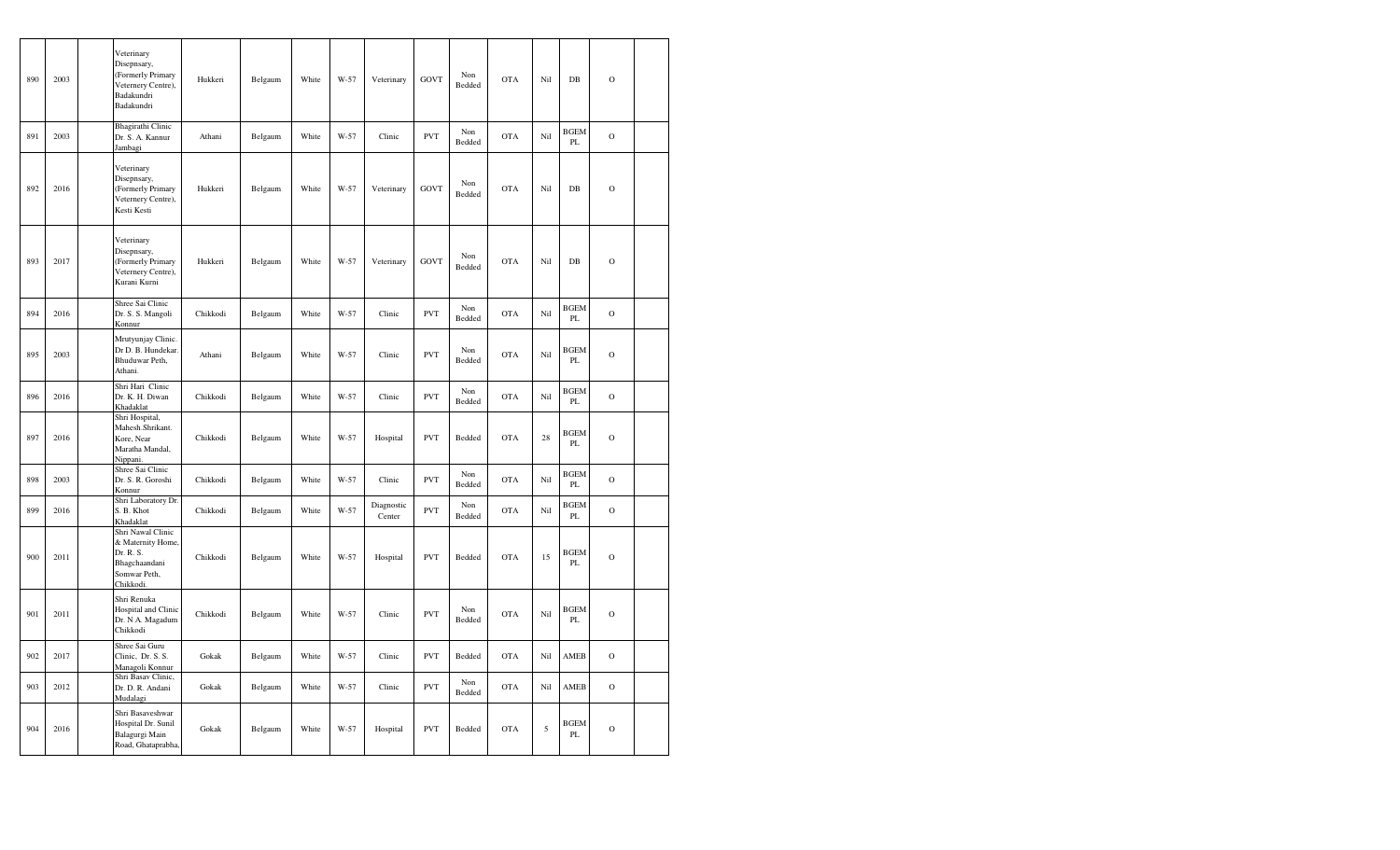| 905 | 2016 | Shri Bhavani<br>Clinic, Main<br>Road, Ghataprabha,<br>Ghataprabha                                                  | Gokak    | Belgaum | White | W-57   | Hospital             | <b>PVT</b>  | Bedded        | <b>OTA</b> | $\sqrt{2}$ | <b>BGEM</b><br>PL            | $\mathcal{O}$ |  |
|-----|------|--------------------------------------------------------------------------------------------------------------------|----------|---------|-------|--------|----------------------|-------------|---------------|------------|------------|------------------------------|---------------|--|
| 906 | 2016 | Shiddashri Clinic<br>Kudachi Road<br>Ugarkhurd.                                                                    | Athani   | Belgaum | White | W-57   | Hospital             | <b>PVT</b>  | Bedded        | <b>OTA</b> | $\sqrt{2}$ | <b>BGEM</b><br>PL            | $\mathbf O$   |  |
| 907 | 2012 | Dhanwantri Clinic<br>Dr. P. D. Malagave<br>Kagwad                                                                  | Athani   | Belgaum | White | W-57   | Hospital             | <b>PVT</b>  | Bedded        | <b>OTA</b> | $\,2\,$    | <b>BGEM</b><br>PL            | $\circ$       |  |
| 908 | 2017 | Janata Clinic, Dr.<br>G. C. Pattan<br>Mahishawadgi                                                                 | Raibag   | Belgaum | White | $W-57$ | Clinic               | <b>PVT</b>  | Non<br>Bedded | <b>OTA</b> | Nil        | <b>BGEM</b><br>$\mathbf{PL}$ | $\mathbf O$   |  |
| 909 | 2016 | Shri Sadguru Eye<br>Clinic, Ist Floor,<br>Shah Complex,<br>Opp. Syndicate<br>bank, K.c. road,<br>Chikkodi Chikkodi | Chikkodi | Belgaum | White | W-57   | Hospital             | <b>PVT</b>  | Bedded        | <b>OTA</b> | $\sqrt{2}$ | <b>BGEM</b><br>PL            | $\mathcal{O}$ |  |
| 910 | 2003 | Shri Daneshwari<br>Clinical<br>Laboratory. Dr. B.<br>S. Yallur Yadwad                                              | Hukkeri  | Belgaum | White | W-57   | Diagnostic<br>Center | <b>PVT</b>  | Non<br>Bedded | <b>OTA</b> | Nil        | AMEB                         | $\mathcal{O}$ |  |
| 911 | 2012 | Primary Health<br>Centre, Moraba.<br>Moraba.                                                                       | Raibag   | Belgaum | White | W-57   | PHC                  | <b>GOVT</b> | Bedded        | <b>OTA</b> | 6          | <b>BGEM</b><br>PL            | $\mathcal{O}$ |  |
| 912 | 2016 | Veterinary<br>Disepnsary,<br>(Formerly Primary<br>Veternery<br>Centre), Narasingpu<br>r Narasingpur                | Raibag   | Belgaum | White | W-57   | Veterinary           | <b>GOVT</b> | Non<br>Bedded | <b>OTA</b> | Nil        | $DB$                         | $\mathcal{O}$ |  |
| 913 | 2016 | Shri Sai Clinic, Dr.<br>P. S. Shirahatti<br>Kabbur,                                                                | Chikkodi | Belgaum | White | W-57   | Clinic               | <b>PVT</b>  | Non<br>Bedded | <b>OTA</b> | Nil        | <b>BGEM</b><br>PL            | $\mathcal{O}$ |  |
| 914 | 2016 | Primary Health<br>Centre, Chinchali.<br>Chinchali.                                                                 | Raibag   | Belgaum | White | $W-57$ | PHC                  | <b>GOVT</b> | Bedded        | <b>OTA</b> | $\sqrt{6}$ | <b>BGEM</b><br>PL            | $\mathcal{O}$ |  |
| 915 | 2016 | Padma Clinic Dr.<br>S. M. Durgannavar<br>Mahishawadgi                                                              | Raibag   | Belgaum | White | $W-57$ | Clinic               | <b>PVT</b>  | Non<br>Bedded | <b>OTA</b> | Nil        | <b>BGEM</b><br>PL            | $\mathbf O$   |  |
| 916 | 2016 | Primary Veternery<br>Centre, Bendiwad<br>Bendiwad                                                                  | Raibag   | Belgaum | White | $W-57$ | Veterinary           | <b>GOVT</b> | Non<br>Bedded | <b>OTA</b> | Nil        | $DB$                         | $\mathbf O$   |  |
| 917 | 2003 | Primary Veternery<br>Centre, Koligudda<br>Koligudda                                                                | Raibag   | Belgaum | White | W-57   | Veterinary           | GOVT        | Non<br>Bedded | <b>OTA</b> | Nil        | $\rm DB$                     | $\mathbf O$   |  |
| 918 | 2016 | Gajanan Clinic<br>Jugul Athani                                                                                     | Athani   | Belgaum | White | W-57   | Clinic               | <b>PVT</b>  | Non<br>Bedded | <b>OTA</b> | Nil        | <b>BGEM</b><br>PL            | $\mathcal{O}$ |  |
| 919 | 2016 | Veterinary<br>Disepnsary,<br>(Formerly Primary<br>Veternery<br>Centre), Ullagaddi<br>khanapur U<br>Khanapur        | Hukkeri  | Belgaum | White | W-57   | Veterinary           | GOVT        | Non<br>Bedded | <b>OTA</b> | Nil        | DB                           | $\mathbf O$   |  |
| 920 | 2016 | Primary Veternery<br>Centre, Mekhali<br>Mekhali                                                                    | Raibag   | Belgaum | White | $W-57$ | Veterinary           | GOVT        | Non<br>Bedded | <b>OTA</b> | Nil        | $DB$                         | $\mathcal{O}$ |  |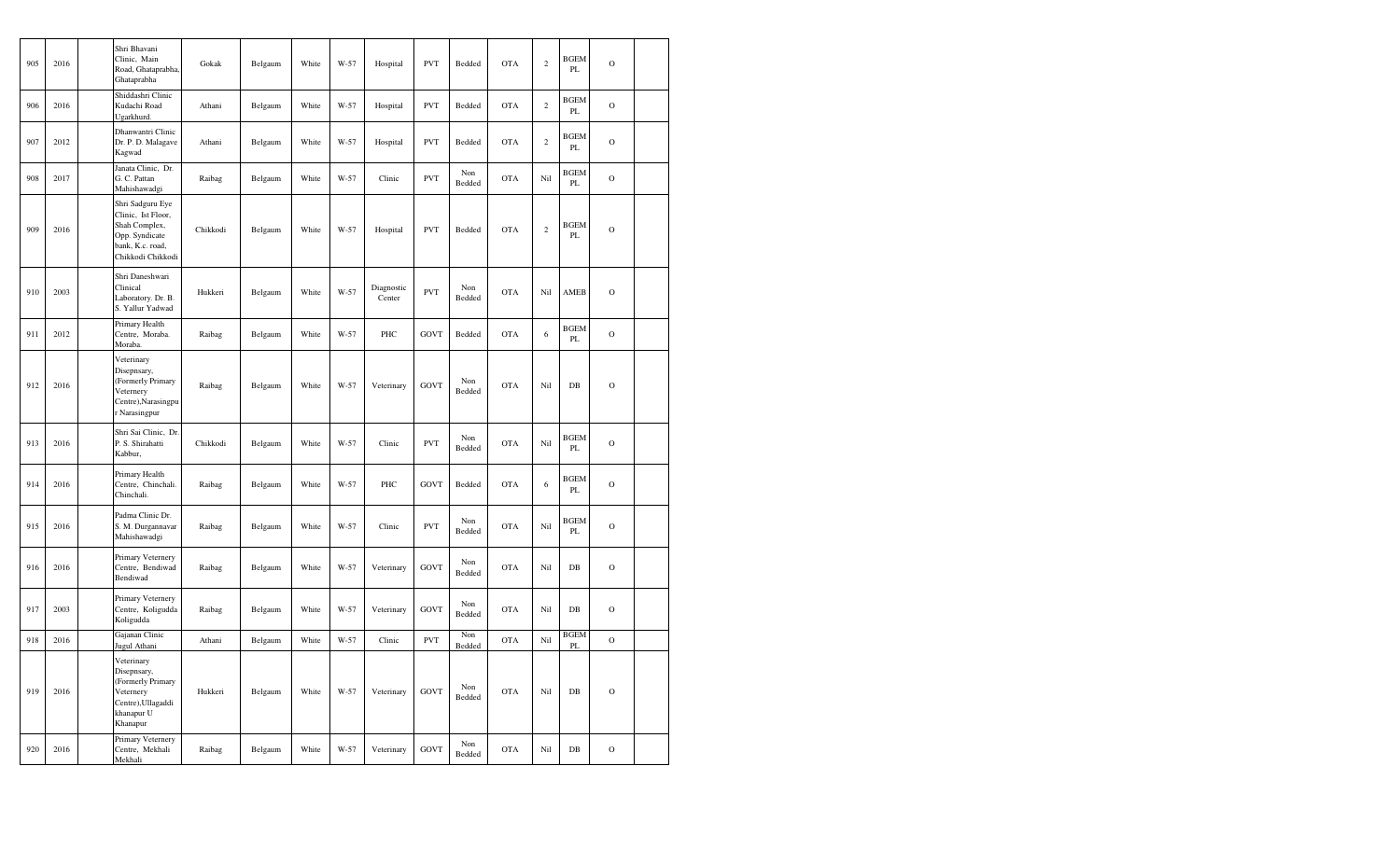| 921 | 2000 | Primary Veternery<br>Centre, Nasalpur<br>Nasalpur                                                                                | Raibag   | Belgaum | White | W-57 | Veterinary           | <b>GOVT</b> | Non<br>Bedded | <b>OTA</b> | Nil            | DB                           | $\circ$        |  |
|-----|------|----------------------------------------------------------------------------------------------------------------------------------|----------|---------|-------|------|----------------------|-------------|---------------|------------|----------------|------------------------------|----------------|--|
| 922 | 2016 | Primary Veternery<br>Centre,<br>Paramandawadi<br>Paramandawadi                                                                   | Raibag   | Belgaum | White | W-57 | Veterinary           | <b>GOVT</b> | Non<br>Bedded | <b>OTA</b> | Nil            | DB                           | $\circ$        |  |
| 923 | 2016 | Veterinary<br>Dispensary<br>Bassapur Hukkeri                                                                                     | Hukkeri  | Belgaum | White | W-57 | Veterinary           | <b>GOVT</b> | Non<br>Bedded | <b>OTA</b> | Nil            | DB                           | $\circ$        |  |
| 924 | 2016 | Pushpa Clinic Dr.<br>R. P. Akki Arihant<br>Nivas, Mali Galli,<br>Raibag                                                          | Raibag   | Belgaum | White | W-57 | Clinic               | <b>PVT</b>  | Non<br>Bedded | <b>OTA</b> | Nil            | <b>BGEM</b><br>PL            | $\overline{O}$ |  |
| 925 | 2016 | Pushpa Nursing<br>Home, S. S. Patil<br>Nasalapur                                                                                 | Raibag   | Belgaum | White | W-57 | Hospital             | <b>PVT</b>  | Bedded        | <b>OTA</b> | 5              | BGEM<br>PL                   | $\mathcal{O}$  |  |
| 926 | 2012 | Ravalkars Clinic<br>Dr. R R Ravalkar<br>Raibag                                                                                   | Raibag   | Belgaum | White | W-57 | Hospital             | <b>PVT</b>  | Bedded        | <b>OTA</b> | 10             | <b>BGEM</b><br>PL            | $\circ$        |  |
| 927 | 2016 | S. B. Odeyar<br>Memorial Hospital<br>Dr. R. B. Odeyar<br>Gokak Road,<br>Harugeri                                                 | Raibag   | Belgaum | White | W-57 | Hospital             | <b>PVT</b>  | Bedded        | <b>OTA</b> | 30             | <b>BGEM</b><br>PL            | $\circ$        |  |
| 928 | 2016 | Shri Sai Clinic, Dr.<br>U.B. Sandi<br>Chandur                                                                                    | Chikkodi | Belgaum | White | W-57 | Hospital             | <b>PVT</b>  | Bedded        | <b>OTA</b> | $\overline{4}$ | <b>BGEM</b><br>PL            | $\circ$        |  |
| 929 | 2016 | S. N. B. Clinical<br>Laboratory Dr. N. I.<br>Momin Harugeri                                                                      | Raibag   | Belgaum | White | W-57 | Diagnostic<br>Center | <b>PVT</b>  | Non<br>Bedded | <b>OTA</b> | Nil            | BGEM<br>PL                   | $\circ$        |  |
| 930 | 2011 | Sabade Hospital,<br>Dr. N. H. Sabade<br>Kudachi.                                                                                 | Raibag   | Belgaum | White | W-57 | Hospital             | <b>PVT</b>  | Bedded        | <b>OTA</b> | 8              | <b>BGEM</b><br>$\mathbf{PL}$ | $\circ$        |  |
| 931 | 2016 | Saheel Clinic Dr. J.<br>S. Pol Harugeri                                                                                          | Raibag   | Belgaum | White | W-57 | Hospital             | <b>PVT</b>  | Bedded        | <b>OTA</b> | $\mathbf{1}$   | <b>BGEM</b><br>PL            | $\overline{O}$ |  |
| 932 | 2011 | Shri Dhanvantri<br>Clinic Dr. H.S.<br>Marapoor Mudalgi                                                                           | Gokak    | Belgaum | White | W-57 | Hospital             | <b>PVT</b>  | Bedded        | <b>OTA</b> | $\,2$          | BGEM<br>PL                   | $\circ$        |  |
| 933 | 2016 | Shri Dhanwantari<br>Hospital Dr.M. P.<br>Hosamath Old<br>Tashildar Office<br>Road, Gokak                                         | Gokak    | Belgaum | White | W-57 | Clinic               | <b>PVT</b>  | Non<br>Bedded | <b>OTA</b> | Nil            | <b>BGEM</b><br>PL            | $\circ$        |  |
| 934 | 2016 | Shri Sai Clinic, Dr.<br>V. T. Nagarale<br>Akkol Road, Sai<br>Shankar Nagar,<br>Nippani                                           | Chikkodi | Belgaum | White | W-57 | Clinic               | <b>PVT</b>  | Non<br>Bedded | <b>OTA</b> | Nil            | <b>BGEM</b><br>PL            | $\circ$        |  |
| 935 | 2017 | Shri Vinayak<br>Clinic Dr. Vijay<br>Kamble Biljapur<br>Road Athani                                                               | Athani   | Belgaum | White | W-57 | Clinic               | <b>PVT</b>  | Non<br>Bedded | <b>OTA</b> | Nil            | <b>BGEM</b><br>PL            | $\circ$        |  |
| 936 | 2016 | Sankratti Children<br>Hospital Dr. C.<br>A.Sankratti<br>Shankar Nagar                                                            | Athani   | Belgaum | White | W-57 | Hospital             | <b>PVT</b>  | Bedded        | <b>OTA</b> | 25             | <b>BGEM</b><br>PL            | $\mathbf O$    |  |
| 937 | 2016 | Shri Dhanwantri<br>Clinic Dr. M. S.<br>Hatti Sundholi                                                                            | Athani   | Belgaum | White | W-57 | Clinic               | <b>PVT</b>  | Non<br>Bedded | <b>OTA</b> | Nil            | <b>BGEM</b><br>PL            | $\mathbf O$    |  |
| 938 | 2016 | Vatsalya Maternity<br>Home &<br>Gynecological<br>Centre, Dr. R M<br>Bhosale, Laxmi<br>Narayana Nagar,<br>Halyal Road,<br>Athani. | Athani   | Belgaum | White | W-57 | Hospital             | <b>PVT</b>  | Bedded        | <b>OTA</b> | 30             | <b>BGEM</b><br>PL            | $\mathbf O$    |  |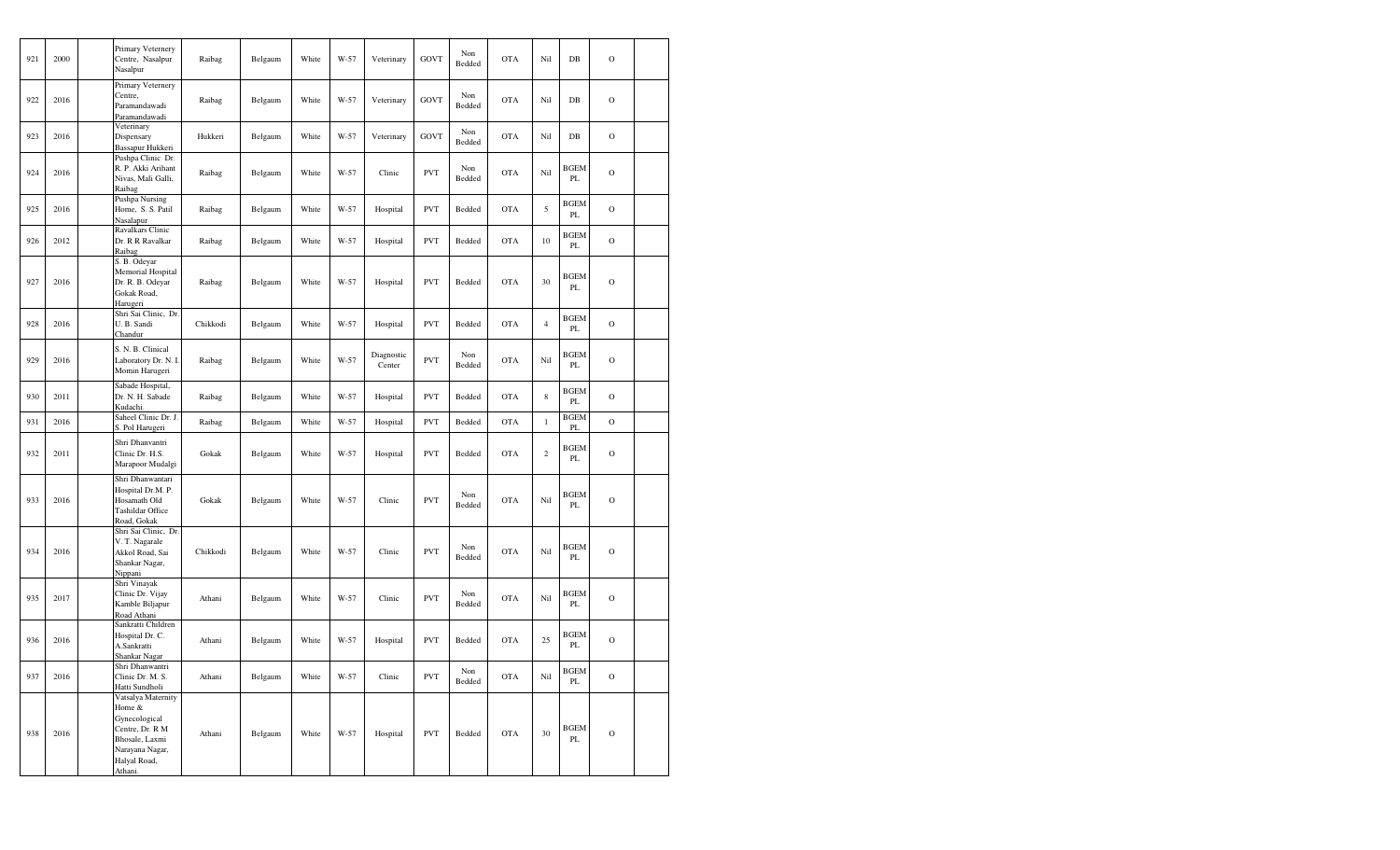| 939 | 2006 | Daneshwari Clinic<br>Dr. B. S.<br>Babanagar<br>Kokatnur                                                                | Athani   | Belgaum | White | W-57   | Hospital             | <b>PVT</b> | Bedded        | <b>OTA</b> | $\mathbf{2}$   | <b>BGEM</b><br>PL | $\mathcal{O}$  |  |
|-----|------|------------------------------------------------------------------------------------------------------------------------|----------|---------|-------|--------|----------------------|------------|---------------|------------|----------------|-------------------|----------------|--|
| 940 | 2013 | Shri Sai Krupa<br><b>Clinical Laboratory</b><br>Dr. B. K. Chikale<br>Near Karale Petrol<br>Pump, Examba                | Chikkodi | Belgaum | White | W-57   | Diagnostic<br>Center | <b>PVT</b> | Non<br>Bedded | <b>OTA</b> | Nil            | <b>BGEM</b><br>PL | $\overline{O}$ |  |
| 941 | 2016 | Shri Dondiba Anna<br>Jadhav Memorial<br>Hospital Falls<br>Road, Gokak.<br>Gokak                                        | Gokak    | Belgaum | White | $W-57$ | Hospital             | <b>PVT</b> | Bedded        | <b>OTA</b> | 18             | <b>BGEM</b><br>PL | $\mathcal{O}$  |  |
| 942 | 2016 | Shri<br>Duradundeshwar<br>Clinic Ghataprabha<br>Ghataprabha                                                            | Gokak    | Belgaum | White | W-57   | Hospital             | <b>PVT</b> | Bedded        | <b>OTA</b> | $\sqrt{2}$     | AMEB              | $\mathbf O$    |  |
| 943 | 2014 | Shri Guru Clinic<br>Dr. G. F. Bagewadi<br>Tukkanatti.                                                                  | Gokak    | Belgaum | White | W-57   | Clinic               | <b>PVT</b> | Non<br>Bedded | <b>OTA</b> | Nil            | <b>BGEM</b><br>PL | $\mathcal{O}$  |  |
| 944 | 2016 | Sanjeevani Clinic,<br>Babagouda<br>Adagouda Patil,<br>Station Road,<br>Kudachi. Kudachi                                | Raibag   | Belgaum | White | W-57   | Clinic               | <b>PVT</b> | Non<br>Bedded | <b>OTA</b> | Nil            | <b>BGEM</b><br>PL | $\overline{O}$ |  |
| 945 | 2016 | Veterinary<br>Dispensary, Belavi<br>Belavi                                                                             | Hukkeri  | Belgaum | White | W-57   | Veterinary           | GOVT       | Non<br>Bedded | <b>OTA</b> | Nil            | DB                | $\mathbf O$    |  |
| 946 | 2009 | Dhanvantri Dental<br>and Maternity<br>Clinic Dr. S. B. &<br>M. S. Sankratti,<br>Habbu Galli, Near<br>Desai Wada Athani | Athani   | Belgaum | White | W-57   | Hospital             | <b>PVT</b> | Bedded        | <b>OTA</b> | $\mathfrak{Z}$ | <b>BGEM</b><br>PL | $\mathbf O$    |  |
| 947 | 2016 | Shushrusha Clinic<br>Dr. S. S. Nikam,<br>Ainapur                                                                       | Athani   | Belgaum | White | W-57   | Hospital             | <b>PVT</b> | Bedded        | <b>OTA</b> | $\overline{4}$ | <b>BGEM</b><br>PL | $\overline{O}$ |  |
| 948 | 2016 | Shrinath Clinic,<br>Kamkar Chowk,<br>Nippani. Nippani                                                                  | Chikkodi | Belgaum | White | W-57   | Clinic               | <b>PVT</b> | Non<br>Bedded | <b>OTA</b> | Nil            | <b>BGEM</b><br>PL | $\mathcal{O}$  |  |
| 949 | 2016 | Sanjeevani<br>Hospital, Dr. M.<br>B. Renti & Dr. G.<br>H. Upparatti<br>Chinchali                                       | Raibag   | Belgaum | White | W-57   | Clinic               | <b>PVT</b> | Non<br>Bedded | <b>OTA</b> | Nil            | <b>BGEM</b><br>PL | $\mathcal{O}$  |  |
| 950 | 2016 | Sanjeevini Clinic<br>Dr.S. M.<br>Nidagumdi<br>Hidakal                                                                  | Raibag   | Belgaum | White | W-57   | Hospital             | <b>PVT</b> | Bedded        | <b>OTA</b> | $\,2$          | <b>BGEM</b><br>PL | $\circ$        |  |
| 951 | 2016 | Sanjeevini Clinic<br>Dr. P. B. Mordi<br>Alagwadi                                                                       | Raibag   | Belgaum | White | W-57   | Hospital             | <b>PVT</b> | Bedded        | <b>OTA</b> | $\,1$          | <b>BGEM</b><br>PL | $\overline{O}$ |  |
| 952 | 2016 | Shri<br>Kadasiddeshwar<br>Clinic Dr. S. S.<br>Athani Jain Galli,<br>Konnur                                             | Gokak    | Belgaum | White | W-57   | Clinic               | <b>PVT</b> | Non<br>Bedded | <b>OTA</b> | Nil            | <b>BGEM</b><br>PL | $\mathbf O$    |  |
| 953 | 2016 | Sanket Clinic Dr.<br>S. B. Muggannaver<br>Mahishawadgi                                                                 | Athani   | Belgaum | White | W-57   | Clinic               | <b>PVT</b> | Non<br>Bedded | <b>OTA</b> | Nil            | <b>BGEM</b><br>PL | $\mathbf O$    |  |
| 954 | 2016 | Vrishabh Clinic Dr.<br>V. J. Patil Ainapur                                                                             | Athani   | Belgaum | White | W-57   | Hospital             | <b>PVT</b> | Bedded        | <b>OTA</b> | $\sqrt{4}$     | <b>BGEM</b><br>PL | $\mathbf O$    |  |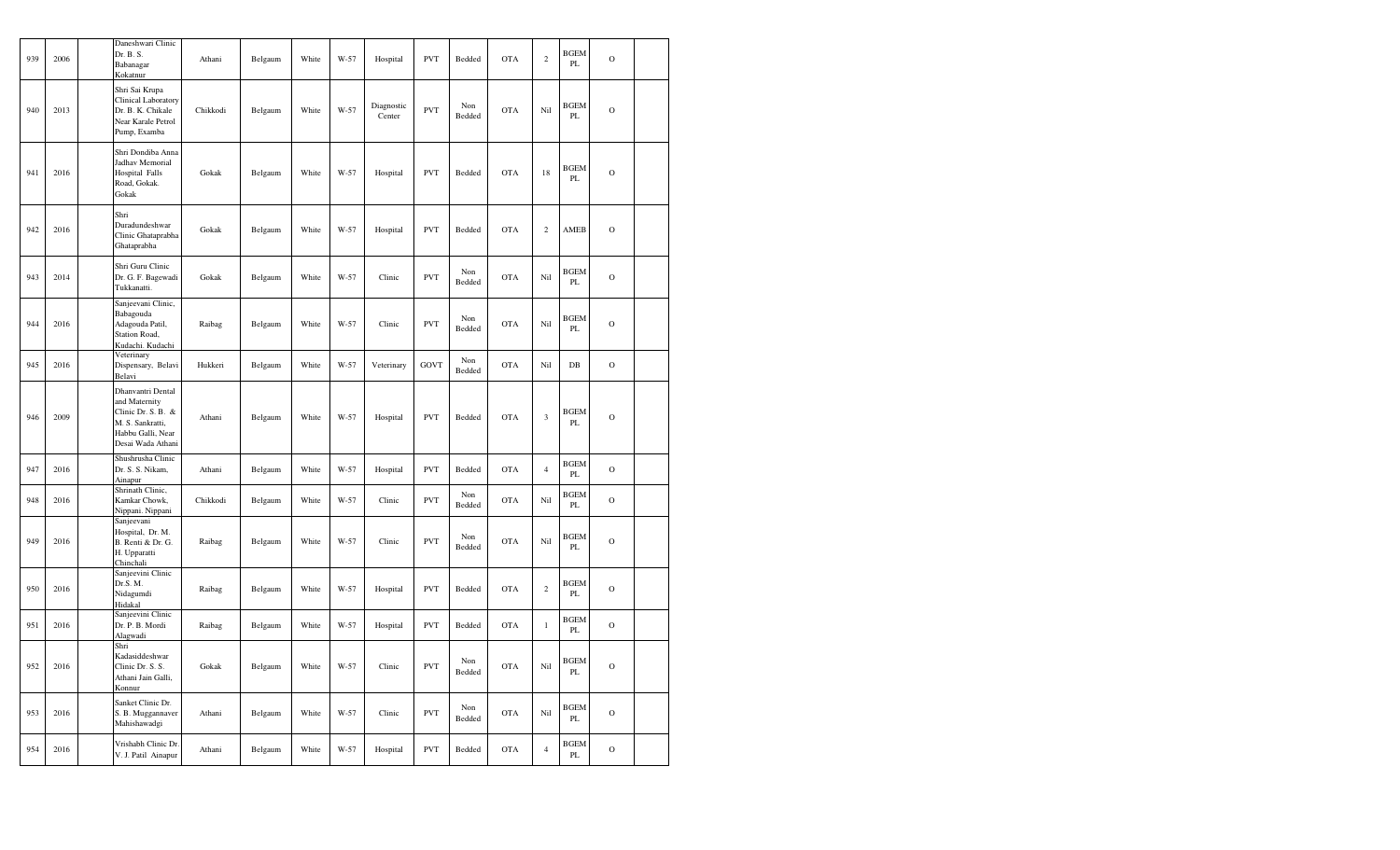| 955 | 2011 | Shri Padmavati<br>Graminabhirudhi<br>Samste, Charitable<br>Hospital Dr. A. C.<br>Upadhye<br>Mahishwadi | Gokak    | Belgaum | White | W-57 | Hospital             | <b>PVT</b> | Bedded        | <b>OTA</b> | 10             | <b>BGEM</b><br>PL | $\mathbf O$   |  |
|-----|------|--------------------------------------------------------------------------------------------------------|----------|---------|-------|------|----------------------|------------|---------------|------------|----------------|-------------------|---------------|--|
| 956 | 2017 | Shri Laxmi Clinic<br>Pamaladinni<br>Ghataprabha,                                                       | Gokak    | Belgaum | White | W-57 | Clinic               | <b>PVT</b> | Non<br>Bedded | <b>OTA</b> | Nil            | AMEB              | $\mathbf O$   |  |
| 957 | 2016 | Shri Mahantesh<br>Clinic, Dr. S. K.<br>Konin, Dhupadal<br>Road, Mrutunjay<br>Circle,<br>Ghataprabha    | Gokak    | Belgaum | White | W-57 | Hospital             | <b>PVT</b> | Bedded        | <b>OTA</b> | $\sqrt{2}$     | <b>BGEM</b><br>PL | $\mathbf O$   |  |
| 958 | 2016 | Shri Mallikarjun<br>Clinic Dr. R. G.<br>Tukkanatti Main<br>Road, Mallapur (P.<br>G), Ghataprabha       | Gokak    | Belgaum | White | W-57 | Clinic               | <b>PVT</b> | Non<br>Bedded | <b>OTA</b> | Nil            | <b>AMEB</b>       | $\mathbf O$   |  |
| 959 | 2003 | Sanjeevini Clinic<br>Dr. S. R. Vadrali<br>Hidkal                                                       | Raibag   | Belgaum | White | W-57 | Hospital             | <b>PVT</b> | Bedded        | <b>OTA</b> | $\mathbf{1}$   | <b>BGEM</b><br>PL | $\mathbf O$   |  |
| 960 | 2016 | Sanjeevini Clinic,<br>A V Naik, Main<br>Road, Raibag.<br>Kudachi                                       | Raibag   | Belgaum | White | W-57 | Hospital             | <b>PVT</b> | Bedded        | <b>OTA</b> | $\sqrt{2}$     | <b>BGEM</b><br>PL | $\mathbf O$   |  |
| 961 | 2016 | Veternary<br>Dispensary,<br>Parakanatti<br>Parakanatti                                                 | Hukkeri  | Belgaum | White | W-57 | Veterinary           | GOVT       | Non<br>Bedded | <b>OTA</b> | Nil            | DB                | $\mathbf O$   |  |
| 962 | 2016 | Sanjivini Hospital<br>Chinchali<br>Chinchali                                                           | Raibag   | Belgaum | White | W-57 | Clinic               | <b>PVT</b> | Non<br>Bedded | <b>OTA</b> | Nil            | <b>BGEM</b><br>PL | $\mathbf O$   |  |
| 963 | 2016 | Sarvoday Clinic<br>Dr. V. L.Biradar<br>Harugeri Cross                                                  | Raibag   | Belgaum | White | W-57 | Hospital             | <b>PVT</b> | Bedded        | <b>OTA</b> | $\mathbf{2}$   | <b>BGEM</b><br>PL | $\mathcal{O}$ |  |
| 964 | 2016 | Sarvoday Clinic<br>Dr. S. L.<br>Babannavar<br>Harugeri                                                 | Raibag   | Belgaum | White | W-57 | Hospital             | <b>PVT</b> | Bedded        | <b>OTA</b> | $\mathfrak{Z}$ | <b>BGEM</b><br>PL | $\mathcal{O}$ |  |
| 965 | 2016 | Satya Dental Clinic<br>Dr. A. V. Hegade<br>Jalalpur Road,<br>Raibag                                    | Raibag   | Belgaum | White | W-57 | Dental Clinic        | <b>PVT</b> | Non<br>Bedded | <b>OTA</b> | Nil            | <b>BGEM</b><br>PL | $\mathbf O$   |  |
| 966 | 2016 | Shams Clinic Dr.<br>A. M. Bagsiraj<br>Kudachi                                                          | Raibag   | Belgaum | White | W-57 | Hospital             | <b>PVT</b> | Bedded        | <b>OTA</b> | $\mathbf{2}$   | <b>BGEM</b><br>PL | $\mathcal{O}$ |  |
| 967 | 2016 | Shapha Clinic Dr.<br>N. M. Moulvi<br>Chinchali Road,<br>Near Bus Stand                                 | Raibag   | Belgaum | White | W-57 | Clinic               | <b>PVT</b> | Non<br>Bedded | <b>OTA</b> | Nil            | <b>BGEM</b><br>PL | $\mathcal{O}$ |  |
| 968 | 2016 | Shifa Clinic, Dr.<br>M. B. Shaik<br>Kudachi                                                            | Raibag   | Belgaum | White | W-57 | Hospital             | <b>PVT</b> | Bedded        | <b>OTA</b> | $\mathbf{2}$   | <b>BGEM</b><br>PL | $\mathcal{O}$ |  |
| 969 | 2015 | Shirganvi Clinic<br>Dr. A. B.<br>Shiraganvi<br>Paramanandwadi                                          | Chikkodi | Belgaum | White | W-57 | Clinic               | <b>PVT</b> | Non<br>Bedded | <b>OTA</b> | Nil            | <b>BGEM</b><br>PL | $\mathcal{O}$ |  |
| 970 | 2013 | Shivayogi Clinic<br>Dr. P. H. Mullur<br>Koligudd                                                       | Chikkodi | Belgaum | White | W-57 | Clinic               | <b>PVT</b> | Non<br>Bedded | <b>OTA</b> | Nil            | <b>BGEM</b><br>PL | $\mathbf O$   |  |
| 971 | 2003 | Shrushti Hospital<br>Dr. S. S.<br>Khajjannavar<br>Ashok Nagar,<br>Nippani                              | Chikkodi | Belgaum | White | W-57 | Hospital             | <b>PVT</b> | Bedded        | <b>OTA</b> | $\mathfrak z$  | <b>BGEM</b><br>PL | $\mathcal{O}$ |  |
| 972 | 2016 | Shrushti<br>Laboratory, Dr. R.<br>A. Bhosale Ankali                                                    | Chikkodi | Belgaum | White | W-57 | Diagnostic<br>Center | <b>PVT</b> | Non<br>Bedded | <b>OTA</b> | Nil            | <b>BGEM</b><br>PL | $\mathbf O$   |  |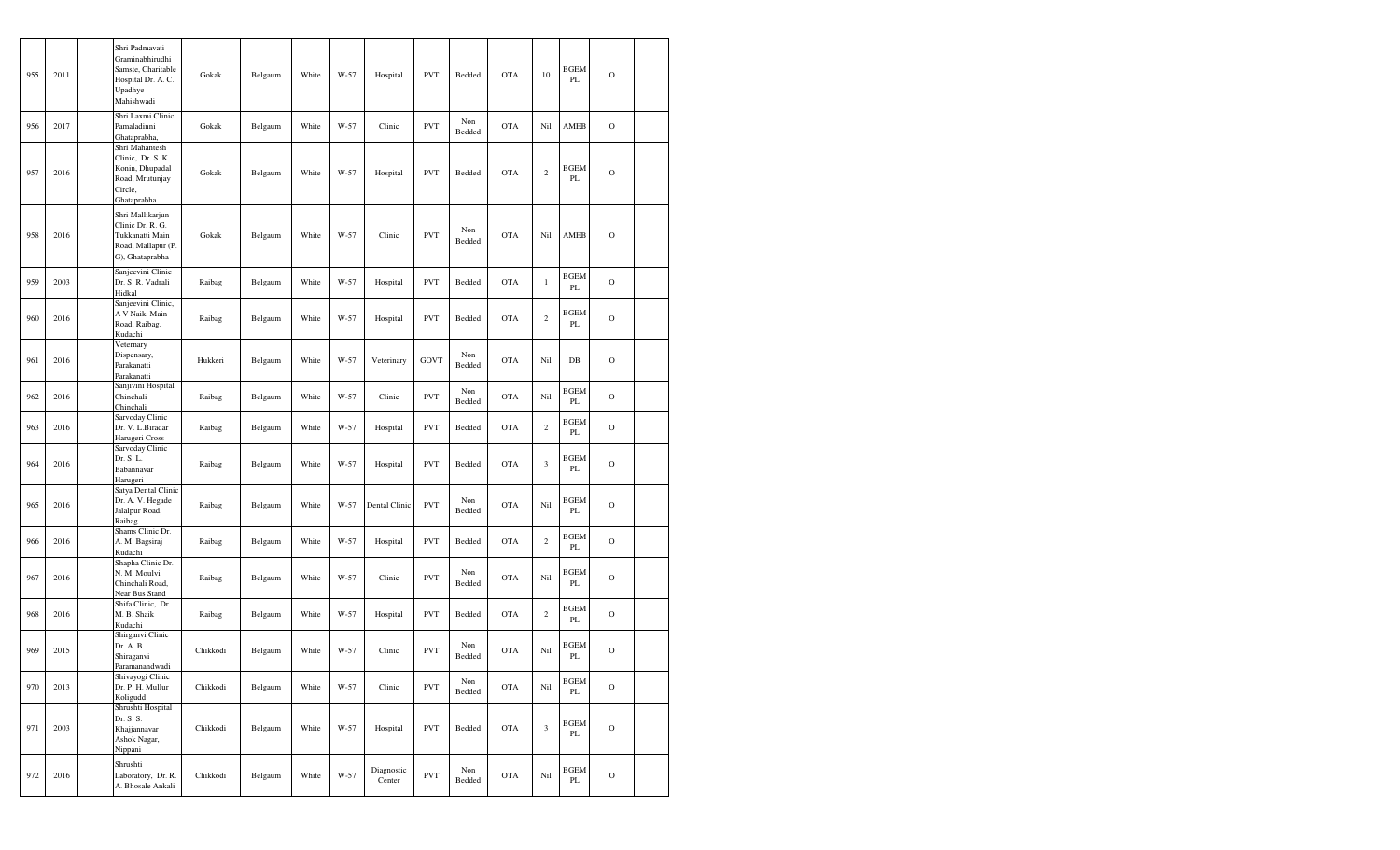| 973 | 2016 | Shushroosha<br>Clinic, Dr. V. G.<br>Kulkarni Jayanagar,<br>Chikkodi.   | Chikkodi | Belgaum | White | W-57 | Clinic        | <b>PVT</b> | Non<br>Bedded | <b>OTA</b> | Nil            | <b>BGEM</b><br>PL | $\mathcal{O}$ |  |
|-----|------|------------------------------------------------------------------------|----------|---------|-------|------|---------------|------------|---------------|------------|----------------|-------------------|---------------|--|
| 974 | 2016 | Shivkrupa Clinic<br>Dr. N.S. Khanadala<br>Kankanawadi                  | Raibag   | Belgaum | White | W-57 | Clinic        | <b>PVT</b> | Non<br>Bedded | <b>OTA</b> | Nil            | <b>BGEM</b><br>PL | $\circ$       |  |
| 975 | 2016 | Shree Astavinayak<br>Clinic Dr. M. R.<br>Waychal Chinchali             | Raibag   | Belgaum | White | W-57 | Clinic        | <b>PVT</b> | Non<br>Bedded | <b>OTA</b> | Nil            | <b>BGEM</b><br>PL | $\circ$       |  |
| 976 | 2016 | Shree Clinic Dr. S.<br>M. Kombinavar<br>Chinchali                      | Raibag   | Belgaum | White | W-57 | Clinic        | <b>PVT</b> | Non<br>Bedded | <b>OTA</b> | Nil            | BGEM<br>PL        | $\mathcal{O}$ |  |
| 977 | 2016 | Shree Krishna<br>Clinic Dr. A. V.<br>Sutar Patil Chowk,<br>Raibag      | Raibag   | Belgaum | White | W-57 | Clinic        | <b>PVT</b> | Non<br>Bedded | <b>OTA</b> | Nil            | BGEM<br>PL        | $\circ$       |  |
| 978 | 2016 | Shree Sai Clinic<br>Dr. S. J. Darur<br>Harugeri                        | Raibag   | Belgaum | White | W-57 | Hospital      | <b>PVT</b> | Bedded        | <b>OTA</b> | $\overline{c}$ | <b>BGEM</b><br>PL | $\circ$       |  |
| 979 | 2016 | Shree Sanjeevini<br>Clinic Dr. T. S.<br>Patil Jalalpur                 | Raibag   | Belgaum | White | W-57 | Clinic        | <b>PVT</b> | Non<br>Bedded | <b>OTA</b> | Nil            | <b>BGEM</b><br>PL | $\circ$       |  |
| 980 | 2016 | Shri Dhanawantri<br>Clinic Dr. M. N.<br>Kanade Bekkeri                 | Raibag   | Belgaum | White | W-57 | Hospital      | <b>PVT</b> | Bedded        | <b>OTA</b> | 3              | <b>BGEM</b><br>PL | $\circ$       |  |
| 981 | 2016 | Shri Krishna Clinic<br>Dr. D. R. Ugrani<br>Bhavani Galli,<br>Raibag.   | Raibag   | Belgaum | White | W-57 | Clinic        | <b>PVT</b> | Non<br>Bedded | <b>OTA</b> | Nil            | <b>BGEM</b><br>PL | $\mathbf O$   |  |
| 982 | 2016 | Shri Laxmi Clinic<br>Dr. P. N. Kulkarni<br>Raibag                      | Raibag   | Belgaum | White | W-57 | Clinic        | <b>PVT</b> | Non<br>Bedded | <b>OTA</b> | Nil            | <b>BGEM</b><br>PL | $\circ$       |  |
| 983 | 2003 | Veternery<br>Dispencery,<br>Veterinary Officer<br>Daddi                | Hukkeri  | Belgaum | White | W-57 | Veterinary    | GOVT       | Non<br>Bedded | <b>OTA</b> | Nil            | $DB$              | $\circ$       |  |
| 984 | 2016 | Siddeshwar<br>Davakhane Dr. A.<br>V. Shetti Kerur                      | Chikkodi | Belgaum | White | W-57 | Clinic        | <b>PVT</b> | Non<br>Bedded | <b>OTA</b> | Nil            | <b>BGEM</b><br>PL | $\mathbf O$   |  |
| 985 | 2003 | Shri Nursing<br>Home, Falls Road,<br>Gokak. Gokak                      | Gokak    | Belgaum | White | W-57 | Hospital      | <b>PVT</b> | Bedded        | <b>OTA</b> | 16             | BGEM<br>PL        | $\circ$       |  |
| 986 | 2016 | Sadavijaya Clinic<br>Dr. S. A. Sarade<br>Shirguppi                     | Athani   | Belgaum | White | W-57 | Clinic        | <b>PVT</b> | Non<br>Bedded | <b>OTA</b> | Nil            | <b>BGEM</b><br>PL | $\mathbf O$   |  |
| 987 | 2016 | Shri Guru Dental<br>Clinic Dr. M. M.<br>Minache Kagwad                 | Athani   | Belgaum | White | W-57 | Dental Clinic | <b>PVT</b> | Non<br>Bedded | <b>OTA</b> | Nil            | BGEM<br>PL        | $\mathcal{O}$ |  |
| 988 | 2016 | Shri Laxmi Clinic<br>Dr. R. B. Byakud<br>& R. M. Asundi<br>Kankanawadi | Raibag   | Belgaum | White | W-57 | Hospital      | <b>PVT</b> | Bedded        | <b>OTA</b> | $\overline{c}$ | <b>BGEM</b><br>PL | $\circ$       |  |
| 989 | 2016 | Dhanwantari<br>Hospital Dr. R. B.<br>Patil Ingali Road,<br>Shirguppi   | Athani   | Belgaum | White | W-57 | Hospital      | <b>PVT</b> | Bedded        | OTA        | $\mathbf{1}$   | <b>BGEM</b><br>PL | $\mathbf O$   |  |
| 990 | 2016 | Siddhaganga Clinic<br>Bhoj Chikkodi                                    | Chikkodi | Belgaum | White | W-57 | Clinic        | <b>PVT</b> | Non<br>Bedded | OTA        | Nil            | <b>BGEM</b><br>PL | $\mathcal O$  |  |
| 991 | 2011 | Siddharth Clinic,<br>Dr. S. M. Kambale<br>Karadaga                     | Chikkodi | Belgaum | White | W-57 | Hospital      | <b>PVT</b> | Bedded        | <b>OTA</b> | $\,2\,$        | <b>BGEM</b><br>PL | $\mathbf O$   |  |
| 992 | 2018 | Skin Clinic Dr. S.S.<br>Matiwade Bhoj                                  | Chikkodi | Belgaum | White | W-57 | Clinic        | <b>PVT</b> | Non<br>Bedded | <b>OTA</b> | Nil            | <b>BGEM</b><br>PL | $\mathbf O$   |  |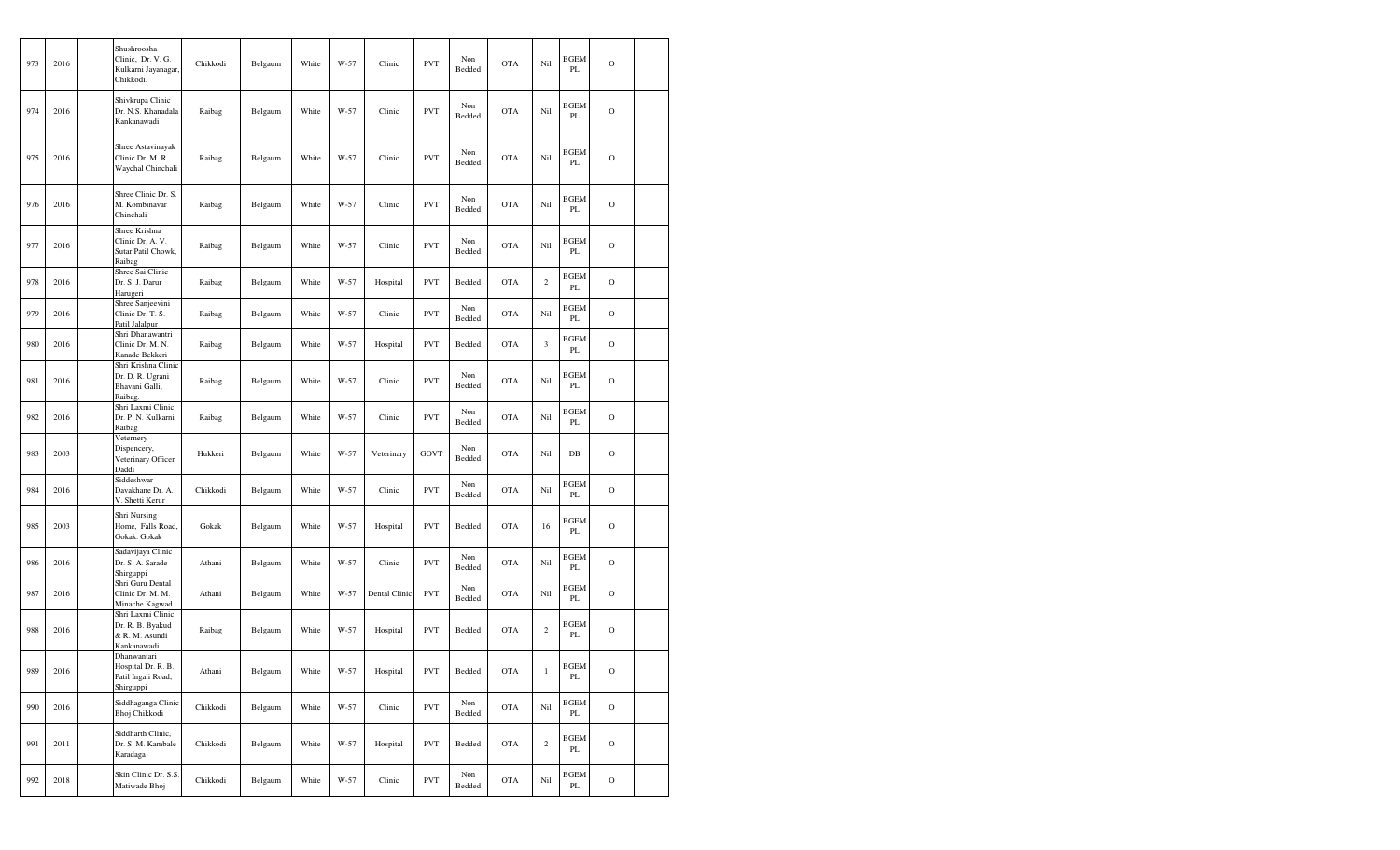| 993  | 2012 | Shri Padma Clinic.<br>Dr. S. D. Hulloli<br>Konnur                                             | Gokak    | Belgaum | White | W-57   | Clinic               | <b>PVT</b> | Bedded        | <b>OTA</b> | Nil            | <b>BGEM</b><br>PL | $\mathcal{O}$ |  |
|------|------|-----------------------------------------------------------------------------------------------|----------|---------|-------|--------|----------------------|------------|---------------|------------|----------------|-------------------|---------------|--|
| 994  | 2016 | Smile Dental<br>Clinic Dr. Uttam<br>H. Neje Opp Mirje<br>Petrol Pump, K. C.<br>Road, Chikkodi | Chikkodi | Belgaum | White | W-57   | Dental Clinic        | <b>PVT</b> | Non<br>Bedded | <b>OTA</b> | Nil            | <b>BGEM</b><br>PL | $\mathcal{O}$ |  |
| 995  | 2017 | Shri Ranga Dental<br>Clinic Dr. S. A.<br>Shindihatti<br>Mudalgi                               | Gokak    | Belgaum | White | W-57   | Dental Clinic        | <b>PVT</b> | Non<br>Bedded | <b>OTA</b> | Nil            | AMEB              | $\mathcal{O}$ |  |
| 996  | 2016 | Shri Mallikarjun<br>Multispeciality<br>Hospital Dr. G. S.<br>Naragond Harugeri                | Raibag   | Belgaum | White | W-57   | Hospital             | <b>PVT</b> | Bedded        | <b>OTA</b> | 20             | <b>BGEM</b><br>PL | $\mathcal{O}$ |  |
| 997  | 2016 | Shri Padma Clinic<br>Dr. S. T.<br>Adappagoal<br>Mugalkhod,                                    | Raibag   | Belgaum | White | W-57   | Clinic               | <b>PVT</b> | Non<br>Bedded | <b>OTA</b> | Nil            | <b>BGEM</b><br>PL | $\mathcal{O}$ |  |
| 998  | 2011 | Soham Clinic, Dr.<br>H. A. Jadhav Akkol                                                       | Chikkodi | Belgaum | White | W-57   | Hospital             | <b>PVT</b> | Bedded        | <b>OTA</b> | $\sqrt{2}$     | BGEM<br>PL        | $\mathcal{O}$ |  |
| 999  | 2003 | Veternery<br>Dispencery,<br>Yamakanamardi<br>Yamakanamardi                                    | Hukkeri  | Belgaum | White | W-57   | Veterinary           | GOVT       | Non<br>Bedded | <b>OTA</b> | Nil            | $DB$              | $\mathcal{O}$ |  |
| 1000 | 2016 | Shri Padmavati<br>Dental Clinic Dr.<br>B. A. Chougale<br>Main Road,<br>Harugeri               | Raibag   | Belgaum | White | W-57   | Dental Clinic        | <b>PVT</b> | Non<br>Bedded | <b>OTA</b> | Nil            | <b>BGEM</b><br>PL | $\mathcal{O}$ |  |
| 1001 | 2011 | Shri Sai Clinic, Dr.<br>S. R. Uppar<br>Tukkanatti,                                            | Gokak    | Belgaum | White | W-57   | Hospital             | <b>PVT</b> | Bedded        | <b>OTA</b> | $\overline{4}$ | AMEB              | $\mathbf O$   |  |
| 1002 | 2015 | Shri Sai Dignostic<br>Centre, G. P. Patil<br>Ghataprabha                                      | Gokak    | Belgaum | White | W-57   | Diagnostic<br>Center | <b>PVT</b> | Non<br>Bedded | <b>OTA</b> | Nil            | AMEB              | $\circ$       |  |
| 1003 | 2014 | Shri Sai Sanjeevani<br>Clinic Dr. G. G.<br>Badiger Kalloli                                    | Gokak    | Belgaum | White | W-57   | Clinic               | <b>PVT</b> | Non<br>Bedded | <b>OTA</b> | Nil            | <b>BGEM</b><br>PL | $\mathbf O$   |  |
| 1004 | 2016 | Shri<br>Shivabhodarang<br>Clinic Dr. C. S.<br>Khanapur Hallur                                 | Gokak    | Belgaum | White | W-57   | Clinic               | <b>PVT</b> | Non<br>Bedded | <b>OTA</b> | Nil            | <b>BGEM</b><br>PL | $\mathbf O$   |  |
| 1005 | 2009 | Shri.Basaveshwara<br>Nursing Home, Dr.<br>M. S. Bavalatti<br>Near Anand<br>Talkies, Gokak.    | Gokak    | Belgaum | White | W-57   | Hospital             | <b>PVT</b> | Bedded        | <b>OTA</b> | 15             | <b>BGEM</b><br>PL | $\mathbf O$   |  |
| 1006 | 2016 | Solapures<br>Homeopathic<br>Clinic Dr. A. C.<br>Solapure H.N.<br>4633/B, Shivagi<br>Nagar,    | Chikkodi | Belgaum | White | W-57   | Clinic               | <b>PVT</b> | Non<br>Bedded | <b>OTA</b> | Nil            | <b>BGEM</b><br>PL | $\mathbf O$   |  |
| 1007 | 2016 | Shushrut Clinic Dr.<br>V. B. Mastamardi<br>Gokak                                              | Gokak    | Belgaum | White | $W-57$ | Clinic               | <b>PVT</b> | Non<br>Bedded | <b>OTA</b> | Nil            | <b>BGEM</b><br>PL | $\mathcal{O}$ |  |
| 1008 | 2011 | Siddeshwar Clinic,<br>Dr. M. M. Hallur<br>Channamma<br>Circle, Mudalgi                        | Gokak    | Belgaum | White | W-57   | Hospital             | <b>PVT</b> | Bedded        | <b>OTA</b> | $\overline{4}$ | AMEB              | $\mathbf O$   |  |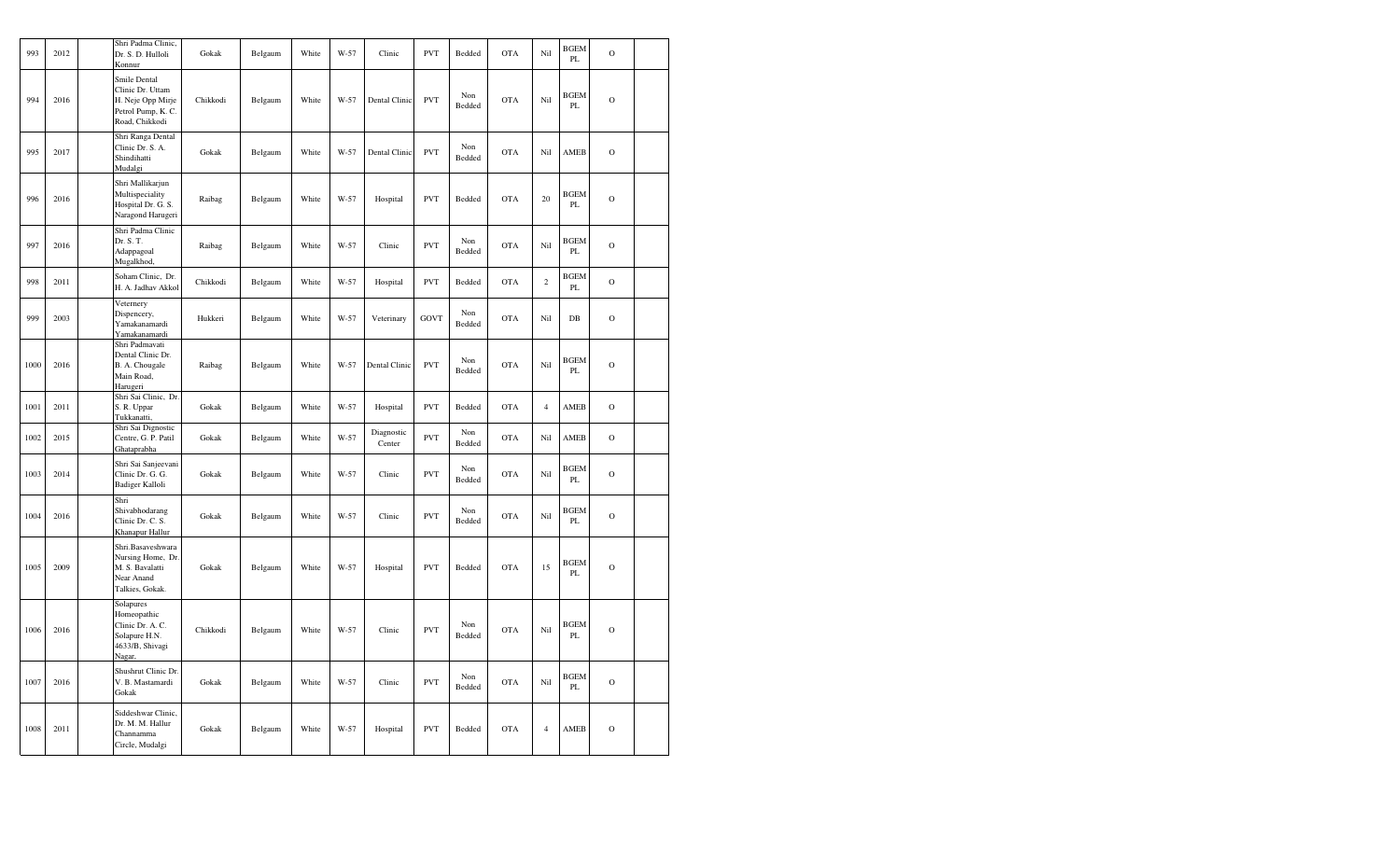| 1009 | 2016 |   | Shri<br>Panchalingeshwar<br>Clinic, Nandikurli.<br>Nandikurli.                                | Raibag   | Belgaum | White | W-57 | Hospital      | <b>PVT</b>  | Bedded        | <b>OTA</b> | $\mathbf{2}$ | <b>BGEM</b><br>PL | $\mathcal{O}$  |  |
|------|------|---|-----------------------------------------------------------------------------------------------|----------|---------|-------|------|---------------|-------------|---------------|------------|--------------|-------------------|----------------|--|
| 1010 | 2003 |   | Soubhagya Nursing<br>Home, Dr. S. L.<br>Marathe, Court<br>Road, Gokak.<br>Gokak               | Gokak    | Belgaum | White | W-57 | Hospital      | <b>PVT</b>  | Bedded        | <b>OTA</b> | 18           | BGEM<br>PL        | $\mathcal{O}$  |  |
| 1011 | 2011 | m | Sparsh Dental<br>Clinic, Dr. V. K.<br>Ganiger Mudalagi                                        | Gokak    | Belgaum | White | W-57 | Dental Clinic | <b>PVT</b>  | Non<br>Bedded | 12/31/2011 | Nil          | <b>BGEM</b><br>PL | $\mathcal{O}$  |  |
| 1012 | 2018 |   | Sparsh Skin Clinic<br>Dr. A. R. Chougle<br>Nippani                                            | Chikkodi | Belgaum | White | W-57 | Clinic        | <b>PVT</b>  | Non<br>Bedded | <b>OTA</b> | Nil          | <b>BGEM</b><br>PL | $\circ$        |  |
| 1013 | 2016 |   | Sai Clinic Dr. I. A.<br>Karajagi<br>Radderhatti                                               | Athani   | Belgaum | White | W-57 | Clinic        | <b>PVT</b>  | Non<br>Bedded | <b>OTA</b> | Nil          | <b>BGEM</b><br>PL | $\circ$        |  |
| 1014 | 2003 |   | Veternery<br>Dispensary,<br>(Formerly Artificial<br>Inseminisation<br>Centre), Gudas<br>Gudas | Hukkeri  | Belgaum | White | W-57 | Veterinary    | GOVT        | Non<br>Bedded | <b>OTA</b> | Nil          | DB                | $\mathbf O$    |  |
| 1015 | 2003 |   | Veternery<br>Dispensary,<br><b>Basapur Basapur</b>                                            | Hukkeri  | Belgaum | White | W-57 | Veterinary    | GOVT        | Non<br>Bedded | <b>OTA</b> | Nil          | DB                | $\mathcal{O}$  |  |
| 1016 | 2005 |   | Sparsha Clinic<br>(Earlier Abhijeet<br>clinic), Near Nehru<br>Chowk, Nippani.<br>Nippani      | Chikkodi | Belgaum | White | W-57 | Clinic        | <b>PVT</b>  | Non<br>Bedded | <b>OTA</b> | Nil          | BGEM<br>PL        | $\mathcal{O}$  |  |
| 1017 | 2016 |   | Prabu Clinic Dr. C.<br>S. Salabannavar<br>Shegunashi                                          | Athani   | Belgaum | White | W-57 | Clinic        | <b>PVT</b>  | Non<br>Bedded | <b>OTA</b> | Nil          | <b>BGEM</b><br>PL | $\overline{O}$ |  |
| 1018 | 2016 |   | Shri Prabhu Clinic<br>Dr. S. R. Patil<br>Near K. E. B.<br>Road. Raibag                        | Raibag   | Belgaum | White | W-57 | Clinic        | <b>PVT</b>  | Non<br>Bedded | <b>OTA</b> | Nil          | <b>BGEM</b><br>PL | $\circ$        |  |
| 1019 | 2016 |   | Shri Ram Clinic<br>Dr. S. V. Halingoli<br>Bhirdi                                              | Raibag   | Belgaum | White | W-57 | Clinic        | <b>PVT</b>  | Non<br>Bedded | <b>OTA</b> | Nil          | <b>BGEM</b><br>PL | $\overline{O}$ |  |
| 1020 | 2003 |   | Veternery<br>Dispensary, Hosur<br>Hosur                                                       | Hukkeri  | Belgaum | White | W-57 | Veterinary    | GOVT        | Non<br>Bedded | <b>OTA</b> | Nil          | DB                | $\mathcal{O}$  |  |
| 1021 | 2016 |   | Sadavijaya Dental<br>Clinic Dr. S. A.<br>Sadashiv<br>Shiraguppi                               | Athani   | Belgaum | White | W-57 | Dental Clinic | <b>PVT</b>  | Non<br>Bedded | <b>OTA</b> | Nil          | <b>BGEM</b><br>PL | $\circ$        |  |
| 1022 | 2016 |   | Shri Rama Krishna<br>Scan Centre Athani                                                       | Athani   | Belgaum | White | W-57 | Clinic        | <b>PVT</b>  | Non<br>Bedded | 6/30/2016  | Nil          | BGEM<br>PL        | C1             |  |
| 1023 | 2016 |   | Shri Siddeshwar<br>Clinic Dr. S. S.<br>Devareddi Harugeri<br>Cross                            | Raibag   | Belgaum | White | W-57 | Clinic        | <b>PVT</b>  | Non<br>Bedded | <b>OTA</b> | Nil          | <b>BGEM</b><br>PL | $\mathbf O$    |  |
| 1024 | 2003 |   | Veternery<br>Dispensary,<br>Islampur Islampur                                                 | Hukkeri  | Belgaum | White | W-57 | Veterinary    | <b>GOVT</b> | Non<br>Bedded | <b>OTA</b> | Nil          | DB                | $\overline{O}$ |  |
| 1025 | 2003 |   | Sri Sathya Sai<br>Hospital, Dr.<br>Musale Maruti<br>Vittal, Chikkodi                          | Chikkodi | Belgaum | White | W-57 | Hospital      | <b>PVT</b>  | Bedded        | <b>OTA</b> | 30           | <b>BGEM</b><br>PL | $\overline{O}$ |  |
| 1026 | 2014 |   | Sri Nidhi Clinic<br>Dr. P. S. Naik<br>Gokak                                                   | Gokak    | Belgaum | White | W-57 | Clinic        | <b>PVT</b>  | Non<br>Bedded | 12/31/2014 | Nil          | BGEM<br>PL        | $\mathbf O$    |  |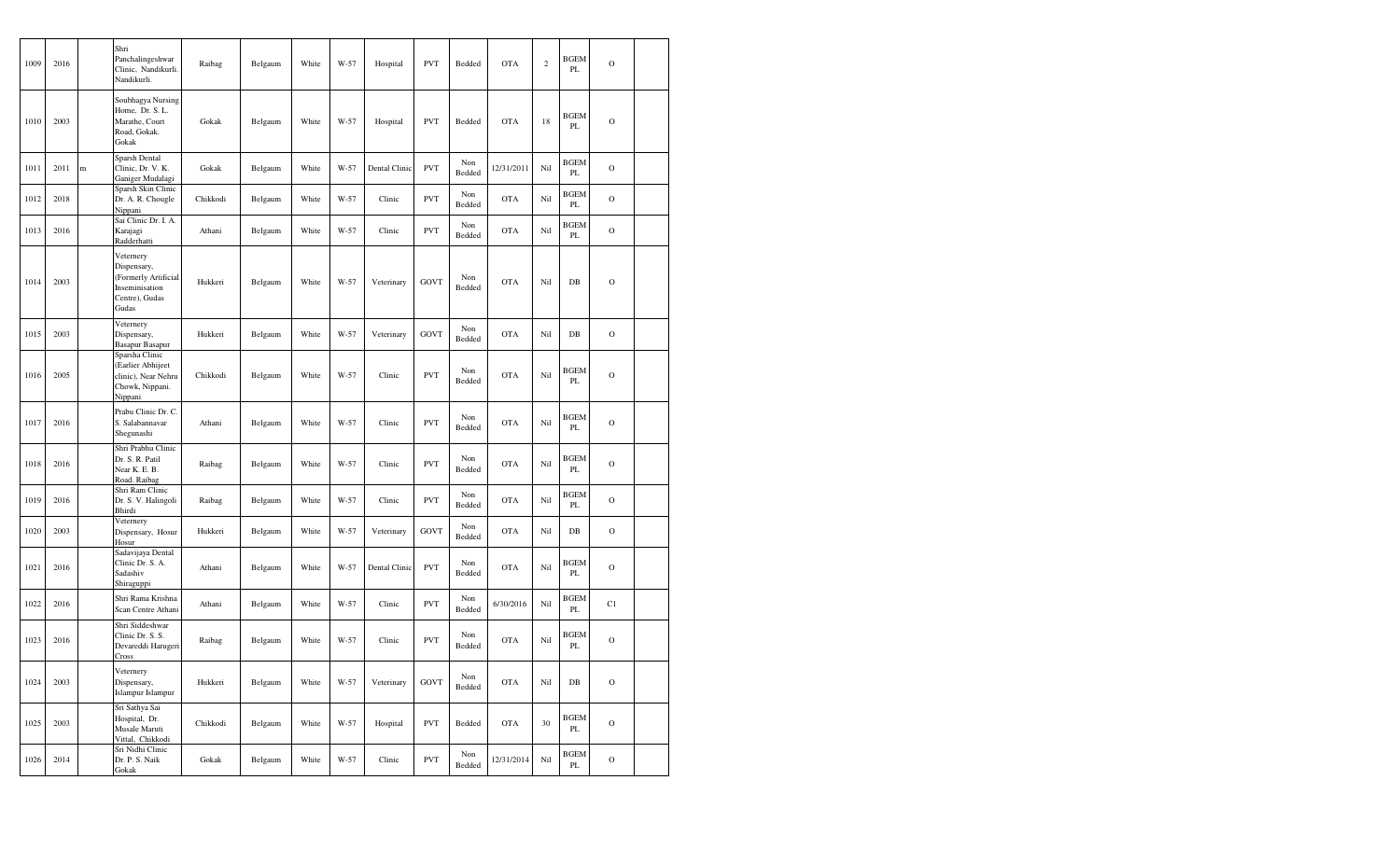| 1027 | 2005 |       | Srinivasa Eye<br>Hospital, Dr. R. G.<br>Badagandi Near<br>Laxmi Talkies,<br>Gokak.        | Gokak    | Belgaum | White  | W-57   | Hospital             | <b>PVT</b>  | Bedded        | <b>OTA</b> | $\mathfrak{Z}$          | AMEB              | $\mathbf O$   |  |
|------|------|-------|-------------------------------------------------------------------------------------------|----------|---------|--------|--------|----------------------|-------------|---------------|------------|-------------------------|-------------------|---------------|--|
| 1028 | 2018 |       | Siddharaj Clinic<br>Dr. V. G. Naik A/p:<br>Gavanal, Tq:<br>Hukkeri                        | Hukkeri  | Belgaum | White  | W-57   | Clinic               | <b>PVT</b>  | Non<br>Bedded | <b>OTA</b> | Nil                     | AMEB              | $\mathbf O$   |  |
| 1029 | 2016 |       | Suraksha Hospital<br>Dr. C. A. Metri<br>Ghataprabha                                       | Gokak    | Belgaum | White  | W-57   | Hospital             | <b>PVT</b>  | Bedded        | <b>OTA</b> | $\sqrt{5}$              | <b>BGEM</b><br>PL | $\mathbf O$   |  |
| 1030 | 2003 |       | Veternery<br>Dispensary,<br>Bairapur Bairapur                                             | Hukkeri  | Belgaum | White  | W-57   | Veterinary           | <b>GOVT</b> | Non<br>Bedded | <b>OTA</b> | Nil                     | DB                | $\mathbf O$   |  |
| 1031 | 2016 |       | Shree Clinic Dr. R.<br><b>B.</b> Patil Siddeshwar<br>Colony, Kagwad                       | Athani   | Belgaum | White  | W-57   | Hospital             | <b>PVT</b>  | Bedded        | <b>OTA</b> | $\overline{4}$          | BGEM<br>PL        | $\mathbf O$   |  |
| 1032 | 2016 |       | Shri Veeresh Clinic<br>Dr. S. S. Mushi<br>Mugalkhod,                                      | Raibag   | Belgaum | White  | W-57   | Clinic               | <b>PVT</b>  | Non<br>Bedded | <b>OTA</b> | Nil                     | <b>BGEM</b><br>PL | $\mathbf O$   |  |
| 1033 | 2016 |       | Shri.S.B.Odeyar<br>Memorial Hospital<br>M.B.Vadeyar,<br>Gokak Road,<br>Harugeri. Harugeri | Raibag   | Belgaum | White  | W-57   | Hospital             | <b>PVT</b>  | Bedded        | 12/31/2012 | $\,$ 8 $\,$             | <b>BGEM</b><br>PL | C1            |  |
| 1034 | 2003 |       | Veternery<br>Dispensary,<br>Belladabagewadi<br>Belladabagewadi                            | Hukkeri  | Belgaum | White  | W-57   | Veterinary           | <b>GOVT</b> | Non<br>Bedded | <b>OTA</b> | Nil                     | $DB$              | $\mathbf O$   |  |
| 1035 | 2011 |       | Sushruta Clinic,<br>Dr. C. M.<br>Haragannaavar<br>Ghataprabha                             | Gokak    | Belgaum | White  | W-57   | Hospital             | <b>PVT</b>  | Bedded        | <b>OTA</b> | $\mathbf{2}$            | AMEB              | $\mathbf O$   |  |
| 1036 | 2016 |       | Swati Clinical<br>Laboratory<br>Koujalgi Village,<br>Gokka                                | Gokak    | Belgaum | White  | W-57   | Diagnostic<br>Center | <b>PVT</b>  | Non<br>Bedded | <b>OTA</b> | Nil                     | AMEB              | $\circ$       |  |
| 1037 | 2003 |       | Veternery<br>Dispensary,<br>Paschapur<br>Paschapur                                        | Hukkeri  | Belgaum | White  | W-57   | Veterinary           | <b>GOVT</b> | Non<br>Bedded | <b>OTA</b> | Nil                     | DB                | $\mathbf O$   |  |
| 1038 | 2003 |       | Veternery<br>Dispensary,<br>Sultanpur<br>Sultanpur                                        | Hukkeri  | Belgaum | White  | W-57   | Veterinary           | <b>GOVT</b> | Non<br>Bedded | <b>OTA</b> | Nil                     | DB                | $\mathbf O$   |  |
| 1039 | 2016 |       | Manikanth Clinic<br>Dr. N. K. Kori Opp<br>Bus Stand, Athani                               | Athani   | Belgaum | White  | W-57   | Hospital             | PVT         | Bedded        | <b>OTA</b> | $\sqrt{2}$              | <b>BGEM</b><br>PL | $\mathbf O$   |  |
| 1040 | 2016 |       | Shree Malikarjun<br>Clinic Dr. A. M.<br>Chougala S. S.<br>Road, Athani                    | Athani   | Belgaum | White  | W-57   | Hospital             | <b>PVT</b>  | Bedded        | <b>OTA</b> | $\overline{\mathbf{3}}$ | <b>BGEM</b><br>PL | $\circ$       |  |
| 1041 | 2000 | 41277 | Taluka General<br>Hospital, Gokak.<br>Gokak                                               | Gokak    | Belgaum | Orange | O-1386 | PHC                  | GOVT        | Bedded        | 12/31/2015 | 100                     | <b>BGEM</b><br>PL | $\mathcal O$  |  |
| 1042 | 2016 |       | Sujata Patil Clinic<br>Dr. S. M. Kole<br>Ashok Nagar,<br>Nippani                          | Chikkodi | Belgaum | White  | W-57   | Clinic               | <b>PVT</b>  | Non<br>Bedded | <b>OTA</b> | Nil                     | BGEM<br>PL        | $\mathbf O$   |  |
| 1043 | 2016 |       | Sunanda Clinic Dr.<br>S. S. Rodd<br>Khadaklat                                             | Chikkodi | Belgaum | White  | W-57   | Hospital             | <b>PVT</b>  | Bedded        | <b>OTA</b> | $\sqrt{2}$              | <b>BGEM</b><br>PL | $\mathcal{O}$ |  |
| 1044 | 2016 |       | Twacha Clinic Dr.<br>N. B. Mestri Falls<br>Road                                           | Gokak    | Belgaum | White  | W-57   | Clinic               | <b>PVT</b>  | Non<br>Bedded | <b>OTA</b> | Nil                     | BGEM<br>PL        | $\mathcal{O}$ |  |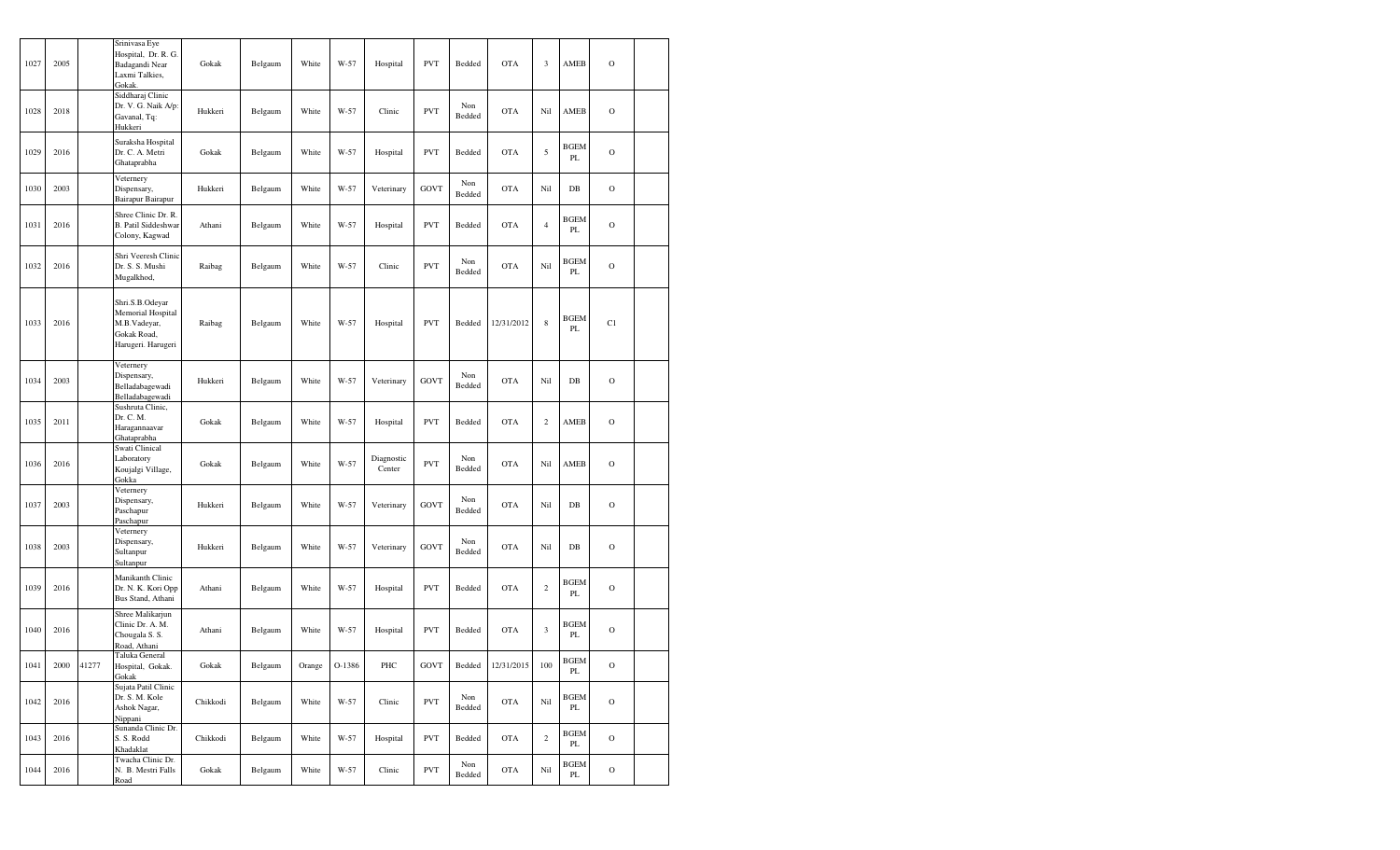| 1045 | 2013 | Sushil Clinic, Dr.<br>R. S. Shevale S.T.<br>Stand, Manakapur,<br>Manakapur,                                                          | Chikkodi | Belgaum | White  | W-57   | Hospital      | <b>PVT</b>  | Bedded        | <b>OTA</b> | $\sqrt{2}$     | <b>BGEM</b><br>PL            | $\circ$        |  |
|------|------|--------------------------------------------------------------------------------------------------------------------------------------|----------|---------|--------|--------|---------------|-------------|---------------|------------|----------------|------------------------------|----------------|--|
| 1046 | 2016 | Annapurna Clinic<br>Dr. R. D. Pujari<br>Telsang                                                                                      | Athani   | Belgaum | White  | W-57   | Hospital      | <b>PVT</b>  | Bedded        | <b>OTA</b> | $\overline{4}$ | <b>BGEM</b><br>PL            | $\circ$        |  |
| 1047 | 2016 | Kodni Clinic Dr. P.<br>G. Kodni Telsang                                                                                              | Athani   | Belgaum | White  | W-57   | Hospital      | <b>PVT</b>  | Bedded        | <b>OTA</b> | $\mathbf{2}$   | <b>BGEM</b><br>$\mathbf{PL}$ | $\circ$        |  |
| 1048 | 2016 | Siddivinayak<br>Clinic Dr. S. G.<br>Jakate Nanadikurali                                                                              | Raibag   | Belgaum | White  | W-57   | Clinic        | <b>PVT</b>  | Non<br>Bedded | <b>OTA</b> | Nil            | BGEM<br>PL                   | $\circ$        |  |
| 1049 | 2014 | Sushrut Clinic Dr.<br>V. S. Swami<br>Kabbur                                                                                          | Chikkodi | Belgaum | White  | W-57   | Clinic        | <b>PVT</b>  | Non<br>Bedded | <b>OTA</b> | Nil            | <b>BGEM</b><br>PL            | $\overline{O}$ |  |
| 1050 | 2016 | Sushrut Clinic Dr.<br>S. M. Honnamani<br>Near Vittal Mandir,<br>Main Road,<br>Examba                                                 | Chikkodi | Belgaum | White  | W-57   | Clinic        | <b>PVT</b>  | Non<br>Bedded | <b>OTA</b> | Nil            | BGEM<br>PL                   | $\circ$        |  |
| 1051 | 2000 | Taluka General<br>Hospital.<br>Chikkodi.<br>Chikkodi.                                                                                | Chikkodi | Belgaum | Orange | O-1386 | PHC           | <b>GOVT</b> | Bedded        | 6/30/2017  | 100            | <b>BGEM</b><br>PL            | $\circ$        |  |
| 1052 | 2003 | Veternery Hospital,<br>Hukkeri Hukkeri                                                                                               | Hukkeri  | Belgaum | White  | W-57   | Veterinary    | <b>GOVT</b> | Non<br>Bedded | <b>OTA</b> | Nil            | DB                           | $\overline{O}$ |  |
| 1053 | 2013 | Tangade Hospital,<br>Dr. S. D. Tangade<br>Bennadi                                                                                    | Chikkodi | Belgaum | White  | W-57   | Clinic        | <b>PVT</b>  | Non<br>Bedded | <b>OTA</b> | Nil            | <b>BGEM</b><br>PL            | $\circ$        |  |
| 1054 | 2016 | Uma Ayurvedic<br>Clinic Dr. V. B.<br>Nagaloti Ambiger<br>Galli, Gokak                                                                | Gokak    | Belgaum | White  | W-57   | Clinic        | <b>PVT</b>  | Non<br>Bedded | <b>OTA</b> | Nil            | AMEB                         | $\circ$        |  |
| 1055 | 2011 | <b>Uppin Dental Clinc</b><br>& Scanning Centre,<br>Dr. M. B. Uppin<br>and<br>Dr. A. M.<br>Uppin Court Road,<br>Gokak,                | Gokak    | Belgaum | White  | W-57   | Dental Clinic | <b>PVT</b>  | Non<br>Bedded | <b>OTA</b> | Nil            | <b>BGEM</b><br>PL            | $\circ$        |  |
| 1056 | 2014 | Vachanamruth<br>Hospital Dr. M. V.<br>Shindholimath<br>Jadhav Ginning<br>Compound, Opp<br>Valmiki<br>Kridangana, Main<br>Road, Gokak | Gokak    | Belgaum | White  | W-57   | Hospital      | <b>PVT</b>  | Bedded        | <b>OTA</b> | 9              | BGEM<br>PL                   | $\circ$        |  |
| 1057 | 2016 | Varadai Clinic Dr.<br>N. S. Varadai<br>Banagar Galli,<br>Gokak                                                                       | Gokak    | Belgaum | White  | W-57   | Clinic        | <b>PVT</b>  | Non<br>Bedded | <b>OTA</b> | Ni1            | AMEB                         | $\circ$        |  |
| 1058 | 2016 | Venkatesh Clinic<br>Dr. S. K.<br>Mudigoudar<br>Yadwad                                                                                | Gokak    | Belgaum | White  | W-57   | Clinic        | <b>PVT</b>  | Non<br>Bedded | <b>OTA</b> | Ni1            | <b>BGEM</b><br>PL            | $\mathbf O$    |  |
| 1059 | 2016 | Tashildar Clinic<br>Dr. R M Tashildar<br>Bhoj                                                                                        | Chikkodi | Belgaum | White  | W-57   | Clinic        | <b>PVT</b>  | Non<br>Bedded | <b>OTA</b> | Nil            | <b>BGEM</b><br>$\mathbf{PL}$ | $\mathbf O$    |  |
| 1060 | 2003 | Veternary<br>Dispensary,<br>Pamaladinni<br>Pamaladinni                                                                               | Gokak    | Belgaum | White  | W-57   | Veterinary    | <b>GOVT</b> | Non<br>Bedded | <b>OTA</b> | Nil            | $_{\rm DB}$                  | $\rm{O}$       |  |
| 1061 | 2003 | Veternery<br>Dispensary,<br>Kulagod Kulagod                                                                                          | Gokak    | Belgaum | White  | W-57   | Veterinary    | <b>GOVT</b> | Non<br>Bedded | <b>OTA</b> | Nil            | $DB$                         | $\mathcal{O}$  |  |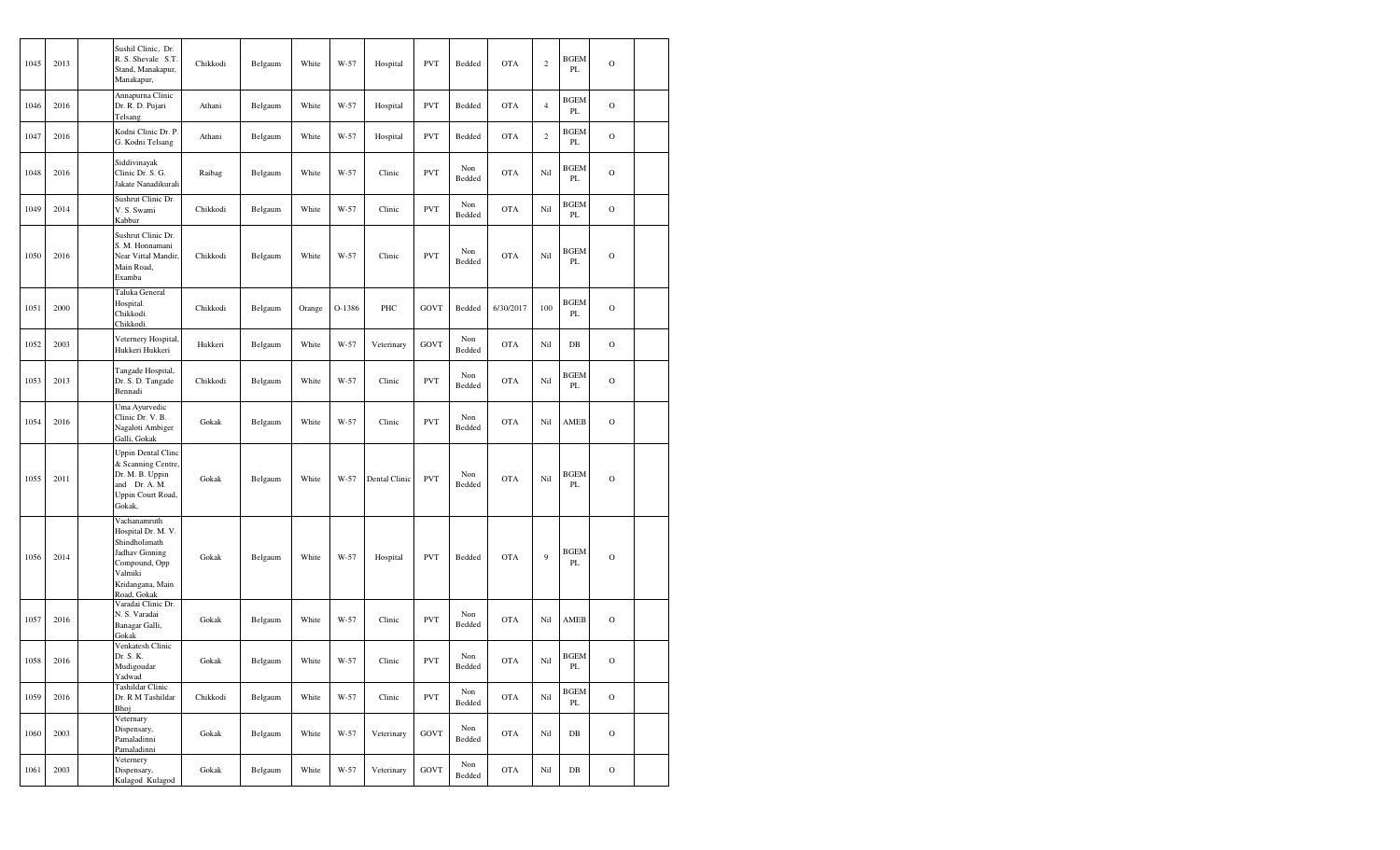| 1062 | 2003 | Veternery<br>Dispensary,<br>Akkathngirahal<br>Akkathngirahal                            | Gokak    | Belgaum | White | W-57 | Veterinary           | GOVT        | Non<br>Bedded | <b>OTA</b> | Nil            | $_{\rm DB}$       | $\mathbf O$   |  |
|------|------|-----------------------------------------------------------------------------------------|----------|---------|-------|------|----------------------|-------------|---------------|------------|----------------|-------------------|---------------|--|
| 1063 | 2003 | <b>Tilave General</b><br>Hospital,<br>Dr.Vinayak B.<br>Tilave, Nippani.<br>Nippani      | Chikkodi | Belgaum | White | W-57 | Hospital             | <b>PVT</b>  | Bedded        | <b>OTA</b> | $\overline{4}$ | <b>BGEM</b><br>PL | $\mathbf O$   |  |
| 1064 | 2017 | Vanjole Clinic Dr.<br>A. A. Vanjole<br>Appachiwadi                                      | Chikkodi | Belgaum | White | W-57 | Clinic               | <b>PVT</b>  | Non<br>Bedded | <b>OTA</b> | Nil            | <b>BGEM</b><br>PL | $\mathbf O$   |  |
| 1065 | 2016 | Varad Clinic Dr. S<br>S Borgale Mahadev<br>Galli, Nippani,                              | Chikkodi | Belgaum | White | W-57 | Clinic               | <b>PVT</b>  | Non<br>Bedded | <b>OTA</b> | Nil            | <b>BGEM</b><br>PL | $\mathbf O$   |  |
| 1066 | 2013 | Veeresh Clinic,<br>Dr. I. G. Karadakar<br>Opp Bus Stand,<br>Ankali                      | Chikkodi | Belgaum | White | W-57 | Clinic               | <b>PVT</b>  | Non<br>Bedded | <b>OTA</b> | Nil            | <b>BGEM</b><br>PL | $\mathbf O$   |  |
| 1067 | 2016 | Siddrameshwar<br>Clinic Dr. G. B<br>Kuligod<br>Mugalkhod,<br>Raibag                     | Raibag   | Belgaum | White | W-57 | Clinic               | <b>PVT</b>  | Non<br>Bedded | <b>OTA</b> | Nil            | <b>BGEM</b><br>PL | $\mathbf O$   |  |
| 1068 | 2014 | Venkatesh<br>Disgnostic centre,<br>Dr. V. A. Mane<br>Nippani                            | Chikkodi | Belgaum | White | W-57 | Diagnostic<br>Center | <b>PVT</b>  | Non<br>Bedded | <b>OTA</b> | Nil            | <b>BGEM</b><br>PL | $\mathbf O$   |  |
| 1069 | 2016 | Sidrameshwar<br>Childrens Hospital,<br>Dr. K. S. Hitangi<br>Harugeri                    | Raibag   | Belgaum | White | W-57 | Hospital             | <b>PVT</b>  | Bedded        | <b>OTA</b> | 20             | <b>BGEM</b><br>PL | $\mathbf O$   |  |
| 1070 | 2003 | Veterinary<br>Dispensary, The<br>Veterinary Officer<br>Jatrat                           | Chikkodi | Belgaum | White | W-57 | Veterinary           | <b>GOVT</b> | Non<br>Bedded | <b>OTA</b> | Nil            | $DB$              | $\mathbf O$   |  |
| 1071 | 2011 | Veterinary<br>Dispensary,<br>Nagaramunnoli,<br>Chikkodi                                 | Chikkodi | Belgaum | White | W-57 | Veterinary           | GOVT        | Non<br>Bedded | <b>OTA</b> | Nil            | $DB$              | $\circ$       |  |
| 1072 | 2017 | Shifa Hospital Dr<br>A. S. Dongaonan<br>Sai Nagar, Satti<br>Road, 1st Cross,<br>Athani. | Athani   | Belgaum | White | W-57 | Hospital             | <b>PVT</b>  | Bedded        | <b>OTA</b> | 10             | <b>BGEM</b><br>PL | $\circ$       |  |
| 1073 | 2003 | Veternery<br>Dispensary,<br>Arabhavi Arabhavi                                           | Gokak    | Belgaum | White | W-57 | Veterinary           | GOVT        | Non<br>Bedded | <b>OTA</b> | Nil            | $_{\rm DB}$       | $\mathcal{O}$ |  |
| 1074 | 2003 | Veternery Hospital,<br>Sankeswar<br>Sankeswar                                           | Hukkeri  | Belgaum | White | W-57 | Veterinary           | GOVT        | Non<br>Bedded | <b>OTA</b> | Nil            | $_{\rm DB}$       | $\mathbf{O}$  |  |
| 1075 | 2016 | Maa Clinic Dr. M.<br>A. Kalawant Jugul,                                                 | Athani   | Belgaum | White | W-57 | Clinic               | <b>PVT</b>  | Non<br>Bedded | <b>OTA</b> | Nil            | <b>BGEM</b><br>PL | $\mathcal{O}$ |  |
| 1076 | 2016 | Maa Clinic Dr. J.<br>A. Kalawant Jugul                                                  | Athani   | Belgaum | White | W-57 | Clinic               | <b>PVT</b>  | Non<br>Bedded | <b>OTA</b> | Nil            | <b>BGEM</b><br>PL | C1            |  |
| 1077 | 2016 | Basav Clinic Dr. S.<br>B. Murgod<br>Shirguppi                                           | Athani   | Belgaum | White | W-57 | Clinic               | <b>PVT</b>  | Non<br>Bedded | <b>OTA</b> | Nil            | <b>BGEM</b><br>PL | $\mathcal O$  |  |
| 1078 | 2016 | Veterinary<br>Dispensary, The<br>Veterinary Officer<br>Satti                            | Athani   | Belgaum | White | W-57 | Veterinary           | <b>GOVT</b> | Non<br>Bedded | <b>OTA</b> | Nil            | $_{\rm DB}$       | $\mathcal O$  |  |
| 1079 | 2003 | Veternery<br>Dispensary,<br>Duradundi<br>Duradundi                                      | Gokak    | Belgaum | White | W-57 | Veterinary           | GOVT        | Non<br>Bedded | <b>OTA</b> | Nil            | $_{\rm DB}$       | $\mathcal O$  |  |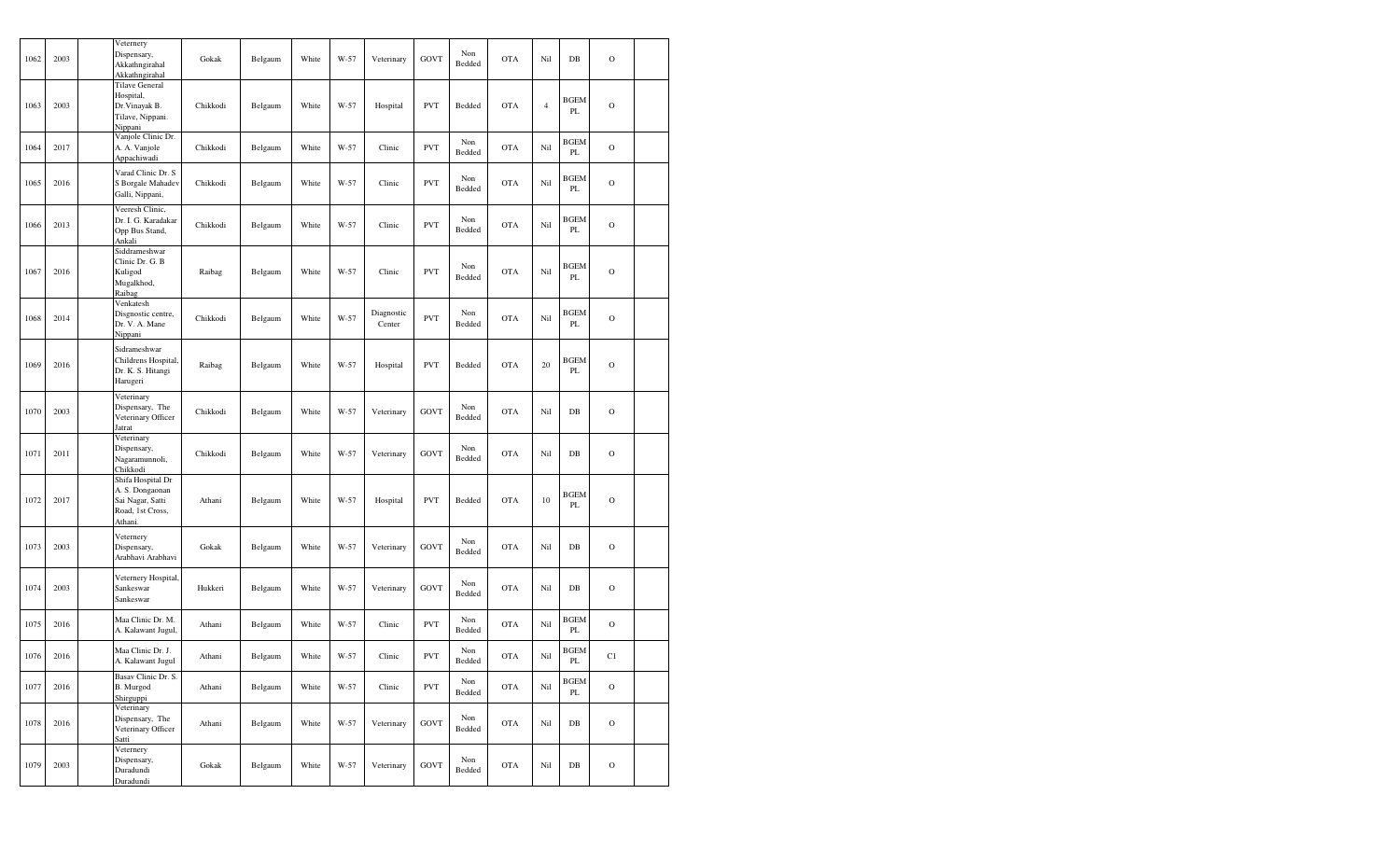| 1080 | 2003 | Veternary<br>Dispensary,<br>Hunnargi<br>Hunnargi                                | Chikkodi | Belgaum | White | W-57 | Veterinary | <b>GOVT</b> | Non<br>Bedded | <b>OTA</b> | Nil            | $DB$                    | $\mathbf O$ |  |
|------|------|---------------------------------------------------------------------------------|----------|---------|-------|------|------------|-------------|---------------|------------|----------------|-------------------------|-------------|--|
| 1081 | 2003 | Veternery<br>Dispensary,<br>Mamadapur<br>Mamadapur                              | Gokak    | Belgaum | White | W-57 | Veterinary | <b>GOVT</b> | Non<br>Bedded | <b>OTA</b> | Nil            | DB                      | $\mathbf O$ |  |
| 1082 | 2016 | Sona Clinic,<br>Munnoli.Bhujappa.<br>Tatappa, Ugar<br>Road, Kudachi.<br>Kudachi | Raibag   | Belgaum | White | W-57 | Clinic     | <b>PVT</b>  | Non<br>Bedded | <b>OTA</b> | Nil            | <b>BGEM</b><br>$\rm PL$ | $\mathbf O$ |  |
| 1083 | 2003 | Veternary<br>Dispensary,<br>Navalihal<br>Navalihal                              | Athani   | Belgaum | White | W-57 | Veterinary | <b>GOVT</b> | Non<br>Bedded | <b>OTA</b> | Nil            | DB                      | $\circ$     |  |
| 1084 | 2016 | Sona Clinic, Dr. A<br>R. Kumbar<br>Chinchali                                    | Raibag   | Belgaum | White | W-57 | Clinic     | <b>PVT</b>  | Non<br>Bedded | <b>OTA</b> | Nil            | <b>BGEM</b><br>PL       | $\mathbf O$ |  |
| 1085 | 2016 | Arihant Clinic Dr.<br>G. K. Nandagave<br>Madabhavi                              | Athani   | Belgaum | White | W-57 | Clinic     | <b>PVT</b>  | Non<br>Bedded | <b>OTA</b> | Nil            | <b>BGEM</b><br>PL       | $\mathbf O$ |  |
| 1086 | 2003 | Veternary<br>Dispensary, Kallol<br>Kallol                                       | Chikkodi | Belgaum | White | W-57 | Veterinary | <b>GOVT</b> | Non<br>Bedded | <b>OTA</b> | Nil            | DB                      | $\mathbf O$ |  |
| 1087 | 2010 | Vishwashree<br>Hospital Subash<br>Road, Near<br>Biradeva Mandir,<br>Sankeshwar  | Hukkeri  | Belgaum | White | W-57 | Clinic     | <b>PVT</b>  | Non<br>Bedded | <b>OTA</b> | Nil            | AMEB                    | $\circ$     |  |
| 1088 | 2003 | Veternery<br>Dispencery,<br>Kunnur Kunnur                                       | Chikkodi | Belgaum | White | W-57 | Veterinary | <b>GOVT</b> | Non<br>Bedded | 12/31/2013 | Nil            | DB                      | C1          |  |
| 1089 | 2016 | Veterinary<br>Dispensary,<br>Radderhatti<br>Veterinary Officer<br>Radderhatti   | Athani   | Belgaum | White | W-57 | Veterinary | <b>GOVT</b> | Non<br>Bedded | <b>OTA</b> | Nil            | DB                      | $\mathbf O$ |  |
| 1090 | 2016 | Shri Sai Ganesh<br>Clinic Dr. M. A.<br>Kagawade Ugar-<br>budruk                 | Athani   | Belgaum | White | W-57 | Clinic     | <b>PVT</b>  | Non<br>Bedded | <b>OTA</b> | Nil            | <b>BGEM</b><br>PL       | $\circ$     |  |
| 1091 | 2016 | Sona Clinic, Dr. A.<br>V. Mulla Yalparatti                                      | Raibag   | Belgaum | White | W-57 | Hospital   | <b>PVT</b>  | Bedded        | <b>OTA</b> | $\overline{2}$ | BGEM<br>PL              | $\mathbf O$ |  |
| 1092 | 2003 | Veternery<br>Dispensary,<br>Veterinary Officer<br>Naganur                       | Gokak    | Belgaum | White | W-57 | Veterinary | GOVT        | Non<br>Bedded | <b>OTA</b> | Nil            | DB                      | $\mathbf O$ |  |
| 1093 | 2003 | Veternery<br>Dispensary,<br>Ankalgi Ankalgi                                     | Gokak    | Belgaum | White | W-57 | Veterinary | <b>GOVT</b> | Non<br>Bedded | <b>OTA</b> | Nil            | DB                      | $\circ$     |  |
| 1094 | 2003 | Veternery<br>Dispensary,<br>Ghataprabha<br>Ghataprabha                          | Gokak    | Belgaum | White | W-57 | Veterinary | <b>GOVT</b> | Non<br>Bedded | <b>OTA</b> | Nil            | DB                      | $\circ$     |  |
| 1095 | 2003 | Veternery<br>Dispensary,<br>Belakod Belakod                                     | Chikkodi | Belgaum | White | W-57 | Veterinary | <b>GOVT</b> | Non<br>Bedded | <b>OTA</b> | Nil            | DB                      | $\mathbf O$ |  |
| 1096 | 2003 | Veternery<br>Dispensary,<br>Manjari Manjari                                     | Chikkodi | Belgaum | White | W-57 | Veterinary | <b>GOVT</b> | Non<br>Bedded | <b>OTA</b> | Nil            | DB                      | $\mathbf O$ |  |
| 1097 | 2003 | Veternery<br>Dispensary, Hallur<br>Hallur                                       | Gokak    | Belgaum | White | W-57 | Veterinary | <b>GOVT</b> | Non<br>Bedded | <b>OTA</b> | Nil            | DB                      | $\mathbf O$ |  |
| 1098 | 2010 | Vivek Clinic, Dr.<br>S. L. Patil, Peth<br>Line Kanagala                         | Hukkeri  | Belgaum | White | W-57 | Clinic     | <b>PVT</b>  | Non<br>Bedded | <b>OTA</b> | Nil            | <b>BGEM</b><br>PL       | $\mathbf O$ |  |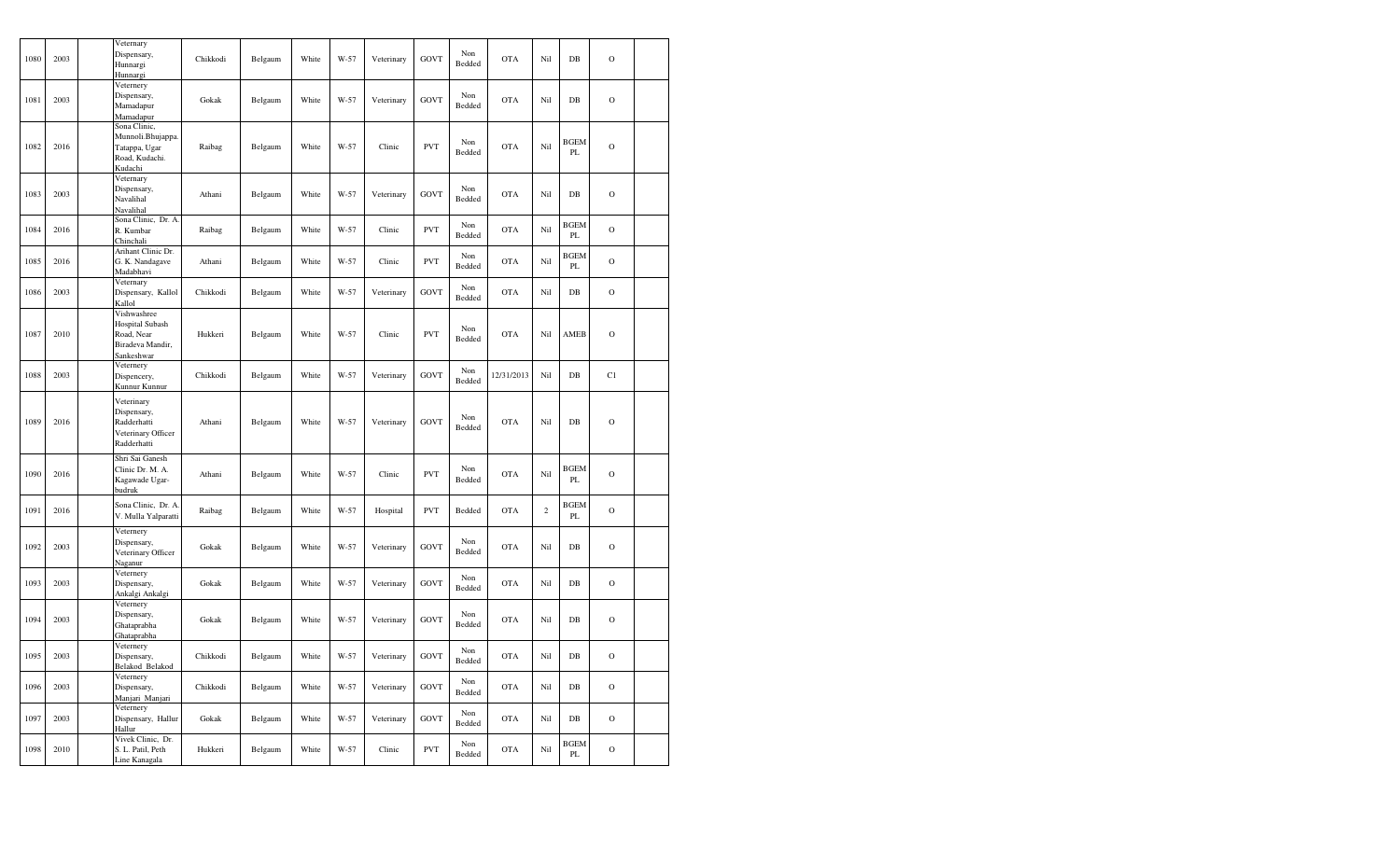| 1099 | 2003 | Veternery<br>Dispensary,<br>Bedkihal Bedkihal                                                                       | Chikkodi | Belgaum | White | W-57   | Veterinary | GOVT        | Non<br>Bedded | <b>OTA</b> | Nil   | $DB$              | $\mathbf O$   |  |
|------|------|---------------------------------------------------------------------------------------------------------------------|----------|---------|-------|--------|------------|-------------|---------------|------------|-------|-------------------|---------------|--|
| 1100 | 2003 | Vivek Clinic, Dr.<br>S.L.Patil, Opp<br>Yallamma Temple<br>Sankeshwar.<br>Sankeshwar                                 | Hukkeri  | Belgaum | White | W-57   | Hospital   | <b>PVT</b>  | Bedded        | 12/31/2013 | $\,1$ | AMEB              | C1            |  |
| 1101 | 2018 | Vivekananda<br>Helthcare<br>Solutions<br>Annapurna<br>Hospital, 1445,<br>Subhash Road,<br>Sankeshwar.<br>Sankeshwar | Hukkeri  | Belgaum | White | W-57   | Hospital   | <b>PVT</b>  | Bedded        | <b>OTA</b> | 27    | AMEB              | $\mathbf O$   |  |
| 1102 | 2003 | Veternery<br>Dispensary, Bhoj<br>Bhoj                                                                               | Chikkodi | Belgaum | White | W-57   | Veterinary | <b>GOVT</b> | Non<br>Bedded | <b>OTA</b> | Nil   | $DB$              | $\mathbf O$   |  |
| 1103 | 2003 | Veternery<br>Dispensary,<br>Yaxamba Examba                                                                          | Chikkodi | Belgaum | White | W-57   | Veterinary | <b>GOVT</b> | Non<br>Bedded | <b>OTA</b> | Nil   | $DB$              | $\mathbf O$   |  |
| 1104 | 2003 | Veternery<br>Dispensary, Yadur<br>Yadur                                                                             | Chikkodi | Belgaum | White | W-57   | Veterinary | <b>GOVT</b> | Non<br>Bedded | <b>OTA</b> | Nil   | $DB$              | $\mathbf O$   |  |
| 1105 | 2003 | Veternery<br>Dispensary,<br>Karadaga Karadaga                                                                       | Chikkodi | Belgaum | White | W-57   | Veterinary | <b>GOVT</b> | Non<br>Bedded | <b>OTA</b> | Nil   | $DB$              | $\mathbf O$   |  |
| 1106 | 2003 | Veternery<br>Dispensary,<br>Kalloli Kalloli                                                                         | Gokak    | Belgaum | White | W-57   | Veterinary | <b>GOVT</b> | Non<br>Bedded | <b>OTA</b> | Nil   | DB                | $\circ$       |  |
| 1107 | 2003 | Veternery<br>Dispensary, Ingali<br>Ingali                                                                           | Chikkodi | Belgaum | White | W-57   | Veterinary | GOVT        | Non<br>Bedded | <b>OTA</b> | Nil   | $DB$              | $\mathbf O$   |  |
| 1108 | 2016 | Spandana Nursing<br>Home Dr. A. I.<br>Melapure Harugeri                                                             | Raibag   | Belgaum | White | $W-57$ | Hospital   | <b>PVT</b>  | Bedded        | <b>OTA</b> | 9     | <b>BGEM</b><br>PL | $\circ$       |  |
| 1109 | 2016 | Veternery<br>Dispensary, Ankali<br>Ankali                                                                           | Chikkodi | Belgaum | White | W-57   | Veterinary | <b>GOVT</b> | Non<br>Bedded | <b>OTA</b> | Nil   | DB                | $\circ$       |  |
| 1110 | 2003 | Veternery<br>Dispensary,<br>Boragaon<br>Boragaon                                                                    | Chikkodi | Belgaum | White | W-57   | Veterinary | GOVT        | Non<br>Bedded | <b>OTA</b> | Nil   | $DB$              | $\mathbf O$   |  |
| 1111 | 2003 | Veternery<br>Dispensary,<br>Galataga Galathaga                                                                      | Chikkodi | Belgaum | White | W-57   | Veterinary | <b>GOVT</b> | Non<br>Bedded | <b>OTA</b> | Nil   | $DB$              | $\mathbf O$   |  |
| 1112 | 2003 | Veternery<br>Dispensary,<br>Kunnur Kunnur                                                                           | Chikkodi | Belgaum | White | W-57   | Veterinary | GOVT        | Non<br>Bedded | <b>OTA</b> | Nil   | $DB$              | $\mathbf O$   |  |
| 1113 | 2003 | Veternery<br>Dispensary, Kerur<br>Kerur                                                                             | Chikkodi | Belgaum | White | W-57   | Veterinary | <b>GOVT</b> | Non<br>Bedded | <b>OTA</b> | Nil   | DB                | $\mathbf O$   |  |
| 1114 | 2003 | Veternery<br>Dispensary,<br>Mangur Mangur                                                                           | Chikkodi | Belgaum | White | W-57   | Veterinary | GOVT        | Non<br>Bedded | <b>OTA</b> | Nil   | DB                | $\circ$       |  |
| 1115 | 2003 | Veternery<br>Dispensary, Nej<br>Nej                                                                                 | Chikkodi | Belgaum | White | W-57   | Veterinary | <b>GOVT</b> | Non<br>Bedded | <b>OTA</b> | Nil   | DB                | $\mathcal O$  |  |
| 1116 | 2003 | Veternery<br>Dispensary,<br>Sadalga Sadalga                                                                         | Chikkodi | Belgaum | White | W-57   | Veterinary | GOVT        | Non<br>Bedded | <b>OTA</b> | Nil   | DB                | $\mathcal{O}$ |  |
| 1117 | 2003 | Veternery<br>Dispensary,<br>Koujalgi Koujalgi                                                                       | Gokak    | Belgaum | White | W-57   | Veterinary | <b>GOVT</b> | Non<br>Bedded | <b>OTA</b> | Nil   | $DB$              | $\mathbf O$   |  |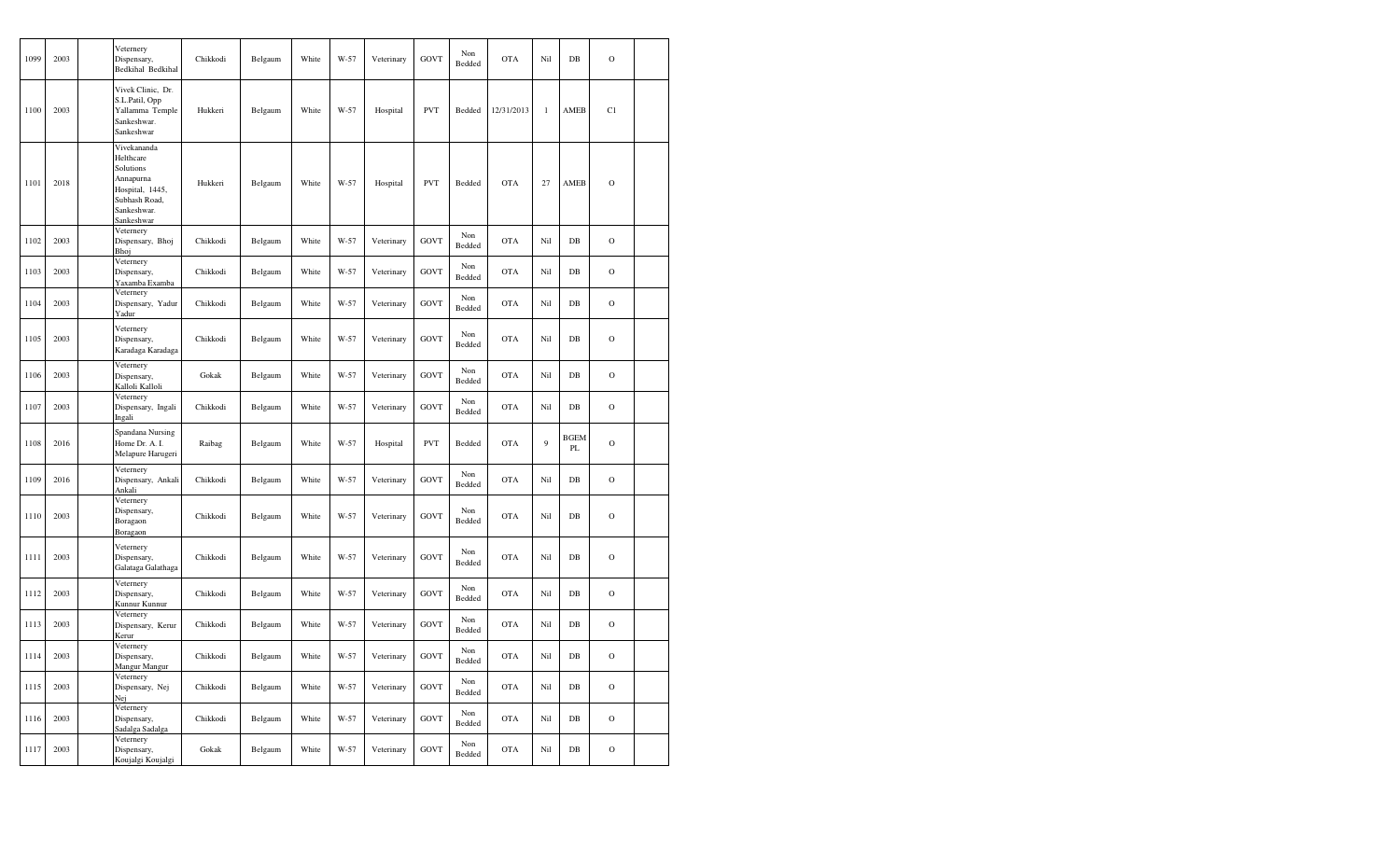| 1118 | 2003 | Veternery Hospital,<br>Chikkodi Chikkodi                                                                                   | Chikkodi | Belgaum | White | W-57 | Veterinary    | <b>GOVT</b> | Non<br>Bedded | <b>OTA</b> | Nil            | DB                           | $\mathcal{O}$ |  |
|------|------|----------------------------------------------------------------------------------------------------------------------------|----------|---------|-------|------|---------------|-------------|---------------|------------|----------------|------------------------------|---------------|--|
| 1119 | 2003 | Veternery<br>Dispensary,<br>Sunadholi<br>Sunadholi                                                                         | Gokak    | Belgaum | White | W-57 | Veterinary    | <b>GOVT</b> | Non<br>Bedded | <b>OTA</b> | Nil            | $DB$                         | $\mathcal{O}$ |  |
| 1120 | 2003 | Veternery Hospital,<br>Nippani Nippani                                                                                     | Chikkodi | Belgaum | White | W-57 | Veterinary    | <b>GOVT</b> | Non<br>Bedded | <b>OTA</b> | Nil            | $DB$                         | $\mathcal{O}$ |  |
| 1121 | 2003 | Veternery<br>Dispensary,<br>Yadwad Yadwad                                                                                  | Gokak    | Belgaum | White | W-57 | Veterinary    | <b>GOVT</b> | Non<br>Bedded | <b>OTA</b> | Nil            | $DB$                         | $\mathcal{O}$ |  |
| 1122 | 2003 | Vijayanand<br>Hospital Dr. A. K.<br>Patil Akkol Road,<br>Nippani                                                           | Chikkodi | Belgaum | White | W-57 | Hospital      | <b>PVT</b>  | Bedded        | <b>OTA</b> | 10             | <b>BGEM</b><br>PL            | $\mathbf O$   |  |
| 1123 | 2016 | Aychit Health Care<br>Dr. G. U. Ayachit<br>Telsang                                                                         | Athani   | Belgaum | White | W-57 | Clinic        | <b>PVT</b>  | Non<br>Bedded | <b>OTA</b> | Nil            | <b>BGEM</b><br>PL            | $\mathcal{O}$ |  |
| 1124 | 2017 | Tajeen Clinic Dr.<br>R. A. Tajeen<br>Kudachi                                                                               | Raibag   | Belgaum | White | W-57 | Hospital      | <b>PVT</b>  | Bedded        | <b>OTA</b> | $\overline{4}$ | <b>BGEM</b><br>PL            | $\mathcal{O}$ |  |
| 1125 | 2017 | Vivekananda<br>Speciality Hospital<br>Adarsh Nagar,<br><b>Bhind Kuranakar</b><br>Chal, Near Bus<br><b>Stand Sankeshwar</b> | Hukkeri  | Belgaum | White | W-57 | Hospital      | <b>PVT</b>  | Bedded        | <b>OTA</b> | 10             | <b>BGEM</b><br>PL            | $\mathcal{O}$ |  |
| 1126 | 2016 | Veternery Hospital,<br>Gokak Gokak                                                                                         | Gokak    | Belgaum | White | W-57 | Veterinary    | <b>GOVT</b> | Non<br>Bedded | <b>OTA</b> | Nil            | $_{\rm DB}$                  | $\mathcal{O}$ |  |
| 1127 | 2003 | Veternery Hospital,<br>Mudalgi Mudalgi                                                                                     | Gokak    | Belgaum | White | W-57 | Veterinary    | GOVT        | Non<br>Bedded | <b>OTA</b> | Nil            | $_{\rm DB}$                  | $\mathcal{O}$ |  |
| 1128 | 2003 | Vijaylaxmi Clinic<br>Dr. B. S. Kalloli<br>Arabhavi Village                                                                 | Gokak    | Belgaum | White | W-57 | Clinic        | <b>PVT</b>  | Non<br>Bedded | 12/31/2013 | Nil            | BGEM<br>PL                   | C1            |  |
| 1129 | 2013 | Magadum Clinic<br>Dr.S. S. Magadum<br>Jugul                                                                                | Athani   | Belgaum | White | W-57 | Clinic        | <b>PVT</b>  | Non<br>Bedded | <b>OTA</b> | Nil            | <b>BGEM</b><br>PL            | $\mathcal{O}$ |  |
| 1130 | 2017 | Sanjivini Clinic Dr.<br>S. M. Naik<br>Mangasuli                                                                            | Athani   | Belgaum | White | W-57 | Clinic        | <b>PVT</b>  | Non<br>Bedded | <b>OTA</b> | Nil            | <b>BGEM</b><br>PL            | $\mathcal{O}$ |  |
| 1131 | 2017 | Shri Ram Clinic<br>Dr. K. R. Kamble<br>Bhim Shakti Nivas,<br>Shanti Nagar,<br>Athani                                       | Athani   | Belgaum | White | W-57 | Hospital      | <b>PVT</b>  | Bedded        | <b>OTA</b> | $\mathbf{1}$   | <b>BGEM</b><br>PL            | $\mathbf O$   |  |
| 1132 | 2017 | Dr. S. N. Gaikwad<br>Dispensary Dr. S.<br>N. Gaikwad Near<br>Datta Mandir, Ugar<br>Khurd                                   | Athani   | Belgaum | White | W-57 | Clinic        | <b>PVT</b>  | Non<br>Bedded | <b>OTA</b> | Nil            | <b>BGEM</b><br>PL            | $\mathcal{O}$ |  |
| 1133 | 2017 | Vijayashri<br>Hospital, Dr. M.<br>B. Patil Nippani                                                                         | Chikkodi | Belgaum | White | W-57 | Hospital      | <b>PVT</b>  | Bedded        | <b>OTA</b> | 12             | <b>BGEM</b><br>PL            | $\mathbf O$   |  |
| 1134 | 2011 | Primary Health<br>Center Nadi-<br>Ingalagaon Nadi-<br>Ingalagaon                                                           | Athani   | Belgaum | White | W-57 | PHC           | GOVT        | Bedded        | <b>OTA</b> | 6              | <b>BGEM</b><br>$\mathbf{PL}$ | $\rm{O}$      |  |
| 1135 | 2017 | Vinayak Dental<br>Clinic Dr. M. S.<br>Chigadolli<br>Heggannavar<br>Complex, Bus<br><b>Stand Road, Gokak</b>                | Gokak    | Belgaum | White | W-57 | Dental Clinic | <b>PVT</b>  | Non<br>Bedded | <b>OTA</b> | Nil            | AMEB                         | $\mathcal{O}$ |  |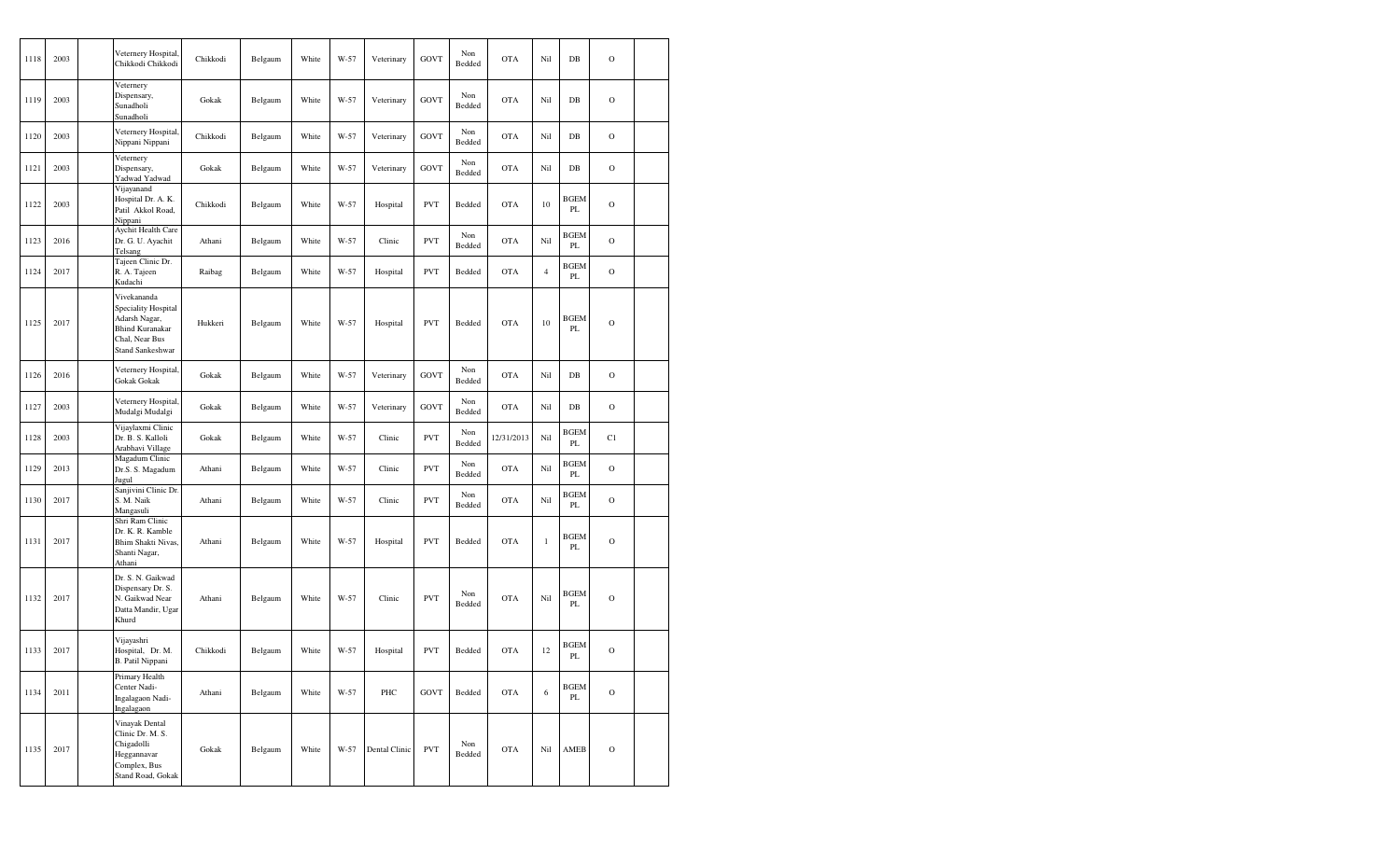| 1136 | 2015 | Vishwa Clinic Dr.<br>V. K. Bagi<br>Hunshyal (P.G)                                                                 | Gokak    | Belgaum | White | W-57 | Clinic   | <b>PVT</b> | Non<br>Bedded | <b>OTA</b> | Nil            | <b>BGEM</b><br>PL            | $\circ$        |  |
|------|------|-------------------------------------------------------------------------------------------------------------------|----------|---------|-------|------|----------|------------|---------------|------------|----------------|------------------------------|----------------|--|
| 1137 | 2016 | Vishwajyoti<br>Nursing Home,<br>APMC Circle,<br>Gokak. Gokak                                                      | Gokak    | Belgaum | White | W-57 | Hospital | <b>PVT</b> | Bedded        | <b>OTA</b> | 29             | AMEB                         | $\circ$        |  |
| 1138 | 2011 | Gunjiganvi<br>Hospital Dr. Anand<br>Gunjigavi Dange<br><b>Building Halyal</b><br>Road, Athani                     | Athani   | Belgaum | White | W-57 | Hospital | <b>PVT</b> | Bedded        | OTA        | 12             | <b>BGEM</b><br>PL            | $\circ$        |  |
| 1139 | 2018 | Vishwas Hospital,<br>Dr. D.P.<br>Deshpande<br>Nippani                                                             | Chikkodi | Belgaum | White | W-57 | Hospital | <b>PVT</b> | Bedded        | OTA        | 30             | <b>BGEM</b><br>PL            | $\overline{O}$ |  |
| 1140 | 2003 | Shri Datta Ayurved<br>Dham Dr. R. K.<br>Chitnis A/p:<br>Gavanal, Tq:<br>Hukkeri                                   | Hukkeri  | Belgaum | White | W-57 | Clinic   | <b>PVT</b> | Non<br>Bedded | <b>OTA</b> | Nil            | <b>BGEM</b><br>$\mathbf{PL}$ | $\circ$        |  |
| 1141 | 2014 | Ayurved Bhavan<br>Dr. S. P. Mishrikoti<br>A/p: Gavanal, Tq:<br>Hukkeri                                            | Hukkeri  | Belgaum | White | W-57 | Clinic   | <b>PVT</b> | Non<br>Bedded | <b>OTA</b> | Nil            | AMEB                         | $\Omega$       |  |
| 1142 | 2016 | Subhashree Clinic<br>Dr. M. M. Gurav<br>Sankeshwar                                                                | Hukkeri  | Belgaum | White | W-57 | Clinic   | <b>PVT</b> | Non<br>Bedded | <b>OTA</b> | Nil            | AMEB                         | $\mathbf O$    |  |
| 1143 | 2016 | Ashaprbhu<br>Maternity &<br>Surgical Shedbal<br>Shedbal                                                           | Athani   | Belgaum | White | W-57 | Hospital | <b>PVT</b> | Bedded        | <b>OTA</b> | 10             | <b>BGEM</b><br>PL            | $\overline{O}$ |  |
| 1144 | 2018 | Laxmi Clinic Dr. P.<br>P. Yattinamani H.<br>No. 2808/B,<br>Guruwarpeth,<br>Gokak                                  | Gokak    | Belgaum | White | W-57 | Clinic   | <b>PVT</b> | Non<br>Bedded | <b>OTA</b> | Nil            | AMEB                         | $\circ$        |  |
| 1145 | 2018 | Belaku Eye<br>Hospital Dr. A.P.<br>Yattinamani Byali<br>Kata, Opp Honda<br>Show-Room,<br>Gokak                    | Gokak    | Belgaum | White | W-57 | Clinic   | <b>PVT</b> | Non<br>Bedded | <b>OTA</b> | Nil            | AMEB                         | $\circ$        |  |
| 1146 | 2018 | Ideal Clinic Dr. S.<br>R. Mulla Hebbal                                                                            | Hukkeri  | Belgaum | White | W-57 | Clinic   | <b>PVT</b> | Non<br>Bedded | <b>OTA</b> | Nil            | <b>BGEM</b><br>PL            | $\mathbf O$    |  |
| 1147 | 2011 | Sanjay Clinic Dr.<br>Sanjay Zirali<br>Chikalguda,<br>Hebbal                                                       | Hukkeri  | Belgaum | White | W-57 | Clinic   | <b>PVT</b> | Non<br>Bedded | <b>OTA</b> | Nil            | <b>BGEM</b><br>$\mathbf{PL}$ | $\overline{O}$ |  |
| 1148 | 2016 | Arogya Adhar<br>Hospital Dr. M. K.<br>Kadadi Gokak                                                                | Gokak    | Belgaum | White | W-57 | Hospital | <b>PVT</b> | Bedded        | <b>OTA</b> | 28             | AMEB                         | $\mathbf{O}$   |  |
| 1149 | 2018 | Teli Clinic Dr. B.<br>S. Teli Hidakal                                                                             | Raibag   | Belgaum | White | W-57 | Hospital | <b>PVT</b> | Bedded        | <b>OTA</b> | $\overline{c}$ | <b>BGEM</b><br>PL            | $\mathbf{o}$   |  |
| 1150 | 2018 | Wajantri Dental<br>Maxilofacial Clinic<br>Dr. S. H. Wajantri<br>Opp Mirje Petrol<br>Pump, K. C. Road,<br>Chikkodi | Chikkodi | Belgaum | White | W-57 | Clinic   | <b>PVT</b> | Non<br>Bedded | <b>OTA</b> | Nil            | <b>BGEM</b><br>PL            | $\circ$        |  |
| 1151 | 2016 | Arogya Specality<br>Clinic and<br>Childrens Hospital<br>Dr. M. K. Kadadi<br>Mudalgi                               | Gokak    | Belgaum | White | W-57 | Clinic   | <b>PVT</b> | Non<br>Bedded | <b>OTA</b> | Nil            | <b>BGEM</b><br>PL            | $\mathbf{O}$   |  |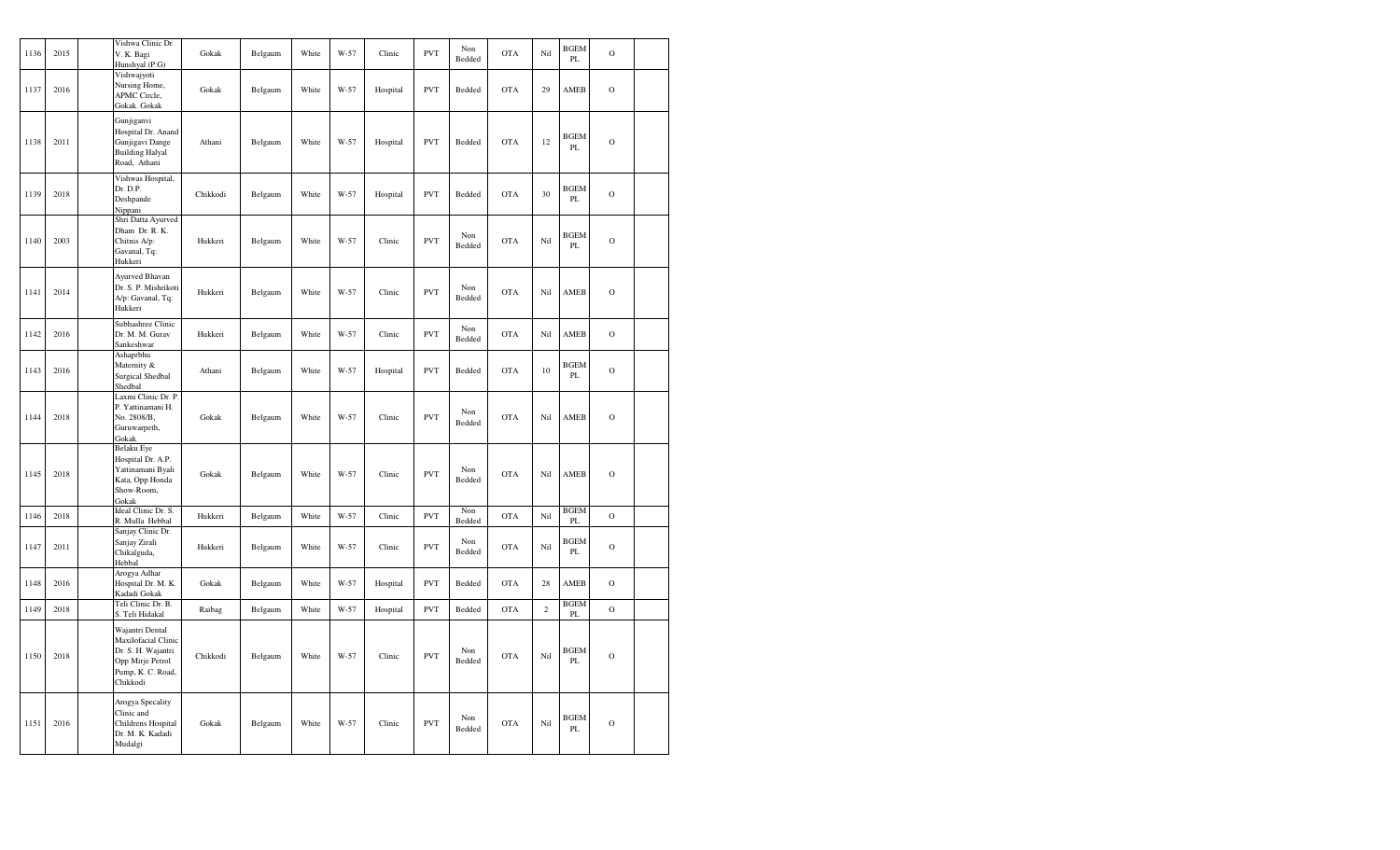| 1152 | 2018 | Women's Hospital<br>Dr. IR. R. Kurane<br>Near maratha<br>Mandal, Nippani            | Chikkodi | Belgaum | White | W-57 | Hospital             | <b>PVT</b>  | Bedded        | <b>OTA</b> | 9              | <b>BGEM</b><br>PL | C1            |  |
|------|------|-------------------------------------------------------------------------------------|----------|---------|-------|------|----------------------|-------------|---------------|------------|----------------|-------------------|---------------|--|
| 1153 | 2016 | Shri Basava Clinic<br>Dr. Bharti Patil<br>Gurlapaur A/p:<br>Mudalgi                 | Gokak    | Belgaum | White | W-57 | Clinic               | <b>PVT</b>  | Non<br>Bedded | <b>OTA</b> | Nil            | BGEM<br>PL        | $\mathcal{O}$ |  |
| 1154 | 2018 | Uma Clinic Dr. M.<br>I. Chavannavar<br>Harugeri                                     | Raibag   | Belgaum | White | W-57 | Hospital             | <b>PVT</b>  | Bedded        | <b>OTA</b> | $\mathbf{1}$   | <b>BGEM</b><br>PL | $\mathcal{O}$ |  |
| 1155 | 2018 | Vaibhav Clinic,<br>Dr. S. D. Patil<br>Saoundatti.                                   | Raibag   | Belgaum | White | W-57 | Hospital             | <b>PVT</b>  | Bedded        | <b>OTA</b> | 5              | BGEM<br>PL        | $\mathcal{O}$ |  |
| 1156 | 2018 | Vaibhav Dental<br>Clinic Dr. V. P.<br>Mahajan Vittal<br>Mandir, Raibag              | Raibag   | Belgaum | White | W-57 | Dental Clinic        | <b>PVT</b>  | Non<br>Bedded | <b>OTA</b> | Nil            | BGEM<br>PL        | $\mathcal{O}$ |  |
| 1157 | 2018 | Rajalaxmi Clinic,<br>Dr. Mallesh<br>Kallatipi Mudalgi                               | Gokak    | Belgaum | White | W-57 | Hospital             | <b>PVT</b>  | Bedded        | <b>OTA</b> | $\overline{c}$ | BGEM<br>PL        | $\mathcal{O}$ |  |
| 1158 | 2018 | Veterinary<br>Disepnsary,<br>Handigund<br>Handigund                                 | Raibag   | Belgaum | White | W-57 | Veterinary           | <b>GOVT</b> | Non<br>Bedded | <b>OTA</b> | Nil            | $DB$              | $\mathcal{O}$ |  |
| 1159 | 2018 | Shri<br>Duradundeshwar<br>Clinic Dr. N. R.<br>Navalgatti Main<br>Road, Ghataprabha, | Gokak    | Belgaum | White | W-57 | Hospital             | <b>PVT</b>  | Bedded        | <b>OTA</b> | $\overline{c}$ | <b>BGEM</b><br>PL | $\mathcal{O}$ |  |
| 1160 | 2018 | Sanjeevini Clinic<br>Dr. S. H. Kataraki<br>Laxmi Nagar,<br>Mudalgi, Gokak,          | Gokak    | Belgaum | White | W-57 | Clinic               | <b>PVT</b>  | Non<br>Bedded | <b>OTA</b> | Nil            | <b>BGEM</b><br>PL | $\mathcal{O}$ |  |
| 1161 | 2011 | Sai Clinic Dr.<br>Chandrakant<br>Bedasuri Managutti<br>village                      | Hukkeri  | Belgaum | White | W-57 | Clinic               | <b>PVT</b>  | Non<br>Bedded | <b>OTA</b> | Nil            | AMEB              | $\mathcal{O}$ |  |
| 1162 | 2017 | Yasashree Clinic,<br>Dr. L. B. Desai<br>Bedkihal                                    | Chikkodi | Belgaum | White | W-57 | Hospital             | <b>PVT</b>  | Bedded        | <b>OTA</b> | $\overline{c}$ | <b>BGEM</b><br>PL | $\mathcal{O}$ |  |
| 1163 | 2018 | Nikam Clinic Dr.<br>S. A. Nikam.<br>Kunnur                                          | Chikkodi | Belgaum | White | W-57 | Clinic               | <b>PVT</b>  | Non<br>Bedded | <b>OTA</b> | Nil            | BGEM<br>PL        | $\mathcal{O}$ |  |
| 1164 | 2018 | Belagali Clinic Dr.<br>M H Belagali<br>Kulgod                                       | Gokak    | Belgaum | White | W-57 | Clinic               | <b>PVT</b>  | Non<br>Bedded | <b>OTA</b> | Nil            | <b>BGEM</b><br>PL | $\mathcal{O}$ |  |
| 1165 | 2018 | Srishti Clinic Dr.<br>G. M. Koni. Basav<br>Nagar, Gokak                             | Gokak    | Belgaum | White | W-57 | Clinic               | <b>PVT</b>  | Non<br>Bedded | <b>OTA</b> | Nil            | BGEM<br>PL        | $\mathcal{O}$ |  |
| 1166 | 2018 | Veternery<br>Dispensary,<br>Diggewadi<br>Diggewadi                                  | Raibag   | Belgaum | White | W-57 | Veterinary           | GOVT        | Non<br>Bedded | <b>OTA</b> | Nil            | $DB$              | $\mathbf O$   |  |
| 1167 | 2018 | Nippani Diagnostic<br>Centre<br>(Sonogrphy) Dr. D.<br>J. Jadv Nippani               | Chikkodi | Belgaum | White | W-57 | Diagnostic<br>Center | <b>PVT</b>  | Non<br>Bedded | OTA        | Nil            | <b>BGEM</b><br>PL | $\rm{O}$      |  |
| 1168 | 2018 | Sihat Clinic Dr. M.<br>I. Topichand<br>Gokak                                        | Gokak    | Belgaum | White | W-57 | Clinic               | <b>PVT</b>  | Non<br>Bedded | OTA        | Nil            | <b>BGEM</b><br>PL | $\mathcal O$  |  |
| 1169 | 2018 | <b>Basav Poly Clinic</b><br>Dr. B. A.<br>Madaganavar<br>Mudalagi                    | Gokak    | Belgaum | White | W-57 | Clinic               | <b>PVT</b>  | Non<br>Bedded | <b>OTA</b> | Nil            | <b>BGEM</b><br>PL | $\mathbf O$   |  |
| 1170 | 2018 | Kotagi Clinic Dr.<br>R. R. Kotagi<br>Hattarvat                                      | Chikkodi | Belgaum | White | W-57 | Clinic               | <b>PVT</b>  | Non<br>Bedded | <b>OTA</b> | Nil            | <b>BGEM</b><br>PL | $\rm{O}$      |  |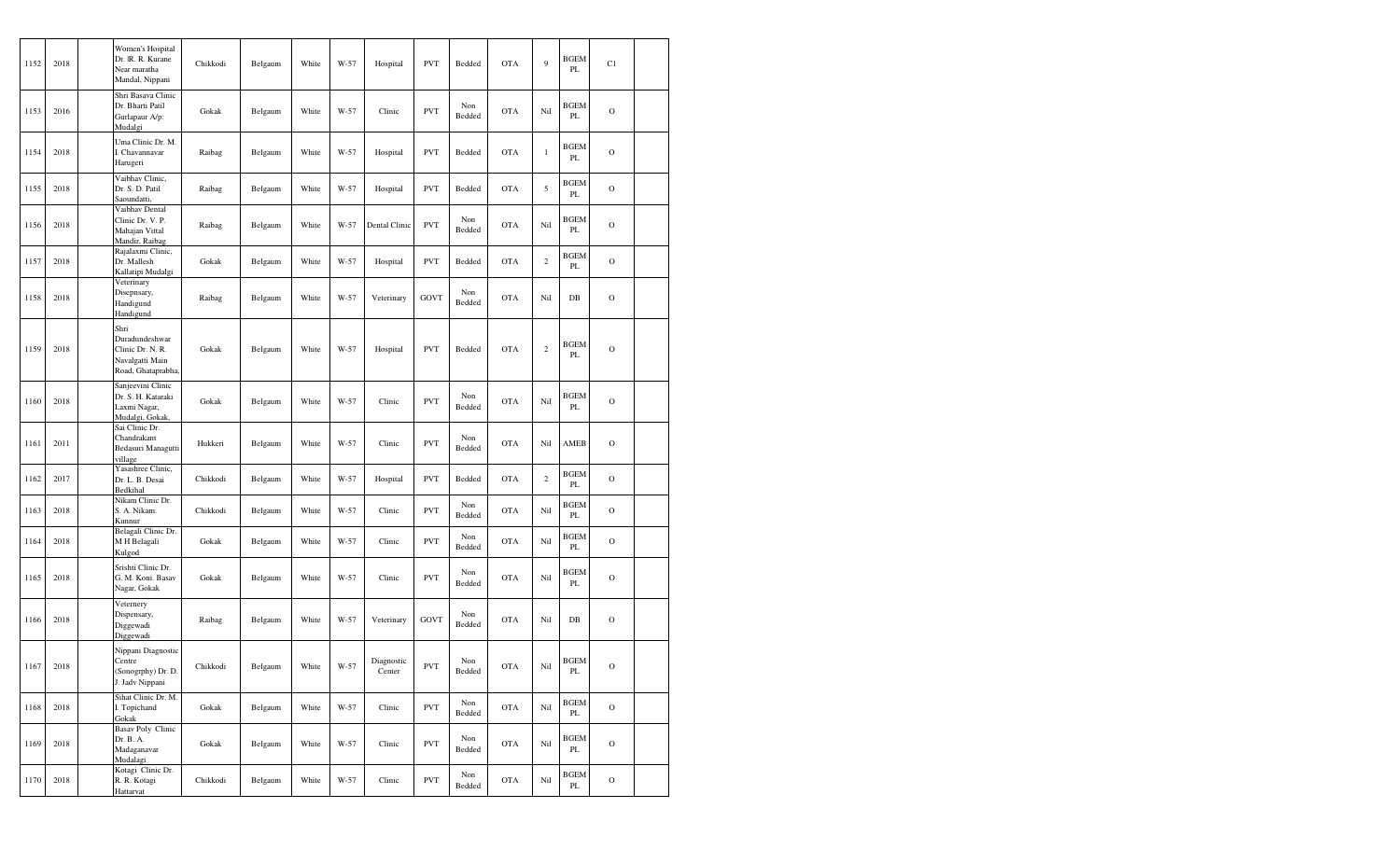| 1171 | 2018 | Gokak          | Jamadar Clinic Dr.<br>M. A. Jamadar                                                             | Gokak    | Belgaum | White | W-57 | Hospital      | <b>PVT</b> | Bedded        | <b>OTA</b> | $\overline{4}$ | AMEB                         | $\mathbf O$   |  |
|------|------|----------------|-------------------------------------------------------------------------------------------------|----------|---------|-------|------|---------------|------------|---------------|------------|----------------|------------------------------|---------------|--|
| 1172 | 2018 | Chandur        | Ashirwad Clinic<br>Dr. S. S. Patil                                                              | Chikkodi | Belgaum | White | W-57 | Clinic        | <b>PVT</b> | Non<br>Bedded | <b>OTA</b> | Nil            | <b>BGEM</b><br>PL            | $\mathcal{O}$ |  |
| 1173 | 2018 |                | Karkannavar<br>Dental Clinic Dr.<br>Praveen. M<br>Karkannavar Bus<br>Stand Road, Gokak          | Gokak    | Belgaum | White | W-57 | Dental Clinic | <b>PVT</b> | Non<br>Bedded | <b>OTA</b> | Nil            | AMEB                         | $\mathcal{O}$ |  |
| 1174 | 2018 |                | Arogya Women &<br>Child Care<br>Hospital Dr. M. M.<br>Kadadi Court<br>Circle, Gokak             | Gokak    | Belgaum | White | W-57 | Hospital      | <b>PVT</b> | Bedded        | <b>OTA</b> | 9              | <b>BGEM</b><br>PL            | $\mathcal{O}$ |  |
| 1175 | 2018 | Pannali        | Ruhani Kousar<br>Clinic Dr. A. H.<br>Ghataprabha                                                | Gokak    | Belgaum | White | W-57 | Clinic        | <b>PVT</b> | Non<br>Bedded | <b>OTA</b> | Nil            | <b>BGEM</b><br>PL            | $\mathcal{O}$ |  |
| 1176 | 2018 | Nippani        | Smile Dental<br>Clinic Dr. Mehul<br>Ajitkumar Shah                                              | Chikkodi | Belgaum | White | W-57 | Dental Clinic | <b>PVT</b> | Non<br>Bedded | <b>OTA</b> | Nil            | <b>BGEM</b><br>PL            | $\mathcal{O}$ |  |
| 1177 | 2018 | Telsang        | Madhav Clinic Dr.<br>S. G. Bilagi<br>Kumbar Galli,                                              | Athani   | Belgaum | White | W-57 | Clinic        | <b>PVT</b> | Non<br>Bedded | <b>OTA</b> | Nil            | <b>BGEM</b><br>PL            | $\mathcal{O}$ |  |
| 1178 | 2018 |                | Shri Dhanwantri<br>Hospital Dr. M. P.<br>Hosmath 1628,Old<br>Tahashildar Office<br>Road, Gokak. | Gokak    | Belgaum | White | W-57 | Clinic        | <b>PVT</b> | Non<br>Bedded | <b>OTA</b> | Nil            | <b>BGEM</b><br>PL            | $\mathcal{O}$ |  |
| 1179 | 2018 |                | Jadi Siddeshwar<br>Day Care Dr. B. S.<br>Madhabhavi Gokak                                       | Gokak    | Belgaum | White | W-57 | Clinic        | <b>PVT</b> | Non<br>Bedded | <b>OTA</b> | Nil            | <b>BGEM</b><br>PL            | $\mathcal{O}$ |  |
| 1180 | 2018 | M. B.<br>Gokak | Nirwani Clinic Dr.<br>Madagannavar                                                              | Gokak    | Belgaum | White | W-57 | Clinic        | <b>PVT</b> | Non<br>Bedded | <b>OTA</b> | Nil            | <b>BGEM</b><br>PL            | $\mathcal{O}$ |  |
| 1181 | 2018 | Gokak          | Ganga Hospital Dr.<br>G. S. Umarani                                                             | Gokak    | Belgaum | White | W-57 | Hospital      | <b>PVT</b> | Bedded        | <b>OTA</b> | 25             | <b>BGEM</b><br>PL            | $\mathcal{O}$ |  |
| 1182 | 2018 |                | Shree Clinic Day<br>Care Center. Dr. S.<br>M. Phatak Gokak                                      | Gokak    | Belgaum | White | W-57 | Clinic        | <b>PVT</b> | Non<br>Bedded | <b>OTA</b> | Nil            | <b>BGEM</b><br>PL            | $\mathcal{O}$ |  |
| 1183 | 2018 | Gokak.         | Shrishail Clinic.<br>Dr. V. B. Uppin<br>Guruwar Peth                                            | Gokak    | Belgaum | White | W-57 | Clinic        | <b>PVT</b> | Non<br>Bedded | <b>OTA</b> | Nil            | AMEB                         | $\mathbf O$   |  |
| 1184 | 2018 | Gokak          | Kabbin's Clinic Dr.<br>M. S. Kabbin                                                             | Gokak    | Belgaum | White | W-57 | Clinic        | <b>PVT</b> | Non<br>Bedded | <b>OTA</b> | Nil            | <b>BGEM</b><br>PL            | $\mathcal{O}$ |  |
| 1185 | 2018 | Satti          | Siddeshwar Clinic<br>Dr. S. G. Kavatkop                                                         | Athani   | Belgaum | White | W-57 | Clinic        | <b>PVT</b> | Non<br>Bedded | <b>OTA</b> | Nil            | <b>BGEM</b><br>PL            | $\circ$       |  |
| 1186 | 2018 |                | Azar Dental Clinic<br>Dr. Azar. M.<br>Mulla. Gokak                                              | Gokak    | Belgaum | White | W-57 | Dental Clinic | <b>PVT</b> | Non<br>Bedded | <b>OTA</b> | Nil            | <b>BGEM</b><br>$\mathbf{PL}$ | $\mathbf O$   |  |
| 1187 | 2018 |                | Sarojani Homeo<br>Clinic Dr. I. S.<br>Karoshi Kurubar<br>Galli, Ainapur.                        | Athani   | Belgaum | White | W-57 | Clinic        | <b>PVT</b> | Non<br>Bedded | <b>OTA</b> | Nil            | <b>BGEM</b><br>PL            | $\mathcal{O}$ |  |
| 1188 | 2018 |                | <b>Shetty Dental</b><br>Clinic Dr. Ganesh<br>Prasad. Nippani                                    | Chikkodi | Belgaum | White | W-57 | Dental Clinic | <b>PVT</b> | Non<br>Bedded | <b>OTA</b> | Nil            | <b>BGEM</b><br>$\mathbf{PL}$ | $\rm{O}$      |  |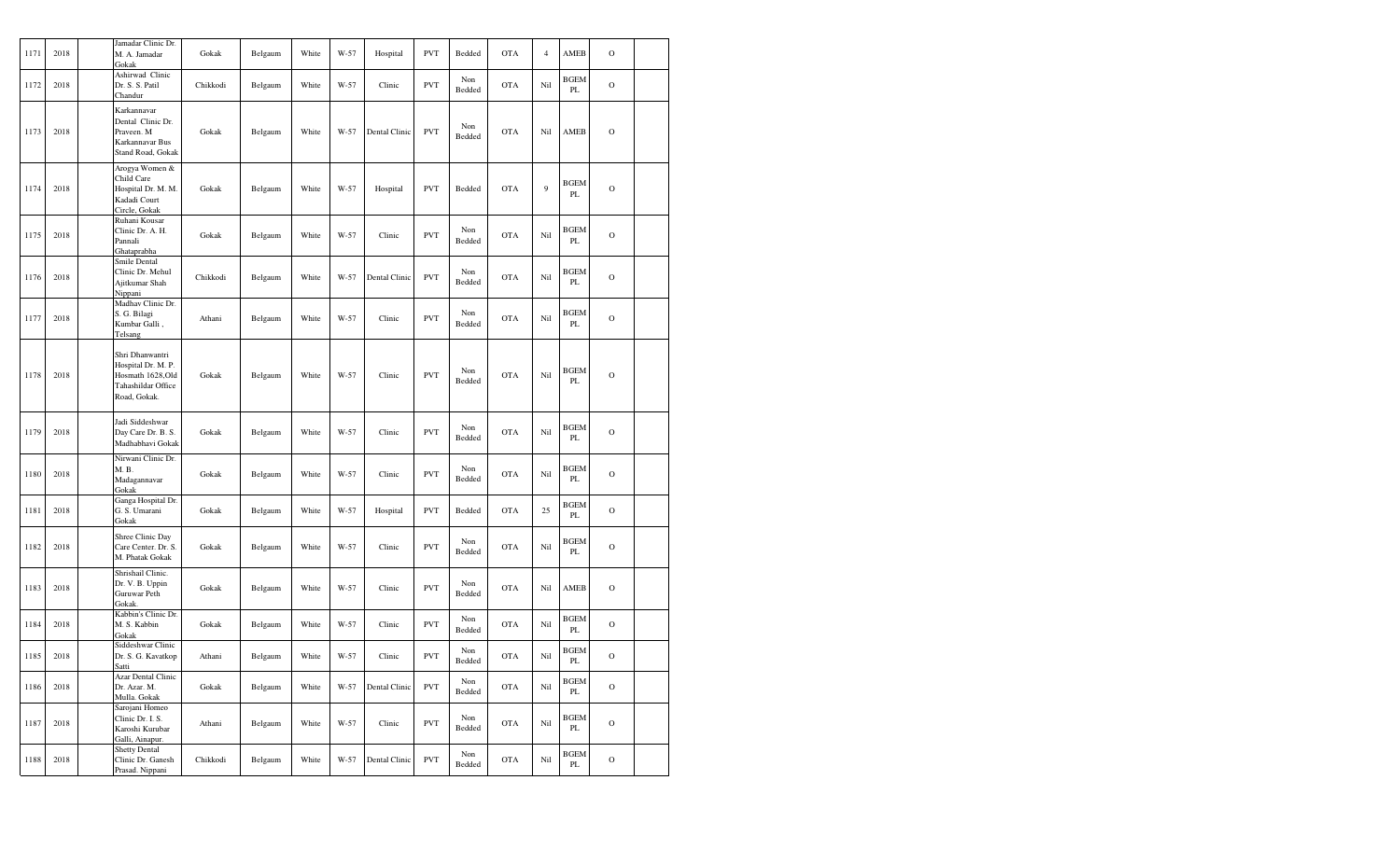| 1189 | 2018 | <b>Shetty Dental Care</b><br>Dr. P. D. Shetty<br>Chikkodi                                                   | Chikkodi | Belgaum | White | W-57 | Dental Clinic        | <b>PVT</b> | Non<br>Bedded | <b>OTA</b> | Nil         | <b>BGEM</b><br>PL | $\mathcal{O}$  |  |
|------|------|-------------------------------------------------------------------------------------------------------------|----------|---------|-------|------|----------------------|------------|---------------|------------|-------------|-------------------|----------------|--|
| 1190 | 2003 | Nidan Clinical<br>Laboratory Dr. A.<br>G. Nanjannavar.<br>Yamakanamardi                                     | Hukkeri  | Belgaum | White | W-57 | Diagnostic<br>Center | <b>PVT</b> | Non<br>Bedded | <b>OTA</b> | Nil         | BGEM<br>PL        | $\overline{O}$ |  |
| 1191 | 2010 | Parvati Clinic, Dr.<br>S. R. Matapati.<br>Nidasoshi                                                         | Hukkeri  | Belgaum | White | W-57 | Clinic               | <b>PVT</b> | Non<br>Bedded | <b>OTA</b> | Nil         | AMEB              | $\circ$        |  |
| 1192 | 2018 | Hanumant Clinic,<br>Dr. P. M.<br>Handigund Byali<br>Kata, Guruwar<br>Peth, Gokak,                           | Gokak    | Belgaum | White | W-57 | Clinic               | <b>PVT</b> | Non<br>Bedded | <b>OTA</b> | Nil         | <b>BGEM</b><br>PL | $\mathcal{O}$  |  |
| 1193 | 2018 | Sugandha Eye<br>Hospital Dr. Kiran<br>Pujar Gokak                                                           | Gokak    | Belgaum | White | W-57 | Clinic               | <b>PVT</b> | Non<br>Bedded | <b>OTA</b> | Nil         | AMEB              | $\mathcal{O}$  |  |
| 1194 | 2018 | Sai Hospital. Dr.<br>Manjunath Goroshi<br>Konnur                                                            | Gokak    | Belgaum | White | W-57 | Hospital             | <b>PVT</b> | Bedded        | <b>OTA</b> | 9           | <b>BGEM</b><br>PL | $\mathcal{O}$  |  |
| 1195 | 2018 | Rajarajeshwari<br>Clinic. Dr. U B<br>Badesgol Konnur                                                        | Gokak    | Belgaum | White | W-57 | Clinic               | <b>PVT</b> | Non<br>Bedded | <b>OTA</b> | Nil         | BGEM<br>PL        | $\mathcal{O}$  |  |
| 1196 | 2018 | Janata Clinic. Dr.<br>M A Mujawar<br>Solapur                                                                | Hukkeri  | Belgaum | White | W-57 | Clinic               | <b>PVT</b> | Non<br>Bedded | <b>OTA</b> | Nil         | <b>BGEM</b><br>PL | $\mathcal{O}$  |  |
| 1197 | 2018 | Sanmati X Ray<br>Clinic Dr. D N<br>Pujari Nippani                                                           | Chikkodi | Belgaum | White | W-57 | Clinic               | <b>PVT</b> | Non<br>Bedded | <b>OTA</b> | Nil         | <b>BGEM</b><br>PL | $\mathcal{O}$  |  |
| 1198 | 2018 | Veternery<br>Dispensary,<br>Kudachi Kudachi                                                                 | Raibag   | Belgaum | White | W-57 | Veterinary           | GOVT       | Non<br>Bedded | <b>OTA</b> | Nil         | $DB$              | $\mathcal{O}$  |  |
| 1199 | 2018 | Kothiwale<br>Hospital. Dr. J. M.<br>Munavalli Manjari                                                       | Chikkodi | Belgaum | White | W-57 | Hospital             | <b>PVT</b> | Bedded        | <b>OTA</b> | 10          | <b>BGEM</b><br>PL | $\mathbf O$    |  |
| 1200 | 2018 | Shree Laxmi<br>Hospital, Dr.<br>Vijaya Gasti Athani                                                         | Athani   | Belgaum | White | W-57 | Hospital             | <b>PVT</b> | Bedded        | <b>OTA</b> | $\,$ 8 $\,$ | <b>BGEM</b><br>PL | $\mathbf O$    |  |
| 1201 | 2018 | Om Dental Clinic<br>Dr. K A Jangi<br>Kunnur                                                                 | Chikkodi | Belgaum | White | W-57 | Dental Clinic        | <b>PVT</b> | Non<br>Bedded | <b>OTA</b> | Nil         | <b>BGEM</b><br>PL | $\mathcal{O}$  |  |
| 1202 | 2018 | Veternery<br>Dispensary,<br>Mugalkhod<br>Mugalkhod                                                          | Raibag   | Belgaum | White | W-57 | Veterinary           | GOVT       | Non<br>Bedded | <b>OTA</b> | Nil         | $DB$              | $\mathcal{O}$  |  |
| 1203 | 2018 | Arihant Multi<br>Speciality Hospital.<br>Dr. A. N. Kurape.<br>& Mayur N. S.<br>Shanti Nagar,<br>Shamanewadi | Chikkodi | Belgaum | White | W-57 | Hospital             | <b>PVT</b> | Bedded        | <b>OTA</b> | 20          | BGEM<br>PL        | $\mathbf O$    |  |
| 1204 | 2018 | Girish Clinic. Dr.<br>B. S. Roddanavar<br><b>Beside Ramesh</b><br>Jarkiholi Minister<br>Office, Gokak       | Gokak    | Belgaum | White | W-57 | Clinic               | <b>PVT</b> | Non<br>Bedded | <b>OTA</b> | Nil         | <b>BGEM</b><br>PL | $\mathcal{O}$  |  |
| 1205 | 2018 | Jai Jagannath<br>Children's Hospital<br>Dr. S. V. Kanuje<br>Ashok Nagar, K. C.<br>Circle, Nippani.          | Chikkodi | Belgaum | White | W-57 | Hospital             | <b>PVT</b> | Bedded        | <b>OTA</b> | 9           | <b>BGEM</b><br>PL | $\circ$        |  |
| 1206 | 2018 | Shree Padma<br>Dental Clinic, Dr.<br>P. A. Shedbal<br>Ainapur.                                              | Athani   | Belgaum | White | W-57 | Dental Clinic        | <b>PVT</b> | Non<br>Bedded | <b>OTA</b> | Nil         | <b>BGEM</b><br>PL | $\mathbf{O}$   |  |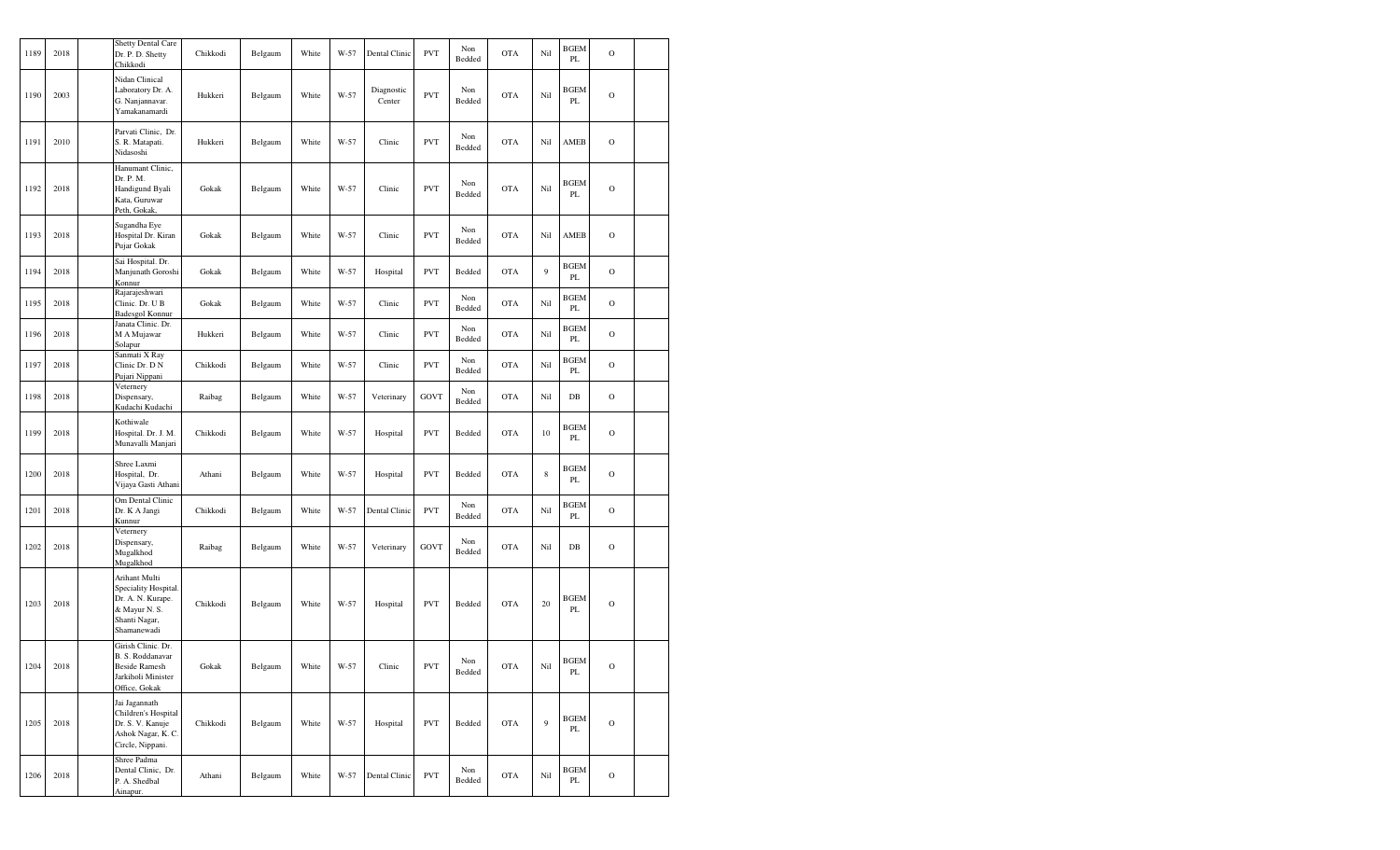| 1207 | 2010 | Sri Sai Maternity<br>Home and Trauma<br>Care Hospital Dr.<br>A. S. Talawar<br>Hukkeri Road,<br>Sankeshwar                                                                                               | Hukkeri  | Belgaum | White | W-57 | Hospital             | <b>PVT</b>  | Bedded        | <b>OTA</b> | $\boldsymbol{9}$ | ${\bf AMEB}$      | $\mathcal{O}$ |  |
|------|------|---------------------------------------------------------------------------------------------------------------------------------------------------------------------------------------------------------|----------|---------|-------|------|----------------------|-------------|---------------|------------|------------------|-------------------|---------------|--|
| 1208 | 2018 | Navajeevan<br>Hospital & Xray<br>Centre Dr. K G<br>Lokur Shedbal,                                                                                                                                       | Athani   | Belgaum | White | W-57 | Clinic               | <b>PVT</b>  | Non<br>Bedded | <b>OTA</b> | Nil              | <b>BGEM</b><br>PL | $\mathcal{O}$ |  |
| 1209 | 2018 | Aditya CT & MRI<br>Center, &<br>Ramakrishna<br>Ultrasound Center.<br>Dr. Praveen<br>Mundaganur Royal<br>Complex, Shankar<br>Nagar, Athani.                                                              | Athani   | Belgaum | White | W-57 | Clinic               | <b>PVT</b>  | Non<br>Bedded | <b>OTA</b> | Nil              | <b>BGEM</b><br>PL | $\mathcal{O}$ |  |
| 1210 | 2018 | Veternery<br>Dispensary, Morab<br>Morab                                                                                                                                                                 | Raibag   | Belgaum | White | W-57 | Veterinary           | <b>GOVT</b> | Non<br>Bedded | <b>OTA</b> | Nil              | $DB$              | $\mathcal{O}$ |  |
| 1211 | 2018 | Sukruti Clinic Dr.<br>A. Y. Badapagol<br>Falls Road Gokak                                                                                                                                               | Gokak    | Belgaum | White | W-57 | Clinic               | <b>PVT</b>  | Non<br>Bedded | <b>OTA</b> | Nil              | AMEB              | $\mathbf O$   |  |
| 1212 | 2018 | Banashankari<br>Clinic Dr. B.<br>Badakundri Aadhi<br>Jambav Nagar<br>Gokak                                                                                                                              | Gokak    | Belgaum | White | W-57 | Hospital             | <b>PVT</b>  | Bedded        | <b>OTA</b> | $\sqrt{2}$       | <b>AMEB</b>       | $\mathbf O$   |  |
| 1213 | 2010 | Sankeshwar<br>Childrens Hospital<br>Dr. S. B. Onkar<br>Kabburi Chal<br>Sankeshwar                                                                                                                       | Hukkeri  | Belgaum | White | W-57 | Hospital             | <b>PVT</b>  | Bedded        | <b>OTA</b> | $\sqrt{4}$       | AMEB              | $\mathbf O$   |  |
| 1214 | 2018 | Riti Hospital Dr.<br>Manjunath M<br>Channal Dr.<br><b>Shetty Hospital</b><br>Building, College<br>Road, Mudalgi-<br>Taluk, Belagavi-<br>District                                                        | Gokak    | Belgaum | White | W-57 | Hospital             | <b>PVT</b>  | Bedded        | <b>OTA</b> | $\overline{9}$   | <b>BGEM</b><br>PL | $\mathcal{O}$ |  |
| 1215 | 2018 | Khandke Dental<br>Clinic, Dr.<br>Priyanka Ashok<br>Whaval 709,<br><b>Ashok Nagar</b><br>Nippani, Chikkodi<br>Taluk, Belagavi-<br>District                                                               | Chikkodi | Belgaum | White | W-57 | Dental Clinic        | <b>PVT</b>  | Non<br>Bedded | <b>OTA</b> | Nil              | <b>BGEM</b><br>PL | $\mathcal{O}$ |  |
| 1216 | 2018 | True Test<br>Pathology<br>Laboratory Dr.<br>Ramesh Keskar &<br>Dr. Umashree<br>Dubale. TMC No-<br>5941/2876, Plot<br>No. 83, Rokahde<br>Building, Rk<br>Colony, Oppo<br>Womens's College,<br>Chhikkodi. | Chikkodi | Belgaum | White | W-57 | Diagnostic<br>Center | <b>PVT</b>  | Non<br>Bedded | <b>OTA</b> | Nil              | <b>BGEM</b><br>PL | $\mathbf O$   |  |
| 1217 | 2018 | Veternery Hospital,<br>Raibag Raibag                                                                                                                                                                    | Raibag   | Belgaum | White | W-57 | Veterinary           | <b>GOVT</b> | Non<br>Bedded | <b>OTA</b> | Nil              | $_{\rm DB}$       | $\mathcal{O}$ |  |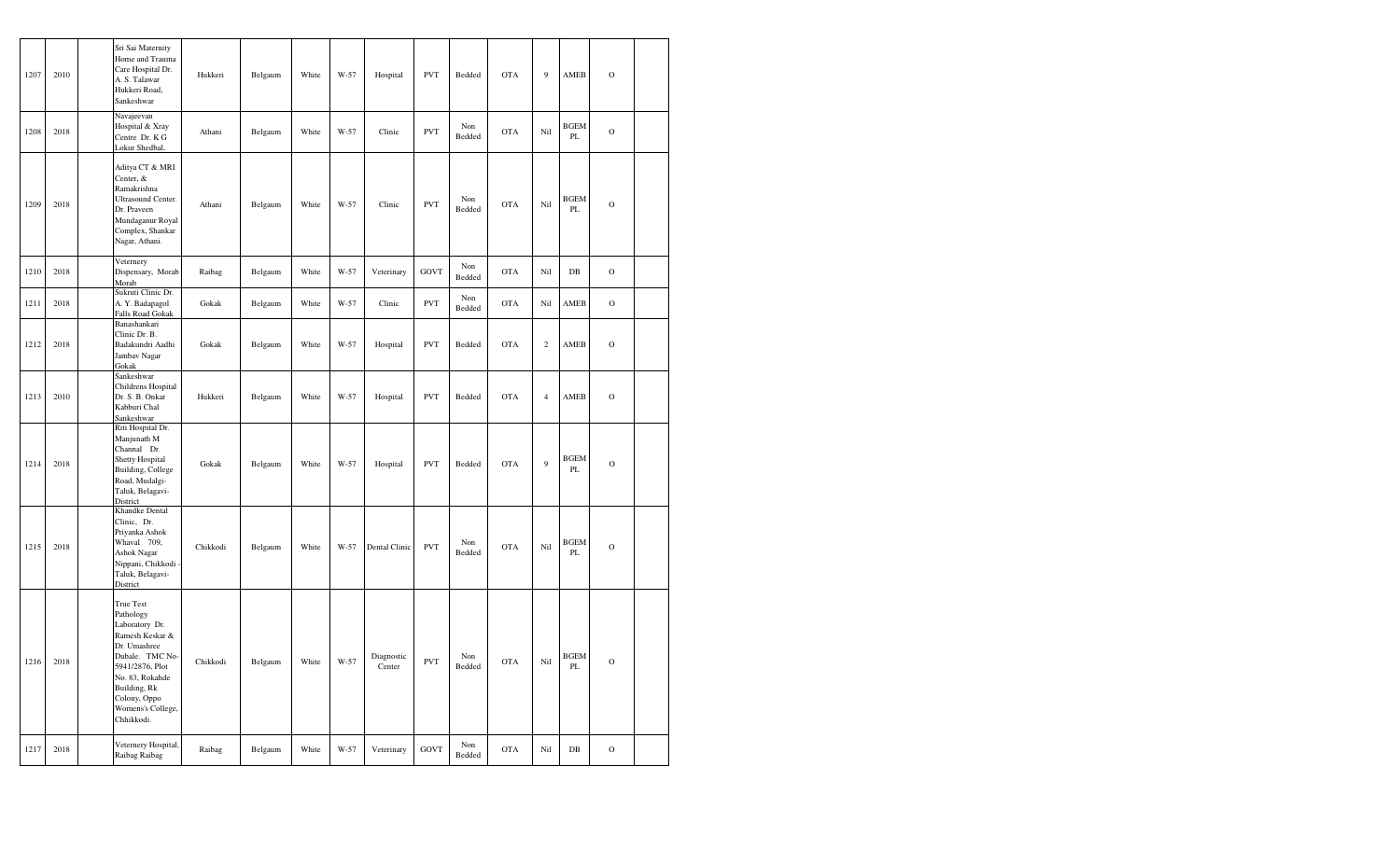| 1218 | 2018 | Dhanwantri<br>Children Hospital<br>Dr. P. P. Miraj<br>Hospital,<br>Basaveshwar<br>Circle, Miraj Road,<br>Athani | Athani   | Belgaum                  | White | W-57 | Hospital             | <b>PVT</b>                  | Bedded        | <b>OTA</b> | 25         | <b>BGEM</b><br>PL | $\mathbf O$   |  |
|------|------|-----------------------------------------------------------------------------------------------------------------|----------|--------------------------|-------|------|----------------------|-----------------------------|---------------|------------|------------|-------------------|---------------|--|
| 1219 | 2018 | Veternery Hospital,<br>Harugeri Harugeri                                                                        | Raibag   | Belgaum                  | White | W-57 | Veterinary           | <b>GOVT</b>                 | Non<br>Bedded | <b>OTA</b> | Nil        | $DB$              | $\mathbf O$   |  |
| 1220 | 2018 | Venkatesh<br>Maternity &<br>Scanning Centre,<br>Dr. Veena. S.<br>Kanakaraddi,<br>Gurlapur Road<br>Mudalagi      | Mudalagi | Belgaum                  | White | W-57 | Hospital             | <b>PVT</b>                  | Bedded        | <b>OTA</b> | 30         | BGEM<br>PL        | $\mathcal{O}$ |  |
| 1221 | 2013 | Patil Children<br>Clinic Dr. S. S.<br>Patil Gokak Road,<br>Paschapur                                            | Hukkeri  | Belgaum                  | White | W-57 | Clinic               | <b>PVT</b>                  | Non<br>Bedded | <b>OTA</b> | Nil        | BGEM<br>PL        | $\mathcal{O}$ |  |
| 1222 | 2018 | Pandurang Kumbar<br>Hospital Dr. S.R.<br>Pujar Nagarmunoli                                                      | Chikkodi | Belgaum                  | White | W-57 | Hospital             | <b>PVT</b>                  | Bedded        | <b>OTA</b> | 10         | <b>BGEM</b><br>PL | $\mathcal{O}$ |  |
| 1223 | 2018 | Vidyasagar Clinical<br>Laboratory, Dr. S.<br>R. Patil Harugeri                                                  | Raibag   | Belgaum                  | White | W-57 | Diagnostic<br>Center | <b>PVT</b>                  | Non<br>Bedded | 12/31/2012 | Nil        | BGEM<br>PL        | $\mathcal{O}$ |  |
| 1224 | 2018 | Yashashri Clinic<br>Dr. R. H. Kurane,<br><b>Station Road</b><br>Kudachi                                         | Raibag   | Belgaum                  | White | W-57 | Hospital             | <b>PVT</b>                  | Bedded        | <b>OTA</b> | $\sqrt{2}$ | BGEM<br>PL        | $\mathbf O$   |  |
| 1225 | 2018 | Sanjeevani Clinic,<br>Mamadapur,                                                                                | Gokak    | Belgaum                  | White | W-57 | Clinic               | <b>PVT</b>                  | Non<br>Bedded | <b>OTA</b> | Nil        | <b>BGEM</b><br>PL | $\mathcal{O}$ |  |
| 1226 | 2019 | Primary Health<br>Center, Beniwad,<br>Hukkeri Taluk.                                                            | Hukkeri  | Belgaum                  | White | W-57 | PHC                  | <b>GOVT</b>                 | Bedded        | <b>OTA</b> | 6          | BGEM<br>PL        | $\mathcal{O}$ |  |
| 1227 | 2019 | Primary Health<br>Centre, Ingali,<br>Chikkodi Taluk                                                             | Chikkodi | Belgaum                  | White | W-57 | PHC                  | GOVT                        | Bedded        | <b>OTA</b> | 6          | BGEM<br>PL        | $\mathcal{O}$ |  |
| 1228 | 2019 | Primary Health<br>Centre, Kalloli,<br>Gokak Taluk.                                                              | Gokak    | Belgaum                  | White | W-57 | PHC                  | GOVT                        | Bedded        | <b>OTA</b> | 6          | <b>BGEM</b><br>PL | $\mathcal{O}$ |  |
| 1229 | 2019 | Mulla Clinic, Dr,<br>Ismail I Mulla,<br>Main Road,<br>Raibag.                                                   | Raibag   | Belgaum                  | White | W-57 | Clinic               | <b>PVT</b>                  | Non<br>Bedded | <b>OTA</b> | Nil        | BGEM<br>PL        | $\mathcal{O}$ |  |
| 1230 | 2019 | Suvidha Hospital,<br>Old P B Road,<br>Nippani, Chikkodi<br>Taluk.                                               | Chikkodi | Belgaum                  | White | W-57 | Hospital             | <b>PVT</b>                  | Bedded        | <b>OTA</b> | $10\,$     | BGEM<br>PL        | $\mathcal{O}$ |  |
| 1231 | 2019 | Shree Siddeshwar<br>Clinic, Ankale<br>Village, Hukkeri<br>Taluk.                                                | Hukkeri  | Belgaum                  | White | W-57 | Clinic               | <b>PVT</b>                  | Non<br>Bedded | <b>OTA</b> | Nil        | BGEM<br>PL        | $\mathcal{O}$ |  |
| 1232 | 2019 | Siddhant Multi<br>Speciality Hospital,<br>Near Basaveshwar<br>Circle, Miraj Road,<br>Athani.                    | Athani   | $\operatorname{Belgaum}$ | White | W-57 | Hospital             | $\ensuremath{\mathrm{PVT}}$ | Bedded        | <b>OTA</b> | $28\,$     | <b>BGEM</b><br>PL | $\mathcal O$  |  |
| 1233 | 2019 | Rayanna Clinic,<br>Kamatyanatti<br>Cross, Chikkodi<br>Taluk.                                                    | Chikkodi | Belgaum                  | White | W-57 | Clinic               | <b>PVT</b>                  | Non<br>Bedded | <b>OTA</b> | Nil        | <b>BGEM</b><br>PL | $\mathbf O$   |  |
| 1234 | 2019 | Rayanna Clinical<br>Laboratory,<br>Kamatyanatti<br>Cross, Chikkodi<br>Taluk.                                    | Chikkodi | Belgaum                  | White | W-57 | Diagnostic<br>Center | <b>PVT</b>                  | Non<br>Bedded | <b>OTA</b> | Nil        | <b>BGEM</b><br>PL | $\mathbf O$   |  |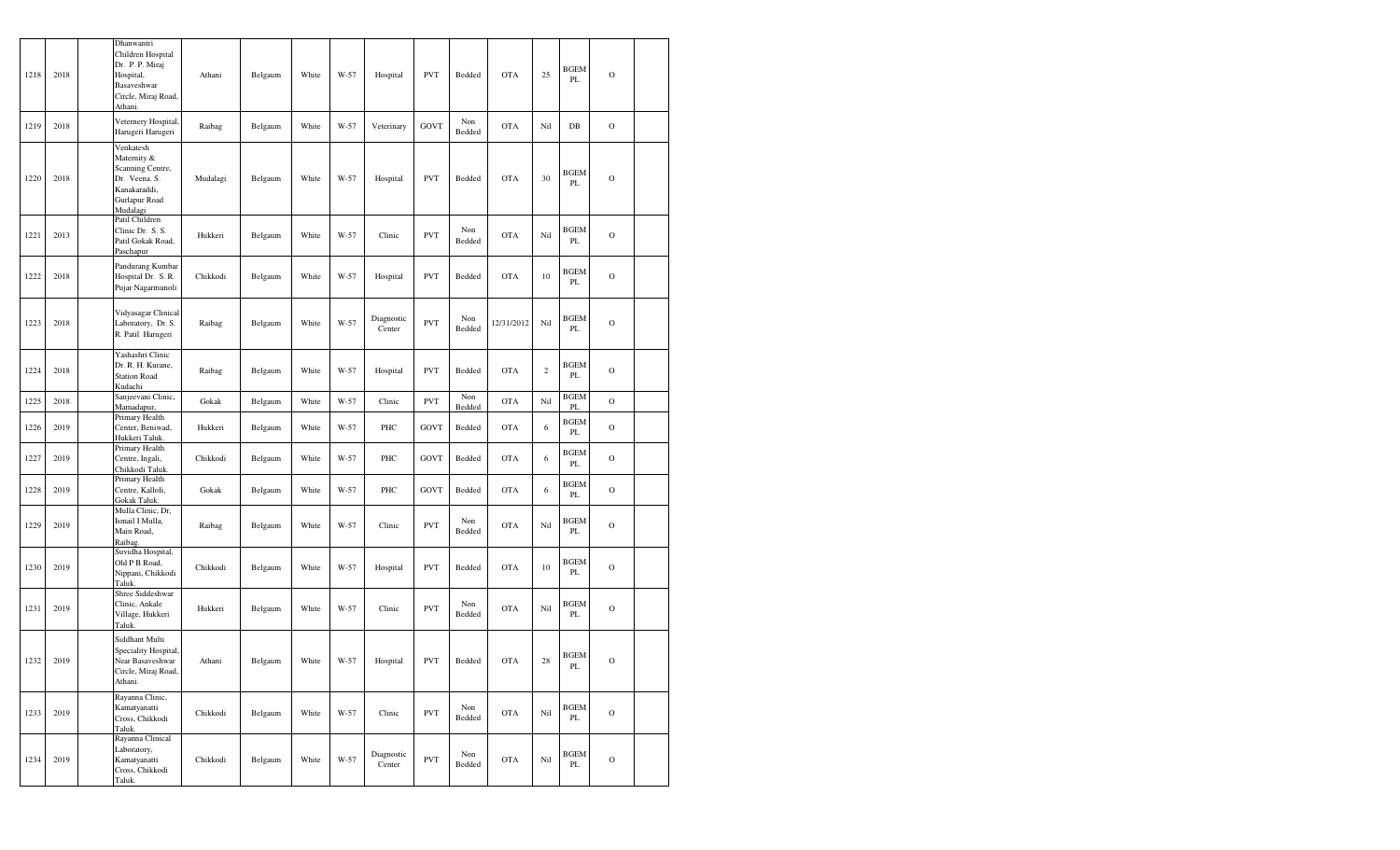| 1235 | 2019 | Chinmaya Clinic,<br>Nej Village,<br>Chikkodi Taluk                                          | Chikkodi | Belgaum | White | W-57 | Clinic        | <b>PVT</b>  | Non<br>Bedded | <b>OTA</b> | Nil | <b>BGEM</b><br>PL            | $\mathbf{O}$   |  |
|------|------|---------------------------------------------------------------------------------------------|----------|---------|-------|------|---------------|-------------|---------------|------------|-----|------------------------------|----------------|--|
| 1236 | 2019 | Primary Health<br>Centre, Manjari,<br>Chikkodi Taluk                                        | Chikkodi | Belgaum | White | W-57 | PHC           | GOVT        | Bedded        | <b>OTA</b> | 6   | <b>BGEM</b><br>PL            | $\overline{O}$ |  |
| 1237 | 2019 | Adarsh Clinic,<br>Bijapur Road,<br>Athani. Athani<br>Taluk.                                 | Athani   | Belgaum | White | W-57 | Clinic        | <b>PVT</b>  | Non<br>Bedded | <b>OTA</b> | Nil | <b>BGEM</b><br>PL            | $\overline{O}$ |  |
| 1238 | 2019 | Shiv Sai Clinic,<br>Sankeshwar Road,<br>Jabapur, Near<br>KEB, Hukkeri.                      | Hukkeri  | Belgaum | White | W-57 | Clinic        | <b>PVT</b>  | Non<br>Bedded | <b>OTA</b> | Nil | <b>BGEM</b><br>PL            | $\circ$        |  |
| 1239 | 2019 | Primary Health<br>Centre, Shirhatti B<br>K Village, Hukkeri<br>Taluk.                       | Hukkeri  | Belgaum | White | W-57 | PHC           | <b>GOVT</b> | Bedded        | <b>OTA</b> | 6   | <b>BGEM</b><br>PL            | $\circ$        |  |
| 1240 | 2019 | Primary Health<br>Centre, Hidakal,<br>Raibag Taluk                                          | Raibag   | Belgaum | White | W-57 | PHC           | GOVT        | Bedded        | <b>OTA</b> | 6   | <b>BGEM</b><br>PL            | $\overline{O}$ |  |
| 1241 | 2019 | Nadaf Clinic, Opp<br>HESCOM Office,<br>Examba                                               | Chikkodi | Belgaum | White | W-57 | Clinic        | <b>PVT</b>  | Non<br>Bedded | <b>OTA</b> | Nil | <b>BGEM</b><br>$\mathbf{PL}$ | $\circ$        |  |
| 1242 | 2019 | Managutti's Dental<br>Clinic, Kudachi.                                                      | Raibag   | Belgaum | White | W-57 | Dental Clinic | <b>PVT</b>  | Non<br>Bedded | <b>OTA</b> | Nil | <b>BGEM</b><br>PL            | $\circ$        |  |
| 1243 | 2019 | Amrut Clinic, Near<br>Jain Mandir,<br>Station Road,<br>Kudachi                              | Raibag   | Belgaum | White | W-57 | Clinic        | <b>PVT</b>  | Non<br>Bedded | <b>OTA</b> | Nil | <b>BGEM</b><br>PL            | $\overline{O}$ |  |
| 1244 | 2019 | Channabasaveshwa<br>r Poly Clinic,<br>Anantpur, Athani.                                     | Athani   | Belgaum | White | W-57 | Clinic        | <b>PVT</b>  | Non<br>Bedded | <b>OTA</b> | Nil | <b>BGEM</b><br>PL            | $\overline{O}$ |  |
| 1245 | 2019 | Dr. Mamadapur,<br>Dr. VB<br>Mamadapur,<br>Sunadholi, Gokak                                  | Gokak    | Belgaum | White | W-57 | Clinic        | <b>PVT</b>  | Non<br>Bedded | <b>OTA</b> | Nil | <b>BGEM</b><br>PL            | $\circ$        |  |
| 1246 | 2019 | Electro<br>Homeopathy<br>Clinic, Kurani.                                                    | Hukkeri  | Belgaum | White | W-57 | Clinic        | <b>PVT</b>  | Non<br>Bedded | <b>OTA</b> | Nil | <b>BGEM</b><br>PL            | $\circ$        |  |
| 1247 | 2019 | Annapurna<br><b>Speciality Dental</b><br>Clinic, Pangi<br>Complex, Shankar<br>Nagar, Athani | Athani   | Belgaum | White | W-57 | Dental Clinic | <b>PVT</b>  | Non<br>Bedded | <b>OTA</b> | Nil | <b>BGEM</b><br>PL            | $\circ$        |  |
| 1248 | 2019 | Samskaar Clinic,<br>Mole                                                                    | Athani   | Belgaum | White | W-57 | Clinic        | <b>PVT</b>  | Non<br>Bedded | <b>OTA</b> | Nil | <b>BGEM</b><br>PL.           | $\mathcal{O}$  |  |
| 1249 | 2019 | Shree Siddeshwar<br>Clinic, Mole.                                                           | Athani   | Belgaum | White | W-57 | Clinic        | <b>PVT</b>  | Non<br>Bedded | <b>OTA</b> | Nil | <b>BGEM</b><br>PL            | $\mathbf 0$    |  |
| 1250 | 2019 | Shree<br>Halasiddeshwar<br>Clinic, Dr. S V<br>Naikwadi, Railway<br>Station, Riabag.         | Raibag   | Belgaum | White | W-57 | Clinic        | <b>PVT</b>  | Non<br>Bedded | <b>OTA</b> | Nil | <b>BGEM</b><br>PL            | $\circ$        |  |
| 1251 | 2019 | Sushila Clinic,<br>Paramanandwadi,<br>Riabag.                                               | Raibag   | Belgaum | White | W-57 | Clinic        | <b>PVT</b>  | Non<br>Bedded | <b>OTA</b> | Nil | <b>BGEM</b><br>PL            | $\circ$        |  |
| 1252 | 2019 | Shri Sai Clinic,<br>Karagi Building,<br>Near Sai Temple,<br>Gokak                           | Gokak    | Belgaum | White | W-57 | Clinic        | <b>PVT</b>  | Non<br>Bedded | <b>OTA</b> | Nil | AMEB                         | $\circ$        |  |
| 1253 | 2019 | Shree Raghavendra<br>E H Centre, Main<br>Road, Ghataprabha.                                 | Gokak    | Belgaum | White | W-57 | Clinic        | <b>PVT</b>  | Non<br>Bedded | <b>OTA</b> | Nil | AMEB                         | $\mathbf{O}$   |  |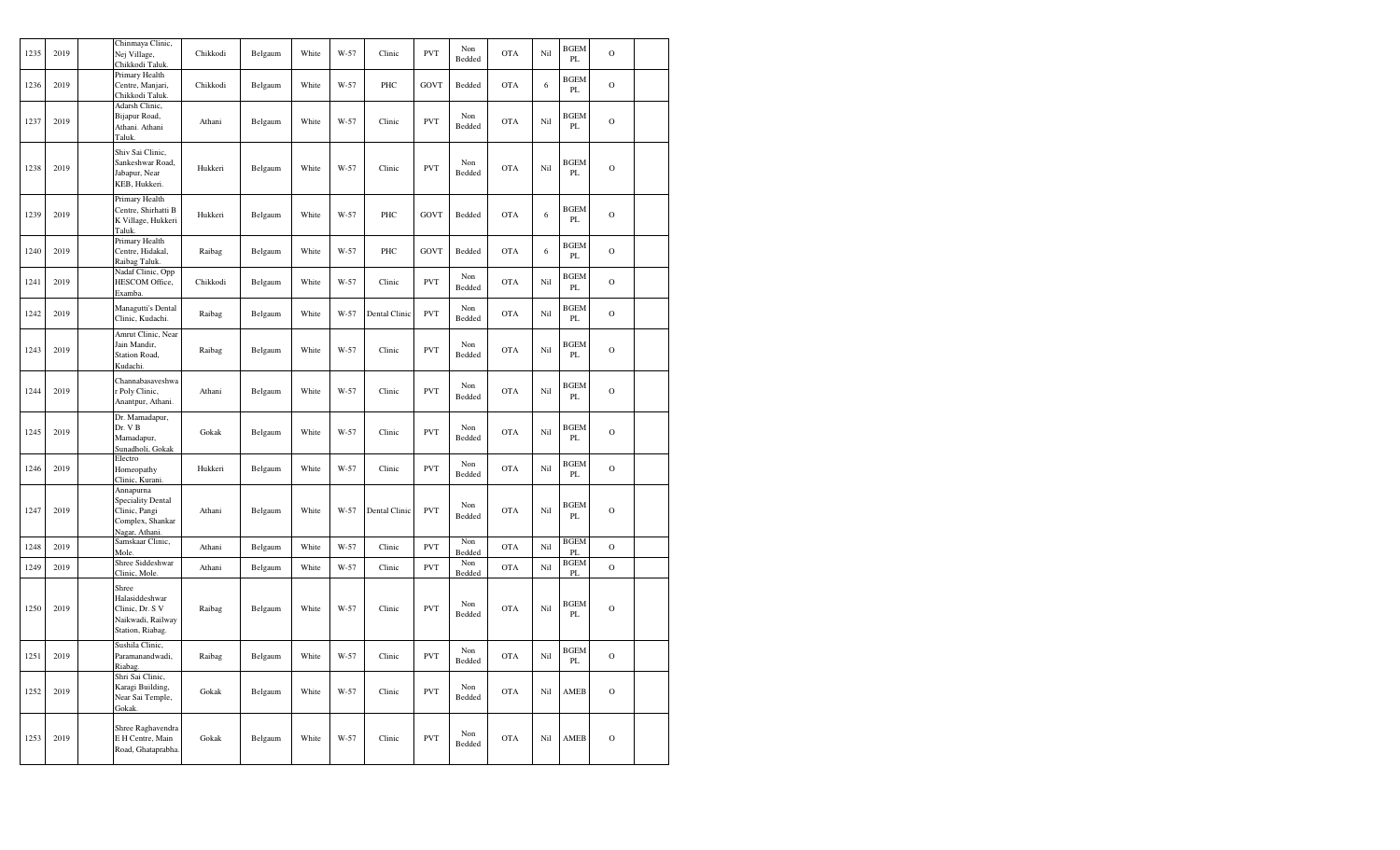| 1254 | 2019 | Shree<br>Halasiddeshwar<br>Clinic, Dr.<br>Shivanand<br>Dharmatti, Railway<br>Station, Riabag.          | Raibag   | Belgaum | White | $W-57$ | Clinic        | <b>PVT</b> | Non<br>Bedded | <b>OTA</b> | Nil                  | <b>BGEM</b><br>PL | $\mathbf O$   |  |
|------|------|--------------------------------------------------------------------------------------------------------|----------|---------|-------|--------|---------------|------------|---------------|------------|----------------------|-------------------|---------------|--|
| 1255 | 2019 | Phoenix Dental,<br>Opp KID Office,<br>Raibag Road,<br>Kabbur.                                          | Chikkodi | Belgaum | White | W-57   | Dental Clinic | <b>PVT</b> | Non<br>Bedded | <b>OTA</b> | Nil                  | <b>BGEM</b><br>PL | $\mathcal{O}$ |  |
| 1256 | 2019 | Giraddi Multi<br>Speciality Hospital<br>and Laboratory,<br>Collage Road,<br>Mudalagi.                  | Gokak    | Belgaum | White | $W-57$ | Hospital      | <b>PVT</b> | Bedded        | <b>OTA</b> | 30                   | <b>BGEM</b><br>PL | $\circ$       |  |
| 1257 | 2019 | Dermacare Skin,<br>Hair & Aesthetic<br>Clinic, Old P B<br>Road, Sankeshwar.                            | Hukkeri  | Belgaum | White | W-57   | Clinic        | <b>PVT</b> | Non<br>Bedded | <b>OTA</b> | Nil                  | AMEB              | $\mathcal{O}$ |  |
| 1258 | 2019 | Sanjeevini<br>Hospital, Dr. S G<br>Kallur, N M Road,<br>Near ZP Office,<br>Chikkodi.                   | Chikkodi | Belgaum | White | W-57   | Clinic        | <b>PVT</b> | Non<br>Bedded | <b>OTA</b> | Nil                  | <b>BGEM</b><br>PL | $\mathcal{O}$ |  |
| 1259 | 2019 | Sri Shidrameshwar<br>Hospital, Dr. R G<br>Kuligod,<br>Mugalkhod.                                       | Raibag   | Belgaum | White | $W-57$ | Clinic        | <b>PVT</b> | Non<br>Bedded | <b>OTA</b> | Nil                  | <b>BGEM</b><br>PL | $\mathbf O$   |  |
| 1260 | 2019 | Hosamani Clinic,<br>Dr. B S Hosamani,<br>Madihalli, Hukkeri-<br>Tq                                     | Hukkeri  | Belgaum | White | W-57   | Clinic        | <b>PVT</b> | Non<br>Bedded | <b>OTA</b> | Nil                  | AMEB              | $\circ$       |  |
| 1261 | 2019 | Manvita Clinic, Dr.<br>Sohil Nadaf, Near<br>Basava Circle,<br>Khemlapur,<br>Raiabag                    | Raibag   | Belgaum | White | W-57   | Clinic        | <b>PVT</b> | Non<br>Bedded | <b>OTA</b> | Nil                  | <b>BGEM</b><br>PL | $\mathcal{O}$ |  |
| 1262 | 2019 | Spoorti Swasthya<br>Clinic, Dr. PD<br>Bilagi, Shankar<br>Nagar, Main Road,<br>Athani.                  | Athani   | Belgaum | White | W-57   | Clinic        | <b>PVT</b> | Non<br>Bedded | <b>OTA</b> | Nil                  | <b>BGEM</b><br>PL | $\mathbf O$   |  |
| 1263 | 2019 | Shivaji Clinic, Dr.<br>D S Shinde, Near<br>Pattan Panchayat,<br>Konnur.                                | Gokak    | Belgaum | White | W-57   | Clinic        | <b>PVT</b> | Non<br>Bedded | <b>OTA</b> | Nil                  | AMEB              | $\mathbf O$   |  |
| 1264 | 2019 | Ganga Clinic, Dr.<br>V D Hajje,<br>Pachhapur,<br>Hukkeri.                                              | Hukkeri  | Belgaum | White | W-57   | Clinic        | <b>PVT</b> | Non<br>Bedded | <b>OTA</b> | Nil                  | AMEB              | $\mathbf O$   |  |
| 1265 | 2019 | Shree Sadguru<br>Clinic, Dr. M V<br>Pattar, Vijayapur<br>Road, Kagawad.                                | Athani   | Belgaum | White | $W-57$ | Hospital      | <b>PVT</b> | Bedded        | <b>OTA</b> | $\boldsymbol{\beta}$ | <b>BGEM</b><br>PL | $\Omega$      |  |
| 1266 | 2019 | Shravi Day Care<br>Clinic, Dr. V M<br>Mudalagi, Main<br>Road, Near Jain<br>Basti, Ugarkhurd.<br>Athani | Athani   | Belgaum | White | $W-57$ | Clinic        | <b>PVT</b> | Non<br>Bedded | <b>OTA</b> | Nil                  | <b>BGEM</b><br>PL | $\mathbf O$   |  |
| 1267 | 2020 | Galagali Clinic, Dr.<br>M C Galagali, Club<br>Road, Athani.                                            | Athani   | Belgaum | White | W-57   | Clinic        | <b>PVT</b> | Non<br>Bedded | <b>OTA</b> | Nil                  | <b>BGEM</b><br>PL | $\circ$       |  |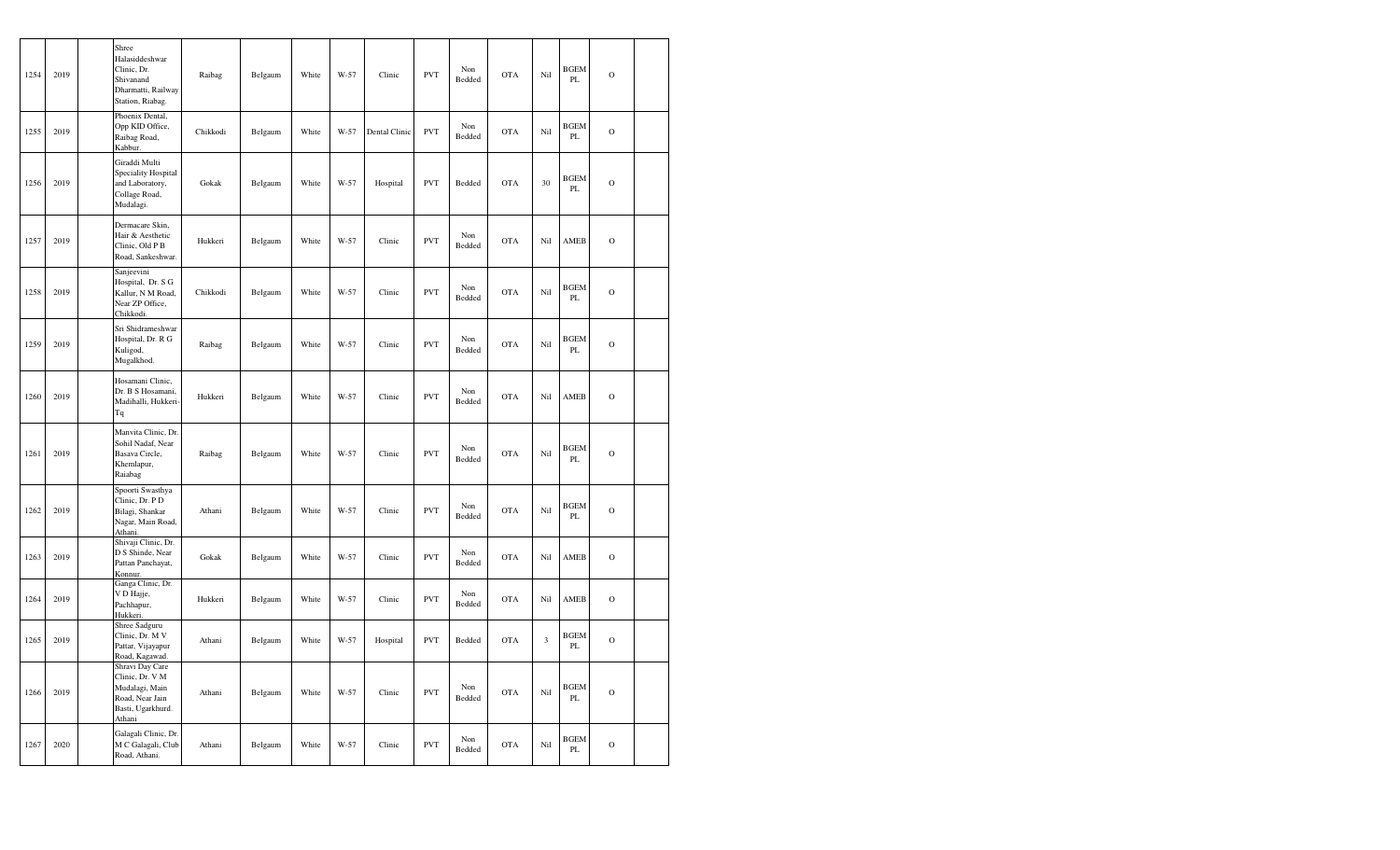| 1268 | 2020 | Swami Vivekanand<br>Arogya Kendra, Dr.<br>M S Mali,<br>Madabhavi Village.                               | Athani   | Belgaum | White | W-57 | Clinic               | <b>PVT</b> | Non<br>Bedded | <b>OTA</b> | Nil            | <b>BGEM</b><br>PL       | $\mathbf O$    |  |
|------|------|---------------------------------------------------------------------------------------------------------|----------|---------|-------|------|----------------------|------------|---------------|------------|----------------|-------------------------|----------------|--|
| 1269 | 2020 | Patil Hospital, Dr.<br>S S Patil, Bhoj<br>Village,                                                      | Chikkodi | Belgaum | White | W-57 | Hospital             | <b>PVT</b> | Bedded        | <b>OTA</b> | $\overline{c}$ | <b>BGEM</b><br>PL       | $\circ$        |  |
| 1270 | 2020 | Harihara's Clinical<br>Laboratory, Mr.R<br>B Hariahara, C/o<br>Banashankari<br>Hospital,<br>Sankeshwar. | Hukkeri  | Belgaum | White | W-57 | Diagnostic<br>Center | <b>PVT</b> | Non<br>Bedded | <b>OTA</b> | Nil            | AMEB                    | $\circ$        |  |
| 1271 | 2020 | Goroshi Scan and<br>Diagnostic Centre,<br>Mr. S R Goroshi,<br>Court Road,<br>Gokak.                     | Gokak    | Belgaum | White | W-57 | Diagnostic<br>Center | <b>PVT</b> | Non<br>Bedded | <b>OTA</b> | Nil            | <b>BGEM</b><br>PL       | $\overline{O}$ |  |
| 1272 | 2020 | City Hospital and<br>Laboratory, Dr.<br>Sachin Shiragavi,<br>Byali Kata, Gokak.                         | Gokak    | Belgaum | White | W-57 | Hospital             | <b>PVT</b> | Bedded        | <b>OTA</b> | 30             | <b>BGEM</b><br>PL       | $\Omega$       |  |
| 1273 | 2020 | D R Gane<br>Memorial Hospital.<br>Dr. D R GaneZari<br>Galli, Chikkodi                                   | Chikkodi | Belgaum | White | W-57 | Hospital             | <b>PVT</b> | Bedded        | <b>OTA</b> | 15             | <b>BGEM</b><br>PL       | $\circ$        |  |
| 1274 | 2020 | M J Hospital, Dr.<br>Rujvan Jamadar,<br>Examba Road,<br>Chikkodi.                                       | Chikkodi | Belgaum | White | W-57 | Hospital             | <b>PVT</b> | Bedded        | <b>OTA</b> | $\,$ 8 $\,$    | <b>BGEM</b><br>PL       | $\mathbf O$    |  |
| 1275 | 2020 | Crystal Health<br>Care, Dr. S B<br>Dharangutte, Near<br>Court Complex,<br>Nippani.                      | Chikkodi | Belgaum | White | W-57 | Hospital             | <b>PVT</b> | Bedded        | <b>OTA</b> | 25             | <b>BGEM</b><br>PL       | $\mathbf O$    |  |
| 1276 | 2020 | Mahant Clinic, Dr.<br>M S Holeppanavar,<br>Madabhavi Village.                                           | Athani   | Belgaum | White | W-57 | Clinic               | <b>PVT</b> | Non<br>Bedded | <b>OTA</b> | Nil            | <b>BGEM</b><br>PL       | $\circ$        |  |
| 1277 | 2020 | Sushila Memorial<br>ENT Hospital,<br>Main Road,<br>Harugeri.                                            | Raibag   | Belgaum | White | W-57 | Hospital             | <b>PVT</b> | Bedded        | <b>OTA</b> | 5              | BGEM<br>PL              | $\circ$        |  |
| 1278 | 2020 | Shri Allamaprabhu<br>Foundation's<br>Arogya Adhar<br>Hospital,<br>Mudalagi.                             | Gokak    | Belgaum | White | W-57 | Hospital             | <b>PVT</b> | Bedded        | <b>OTA</b> | 28             | AMEB                    | $\circ$        |  |
| 1279 | 2020 | Shri Daneshwari<br>Clinic, Dr. Suresh<br>Bandgar, Kurubar<br>Galli, Athani.                             | Athani   | Belgaum | White | W-57 | Clinic               | <b>PVT</b> | Non<br>Bedded | <b>OTA</b> | Nil            | <b>BGEM</b><br>PL       | $\Omega$       |  |
| 1280 | 2020 | Mudalagi Eye<br>Hospital, Dr.<br>Sachin S<br>Tammannavar,<br>Mudalagi,                                  | Mudalagi | Belgaum | White | W-57 | Clinic               | <b>PVT</b> | Non<br>Bedded | <b>OTA</b> | Nil            | <b>BGEM</b><br>PL       | $\mathbf O$    |  |
| 1281 | 2020 | Shri Laxmi Clinic,<br>Dr. M D Kuri,<br>Nipanal, Chikkodi-<br>Tq.                                        | Chikkodi | Belgaum | White | W-57 | Clinic               | <b>PVT</b> | Non<br>Bedded | <b>OTA</b> | Nil            | <b>BGEM</b><br>PL.      | $\circ$        |  |
| 1282 | 2020 | Juber Clinic, Dr. J<br>A Kalawat, Jugul<br>Village, Kagawad-<br>Tq                                      | Kagawad  | Belgaum | White | W-57 | Clinic               | <b>PVT</b> | Non<br>Bedded | <b>OTA</b> | Nil            | <b>BGEM</b><br>$\rm PL$ | $\mathcal O$   |  |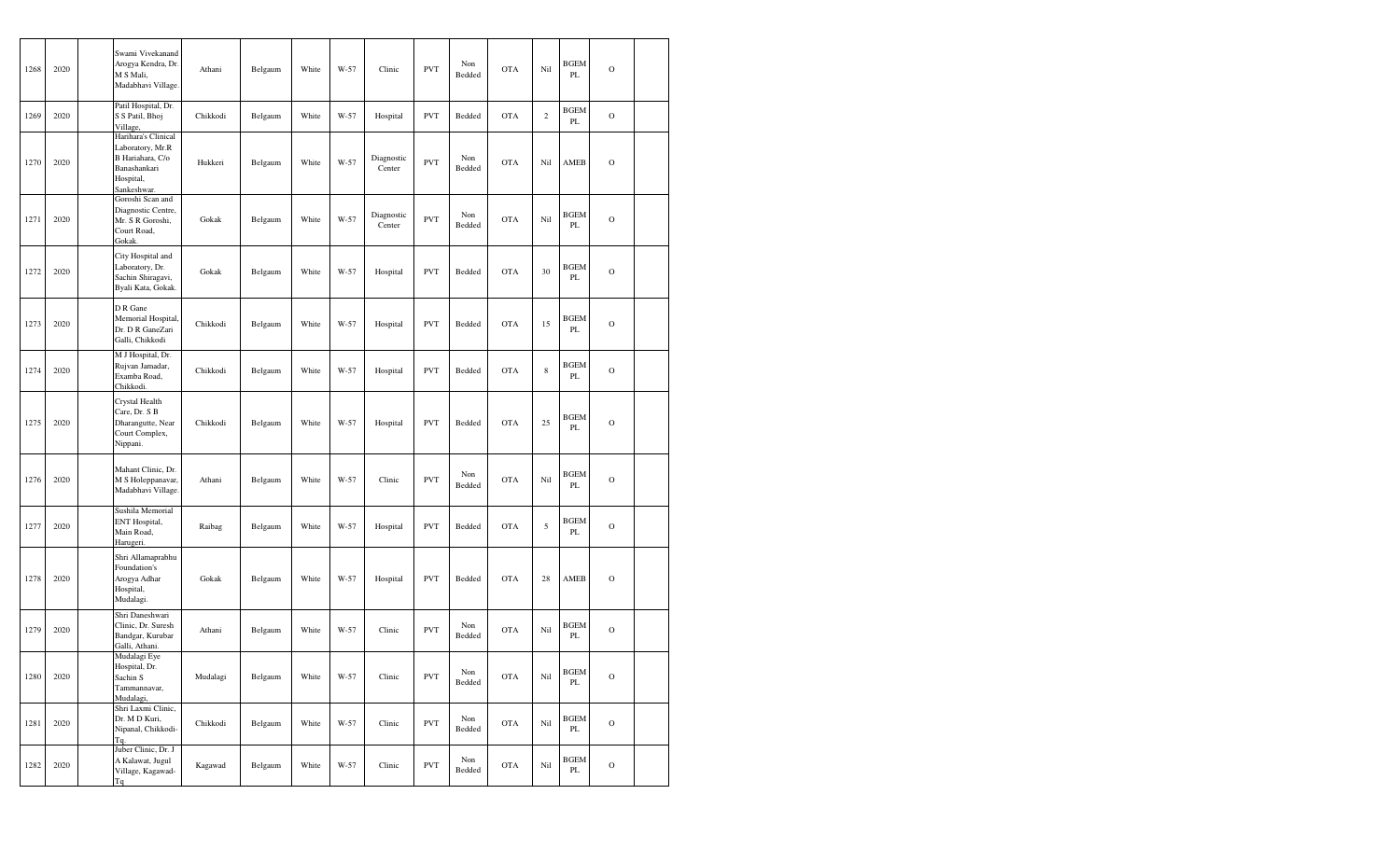| 1283 | 2020 | Shri<br>Chandraprabha<br>Clinic, Muragundi<br>Village, Athani-Tq                                               | Athani  | Belgaum | White | W-57 | Clinic               | <b>PVT</b> | Non<br>Bedded | <b>OTA</b> | Nil | <b>BGEM</b><br>PL            | $\mathcal{O}$  |  |
|------|------|----------------------------------------------------------------------------------------------------------------|---------|---------|-------|------|----------------------|------------|---------------|------------|-----|------------------------------|----------------|--|
| 1284 | 2020 | Life Line<br>Homeopathic<br>Multispeciality<br>Clinic, Dr. A A<br>Makandar, Near<br>New Bus Stand,<br>Hukkeri. | Hukkeri | Belgaum | White | W-57 | Clinic               | <b>PVT</b> | Non<br>Bedded | <b>OTA</b> | Nil | <b>AMEB</b>                  | $\circ$        |  |
| 1285 | 2020 | Sai Clinical<br>Laboratory, Mr. R<br>B Kesarkar,<br>Sansuddi Lane,<br>Sankeshwar,                              | Hukkeri | Belgaum | White | W-57 | Diagnostic<br>Center | <b>PVT</b> | Non<br>Bedded | <b>OTA</b> | Nil | AMEB                         | $\Omega$       |  |
| 1286 | 2020 | Sanjeevini Clinic,<br>Dr. S S Vadagali,<br>Gasti Plot, Kagaji<br>Building, Athani.                             | Athani  | Belgaum | White | W-57 | Clinic               | <b>PVT</b> | Non<br>Bedded | <b>OTA</b> | Nil | <b>BGEM</b><br>PL            | $\mathcal{O}$  |  |
| 1287 | 2020 | City Clinical<br>Laboratory,<br>Kagawad. PP<br>Vanasare                                                        | Athani  | Belgaum | White | W-57 | Diagnostic<br>Center | <b>PVT</b> | Non<br>Bedded | <b>OTA</b> | Nil | <b>BGEM</b><br>PL            | $\overline{O}$ |  |
| 1288 | 2020 | Shri Sai Clinic, Dr.<br>R D Chougale,<br>Jalalpur Road,<br>Raibag.                                             | Raibag  | Belgaum | White | W-57 | Clinic               | <b>PVT</b> | Non<br>Bedded | <b>OTA</b> | Nil | <b>BGEM</b><br>PL            | $\mathcal{O}$  |  |
| 1289 | 2020 | Dhanwantri Clinic,<br>Dr. M S Kumbar,<br>Kudachi,.                                                             | Raibag  | Belgaum | White | W-57 | Clinic               | <b>PVT</b> | Non<br>Bedded | <b>OTA</b> | Nil | <b>BGEM</b><br>PL            | $\mathbf O$    |  |
| 1290 | 2020 | Shri Banashankari<br>Clinic, Dr. V S<br>Patil, Vijayapur<br>Road, Athani.                                      | Athani  | Belgaum | White | W-57 | Clinic               | <b>PVT</b> | Non<br>Bedded | <b>OTA</b> | Nil | <b>BGEM</b><br>PL            | $\circ$        |  |
| 1291 | 2020 | Sanjeevini Clinic,<br>Dr Shaila Biradar,<br>Telasang.                                                          | Athani  | Belgaum | White | W-57 | Clinic               | <b>PVT</b> | Non<br>Bedded | <b>OTA</b> | Nil | <b>BGEM</b><br>PL            | $\mathbf O$    |  |
| 1292 | 2020 | Nesari Dental Care,<br>Dr. S A Nesari, Old<br>P B Road,<br>Sankeshwar.                                         | Hukkeri | Belgaum | White | W-57 | Dental Clinic        | <b>PVT</b> | Non<br>Bedded | <b>OTA</b> | Nil | AMEB                         | $\circ$        |  |
| 1293 | 2020 | Kamadenu Clinic,<br>Dr. R H Toogadar,<br>Riabag.                                                               | Raibag  | Belgaum | White | W-57 | Clinic               | <b>PVT</b> | Non<br>Bedded | <b>OTA</b> | Nil | <b>BGEM</b><br>PL            | $\mathcal{O}$  |  |
| 1294 | 2020 | Shanti Clinic, Dr.<br>A A Kolur,<br>Naganur,                                                                   | Gokak   | Belgaum | White | W-57 | Clinic               | <b>PVT</b> | Non<br>Bedded | <b>OTA</b> | Nil | AMEB                         | $\mathbf O$    |  |
| 1295 | 2020 | Shri Sai<br>Laboratory,<br>Mahesh Sutar,<br>Karemma Devi<br>Temple, Mudalagi.                                  | Gokak   | Belgaum | White | W-57 | Diagnostic<br>Center | <b>PVT</b> | Non<br>Bedded | <b>OTA</b> | Nil | <b>BGEM</b><br>PL            | $\mathbf O$    |  |
| 1296 | 2020 | Shri Laxmi<br>Laboratory Centre,<br>P R Hiremath,<br>Basaveshwar<br>Circle, Mudalagi.                          | Gokak   | Belgaum | White | W-57 | Diagnostic<br>Center | <b>PVT</b> | Non<br>Bedded | <b>OTA</b> | Nil | <b>BGEM</b><br>PL            | $\mathbf O$    |  |
| 1297 | 2020 | Arogyadham<br>Clinic, Dr. V M<br>Chincholimatha.<br>Vikrampur, Athani                                          | Athani  | Belgaum | White | W-57 | Clinic               | <b>PVT</b> | Non<br>Bedded | <b>OTA</b> | Nil | <b>BGEM</b><br>$\mathbf{PL}$ | $\mathbf O$    |  |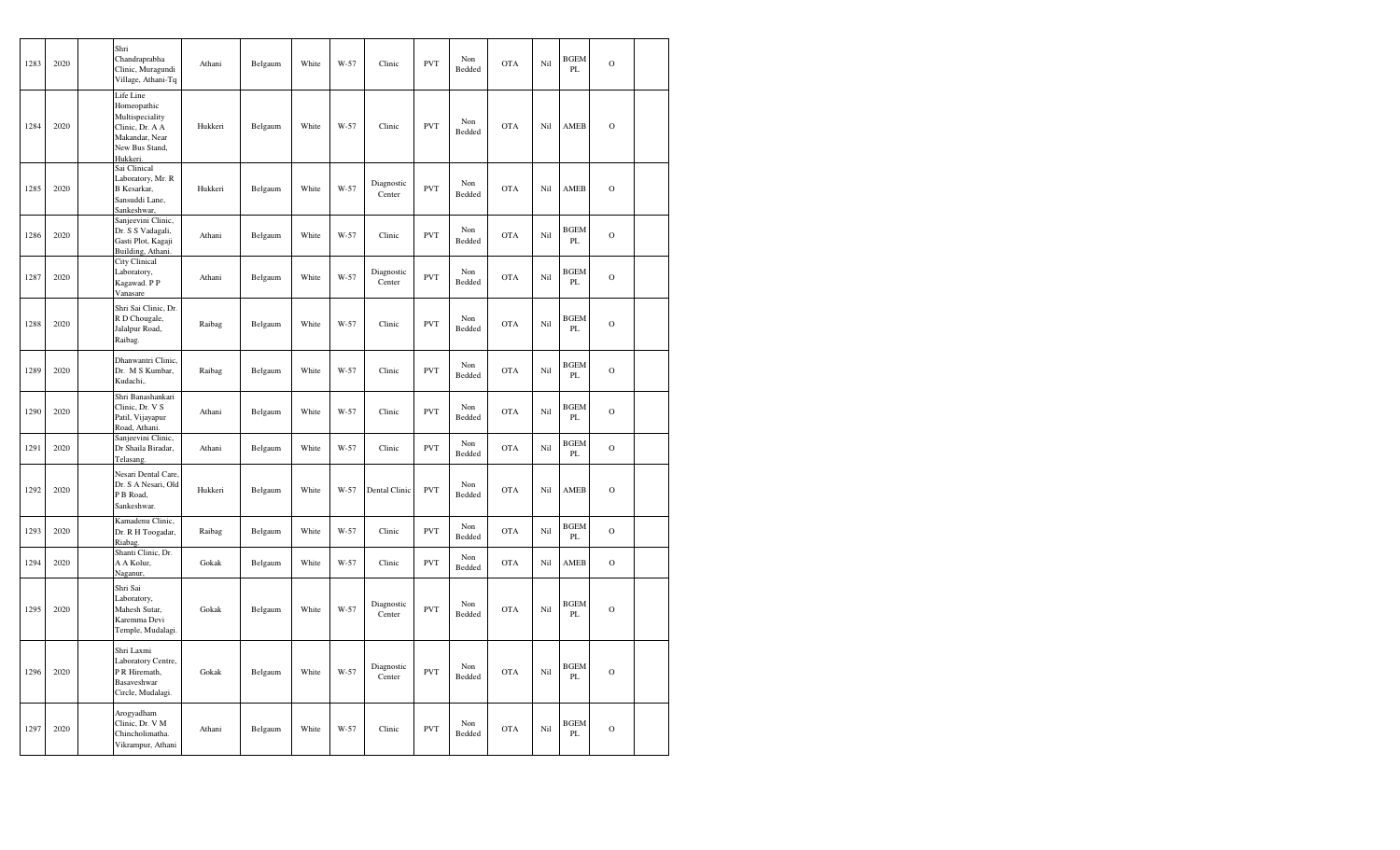| 1298 | 2020 | Padmavati Clinic,<br>Dr. PL Magdum,<br>Near Gram<br>Panchayat,<br>Kognoli.                    | Chikkodi | Belgaum | White | $W-57$ | Clinic               | <b>PVT</b> | Non<br>Bedded | <b>OTA</b> | Nil        | <b>BGEM</b><br>PL | $\mathbf O$    |  |
|------|------|-----------------------------------------------------------------------------------------------|----------|---------|-------|--------|----------------------|------------|---------------|------------|------------|-------------------|----------------|--|
| 1299 | 2020 | Bhagyalaxmi<br>Laboratory, G P<br>Patil, Main Road,<br>Kankanawadi.                           | Raibag   | Belgaum | White | $W-57$ | Diagnostic<br>Center | <b>PVT</b> | Non<br>Bedded | <b>OTA</b> | Nil        | <b>BGEM</b><br>PL | $\mathbf O$    |  |
| 1300 | 2020 | Dhanawantri Clinic<br>Dr. K M Kavatekar,<br>Kunnur.                                           | Chikkodi | Belgaum | White | W-57   | Clinic               | <b>PVT</b> | Non<br>Bedded | <b>OTA</b> | Nil        | <b>BGEM</b><br>PL | $\mathbf O$    |  |
| 1301 | 2020 | Parvati Dental<br>Clinic, Dr. DP<br>Bhopale, Maddi<br>Galli, Sankeshwar                       | Hukkeri  | Belgaum | White | $W-57$ | Dental Clinic        | <b>PVT</b> | Non<br>Bedded | <b>OTA</b> | Nil        | AMEB              | $\mathbf O$    |  |
| 1302 | 2020 | Shreya Clinic, Dr.<br>R R Surawashi,<br>Near Vitthal<br>Mandir, Sadalaga.                     | Chikkodi | Belgaum | White | W-57   | Clinic               | <b>PVT</b> | Non<br>Bedded | <b>OTA</b> | Nil        | <b>BGEM</b><br>PL | $\overline{O}$ |  |
| 1303 | 2020 | Shifa Clinic, Dr. Z<br>A Nadaf, Huddar<br>Galli, Chikkodi.                                    | Chikkodi | Belgaum | White | $W-57$ | Clinic               | <b>PVT</b> | Non<br>Bedded | <b>OTA</b> | Nil        | <b>BGEM</b><br>PL | $\circ$        |  |
| 1304 | 2020 | Mahajan Clinic,<br>Dr. B J Mahajan.<br>Hospet Galli,<br>Chikkodi.                             | Chikkodi | Belgaum | White | W-57   | Clinic               | <b>PVT</b> | Non<br>Bedded | <b>OTA</b> | Nil        | <b>BGEM</b><br>PL | $\mathbf O$    |  |
| 1305 | 2020 | Bhagyalaxmi<br>Laboratory, M C<br>Jangappagol, Near<br>APMC Road,<br>Aman Nagar,<br>Mudalagi. | Gokak    | Belgaum | White | $W-57$ | Diagnostic<br>Center | <b>PVT</b> | Non<br>Bedded | <b>OTA</b> | Nil        | <b>BGEM</b><br>PL | $\mathbf O$    |  |
| 1306 | 2020 | Spandana Clinic,<br>Dr. Bharatesh<br>Kurandawade,<br>Station Road,<br>Ugarkhurd.              | Athani   | Belgaum | White | W-57   | Clinic               | <b>PVT</b> | Non<br>Bedded | <b>OTA</b> | Nil        | <b>BGEM</b><br>PL | $\overline{O}$ |  |
| 1307 | 2020 | Shubharnav<br>Hospital, Dr. S N<br>Teli. Karadaga.                                            | Chikkodi | Belgaum | White | W-57   | Clinic               | <b>PVT</b> | Non<br>Bedded | <b>OTA</b> | Nil        | <b>BGEM</b><br>PL | $\circ$        |  |
| 1308 | 2020 | Ayush Clinic, Dr.<br>R A Kurundawade,<br>Shiraguppi.                                          | Athani   | Belgaum | White | W-57   | Clinic               | <b>PVT</b> | Non<br>Bedded | <b>OTA</b> | Nil        | <b>BGEM</b><br>PL | $\mathbf O$    |  |
| 1309 | 2020 | Jayaratna Eye<br>Hospital, Dr.<br>Amrut Patil, Falls<br>Road, Near JSS<br>Collage, Gokak.     | Gokak    | Belgaum | White | $W-57$ | Hospital             | <b>PVT</b> | Bedded        | <b>OTA</b> | $\sqrt{5}$ | <b>BGEM</b><br>PL | $\mathbf O$    |  |
| 1310 | 2020 | Life Care Clinical<br>Laboratory, S<br>Chaus, Near Bus<br>Stand, Jalalpur<br>Road, Raibag     | Raibag   | Belgaum | White | W-57   | Diagnostic<br>Center | <b>PVT</b> | Non<br>Bedded | <b>OTA</b> | Nil        | <b>BGEM</b><br>PL | $\mathbf O$    |  |
| 1311 | 2020 | Jahangir Clinic, Dr.<br>A G Jahangir, Near<br>Bilal Masjid,<br>Kudachi.                       | Raibag   | Belgaum | White | W-57   | Clinic               | <b>PVT</b> | Non<br>Bedded | <b>OTA</b> | Nil        | <b>BGEM</b><br>PL | $\mathbf O$    |  |
| 1312 | 2020 | Swami Clinic, Dr.<br>S G Hiremath,<br>Aigali                                                  | Athani   | Belgaum | White | W-57   | Clinic               | <b>PVT</b> | Non<br>Bedded | <b>OTA</b> | Nil        | <b>BGEM</b><br>PL | $\mathbf O$    |  |
| 1313 | 2020 | Ullagaddi Clinic,<br>Dr. M C Ullagaddi,<br>Harugeri Cross.                                    | Athani   | Belgaum | White | $W-57$ | Clinic               | <b>PVT</b> | Non<br>Bedded | <b>OTA</b> | Nil        | <b>BGEM</b><br>PL | $\mathbf O$    |  |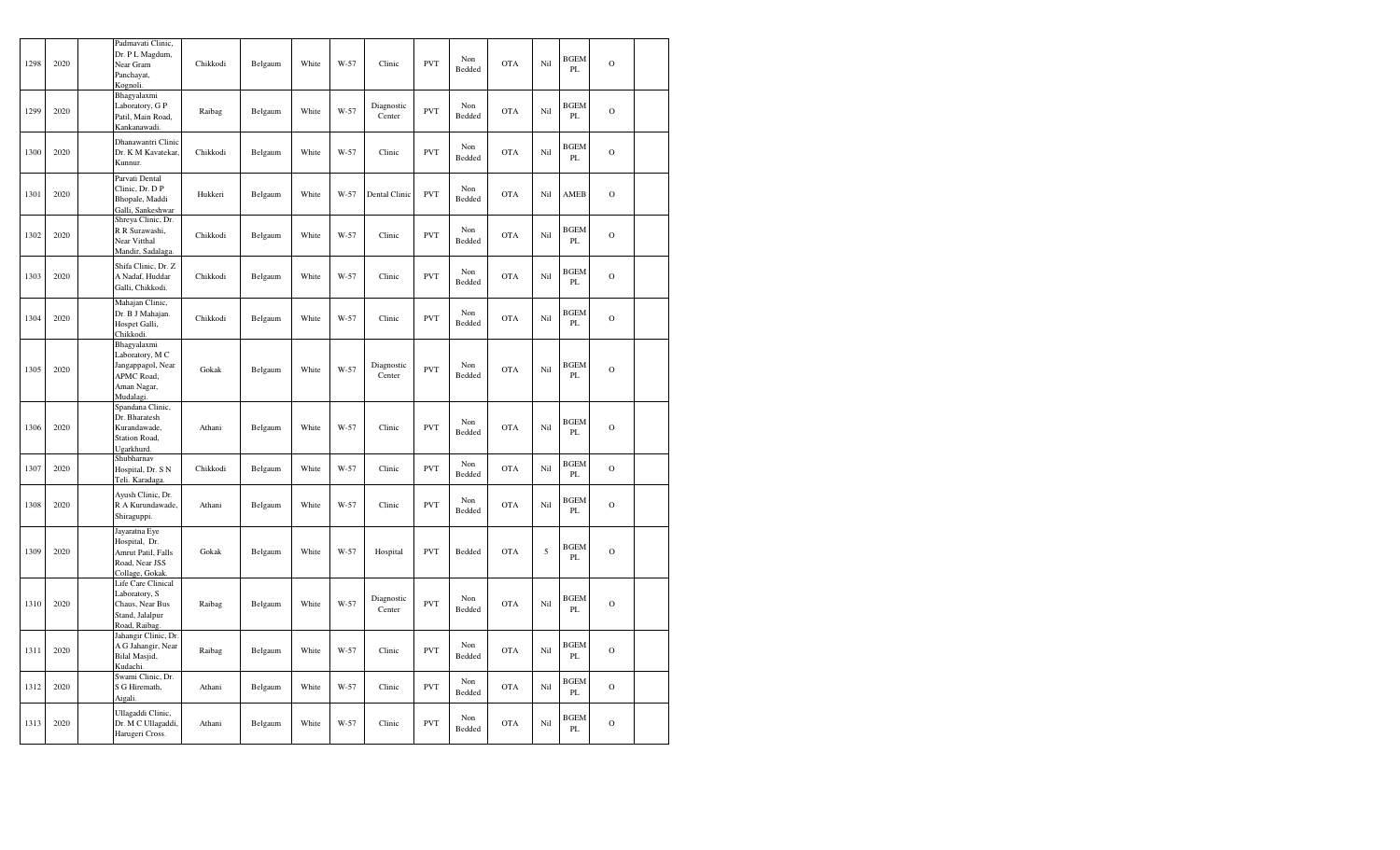| 1314 | 2020 | Suraksha Heatth<br>Care Centre, Dr. M<br>B Hoogar, Opp SBI<br>Bank, Main Road,<br>Hukkeri.                          | Hukkeri  | Belgaum | White | W-57   | Clinic               | <b>PVT</b> | Non<br>Bedded | <b>OTA</b> | Nil | <b>BGEM</b><br>PL       | $\circ$        |  |
|------|------|---------------------------------------------------------------------------------------------------------------------|----------|---------|-------|--------|----------------------|------------|---------------|------------|-----|-------------------------|----------------|--|
| 1315 | 2020 | Shrree Clinic, Dr.<br>A A Arage, Main<br>Road, Near Arihant<br>Bank, Manakapur.                                     | Chikkodi | Belgaum | White | W-57   | Clinic               | <b>PVT</b> | Non<br>Bedded | <b>OTA</b> | Nil | <b>BGEM</b><br>PL       | $\mathbf O$    |  |
| 1316 | 2020 | Samarth Clinic, Dr.<br>A D Patil. Near<br>Hanuman Temple,<br>Kasanal,<br>Manakapur                                  | Chikkodi | Belgaum | White | $W-57$ | Clinic               | <b>PVT</b> | Non<br>Bedded | <b>OTA</b> | Nil | <b>BGEM</b><br>PL       | $\overline{O}$ |  |
| 1317 | 2020 | Om Sai Clinic, Dr.<br>R L Patil. Near<br>Magadum High<br>School, nidasoshi<br>Road, Sankeshwar.                     | Hukkeri  | Belgaum | White | W-57   | Clinic               | <b>PVT</b> | Non<br>Bedded | <b>OTA</b> | Nil | <b>BGEM</b><br>PL       | $\overline{O}$ |  |
| 1318 | 2020 | Shri Dhanwantri<br>Clinic, Dr. A N<br>Koligudd. Near<br><b>BSNL</b> Exchange<br>Office, Chinchali<br>Road, Kudachi. | Raibag   | Belgaum | White | W-57   | Clinic               | <b>PVT</b> | Non<br>Bedded | <b>OTA</b> | Nil | <b>BGEM</b><br>PL       | $\overline{O}$ |  |
| 1319 | 2020 | Shivayogi Clinic,<br>Dr. S T Patil, Near<br>Railway Station,<br>Raibag.                                             | Raibag   | Belgaum | White | W-57   | Clinic               | <b>PVT</b> | Non<br>Bedded | <b>OTA</b> | Nil | <b>BGEM</b><br>PL       | $\mathbf O$    |  |
| 1320 | 2020 | <b>Adhar Diagnostic</b><br>Centre, UB<br>Dubale, Shri Laxmi<br>Bank Complex,<br>Shiraguppi.                         | Athani   | Belgaum | White | $W-57$ | Diagnostic<br>Center | <b>PVT</b> | Non<br>Bedded | <b>OTA</b> | Nil | <b>BGEM</b><br>PL       | $\mathbf O$    |  |
| 1321 | 2020 | Patil Health Care<br>Centre, Dr. V S<br>Patil,<br>Yamakanamaradi.                                                   | Hukkeri  | Belgaum | White | $W-57$ | Clinic               | <b>PVT</b> | Non<br>Bedded | <b>OTA</b> | Nil | AMEB                    | $\circ$        |  |
| 1322 | 2020 | S R Handigund<br>Dispensary, Dr. S<br>R Handigund,<br>Yamakanamaradi                                                | Hukkeri  | Belgaum | White | W-57   | Clinic               | <b>PVT</b> | Non<br>Bedded | <b>OTA</b> | Nil | <b>BGEM</b><br>PL       | $\mathbf O$    |  |
| 1323 | 2020 | Om Shri Devi<br>Clinic, Dr. B C<br>Konnur,<br>Kokatanur.                                                            | Athani   | Belgaum | White | $W-57$ | Clinic               | <b>PVT</b> | Non<br>Bedded | <b>OTA</b> | Nil | BGEM<br>PL              | $\mathbf O$    |  |
| 1324 | 2020 | Punarnava Clinic,<br>Dr. L L Kambali,<br>Manikawadi,                                                                | Gokak    | Belgaum | White | W-57   | Clinic               | <b>PVT</b> | Non<br>Bedded | <b>OTA</b> | Nil | AMEB                    | $\circ$        |  |
| 1325 | 2020 | Veerbhadreshwar<br>Clinic, Dr. A C<br>Kadadavar, Main<br>Road, Ghataprabha.                                         | Gokak    | Belgaum | White | W-57   | Clinic               | <b>PVT</b> | Non<br>Bedded | <b>OTA</b> | Nil | AMEB                    | $\circ$        |  |
| 1326 | 2020 | Millat Clinic, Dr. N<br>S Gavandi, Shetty<br>Building,<br>Ugarkhurd.                                                | Athani   | Belgaum | White | W-57   | Clinic               | <b>PVT</b> | Non<br>Bedded | <b>OTA</b> | Nil | <b>BGEM</b><br>PL       | $\mathbf O$    |  |
| 1327 | 2020 | Shree<br>Madhavanand<br>Clinic, Basava<br>Circle, Main Road,<br>Savasuddi.                                          | Raibag   | Belgaum | White | W-57   | Clinic               | <b>PVT</b> | Non<br>Bedded | <b>OTA</b> | Nil | <b>BGEM</b><br>PL       | $\mathcal O$   |  |
| 1328 | 2020 | Kankanawadi<br>Arogyadham, Dr. R<br>Kankanwadi,<br>Dharmatti.                                                       | Mudalagi | Belgaum | White | W-57   | Clinic               | <b>PVT</b> | Non<br>Bedded | <b>OTA</b> | Nil | <b>BGEM</b><br>$\rm PL$ | $\mathbf O$    |  |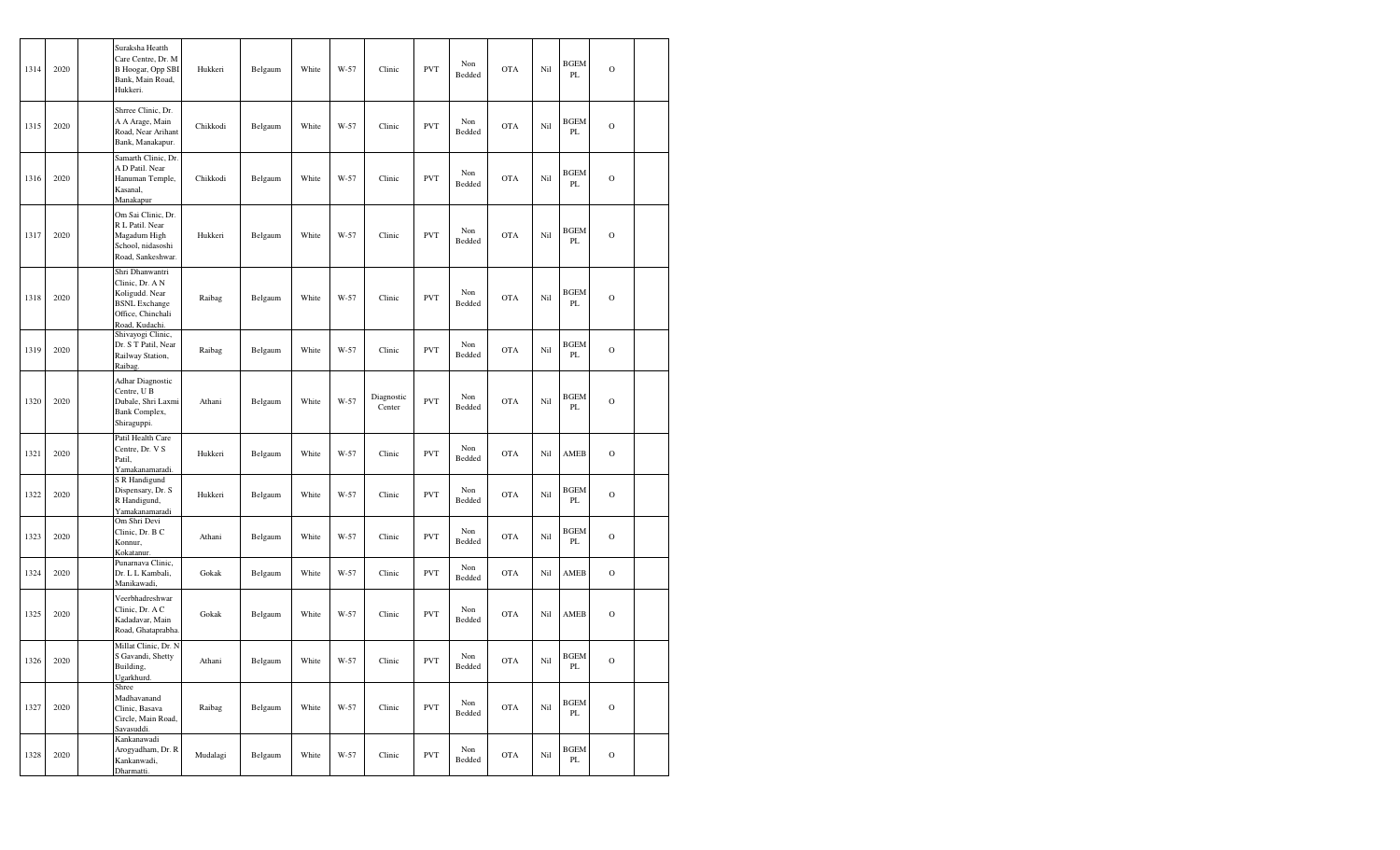| 1329 | 2020 | Siddhashree<br>Daignostics, S M<br>Sujagol, Siddha<br>Road, Kabbur.                                           | Chikkodi | Belgaum | White | W-57 | Diagnostic<br>Center | <b>PVT</b> | Non<br>Bedded | <b>OTA</b> | Nil | <b>BGEM</b><br>PL | $\overline{O}$ |  |
|------|------|---------------------------------------------------------------------------------------------------------------|----------|---------|-------|------|----------------------|------------|---------------|------------|-----|-------------------|----------------|--|
| 1330 | 2020 | Bhavani Clinic, Dr.<br>R R Rajaput, Gasti<br>Plot, Athani.                                                    | Athani   | Belgaum | White | W-57 | Clinic               | <b>PVT</b> | Non<br>Bedded | <b>OTA</b> | Nil | <b>BGEM</b><br>PL | $\mathcal{O}$  |  |
| 1331 | 2020 | Bhavani Clinic, Dr.<br>R J Rajaput, Main<br>Road, Gundewadi.                                                  | Athani   | Belgaum | White | W-57 | Clinic               | <b>PVT</b> | Non<br>Bedded | <b>OTA</b> | Nil | <b>BGEM</b><br>PL | $\overline{O}$ |  |
| 1332 | 2020 | Pandit Clinic, Dr. S<br>B Upadhye,<br>Ankalagi.                                                               | Gokak    | Belgaum | White | W-57 | Clinic               | <b>PVT</b> | Non<br>Bedded | <b>OTA</b> | Nil | AMEB              | $\mathbf O$    |  |
| 1333 | 2020 | Shiva Basava<br>Clinic, Dr. S N<br>Madawal, Market<br>Road, Anakalagi                                         | Gokak    | Belgaum | White | W-57 | Clinic               | <b>PVT</b> | Non<br>Bedded | <b>OTA</b> | Nil | AMEB              | $\mathbf{O}$   |  |
| 1334 | 2020 | Shree Prabhu Life<br>Care Clinic, Dr. N<br>S Matti, Near Govt<br>Hospital,<br>Paschapur.                      | Hukkeri  | Belgaum | White | W-57 | Clinic               | <b>PVT</b> | Non<br>Bedded | <b>OTA</b> | Nil | <b>BGEM</b><br>PL | $\mathbf O$    |  |
| 1335 | 2020 | Shirur<br>Multispeciality<br>Clinic, Dr. M M<br>Shirur, Hidakal<br>Dam.                                       | Hukkeri  | Belgaum | White | W-57 | Clinic               | <b>PVT</b> | Non<br>Bedded | <b>OTA</b> | Nil | <b>BGEM</b><br>PL | $\circ$        |  |
| 1336 | 2020 | Soubhagya Clinic,<br>Dr. S K Mali, Main<br>Road, Khanagaon.                                                   | Gokak    | Belgaum | White | W-57 | Clinic               | <b>PVT</b> | Non<br>Bedded | <b>OTA</b> | Nil | <b>BGEM</b><br>PL | $\mathcal{O}$  |  |
| 1337 | 2020 | Shri<br>Chandrashekhar<br>Education<br>Society's, Dr. M N<br>Mugalkhod<br>Ayurvedic<br>Hospital,<br>Mudalagi. | Mudalagi | Belgaum | White | W-57 | Hospital             | <b>PVT</b> | Bedded        | <b>OTA</b> | 28  | <b>BGEM</b><br>PL | $\mathbf O$    |  |
| 1338 | 2020 | ESI Dispensary,<br>Konnur.                                                                                    | Gokak    | Belgaum | White | W-57 | PHC                  | GOVT       | Non<br>Bedded | <b>OTA</b> | Nil | AMEB              | $\mathbf O$    |  |
| 1339 | 2020 | Shri Sai Clinic, Dr.<br>Priyanka Belavi,<br>Kerur Village.                                                    | Chikkodi | Belgaum | White | W-57 | Clinic               | <b>PVT</b> | Non<br>Bedded | <b>OTA</b> | Nil | <b>BGEM</b><br>PL | $\mathcal{O}$  |  |
| 1340 | 2020 | Basava Clinic, Dr.<br>Sachin Shirur,<br>Main Road,<br>Yamakanamaradi.                                         | Hukkeri  | Belgaum | White | W-57 | Clinic               | <b>PVT</b> | Non<br>Bedded | OTA        | Nil | <b>BGEM</b><br>PL | $\mathbf O$    |  |
| 1341 | 2020 | Swarnadeep Clinic,<br>Dr. N D Kapse,<br>Akol Village.                                                         | Chikkodi | Belgaum | White | W-57 | Clinic               | <b>PVT</b> | Non<br>Bedded | <b>OTA</b> | Nil | <b>BGEM</b><br>PL | $\overline{O}$ |  |
| 1342 | 2020 | Om Sai Clinic, Dr.<br>S J Ugare, Yadur<br>Village.                                                            | Chikkodi | Belgaum | White | W-57 | Clinic               | <b>PVT</b> | Non<br>Bedded | <b>OTA</b> | Nil | <b>BGEM</b><br>PL | $\mathbf O$    |  |
| 1343 | 2020 | Om Sarth<br>Ayurveda, Dr. V V<br>Solapurkar, Gandhi<br>Chowk, Nippani.                                        | Chikkodi | Belgaum | White | W-57 | Clinic               | <b>PVT</b> | Non<br>Bedded | <b>OTA</b> | Nil | BGEM<br>PL        | $\circ$        |  |
| 1344 | 2020 | Nandini Clinic, Dr.<br>Vishwanath<br>Kotagi,<br>Vidyanagar,<br>Halatti, Chikkodi.                             | Chikkodi | Belgaum | White | W-57 | Clinic               | <b>PVT</b> | Non<br>Bedded | <b>OTA</b> | Nil | <b>BGEM</b><br>PL | $\mathcal{O}$  |  |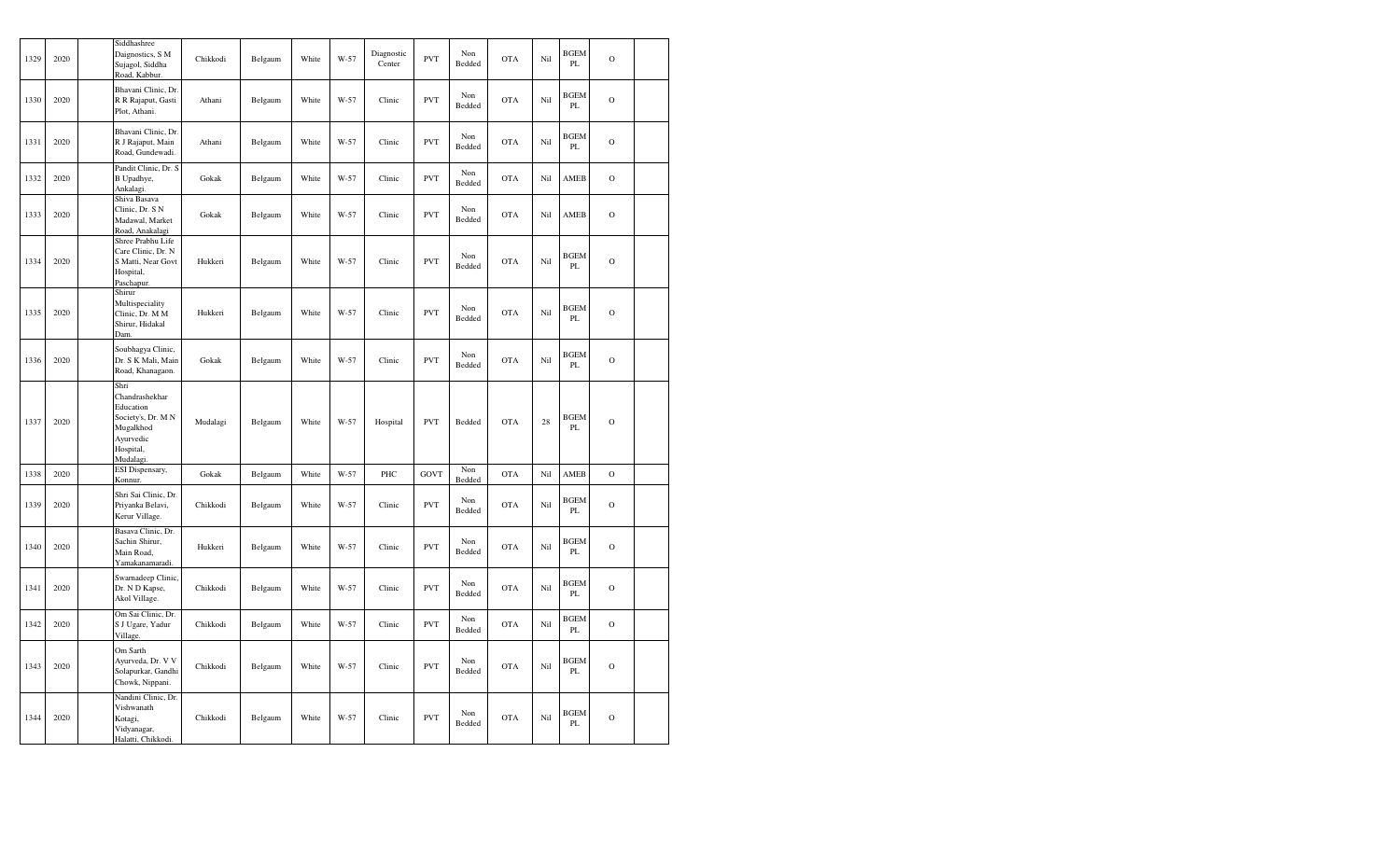| 1345 | 2020 | Tejasvi Ayur Care<br>Pamchakarma<br>Clinic, Dr. S T<br>Kurade, Indira<br>Nagar, Chikkodi.       | Chikkodi | Belgaum | White | W-57   | Clinic               | <b>PVT</b>  | Non<br>Bedded | <b>OTA</b> | Nil | <b>BGEM</b><br>PL | $\circ$        |  |
|------|------|-------------------------------------------------------------------------------------------------|----------|---------|-------|--------|----------------------|-------------|---------------|------------|-----|-------------------|----------------|--|
| 1346 | 2020 | Sharada Dental<br>Clinic, Dr. Chetan<br>Shah, Vidyanagar,<br>Mudalagi.                          | Mudalagi | Belgaum | White | W-57   | Dental Clinic        | <b>PVT</b>  | Non<br>Bedded | <b>OTA</b> | Nil | <b>BGEM</b><br>PL | $\mathcal{O}$  |  |
| 1347 | 2020 | City Poly Clinic,<br>Dr. Soumya S T,<br>Channamma<br>Circle, Mudalagi.                          | Mudalagi | Belgaum | White | W-57   | Clinic               | <b>PVT</b>  | Non<br>Bedded | <b>OTA</b> | Nil | BGEM<br>PL        | $\overline{O}$ |  |
| 1348 | 2020 | M M Naganur<br>Clinic, Dr. Santosh<br>Naganur, Station<br>Road, Kudachi.                        | Raibag   | Belgaum | White | W-57   | Clinic               | <b>PVT</b>  | Non<br>Bedded | <b>OTA</b> | Nil | BGEM<br>PL        | $\mathcal{O}$  |  |
| 1349 | 2020 | Siddivinayak<br>Clinic Dr. Sanju<br>Munyal,<br>Laxminagar,<br>Mudalagi                          | Mudalagi | Belgaum | White | W-57   | Clinic               | <b>PVT</b>  | Non<br>Bedded | <b>OTA</b> | Nil | BGEM<br>PL        | $\circ$        |  |
| 1350 | 2020 | Sharan Hospital &<br>Laboratory,<br>Haruageri Cross,                                            | Raibag   | Belgaum | White | W-57   | Hospital             | <b>PVT</b>  | Bedded        | <b>OTA</b> | 25  | BGEM<br>PL        | $\mathbf O$    |  |
| 1351 | 2020 | Nipani MRI Center<br>Dr. Mahesh S<br>Kore, Manavi<br>Compound, Opp<br>Bus Stand,<br>Nippani.    | Nippani  | Belgaum | White | W-57   | Clinic               | <b>PVT</b>  | Non<br>Bedded | <b>OTA</b> | Nil | <b>BGEM</b><br>PL | $\overline{O}$ |  |
| 1352 | 2020 | Pranada Clinic Dr.<br>Jayashri R Kage,<br>Akol Road,<br>Nippani.                                | Nippani  | Belgaum | White | W-57   | Clinic               | <b>PVT</b>  | Non<br>Bedded | <b>OTA</b> | Nil | BGEM<br>PL        | $\mathbf O$    |  |
| 1353 | 2020 | Focus Daignostic<br>Center Mr.<br>Abhishek R Mane,<br>Chikkodi Road,<br>Nippani.                | Nippani  | Belgaum | White | $W-57$ | Diagnostic<br>Center | <b>PVT</b>  | Non<br>Bedded | <b>OTA</b> | Nil | <b>BGEM</b><br>PL | $\mathcal{O}$  |  |
| 1354 | 2020 | Goroshi Scan and<br>Diagnostic Centre,<br>Smt. Kavita<br>Goroshi, Dhupadal<br>Road, Ghataprabha | Gokak    | Belgaum | White | W-57   | Diagnostic<br>Center | <b>PVT</b>  | Non<br>Bedded | <b>OTA</b> | Nil | <b>BGEM</b><br>PL | $\mathbf O$    |  |
| 1355 | 2020 | Khanagavi Clinic,<br>Dr. N R Khanagavi<br>Mudalagi Road,<br>Kalloli.                            | Mudalagi | Belgaum | White | W-57   | Clinic               | <b>PVT</b>  | Non<br>Bedded | <b>OTA</b> | Nil | <b>BGEM</b><br>PL | $\circ$        |  |
| 1356 | 2020 | Primary Health<br>Centre, Shiraguppi,<br>Kagawad-Taluk.                                         | Kagawad  | Belgaum | White | W-57   | PHC                  | <b>GOVT</b> | Bedded        | <b>OTA</b> | 6   | BGEM<br>PL        | $\mathbf O$    |  |
| 1357 | 2020 | Mali Clinic, Dr.<br>Deepak Mali,<br>Dhonewadi,<br>Nippani.                                      | Nippani  | Belgaum | White | W-57   | Clinic               | <b>PVT</b>  | Non<br>Bedded | OTA        | Nil | <b>BGEM</b><br>PL | $\mathcal{O}$  |  |
| 1358 | 2020 | Sharada Meternity<br>& Nurshing Home,<br>Dr. C B Kurbetti,<br>Near CMC<br>Nippani.              | Nippani  | Belgaum | White | W-57   | Hospital             | <b>PVT</b>  | Bedded        | <b>OTA</b> | 9   | <b>BGEM</b><br>PL | $\mathbf O$    |  |
| 1359 | 2020 | Shree Aditya<br>Daignostic Centre,<br>Mr. R C Kumar,<br>Near Bus Stand,<br>Chikkodi.            | Chikkodi | Belgaum | White | W-57   | Diagnostic<br>Center | <b>PVT</b>  | Non<br>Bedded | <b>OTA</b> | Nil | <b>BGEM</b><br>PL | $\mathbf O$    |  |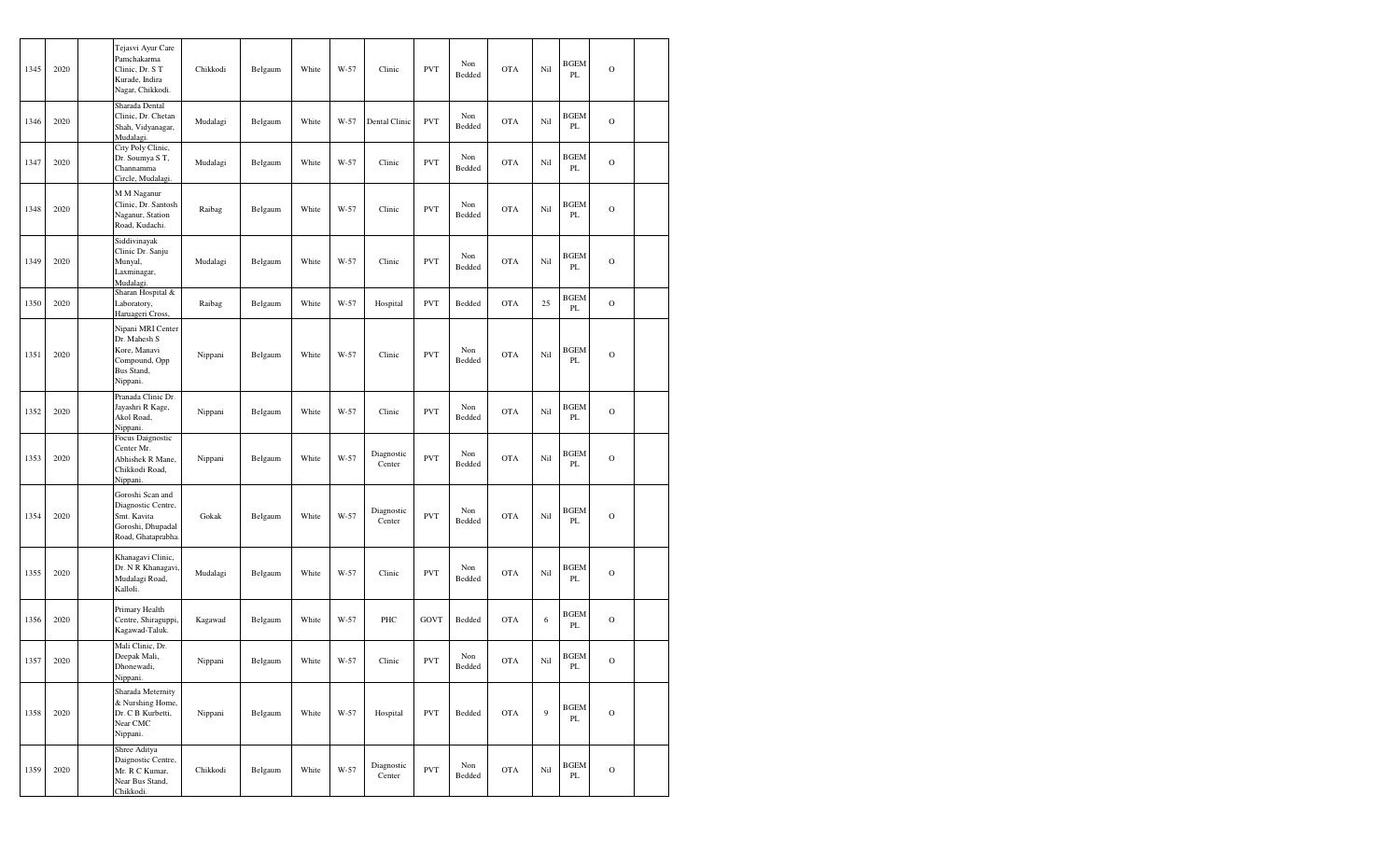| 1360 | 2020 | Rahul Kurane<br>Nippani.                                                             | Women's Hospital,<br>Dr. Rahul Kurane,<br>Shintre Colony,  | Nippani  | Belgaum | White | W-57 | Hospital             | <b>PVT</b>  | Bedded        | <b>OTA</b> | 10  | <b>BGEM</b><br>PL       | $\circ$     |  |
|------|------|--------------------------------------------------------------------------------------|------------------------------------------------------------|----------|---------|-------|------|----------------------|-------------|---------------|------------|-----|-------------------------|-------------|--|
| 1361 | 2020 | Health Centre,<br>Nippani.                                                           | Urbam Primary                                              | Nippani  | Belgaum | White | W-57 | PHC                  | <b>GOVT</b> | Non<br>Bedded | <b>OTA</b> | Nil | <b>BGEM</b><br>PL       | $\mathbf O$ |  |
| 1362 | 2020 | Guruwarpeth,<br>Gokak.                                                               | Ayushman Clinic,<br>Dr. A B Tanange,                       | Gokak    | Belgaum | White | W-57 | Clinic               | <b>PVT</b>  | Non<br>Bedded | <b>OTA</b> | Nil | <b>BGEM</b><br>PL       | $\mathbf O$ |  |
| 1363 | 2021 | Shri Ganesh<br>Sonography &<br>Mr. Prashant<br>Jadhav.<br>Sankeshwar.                | Daignostic Centre,                                         | Hukkeri  | Belgaum | White | W-57 | Diagnostic<br>Center | <b>PVT</b>  | Non<br>Bedded | <b>OTA</b> | Nil | <b>BGEM</b><br>PL       | $\mathbf O$ |  |
| 1364 | 2021 | Dr.Naveen<br>Golabhavi,                                                              | Navami Hospital,<br>Byalikata, Gokak.                      | Gokak    | Belgaum | White | W-57 | Hospital             | <b>PVT</b>  | Bedded        | <b>OTA</b> | 22  | AMEB                    | $\mathbf O$ |  |
| 1365 | 2021 | Jeev<br>Hospital, Dr.<br>Sachin Kallur,<br>Akkol Road,<br>Nippani.                   | Multispeciality                                            | Nippani  | Belgaum | White | W-57 | Hospital             | <b>PVT</b>  | Bedded        | <b>OTA</b> | 10  | <b>BGEM</b><br>PL       | $\mathbf O$ |  |
| 1366 | 2021 | Pattanashetti,<br>Nesari Garden,<br>Sankeshwar.                                      | Sankeshwar Scan<br>Centre Mr. ND                           | Hukkeri  | Belgaum | White | W-57 | Diagnostic<br>Center | <b>PVT</b>  | Non<br>Bedded | <b>OTA</b> | Nil | AMEB                    | $\circ$     |  |
| 1366 | 2021 |                                                                                      | Primary Health<br>Centre, Sambaragi.                       | Athani   | Belgaum | White | W-57 | PHC                  | <b>GOVT</b> | Bedded        | <b>OTA</b> | 6   | <b>BGEM</b><br>$\rm PL$ | $\mathbf O$ |  |
| 1367 | 2021 | Krishna Kittur.<br>Kagawad                                                           | Dhruv Clinic, Dr.<br>Yuvaraj Rajamane,                     | Kagawad  | Belgaum | White | W-57 | Clinic               | <b>PVT</b>  | Non<br>Bedded | <b>OTA</b> | Nil | <b>BGEM</b><br>PL       | $\circ$     |  |
| 1368 | 2021 |                                                                                      | Mujahid Clinic, Dr<br>Z M Pathan, M G<br>Market, Athani.   | Athani   | Belgaum | White | W-57 | Clinic               | <b>PVT</b>  | Non<br>Bedded | <b>OTA</b> | Nil | <b>BGEM</b><br>PL       | $\mathbf O$ |  |
| 1369 | 2021 |                                                                                      | Shree Sai CT Scan<br>Centre, Near Bus<br>Stand, Mudalagi.  | Mudalagi | Belgaum | White | W-57 | Diagnostic<br>Center | <b>PVT</b>  | Non<br>Bedded | <b>OTA</b> | Nil | <b>BGEM</b><br>PL       | $\circ$     |  |
| 1370 | 2021 | Sudarshan Eye<br>Wagh,<br>Basaveshwar<br>Circle, Athani.                             | Hospital, Dr. S S                                          | Athani   | Belgaum | White | W-57 | Hospital             | <b>PVT</b>  | Bedded        | <b>OTA</b> | 10  | <b>BGEM</b><br>PL       | $\mathbf O$ |  |
| 1371 | 2021 | Naganur,<br>Narayankar<br>Building,<br>Chikkodi.                                     | Ved Diagnostics,<br>Mr. Sunilkumar                         | Chikkodi | Belgaum | White | W-57 | Diagnostic<br>Center | <b>PVT</b>  | Non<br>Bedded | <b>OTA</b> | Nil | <b>BGEM</b><br>PL       | $\mathbf O$ |  |
| 1372 | 2021 | Brahmanath<br>Road, Nippani.                                                         | Speciality Dental<br>Hospital, Dr. S R<br>Chougale, Old PB | Nippani  | Belgaum | White | W-57 | Dental Clinic        | <b>PVT</b>  | Non<br>Bedded | <b>OTA</b> | Nil | <b>BGEM</b><br>PL       | $\mathbf O$ |  |
| 1373 | 2021 | Sanjeevani<br>Polyclinic and<br>Vishwanath<br>Huddar, Near<br>Court Circle,<br>Gokak | Laboratory, Dr.                                            | Gokak    | Belgaum | White | W-57 | Hospital             | <b>PVT</b>  | Bedded        | <b>OTA</b> | 9   | <b>BGEM</b><br>PL       | $\circ$     |  |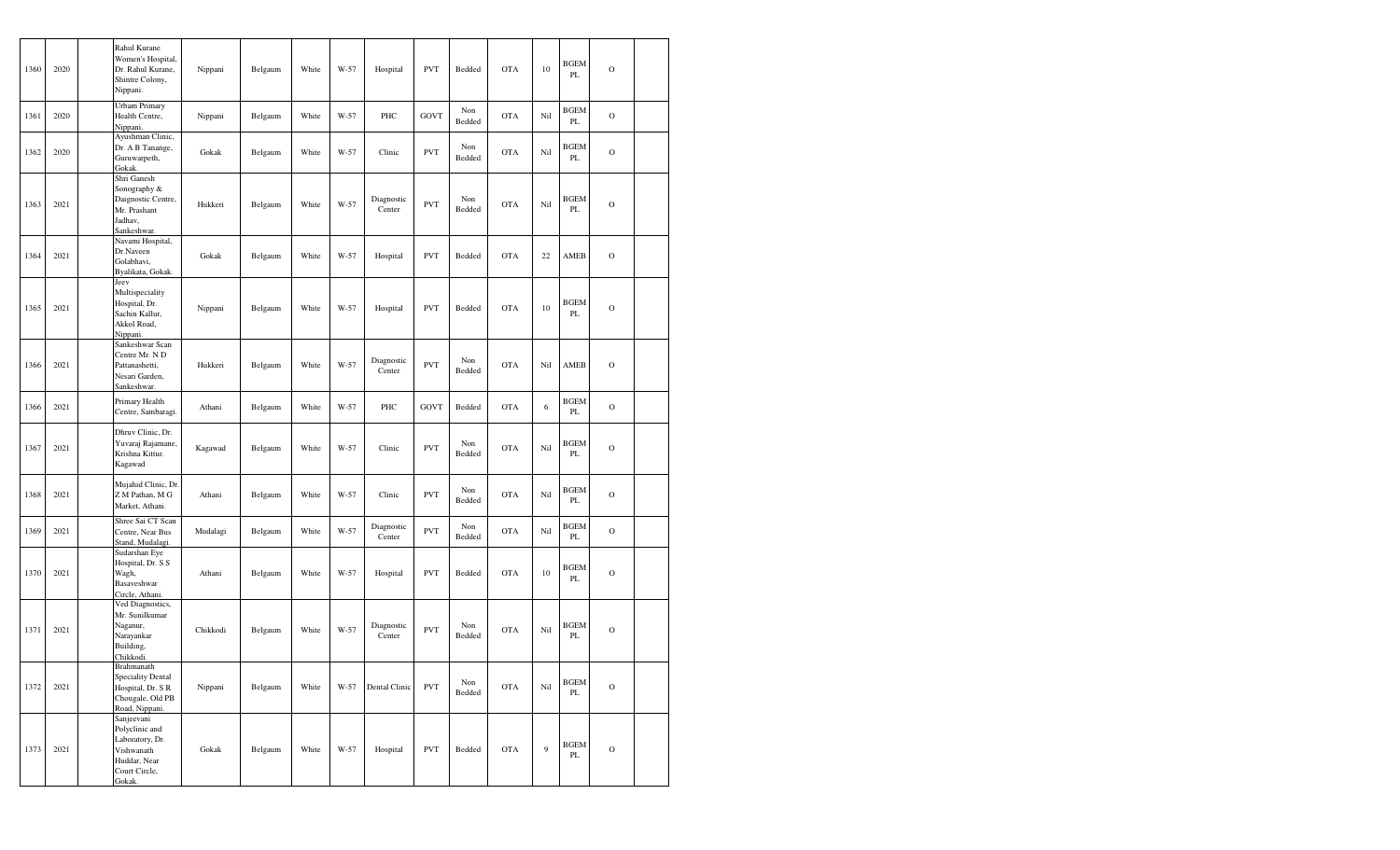| 1374 | 2021 | Twacha Skin<br>Clinic, Dr. S L<br>Patil, Nesari<br>Complex,<br>Sankeshwar.  | Hukkeri  | Belgaum | White | $W-57$ | Clinic               | <b>PVT</b> | Non<br>Bedded | <b>OTA</b> | Nil            | <b>BGEM</b><br>PL | $\circ$  |  |
|------|------|-----------------------------------------------------------------------------|----------|---------|-------|--------|----------------------|------------|---------------|------------|----------------|-------------------|----------|--|
| 1375 | 2021 | Vision Diagnostic<br>Centre & Clinic,<br>Dr, Amit Chougale,<br>Shamanewadi. | Chikkodi | Belgaum | White | W-57   | Diagnostic<br>Center | <b>PVT</b> | Non<br>Bedded | <b>OTA</b> | Nil            | <b>BGEM</b><br>PL | $\Omega$ |  |
| 1376 | 2021 | <b>Blooddy Giri</b><br>Diagnostic<br>Laboaratory,<br>Hebbal.                | Hukkeri  | Belgaum | White | W-57   | Diagnostic<br>Center | <b>PVT</b> | Non<br>Bedded | <b>OTA</b> | Nil            | <b>BGEM</b><br>PL | $\Omega$ |  |
| 1377 | 2021 | Shri Sai Clinic, Dr.<br>S Y Sannakki,<br>Chinchali Circle,<br>Kudachi.      | Raibag   | Belgaum | White | $W-57$ | Clinic               | <b>PVT</b> | Non<br>Bedded | <b>OTA</b> | Nil            | <b>BGEM</b><br>PL | $\Omega$ |  |
| 1378 | 2021 | Paras ENT<br>Speciality Hospital<br>Suvarna Plaza, Old<br>PB Road, Nippani. | Nippani  | Belgaum | White | $W-57$ | Hospital             | <b>PVT</b> | Bedded        | <b>OTA</b> | $\overline{7}$ | <b>BGEM</b><br>PL | $\Omega$ |  |

## **F-Register of White Category (RO-Chikkodi) as on 31-03-2021**

| Sl.No. PCBID |           | Year of      | Name of the                | Address of the            | Area/Place/            | Taluk                       | $\bullet$<br>District       | Name of the Type of Product  |           |               | Category No |              | Size Colour | date of                   | capital  | resent         | Applic       | Water Act  | Air   | Air Act        | HWM         | <b>HWM</b> | <b>BMW BMW</b> |                  |             | Registr Registrat Batter |      | Е-              | E-            | <b>MSW</b>  | <b>MSW</b> | Remarks |
|--------------|-----------|--------------|----------------------------|---------------------------|------------------------|-----------------------------|-----------------------------|------------------------------|-----------|---------------|-------------|--------------|-------------|---------------------------|----------|----------------|--------------|------------|-------|----------------|-------------|------------|----------------|------------------|-------------|--------------------------|------|-----------------|---------------|-------------|------------|---------|
|              |           |              | Identifica Industry        | Organisations             | Ward No.               |                             |                             | Industrial                   | Organisat |               | (XGN)       |              |             | L/M/S (R/O/G/ establishme | investme | Workin ability |              | (Validity) | Act   | (Validity)     | (Y/N)       | (Validity) |                | (Y/N) (Validity) | ation       | ion                      |      | Waste           | Waste $(Y/N)$ |             | (Validity) |         |
|              |           | tion (YY-    |                            |                           |                        |                             |                             | Estates/areas                | ion/      |               | category    | <b>Micro</b> | W)          | nt                        | nt (in   | g Status under |              |            | (Y/N) |                |             |            |                |                  | under       | under                    |      | $(Y/N)$ $(Y/N)$ | (Validit      |             |            |         |
|              |           | $\mathbf{v}$ |                            |                           |                        |                             |                             |                              |           |               |             |              |             | DD/MM/Y                   | akhe)    | O/C1           |              |            |       |                |             |            |                |                  |             |                          |      |                 |               |             |            |         |
| (1)          | (2)       | (3)          | (4)                        | (5)                       | (6)                    | (7)                         | (8)                         | (9)                          | (10)      | (11)          | (12)        | (13)         | (14)        | (15)                      | (16)     | (17)           | (18)         | (19)       | (20)  | (21)           | (22)        | (23)       | (24)           | (25)             | (26)        | (27)                     | (28) | (29)            | (30)          | (31)        | (32)       | (33)    |
|              |           |              |                            | Sy No-1861,               |                        |                             |                             | Not in                       |           | Manufactu     |             |              |             |                           |          |                |              |            |       |                |             |            |                |                  |             |                          |      |                 |               |             |            |         |
|              | <b>NA</b> | 2012         | Sai Fly Ash Bricks         | Collage Road,             | Raibag                 | Raibag                      |                             | Belgaum Industrial           |           | re &          |             | S            | W           | 2012                      | 850      | C1             | $\mathbf{Y}$ | C1         | Y     | C <sub>1</sub> | $\mathbf N$ | NA         | $_{\rm N}$     | <b>NA</b>        | N           | NA                       | N    | N               | <b>NA</b>     | N           | NA         |         |
|              |           |              |                            | Raibag                    |                        |                             |                             | Area                         |           | Selling of    |             |              |             |                           |          |                |              |            |       |                |             |            |                |                  |             |                          |      |                 |               |             |            |         |
|              |           |              |                            |                           |                        |                             |                             |                              |           | <b>Bricks</b> |             |              |             |                           |          |                |              |            |       |                |             |            |                |                  |             |                          |      |                 |               |             |            |         |
|              |           |              |                            | Muncipal No.              |                        |                             |                             |                              |           |               |             |              |             |                           |          |                |              |            |       |                |             |            |                |                  |             |                          |      |                 |               |             |            |         |
| 2            | NA        | 2009         | <b>AIRCEL LTD</b>          | 924/B. (New No. Market,   | Gandhi                 | Chikkodi Belgaum Industrial |                             | Not in                       | T T       | Telephone     |             | S.           | W           | 2010                      | 2.48     | $\Omega$       | N            | <b>NA</b>  | Y     | 12/31/2018     | N           | <b>NA</b>  | N              | <b>NA</b>        | N           | NA                       | N    | N               | <b>NA</b>     | $\mathbf N$ | NA         |         |
|              |           |              |                            | 2246) Gandhi              | Chikkodi               |                             |                             | Area                         |           | Tower         |             |              |             |                           |          |                |              |            |       |                |             |            |                |                  |             |                          |      |                 |               |             |            |         |
|              |           |              |                            | Market Chikkodi           |                        |                             |                             |                              |           |               |             |              |             |                           |          |                |              |            |       |                |             |            |                |                  |             |                          |      |                 |               |             |            |         |
|              |           |              |                            | CTS No. 2042,             |                        |                             |                             | Not in                       |           |               |             |              |             |                           |          |                |              |            |       |                |             |            |                |                  |             |                          |      |                 |               |             |            |         |
|              | NA        | 2009         | <b>AIRCEL LTD</b>          | Nippani Nehru             | Nippani                | Chikkodi Belgaum Industrial |                             |                              | T T       | Telephone     |             | S            | W           | 2010                      | 2.19     | $\Omega$       | N            | NA         | Y     | 12/31/2013     | N           | <b>NA</b>  | N              | <b>NA</b>        | N           | NA                       | N    | N               | <b>NA</b>     | N           | NA         |         |
|              |           |              |                            | chowk At post             |                        |                             |                             | Area                         |           | Tower         |             |              |             |                           |          |                |              |            |       |                |             |            |                |                  |             |                          |      |                 |               |             |            |         |
|              |           |              |                            | Nippani                   |                        |                             |                             |                              |           |               |             |              |             |                           |          |                |              |            |       |                |             |            |                |                  |             |                          |      |                 |               |             |            |         |
|              |           | 2009         | <b>AIRCEL LTD</b>          | $98/A/1+2+3/1A$ ,         |                        | Gokak                       |                             | Not in<br>Belgaum Industrial | T T       | Telephone     |             | S            | W           | 2009                      | 2.19     | $\Omega$       | N            | <b>NA</b>  | Y     | 12/31/2018     | N           |            | $\mathbf N$    |                  |             |                          | N    | $_{\rm N}$      |               |             |            |         |
|              | <b>NA</b> |              |                            | Masaguppi<br>Village      | Masaguppi              |                             |                             | Area                         |           | Tower         |             |              |             |                           |          |                |              |            |       |                |             | <b>NA</b>  |                | <b>NA</b>        | N           | NA                       |      |                 | NA            | N           | NA         |         |
|              |           |              |                            |                           |                        |                             |                             | Not in                       |           |               |             |              |             |                           |          |                |              |            |       |                |             |            |                |                  |             |                          |      |                 |               |             |            |         |
|              | <b>NA</b> | 2009         | <b>AIRCEL LTD</b>          | No. 456/2,                | Sondalaga              | Chikkodi Belgaum Industrial |                             |                              | T T       | Telephone     |             | S.           | W           | 2009                      | 1.91     | $\Omega$       | N            | NA         | Y     | 12/31/2018     | N           | <b>NA</b>  | N              | NA               | N           | NA                       | N    | N               | NA            | N           | NA         |         |
|              |           |              |                            | Sondalaga                 |                        |                             |                             | Area                         |           | Tower         |             |              |             |                           |          |                |              |            |       |                |             |            |                |                  |             |                          |      |                 |               |             |            |         |
|              |           |              |                            | No.272/A/2E               | Dodbanahatti           |                             |                             | Not in                       |           | Telephone     |             |              |             |                           |          |                |              |            |       |                |             |            |                |                  |             |                          |      |                 |               |             |            |         |
| 6            | <b>NA</b> | 2009         | <b>AIRCEL LTD</b>          | Dodbanahatti              | village                | Hukkeri                     |                             | Belgaum Industrial           | T T       | Tower         |             | S            | W           | 2009                      | 2.19     | $\circ$        | N            | NA         | Y     | 12/31/2018     | N           | <b>NA</b>  | $\mathbf N$    | <b>NA</b>        | N           | NA                       | N    | N               | NA            | N           | NA         |         |
|              |           |              |                            | village                   |                        |                             |                             | Area                         |           |               |             |              |             |                           |          |                |              |            |       |                |             |            |                |                  |             |                          |      |                 |               |             |            |         |
|              |           |              | <b>AIRCEL LTD</b>          | No. 57/A, ASS             |                        |                             |                             | Not in                       | T T       | Telephone     |             | S            | W           | 2009                      | 2.3      | $\mathbf{O}$   | $\mathbf N$  | NA         | Y     | 12/31/2018     | N           |            | $\mathbf N$    |                  |             |                          | N    | N               | NA            |             | NA         |         |
|              | <b>NA</b> | 2009         |                            | No. 34, Shipur<br>Village | Shipur village Hukkeri |                             |                             | Belgaum Industrial<br>Area   |           | Tower         |             |              |             |                           |          |                |              |            |       |                |             | <b>NA</b>  |                | NA               | $\mathbf N$ | NA                       |      |                 |               | $\mathbf N$ |            |         |
|              |           |              |                            |                           |                        |                             |                             | Not in                       |           |               |             |              |             |                           |          |                |              |            |       |                |             |            |                |                  |             |                          |      |                 |               |             |            |         |
| 8            | <b>NA</b> | 2010         | <b>AIRCEL LTD</b>          | Sy. No. 669,              | Ainapur                | Athani                      |                             | Belgaum Industrial           | T T       | Telephone     |             | S            | W           | 2010                      | 2.3      | $\Omega$       | N            | NA         | Y     | 12/31/2013     | N           | <b>NA</b>  | $\mathbf N$    | NA               | N           | NA                       | N    | N               | NA            | $\mathbf N$ | NA         |         |
|              |           |              |                            | Ainapur village village   |                        |                             |                             | Area                         |           | Tower         |             |              |             |                           |          |                |              |            |       |                |             |            |                |                  |             |                          |      |                 |               |             |            |         |
|              |           |              |                            | Sy. No. 38,               | Mathgalli.             |                             |                             | Not in                       |           | Telephone     |             |              |             |                           |          |                |              |            |       |                |             |            |                |                  |             |                          |      |                 |               |             |            |         |
| 9            | <b>NA</b> | 2009         | <b>AIRCEL LTD</b>          | Mathgalli,                | Sankeshwara            | Hukkeri                     |                             | Belgaum Industrial           | T T       | Tower         |             | S.           | W           | 2009                      | 2.7      | $\circ$        | N            | NA         | Y     | 12/31/2018     | N           | <b>NA</b>  | $\mathbf N$    | NA               | N           | NA                       | N    | $_{\rm N}$      | NA            | $\mathbf N$ | NA         |         |
|              |           |              |                            | Sankeshwara               |                        |                             |                             | Area                         |           |               |             |              |             |                           |          |                |              |            |       |                |             |            |                |                  |             |                          |      |                 |               |             |            |         |
|              |           |              |                            | R S No-639/1,             |                        |                             |                             | Not in                       |           | Wheat         |             | S            |             |                           |          |                | Y            |            |       |                |             |            |                |                  |             |                          |      |                 |               |             |            |         |
| 10           | NA        | 2006         | <b>Arihanth Industries</b> | Deggewadi Road            | Raibag                 | Raibag                      |                             | Belgaum Industrial<br>Area   |           | Helling       |             |              | W           | 2010                      | 24.65    | $\circ$        |              | 12/31/2019 | N     | <b>NA</b>      | N           | <b>NA</b>  | $\mathbf N$    | NA               | N           | NA                       | N    | N               | NA            | N           | NA         |         |
|              |           |              |                            |                           |                        |                             |                             |                              |           |               |             |              |             |                           |          |                |              |            |       |                |             |            |                |                  |             |                          |      |                 |               |             |            |         |
|              |           |              | <b>ATC Telecom</b>         | Sy. No. 263/3,            | Umarani                |                             |                             | Not in                       |           | Telephone     |             |              |             |                           |          |                |              |            |       |                |             |            |                |                  |             |                          |      |                 |               |             |            |         |
| 11           | <b>NA</b> | 2014         | <b>Tower Corporation</b>   | Umarani village village   |                        |                             | Chikkodi Belgaum Industrial |                              | T T       | Tower         |             | S            | W           | 2014                      | 2.4      | $\Omega$       | N            | <b>NA</b>  | Y     | 12/31/2024     | N           | <b>NA</b>  | N              | <b>NA</b>        | N           | NA                       | N    | ${\bf N}$       | <b>NA</b>     | N           | <b>NA</b>  |         |
|              |           |              | Pvt Ltd                    |                           |                        |                             |                             | Area                         |           |               |             |              |             |                           |          |                |              |            |       |                |             |            |                |                  |             |                          |      |                 |               |             |            |         |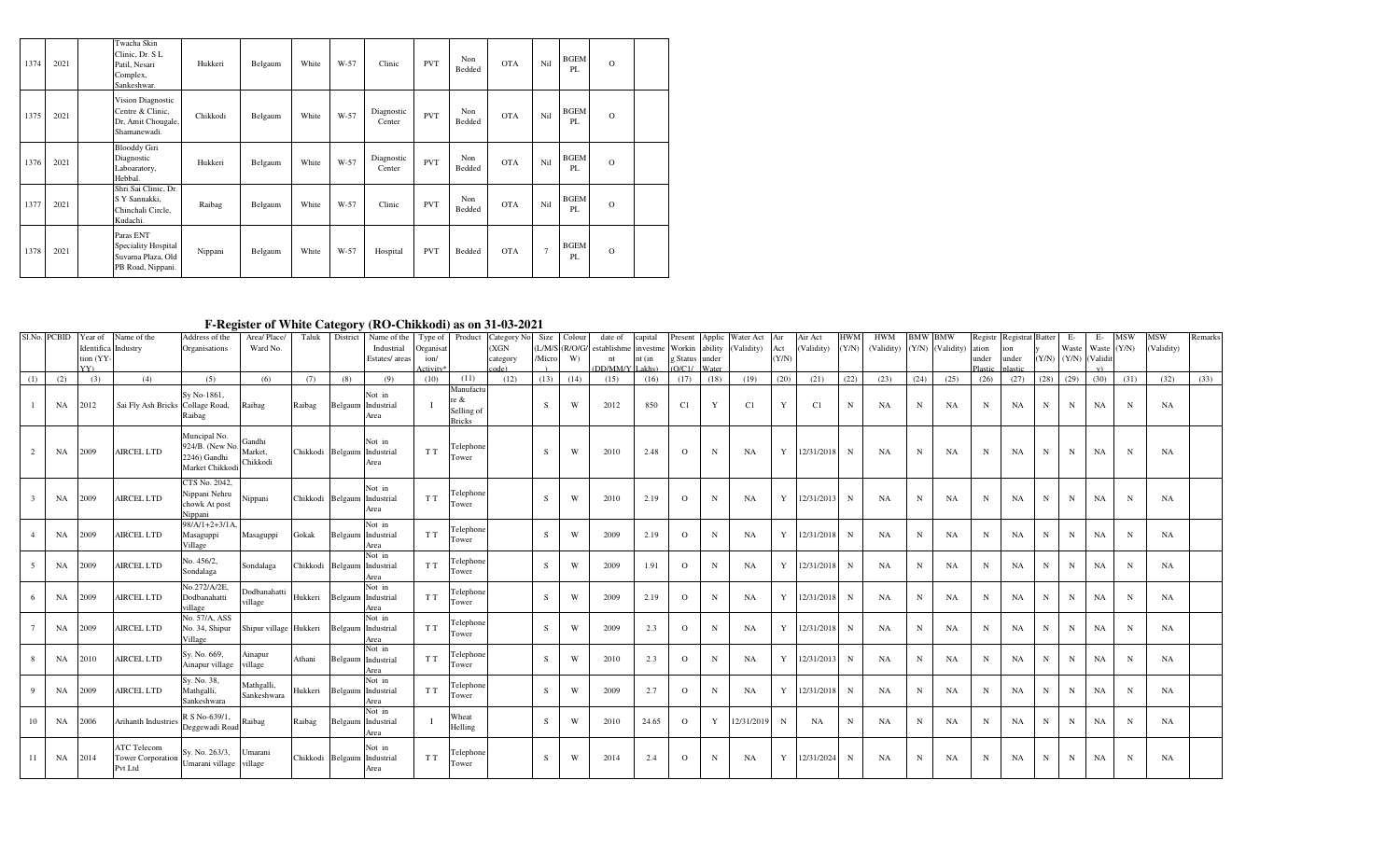| 12 | NA        | 2014      | <b>ATC Telecom</b><br>Tower Corporation<br>Pvt Ltd                | Sy. No. 1/2,<br>Lokur village                                                     | Lokur village           | Athani   |         | Not in<br>Belgaum Industrial<br>Area          | T T     | Telecom<br>Tower              | S         | $\mathbf W$ | 2014                     | 2.4   | $\mathbf{O}$   | $\mathbf N$  | NA         | Y           | 12/31/2024 | $\mathbf N$  | NA        | $\mathbf N$ | NA | $_{\rm N}$  | NA | $\, {\rm N}$ | N           | NA          | ${\bf N}$    | NA |  |
|----|-----------|-----------|-------------------------------------------------------------------|-----------------------------------------------------------------------------------|-------------------------|----------|---------|-----------------------------------------------|---------|-------------------------------|-----------|-------------|--------------------------|-------|----------------|--------------|------------|-------------|------------|--------------|-----------|-------------|----|-------------|----|--------------|-------------|-------------|--------------|----|--|
| 13 | NA        | 2012      | <b>ATC Telecom</b><br>Tower Corporation Muchandi<br>Co-op Pvt Ltd | Sy. No. 258/1+2,<br>village                                                       | Muchandi<br>Village     | Gokak    |         | Not in<br>Belgaum Industrial<br>Area          | T T     | Telephone<br>[ower            | S         | W           | 2010                     | 2.73  | $\overline{O}$ | ${\bf N}$    | NA         | Y           | 12/31/2016 | $\mathbf N$  | NA        | $\mathbf N$ | NA | $_{\rm N}$  | NA | $\mathbf N$  | $\mathbf N$ | NA          | $\mathbf N$  | NA |  |
| 14 | NA        | 2012      | <b>ATC Telecom</b><br>Tower Corporation<br>Co-op Pvt Ltd          | Sy. No. 592-A/I,<br>Prathamika<br>Krushi Pathina<br>Sahakari Bank<br>Ltd, Shedbal | Shedbal                 | Athani   |         | Not in<br>Belgaum Industrial<br>Area          | T T     | Telephone<br>[ower            | $\,$ S    | W           | 2012                     | 2.65  | $\mathbf{O}$   | ${\bf N}$    | <b>NA</b>  | Y           | 12/31/2016 | $\mathbf N$  | NA        | N           | NA | N           | NA | $_{\rm N}$   | $\mathbf N$ | NA          | N            | NA |  |
| 15 | NA        | 2010      | ATC Telecom<br><b>Tower Corporation</b><br>Pvt Ltd                | Sy No-583,<br>Melmatti                                                            | Malamatti               | Gokak    | Belgaum | Not in<br>Industrial<br>Area                  | T T     | Telephone<br>ower             | ${\bf S}$ | W           | 2010                     | 2.55  | $\mathbf{O}$   | $\mathbf N$  | NA         | Y           | 12/31/2015 | $\mathbf N$  | NA        | $\mathbf N$ | NA | N           | NA | $_{\rm N}$   | N           | NA          | $\mathbf N$  | NA |  |
| 16 | NA        | 2010      | ATC Telecom<br><b>Tower Corporation</b><br>Pvt Ltd                | Sy No-130/2,<br><b>APMC Road</b>                                                  | Gokak                   | Gokak    |         | Not in<br>Belgaum Industrial<br>Area          | T T     | Telephone<br>ower             | S         | W           | 2010                     | 2.55  | $\mathbf{O}$   | $\mathbf N$  | NA         | Y           | 12/31/2015 | $\mathbf N$  | NA        | $\mathbf N$ | NA | $_{\rm N}$  | NA | $_{\rm N}$   | $\mathbf N$ | NA          | N            | NA |  |
| 17 | NA        | 2010      | <b>ATC Telecom</b><br>Tower Corporation Near Bus Stop,<br>Pvt Ltd | Sy No-12/1,<br>Pachapur                                                           | Pachapur                | Hukkeri  |         | Not in<br>Belgaum Industrial<br>Area          | T T     | Telephone<br>ower             | S         | W           | 2010                     | 2.65  | $\mathbf{O}$   | $\mathbf N$  | NA         | Y           | 12/31/2015 | $\mathbf N$  | NA        | $_{\rm N}$  | NA | N           | NA | $\mathbf N$  | $\mathbf N$ | NA          | $\mathbf N$  | NA |  |
| 18 | NA        | 2012-13   | <b>ATC Telecom</b><br>Tower Corporation Hosapeth Galli<br>Pvt Ltd |                                                                                   | Gokak                   | Gokak    |         | Not in<br>Belgaum Industrial<br>Area          | T T     | Telephone<br>[ower            | $\,$ S    | W           | 2013-13                  | 1.58  | $\mathbf O$    | ${\bf N}$    | NA         | Y           | 12/31/2013 | $\,$ N       | <b>NA</b> | N           | NA | N           | NA | $\mathbf N$  | ${\bf N}$   | NA          | $\mathbf N$  | NA |  |
| 19 | NA        | 2014-15   | <b>ATC Telecom</b><br>Tower Corporation Sy No. 2/1A<br>Pvt Ltd    |                                                                                   | Kamatyanatti<br>Village | Chikkodi |         | Not in<br>Belgaum Industrial<br>Area          | T T     | Telephone<br>Tower            | S         | W           | 2014-15                  | 2.25  | $\mathbf{O}$   | $\mathbf N$  | NA         | Y           | 12/31/2019 | $\mathbf N$  | NA        | $_{\rm N}$  | NA | $_{\rm N}$  | NA | $\mathbf N$  | N           | NA          | $\, {\bf N}$ | NA |  |
| 20 | NA        | 1985      | Ayub Engineering<br>Works                                         | Naka NO <sub>1</sub><br>Gokak                                                     | Gokak                   | Gokak    |         | Not in<br>Belgaum Industrial<br>Area          |         | <b>GI</b> Metal<br>Fabricatio | $\,$ S    | W           | 1985                     | 3.9   | $\mathbf{O}$   | $\mathbf N$  | NA         | Y           | 12/31/2014 | $\mathbf N$  | NA        | $\mathbf N$ | NA | $_{\rm N}$  | NA | $_{\rm N}$   | N           | NA          | $\, {\bf N}$ | NA |  |
| 21 | NA        | 2012      | B V H Hydel<br>Power Pvt Ltd                                      | Markandeya<br>Dam, Shirur<br>Village,                                             | Shirur Village Hukkeri  |          | Belgaum | Not in<br>Industrial<br>Area                  |         | Mini<br>Hydel<br>Scheme       | S         | W           | $\overline{\phantom{m}}$ | 39933 | $\mathbf Y$    | $\mathbf Y$  | <b>YTC</b> | Y           | <b>YTC</b> | $\, {\bf N}$ | NA        | $_{\rm N}$  | NA | N           | NA | $_{\rm N}$   | ${\bf N}$   | NA          | $\mathbf N$  | NA |  |
| 22 | NA        | 2003      | <b>B.G. Kotnal Cloth</b><br>Merchants,                            | Market Road<br>Gokak-Tq, Dist- Gokak<br>Belgaum                                   |                         | Gokak    |         | Not in<br>Belgaum Industrial<br>Area          | $\circ$ | Cloth<br>Shop                 | $\,$ S    | W           | 2003                     | 4.9   | $\mathbf{O}$   | $\mathbf N$  | NA         | Y           | 12/31/2014 | $\mathbf N$  | NA        | N           | NA | N           | NA | $_{\rm N}$   | ${\bf N}$   | NA          | $\mathbf N$  | NA |  |
| 23 | NA        | $04 - 05$ | <b>Bharath Sanchar</b><br>Vigam Ltd                               | Belgaum.<br>(DG Set at MW<br>Tower at<br>Kagwad)                                  | Kagwad                  | Athani   |         | Not in<br>Belgaum Industrial<br>Area          | T T     | Telephone<br>[ower            | $\,$ S    | W           | 2005                     |       | $\mathbf{O}$   | $\, {\bf N}$ | NA         | Y           | 12/31/2015 | N            | NA        | N           | NA | N           | NA | $_{\rm N}$   | $\mathbf N$ | $_{\rm NA}$ | $\mathbf N$  | NA |  |
| 24 | NA        | $04 - 05$ | <b>Bharath Sanchar</b><br>Nigam Ltd                               | Belgaum.<br>(DG Set at MW<br>Tower at Aigali                                      | Aigali                  | Athani   |         | Not in<br>Belgaum Industrial<br>Area          | T T     | Telephone<br>Tower            | S         | W           | 2005                     |       | $\mathbf{O}$   | $\mathbf N$  | NA         | Y           | 12/31/2015 | $\mathbf N$  | NA        | N           | NA | $_{\rm N}$  | NA | $_{\rm N}$   | $\mathbf N$ | NA          | $_{\rm N}$   | NA |  |
| 25 | NA        | 2008      | <b>Bharath Sanchar</b><br>Vigam Ltd                               | Belgaum.<br>(DG Set at MW<br>Tower at Athani                                      | Athani                  | Athani   |         | Not in<br>Belgaum Industrial<br>Area          | T T     | Felephone<br>Tower            | S         | W           | 2005                     |       | $\mathbf{o}$   | $\mathbf N$  | NA         | Y           | 12/31/2015 | $\mathbf N$  | NA        | $_{\rm N}$  | NA | N           | NA | $_{\rm N}$   | $\mathbf N$ | NA          | $\mathbf N$  | NA |  |
| 26 | NA        | $04 - 05$ | <b>Bharath Sanchar</b><br>Nigam Ltd                               | Belgaum.<br>DG Set at MW<br>Tower at<br>shiraguppi)                               | Shirguppi               | Athani   |         | Not in<br>Belgaum Industrial<br>Area          | T T     | Telephone<br>Tower            | S         | W           | 2005                     | 4.5   | $\mathbf{O}$   | N            | NA         | Y           | 12/31/2015 | $\mathbf N$  | NA        | $\mathbf N$ | NA | $\mathbf N$ | NA | N            | $\mathbf N$ | NA          | $\mathbf N$  | NA |  |
| 27 | NA        | $04 - 05$ | <b>Bharath Sanchar</b><br>Nigam Ltd                               | Belgaum.<br>DG Set at MW<br>Tower at<br>Jgarkhurd)                                | Ugarkhurd               | Athani   |         | Not in<br>Belgaum Industrial<br>Area          | T T     | Telephone<br>Tower            | S         | W           | 2005                     | 4.5   | $\mathbf{O}$   | $\mathbf N$  | NA         | Y           | 12/31/2015 | $\mathbf N$  | NA        | $_{\rm N}$  | NA | $_{\rm N}$  | NA | $\, {\rm N}$ | $\mathbf N$ | NA          | $\mathbf N$  | NA |  |
| 28 | NA        | $04 - 05$ | <b>Bharath Sanchar</b><br>Nigam Ltd                               | Belgaum.<br>(DG Set at MW<br>Tower at<br>Vippani)                                 | Nippani                 | Chikkodi |         | Not in<br>Belgaum Industrial<br>Area          | T T     | Telephone<br>Γower            | S         | $\mathbf W$ | 2005                     | 4.5   | $\mathbf{O}$   | $\,$ N       | NA         | Y           | 12/31/2015 | $\, {\bf N}$ | NA        | $\mathbf N$ | NA | $_{\rm N}$  | NA | $_{\rm N}$   | $\mathbf N$ | NA          | $\, {\bf N}$ | NA |  |
| 29 | <b>NA</b> | $04 - 05$ | <b>Bharath Sanchar</b><br>Nigam Ltd                               | (DG Set at MW<br>Tower at Ingali)                                                 | Ingali                  |          |         | Not in<br>Chikkodi Belgaum Industrial<br>Area | T T     | Telephone<br>Tower            | S         | W           | 2005                     | 4.5   | $\mathbf{O}$   | $\mathbf N$  | NA         | $\mathbf Y$ | 12/31/2015 | $\mathbf N$  | NA        | N           | NA | $_{\rm N}$  | NA | N            | $\mathbf N$ | NA          | ${\bf N}$    | NA |  |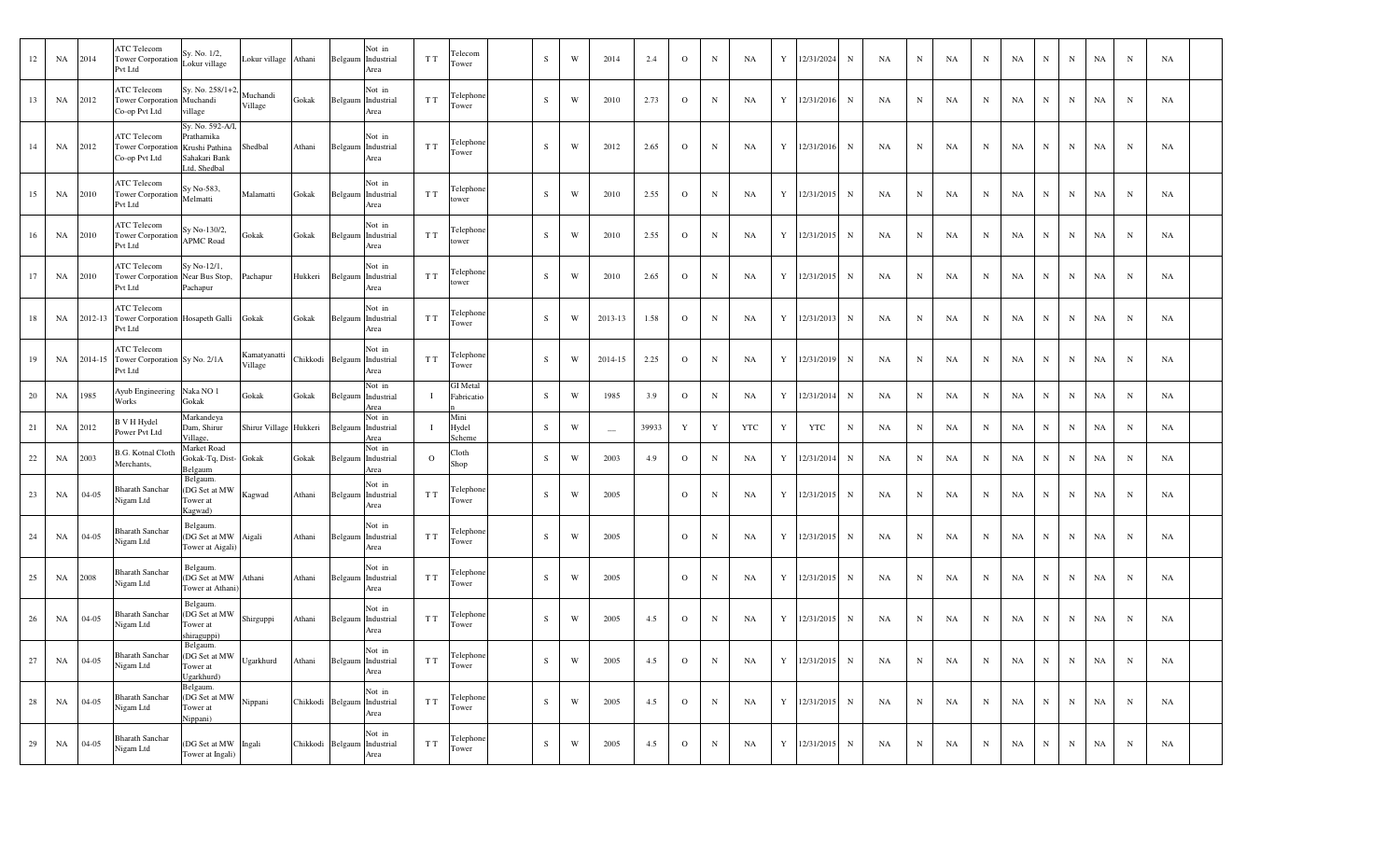| 30 | NA        | $04 - 05$ | <b>Bharath Sanchar</b><br>Nigam Ltd | (DG Set at MW<br>Tower at<br>Sadalga)          | Sadalga            |          | Not in<br>Chikkodi Belgaum Industrial<br>Area | T T | Telephone<br>Tower | S            | W | 2005 | 4.5  | $\overline{O}$ | $\mathbf N$ | NA | Y           | 12/31/2015     | $_{\rm N}$  | NA | N           | NA        | N           | NA | N           | N          | <b>NA</b> | N           | <b>NA</b> |  |
|----|-----------|-----------|-------------------------------------|------------------------------------------------|--------------------|----------|-----------------------------------------------|-----|--------------------|--------------|---|------|------|----------------|-------------|----|-------------|----------------|-------------|----|-------------|-----------|-------------|----|-------------|------------|-----------|-------------|-----------|--|
| 31 | <b>NA</b> | $04 - 05$ | <b>Bharath Sanchar</b><br>Nigam Ltd | (DG Set at MW<br>Tower at Ankali               | Ankali             |          | Not in<br>Chikkodi Belgaum Industrial<br>Area | T T | Telephone<br>Tower | S            | W | 2005 | 4.5  | $\overline{O}$ | $\mathbf N$ | NA | Y           | 12/31/2015     | $_{\rm N}$  | NA | N           | NA        | N           | NA | $_{\rm N}$  | N          | NA        | N           | NA        |  |
| 32 | NA        | $04 - 05$ | <b>Bharath Sanchar</b><br>Nigam Ltd | (DG Set at MW<br>Tower at<br>Hukkeri)          | Hukkeri            | Hukkeri  | Not in<br>Belgaum Industrial<br>Area          | T T | Telephone<br>Tower | S            | W | 2005 | 4.5  | $\overline{O}$ | $_{\rm N}$  | NA | Y           | 12/31/2015     | $_{\rm N}$  | NA | N           | NA        | N           | NA | N           | N          | NA        | N           | NA        |  |
| 33 | NA        | $04 - 05$ | <b>Bharath Sanchar</b><br>Nigam Ltd | (DG Set at MW<br>Tower at<br>Bendawad)         | Bendwad            | Raibag   | Not in<br>Belgaum Industrial<br>Area          | T T | Telephone<br>Tower | S            | W | 2005 | 4.5  | $\overline{O}$ | $\mathbf N$ | NA | Y           | 12/31/2015     | $_{\rm N}$  | NA | N           | NA        | N           | NA | N           | N          | NA        | N           | NA        |  |
| 34 | NA        | $04-05$   | <b>Bharath Sanchar</b><br>Nigam Ltd | (DG Set at MW<br>Tower at<br>Kuligod)          | Kuligod            | Gokak    | Not in<br>Belgaum Industrial<br>Area          | T T | Telephone<br>Tower | S            | W | 2005 | 4.5  | $\overline{O}$ | $\mathbf N$ | NA | Y           | 12/31/2015     | $_{\rm N}$  | NA | N           | NA        | N           | NA | N           | N          | NA        | N           | <b>NA</b> |  |
| 35 | NA        | $04 - 05$ | <b>Bharath Sanchar</b><br>Nigam Ltd | (DG Set at MW<br>Tower at<br>Mudalgi)          | Mudalgi            | Gokak    | Not in<br>Belgaum Industrial<br>Area          | T T | Telephone<br>Tower | S            | W | 2005 | 4.5  | $\overline{O}$ | $_{\rm N}$  | NA | Y           | 12/31/2015     | $_{\rm N}$  | NA | N           | NA        | N           | NA | N           | N          | NA        | N           | <b>NA</b> |  |
| 36 | NA        | $04-05$   | <b>Bharath Sanchar</b><br>Nigam Ltd | (DG Set at MW<br>Tower at<br>Ghataprabha)      | Ghataprabha        | Gokak    | Not in<br>Belgaum Industrial<br>Area          | T T | Telephone<br>Tower | S            | W | 2005 | 4.5  | $\overline{O}$ | N           | NA | Y           | 12/31/2015     | N           | NA | N           | NA        | N           | NA | N           | N          | NA        | N           | <b>NA</b> |  |
| 37 | NA        | $04 - 05$ | <b>Bharath Sanchar</b><br>Nigam Ltd | (DG Set at MW Gokak<br>Tower at Gokak          |                    | Gokak    | Not in<br>Belgaum Industrial<br>Area          | T T | Telephone<br>Tower | S            | W | 2005 | 4.5  | $\overline{O}$ | $\mathbf N$ | NA | Y           | 12/31/2015     | N           | NA | N           | NA        | N           | NA | N           | N          | NA        | N           | <b>NA</b> |  |
| 38 | NA        | $04-05$   | <b>Bharath Sanchar</b><br>Nigam Ltd | (DG Set at MW<br>Tower at Hidkal<br>Dam)       | Hidkal Dam         | Hukkeri  | Not in<br>Belgaum Industrial<br>Area          | T T | Telephone<br>Tower | S            | W | 2005 | 4.5  | $\overline{O}$ | N           | NA | Y           | 12/31/2015     | $_{\rm N}$  | NA | N           | NA        | N           | NA | N           | N          | NA        | N           | NA        |  |
| 39 | NA        | $04-05$   | <b>Bharath Sanchar</b><br>Nigam Ltd | (DG Set at MW<br>Tower at<br>Harugeri)         | Harugeri           | Raibag   | Not in<br>Belgaum Industrial<br>Area          | T T | Telephone<br>Tower | S            | W | 2005 | 4.5  | $\overline{O}$ | $\mathbf N$ | NA | Y           | 12/31/2015     | $_{\rm N}$  | NA | N           | NA        | N           | NA | N           | N          | NA        | N           | <b>NA</b> |  |
| 40 | NA        | $04-05$   | <b>Bharath Sanchar</b><br>Nigam Ltd | (DG Set at MW<br>Tower at<br>Raibag)           | Raibag             | Raibag   | Not in<br>Belgaum Industrial<br>Area          | T T | Telephone<br>Tower | S            | W | 2005 | 4.5  | $\overline{O}$ | N           | NA | Y           | 12/31/2015     | $_{\rm N}$  | NA | N           | NA        | N           | NA | N           | N          | NA        | N           | <b>NA</b> |  |
| 41 | NA        | 06-07     | Bharti Tele<br>ventures Ltd         | Kudachi<br>Raibagh;                            | Kudachi            | Raibag   | Not in<br>Belgaum Industrial<br>Area          | T T | Telephone<br>Tower | <sub>S</sub> | W | 2005 | 9.38 | $\overline{O}$ | $\mathbf N$ | NA | Y           | 12/31/2015     | $_{\rm N}$  | NA | N           | NA        | N           | NA | $_{\rm N}$  | N          | NA        | $\mathbf N$ | NA        |  |
| 42 | NA        | 06-07     | Bharti Tele<br>ventures Ltd         | <b>Bazar Road</b><br>Raibagh.                  | Raibag             | Raibag   | Not in<br>Belgaum Industrial<br>Area          | T T | Telephone<br>Tower | S            | W | 2005 | 9.38 | $\overline{O}$ | $_{\rm N}$  | NA | Y           | 12/31/2015     | $_{\rm N}$  | NA | N           | NA        | N           | NA | N           | N          | NA        | N           | NA        |  |
| 43 | NA        | 06-07     | Bharti Tele<br>ventures Ltd         | Athani village<br>Tq-Athani                    | Athani             | Athani   | Not in<br>Belgaum Industrial<br>Area          | T T | Telephone<br>Tower | S            | W | 2005 | 9.38 | $\overline{O}$ | N           | NA | $\mathbf Y$ | 12/31/2015     | N           | NA | ${\bf N}$   | NA        | N           | NA | $_{\rm N}$  | $_{\rm N}$ | NA        | $_{\rm N}$  | NA        |  |
| 44 | NA        | 06-07     | Bharti Tele<br>ventures Ltd         | Kudach Road<br>Ugarkhurd<br>Raibagh-Tq         | Ugarkhurd          | Raibag   | Not in<br>Belgaum Industrial<br>Area          | T T | Telephone<br>Tower | S            | W | 2005 | 9.38 | $\overline{O}$ | N           | NA |             | Y 12/31/2015   | N           | NA | $\mathbf N$ | NA        | N           | NA | $_{\rm N}$  | $_{\rm N}$ | NA        | $\mathbf N$ | NA        |  |
| 45 | NA        | 06-07     | Bharti Tele<br>ventures Ltd         | Soundalga<br>village,<br>Chikkodi.             | Soundalga          | Chikkodi | Not in<br>Belgaum Industrial<br>Area          | T T | Telephon<br>Tower  | S            | W | 2005 | 9.38 | $\overline{O}$ | $\mathbf N$ | NA | Y           | 12/31/2015     | N           | NA | ${\bf N}$   | NA        | N           | NA | $_{\rm N}$  | N          | NA        | ${\bf N}$   | NA        |  |
| 46 | NA 06-07  |           | Bharti Tele<br>ventures Ltd         | Kagala<br>Sankeshwar<br>Hobli, Hukkeri-<br>Гa: | Sankeshwar Hukkeri |          | Not in<br>Belgaum Industrial<br>Area          | T T | Telephone<br>Tower | S            | W | 2005 | 9.38 | $\overline{O}$ | $\mathbf N$ | NA |             | Y 12/31/2015 N |             | NA | $\mathbf N$ | <b>NA</b> | N           | NA | $\mathbf N$ | ${\bf N}$  | NA        | $\mathbf N$ | NA        |  |
| 47 | NA 06-07  |           | <b>Bharti Tele</b><br>ventures Ltd  | P.B Road, Near<br>Bus Stand,<br>Nippani        | Nippani            |          | Not in<br>Chikkodi Belgaum Industrial<br>Area | T T | Telephone<br>Tower | S            | W | 2005 | 9.38 | $\overline{O}$ | $\mathbf N$ | NA | Y           | 12/31/2015     | $\mathbf N$ | NA | $\mathbf N$ | NA        | N           | NA | $\mathbf N$ | N          | NA        | $\mathbf N$ | NA        |  |
| 48 | NA 06-07  |           | Bharti Tele<br>ventures Ltd         | Dupdal<br>Ghataprabha,<br>Jokak.               | Dhupadal           | gokak    | Not in<br>Belgaum Industrial<br>Area          | T T | Telephone<br>Tower | S            | W | 2005 | 9.38 | $\overline{O}$ | N           | NA |             | Y 12/31/2015 N |             | NA | $\mathbf N$ | NA        | $\mathbf N$ | NA | $\mathbf N$ | N          | NA        | $\mathbf N$ | NA        |  |
| 49 | NA        | 06-07     | Bharti Tele<br>ventures Ltd         | Mudalgi, Laxmi<br>Nagar, Tq-<br>Gokak          | Mudalgi            | gokak    | Not in<br>Belgaum Industrial<br>Area          | T T | Telephone<br>Tower | S            | W | 2005 | 9.38 | $\overline{O}$ | N           | NA |             | Y 12/31/2015   | N           | NA | $\mathbf N$ | NA        | ${\bf N}$   | NA | $\mathbf N$ | N          | <b>NA</b> | N           | NA        |  |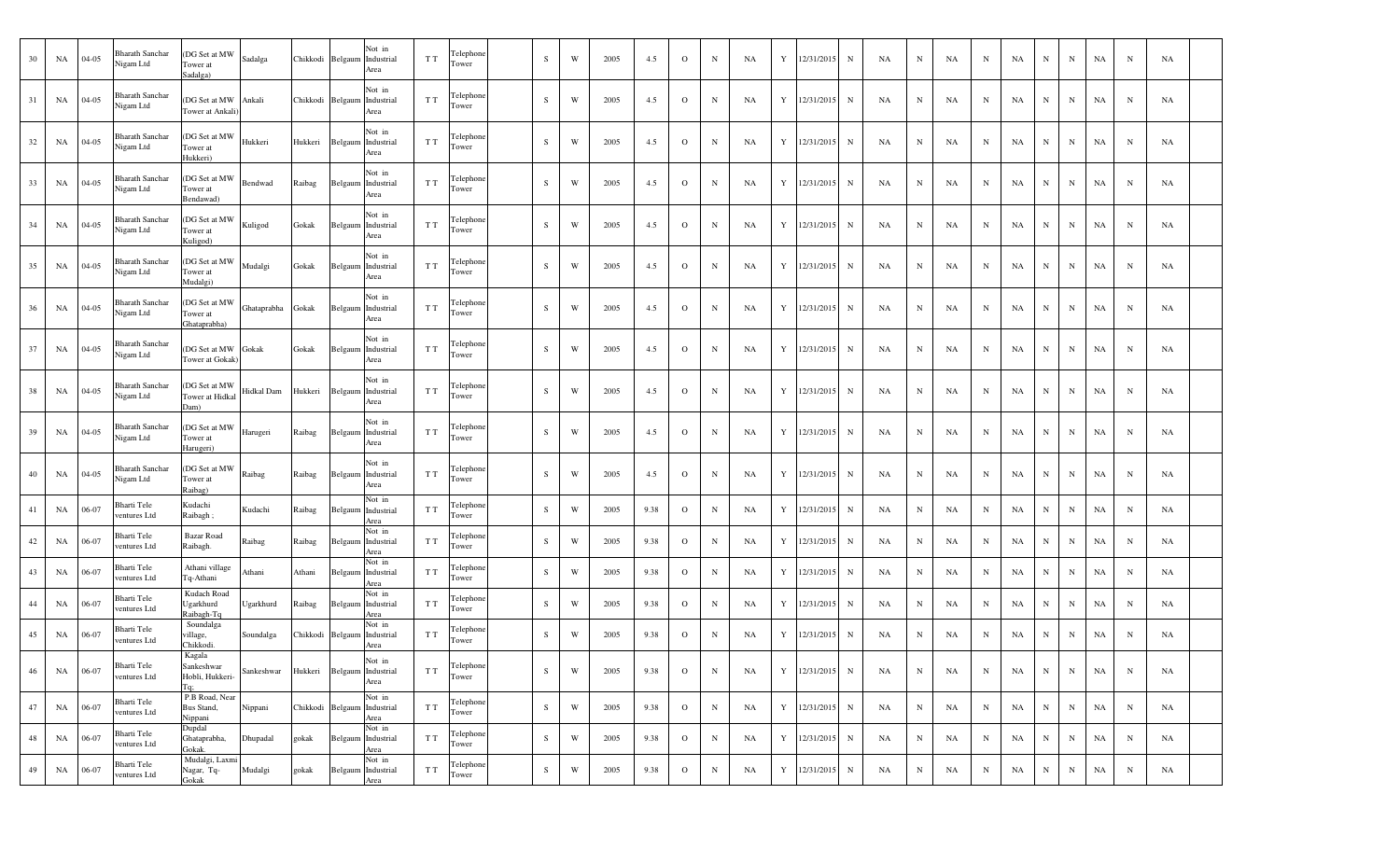| 50 | NA      | 06-07 | Bharti Tele<br>ventures Ltd                                   | Sadalga<br>Sadalga<br>Chikkodi                                                                                   | Chikkodi | Belgaum          | Not in<br>Industrial<br>Area                  | T T            | Telephone<br>Tower  | S         | W                       | 2005 | 9.38 | $\Omega$     | $\mathbf N$ | NA         | Y          | 12/31/2015   | $\mathbf N$ | NA | $\mathbf N$ | NA | $_{\rm N}$ | NA | $_{\rm N}$  | N         | NA | $\mathbf N$ | NA        |  |
|----|---------|-------|---------------------------------------------------------------|------------------------------------------------------------------------------------------------------------------|----------|------------------|-----------------------------------------------|----------------|---------------------|-----------|-------------------------|------|------|--------------|-------------|------------|------------|--------------|-------------|----|-------------|----|------------|----|-------------|-----------|----|-------------|-----------|--|
| 51 | NA      | 2003  | Chandra Prabhu<br>Urban Co-Op<br>Credit Society Ltd., Nippani | Chikkodi<br>Phonda Road,<br>Nippani                                                                              |          |                  | Not in<br>Chikkodi Belgaum Industrial<br>Area | $\overline{O}$ | Bank                | S.        | W                       | 2003 | 1.5  | $\Omega$     | N           | NA         |            | Y 12/31/2015 | $\mathbf N$ | NA | $\mathbf N$ | NA | N          | NA | N           | N         | NA | $\mathbf N$ | NA        |  |
| 52 | NA      | 1990  | Chandrama<br>Cinema House                                     | Harugeri village Harugeri<br>Tq Raibag<br>illage                                                                 | Raibag   | Belgaum          | Not in<br>Industrial<br>Area                  | $\mathbf{O}$   | Cinema<br>Threature | S         | W                       | 1990 | 790  | $\mathbf{O}$ | N           | NA         |            | Y 12/31/2015 | $\mathbf N$ | NA | $\mathbf N$ | NA | N          | NA | $\mathbf N$ | N         | NA | $\mathbf N$ | <b>NA</b> |  |
| 53 | NA      | 2005  | Durudundeswara<br>Book<br>Manufacturers                       | Nejalingeshwar<br>Vidasosi<br>Nagar Nidasosi<br>illage<br>village                                                | Hukkeri  | Belgaum          | Not in<br>Industrial<br>Area                  | Т.             | Book                | S         | W                       | 2005 | 145  | $\circ$      | Y           | 12/31/2013 | $_{\rm N}$ | NA           | N           | NA | N           | NA | N          | NA | N           | N         | NA | $\mathbf N$ | <b>NA</b> |  |
| 54 | NA      | 2009  | Essar Telecom<br><b>Infrastructure Pvt</b><br>Ltd             | Sy. No. 247/2,<br>Opposite Riddhi<br>Siddhi Gluco<br>Gokak<br><b>Biols Factory</b><br><b>Falls Road</b><br>Gokak | Gokak    |                  | Not in<br>Belgaum Industrial<br>Area          | T T            | Telephone<br>Tower  | S.        | W                       | 2009 | 1911 | $\Omega$     | $_{\rm N}$  | NA         |            | Y 12/31/2017 | $\mathbf N$ | NA | $\mathbf N$ | NA | N          | NA | N           | N         | NA | N           | NA        |  |
| 55 | NA      | 2008  | Essar Telecom<br>Infrastructure Pvt                           | Sy.No. 459/1/1, Kohalli<br>Kohalli village<br>illage                                                             | Athani   |                  | Not in<br>Belgaum Industrial<br>Area          | T T            | Telephone<br>Tower  | S         | $\ensuremath{\text{W}}$ | 2008 | 2489 | $\mathbf{O}$ | N           | NA         |            | Y 12/31/2017 | $\mathbf N$ | NA | N           | NA | N          | NA | $\mathbf N$ | ${\bf N}$ | NA | $\mathbf N$ | <b>NA</b> |  |
| 56 | NA      | 2010  | Essar Telecom Ltd                                             | CTS-No.2043,<br>Vehru chowk<br>Nehru Chowk<br>Nippani<br>Vippani                                                 |          |                  | Not in<br>Chikkodi Belgaum Industrial<br>Area | T T            | Telephone<br>Tower  | S         | W                       | 2010 | 2.2  | $\Omega$     | $\,$ N      | NA         | Y          | 12/31/2017   | N           | NA | N           | NA | $_{\rm N}$ | NA | N           | N         | NA | $\mathbf N$ | NA        |  |
| 57 | NA      | 2009  | <b>EXCEL Telecom</b>                                          | Shedbal village<br>Shedbal<br>Tq-Athani Dist-<br>illage<br>Belgaum                                               | Athani   |                  | Not in<br>Belgaum Industrial<br>Area          | T T            | Telephone<br>Tower  | S         | W                       | 2009 | 2.1  | $\Omega$     | N           | NA         |            | Y 12/31/2017 | $\mathbf N$ | NA | $\mathbf N$ | NA | N          | NA | $_{\rm N}$  | N         | NA | $\mathbf N$ | <b>NA</b> |  |
| 58 | NA      | 2009  | GTL<br>Infrastructure Ltd,                                    | Sy No-148/1,<br>Khata No-2323,<br>Pattankudi<br>Pattankudi<br>Village                                            |          | Chikkodi Belgaum | Not in<br>Industrial<br>Area                  | T T            | Telephone<br>tower  | S.        | W                       | 2009 | 2.53 | $\Omega$     | $_{\rm N}$  | NA         |            | Y 12/31/2018 | $\mathbf N$ | NA | N           | NA | N          | NA | N           | N         | NA | $\mathbf N$ | NA        |  |
| 59 | NA      | 2009  | GTL<br>Infrastructure Ltd,                                    | Sy No-297,<br>Hirekudi<br>Khata No-256                                                                           |          |                  | Not in<br>Chikkodi Belgaum Industrial<br>Area | T T            | Telephone<br>tower  | S         | W                       | 2009 | 2.53 | $\Omega$     | N           | NA         |            | Y 12/31/2018 | $\mathbf N$ | NA | $\mathbf N$ | NA | N          | NA | $_{\rm N}$  | N         | NA | $\mathbf N$ | NA        |  |
| 60 | NA      | 2009  | GTL<br>Infrastructure Ltd,                                    | Sy No-80, VPC<br>No-80,<br>Manakapur<br>Manakpur<br>village                                                      |          |                  | Not in<br>Chikkodi Belgaum Industrial<br>Area | T T            | Telephone<br>tower  | S         | W                       | 2009 | 2.53 | $\mathbf{O}$ | N           | NA         |            | Y 12/31/2018 | $\mathbf N$ | NA | N           | NA | N          | NA | N           | N         | NA | $\mathbf N$ | <b>NA</b> |  |
| 61 | NA      | 2009  | GTL<br>Infrastructure Ltd,                                    | Sy No-111,<br>Handigund<br>Handigund                                                                             | Raibag   | Belgaum          | Not in<br>Industrial<br>Area                  | T T            | Telephone<br>ower   | S         | W                       | 2009 | 253  | $\mathbf{O}$ | N           | NA         | Y          | 12/31/2018   | $\mathbf N$ | NA | N           | NA | N          | NA | N           | N         | NA | $\mathbf N$ | NA        |  |
| 62 | NA      | 2010  | GTL<br>Infrastructure Ltd,                                    | Khata No-PID<br>No-6065/3292/P-Majarprabhu<br>92, Majarprabhu village<br>Wadi                                    |          |                  | Not in<br>Chikkodi Belgaum Industrial<br>Area | T T            | Telephone<br>tower  | S.        | W                       | 2010 | 3.85 | $\mathbf{O}$ | $_{\rm N}$  | NA         |            | Y 12/31/2014 | $\mathbf N$ | NA | N           | NA | N          | NA | $\mathbf N$ | N         | NA | $\mathbf N$ | NA        |  |
| 63 | NA      | 2010  | GTL<br>Infrastructure Ltd,                                    | Plot No-789/5A,<br>Bapukalugouda Shedbal<br>Joygouda,                                                            | Gokak    |                  | Not in<br>Belgaum Industrial<br>Area          | T T            | Telephone<br>ower   | S         | W                       | 2010 | 3.85 | $\Omega$     | N           | NA         |            | Y 12/31/2014 | $\mathbf N$ | NA | N           | NA | N          | NA | N           | N         | NA | $\mathbf N$ | NA        |  |
| 64 | NA      | 2010  | GTL<br>Infrastructure Ltd,                                    | Sy No-153/1B/1<br>Tamashau Naik, Mugalkod<br>At Post;-<br>Mugalkod                                               | Raibag   |                  | Not in<br>Belgaum Industrial<br>Area          | T T            | Telephone<br>tower  | S.        | W                       | 2010 | 3.85 | $\Omega$     | N           | NA         |            | Y 12/31/2014 | $\mathbf N$ | NA | $\mathbf N$ | NA | N          | NA | N           | N         | NA | $\mathbf N$ | NA        |  |
| 65 | NA 2010 |       | ${\bf G}$ T L<br>Infrastructure Ltd, Examba,                  | Sy No-358/1,<br>Exemba                                                                                           |          |                  | Not in<br>Chikkodi Belgaum Industrial<br>Area | T T            | Telephone<br>tower  | S         | W                       | 2010 | 3.85 | $\mathbf{O}$ | N           | NA         |            | Y 12/31/2014 | N           | NA | N           | NA | N          | NA | N           | N         | NA | N           | <b>NA</b> |  |
| 66 | NA      | 2010  | G T L<br>Infrastructure Ltd, Galataga                         | Sy No-714A/6,<br>Galataga                                                                                        |          |                  | Not in<br>Chikkodi Belgaum Industrial<br>Area | T T            | Telephone<br>tower  | S         | W                       | 2010 | 3.85 | $\Omega$     | N           | NA         |            | Y 12/31/2014 | $\mathbf N$ | NA | $\mathbf N$ | NA | N          | NA | $\mathbf N$ | N         | NA | $\mathbf N$ | NA        |  |
| 67 | NA      | 2010  | GTL<br>Infrastructure Ltd,                                    | Kalloli Village Kalloli                                                                                          | Gokak    |                  | Not in<br>Belgaum Industrial<br>Area          | T T            | Telephone<br>tower  | S         | $\ensuremath{\text{W}}$ | 2010 | 3.85 | $\mathbf{O}$ | N           | NA         |            | Y 12/31/2014 | $\mathbf N$ | NA | $\mathbf N$ | NA | $_{\rm N}$ | NA | $\mathbf N$ | N         | NA | $\mathbf N$ | NA        |  |
| 68 | NA      | 2010  | GTL<br>Infrastructure Ltd,                                    | Sy No-399/2,<br>Chinchali<br>Chinchali<br>Village                                                                | Raibag   |                  | Not in<br>Belgaum Industrial<br>Area          | T T            | Telephone<br>tower  | ${\bf S}$ | $\ensuremath{\text{W}}$ | 2010 | 3.85 | $\mathbf{O}$ | ${\bf N}$   | NA         | Y          | 12/31/2014   | $\mathbf N$ | NA | N           | NA | $_{\rm N}$ | NA | N           | N         | NA | $\mathbf N$ | NA        |  |
| 69 | NA      | 2010  | GTL<br>Infrastructure Ltd,                                    | Khata No-<br>Ankali<br>887/3B, Ankali                                                                            | Chikkodi |                  | Not in<br>Belgaum Industrial<br>Area          | T T            | Telephone<br>ower   | ${\bf S}$ | $\ensuremath{\text{W}}$ | 2010 | 3.85 | $\mathbf{O}$ | ${\bf N}$   | NA         |            | Y 12/31/2014 | $\mathbf N$ | NA | N           | NA | $_{\rm N}$ | NA | $_{\rm N}$  | N         | NA | $\mathbf N$ | NA        |  |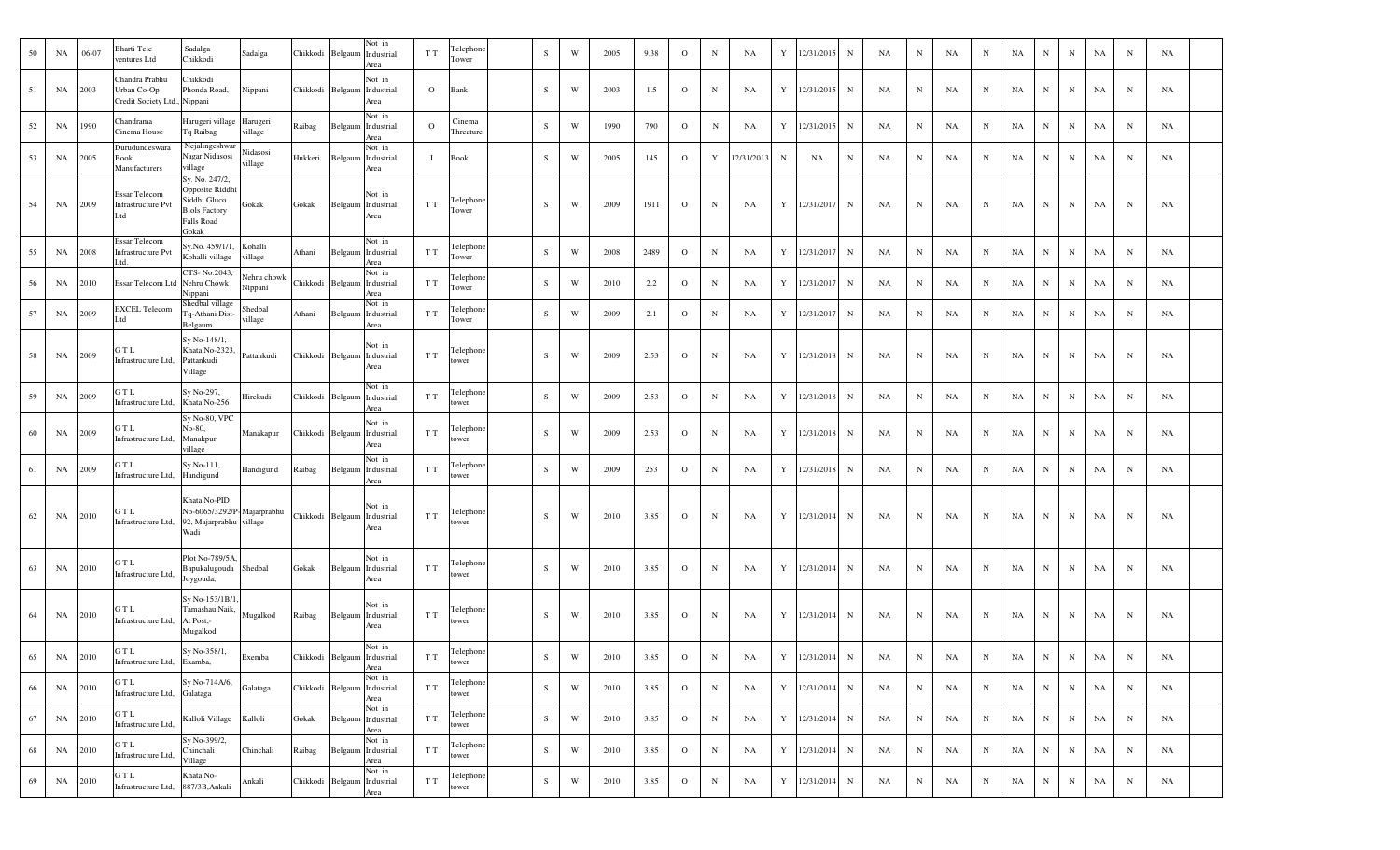| 70 | NA | 2010 | GTL<br>Infrastructure Ltd,                               | Sy No-653/13,<br>Kognoli                                                                                             | Kognol                        | Chikkodi Belgaum            |         | Not in<br>Industrial<br>Area | T T | Telephone<br>tower         | S         | W | 2010 | 3.85  | $\mathbf{O}$ | $\mathbf N$ | NA         | Y | 12/31/2014 | $_{\rm N}$  | NA         | $_{\rm N}$  | NA | N           | NA | N           | $\mathbf N$ | NA | N           | NA        |  |
|----|----|------|----------------------------------------------------------|----------------------------------------------------------------------------------------------------------------------|-------------------------------|-----------------------------|---------|------------------------------|-----|----------------------------|-----------|---|------|-------|--------------|-------------|------------|---|------------|-------------|------------|-------------|----|-------------|----|-------------|-------------|----|-------------|-----------|--|
| 71 | NA | 2010 | GTL<br>Infrastructure Ltd,                               | $Sy No-4,$<br>Ainapur Village                                                                                        | Ainapur                       | Athani                      | Belgaum | Not in<br>Industrial<br>Area | T T | Telephone<br>tower         | S         | W | 2010 | 3.85  | $\mathbf{O}$ | N           | NA         | Y | 12/31/2014 | N           | NA         | N           | NA | N           | NA | N           | $\mathbf N$ | NA | N           | NA        |  |
| 72 | NA | 2010 | GTL<br>Infrastructure Ltd,                               | Kalloli Village                                                                                                      | Kalloli                       | Gokak                       | Belgaum | Not in<br>Industrial<br>Area | T T | Telephone<br>tower         | S         | W | 2010 | 3.85  | $\mathbf{O}$ | $_{\rm N}$  | NA         | Y | 12/31/2014 | N           | NA         | N           | NA | N           | NA | N           | $\mathbf N$ | NA | N           | NA        |  |
| 73 | NA | 2010 | GTL<br>Infrastructure Ltd,                               | Plot No-59/1,<br>Benchinmardi<br>village                                                                             | Benchenmara<br>di village     | Gokak                       | Belgaum | Not in<br>Industrial<br>Area | T T | Telephone<br>tower         | S         | W | 2010 | 3.126 | $\circ$      | N           | <b>NA</b>  | Y | 12/31/2013 | N           | NA         | N           | NA | N           | NA | N           | $\mathbf N$ | NA | $_{\rm N}$  | NA        |  |
| 74 | NA | 2010 | GTL<br>Infrastructure Ltd,                               | Sy No-356/A/1                                                                                                        | Gokak Killa                   | Gokak                       | Belgaum | Not in<br>Industrial<br>Area | TТ  | Telephone<br>tower         | S         | W | 2010 | 3.918 | $\mathbf{O}$ | $\mathbf N$ | NA         | Y | 12/31/2013 | N           | NA         | N           | NA | N           | NA | N           | $\mathbf N$ | NA | N           | NA        |  |
| 75 | NA | 2010 | GTL<br>Infrastructure Ltd,                               | Sy No-254/B,<br>Prop No-<br>355/B/2                                                                                  | Lolasur                       | Gokak                       | Belgaum | Not in<br>Industrial<br>Area | T T | Telephone<br>tower         | S         | W | 2010 | 3.096 | $\mathbf{O}$ | N           | NA         | Y | 12/31/2013 | N           | NA         | N           | NA | N           | NA | N           | $\mathbf N$ | NA | N           | NA        |  |
| 76 | NA | 2010 | GTL<br>Infrastructure Ltd,                               | Plot No-245,<br>Raibag Village                                                                                       | Raibag                        | Raibag                      | Belgaum | Not in<br>Industrial<br>Area | TТ  | Telephone<br>tower         | S.        | W | 2010 | 3.438 | $\mathbf{O}$ | $\mathbf N$ | NA         | Y | 12/31/2013 | N           | NA         | N           | NA | N           | NA | N           | $\mathbf N$ | NA | N           | NA        |  |
| 77 | NA | 2010 | GTL<br>Infrastructure Ltd,                               | Sy No-364,<br>Biranagaddi<br>Hunshyal P G<br>Village                                                                 | Birangaddi                    | Gokak                       | Belgaum | Not in<br>Industrial<br>Area | T T | Telephone<br>tower         | S.        | W | 2010 | 3.438 | $\mathbf{O}$ | $_{\rm N}$  | NA         | Y | 12/31/2013 | N           | NA         | N           | NA | N           | NA | N           | N           | NA | N           | NA        |  |
| 78 | NA | 2010 | GTL<br>Infrastructure Ltd,                               | Prop No-385,<br>Mantur village                                                                                       | Mantoor                       | Raibag                      | Belgaum | Not in<br>Industrial<br>Area | T T | Telephone<br>tower         | S         | W | 2010 | 3.198 | $\circ$      | $\mathbf N$ | NA         | Y | 12/31/2013 | N           | NA         | N           | NA | N           | NA | N           | $\mathbf N$ | NA | N           | <b>NA</b> |  |
| 79 | NA | 2010 | GTL<br>Infrastructure Ltd,                               | Prop No-<br>265/221/A                                                                                                | Arabhavi                      | Gokak                       | Belgaum | Not in<br>Industrial<br>Area | T T | Telephone<br>tower         | S         | W | 2010 | 3318  | $\mathbf{O}$ | $\mathbf N$ | NA         | Y | 12/31/2013 | N           | NA         | $_{\rm N}$  | NA | N           | NA | N           | $\mathbf N$ | NA | N           | NA        |  |
| 80 | NA | 2000 | Ghataprabha Dam<br><b>Hidkal Power</b><br>Project        | KPCL, Hidakal<br>Dam -591107,                                                                                        | Iidakal Dam                   | Gokak                       | Belgaum | Not in<br>Industrial<br>Area |     | Hydel<br>power             | S.        | W | 2000 | 8.75  | $\circ$      | Y           | 12/31/2019 | Y | 12/31/2019 | Y           | 12/31/2019 | $_{\rm N}$  | NA | N           | NA | N           | $\mathbf N$ | NA | N           | NA        |  |
| 81 | NA | 2013 | Gokak mills 3.5<br>mw Hydel power<br>unit.               | Gokak Falls<br>Gokak                                                                                                 | Konnur                        | Gokak                       | Belgaum | Not in<br>Industrial<br>Area |     | Spillway<br>Hydel<br>Power | L         | W | 2013 | 2393  | $\mathbf{O}$ | Y           | 12/31/2024 | N | NA         | N           | NA         | N           | NA | N           | NA | N           | N           | NA | N           | NA        |  |
| 82 | NA | 2010 | GTL Infrastructure Sy No-331B/1,<br>Ltd                  | Khata No-11,                                                                                                         | Nej                           | Chikkodi Belgaum            |         | Not in<br>Industrial<br>Area | T T | Telephone<br>tower         | S.        | W | 2010 | 1.92  | $\circ$      | N           | NA         | Y | 12/31/2018 | N           | NA         | N           | NA | N           | NA | N           | $\mathbf N$ | NA | N           | NA        |  |
| 83 | NA | 2010 | GTL Infrastructure<br>Ltd                                | . No.<br>265/221/A,<br>Arabhavi Village                                                                              | Arabhavi<br>Village           | Gokak                       | Belgaum | Not in<br>Industrial<br>Area | T T | Telephone<br>Tower         | S.        | W | 2010 | 3.318 | $\mathbf{O}$ | N           | NA         | Y | 12/31/2013 | N           | NA         | N           | NA | N           | NA | N           | N           | NA | N           | NA        |  |
| 84 | NA | 2010 | GTL Infrastructure P. No. 385,<br>Ltd                    | Mantoor Village Village                                                                                              | Mantoor                       | Raibag                      | Belgaum | Not in<br>Industrial<br>Area | TТ  | Telephone<br>Tower         | S         | W | 2010 | 3.198 | $\mathbf{O}$ | $\mathbf N$ | NA         | Y | 12/31/2013 | N           | NA         | N           | NA | N           | NA | N           | N           | NA | N           | NA        |  |
| 85 | NA | 2010 | <b>GTL</b> Infrastructure<br>Ltd                         | Sy. No. 1749,<br>Hoogar Galli<br>Athani                                                                              | Hoogar Galli,<br>Athani       | Athani                      | Belgaum | Not in<br>Industrial<br>Area | T T | Telephone<br>Tower         | S         | W | 2010 | 3.85  | $\mathbf{O}$ | $_{\rm N}$  | NA         | Y | 12/31/2014 | N           | NA         | N           | NA | N           | NA | N           | $\mathbf N$ | NA | N           | NA        |  |
| 86 | NA | 2003 | Hutchinson Essar<br>South India Ltd.                     | CTS NO<br>3200A/37 Near<br>Court Circle<br>Hospeth Galli<br>Gokak,                                                   | Hospeth Galli, Gokak<br>Gokak |                             | Belgaum | Not in<br>Industrial<br>Area | T T | Telephone<br>Tower         | S.        | W | 2003 | 2.064 | $\mathbf{O}$ | N           | NA         | Y | 12/31/2014 | $_{\rm N}$  | NA         | N           | NA | N           | NA | N           | N           | NA | N           | NA        |  |
| 87 | NA | 2005 | <b>Hutchinson Essar</b><br>South Ltd                     | Sy. No. 162/2K,<br>Site No. 5, Khata<br>No. 640, Near<br>Sai Mandir,<br>Shankar Nagar,<br>Akhatola cross,<br>Nippani | Nippani                       | Chikkodi Belgaum Industrial |         | Not in<br>Area               | T T | Telephone<br>Tower         | $\,$ S    | W | 2005 | 2.16  | $\mathbf{O}$ | $_{\rm N}$  | NA         | Y | 12/31/2014 | $\mathbf N$ | NA         | $\mathbf N$ | NA | $\mathbf N$ | NA | N           | N           | NA | $\mathbf N$ | NA        |  |
| 88 | NA | 2005 | Hutchinson Essar<br>South Ltd                            | Nippani                                                                                                              | Nippani                       | Chikkodi Belgaum            |         | Not in<br>Industrial<br>Area | T T | Telephone<br>Tower         | S         | W | 2005 | 2.16  | $\mathbf{O}$ | $\,$ N      | NA         | Y | 12/31/2014 | $\mathbf N$ | NA         | $_{\rm N}$  | NA | N           | NA | $\mathbf N$ | N           | NA | $\mathbf N$ | NA        |  |
| 89 | NA | 2008 | Independent<br>Mobile<br><b>Infrastructur Pvt</b><br>Ltd | Nerali Village                                                                                                       | Nerli                         | Hukkeri                     | Belgaum | Not in<br>Industrial<br>Area | T T | Telephone<br>Tower         | ${\bf S}$ | W | 2008 | 3.27  | $\mathbf{o}$ | $\,$ N      | NA         | Y | 12/31/2017 | N           | NA         | $\mathbf N$ | NA | $\mathbf N$ | NA | ${\bf N}$   | $\mathbf N$ | NA | $\mathbf N$ | NA        |  |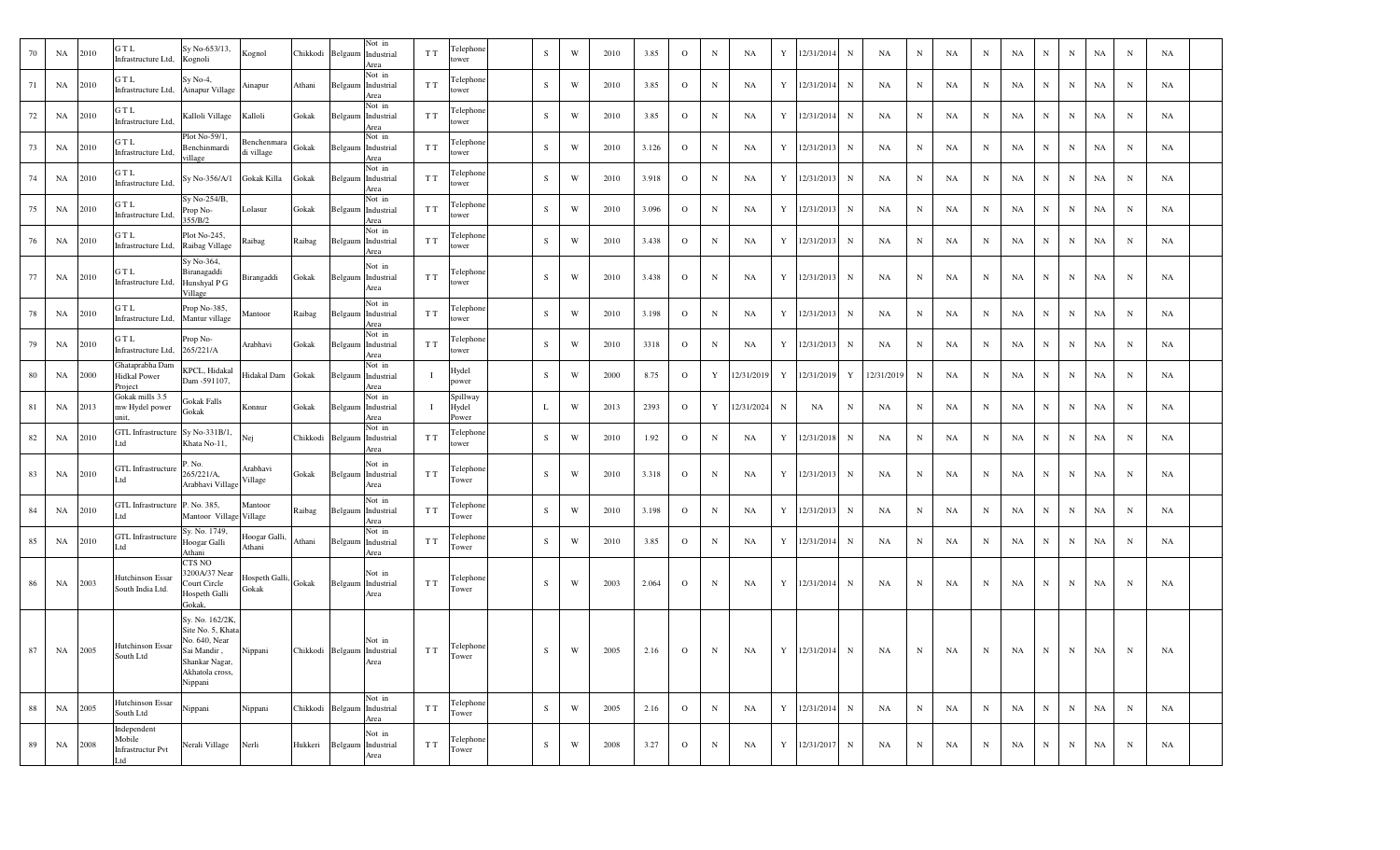| 90  | NA | 2008 | Independent<br>Mobile<br><b>Infrastructure Pvt</b><br>td  | Dharmatti<br>villageTq:<br><b>Gokak Dist:</b><br>Belgaum.                               | Dharmatti<br>Village                              | Gokak   |                             | Not in<br>Belgaum Industrial<br>Area | T T                 | Telephone<br>Tower | S         | W | 2008 | 3.72                    | $\mathbf{O}$   | $\mathbf N$ | NA | Y<br>12/31/2014<br>$\mathbf N$ | NA | N           | NA | $_{\rm N}$  | NA | N | N           | NA | N           | NA        |  |
|-----|----|------|-----------------------------------------------------------|-----------------------------------------------------------------------------------------|---------------------------------------------------|---------|-----------------------------|--------------------------------------|---------------------|--------------------|-----------|---|------|-------------------------|----------------|-------------|----|--------------------------------|----|-------------|----|-------------|----|---|-------------|----|-------------|-----------|--|
| 91  | NA | 2008 | Independent<br>Mobile<br><b>Infrastructure Pvt</b><br>ht  | Makkalgeri<br>village Tq:<br>Gokak, Dist:<br>Belgaum.                                   | Makkalgeri<br>village                             | Gokak   |                             | Not in<br>Belgaum Industrial<br>Area | T T                 | Telephone<br>Tower | S         | W | 2008 | 3.12                    | $\mathbf{O}$   | N           | NA | Y 12/31/2017<br>$\mathbf N$    | NA | $\mathbf N$ | NA | N           | NA | N | N           | NA | N           | NA        |  |
| 92  | NA | 2008 | Independent<br>Mobile<br>Infrastructure Pvt<br>ht         | Sultanpur village<br>Ta:Hukkeri                                                         | sultanpur                                         |         | Hukkeri Belgaum Industrial  | Not in<br>Area                       | T T                 | Telephone<br>Tower | S         | W | 2008 | 3.12                    | $\mathbf{O}$   | $\mathbf N$ | NA | 12/31/2017<br>Y<br>$\mathbf N$ | NA | N           | NA | $_{\rm N}$  | NA | N | N           | NA | N           | NA        |  |
| 93  | NA | 2008 | Independent<br>Mobile<br><b>Infrastructure Pvt</b><br>td  | Munyal village<br>Tq: Gokak Dist:<br>Belgaum.                                           | Munyal<br>Village                                 | Gokak   |                             | Not in<br>Belgaum Industrial<br>Area | T T                 | Telephone<br>Tower | S         | W | 2008 | 3.12                    | $\mathbf{O}$   | N           | NA | Y<br>12/31/2017<br>$\mathbf N$ | NA | $\mathbf N$ | NA | $_{\rm N}$  | NA | N | N           | NA | N           | NA        |  |
| 94  | NA | 2008 | Independent<br>Mobile<br><b>Infrastructure Pvt</b><br>td. | Sy. No.-1/3,<br>Khata No. 292,<br>Nerli Village                                         | Nerli Village Hukkeri Belgaum Industrial          |         |                             | Not in<br>Area                       | T T                 | Telephone<br>Tower | S         | W | 2008 | 3.72                    | $\overline{O}$ | N           | NA | 12/31/2017<br>Y<br>$\mathbf N$ | NA | N           | NA | $_{\rm N}$  | NA | N | N           | NA | N           | NA        |  |
| 95  | NA | 2008 | Independent<br>Mobile<br><b>Infrastructure Pvt</b><br>ht  | Badakundri<br>Village                                                                   | Badakundri                                        | Hukkeri |                             | Not in<br>Belgaum Industrial<br>Area | T T                 | Telephone<br>Tower | S         | W | 2008 | $\overline{\mathbf{3}}$ | $\mathbf{O}$   | N           | NA | 12/31/2017<br>Y<br>$\mathbf N$ | NA | $\mathbf N$ | NA | $_{\rm N}$  | NA | N | N           | NA | N           | NA        |  |
| 96  | NA | 2010 | India Telecom<br>infra Limited                            | Prop. No. 557,<br>Ghataprabha,<br>Mallapur P. G.<br>Village                             | Ghataprabha,<br>Mallapura, P. Gokak<br>G. Village |         |                             | Not in<br>Belgaum Industrial<br>Area | T T                 | Telephone<br>Tower | S         | W | 2010 | 2.25                    | $\overline{O}$ | $_{\rm N}$  | NA | 12/31/2015<br>Y<br>$\mathbf N$ | NA | N           | NA | $_{\rm N}$  | NA | N | N           | NA | N           | NA        |  |
| 97  | NA | 2011 | <b>INDIA Telecom</b><br>Infra Ltd                         | Sy No-1154,<br>Sarry Bazar                                                              | Athani                                            | Athani  | Belgaum                     | Not in<br>Industrial<br>Area         | T T                 | Telephone<br>tower | S         | W | 2011 | 2.25                    | $\overline{O}$ | N           | NA | Y<br>12/31/2015<br>$\mathbf N$ | NA | $\mathbf N$ | NA | $_{\rm N}$  | NA | N | $\mathbf N$ | NA | N           | NA        |  |
| 98  | NA | 2011 | <b>INDIA Telecom</b><br>Infra Ltd                         | Khata No-2225<br>Chikkodi                                                               | Chikkodi                                          |         | Chikkodi Belgaum Industrial | Not in<br>Area                       | T T                 | Telephone<br>ower  | S         | W | 2011 | 2.25                    | $\mathbf{O}$   | N           | NA | Y 12/31/2015<br>$\mathbf N$    | NA | $\mathbf N$ | NA | N           | NA | N | N           | NA | $\mathbf N$ | NA        |  |
| 99  | NA | 2011 | <b>NDIA</b> Telecom<br>Infra Ltd                          | Plot No-15,<br>Moje, Kudachi<br>Road                                                    | Ugarkhurd                                         | Athani  | Belgaum                     | Not in<br>Industrial<br>Area         | T T                 | Telephone<br>tower | S         | W | 2011 | 2.25                    | $\overline{O}$ | N           | NA | 12/31/2015<br>Y<br>$\mathbf N$ | NA | N           | NA | $_{\rm N}$  | NA | N | N           | NA | N           | NA        |  |
| 100 | NA | 2011 | India Telecom<br>Infra Ltd.                               | Sy. No. 3241,<br>Plot No. 18,<br>Kulkarni Layout, Harugeri<br>Ganesh nagar,<br>Harugeri |                                                   | Raibag  | Belgaum                     | Not in<br>Industrial<br>Area         | T T                 | Telephone<br>Tower | S         | W | 2011 | 2.25                    | $\mathbf{O}$   | N           | NA | 12/31/2015<br>Y<br>$\mathbf N$ | NA | $_{\rm N}$  | NA | N           | NA | N | N           | NA | N           | NA        |  |
| 101 | NA | 2010 | Indus Towers Ltd                                          | Sy.no. 17/8+9C<br>Khata No. 495,<br>Ankale village & Ankale<br>post Sankeshwar<br>Hobli |                                                   |         | Hukkeri Belgaum Industrial  | Not in<br>Area                       | T T                 | Telephone<br>tower | S         | W | 2010 | 2.42                    | $\mathbf{O}$   | N           | NA | 12/31/2014<br>Y<br>$\mathbf N$ | NA | $\mathbf N$ | NA | N           | NA | N | N           | NA | N           | <b>NA</b> |  |
| 102 | NA | 2010 | <b>Indus Towers Ltd</b>                                   | Godachinamalki<br>Village                                                               | Godachinamal                                      | Gokak   |                             | Not in<br>Belgaum Industrial<br>Area | T T                 | Telephone<br>tower | S         | W | 2010 | 2.42                    | $\overline{O}$ | $\mathbf N$ | NA | 12/31/2014<br>Y<br>$\mathbf N$ | NA | N           | NA | N           | NA | N | N           | NA | N           | NA        |  |
| 103 | NA | 2010 | <b>Indus Towers Ltd</b>                                   | Sy No-53/1B/2,<br><b>Budhihal Village</b>                                               | Budhihal                                          | Raibag  |                             | Not in<br>Belgaum Industrial<br>Area | T T                 | Telephone<br>tower | S         | W | 2010 | 3.85                    | $\overline{O}$ | $_{\rm N}$  | NA | 12/31/2014<br>Y<br>$\mathbf N$ | NA | $\mathbf N$ | NA | $_{\rm N}$  | NA | N | N           | NA | N           | NA        |  |
| 104 | NA | 2010 | <b>Indus Towers Ltd</b>                                   | Sy No-2/2,<br>Aralikatti<br>Village                                                     | Aralikatti                                        | Athani  |                             | Not in<br>Belgaum Industrial<br>Area | T T                 | Telephone<br>tower | S         | W | 2010 | 2.42                    | $\overline{O}$ | $\mathbf N$ | NA | Y 12/31/2014<br>$\mathbf N$    | NA | $\mathbf N$ | NA | $_{\rm N}$  | NA | N | N           | NA | N           | NA        |  |
| 105 | NA | 2010 | <b>Indus Towers Ltd</b>                                   | Sy No-31/2,<br>Shegunashi<br>Village                                                    | Shegunashi                                        | Athani  |                             | Not in<br>Belgaum Industrial<br>Area | T T                 | Telephone<br>tower | ${\bf S}$ | W | 2010 | 2.42                    | $\mathbf{O}$   | N           | NA | Y<br>12/31/2014<br>$\mathbf N$ | NA | N           | NA | $\mathbf N$ | NA | N | N           | NA | N           | NA        |  |
| 106 | NA | 2010 | <b>Indus Towers Ltd</b>                                   | Sy. No. 317/5,<br>Khata No.301,<br>Mangasuli<br>village                                 | Mangasuli<br>Village                              | Athani  |                             | Not in<br>Belgaum Industrial<br>Area | T T                 | Telephone<br>tower | S         | W | 2010 | 2.42                    | $\overline{O}$ | $\mathbf N$ | NA | Y 12/31/2014<br>$\mathbf N$    | NA | N           | NA | $\mathbf N$ | NA | N | N           | NA | N           | NA        |  |
| 107 | NA | 2010 | <b>Indus Towers Ltd</b>                                   | Sy No-106/3A,<br>Sarapur Village.                                                       | Sarapur                                           |         | Hukkeri Belgaum Industrial  | Not in<br>Area                       | T T                 | Telephone<br>tower | S         | W | 2010 | 2.42                    | $\overline{O}$ | $\mathbf N$ | NA | Y<br>12/31/2014<br>$\mathbf N$ | NA | $\mathbf N$ | NA | $\mathbf N$ | NA | N | N           | NA | N           | NA        |  |
| 108 | NA | 2010 | <b>Indus Towers Ltd</b>                                   | Sy No-4, Yadur<br>Village                                                               | Yadur                                             |         | Chikkodi Belgaum Industrial | Not in<br>Area                       | ${\rm T}$ ${\rm T}$ | Telephone<br>tower | ${\bf S}$ | W | 2010 | 2.42                    | $\mathbf{O}$   | ${\bf N}$   | NA | Y<br>12/31/2014<br>$\mathbf N$ | NA | $N_{\odot}$ | NA | ${\bf N}$   | NA | N | N           | NA | $\mathbf N$ | NA        |  |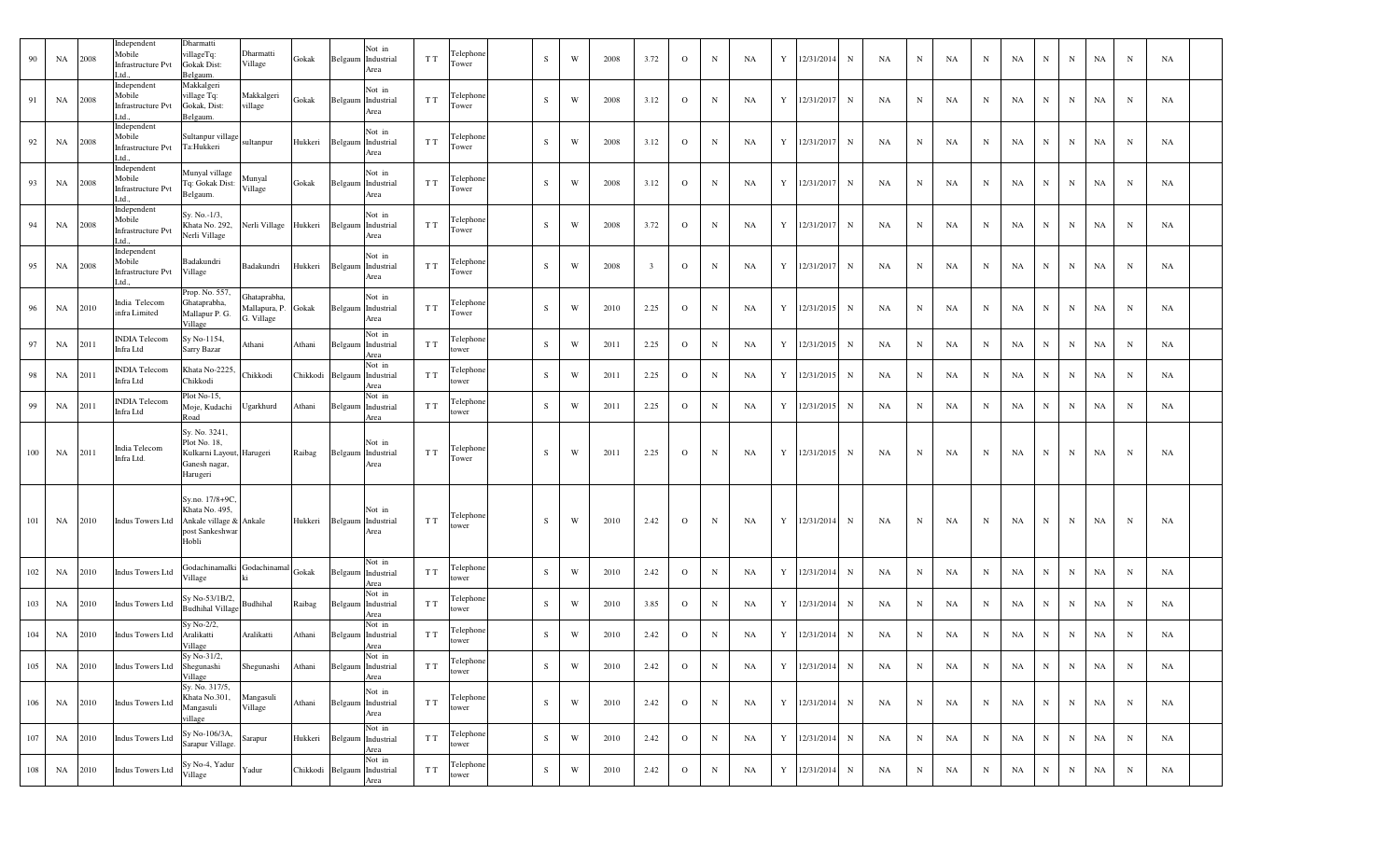| 109 | NA | 2010 | <b>Indus Towers Ltd</b> | Sy No-69/A3,<br>Khata No-250,<br>Islampur Hobli                              | Islampur            | Hukkeri  |         | Not in<br>Belgaum Industrial<br>Area          | T T | Telephone<br>ower  | S           | W | 2010 | 2.42 | $\circ$      | N            | NA | Y           | 12/31/2014 | $\,$ N       | NA | $\mathbf N$ | NA | N          | NA | N           | $\mathbf N$  | NA          | N           | NA          |  |
|-----|----|------|-------------------------|------------------------------------------------------------------------------|---------------------|----------|---------|-----------------------------------------------|-----|--------------------|-------------|---|------|------|--------------|--------------|----|-------------|------------|--------------|----|-------------|----|------------|----|-------------|--------------|-------------|-------------|-------------|--|
| 110 | NA | 2010 | <b>Indus Towers Ltd</b> | Sy No-180/1,<br>Yarnal Village                                               | Yarnal              | Hukkeri  | Belgaum | Not in<br>Industrial<br>Area                  | T T | Felephone<br>ower  | S           | W | 2010 | 2.42 | $\mathbf{O}$ | N            | NA | Y           | 12/31/2014 | N            | NA | N           | NA | N          | NA | N           | $\mathbf N$  | NA          | N           | NA          |  |
| 111 | NA | 2010 | <b>Indus Towers Ltd</b> | Sy No-172/2A/1<br>Molawadi                                                   | Molawadi            | Athani   | Belgaum | Not in<br>Industrial<br>Area                  | T T | Telephone<br>tower | S           | W | 2010 | 2.42 | $\mathbf{o}$ | $\mathbf N$  | NA | Y           | 12/31/2014 | $\, {\bf N}$ | NA | N           | NA | N          | NA | $\mathbf N$ | N            | NA          | N           | NA          |  |
| 112 | NA | 2010 | <b>Indus Towers Ltd</b> | Sy No-57/1B,<br>Malikwad<br>Village                                          | Malikwad            | Chikkodi |         | Not in<br>Belgaum Industrial<br>Area          | T T | Felephone<br>ower  | S           | W | 2010 | 2.42 | $\mathbf{o}$ | $\, {\rm N}$ | NA | $\mathbf Y$ | 12/31/2014 | ${\bf N}$    | NA | $_{\rm N}$  | NA | N          | NA | $_{\rm N}$  | ${\bf N}$    | NA          | $_{\rm N}$  | NA          |  |
| 113 | NA | 2010 | <b>Indus Towers Ltd</b> | V P No-663.<br>Samagas Oni,<br>Madihalli Post                                | Madihalli           | Hukkeri  |         | Not in<br>Belgaum Industrial<br>Area          | T T | Telephone<br>ower  | S           | W | 2010 | 2.42 | $\mathbf{O}$ | $\mathbf N$  | NA | Y           | 12/31/2014 | $\mathbf N$  | NA | $_{\rm N}$  | NA | N          | NA | $_{\rm N}$  | $\mathbf N$  | NA          | $\mathbf N$ | NA          |  |
| 114 | NA | 2010 | <b>Indus Towers Ltd</b> | Sy No-8/2,<br>Panjanahatti<br>Village                                        | Panjanahatti        | Gokak    | Belgaum | Not in<br>Industrial<br>Area                  | T T | Felephone<br>ower  | S           | W | 2010 | 2.42 | $\mathbf{O}$ | $\, {\rm N}$ | NA | Y           | 12/31/2014 | $\mathbf N$  | NA | $_{\rm N}$  | NA | N          | NA | $_{\rm N}$  | $\mathbf N$  | NA          | N           | NA          |  |
| 115 | NA | 2010 | <b>Indus Towers Ltd</b> | Sy No-251/9,<br>Khata No-475,<br>Chimanur<br>Village                         | Chimanur            | Raibag   |         | Not in<br>Belgaum Industrial<br>Area          | T T | Telephone<br>tower | S           | W | 2010 | 2.42 | $\mathbf{o}$ | $\mathbf N$  | NA | Y           | 12/31/2014 | $\mathbf N$  | NA | $_{\rm N}$  | NA | N          | NA | $_{\rm N}$  | N            | NA          | $\mathbf N$ | NA          |  |
| 116 | NA | 2010 | <b>Indus Towers Ltd</b> | Mavanur Village Mavanur                                                      |                     | Hukkeri  | Belgaum | Not in<br>Industrial<br>Area                  | T T | Telephone<br>tower | S           | W | 2010 | 2.42 | $\mathbf{o}$ | $\mathbf N$  | NA | Y           | 12/31/2014 | $_{\rm N}$   | NA | $_{\rm N}$  | NA | N          | NA | $_{\rm N}$  | ${\bf N}$    | $_{\rm NA}$ | $\mathbf N$ | NA          |  |
| 117 | NA | 2010 | <b>Indus Towers Ltd</b> | Hagedal Village Hagedal                                                      |                     | Hukkeri  |         | Not in<br>Belgaum Industrial<br>Area          | T T | Telephone<br>tower | S           | W | 2010 | 2.42 | $\mathbf{o}$ | $\mathbf N$  | NA | Y           | 12/31/2014 | $_{\rm N}$   | NA | N           | NA | N          | NA | $\mathbf N$ | $\mathbf N$  | NA          | $\mathbf N$ | NA          |  |
| 118 | NA | 2010 | <b>Indus Towers Ltd</b> | Gavanal Village Gavanal                                                      |                     | Hukkeri  | Belgaum | Not in<br>Industrial<br>Area                  | T T | Telephone<br>ower  | S           | W | 2010 | 2.42 | $\mathbf{o}$ | $\mathbf N$  | NA | Y           | 12/31/2014 | ${\bf N}$    | NA | $\mathbf N$ | NA | N          | NA | $\mathbf N$ | $\mathbf N$  | NA          | N           | NA          |  |
| 119 | NA | 2010 | <b>Indus Towers Ltd</b> | Duraganawadi<br>Village                                                      | Duraganawadi        | Chikkodi |         | Not in<br>Belgaum Industrial<br>Area          | T T | Telephone<br>tower | S           | W | 2010 | 2.42 | $\mathbf{o}$ | N            | NA | Y           | 12/31/2014 | N            | NA | N           | NA | N          | NA | N           | $\mathbf N$  | NA          | $\mathbf N$ | NA          |  |
| 120 | NA | 2010 | <b>Indus Towers Ltd</b> | Borgaon Village                                                              | Borgaon             | Chikkodi | Belgaum | Not in<br>Industrial<br>Area                  | T T | Felephone<br>ower  | S           | W | 2010 | 2.42 | $\mathbf{O}$ | $\, {\rm N}$ | NA | Y           | 12/31/2014 | ${\bf N}$    | NA | N           | NA | $_{\rm N}$ | NA | $_{\rm N}$  | $\mathbf N$  | NA          | $\mathbf N$ | NA          |  |
| 121 | NA | 2010 | <b>Indus Towers Ltd</b> | Badakundari<br>Village                                                       | Badakundari         | Hukkeri  |         | Not in<br>Belgaum Industrial<br>Area          | T T | Felephone<br>tower | S           | W | 2010 | 2.42 | $\mathbf{O}$ | N            | NA | Y           | 12/31/2014 | $\mathbf N$  | NA | $_{\rm N}$  | NA | $_{\rm N}$ | NA | $_{\rm N}$  | $_{\rm N}$   | NA          | $\mathbf N$ | NA          |  |
| 122 | NA | 2010 | Indus Towers Ltd        | Hadalaga Village Hadalaga                                                    |                     | Hukkeri  | Belgaum | Not in<br>Industrial<br>Area                  | T T | Felephone<br>ower  | S           | W | 2.42 | 2.42 | $\circ$      | N            | NA | Y           | 12/31/2014 | N            | NA | $_{\rm N}$  | NA | N          | NA | $_{\rm N}$  | $\, {\rm N}$ | NA          | N           | NA          |  |
| 123 | NA | 2010 | <b>Indus Towers Ltd</b> | Sy. No. 15/1A,<br>Khata No. 2407<br>Laxmi Temple<br>road, Naganur<br>village | Naganur             | Gokak    |         | Not in<br>Belgaum Industrial<br>Area          | T T | Telephone<br>ower  | S           | W | 2010 | 2.42 | $\mathbf{O}$ | $\mathbf N$  | NA | Y           | 12/31/2014 | ${\bf N}$    | NA | $\mathbf N$ | NA | N          | NA | N           | $_{\rm N}$   | NA          | $\mathbf N$ | NA          |  |
| 124 | NA | 2010 | <b>Indus Towers Ltd</b> | Examba Village                                                               | Examba              | Chikkodi |         | Not in<br>Belgaum Industrial<br>Area          | T T | Telephone<br>ower  | S           | W | 2010 | 2.42 | $\mathbf{O}$ | $\mathbf N$  | NA | Y           | 12/31/2014 | $\mathbf N$  | NA | $_{\rm N}$  | NA | N          | NA | $_{\rm N}$  | $\mathbf N$  | NA          | $\mathbf N$ | NA          |  |
| 125 | NA | 2010 | <b>Indus Towers Ltd</b> | Kadakalat<br>Village                                                         | Kadakalat           | Chikkodi |         | Not in<br>Belgaum Industrial<br>Area          | T T | Telephone<br>ower  | $\mathbf S$ | W | 2010 | 2.42 | $\mathbf{O}$ | ${\bf N}$    | NA | Y           | 12/31/2014 | $\mathbf N$  | NA | $\mathbf N$ | NA | N          | NA | N           | N            | NA          | N           | NA          |  |
| 126 | NA | 2010 | <b>Indus Towers Ltd</b> | Ankal<br>Gudiketara<br>Village                                               | Ankal<br>Gudiketara | Hukkeri  | Belgaum | Not in<br>Industrial<br>Area                  | T T | Telephone<br>tower | S           | W | 2010 | 2.42 | $\mathbf{O}$ | ${\bf N}$    | NA | Y           | 12/31/2019 | $\mathbf N$  | NA | $\mathbf N$ | NA | N          | NA | $_{\rm N}$  | $\mathbf N$  | NA          | N           | NA          |  |
| 127 | NA | 2010 | Indus Towers Ltd        | Sy No-318/2 &<br>3 Ingali Village                                            | Ingali              | Chikkodi |         | Not in<br>Belgaum Industrial<br>Area          | T T | Felephone<br>ower  | S           | W | 2010 | 2.42 | $\mathbf{O}$ | $\, {\rm N}$ | NA | Y           | 12/31/2014 | ${\bf N}$    | NA | $_{\rm N}$  | NA | N          | NA | $\mathbf N$ | $\mathbf N$  | NA          | $_{\rm N}$  | NA          |  |
| 128 | NA | 2010 | <b>Indus Towers Ltd</b> | Sy No-5/2,<br>Manganoor<br>Village                                           | Manganoor           |          |         | Not in<br>Chikkodi Belgaum Industrial<br>Area | T T | Telephone<br>ower  | S           | W | 2010 | 2.42 | $\mathbf{O}$ | $\mathbf N$  | NA | Y           | 12/31/2014 | ${\bf N}$    | NA | $\mathbf N$ | NA | $_{\rm N}$ | NA | $_{\rm N}$  | $\mathbf N$  | NA          | $_{\rm N}$  | NA          |  |
| 129 | NA | 2010 | <b>Indus Towers Ltd</b> | Hunnaraga<br>Village                                                         | Hunnaraga           | Chikkodi | Belgaum | Not in<br>Industrial<br>Area                  | T T | Telephone<br>ower  | S           | W | 2010 | 2.42 | $\mathbf{o}$ | $\, {\rm N}$ | NA | Y           | 12/31/2014 | $\mathbf N$  | NA | $_{\rm N}$  | NA | N          | NA | $_{\rm N}$  | $\mathbf N$  | NA          | $_{\rm N}$  | $_{\rm NA}$ |  |
| 130 | NA | 2010 | <b>Indus Towers Ltd</b> | Sy. No.-59/A,<br>Banachina<br>Maradi Post,                                   | Banachina<br>maradi | Gokak    |         | Not in<br>Belgaum Industrial<br>Area          | T T | Telephone<br>Tower | S           | W | 2010 | 2.42 | $\mathbf{O}$ | ${\bf N}$    | NA | Y           | 12/31/2014 | $\mathbf N$  | NA | $_{\rm N}$  | NA | N          | NA | N           | $\mathbf N$  | NA          | N           | NA          |  |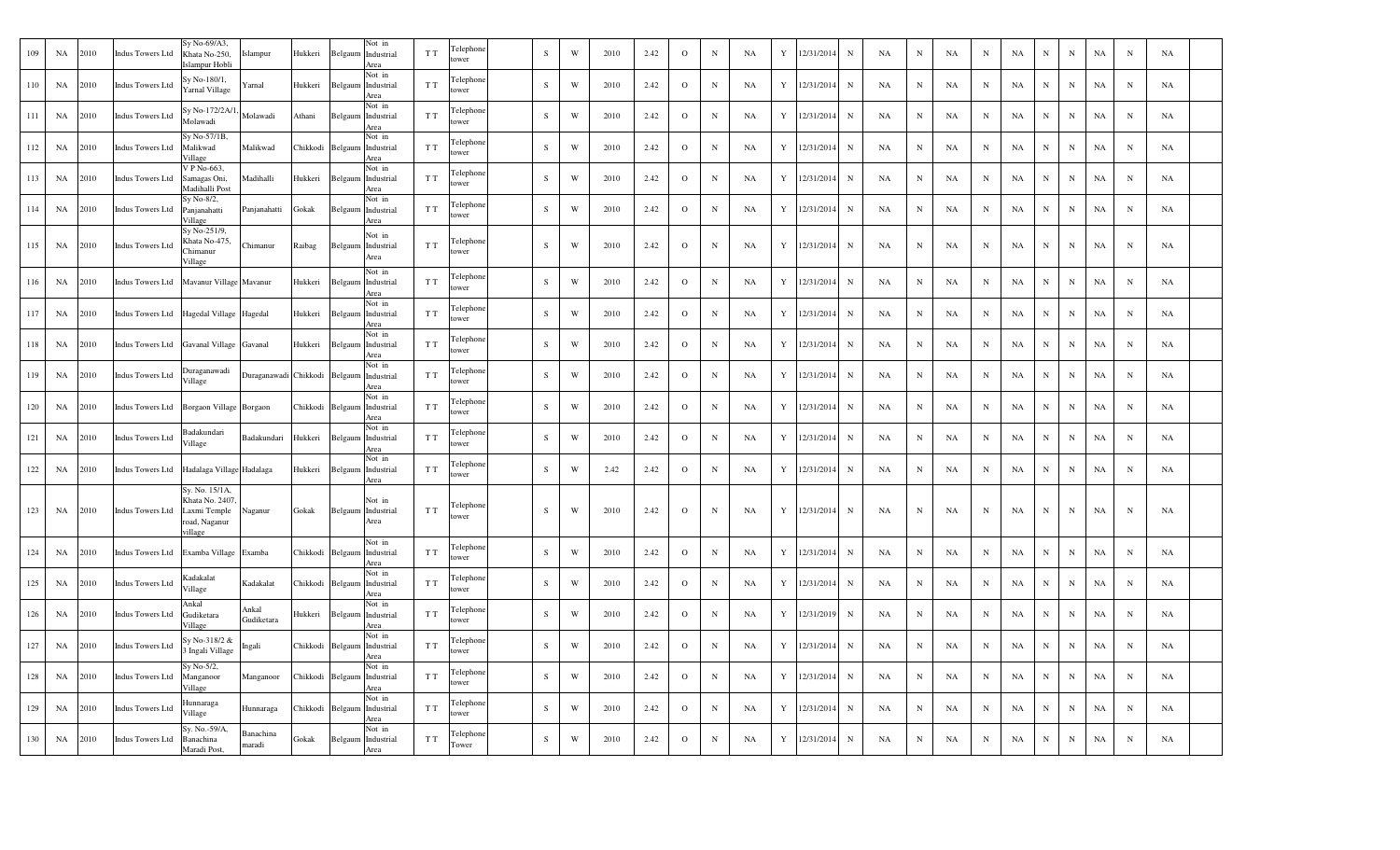| 131 | NA        | 2010 | <b>Indus Towers Ltd</b> | Sy. No.-607,<br>Khata No.-6,<br>Sankeshwar<br>Hobli, Sippur<br>Village                 | Sippur                                    | Hukkeri  | Not in<br>Belgaum Industrial<br>Area          | T T | Telephone<br>Tower | S         | W           | 2010 | 2.42 | $\circ$      | $\mathbf N$ | NA | Y | 12/31/2014 | $\mathbf N$ | NA | N           | NA        | N           | NA | N           | N           | NA | $\mathbf N$ | NA |  |
|-----|-----------|------|-------------------------|----------------------------------------------------------------------------------------|-------------------------------------------|----------|-----------------------------------------------|-----|--------------------|-----------|-------------|------|------|--------------|-------------|----|---|------------|-------------|----|-------------|-----------|-------------|----|-------------|-------------|----|-------------|----|--|
| 132 | NA        | 2010 | <b>Indus Towers Ltd</b> | Sy.No.-124/1+2<br>Kahata No. 538,<br>jaganur Village                                   | laganur<br>Village                        |          | Not in<br>Chikkodi Belgaum Industrial<br>Area | T T | Telephone<br>Tower | S         | W           | 2011 | 2.42 | $\Omega$     | $\mathbf N$ | NA | Y | 12/31/2014 | $\mathbf N$ | NA | N           | NA        | N           | NA | N           | N           | NA | $\mathbf N$ | NA |  |
| 133 | NA        | 2010 | <b>Indus Towers Ltd</b> | Sy. No. 1/4,<br>Nerli Village,<br>Sankeshwara<br>Hobli                                 | Nerli                                     | Hukkeri  | Not in<br>Belgaum Industrial<br>Area          | T T | Telephone<br>Tower | S         | W           | 2011 | 2.42 | $\mathbf{O}$ | $\mathbf N$ | NA | Y | 12/31/2014 | $\mathbf N$ | NA | $_{\rm N}$  | NA        | N           | NA | $_{\rm N}$  | N           | NA | $\mathbf N$ | NA |  |
| 134 | NA        | 2010 | <b>Indus Towers Ltd</b> | Sy. No. 73,<br>Dundanatii Post,<br>Benchanmardi<br>Post,<br>Telaginkatti               | Dundanatii<br>Post-<br>Telaginkatti       | Gokak    | Not in<br>Belgaum Industrial<br>Area          | T T | Telephone<br>Tower | S         | W           | 2010 | 2.42 | $\circ$      | $\mathbf N$ | NA | Y | 12/31/2014 | $\mathbf N$ | NA | N           | <b>NA</b> | N           | NA | N           | N           | NA | $\mathbf N$ | NA |  |
| 135 | NA        | 2011 | <b>Indus Towers Ltd</b> | Sy. No. 149/24,<br>Walki Village                                                       | Walki Village Chikkodi Belgaum Industrial |          | Not in<br>Area                                | T T | Telephone<br>Tower | S         | W           | 2010 | 2.42 | $\mathbf{O}$ | $\mathbf N$ | NA | Y | 12/31/2014 | $\mathbf N$ | NA | $\mathbf N$ | NA        | N           | NA | $\mathbf N$ | $\mathbf N$ | NA | $_{\rm N}$  | NA |  |
| 136 | NA        | 2010 | <b>Indus Towers Ltd</b> | Sy. No. 37,<br>Najuknagar<br>Kodni Post                                                | Najuknagar,<br>Kodni post                 | Chikkodi | Not in<br>Belgaum Industrial<br>Area          | T T | Telephone<br>Tower | ${\bf S}$ | W           | 2010 | 2.42 | $\mathbf{O}$ | $\mathbf N$ | NA | Y | 12/31/2014 | $\mathbf N$ | NA | N           | NA        | N           | NA | $\mathbf N$ | $\mathbf N$ | NA | $_{\rm N}$  | NA |  |
| 137 | NA        | 2011 | <b>Indus Towers Ltd</b> | Sy. No. 16/2,<br>Khata No. 131<br>Aldal village                                        | Aldal Village Hukkeri                     |          | Not in<br>Belgaum Industrial<br>Area          | T T | Telephone<br>Tower | S         | W           | 2010 | 2.42 | $\mathbf{O}$ | $\mathbf N$ | NA | Y | 12/31/2014 | $\mathbf N$ | NA | $\mathbf N$ | NA        | N           | NA | $\mathbf N$ | $\mathbf N$ | NA | $_{\rm N}$  | NA |  |
| 138 | NA        | 2010 | <b>Indus Towers Ltd</b> | Sy. No. 1, Khata<br>No. 185,<br>Hargapur<br>illage,<br>Hargapurgad<br>ost.             | Hargapur                                  | Hukkeri  | Not in<br>Belgaum Industrial<br>Area          | T T | Telephone<br>Tower | S         | W           | 2010 | 2.42 | $\Omega$     | $\mathbf N$ | NA | Y | 12/31/2014 | $\mathbf N$ | NA | $\mathbf N$ | NA        | N           | NA | $\mathbf N$ | $\mathbf N$ | NA | $_{\rm N}$  | NA |  |
| 139 | NA        | 2010 | <b>Indus Towers Ltd</b> | Plot No. 1 & 2,<br>Sy. No. 4A,<br>Mangavati<br>≀illage<br>Shiraguppi<br>Hobli,         | Mangavati                                 | Athani   | Not in<br>Belgaum Industrial<br>Area          | T T | Telephone<br>Tower | S         | W           | 2010 | 2.42 | $\Omega$     | $\mathbf N$ | NA | Y | 12/31/2014 | $\mathbf N$ | NA | N           | NA        | N           | NA | N           | $\mathbf N$ | NA | $_{\rm N}$  | NA |  |
| 140 | NA        | 2010 | <b>Indus Towers Ltd</b> | Sy. No. 102A, &<br>102B, kamaldini Kamaldini<br>rillage                                |                                           | Gokak    | Not in<br>Belgaum Industrial<br>Area          | T T | Telephone<br>Tower | ${\bf S}$ | W           | 2010 | 2.42 | $\mathbf{O}$ | $\mathbf N$ | NA | Y | 12/31/2015 | $\mathbf N$ | NA | $_{\rm N}$  | NA        | N           | NA | $\mathbf N$ | $\mathbf N$ | NA | $_{\rm N}$  | NA |  |
| 141 | NA        | 2010 | <b>Indus Towers Ltd</b> | Sy. No. 277,<br>lelaginkatti                                                           | Telginkatti                               | Gokak    | Not in<br>Belgaum Industrial<br>Area          | T T | Telephone<br>Tower | S         | W           | 2010 | 2.42 | $\mathbf{O}$ | $\mathbf N$ | NA | Y | 12/31/2014 | $\mathbf N$ | NA | N           | NA        | N           | NA | $\mathbf N$ | N           | NA | $\mathbf N$ | NA |  |
| 142 | NA        | 2010 | Indus Towers Ltd        | Sy. No. 1/3, &<br>1/5, Shiragaon<br>Village                                            | Shiragaon                                 | Chikkodi | Not in<br>Belgaum Industrial<br>Area          | T T | Telephone<br>Tower | ${\bf S}$ | W           | 2010 | 2.42 | $\mathbf{O}$ | $\mathbf N$ | NA | Y | 12/31/2014 | $\mathbf N$ | NA | N           | NA        | $_{\rm N}$  | NA | $\mathbf N$ | N           | NA | $_{\rm N}$  | NA |  |
| 143 | NA        | 2010 | <b>Indus Towers Ltd</b> | Sy. No. 27/P1,<br>Khata No. 1440,<br>Hargapur<br>village, sollapur<br>Cross            | Hargapur                                  | Hukkeri  | Not in<br>Belgaum Industrial<br>Area          | T T | Telephone<br>Tower | S         | W           | 2010 | 2.42 | $\Omega$     | $\mathbf N$ | NA | Y | 12/31/2014 | $\mathbf N$ | NA | $_{\rm N}$  | NA        | N           | NA | $_{\rm N}$  | N           | NA | $_{\rm N}$  | NA |  |
| 144 | NA        | 2010 | <b>Indus Towers Ltd</b> | Sy. No. 511/3,<br>Khata No. 1354, Mudalgi<br>Mudalgi village, Village<br>Arabhavi Post |                                           | Gokak    | Not in<br>Belgaum Industrial<br>Area          | T T | Telephone<br>Tower | S         | W           | 2010 | 2.42 | $\Omega$     | $\mathbf N$ | NA | Y | 12/31/2014 | N           | NA | $\mathbf N$ | NA        | $\mathbf N$ | NA | $_{\rm N}$  | $\mathbf N$ | NA | $_{\rm N}$  | NA |  |
| 145 | NA        | 2010 | <b>Indus Towers Ltd</b> | Sy. No. 666,<br>Khata No. 12,<br>Godageri village<br>Hukkeri Hobli                     | Godageri                                  | Hukkeri  | Not in<br>Belgaum Industrial<br>Area          | T T | Telephone<br>Tower | ${\bf S}$ | W           | 2010 | 2.42 | $\mathbf{O}$ | $\,$ N      | NA | Y | 12/31/2014 | $\mathbf N$ | NA | $_{\rm N}$  | NA        | N           | NA | $\mathbf N$ | $\mathbf N$ | NA | $\mathbf N$ | NA |  |
| 146 | NA        | 2010 | <b>Indus Towers Ltd</b> | Sy. No. 1843/1,<br>Near Mahaveer Raibag<br>chool Raibag                                |                                           | Raibag   | Not in<br>Belgaum Industrial<br>Area          | T T | Telephone<br>[ower | ${\bf S}$ | W           | 2010 | 2.42 | $\mathbf{O}$ | $\mathbf N$ | NA | Y | 12/31/2014 | N           | NA | N           | NA        | N           | NA | ${\bf N}$   | N           | NA | $\mathbf N$ | NA |  |
| 147 | <b>NA</b> | 2010 | <b>Indus Towers Ltd</b> | Sy. No. 56/1,<br>Khata No. 261,<br>Gavani village,<br>Tavandi Post                     | Gavani                                    |          | Not in<br>Chikkodi Belgaum Industrial<br>Area | T T | Telephone<br>Tower | ${\bf S}$ | $\mathbf W$ | 2010 | 2.42 | $\mathbf{O}$ | $\mathbf N$ | NA | Y | 12/31/2014 | $\mathbf N$ | NA | $_{\rm N}$  | NA        | $\mathbf N$ | NA | $\mathbf N$ | $\mathbf N$ | NA | $_{\rm N}$  | NA |  |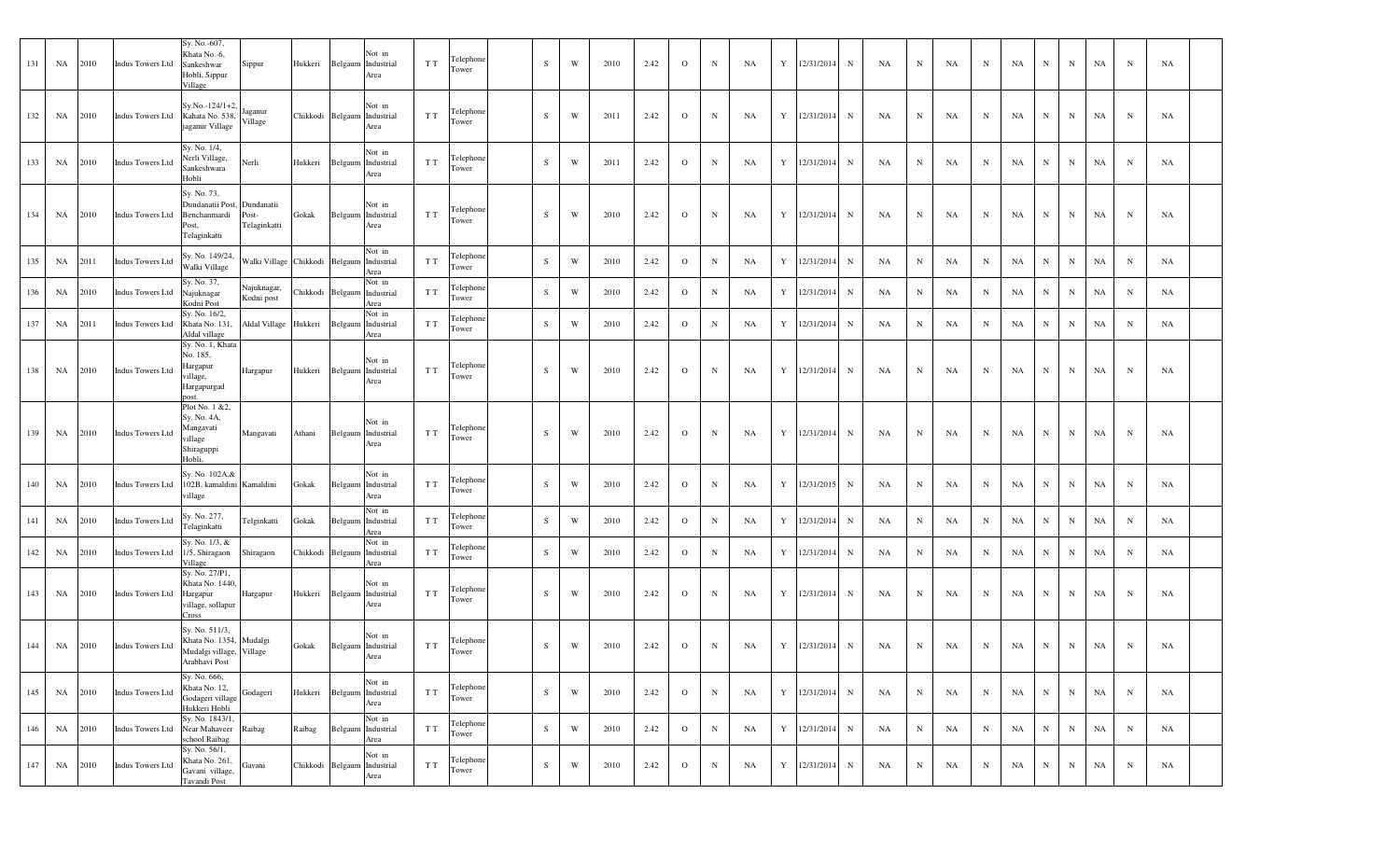| 148 | NA | 2010    | <b>Indus Towers Ltd</b>             | CTS-No. 4384,<br>Guruvar Peth<br>Laxmi Temple<br>Road, Gokak                                   | Guruvar Peth, Gokak<br>Gokak              |         | Not in<br>Belgaum Industrial<br>Area          | T T | Telephone<br>Tower | S | W | 2010 | 2.42 | $\circ$        | $_{\rm N}$  | NA | Y | 12/31/2013     | N           | NA                                                                         | $_{\rm N}$  | NA. | N           | NA | N           | N           | NA | N           | NA |  |
|-----|----|---------|-------------------------------------|------------------------------------------------------------------------------------------------|-------------------------------------------|---------|-----------------------------------------------|-----|--------------------|---|---|------|------|----------------|-------------|----|---|----------------|-------------|----------------------------------------------------------------------------|-------------|-----|-------------|----|-------------|-------------|----|-------------|----|--|
| 149 | NA | 2010    | <b>Indus Towers Ltd</b>             | Sy. No. 263/2B,<br>PWD Road,<br>Kuruni village,<br>Sankeshwara<br>Hobli                        | Kuruni village Hukkeri Belgaum Industrial |         | Not in<br>Area                                | T T | Telephone<br>Tower | S | W | 2010 | 2.42 | $\mathbf{O}$   | $\mathbf N$ | NA | Y | 12/31/2014     | N           | NA                                                                         | $_{\rm N}$  | NA  | N           | NA | $\mathbf N$ | N           | NA | $\mathbf N$ | NA |  |
| 150 | NA | 2010    | Indus Towers Ltd                    | Property No.<br>106 & 107,<br>Shendur village                                                  | Shendur<br>illage                         |         | Not in<br>Chikkodi Belgaum Industrial<br>Area | T T | Telephone<br>Tower | S | W | 2010 | 2.42 | $\mathbf{O}$   | $_{\rm N}$  | NA | Y | 12/31/2014     | N           | NA                                                                         | N           | NA  | N           | NA | $\mathbf N$ | N           | NA | $\mathbf N$ | NA |  |
| 151 | NA | 2010    | <b>Indus Towers Ltd</b>             | Sy. No.-1/2B,<br>Property No. -<br>847, Makkalgeri<br>Village                                  | Makkalgeri                                | Gokak   | Not in<br>Belgaum Industrial<br>Area          | T T | Telephone<br>Tower | S | W | 2010 | 2.42 | $\mathbf{O}$   | $\mathbf N$ | NA | Y | 12/31/2014     | N           | NA                                                                         | N           | NA  | N           | NA | N           | N           | NA | $\mathbf N$ | NA |  |
| 152 | NA | 2010    | <b>Indus Towers Ltd</b>             | Khata No.<br>213/B,<br>Chamakeri<br>Village                                                    | Chamakeri                                 | Athani  | Not in<br>Belgaum Industrial<br>Area          | T T | Telephone<br>Tower | S | W | 2010 | 2.42 | $\circ$        | $\mathbf N$ | NA | Y | 12/31/2013     | N           | NA                                                                         | N           | NA  | N           | NA | $\mathbf N$ | N           | NA | $\mathbf N$ | NA |  |
| 153 | NA | 2010    | <b>Indus Towers Ltd</b>             | Sy. No.1/2,<br>Khata No. 202,<br>Rampura Village                                               | Rampura                                   |         | Not in<br>Chikkodi Belgaum Industrial<br>Area | T T | Telephone<br>Tower | S | W | 2011 | 2.42 | $\mathbf{O}$   | $\mathbf N$ | NA | Y | 12/31/2014     | $_{\rm N}$  | NA                                                                         | $_{\rm N}$  | NA  | $\mathbf N$ | NA | $\mathbf N$ | N           | NA | $\mathbf N$ | NA |  |
| 154 | NA | 2010    | Indus Towers Ltd                    | Sy. No.209,<br>Khata No.67,<br>Kesti Village                                                   | Kesti village                             | Hukkeri | Not in<br>Belgaum Industrial<br>Area          | T T | Telephone<br>Tower | S | W | 2010 | 2.42 | $\mathbf{O}$   | $_{\rm N}$  | NA | Y | 12/31/2015     | N           | NA                                                                         | N           | NA  | $\mathbf N$ | NA | N           | N           | NA | $\mathbf N$ | NA |  |
| 155 | NA | 2010    | Indus Towers Ltd                    | Sy. No.53/1C,<br>Aratal Village,<br>Telsang Hobli                                              | Aratal village                            | Athani  | Not in<br>Belgaum Industrial<br>Area          | T T | Telephone<br>Tower | S | W | 2010 | 2.42 | $\circ$        | $_{\rm N}$  | NA | Y | 12/31/2013     | $_{\rm N}$  | NA                                                                         | $_{\rm N}$  | NA  | N           | NA | N           | N           | NA | $\mathbf N$ | NA |  |
| 156 | NA | 2010    | Indus Towers Ltd                    | Sy. No.231,<br>Manishwadagi<br>Village                                                         | Manishwadi<br>Village                     | Athani  | Not in<br>Belgaum Industrial<br>Area          | T T | Telephone<br>Tower | S | W | 2011 | 2.42 | $\mathbf{O}$   | N           | NA | Y | 12/31/2014     | $_{\rm N}$  | NA                                                                         | $\mathbf N$ | NA  | N           | NA | $\mathbf N$ | N           | NA | $\mathbf N$ | NA |  |
| 157 | NA | 2010    | <b>Indus Towers Ltd</b>             | Sy. No.51/1,<br>Khata No. 616,<br>Jainapur Village Jainapur<br>Post-<br>Nagarmunnalli<br>Hobli |                                           |         | Not in<br>Chikkodi Belgaum Industrial<br>Area | T T | Telephone<br>Tower | S | W | 2010 | 2.42 | $\Omega$       | $\mathbf N$ | NA | Y | 12/31/2014     | $\mathbf N$ | NA                                                                         | N           | NA  | N           | NA | N           | $\mathbf N$ | NA | $\mathbf N$ | NA |  |
| 158 | NA | 2010    | Indus Towers Ltd                    | Sy. No. 209,<br>Khata No. 67,<br>kesti Village                                                 | Kesti village                             | Hukkeri | Not in<br>Belgaum Industrial<br>Area          | T T | Telephone<br>Tower | S | W | 2010 | 2.42 | $\circ$        | $_{\rm N}$  | NA | Y | 12/31/2015     | N           | NA                                                                         | $_{\rm N}$  | NA  | N           | NA | $\mathbf N$ | $\mathbf N$ | NA | $\mathbf N$ | NA |  |
| 159 | NA | 2010    | <b>Indus Towers Ltd</b>             | Sy. No. 8/2,<br>Panjanatti<br>Village                                                          | Panjanatti<br>Village                     | Gokak   | Not in<br>Belgaum Industrial<br>Area          | T T | Telephone<br>Tower | S | W | 2010 | 2.42 | $\circ$        | $\mathbf N$ | NA | Y | 12/31/2014     | $_{\rm N}$  | NA                                                                         | $_{\rm N}$  | NA  | N           | NA | $\mathbf N$ | N           | NA | $\mathbf N$ | NA |  |
| 160 | NA | 2010    | <b>Indus Towers Ltd</b>             | Sy. No. 69/A3,<br>Khata No. 250,<br>Islampur<br>Village,<br>Yamkanmardi                        | Islampur<br>Village,<br>Yamkanmardi       | Hukkeri | Not in<br>Belgaum Industrial<br>Area          | T T | Telephone<br>Tower | S | W | 2010 | 2.42 | $\circ$        | $\mathbf N$ | NA |   | Y 12/31/2014   | $\mathbf N$ | NA                                                                         | $_{\rm N}$  | NA  | N           | NA | $\mathbf N$ | N           | NA | $\mathbf N$ | NA |  |
| 161 | NA | 2010    | <b>Indus Towers Ltd</b>             | Sy. No. 150,<br>Sangankeri<br>Village,                                                         | Sangankeri                                | Gokak   | Not in<br>Belgaum Industrial<br>Area          | T T | Telephone<br>Tower | S | W | 2010 | 2.42 | $\circ$        | $\mathbf N$ | NA | Y | 12/31/2014     | $_{\rm N}$  | NA                                                                         | $_{\rm N}$  | NA  | N           | NA | $\mathbf N$ | N           | NA | $\mathbf N$ | NA |  |
| 162 | NA | 2010    | Indus Towers Ltd                    | Kerur village                                                                                  | Kerur Village Chikkodi Belgaum            |         | Not in<br>Industrial<br>Area                  | T T | Felephone<br>Tower | S | W | 2010 | 2.42 | $\circ$        | $_{\rm N}$  | NA | Y | 12/31/2014     | N           | NA                                                                         | $_{\rm N}$  | NA  | N           | NA | N           | N           | NA | $\mathbf N$ | NA |  |
|     |    |         | 163 NA 2010 Indus Towers Ltd No. 11 | Sy. No.<br>44/1+2+3, Khata<br>Chinchani<br>village                                             | Chinchani Chikkodi Belgaum Industrial     |         | Not in<br>Area                                | T T | Telephone<br>Tower | S | W | 2010 |      |                |             |    |   |                |             | 2.42   O   N   NA   Y   12/31/2014   N   NA   N   NA   N   NA   N   NA   N |             |     |             |    |             |             |    |             | NA |  |
| 164 |    | NA 2010 | <b>Indus Towers Ltd</b>             | Sy. No. 1834,<br>Usatti village                                                                | Usatti village Athani                     |         | Not in<br>Belgaum Industrial<br>Area          | T T | Telephone<br>Tower | S | W | 2010 | 2.42 | $\mathbf{O}$   | N           | NA |   | Y 12/31/2014   | $\mathbf N$ | NA                                                                         | $\mathbf N$ | NA  | N           | NA | N           | N           | NA | N           | NA |  |
| 165 |    | NA 2010 | <b>Indus Towers Ltd</b>             | Sy. No. 2119/7,<br>Athani village                                                              | Athani Village Athani                     |         | Not in<br>Belgaum Industrial<br>Area          | T T | Telephone<br>Tower | S | W | 2011 | 2.42 | $\overline{O}$ | N           | NA |   | Y 12/31/2015 N |             | NA                                                                         | $\mathbf N$ | NA  | N           | NA | N           | N           | NA | N           | NA |  |
| 166 |    | NA 2010 | <b>Indus Towers Ltd</b>             | Sy. No. 79/2/2,<br>Khata No. 299,<br>Krishna Kittur<br>illage                                  | Krishna Kittur Athani<br>Village          |         | Not in<br>Belgaum Industrial<br>Area          | T T | Telephone<br>Tower | S | W | 2010 | 2.42 | $\mathbf{O}$   | N           | NA |   | Y 12/31/2014   | $\mathbf N$ | NA                                                                         | N           | NA  | N           | NA | N           | N           | NA | N           | NA |  |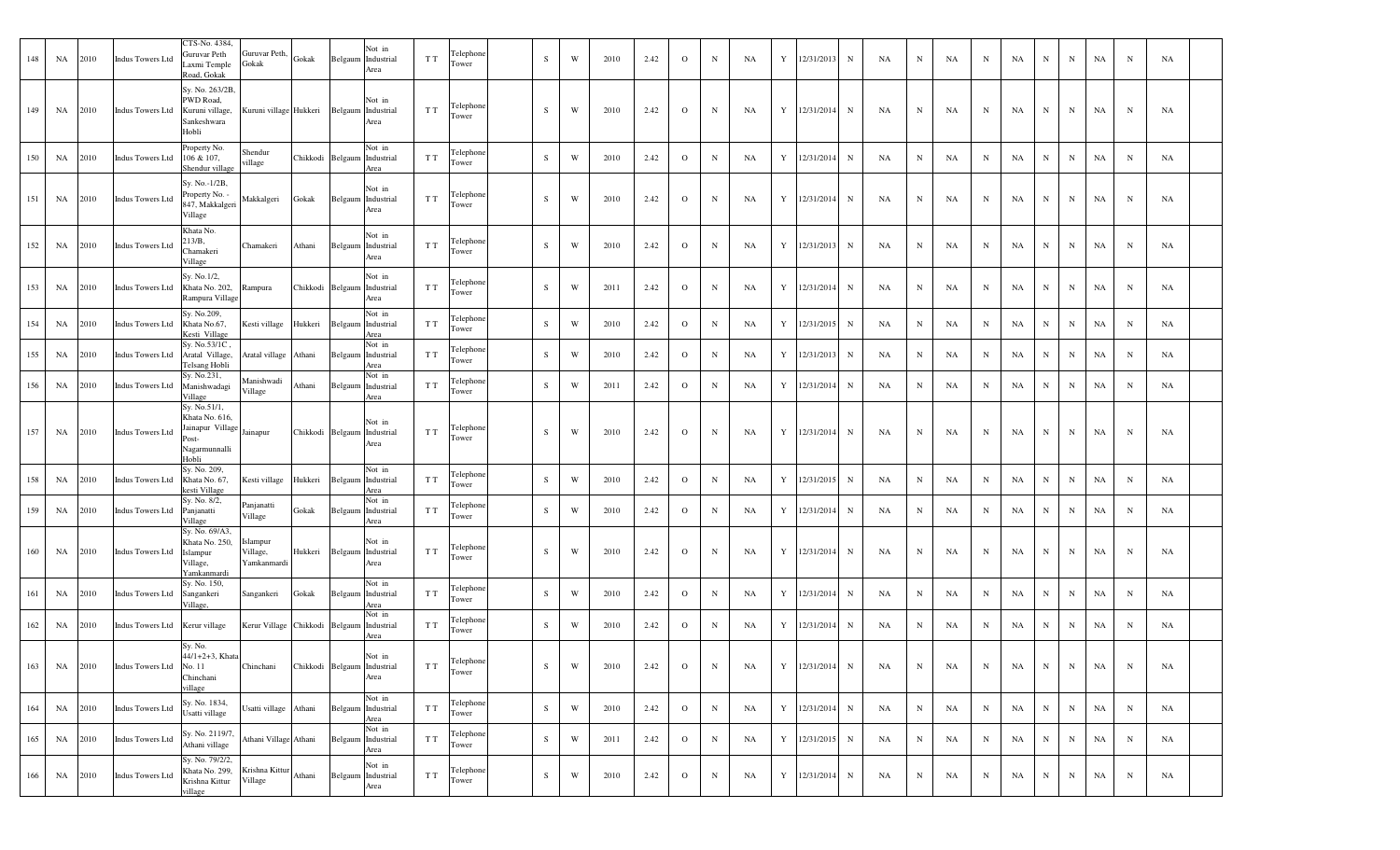| 167 | NA | 2010 | <b>Indus Towers Ltd</b>  | CTS No-503/A,<br>Sankeshwar, Tq: Sankeshwar<br>Hukkeri    |                               | Hukkeri        | Belgaum          | Not in<br>Industrial<br>T T<br>Area         | Telephone<br>Tower | S         | W | 2010      | 2.42 | $\Omega$     | $\mathbf N$ | NA        | Y | 12/31/2014 | $\mathbf N$ | NA | N           | NA | N          | NA | N            | $_{\rm N}$  | NA          | $_{\rm N}$  | NA  |  |
|-----|----|------|--------------------------|-----------------------------------------------------------|-------------------------------|----------------|------------------|---------------------------------------------|--------------------|-----------|---|-----------|------|--------------|-------------|-----------|---|------------|-------------|----|-------------|----|------------|----|--------------|-------------|-------------|-------------|-----|--|
| 168 | NA | 2011 | <b>Indus Towers Ltd</b>  | Sy. No. 146,<br>Khata No.303,<br>Shirwad village          | Shirwad<br>Village            | Chikkodi       |                  | Not in<br>T T<br>Belgaum Industrial<br>Area | Telephone<br>Tower | S         | W | 2011      | 2.42 | $\mathbf{O}$ | $\mathbf N$ | NA        | Y | 12/31/2014 | N           | NA | $\mathbf N$ | NA | N          | NA | N            | $_{\rm N}$  | NA          | N           | NA  |  |
| 169 | NA | 2010 | <b>Indus Towers Ltd</b>  | Sy. No. 338/3,<br>Addi post &<br>illage                   | Adi village                   | Chikkodi       |                  | Not in<br>Belgaum Industrial<br>T T<br>Area | Telephone<br>Tower | ${\bf S}$ | W | 2010      | 2.42 | $\mathbf{O}$ | $\mathbf N$ | NA        | Y | 12/31/2014 | $\,$ N      | NA | $\mathbf N$ | NA | N          | NA | N            | $\mathbf N$ | NA          | N           | NA  |  |
| 170 | NA | 2010 | <b>Indus Towers Ltd</b>  | Indara Nagar<br>Chikkodi                                  | Indara Nagar,<br>Chikkodi     | Chikkodi       | Belgaum          | Not in<br>Industrial<br>T T<br>Area         | Telephone<br>Tower | S         | W | 2010      | 2.42 | $\Omega$     | $\mathbf N$ | NA        | Y | 12/31/2014 | N           | NA | N           | NA | N          | NA | N            | $_{\rm N}$  | NA          | N           | NA  |  |
| 171 | NA | 2011 | <b>Indus Towers Ltd</b>  | Koduchi<br>Village, Raibag                                | Koduchi<br>Village,<br>Raibag | Raibag         | Belgaum          | Not in<br>Industrial<br>T T<br><b>Area</b>  | Telephone<br>Tower | S         | W | 2011      | 2.42 | $\mathbf{O}$ | $\mathbf N$ | NA        | Y | 12/31/2014 | N           | NA | N           | NA | N          | NA | N            | $\mathbf N$ | NA          | N           | NA  |  |
| 172 | NA | 2010 | <b>Indus Towers Ltd</b>  | Sy. No. 281,<br>Shirguppi<br>Village                      | Shiraguppi                    | Chikkodi       |                  | Not in<br>Belgaum Industrial<br>T T<br>Area | Telephone<br>Tower | S         | W | 2010      | 2.42 | $\Omega$     | $\mathbf N$ | NA        | Y | 12/31/2014 | N           | NA | N           | NA | N          | NA | N            | $_{\rm N}$  | NA          | N           | NA  |  |
| 173 | NA | 2010 | <b>Indus Towers Ltd</b>  | Sy. No. 131/1B,<br>Adahalli village.<br>Thelesang Hobli   | Adahalli<br>Village           | Athani         |                  | Not in<br>Belgaum Industrial<br>T T<br>Area | Telephone<br>Tower | S         | W | 2010      | 2.42 | $\circ$      | $\mathbf N$ | <b>NA</b> | Y | 12/31/2013 | N           | NA | N           | NA | N          | NA | N            | $_{\rm N}$  | NA          | N           | NA  |  |
| 174 | NA | 2010 | <b>Indus Towers Ltd</b>  | Sankeshwara<br>/illage                                    | Sankeshwar<br>village         | Hukkeri        |                  | Not in<br>Belgaum Industrial<br>T T<br>Area | Telephone<br>Tower | S         | W | 2010      | 2.42 | $\Omega$     | $\mathbf N$ | NA        | Y | 12/31/2014 | N           | NA | $\mathbf N$ | NA | N          | NA | N            | $_{\rm N}$  | NA          | N           | NA  |  |
| 175 | NA | 2010 | <b>Indus Towers Ltd</b>  | Masarguppi<br>Village                                     | Masarguppi                    | Hukkeri        | Belgaum          | Not in<br>Industrial<br>T T<br>Area         | Telephone<br>Tower | S         | W | 2010      | 2.42 | $\Omega$     | $\mathbf N$ | NA        | Y | 12/31/2014 | $\,$ N      | NA | $\mathbf N$ | NA | N          | NA | N            | $\mathbf N$ | NA          | $_{\rm N}$  | NA  |  |
| 176 | NA | 2010 | <b>Indus Towers Ltd</b>  | Nandagaon<br>illage                                       | Nandagaon<br>village          | Gokak          |                  | Not in<br>Belgaum Industrial<br>T T<br>Area | Telephone<br>Tower | S         | W | 2010      | 2.42 | $\Omega$     | $\mathbf N$ | NA        | Y | 12/31/2014 | N           | NA | N           | NA | N          | NA | N            | $\mathbf N$ | NA          | N           | NA  |  |
| 177 | NA | 2010 | <b>Indus Towers Ltd</b>  | Kadapura village                                          | kadapura<br>Village           |                | Chikkodi Belgaum | Not in<br>T T<br>Industrial<br>Area         | Telephone<br>Tower | ${\bf S}$ | W | 2010      | 2.42 | $\circ$      | N           | NA        | Y | 12/31/2014 | N           | NA | N           | NA | N          | NA | N            | $_{\rm N}$  | NA          | N           | NA  |  |
| 178 | NA | 2011 | <b>Indus Towers Ltd</b>  | Sy. No. 474,<br>Khata No. 1475<br>Kesappanatti<br>Village | Kesppanatti<br>Village        | Gokak          | Belgaum          | Not in<br>T T<br>Industrial<br>Area         | Telephone<br>Tower | S         | W | 2011      | 2.42 | $\circ$      | N           | NA        | Y | 12/31/2015 | $\mathbf N$ | NA | N           | NA | N          | NA | N            | $_{\rm N}$  | NA          | N           | NA  |  |
| 179 | NA | 2010 | <b>Indus Towers Ltd</b>  | Appachiwadi<br>illage                                     | Appachiwadi<br>Village        | Chikkodi       |                  | Not in<br>Belgaum Industrial<br>T T<br>Area | Telephone<br>Tower | ${\bf S}$ | W | 2010      | 2.42 | $\circ$      | $\mathbf N$ | NA        | Y | 12/31/2014 | N           | NA | N           | NA | N          | NA | N            | $_{\rm N}$  | NA          | N           | NA  |  |
| 180 | NA | 2010 | <b>Indus Towers Ltd</b>  | <b>Bugate Alur</b><br>village                             | <b>Bugate Alur</b><br>village | <b>Iukkeri</b> |                  | Not in<br>Belgaum Industrial<br>T T<br>Area | Telephone<br>Tower | S         | W | 2010      | 2.42 | $\Omega$     | $\mathbf N$ | NA        | Y | 12/31/2014 | N           | NA | N           | NA | N          | NA | N            | $\mathbf N$ | NA          | N           | NA  |  |
| 181 | NA | 2010 | <b>Indus Towers Ltd</b>  | Sy. No. 146,<br>Maradi Math<br>Village                    | Maradi math<br>village        | Gokak          | Belgaum          | Not in<br>Industrial<br>T T<br>Area         | Telephone<br>Tower | ${\bf S}$ | W | 2010      | 2.42 | $\circ$      | $\mathbf N$ | NA        | Y | 12/31/2014 | N           | NA | N           | NA | N          | NA | N            | $\mathbf N$ | NA          | N           | NA  |  |
| 182 | NA | 2010 | <b>Indus Towers Ltd</b>  | Sy.No. 4&5,<br>Bommanal<br>/illage,<br>Nedigunda post     | Bommanal<br>Village           | Raibag         |                  | Not in<br>Belgaum Industrial<br>T T<br>Area | Telephone<br>Tower | S         | W | 2010      | 2.42 | $\Omega$     | $\mathbf N$ | <b>NA</b> | Y | 12/31/2014 | N           | NA | N           | NA | N          | NA | N            | $\mathbf N$ | NA          | N           | NA  |  |
| 183 | NA | 2010 | <b>Indus Towers Ltd</b>  | Sv. No. 23/2.<br>Murgundi<br>illage                       | Murgundi<br>Village           | Athani         |                  | Not in<br>T T<br>Belgaum Industrial<br>Area | Telephone<br>Tower | S         | W | 2010      | 2.42 | $\circ$      | $\mathbf N$ | NA        | Y | 12/31/2013 | N           | NA | N           | NA | N          | NA | N            | $_{\rm N}$  | NA          | N           | NA  |  |
| 184 | NA | 2010 | <b>Indus Towers Ltd</b>  | Gilihosur<br>Village                                      | Gilihosur<br>village          | Gokak          | Belgaum          | Not in<br>Industrial<br>T T<br>Area         | Telephone<br>Tower | S         | W | 2010      | 2.42 | $\circ$      | $\mathbf N$ | NA        | Y | 12/31/2014 | N           | NA | N           | NA | N          | NA | $\mathbf N$  | $_{\rm N}$  | NA          | N           | NA. |  |
| 185 | NA | 2010 | <b>Indus Towers Ltd</b>  | Sy. No. 582/A,<br>Shivayogi Nagar, Nagar<br>Bijapur road, | Shivayogi                     | Athani         |                  | Not in<br>Belgaum Industrial<br>T T<br>Area | Telephone<br>Tower | S         | W | 2010      | 2.42 | $\mathbf{O}$ | $\mathbf N$ | <b>NA</b> | Y | 12/31/2014 | ${\bf N}$   | NA | N           | NA | N          | NA | N            | N           | NA          | $\mathbf N$ | NA  |  |
| 186 | NA | 2010 | <b>Indus Towers Ltd</b>  | Jainpeth, Athani                                          | Jainpeth,<br>Athani           | Athani         | Belgaum          | Not in<br>Industrial<br>T T<br>Area         | Telephone<br>Tower | ${\bf S}$ | W | 2010      | 2.42 | $\mathbf{O}$ | ${\bf N}$   | NA        | Y | 12/31/2014 | $\mathbf N$ | NA | $\mathbf N$ | NA | $_{\rm N}$ | NA | $\mathbf N$  | N           | NA          | $\mathbf N$ | NA  |  |
| 187 | NA | 2010 | <b>Indus Towers Ltd</b>  | TMC No.<br>3132/38, Raibag                                | Raibag                        | Raibag         | Belgaum          | Not in<br>T T<br>Industrial<br>Area         | Telephone<br>Tower | S         | W | 2010      | 2.42 | $\mathbf{O}$ | $\mathbf N$ | <b>NA</b> | Y | 12/31/2015 | ${\bf N}$   | NA | N           | NA | N          | NA | $_{\rm N}$   | N           | NA          | $\mathbf N$ | NA  |  |
| 188 | NA |      | 2015-17 Indus Towers Ltd | Sy No.<br>161/2b/2                                        | Suttati Village Athani        |                |                  | Not in<br>Belgaum Industrial<br>T T         | Telephone<br>Tower | ${\bf S}$ | W | 5/31/2015 | 2.42 | $\mathbf{O}$ | $\mathbf N$ | NA        | Y | 12/31/2019 | $\mathbf N$ | NA | N           | NA | N          | NA | $\, {\rm N}$ | $\,$ N      | $_{\rm NA}$ | ${\bf N}$   | NA  |  |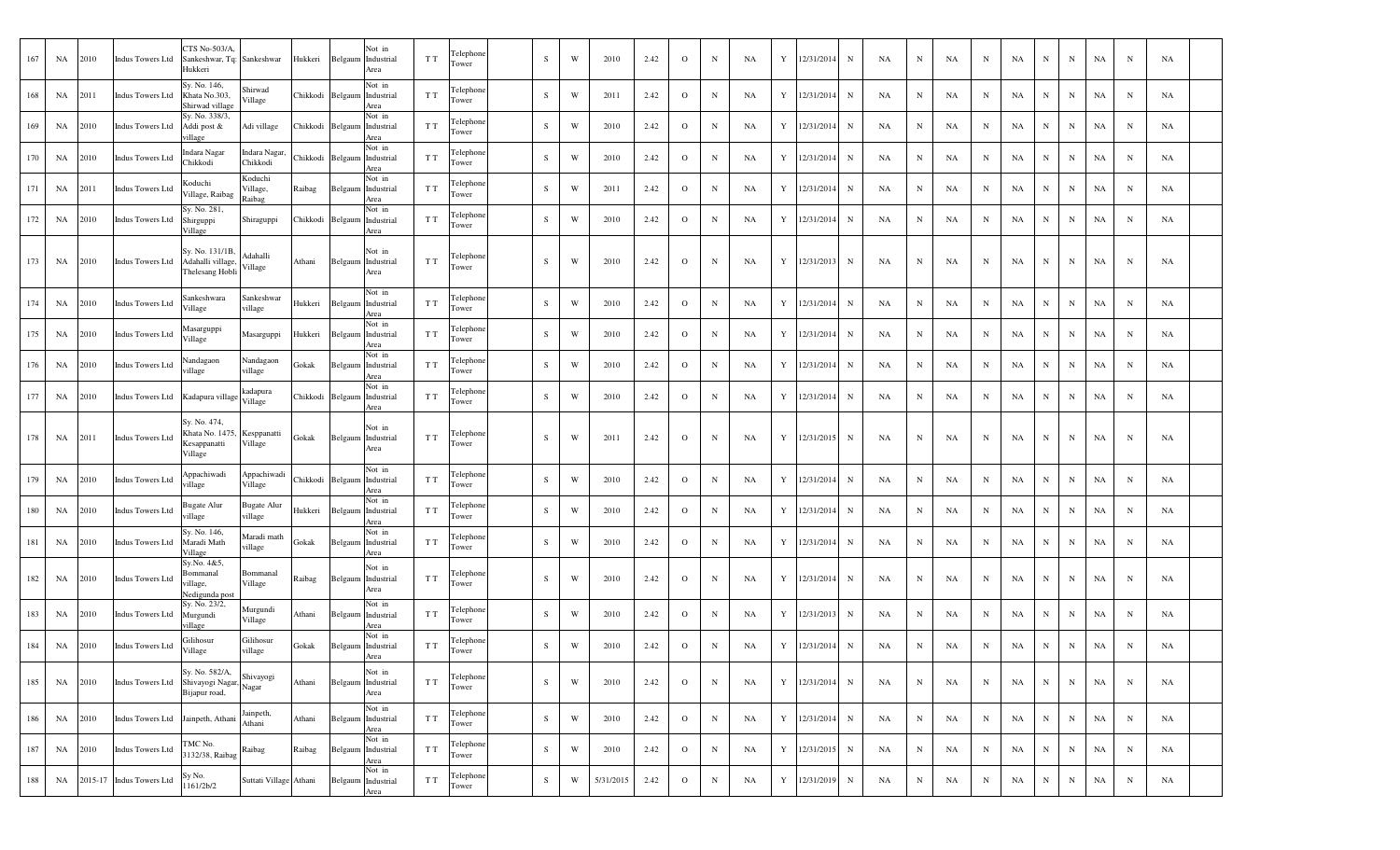| 189 | NA      |         | 2015-16 Indus Towers Ltd                         | Sy No. 20/1,                                                                | Nagaral<br>Village         | Chikkodi         | Belgaum                  | Not in<br>Industrial<br>Area                  | T T          | Telephone<br>Tower             | S         | W | 5/30/2015                | 2.42  | $\Omega$     | N            | NA         | Y | 12/31/2019 | N           | NA | $_{\rm N}$  | NA | N          | NA | N         | N            | NA | N           | NA |  |
|-----|---------|---------|--------------------------------------------------|-----------------------------------------------------------------------------|----------------------------|------------------|--------------------------|-----------------------------------------------|--------------|--------------------------------|-----------|---|--------------------------|-------|--------------|--------------|------------|---|------------|-------------|----|-------------|----|------------|----|-----------|--------------|----|-------------|----|--|
| 190 | NA      |         | 2015-16 Indus Towers Ltd                         | Sy No. 1194/6                                                               | Sankonhatti                | Athani           | Belgaum                  | Not in<br>Industrial<br>Area                  | T T          | Telephone<br>Tower             | S         | W | 5/30/2015                | 2.42  | $\mathbf{o}$ | $\mathbf N$  | NA         | Y | 12/31/2019 | $\mathbf N$ | NA | $_{\rm N}$  | NA | N          | NA | N         | $\mathbf N$  | NA | N           | NA |  |
| 191 | NA      | 2015-16 | <b>Indus Towers Ltd</b>                          | Sy No.<br>$152/1 + 2/2,$<br>Khatha No. 85                                   | Kusanal<br>Village         | Athani           | Belgaum                  | Not in<br>Industrial<br>Area                  | T T          | Felephone<br>Tower             | S         | W | 5/30/2015                | 2.42  | $\mathbf{o}$ | $\, {\rm N}$ | NA         | Y | 12/31/2019 | ${\bf N}$   | NA | N           | NA | N          | NA | N         | $\, {\rm N}$ | NA | N           | NA |  |
| 192 | NA      | 2015-16 | <b>Indus Towers Ltd</b>                          | Sy No. 168/4,<br>Khatha No. 743                                             | Sambargi<br>Village        | Athani           |                          | Not in<br>Belgaum Industrial<br>Area          | T T          | Telephone<br>Tower             | S         | W | 5/30/2015                | 2.42  | $\mathbf{o}$ | $\mathbf N$  | NA         | Y | 12/31/2019 | N           | NA | N           | NA | N          | NA | N         | $_{\rm N}$   | NA | N           | NA |  |
| 193 | NA      |         | 2015-16 Indus Towers Ltd                         | Sy No. 191/3,<br>Khatha No. 198                                             | Suttati Village Raibag     |                  |                          | Not in<br>Belgaum Industrial<br>Area          | T T          | Telephone<br>Tower             | S         | W | 5/30/2015                | 2.42  | $\Omega$     | N            | NA         | Y | 12/31/2019 | $_{\rm N}$  | NA | $_{\rm N}$  | NA | N          | NA | N         | $\mathbf N$  | NA | N           | NA |  |
| 194 | NA      |         | 2015-16 Indus Towers Ltd                         | Sy No. 305,<br>Khatha No. 184                                               | <b>B</b> Gosbal<br>village | Gokak            | Belgaum                  | Not in<br>Industrial<br>Area                  | T T          | Telephone<br>Tower             | S         | W | 5/30/2015                | 2.42  | $\circ$      | N            | NA         | Y | 12/31/2019 | $\mathbf N$ | NA | $\mathbf N$ | NA | N          | NA | N         | $\mathbf N$  | NA | $\mathbf N$ | NA |  |
| 195 | NA      | 2015-16 | <b>Indus Towers Ltd</b>                          | Sy No. 96/2,<br>Khatha No. 433                                              | Melavanki<br>Village       | Gokak            | Belgaum                  | Not in<br>Industrial<br>Area                  | T T          | Felephone<br>Tower             | S         | W | 5/30/2015                | 2.42  | $\Omega$     | N            | NA         | Y | 12/31/2019 | N           | NA | $_{\rm N}$  | NA | N          | NA | N         | $_{\rm N}$   | NA | N           | NA |  |
| 196 | NA      |         | 2015-16 Indus Towers Ltd                         | Sy No. 474/3,<br>Khatha No. 911, Raibag<br>Vidyanagar-I,<br>Jamadar mohalla |                            | Raibag           | Belgaum                  | Not in<br>Industrial<br>Area                  | T T          | Telephone<br>Tower             | S         | W | 5/30/2015                | 2.42  | $\Omega$     | $\mathbb N$  | NA         | Y | 12/31/2019 | N           | NA | N           | NA | N          | NA | N         | N            | NA | N           | NA |  |
| 197 | NA      | 2002    | Kadam Engineers<br>& Fabricators                 | Plot-No-52,<br>Jatrat Road,<br>Nippani, Tq:<br>Chikkodi                     | Jatrat Road                | Chikkodi         | Belgaum                  | Not in<br>Industrial<br>Area                  | $\mathbf{I}$ | General<br>Engineeri<br>ng     | S         | W | 2002                     | 5047  | C1           | $\mathbb N$  | NA         | Y | C1         | N           | NA | N           | NA | N          | NA | N         | N            | NA | N           | NA |  |
| 198 | NA      | 2004    | Karnataka power<br>corporation Ltd               | Hidkal Dam Tal:<br>Hukkeri.                                                 | Hidkal Dam                 | Hukkeri          |                          | Not in<br>Belgaum Industrial<br>Area          | $\mathbf{I}$ | 2*10 MW<br>Power<br>generation | L         | W | 2004                     | 9175  | $\circ$      | Y            | $\sim$     | Y | $\sim$     | $\mathbf N$ | NA | N           | NA | N          | NA | N         | N            | NA | N           | NA |  |
| 199 | NA      | 2010    | Karnataka Talkies                                | Gokak-Tq<br>Belgaum-Dist                                                    | Gokak                      | gokak            |                          | Not in<br>Belgaum Industrial<br>Area          | $\Omega$     | Theaters                       | S         | W | 1941                     | 204   | $\Omega$     | N            | NA         | Y | 12/31/2015 | $_{\rm N}$  | NA | N           | NA | N          | NA | N         | $\mathbf N$  | NA | $\mathbf N$ | NA |  |
| 200 | NA      |         | M/s. Daneshwari<br>$2015 - 16$ Enterprises       | CTS No.3279,<br>FMC No. 3108,<br>Gorakshan Mal,                             | Sankeshwar                 | Hukkeri          | $\operatorname{Belgaum}$ | Not in<br>Industrial<br>Area                  | $\mathbf{I}$ | Secondary<br>Package           | S         | W | $\overline{\phantom{a}}$ | 1.5   | Y            | Y            | YTC        | Y | <b>YTC</b> | $\mathbf N$ | NA | N           | NA | N          | NA | N         | N            | NA | N           | NA |  |
| 201 | NA      | 2009-10 | M/s. Essar Telcom<br>Infrastructure Pvt.<br>Ltd. | Sy. No. 184-1A,<br>Plot No. 2, 5th<br>Cross,<br>Vivekanadnagar              | Gokak                      | Gokak            |                          | Not in<br>Belgaum Industrial<br>Area          | T T          | Telcom<br>Infrastruct<br>ure   | S         | W | 3/18/2009                | 2.318 | $\mathbf{O}$ | Y            | 12/31/2018 | Y | 12/31/2018 | N           | NA | N           | NA | N          | NA | N         | N            | NA | $_{\rm N}$  | NA |  |
| 202 | NA      | 2011-12 | M/s. Indus Towers<br>Ltd.                        | No. 4362, Plot<br>No. 22 Basava<br>Nagar, Athani                            | Athani                     | Athani           |                          | Not in<br>Belgaum Industrial<br>Area          | T T          | Mobile<br>Tower                | S         | W | 9/14/2011                | 2.53  | $\mathbf{O}$ | N            | NA         | Y | 12/31/2015 | $_{\rm N}$  | NA | $_{\rm N}$  | NA | N          | NA | N         | N            | NA | $_{\rm N}$  | NA |  |
| 203 | NA      | 2014-16 | M/s. Relience<br>Communication<br>ht. I          | Shetyalgalli                                                                | Nippani                    | Chikkodi         | Belgaum                  | Not in<br>Industrial<br>Area                  | T T          | Felephone<br>Tower             | S         | W | 2014-16                  | 2.49  | $\mathbf{o}$ | N            | NA         | Y | 12/31/2013 | ${\bf N}$   | NA | $\mathbf N$ | NA | N          | NA | N         | ${\bf N}$    | NA | N           | NA |  |
| 204 | NA      | 2014    | Navabharat<br>Fertilizers Ltd                    | Sy. No. 272,<br>Hallur village                                              | Hallur Village Gokak       |                  |                          | Not in<br>Belgaum Industrial<br>Area          | $\mathbf{I}$ | Organic<br>Manuar              | S         | W | 2014                     | 5176  | $\mathbf{O}$ | Y            | 12/31/2023 | N | NA         | N           | NA | N           | NA | N          | NA | N         | ${\bf N}$    | NA | N           | NA |  |
| 205 | NA      | 1999    | Navayug Talkies<br>Manoranjan Pvt.<br>Ltd.       | Athani, Tq-<br>Chikkodi                                                     | Athani                     | Athani           |                          | Not in<br>Belgaum Industrial<br>Area          | $\Omega$     | Theaters                       | S         | W | 1999                     | 35    | $\mathbf{O}$ | $\mathbf N$  | NA         | Y | 12/31/2012 | N           | NA | N           | NA | N          | NA | N         | $_{\rm N}$   | NA | N           | NA |  |
| 206 | NA 2011 |         | Quippo Telecom<br>Infrastructur Ltd              | CTS No-<br>3191B/8E/2,<br>Ashok Nagar,<br>Nippani                           | Ashok Nagar,<br>Nippani    |                  |                          | Not in<br>Chikkodi Belgaum Industrial<br>Area | T T          | Telephone<br>tower             | ${\bf S}$ | W | 2011                     | 1.92  | $\mathbf{O}$ | $\mathbf N$  | NA         | Y | 12/31/2014 | ${\bf N}$   | NA | $\mathbf N$ | NA | $_{\rm N}$ | NA | N         | $\mathbf N$  | NA | $\mathbf N$ | NA |  |
| 207 | NA 2011 |         | Quippo Telecom<br>Infrastructur Ltd              | Sy No-191/3,<br>Basava Nagar                                                | Gokak                      | Gokak            | Belgaum                  | Not in<br>Industrial<br>Area                  | T T          | Telephone<br>ower              | ${\bf S}$ | W | 2011                     | 1.92  | $\mathbf 0$  | ${\bf N}$    | NA         | Y | 12/31/2014 | $\mathbf N$ | NA | $\mathbf N$ | NA | $_{\rm N}$ | NA | N         | ${\bf N}$    | NA | $\mathbf N$ | NA |  |
| 208 | NA      | 2003    | Reliance<br>Communication<br>Infrastructure Ltd. | Chikkodi                                                                    | Chikkodi                   | Chikkodi Belgaum |                          | Not in<br>Industrial<br>Area                  | T T          | Telephone<br>Tower             | ${\bf S}$ | W | 2003                     | 2.23  | $\mathbf 0$  | $\mathbf N$  | NA         | Y | 12/31/2014 | $\mathbf N$ | NA | $\mathbf N$ | NA | $_{\rm N}$ | NA | ${\bf N}$ | ${\bf N}$    | NA | $\mathbf N$ | NA |  |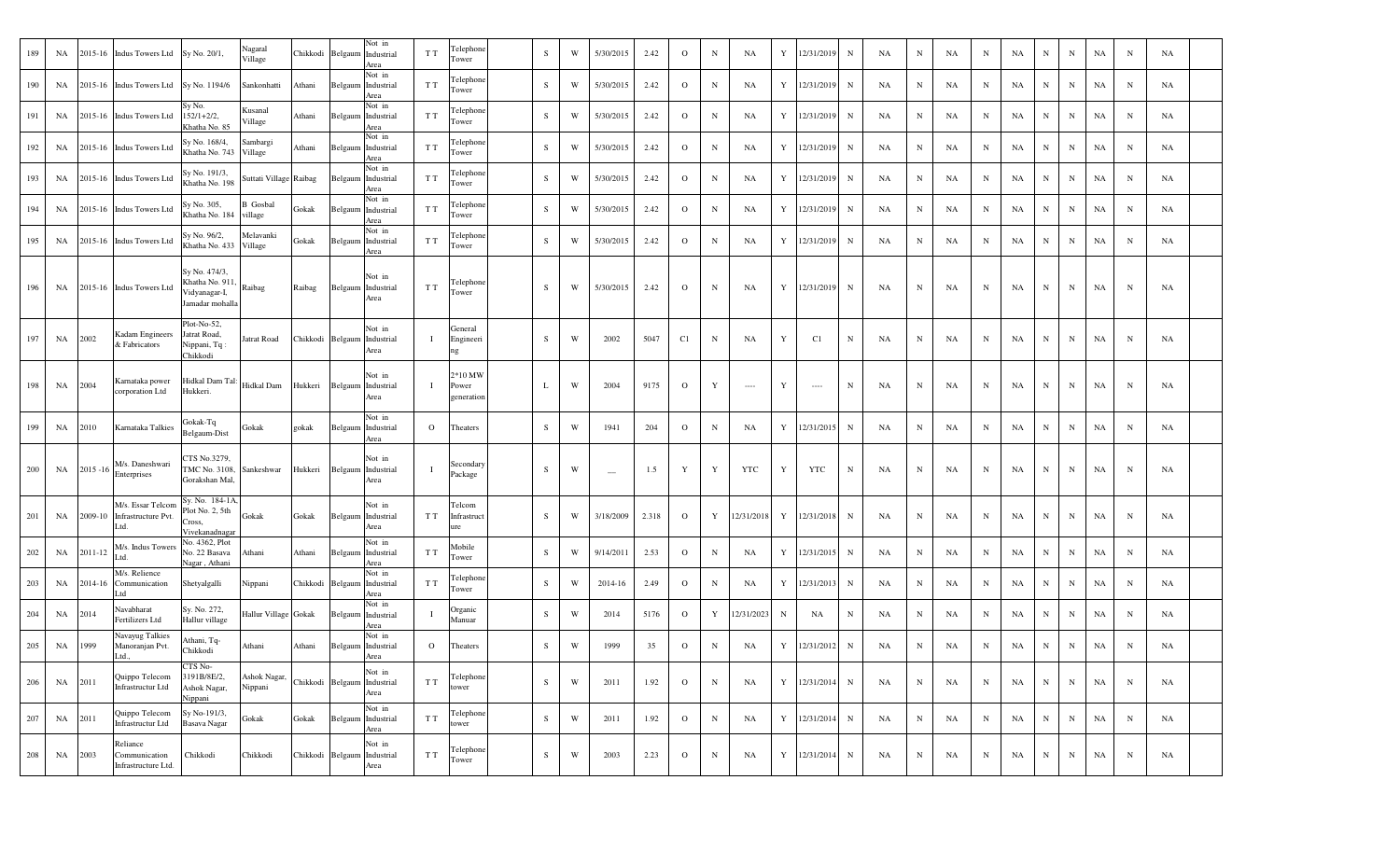| 209 | NA | 2003 | Reliance<br>Communication<br>Infrastructure Ltd.<br>Gokak | Plot No R13 &<br>14 Industrial<br>Estae Gokak                                              | gokak                                     | Gokak                       | Not in<br>Belgaum Industrial<br>Area          | T T            | Telephone<br>Tower                               | S         | W | 2003      | 2.1   | $\overline{O}$ | $\mathbf N$ | NA | Y | 12/31/2014   | $\mathbf N$ | NA | N           | NA        | $\mathbf N$ | NA        | $_{\rm N}$ | N           | NA          | N           | <b>NA</b> |  |
|-----|----|------|-----------------------------------------------------------|--------------------------------------------------------------------------------------------|-------------------------------------------|-----------------------------|-----------------------------------------------|----------------|--------------------------------------------------|-----------|---|-----------|-------|----------------|-------------|----|---|--------------|-------------|----|-------------|-----------|-------------|-----------|------------|-------------|-------------|-------------|-----------|--|
| 210 | NA | 1980 | Renuka Cold-<br>Drinks House                              | Opposite to Bus<br>stand, Gokak-<br>Tq, Dist-<br>Belgaum.                                  | Gokak                                     | Gokak                       | Not in<br>Belgaum Industrial<br>Area          | $\mathbf{O}$   | Cold<br>drinks.                                  | S         | W | 1980      | 6     | $\mathbf{O}$   | $\mathbf N$ | NA | Y | 12/31/2010   | $\mathbf N$ | NA | N           | <b>NA</b> | $\mathbf N$ | NA        | N          | $\mathbf N$ | NA          | N           | NA        |  |
| 211 | NA |      | 2015-16 Sai Industries                                    | Sy No.<br>67/1Khata No<br>492, Basapur<br>Village, Atpost<br>Yamakanmardi<br>Hobli         | Basapur                                   | Hukkeri Belgaum Industrial  | Not in<br>Area                                | T T            | Telephone<br>Tower                               | S         | W | 5/30/2015 | 242   | $\overline{O}$ | $\mathbf N$ | NA |   | Y 12/31/2019 | N           | NA | $\mathbf N$ | NA        | N           | NA        | N          | $_{\rm N}$  | NA          | $\mathbf N$ | <b>NA</b> |  |
| 212 | NA | 1986 | Shantaji Chitra<br>Mandira Kadaklat                       | Chikkodi-Tq<br>Belgaum                                                                     | Khadaklat                                 | Chikkodi Belgaum Industrial | Not in<br>Area                                | $\overline{O}$ | Theaters                                         | S         | W | 1985      | 25    | $\mathbf{O}$   | $\mathbf N$ | NA | Y | 12/31/2015   | $\mathbf N$ | NA | N           | NA        | $_{\rm N}$  | NA        | $_{\rm N}$ | N           | NA          | $\mathbf N$ | NA        |  |
| 213 | NA | 2009 | Siddeshwar Brick<br>Industry                              | Sy. No.-266/A1<br>Kerur Village,                                                           | Kerur Village Chikkodi Belgaum Industrial |                             | Not in<br>Area                                |                | Manufactu<br>re &<br>Selling of<br><b>Bricks</b> | S         | W | 2009      | 375   | C1             | $\mathbf N$ | NA | Y | C1           | N           | NA | N           | <b>NA</b> | N           | NA        | $_{\rm N}$ | N           | NA          | $\mathbf N$ | NA        |  |
| 214 | NA | 2008 | Tata Teleservices                                         | Sy. No. 353/3,<br>Examba Village, Examba<br>Sadalga Hobli                                  |                                           |                             | Not in<br>Chikkodi Belgaum Industrial<br>Area | T T            | Felephone<br>Fower                               | S         | W | 2008      | 1.912 | $\overline{O}$ | $\mathbf N$ | NA | Y | 12/31/2017   | $\mathbf N$ | NA | N           | NA        | N           | NA        | N          | $\mathbf N$ | NA          | $_{\rm N}$  | NA        |  |
| 215 | NA | 2008 | <b>Tata Teleservices</b>                                  | Sy. No.-65/1A/1<br>Dhupadal<br>Village,<br>Ghataprabha                                     | Dupadal<br>Village                        | Gokak                       | Not in<br>Belgaum Industrial<br>Area          | T T            | Telephon<br>Tower                                | S         | W | 2008      | 1.852 | $\overline{O}$ | $\mathbf N$ | NA | Y | 12/31/2017   | $\mathbf N$ | NA | $_{\rm N}$  | NA        | $_{\rm N}$  | <b>NA</b> | $_{\rm N}$ | $\mathbf N$ | NA          | N           | <b>NA</b> |  |
| 216 | NA | 2008 | <b>Tata Teleservices</b>                                  | Koujalgi Tq-<br>Gokak Dist-<br>Belgaum                                                     | Koujalgi                                  | gokak                       | Not in<br>Belgaum Industrial<br>Area          | T T            | Felephone<br>Tower                               | S         | W | 2008      | 2.25  | $\overline{O}$ | $\mathbf N$ | NA | Y | 12/31/2017   | $\mathbf N$ | NA | N           | NA        | N           | <b>NA</b> | N          | $\mathbf N$ | NA          | $_{\rm N}$  | NA        |  |
| 217 | NA | 2005 | <b>Tata Teleservices</b><br>Limited                       | Site. No. 29 &<br>30, Rs. No.<br>363/1B, Railway Station road,<br>Station Road,<br>Kudachi | Railway<br>Kudachi                        | Raibag                      | Not in<br>Belgaum Industrial<br>Area          | T T            | Telephone<br>Tower                               | S         | W | 2010      | 2.259 | $\overline{O}$ | $\mathbf N$ | NA |   | Y 12/31/2014 | N           | NA | $\mathbf N$ | NA        | $\mathbf N$ | NA        | N          | $\mathbf N$ | NA          | $\mathbf N$ | <b>NA</b> |  |
| 218 | NA | 2008 | Tata Teleservices<br>Limited                              | Sy. No. 110/A,<br>Naganur Village                                                          | Naganur                                   | Gokak                       | Not in<br>Belgaum Industrial<br>Area          | T T            | Telephone<br>Fower                               | S         | W | 2010      | 1.7   | $\overline{O}$ | $\mathbf N$ | NA | Y | 12/31/2017   | $\mathbf N$ | NA | $_{\rm N}$  | <b>NA</b> | $_{\rm N}$  | NA        | $_{\rm N}$ | $\mathbf N$ | NA          | $\mathbf N$ | NA        |  |
| 219 | NA | 2008 | Tata Teleservices<br>Limited                              | Site No. 29 &<br>30, R S No-<br>363/1B, Kudachi                                            | Kudachi                                   | Raibag                      | Not in<br>Belgaum Industrial<br>Area          | T T            | Felephone<br>Tower                               | S         | W | 2008      | 2.2   | $\overline{O}$ | $\mathbf N$ | NA | Y | 12/31/2014   | N           | NA | N           | NA        | N           | NA        | $_{\rm N}$ | N           | NA          | $_{\rm N}$  | NA        |  |
| 220 | NA | 2008 | Tata Teleservices                                         | Sy. No. 2/2-B/2, Koujalgi<br>Koujalgi village village                                      |                                           | Gokak                       | Not in<br>Belgaum Industrial<br>Area          | T T            | Telephone<br>lower                               | S         | W | 2008      | 1.7   | $\overline{O}$ | $\mathbf N$ | NA | Y | 12/31/2017   | $\mathbf N$ | NA | N           | NA        | $\mathbf N$ | NA        | N          | N           | NA          | $_{\rm N}$  | <b>NA</b> |  |
| 221 | NA | 2008 | Tata Teleservices<br>Limited                              | Sy. No.<br>269/1B2A/1A-<br>30, Harugere<br>Village                                         | Harugere<br>village                       | Raibag                      | Not in<br>Belgaum Industrial<br>Area          | T T            | Telephone<br>Tower                               | S         | W | 2008      | 1.8   | $\mathbf{O}$   | $\mathbf N$ | NA | Y | 12/31/2017   | $\mathbf N$ | NA | N           | <b>NA</b> | $_{\rm N}$  | NA        | N          | N           | NA          | $_{\rm N}$  | <b>NA</b> |  |
| 222 | NA | 2005 | <b>TATA Teleservices</b>                                  | C/O Vittal Rao<br><b>BKoIL CTS-No</b><br>4363/12<br>Vikrampur,<br>Athani                   | Vikrampur                                 | Athani                      | Not in<br>Belgaum Industrial<br>Area          | T T            | Telephone<br>Tower                               | S.        | W | 2005      | 2     | $\mathbf{O}$   | $\mathbf N$ | NA | Y | 12/31/2014   | $\mathbf N$ | NA | $_{\rm N}$  | NA        | $_{\rm N}$  | <b>NA</b> | N          | N           | NA          | N           | <b>NA</b> |  |
| 223 | NA | 2008 | <b>TATA Teleservices</b>                                  | Athani                                                                                     | Athani                                    | Athani                      | Not in<br>Belgaum Industrial<br>Area          | T T            | Telephone<br>Tower                               | S         | W | 2008      | 1.9   | $\overline{O}$ | $\mathbf N$ | NA | Y | 12/31/2014   | N           | NA | N           | NA        | N           | NA        | N          | $_{\rm N}$  | NA          | $_{\rm N}$  | <b>NA</b> |  |
| 224 | NA | 2005 | <b>TATA Teleservices</b><br>Ltd                           | C/O Vittal Rao<br><b>BKoIL CTS-No</b><br>4363/12<br>Vikrampur,<br>Athani                   | Vikrampur,<br>Athani                      | Athani                      | Not in<br>Belgaum Industrial<br>Area          | T T            | Telephone<br>Tower                               | S         | W | 2005      | 2     | $\overline{O}$ | $\mathbf N$ | NA | Y | 12/31/2014   | N           | NA | N           | NA        | N           | NA        | N          | N           | NA          | $\mathbf N$ | <b>NA</b> |  |
| 225 | NA | 2004 | TATA Teleservices 370/A2,<br>Ltd                          | CTS No.-<br>Gorakshanmal,<br>Sankeshwar                                                    | Sankeshwar                                | Hukkeri                     | Not in<br>Belgaum Industrial<br>Area          | T T            | Telephone<br>Tower                               | S         | W | 2004      | 1.1   | $\overline{O}$ | $\mathbf N$ | NA | Y | 12/31/2014   | N           | NA | ${\bf N}$   | NA        | $\mathbf N$ | NA        | N          | N           | NA          | $_{\rm N}$  | NA        |  |
| 226 | NA | 2004 | TATA Teleservices No 2650, Ward<br>Ltd,                   | Plot NO 14TMC<br>$NO - 19$                                                                 | Mudalgi                                   | Gokak                       | Not in<br>Belgaum Industrial<br>Area          | T T            | Telephone<br>Tower                               | ${\bf S}$ | W | 2004      | 1.6   | $\mathbf{O}$   | $\mathbf N$ | NA | Y | 12/31/2014   | N           | NA | ${\bf N}$   | NA        | $\,$ N $\,$ | NA        | ${\bf N}$  | ${\bf N}$   | $_{\rm NA}$ | N           | <b>NA</b> |  |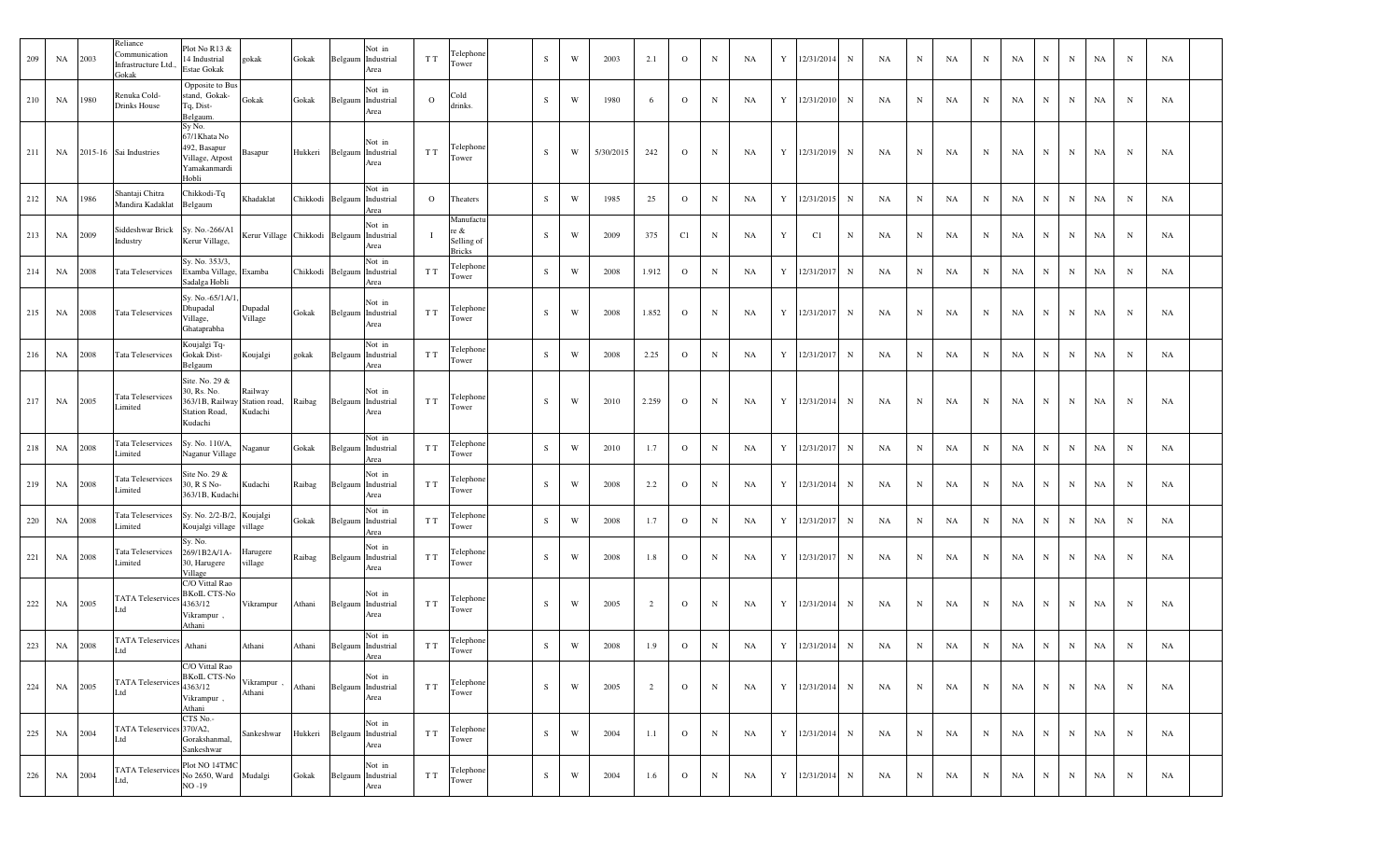| 227 | NA      | 2005    | <b>TATA Teleservices</b><br>Ltd.            | Plot NO 14TMC<br>No 2650, Ward Mudalgi<br>NO -19                                                  |            | Gokak    |                             | Not in<br>Belgaum Industrial<br>Area | T T          | Telephone<br>Tower                  | S         | W                       | 2005                     | 1.6   | $\mathbf{O}$   | $\mathbf N$ | NA |   | Y 12/31/2014 | N           | NA                   | $_{\rm N}$  | NA | N           | NA        | $_{\rm N}$<br>N            | NA | $\mathbf N$ | NA |  |
|-----|---------|---------|---------------------------------------------|---------------------------------------------------------------------------------------------------|------------|----------|-----------------------------|--------------------------------------|--------------|-------------------------------------|-----------|-------------------------|--------------------------|-------|----------------|-------------|----|---|--------------|-------------|----------------------|-------------|----|-------------|-----------|----------------------------|----|-------------|----|--|
| 228 | NA      | 2006    | Tata Teleservices<br>ltd.,                  | Sy. No. 385/A3,<br>New Bus stand<br>Shirguppi                                                     | Shirguppi  | Athani   |                             | Not in<br>Belgaum Industrial<br>Area | T T          | Telephone<br>Tower                  | S         | W                       | 2006                     | 1.5   | $\mathbf{O}$   | $\mathbf N$ | NA |   | Y 12/31/2015 | N           | NA                   | $\mathbf N$ | NA | N           | NA        | $\mathbf N$<br>$_{\rm N}$  | NA | $\mathbf N$ | NA |  |
| 229 | NA      | 2004    | Tata Teleservices<br>Ltd.                   | a Block Silicon<br>Terracess<br>Chikkodi                                                          | Chikkodi   |          | Chikkodi Belgaum Industrial | Not in<br>Area                       | T T          | Telephone<br>Tower                  | S         | W                       | 2004                     | 2     | $\overline{O}$ | $\mathbf N$ | NA |   | Y 12/31/2014 | $_{\rm N}$  | NA                   | $\mathbf N$ | NA | N           | NA        | $\, {\bf N}$<br>$_{\rm N}$ | NA | $\mathbf N$ | NA |  |
| 230 | NA      | 2008    | Tata Teleservices<br>Ltd.                   | Sy. No. 39/A,<br>Paschapur                                                                        | Paschapur  | Hukkeri  |                             | Not in<br>Belgaum Industrial<br>Area | T T          | Telephone<br>Tower                  | S         | W                       | 2008                     | 1.7   | $\mathbf{O}$   | $\mathbf N$ | NA | Y | 12/31/2017   | $\mathbf N$ | NA                   | $\mathbf N$ | NA | N           | NA        | $\mathbf N$<br>$_{\rm N}$  | NA | $\mathbf N$ | NA |  |
| 231 | NA      | 2005    | TATA<br>Tteleservices Ltd                   | Plot NO 1 & 2,<br>Sy-No 11/3F,<br>Charushetty<br>Colony Station<br>Road Raibag.                   | Raibag     | Raibag   |                             | Not in<br>Belgaum Industrial<br>Area | T T          | Telephone<br>Tower                  | S.        | W                       | 2005                     | 2.2   | $\mathbf{O}$   | $\mathbf N$ | NA |   | Y 12/31/2014 | $_{\rm N}$  | <b>NA</b>            | $_{\rm N}$  | NA | N           | <b>NA</b> | $\mathbf N$<br>N           | NA | $\mathbf N$ | NA |  |
| 232 | NA      | 2008    | Tatateleservices ltd                        | Shiraguppi,<br>Athani                                                                             | Shiraguppi | Athani   |                             | Not in<br>Belgaum Industrial<br>Area | T T          | Telephone<br>Tower                  | S         | W                       | 2008                     | 2.4   | $\overline{O}$ | $\mathbf N$ | NA |   | Y 12/31/2014 | $_{\rm N}$  | NA                   | $\mathbf N$ | NA | N           | NA        | $_{\rm N}$<br>N            | NA | $\mathbf N$ | NA |  |
| 233 | NA      | 1995    | The Chikkodi<br>Urban Co-Op.<br>Bank        | Tq-Chikkodi                                                                                       | Chikkodi   | Chikkodi | Belgaum                     | Not in<br>Industrial<br>Area         | $\mathbf{O}$ | Bank                                | S         | W                       | 1995                     | 1.05  | $\mathbf{O}$   | $\mathbf N$ | NA | Y | 12/31/2015   | $\mathbf N$ | NA                   | $\mathbf N$ | NA | N           | NA        | $\mathbf N$<br>N           | NA | $_{\rm N}$  | NA |  |
| 234 | NA      | 2008    | Tower Vision India Soundalga<br>Pvt ltd     | village Belgaum                                                                                   | Soundalga  |          | Chikkodi Belgaum            | Not in<br>Industrial<br>Area         | T T          | Telephone<br>Tower                  | S         | W                       | 2008                     | 2.2   | $\mathbf{O}$   | N           | NA | Y | 12/31/2016   | N           | NA                   | $\mathbf N$ | NA | N           | NA        | N<br>N                     | NA | $\mathbf N$ | NA |  |
| 235 | NA      | 2008    | Tower Vision India Hanman Nagar<br>Pvt ltd. | Sankeshwar                                                                                        | Sankeshwar | Hukkeri  |                             | Not in<br>Belgaum Industrial<br>Area | T T          | Telephone<br>Tower                  | S         | W                       | 2008                     | 1.6   | $\overline{O}$ | $\mathbf N$ | NA |   | Y 12/31/2016 | $\mathbf N$ | NA                   | $\mathbf N$ | NA | N           | NA        | ${\bf N}$<br>$_{\rm N}$    | NA | $\mathbf N$ | NA |  |
| 236 | NA      | 2008    | Tower Vision India K C Road,<br>Pvt ltd.    | Chikkodi                                                                                          | Chikkodi   |          | Chikkodi Belgaum Industrial | Not in<br>Area                       | T T          | Telephone<br>Tower                  | S         | W                       | 2008                     | 1.8   | $\overline{O}$ | $\mathbf N$ | NA |   | Y 12/31/2016 | $\mathbf N$ | NA                   | $\mathbf N$ | NA | N           | NA        | $\mathbf N$<br>$_{\rm N}$  | NA | $\mathbf N$ | NA |  |
| 237 | NA 2008 |         | Tower vision India<br>Pvt Ltd.,             | <b>Station Road</b>                                                                               | Raibag     | Raibag   |                             | Not in<br>Belgaum Industrial<br>Area | T T          | Telephone<br>Tower                  | S         | W                       | 2008                     | 2432  | $\overline{O}$ | $\mathbf N$ | NA |   | Y 12/31/2016 | N           | NA                   | $\mathbf N$ | NA | N           | NA        | $\mathbf N$<br>$_{\rm N}$  | NA | $_{\rm N}$  | NA |  |
| 238 | NA 2011 |         | Venkatesh<br>Industries                     | The Nippani co-<br>op Indl<br>Estate, 260/A1, Pl<br>ot No.12,13,14<br>Shirapewadi<br>Tal:Chikkodi | Shirpadi   |          | Chikkodi Belgaum Industrial | Not in<br>Area                       | - 1          | <b>Spices</b><br>(Turmric<br>Power) | S         | W                       | $\overline{\phantom{a}}$ | 19.03 | Y              | $\mathbf N$ | NA | Y | YTC          | $\mathbf N$ | NA                   | $\mathbf N$ | NA | N           | NA        | $\mathbf N$<br>$_{\rm N}$  | NA | $\mathbf N$ | NA |  |
| 239 | NA      | 2010    | Viom Net Works<br>Ltd                       | Plot No-8, Sy<br>No-162/A,Near<br>Sai Mandir, Sai<br>Nagar                                        | Nippani    |          | Chikkodi Belgaum Industrial | Not in<br>Area                       | T T          | Telephone<br>tower                  | S         | W                       | 2010                     | 1.9   | $\circ$        | $\mathbf N$ | NA |   | Y 12/31/2014 | $\mathbf N$ | NA                   | N           | NA | N           | NA        | $_{\rm N}$<br>N            | NA | $\mathbf N$ | NA |  |
| 240 | NA      | 2010    | Viom Net Works<br>Ltd                       | Hunchalkar<br>Nabisab Behind<br>Govt Hospital, P<br>B Road,                                       | Sankeshwar | Hukkeri  |                             | Not in<br>Belgaum Industrial<br>Area | T T          | Telephone<br>tower                  | S         | W                       | 2010                     | 1.9   | $\mathbf{O}$   | $\mathbf N$ | NA |   | Y 12/31/2014 | N           | NA                   | N           | NA | N           | NA        | $_{\rm N}$<br>N            | NA | $\mathbf N$ | NA |  |
| 241 | NA 2010 |         | Viom Net Works<br>Ltd                       | Chamundi<br>Complex, CTS<br>No-244, Marcket<br>Road, Gokak                                        | Gokak      | Gokak    |                             | Not in<br>Belgaum Industrial<br>Area | T T          | Telephone<br>tower                  | S         | W                       | 2010                     | 1.9   | $\mathbf{O}$   | $\mathbf N$ | NA |   | Y 12/31/2014 | $\mathbf N$ | NA                   | $\mathbf N$ | NA | N           | NA        | $\mathbf N$<br>$_{\rm N}$  | NA | $_{\rm N}$  | NA |  |
| 242 |         | NA 2010 | Viom Net Works<br>Ltd                       | Hotel Poornima,<br>Opp KSRTC<br>Bus Stand,<br>Gokak                                               | Gokak      | Gokak    | Belgaum Industrial          | Not in<br>Area                       | T T          | Telephone<br>tower                  | S         | W                       | 2010                     | 1.9   | $\overline{O}$ | N           |    |   |              |             | NA Y 10/25/2114 N NA | N           | NA | N           | NA 1      | N<br>N                     | NA | N           | NA |  |
| 243 | NA      | 2010    | Viom Net Works<br>Ltd                       | Sy No-257/1,<br>Bekkan Village                                                                    | Bekkan     | Raibag   |                             | Not in<br>Belgaum Industrial<br>Area | T T          | Telephone<br>tower                  | S         | W                       | 2010                     | 1.9   | $\overline{O}$ | N           | NA |   | Y 12/31/2014 | $\mathbf N$ | NA                   | $\mathbf N$ | NA | N           | NA        | $\mathbf N$<br>$_{\rm N}$  | NA | $\mathbf N$ | NA |  |
| 244 | NA 2010 |         | Viom Net Works<br>Ltd                       | Sy No-111,<br>Mekhali Village                                                                     | Mekhali    | Raibag   |                             | Not in<br>Belgaum Industrial<br>Area | T T          | Telephone<br>tower                  | ${\bf S}$ | W                       | 2010                     | 1.9   | $\mathbf{O}$   | $\mathbf N$ | NA |   | Y 12/31/2014 | $\mathbf N$ | NA                   | $\mathbf N$ | NA | $\mathbf N$ | NA        | $\mathbf N$<br>$_{\rm N}$  | NA | $\mathbf N$ | NA |  |
| 245 | NA      | 2010    | Viom Net Works<br>Ltd                       | Sy No-<br>142, Morab M N Morab<br>Road, Morab                                                     |            | Raibag   |                             | Not in<br>Belgaum Industrial<br>Area | T T          | Telephone<br>tower                  | S         | $\ensuremath{\text{W}}$ | 2010                     | 1.9   | $\mathbf{O}$   | ${\bf N}$   | NA | Y | 12/31/2014   | ${\bf N}$   | NA                   | ${\bf N}$   | NA | ${\bf N}$   | NA        | ${\bf N}$<br>${\bf N}$     | NA | $\mathbf N$ | NA |  |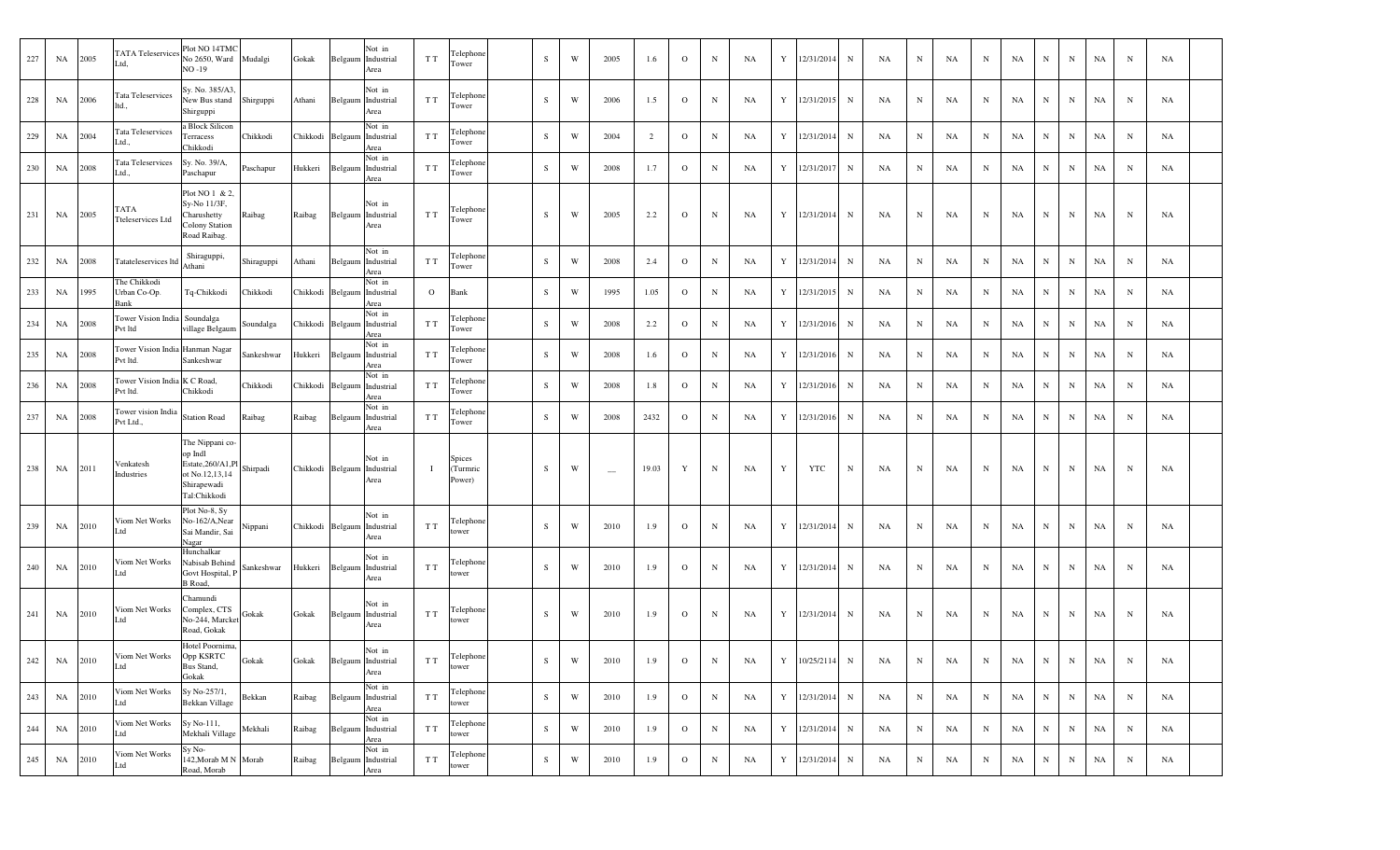| 246 | NA | 2010 | Viom Net Works<br>Ltd                                                            | Plot No-5,<br>Gokak Falls<br>Road, Gokak                                                  | Gokak                           | Gokak                       |                    | Not in<br>Belgaum Industrial<br>Area | T T | Telephone<br>tower | S           | W | 2010 | 1.9 | $\mathbf{O}$ | $\mathbf N$ | NA        | Y           | 10/25/2114 | $\mathbf N$  | NA | $\mathbf N$ | NA | N          | NA        | N           | $\mathbf N$  | NA | $_{\rm N}$  | NA        |  |
|-----|----|------|----------------------------------------------------------------------------------|-------------------------------------------------------------------------------------------|---------------------------------|-----------------------------|--------------------|--------------------------------------|-----|--------------------|-------------|---|------|-----|--------------|-------------|-----------|-------------|------------|--------------|----|-------------|----|------------|-----------|-------------|--------------|----|-------------|-----------|--|
| 247 | NA | 2010 | Viom Net Works<br>Ltd                                                            | Sy No-263/1B1<br>Near Kurani Bus Kurani<br>Stop, Kurani                                   |                                 | Hukkeri                     | Belgaum Industrial | Not in<br>Area                       | T T | Telephone<br>tower | ${\bf S}$   | W | 2010 | 2.5 | $\mathbf{O}$ | $\mathbf N$ | <b>NA</b> | Y           | 12/31/2015 | N            | NA | N           | NA | N          | NA        | N           | N            | NA | $\mathbf N$ | NA        |  |
| 248 | NA | 2010 | Viom Net Works<br>Ltd                                                            | Sy No-280A/1B, Nagarmunvall<br>Nagaramunvalli                                             |                                 |                             | Chikkodi Belgaum   | Not in<br>Industrial<br>Area         | T T | Telephone<br>tower | S           | W | 2011 | 2.5 | $\mathbf{O}$ | $\mathbf N$ | NA        | Y           | 12/31/2015 | $\mathbf N$  | NA | $\mathbf N$ | NA | $_{\rm N}$ | NA        | $_{\rm N}$  | $\mathbf N$  | NA | $_{\rm N}$  | NA        |  |
| 249 | NA | 2010 | Viom Net Works<br>Ltd                                                            | Sy No-66,<br>Kuttalli,<br>Mahalingpur<br>Road, Navilihal<br>Cross                         | Kuttalli                        | Chikkodi Belgaum Industrial |                    | Not in<br>Area                       | T T | Telephone<br>tower | ${\bf S}$   | W | 2011 | 2.5 | $\mathbf{O}$ | $\mathbf N$ | NA        | Y           | 12/31/2015 | $\mathbf N$  | NA | $_{\rm N}$  | NA | N          | NA        | N           | $_{\rm N}$   | NA | $\mathbf N$ | NA        |  |
| 250 | NA | 2010 | Viom Net Works<br>Ltd                                                            | GP No-1256,<br>Near NH-4,<br>Hebbal Village<br>& post-Hukkeri<br>Taluk                    | Hebbal<br>Village               | Hukkeri                     | Belgaum Industrial | Not in<br>Area                       | T T | Telephone<br>tower | S           | W | 2011 | 2.5 | $\Omega$     | $\mathbf N$ | NA        | Y           | 12/31/2015 | $\mathbf N$  | NA | N           | NA | N          | NA        | $\mathbf N$ | N            | NA | $\mathbf N$ | NA        |  |
| 251 | NA | 2010 | Viom Net Works<br>Ltd                                                            | Sy No-59A/21,<br>Old Site No-<br>7/2891, New<br>Site No-4503,<br>Shivaji Nagar            | Nippani                         | Chikkodi Belgaum Industrial |                    | Not in<br>Area                       | T T | Telephone<br>tower | $\mathbf S$ | W | 2010 | 1.9 | $\circ$      | $\mathbf N$ | NA        | Y           | 12/31/2015 | $\mathbf N$  | NA | $_{\rm N}$  | NA | N          | NA        | $\mathbf N$ | $\, {\rm N}$ | NA | $\mathbf N$ | NA        |  |
| 252 | NA | 2009 | Viom Networks<br>Limited                                                         | Hotel Praveen<br>Deluxe, Kai<br>Yashwantrao<br>Chavan Marg.<br>Near Bus stand,<br>Nippani | Nippani                         | Chikkodi Belgaum Industrial |                    | Not in<br>Area                       | T T | Telephone<br>Tower | S           | W | 2010 | 1.9 | $\mathbf{O}$ | $\mathbf N$ | <b>NA</b> | Y           | 12/31/2014 | $\mathbf N$  | NA | $_{\rm N}$  | NA | N          | <b>NA</b> | N           | $_{\rm N}$   | NA | N           | NA        |  |
| 253 | NA | 2009 | Viom Networks<br>Limited                                                         | Sy. No.<br>371/1A,1, Khata<br>No. 2064,<br>Madabhavi,<br>Anantpura<br>Hobli,              | Madabhavi<br>Anantpura<br>Hobli | Athani                      | Belgaum Industrial | Not in<br>Area                       | T T | Telephone<br>Tower | S           | W | 2009 | 1.9 | $\circ$      | $\mathbf N$ | NA        | Y           | 12/31/2015 | N            | NA | N           | NA | N          | <b>NA</b> | $_{\rm N}$  | $_{\rm N}$   | NA | $\mathbf N$ | NA        |  |
| 254 | NA | 2008 | Viom Networks<br>Limited                                                         | Sy. No.979/1D,<br>Khata No. 1, RS<br>No. 1388, Opp<br><b>Bus Stand</b><br>Athani Post.    | Athani                          | Athani                      |                    | Not in<br>Belgaum Industrial<br>Area | T T | Telephone<br>Tower | $\mathbf S$ | W | 2008 | 1.9 | $\circ$      | $\mathbf N$ | NA        | Y           | 12/31/2015 | $\, {\bf N}$ | NA | N           | NA | N          | <b>NA</b> | N           | $_{\rm N}$   | NA | $\mathbf N$ | NA        |  |
| 255 | NA | 2010 | Viom Networks<br>Limited                                                         | Sy. No. 253,<br>Kadhatti,<br>Hukkeri                                                      | Kadhatti                        | Hukkeri                     |                    | Not in<br>Belgaum Industrial<br>Area | T T | Telephone<br>Tower | S           | W | 2010 | 1.9 | $\mathbf{O}$ | $\mathbf N$ | NA        | $\mathbf Y$ | 12/31/2014 | $\, {\bf N}$ | NA | $_{\rm N}$  | NA | N          | <b>NA</b> | $\mathbf N$ | $\mathbf N$  | NA | $\mathbf N$ | NA        |  |
| 256 | NA |      | Viom Networks<br>Limited                                                         | H. No. 2601,<br>Diamond Dress<br>Subhash Road,<br>Sankeshwar                              | Sankeshwar                      | Hukkeri                     |                    | Not in<br>Belgaum Industrial<br>Area | T T | Telephone<br>Tower | S           | W | 2010 | 1.9 | $\Omega$     | $\mathbf N$ | NA        | Y           | 12/31/2015 | $\mathbf N$  | NA | $_{\rm N}$  | NA | N          | NA        | N           | $\mathbf N$  | NA | $\mathbf N$ | NA        |  |
| 257 | NA | 2010 | Viom Networks<br>Limited                                                         | Sy. No. 160/A/3<br>Alakhanur<br>village                                                   | Alakhanur<br>village            | Raibag                      | Belgaum Industrial | Not in<br>Area                       | T T | Telephone<br>Tower | S           | W | 2010 | 1.9 | $\mathbf{O}$ | $\mathbf N$ | NA        | Y           | 12/31/2014 | N            | NA | N           | NA | N          | NA        | $\mathbf N$ | $\mathbf N$  | NA | $\mathbf N$ | NA        |  |
| 258 | NA | 2010 | Viom Networks<br>Limited                                                         | Sy. No.<br>206/2A+2B, Plot<br>no. 14, Gokak<br>Laxmi Temple<br>Road, Gokak                | Gokak                           | Gokak                       | Belgaum Industrial | Not in<br>Area                       | T T | Telephone<br>Tower | S           | W | 2010 | 1.9 | $\mathbf{O}$ | $\mathbf N$ | <b>NA</b> | Y           | 10/25/2114 | $\mathbf N$  | NA | $\mathbf N$ | NA | N          | NA        | $\mathbf N$ | $\mathbf N$  | NA | $\mathbf N$ | <b>NA</b> |  |
| 259 | NA | 2010 | Viom Networks<br>Limited                                                         | Sy. No. 155/B-<br>38 & B-39,<br>Kagwad Village                                            | Kagwad<br>Village               | Athani                      | Belgaum Industrial | Not in<br>Area                       | T T | Telephone<br>Tower | S           | W | 2010 | 1.9 | $\mathbf{O}$ | $\mathbf N$ | NA        | Y           | 12/31/2014 | $\mathbf N$  | NA | $\mathbf N$ | NA | N          | NA        | N           | $\mathbf N$  | NA | $\mathbf N$ | NA        |  |
| 260 | NA | 2004 | Viom Networks<br>Ltd earlier (Tata<br>Teleservices<br>Limited)                   | CTS No. 387,<br>Gandhi Nagar,<br>Hukkeri                                                  | Gandhi Nagar Hukkeri            |                             |                    | Not in<br>Belgaum Industrial<br>Area | T T | Telephone<br>Tower | S           | W | 2004 | 2   | $\mathbf{O}$ | $\mathbf N$ | NA        | $\mathbf Y$ | 12/31/2018 | $\mathbf N$  | NA | $\mathbf N$ | NA | N          | NA        | N           | N            | NA | $\mathbf N$ | NA        |  |
| 261 | NA | 2009 | Viom Networks<br>Ltd erlier (Wireless Sy. No. 364/2A,<br>TT Info Service<br>Ltd) | Hukkeri                                                                                   | Hukkeri                         | Hukkeri                     | Belgaum Industrial | Not in<br>Area                       | T T | Telephone<br>Tower | S           | W | 2009 | 2.5 | $\mathbf{o}$ | N           | NA        | $\mathbf Y$ | 12/31/2018 | $\mathbf N$  | NA | $\mathbf N$ | NA | N          | NA        | $\,$ N      | $\mathbf N$  | NA | $\mathbf N$ | NA        |  |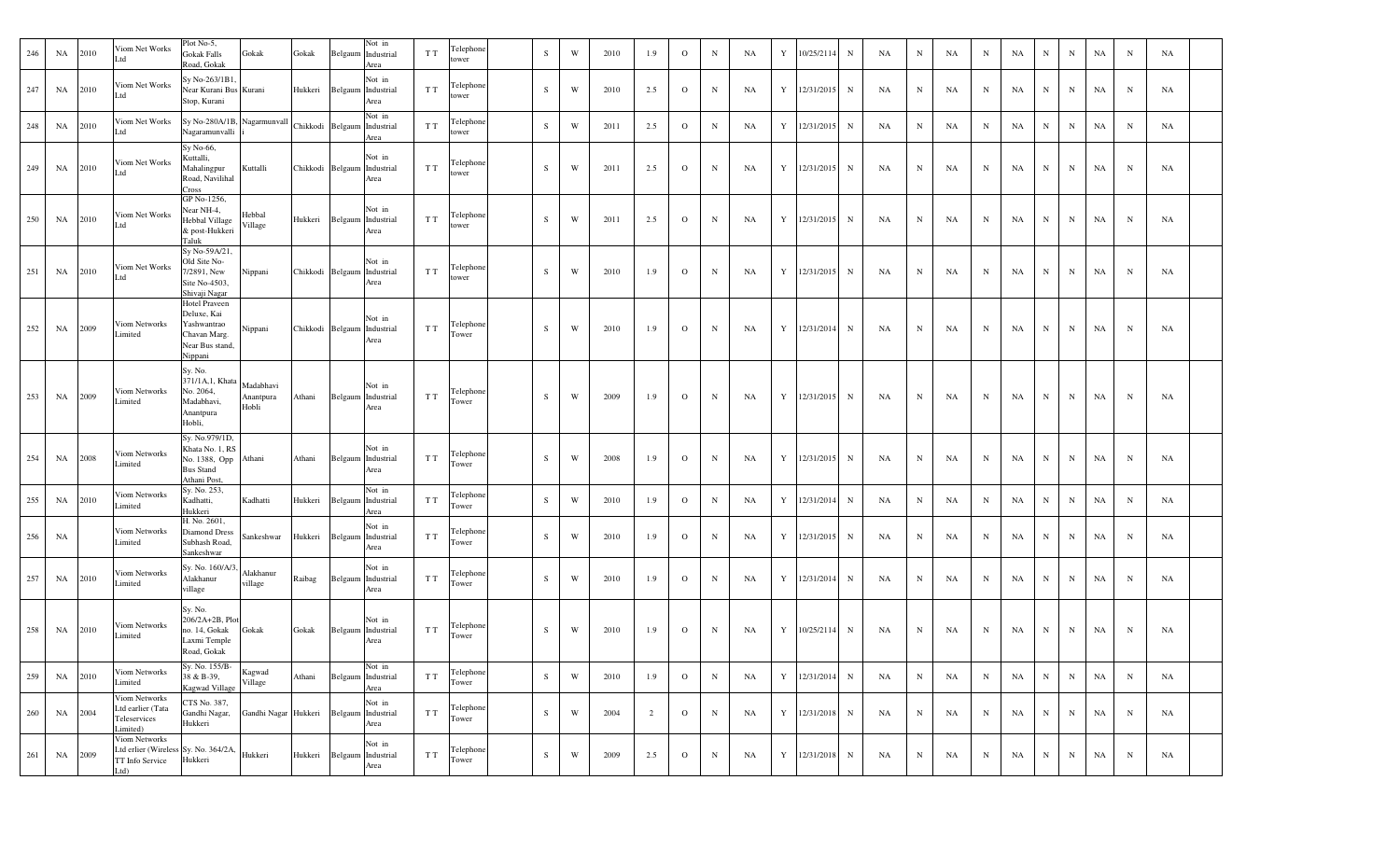| 262 | NA        | 2009 | Viom Networks<br>Ltd erlier (Wireless<br>TT Info Service<br>td. | Sy. No. 174/4/4,<br>Dhupadal<br>Village                                                           | Dhupadal              | Gokak   | Belgaum | Not in<br>Industrial<br>Area                  | T T | Telephone<br>Tower | $\,$ S    | W                       | 2009 | 2.5            | $\mathbf{O}$ | $\mathbf N$  | NA        | Y | 12/31/2018 | $\mathbf N$ | <b>NA</b> | $_{\rm N}$  | NA        | N           | NA | $\, {\rm N}$ | N           | NA        | $\mathbf N$ | NA |  |
|-----|-----------|------|-----------------------------------------------------------------|---------------------------------------------------------------------------------------------------|-----------------------|---------|---------|-----------------------------------------------|-----|--------------------|-----------|-------------------------|------|----------------|--------------|--------------|-----------|---|------------|-------------|-----------|-------------|-----------|-------------|----|--------------|-------------|-----------|-------------|----|--|
| 263 | NA        | 2007 | Wireless T.T. Info<br>Services Ltd.,                            | S.No. 146<br>Hanchinal (K.S.)<br>village, Nippani<br>Hobli Chikkodi<br>Tq-Belgaum<br>Dist.        | Hobli                 |         |         | Not in<br>Chikkodi Belgaum Industrial<br>Area | T T | Telephone<br>tower | S         | W                       | 2007 | 1.8            | $\circ$      | $\, {\rm N}$ | <b>NA</b> | Y | 12/31/2017 | N           | NA        | N           | <b>NA</b> | N           | NA | $\, {\rm N}$ | $\mathbf N$ | NA        | N           | NA |  |
| 264 | NA        | 2007 | Wireless T.T. Info<br>Services Ltd.,                            | S. No. 240/1<br>Ankalgi Village, Ankalgi<br>Tq- Gokak,<br>Belgaum Dist.                           | Village               | Gokak   |         | Not in<br>Belgaum Industrial<br>Area          | T T | Telephone<br>tower | S         | W                       | 2007 | 1.8            | $\mathbf{O}$ | $\mathbf N$  | NA        | Y | 12/31/2017 | $\mathbf N$ | <b>NA</b> | N           | NA        | $_{\rm N}$  | NA | $\mathbf N$  | N           | NA        | $_{\rm N}$  | NA |  |
| 265 | <b>NA</b> | 2007 | Wireless T.T. Info<br>Services Ltd.,                            | Khata No.<br>3350/101 &<br>3350/102<br>Sadalga Village, Village<br>Tq- Chikkodi,<br>Belgaum Dist. | Sadalga               |         |         | Not in<br>Chikkodi Belgaum Industrial<br>Area | T T | Telephone<br>tower | S         | W                       | 2007 | 1.7            | $\mathbf{O}$ | ${\bf N}$    | NA        | Y | 12/31/2017 | $\mathbf N$ | NA        | N           | NA        | $_{\rm N}$  | NA | $\mathbf N$  | N           | <b>NA</b> | $\mathbf N$ | NA |  |
| 266 | NA        | 2007 | Wireless T.T. Info<br>Services Ltd.,                            | S. No. 2844/1A<br>Kalloli Village,<br>Tq- Gokak,<br>Belgaum Dist.                                 | Kalloli<br>Village    | Gokak   |         | Not in<br>Belgaum Industrial<br>Area          | T T | Telephon<br>tower  | S         | W                       | 2007 | 1.5            | $\mathbf{o}$ | $\mathbf N$  | NA        | Y | 12/31/2017 | N           | NA        | $_{\rm N}$  | NA        | N           | NA | $\mathbf N$  | N           | NA        | $\mathbf N$ | NA |  |
| 267 | NA        | 2008 | Wireless T.T. Info<br>Services Ltd.,                            | S.No. 3/2, P-1,<br>Mugalkhod<br>village, Tq-<br>Raibag,<br>Belgaum Dist.                          | Mugalkhod             | Raibag  |         | Not in<br>Belgaum Industrial<br>Area          | T T | Telephone<br>tower | S         | W                       | 2008 | $\overline{c}$ | $\mathbf{O}$ | $_{\rm N}$   | NA        | Y | 12/31/2017 | $\mathbf N$ | <b>NA</b> | N           | <b>NA</b> | N           | NA | N            | $\mathbf N$ | NA        | $\mathbf N$ | NA |  |
| 268 | NA        | 2008 | Wireless T.T. Info<br>Services Ltd.,                            | S. No. 240/1<br>Ankalgi Village, Ankalgi<br>Tq- Gokak,<br>Belgaum Dist.                           | Village,              | Gokak   | Belgaum | Not in<br>Industrial<br>Area                  | T T | Telephon<br>Tower  | S         | W                       | 2008 | 1.6            | $\mathbf{o}$ | $\, {\rm N}$ | NA        | Y | 12/31/2017 | $\mathbf N$ | NA        | N           | NA        | N           | NA | $\, {\rm N}$ | N           | NA        | N           | NA |  |
| 269 | NA        | 2008 | Wireless T.T. Info<br>Services Ltd.,                            | S.No. 98/1<br>Kankanwadi<br>village, iTq-<br>Raibag,<br><b>Belgaum Dist</b>                       | Kankanwadi<br>village | Raibag  |         | Not in<br>Belgaum Industrial<br>Area          | T T | Telephon<br>tower  | S         | W                       | 2008 | 1.6            | $\Omega$     | $\mathbf N$  | NA        | Y | 12/31/2017 | N           | NA        | $_{\rm N}$  | NA        | N           | NA | $\mathbf N$  | $\mathbf N$ | NA        | $\mathbf N$ | NA |  |
| 270 | NA        | 2007 | Wireless T.T. Info<br>Services Ltd.,                            | S.No. 220,<br>Kokatnur<br>village, Tq-<br>Athani, Belgaum<br>Dist.                                | Kokatnur<br>village,  | Athani  |         | Not in<br>Belgaum Industrial<br>Area          | T T | Telephon<br>tower  | S         | W                       | 2007 | 1.8            | $\Omega$     | $\mathbf N$  | NA        | Y | 12/31/2017 | N           | NA        | N           | NA        | N           | NA | $\, {\rm N}$ | N           | NA        | N           | NA |  |
| 271 | NA        | 2010 | Wireless T.T. Info<br>Services Ltd.,                            | Site No-721,<br>Janjar, No-968,<br>Koganal Village.<br>Tq: Chikkodi                               | Koganal               |         |         | Not in<br>Chikkodi Belgaum Industrial<br>Area | T T | Telephone<br>tower | S         | W                       | 2010 | 253            | $\mathbf{O}$ | $\mathbf N$  | NA        | Y | 12/31/2014 | N           | NA        | N           | <b>NA</b> | N           | NA | N            | $\mathbf N$ | NA        | $\mathbf N$ | NA |  |
| 272 | NA        | 2010 | Wireless T.T. Info<br>Services Ltd.,                            | CTS No-4188,<br>Sankeshwar, Tq: Sankeshwar<br>Hukkeri                                             |                       | Hukkeri |         | Not in<br>Belgaum Industrial<br>Area          | T T | Telephone<br>tower | S         | W                       | 2010 | 253            | $\mathbf{O}$ | $\mathbf N$  | NA        | Y | 12/31/2014 | N           | NA        | N           | NA        | N           | NA | $\mathbf N$  | N           | NA        | $\mathbf N$ | NA |  |
| 273 | NA        | 2010 | Wireless T.T. Info<br>Services Ltd.,                            | Sy No-41/181,<br>Ugarkhurd, Sita<br>Nagar old,<br>theater,<br>Kagwadhobli,<br>Tq: Athani          | Ugarkhurd             | Athani  |         | Not in<br>Belgaum Industrial<br>Area          | T T | Telephone<br>tower | S         | W                       | 2010 | 167            | $\mathbf{O}$ | $\mathbf N$  | NA        | Y | 12/31/2013 | $\mathbf N$ | NA        | N           | NA        | N           | NA | $\mathbf N$  | $\mathbf N$ | NA        | $\mathbf N$ | NA |  |
| 274 | NA        | 2010 | Wireless T.T. Info<br>Services Ltd.,                            | Property No-<br>167, Plot No-1,<br>Ward No-<br>4,Chinchali<br>Road, Raibag                        | ${\bf Raibag}$        | Raibag  |         | Not in<br>Belgaum Industrial<br>Area          | T T | Telephone<br>tower | ${\bf S}$ | $\ensuremath{\text{W}}$ | 2010 | 2.5            | $\mathbf{O}$ | $\,$ N       | NA        | Y | 12/31/2014 | N           | NA        | $\mathbf N$ | NA        | $\mathbf N$ | NA | $\mathbf N$  | $\mathbf N$ | NA        | $\mathbf N$ | NA |  |
| 275 | NA        | 2010 | Wireless T.T. Info<br>Services Ltd.,                            | TMS No-111,<br>CTS No-2183,<br>Gowri Galli,<br>Gandhi Marcket,<br>Chikkodi                        | Chikkodi              |         |         | Not in<br>Chikkodi Belgaum Industrial<br>Area | T T | Telephone<br>tower | S         | W                       | 2010 | 2.5            | $\mathbf{O}$ | $\mathbf N$  | <b>NA</b> | Y | 12/31/2014 | N           | NA        | $\mathbf N$ | NA        | N           | NA | N            | N           | NA        | $_{\rm N}$  | NA |  |